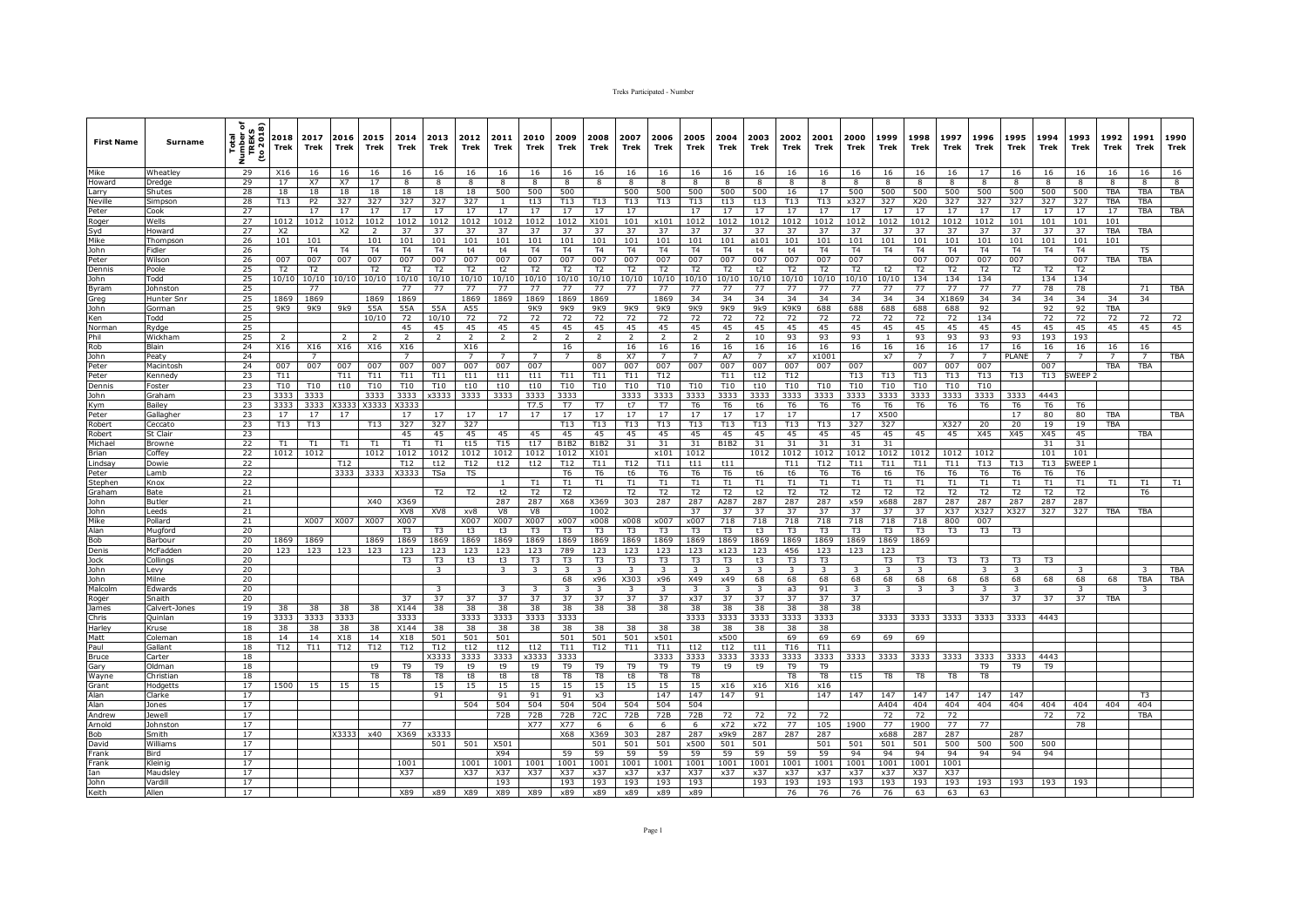| <b>First Name</b>      | <b>Surname</b>       | ৳<br>2018)<br>Total<br>Lumber<br>TREKS<br>to 20<br>ž. | 2018<br>Trek   | 2017<br>Trek   | 2016<br><b>Trek</b> | 2015<br>Trek | 2014<br>Trek   | 2013<br>Trek | 2012<br>Trek | 2011<br>Trek | 2010<br>Trek   | 2009<br>Trek    | 2008<br>Trek   | 2007<br>Trek   | 2006<br>Trek    | 2005<br>Trek   | 2004<br>Trek   | 2003<br>Trek     | 2002<br>Trek    | 2001<br>Trek    | 2000<br>Trek   | 1999<br>Trek   | 1998<br>Trek   | 1997<br>Trek   | 1996<br>Trek   | 1995<br>Trek   | 1994<br>Trek   | 1993<br>Trek | 1992<br>Trek | 1991<br>Trek | 1990<br>Trek |
|------------------------|----------------------|-------------------------------------------------------|----------------|----------------|---------------------|--------------|----------------|--------------|--------------|--------------|----------------|-----------------|----------------|----------------|-----------------|----------------|----------------|------------------|-----------------|-----------------|----------------|----------------|----------------|----------------|----------------|----------------|----------------|--------------|--------------|--------------|--------------|
| Ken                    | McArthur             | 17                                                    |                |                |                     |              | <b>X7</b>      | $\times$ 7   | $\times 7$   | x7           | <b>X7</b>      | <b>X7</b>       |                | <b>X7</b>      | $\times 7$      | $\times 7$     | $\times$ 7     | x7               | x7              | x1001           |                | x7             | <b>X7</b>      | <b>X7</b>      | <b>X7</b>      |                |                |              |              |              |              |
| Mike                   | Foster               | 17                                                    |                |                |                     |              | <b>X7</b>      | 49           | 49           |              | X85            | 49              |                |                |                 | 49             | 49             | 49               | 49              | 49              | 49             | 49             | 49             | 49             | X49            | 49             |                | 49           |              |              |              |
| Geoff                  | Smith                | 16                                                    |                | 18             | 18                  | 18           | 18             | 18           | 18           | x501         |                | 500             | 500            | 500            | 500             | 500            | 500            | 500              |                 |                 |                |                |                |                |                |                | X007           |              | TBA          |              |              |
| Brian<br>Grant         | Hall                 | 16                                                    |                |                |                     |              |                |              |              |              | T7.5           | T7              | <b>T7</b>      | <b>T7</b>      | $\overline{17}$ | T7             | T7             | t7               | T7              | <b>T7</b>       | T7             | T7             | T7             | T <sub>7</sub> | T7             | T7             |                |              |              |              |              |
|                        | Nathan               | 16                                                    | 80             | 80             | 80                  | <b>T13</b>   | X327           |              | t12          |              |                |                 |                | 22             |                 |                | x2000          |                  |                 |                 | 327            | x327           |                | X327           | 20             | 20             | 20             | 20           | TBA          |              |              |
| Greg                   | Mokeeff              | 16                                                    |                |                | 10/10               |              |                | 10/10        | 10/10        | 10/10        | 10/10          | 10/10           | 10/10          | 10/10          |                 | 10/10          | 10/10          | 10/10            | 10/10           |                 | 10/10          | 10/10          | 134            | 134            |                |                |                |              |              |              |              |
| Joe                    | Zarantonello         | 16                                                    |                | X7             |                     |              | 1001           |              | 1001         | 1001         | 1001           | 1001            | 1001           | 1001           | 1001            | X1001          |                | 1001             | 1001            |                 | 1001           | 1001           | 1001           | 1001           |                |                |                |              |              |              |              |
| John                   | Wholley              | 16                                                    |                |                |                     |              |                |              |              | 193          | 193            | 193             | 193            | 193            | 193             | 193            | 34             | 193              | 193             | 193             | 193            | 193            | 193            | 193            | 193            |                |                |              |              |              |              |
| Lorita                 | Rydge                | 16                                                    |                |                |                     |              |                | 45           | 45           | 45           | 45             | 45              | 45             | 45             |                 |                |                | 45               | 45              |                 | x45            |                | 45             |                | 45             |                | 45             | 45           | 45           | 45           |              |
| Mike                   | O'Sullivar           | 16<br>16                                              | CX111          | CX111          |                     | 111cx        |                | 111CX        |              | t14          | t14<br>111CX   | T14             |                |                | T14             | T14<br>111cx   | t14<br>111cx   | t14<br>111cx     | T14<br>111C     | T14             | T14            | T14            | T14            | T14            | T14            | T14            | T14            |              |              |              |              |
| Peter<br>Peter         | Dooley<br>Mattick    | 16                                                    | 9              |                | 9                   | 9            | 111C<br>9      |              | 111CX<br>9   | 111cx<br>9   | 9              | 111cx<br>9      | 111CX<br>9     | 111cx<br>11    | 111cx<br>11     | 11             | 11             | 11               | 11              | x9              |                |                |                |                |                |                |                |              |              |              |              |
| Richard                | Green                | 16                                                    |                |                |                     |              | 390            |              | 390          | 390          | 390            | 390             | 390            |                | 240V            | 390            | 240V           | 240 <sub>v</sub> | 240V            | 289             | 289            | 289            |                |                | 289            | 289            |                |              |              |              |              |
| Trevor                 | Whitelaw             | 16                                                    |                |                |                     | x3333        | X3333          | <b>TSA</b>   | TS           |              | T6.5           | T6              | T <sub>6</sub> |                |                 |                |                |                  | T7              | T7              | T7             | <b>T7</b>      | T7             | T7             | T7             | T7             | T7             |              |              |              |              |
| Bill                   | Patrick              | 15                                                    | T1             | T1             |                     | T1           | T1             | t1           | t1           | T1           | t1             | T1              | $\overline{4}$ | $\overline{4}$ | $\overline{4}$  |                | x444           | x444             |                 | $\mathbf{q}$    |                |                |                |                |                |                |                |              |              |              |              |
| David                  | Shaw                 | 15                                                    | 89             | 89             | 89                  | 89           | 89             | 89           | 89           | 89           | 89             | 89              | 89             | 89             | 89              | 89             | 89             |                  |                 |                 |                |                |                |                |                |                |                |              |              |              |              |
| Bruce                  | Phillips             | 15                                                    |                |                |                     |              |                |              |              |              |                | XB3             | T13            | T13            | T13             | 22             | 22             | 22               | 22              | 22              | x22            | 22             |                |                | 20             |                | X20            | 20           | <b>TBA</b>   |              |              |
|                        | Hicks                | 15                                                    | 888            | 888            | 888                 | 888          | 888            | 888          | 888          | 888          | 888            | 888             | 888            | 888            | 888             | 888            | 888            |                  |                 |                 |                |                |                |                |                |                |                |              |              |              |              |
| David<br>Graeme        | Pratt                | 15                                                    |                | 54             | 54                  | 54           | 54             | 54           | 54           | 54           | 54             | 54              | 54             | 54             | 54              | 75             | 75             | 75               |                 |                 |                |                |                |                |                |                |                |              |              |              |              |
| John                   | Stoddard             | 15                                                    |                |                |                     |              |                |              |              |              |                |                 |                |                | <b>T4</b>       | <b>T4</b>      | T <sub>4</sub> | t4               | T <sub>4</sub>  | T <sub>4</sub>  | <b>T4</b>      | T <sub>4</sub> | <b>T4</b>      | T <sub>4</sub> | <b>T4</b>      | T <sub>4</sub> | T <sub>4</sub> | <b>T4</b>    |              | T5           |              |
| John                   | Verhelst             | 15                                                    |                |                |                     |              |                |              | T15          |              | t17            | <b>B1B2</b>     | <b>B1B2</b>    | 31             | 31              | 31             | b1b2           | 31               | 31              | 31              | 31             | 31             |                |                |                |                | 31             | 31           |              |              |              |
| John <sup>-</sup>      | Williams             | 15                                                    |                | X22            | X22                 | x22          | 018            |              | 018          | 018          | 018            | 018             | 018            | 018            | 018             | 018            | 018            | 018              |                 |                 |                |                |                | 56             |                |                |                |              |              |              |              |
| Kevin                  | Rosich               | 15                                                    |                |                |                     |              |                |              |              | 193          | 193            | 193             | 193            | 193            | 193             | 193            | x66            | 193              | 193             |                 | 193            | 193            | 193            | 193            | 193            |                |                |              |              |              |              |
| Les                    | Illingworth          | 15                                                    | 101            |                |                     |              |                |              | 101          | 101          | 101            | 101             | 101            | 101            | 101             | 101            | 101            |                  | 101             | 101             |                | 101            | 101            |                | 101            |                |                |              |              |              |              |
| Maurie<br>Peter        | Smith                | 15                                                    | F <sub>2</sub> | P <sub>2</sub> | 327                 | 327          | 327            |              | 2000         | 2000         |                |                 |                | 22             |                 |                | 2000           | 2000             |                 |                 | 2000           | x327           |                |                |                | 327            | 327            |              | <b>TBA</b>   |              |              |
|                        | Smith                | 15                                                    | X15            |                | X15                 | X15          | X1515          | x15          | X15          | X15          | X15            | X15             | X15            | x15            |                 |                | x16            | x16              | x16             | x16             |                |                |                |                |                |                |                |              |              |              |              |
| Philip                 | Salter               | 15                                                    |                |                |                     | 11           | 11             |              | 11           | 11           | 11             | 10              | 10             | 9              | 9               | 9              | $\mathsf{Q}$   | 9                | $\mathbf{Q}$    | $\mathbf{q}$    |                | a61            |                |                |                |                |                |              |              |              |              |
| Richard                | Nathan               | 15                                                    |                | 80             | 80                  |              | X327           |              |              |              |                |                 |                | 22             |                 |                | x2000          |                  |                 |                 | 327            | 327            |                | X327           | 20             | 20             | 20             | 20           | TBA          | TBA          | TBA          |
| Tony                   | Smith                | 15                                                    | T16            | T16            | T16                 | T16          | T14            | T16          | t16          | t16          | t16            | T16             | T16            |                |                 |                |                |                  |                 |                 |                |                | 147            | 147            | 147            | 147            |                |              |              |              |              |
| John<br>Peter          | Gerathy              | 14                                                    |                |                |                     | x22          | 018            |              | 018          | 018          | 018            | 018             | 018            | 018            | 018             | 018            | 018            | 018              | 018             |                 |                |                |                |                | 287            |                |                |              |              |              |              |
|                        | Shaw                 | 14<br>14                                              | X89<br>108     | X89            | X89<br>108          | X89<br>108   | X89<br>108     | x89<br>108   | X89<br>108   | X89<br>108   | X89<br>108     | X89<br>108      | x89<br>108     | x89<br>108     | x89<br>108      | X89<br>107     | x38            |                  |                 |                 |                |                |                |                |                |                |                |              |              |              |              |
|                        | Elias<br>De La Rue   | 14                                                    |                |                |                     | X013         |                | X013         | x013         | X013         | X013           | X013            | X013           | 014            | X013            | x013           | x013           | 013              | 013             | x013            |                |                |                |                |                |                |                |              |              |              |              |
| Bart<br>Chris<br>Craig | Jackson              | 14                                                    |                |                | 87                  | 87           | 87             | 87           |              | 87           | 87             | 87              | 87             | 87             | 87              | 87             | 87             | 87               | 87              |                 |                |                |                |                |                |                |                |              |              |              |              |
| Glenn                  | Spear                | 14                                                    |                |                |                     |              | T <sub>8</sub> |              |              |              | air            | T <sub>8</sub>  |                |                |                 | T <sub>8</sub> |                |                  | T <sub>8</sub>  | T <sub>8</sub>  | T <sub>8</sub> | T8             | T <sub>8</sub> | T <sub>8</sub> | T8             | T8             | T8             | <b>T7</b>    |              |              |              |
| John                   | Newton               | 14                                                    |                |                |                     |              |                |              |              |              | t15            | T15             | T15            | T15            | T15             | T15            | t15            | t15              | T <sub>15</sub> | T <sub>15</sub> | T5             | T5             | T5             | T5             |                |                |                |              |              |              |              |
| Ken                    | Bromley              | 14                                                    |                |                |                     |              |                |              |              |              | X8             | X8              |                |                |                 |                |                |                  | ax8             | x8              | 8              | X8             | X8             | X8             | X8             | X8             | X8             | 8            | TBA          | TBA          |              |
| Mike                   | Faulkner             | 14                                                    |                |                |                     |              |                |              |              |              |                | T <sub>5</sub>  | T <sub>5</sub> | T <sub>5</sub> | T <sub>5</sub>  | T <sub>5</sub> | T <sub>5</sub> | t5               | T <sub>5</sub>  | T <sub>5</sub>  | T <sub>5</sub> | T <sub>5</sub> | T <sub>5</sub> | T <sub>5</sub> | T <sub>5</sub> |                |                |              |              |              |              |
| Peter                  | Edwards              | 14                                                    | 9              |                | 9                   | X11          | X11            |              |              | X11          | X11            | <b>X9</b>       | x9             | x11            | x11             | x11            |                | x9               | x9              | 9               |                |                |                |                |                |                |                |              |              |              |              |
| Ross<br>Warwick        | Alexander            | 14                                                    |                | X22            | 250                 | 250          | 250            |              | 250          | 250          | 250            | 250             | 250            |                |                 |                |                |                  |                 |                 |                |                | $\overline{7}$ | $\overline{7}$ |                |                | $\overline{7}$ |              |              |              |              |
|                        | Doughty              | 14                                                    | X300           |                | X80                 |              | X327           |              |              |              |                | XB <sub>3</sub> |                |                |                 | 22             | 22             | 22               | 22              | x22             |                | 22             |                |                | X327           |                | X20            | 20           | <b>TBA</b>   |              |              |
| Dick                   | Hollis               | 13                                                    | T12            | T11            | T11                 | T11          | T11            | t11          | t11          | t11          | t11            | T12             | T12            | 22             | T12             |                |                |                  |                 |                 |                |                |                |                |                |                |                |              |              |              |              |
| Gordon                 | Douglass             | 13                                                    | X540           |                | X540                | x540         | X888           | X888         | x888         | X540         | X888           | X888            | x888           | x888           | x888            | x888           |                |                  |                 |                 |                |                |                |                |                |                |                |              |              |              |              |
| Alan                   | Sloane               | 13                                                    |                |                | X013                | X013         |                | X013         |              | X013         | x013           | X013            | X013           | X013           | x013            | x013           | x013           | x013             | x013            |                 |                |                |                |                |                |                |                |              |              |              |              |
| Jason                  | Greentree            | 13                                                    |                |                |                     |              | T13            | T13          |              | X9K9         | x85            | 9k9             |                |                |                 | x22            |                | x22              | x22             | x22             | x22            |                | 30             |                | 30             |                | 30             |              |              |              |              |
| John                   | Charters             | 13                                                    |                |                | 87                  | 87           | 87             | 87           |              | 87           | 87             | 87              |                | 87             | 87              | 87             | 87             |                  | 87              | A87             |                |                |                |                |                |                |                |              |              |              |              |
| Murray                 | Ward                 | 13                                                    |                |                |                     |              |                | 91           |              | 91           | 91             | 91              | X3             |                | 147             | 147            | 147            | 91               |                 | 91              | a91            | 91             | 91             |                |                |                |                |              |              |              |              |
| Peter                  | Evert                | 13                                                    |                |                |                     |              |                |              |              | 80           |                | x7              | trekair        | trekair        | trekair         |                |                | trekair          | TREKAIR         | x100            | x100           | x100           |                | X100           | X100           | PLANE          |                |              |              |              |              |
| Peter                  | St Georg             | 13                                                    |                |                |                     |              |                |              | 6            | 90           |                |                 | 90             | -6             | 6               | 90             | 90             | 90               | 90              | 90              | 90             | 90             | 90             |                |                |                |                |              |              |              |              |
| Roger                  | Nance                | 13                                                    |                |                |                     |              |                | 493          | 493          | 493          | 493            | 493             | 493            | 493            | 493             | 493            | 492            | 492              | 492             | x492            |                |                |                |                |                |                |                |              |              |              |              |
| Wes                    | Moxey                | 13                                                    |                |                |                     |              |                |              |              |              | 137            | 137             | 137            | 137            | 137             | 137            | 371            | x37              | x37             | x37             | x37            | x37            | X37            |                |                |                |                |              |              |              |              |
| Robert<br>Allan        | Gerrard<br>Dickinsor | 12<br>12                                              | 18             | X14            | X18                 | X18<br>X18   | X18            | x501<br>x501 | x501<br>x501 | 500<br>501   | 500            | 501             | 500<br>X501    |                | 99<br>x501      | x500           | 90.9<br>x500   |                  | x69             | x69             | x69            |                |                |                |                |                |                |              |              |              |              |
| Brian                  | Rankine              | 12                                                    |                |                |                     |              |                |              |              | 96           |                | x89             |                |                | x89             | x89            |                |                  | 76              | 76              | 59             | 59             | 59             | 59             | 64             | 63             |                |              |              |              |              |
| Cameron                | Myrtle               | 12                                                    |                |                | 013                 | 013          | 013            | 013          | 013          | 013          | 013            | 013             | 013            | 013            | 013             | 014            |                |                  |                 |                 |                |                |                |                |                |                |                |              |              |              |              |
| Daniel                 | Elias                | 12                                                    | 107            |                | 107                 |              | 107            |              | 107          | 107          | 107            | 107             | 107            | 107            | 107             | 107            | x38            |                  |                 |                 |                |                |                |                |                |                |                |              |              |              |              |
| Dick                   | Tambling             | 12                                                    |                |                |                     |              |                |              |              |              | t13            |                 |                |                |                 | T12            | t12            | t11              | t16             | T11             | t13            |                | T12            | T12            | T11            | T11            | T11            |              |              |              |              |
| Greg                   | McGroder             | 12                                                    | 007            |                | 007                 | 007          | 007            |              |              | 007          |                | 007             | 007            |                |                 |                |                |                  |                 | 007             |                |                |                |                | X007           | 007            | 007            |              | TBA          |              |              |
| Ian                    | Bollen               | 12                                                    |                |                |                     | 222CX        | 222CX          | 222CX        | 222CX        |              | 222CX          | 222CX           | 222CX          | 222cx          | 222cx           | 222CX          | x111           | x111             |                 |                 |                |                |                |                |                |                |                |              |              |              |              |
| James                  | Hill                 | 12                                                    |                |                |                     |              |                |              |              |              |                |                 | 9K9            | 9K9            |                 | 9K9            | 9K9            | 9k9              |                 |                 | 688            | 688            | 688            | 688            |                | 688            | 688            | 688          |              |              |              |
| John                   | Kean                 | 12                                                    | X11            |                | x11                 | X11          | <b>q</b>       |              | 9            | 9            | X11            | <b>X9</b>       |                | X11            |                 | x11            | x9             | 11               |                 |                 |                |                |                |                |                |                |                |              |              |              |              |
| John                   | Osborne              | 12                                                    |                |                |                     |              |                |              |              |              | X <sub>8</sub> | x8              |                |                |                 |                |                |                  |                 | $\times 8$      |                | X8             | X8             | X8             | X8             | X8             | X8             | 8            | TBA          | <b>TBA</b>   |              |
| Mick                   | Sands                | 12                                                    |                |                |                     |              |                | 493          | 493          | 493          | 493            | 493             | 493            | 493            | 493             | 493            | 492            | 492              | 492             |                 |                |                |                |                |                |                |                |              |              |              |              |
| Mike                   | Salter               | 12                                                    | X11            |                | X11                 | X11          | X11            |              | X9           | 11           | X11            | $\mathbf{Q}$    | 10             | x11            | x2              | x11            |                |                  |                 |                 |                |                |                |                |                |                |                |              |              |              |              |
| Nigel                  | Waller               | 12                                                    | 33             | 33             | 33                  | 33           | 33             | 33           | 33           | 33           | 33             | 33              | 33             | 33             |                 |                |                |                  |                 |                 |                |                |                |                |                |                |                |              |              |              |              |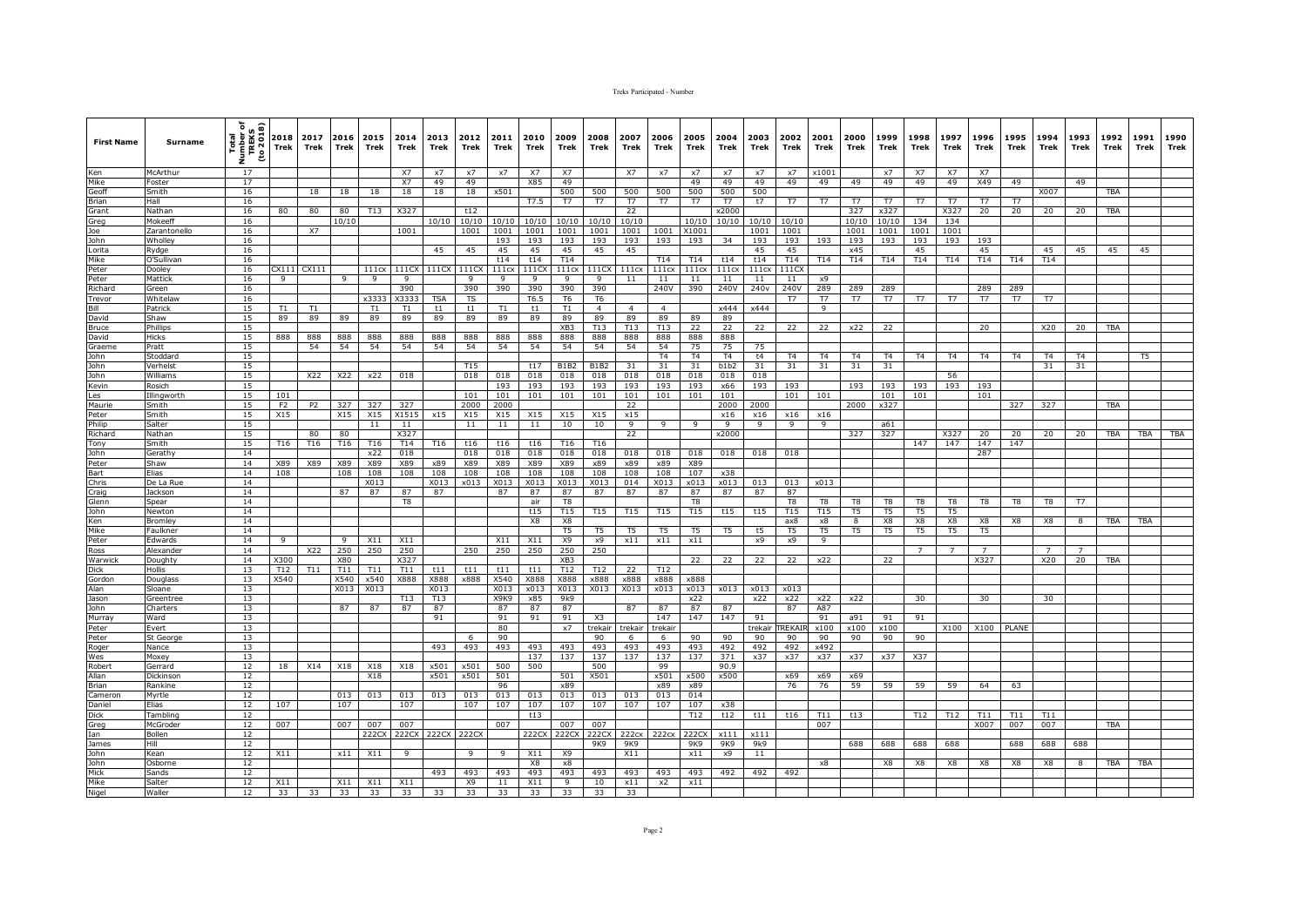| <b>First Name</b>                                                                                         | Surname            | Total<br>Number of<br>TREKS<br>(to 2018)<br>ž. | 2018<br>Trek   | 2017<br>Trek                | 2016<br><b>Trek</b>  | 2015<br>Trek | 2014<br>Trek      | 2013<br>Trek   | 2012<br>Trek      | 2011<br>Trek | 2010<br>Trek   | 2009<br>Trek   | 2008<br>Trek   | 2007<br>Trek   | 2006<br>Trek | 2005<br>Trek | 2004<br>Trek | 2003<br>Trek | 2002<br>Trek | 2001<br>Trek | 2000<br>Trek   | 1999<br>Trek | 1998<br>Trek | 1997<br>Trek | 1996<br>Trek | 1995<br>Trek | 1994<br>Trek | 1993<br>Trek | 1992<br>Trek | 1991<br>Trek | 1990<br>Trek |
|-----------------------------------------------------------------------------------------------------------|--------------------|------------------------------------------------|----------------|-----------------------------|----------------------|--------------|-------------------|----------------|-------------------|--------------|----------------|----------------|----------------|----------------|--------------|--------------|--------------|--------------|--------------|--------------|----------------|--------------|--------------|--------------|--------------|--------------|--------------|--------------|--------------|--------------|--------------|
| Peter                                                                                                     | Mohr               | 12                                             |                |                             |                      |              |                   | t6             | t6                | t6           | t6             | T1             | T1             | T1             | T1           | T1           | T1           | t1           | T1           |              |                |              |              |              |              |              |              |              |              |              |              |
| Peter<br>Ric<br>Robert<br>Simon                                                                           | Schell             | 12                                             |                |                             |                      |              |                   | R.             | 8                 | 8            | 8              | 8              | 8              | 8              | 8            | 8            | 8            | 8            | 8            |              |                |              |              |              |              |              |              |              |              |              |              |
|                                                                                                           | Moffitt<br>Lanham  | 12<br>12                                       | 9K9            | 9K9                         | 9k9                  | 55A          | 55A               | 55A            | A55               |              | 388            | 388            | 186<br>388     | 186<br>387     | x386         | 186          | 186          | 186          | 186          | 186          | 186            | 186          |              | 626          | 626          | 626          |              |              |              |              |              |
|                                                                                                           | Edwards            | 12                                             |                |                             |                      |              | X369              |                |                   |              | 96             | x94            |                |                |              |              |              |              | t17          |              | T <sub>8</sub> | X40          |              | 27           | 27           |              |              | 27           | 27           | TBA          | <b>TBA</b>   |
| Stuart                                                                                                    | Pollard            | 12                                             | CEO            | X007                        | x007                 | X007         |                   |                |                   |              |                | X007           | X008           |                |              |              | 718          |              | 718          | 718          | 718            | 718          | 718          |              |              |              |              |              |              |              |              |
| Terry                                                                                                     | Clark              | 12                                             |                |                             |                      | 138          |                   |                | 138               | 138          |                | 138            | 138            | 138            | 138          | 138          | 138          | 138          | 138          |              |                |              |              |              |              | X007         |              |              |              |              |              |
| Tony                                                                                                      | Tannous            | 12                                             | 108            |                             | 107                  | 107          | 107               | 108            | 107               | 107          | 107            | x107           | X108           | 107            | 107          |              |              |              |              |              |                |              |              |              |              |              |              |              |              |              |              |
| Wayne                                                                                                     | Baker              | 12                                             |                |                             |                      |              | 1002              |                | 1002              | 1002         | 1002           | 1002           | 1002           |                | 1001         | 1001         | 1001         | 1001         | 1001         | 8            |                |              |              |              |              |              |              |              |              |              |              |
| Brian<br>Carl                                                                                             | Englefield         | 11                                             | V8             | V8                          | V8                   | V8           | V8                | V8             | V8                | V8           | V8             | V8             | 39             |                |              |              |              |              |              |              |                |              |              |              |              |              |              |              |              |              |              |
| Michael                                                                                                   | Seaver             | 11<br>11                                       | CX16<br>193    | XCX<br>193                  | 240C<br>193          | 240cx<br>193 | 240CX<br>193      | 240CX          | 240CX             | 240CX        | 111CX          | 111CX          | X111           |                |              |              | 93           | 93           |              |              |                |              |              |              | 93           |              |              |              |              |              |              |
| Allan                                                                                                     | Dorph<br>Coker     | 11                                             | T <sub>5</sub> | T <sub>5</sub>              | T <sub>5</sub>       | T5           | T <sub>5</sub>    | T <sub>5</sub> | t5                | t5           | T <sub>5</sub> | T <sub>5</sub> | T <sub>5</sub> |                |              |              |              |              |              |              |                |              |              |              |              | 93           | 193          | 193          |              |              |              |
|                                                                                                           | Paramor            | 11                                             | 20             | 20                          | 20                   | 20           |                   |                |                   |              |                | 20             | 20             |                |              | 20           | 20           | 20           | 20           | x18          |                |              |              |              |              |              |              |              |              |              |              |
| Allan<br>Gregg<br>Jim<br>John<br>John<br>John                                                             | Frater             | 11                                             | F100           | F100                        |                      | F100         |                   | F100           | F100              | 9K9          | 9K9            |                |                |                | 9K9          | 9k9          | 9K9          | 9k9          |              |              |                |              |              |              |              |              |              |              |              |              |              |
|                                                                                                           | Catts              | 11                                             |                |                             |                      |              |                   |                |                   |              | 404            | 404            |                | 404            | 404          |              | 404          | 404          | 404          | 404          | 404            | $\mathbf{1}$ |              | 93           |              |              |              |              |              |              |              |
|                                                                                                           | Afford             | 11                                             |                |                             |                      | 9/9          |                   | 9/9            | 9/9               | 9/9          | 9/9            | 9/9            | 9/9            | 9/9            | 9/9          | 9/9          | 10/10        |              |              |              |                |              |              |              |              |              |              |              |              |              |              |
|                                                                                                           | Brown              | 11                                             |                |                             |                      |              |                   |                |                   |              |                | 1012           | X101           |                | x101         | X101         | x101         | x101         | 210          | 210          | 210            | 2101         | 2101         |              |              |              |              |              |              |              |              |
|                                                                                                           | Millyard           | 11                                             | CX25           | X22                         | 25                   | 25           | 25                | 25             | 25                | X888         |                |                | 888            | 888            | 888          |              |              |              |              |              |                |              |              |              |              |              |              |              |              |              |              |
| John                                                                                                      | Woodroff           | 11<br>11                                       |                |                             |                      |              |                   |                |                   |              | 66             |                | 66             | 66             | 66           | 66           | 66           | 66           | 66           | 66           | 66             | 66           |              |              |              |              |              |              |              |              |              |
| Kerry<br>Leigh                                                                                            | Gander<br>Turnbull | 11                                             |                |                             |                      |              | 7065              |                | 7065              | 7065         | 66<br>7065     | 7065           | 66<br>7065     | 66<br>7065     | 66<br>7065   | 66<br>7065   | 66           | 66<br>7065   | 66<br>7065   | 66           | 66             | 66           |              |              |              |              |              |              |              |              |              |
| Owen                                                                                                      | Miller             | 11                                             |                |                             |                      |              |                   |                |                   |              |                |                |                | 21             | 21           | 21           | 21           | 21           | 21           | 21           | 20             | 20           | 20           | 20           |              |              |              |              |              |              |              |
|                                                                                                           | Horner             | 11                                             | 1100           | 1100                        | 1100                 | 1100         |                   | 1100           | 1100              | 1100         | 7065           | 7065           | 7065           | 7065           |              |              |              |              |              |              |                |              |              |              |              |              |              |              |              |              |              |
| Paul<br>Peter<br>Peter                                                                                    | Elias              | 11                                             |                |                             | 108                  | 108          | 108               |                | 108               | 107          | 107            | x107           | X107           | 107            | x107         | x107         |              |              |              |              |                |              |              |              |              |              |              |              |              |              |              |
|                                                                                                           | Fehon              | 11                                             |                |                             | T22                  | T22          |                   | X22            | X22               | X22          | x22            | X018           | x018           | x808           | x888         | x888         |              |              |              |              |                |              |              |              |              |              |              |              |              |              |              |
| Peter                                                                                                     | Johnson            | 11                                             |                |                             |                      |              |                   |                |                   |              |                |                |                |                |              | 1869         | 1869         | 404          |              | 107          | 1869           | 107          | 107          | 107          |              | 107          | 107          | 107          |              |              |              |
| Rikki<br>Robert<br>Wes                                                                                    | Cant               | 11                                             | 51             |                             | 51                   |              | 51                |                | 51                |              | 51             |                | 51             |                | 51           |              | 51           |              | 51           |              | x51            |              |              |              | 51           |              |              |              |              |              |              |
|                                                                                                           | Hodges<br>Pembroke | 11<br>11                                       | 84             | 84                          |                      | 84           | x85               | T13            | 84                | 84           | 84             | 85             | 85             | 21<br>85       | 21           | 21           | 21           | 21           | 21           | 21           | 20             | 20           | 20           | 20           |              |              |              |              |              |              |              |
| Digby                                                                                                     | Warren             | 10                                             |                | 16                          | 16                   | 16           | 16                | 16             | 16                | 16           | 16             | 16             | 16             |                |              |              |              |              |              |              |                |              |              |              |              |              |              |              |              |              |              |
|                                                                                                           | Englefield         | 10                                             | 24/7           | 24/7                        | 24/7                 | 24/7         | 24/7              | 24/7           | 24/7              | 24/7         | 24/7           | V8             |                |                |              |              |              |              |              |              |                |              |              |              |              |              |              |              |              |              |              |
| Kevin<br>Kevin<br>Lyn<br>Mick<br>Tony                                                                     | Englefield         | 10                                             | 24/7           | 24/7                        | 24/7                 | 24/7         | 24/7              | 24/7           | 24/7              | 24/7         | 24/7           | V8             |                |                |              |              |              |              |              |              |                |              |              |              |              |              |              |              |              |              |              |
|                                                                                                           | Ajani              | 10                                             |                | X89                         | X89                  | x89          | X89               | x89            | X89               |              |                |                |                |                |              |              |              |              | 76           | 76           | 76             | 76           |              |              |              |              |              |              |              |              |              |
|                                                                                                           | Draper             | 10                                             | <b>BUG</b>     | 56                          | 56                   |              |                   |                | 35                | 35           | 35             | 35             | 35             | 35             | 35           |              |              |              |              |              |                |              |              |              |              |              |              |              |              |              |              |
| Alan<br>Anthony                                                                                           | Carstens           | 10                                             |                |                             | 044                  |              | 044               |                | 044               |              | 044            | 044            | 044            | 044            | 044          | 044          | 044          |              |              |              |                |              |              |              |              |              |              |              |              |              |              |
| Bob                                                                                                       | Gollan<br>O'Shea   | 10<br>10                                       | (1869          | X1869                       | $186$                | X186         | X1869             | 19<br>X1869    | 19<br>x1869       | 19<br>X1869  | 19<br>X1869    | 19<br>X1869    |                |                | 19           | 19           | 19           | 19           | 19           |              |                |              |              |              |              |              |              |              |              |              |              |
|                                                                                                           | O'Shea             | 10                                             | 40             | 40                          | 40                   | 40           | 40                | 40             | 40                | 40           | 40             | X1869          |                |                |              |              |              |              |              |              |                |              |              |              |              |              |              |              |              |              |              |
|                                                                                                           | Hickey             | 10                                             |                |                             |                      |              |                   |                |                   |              |                |                | 186            | 186            |              | 186          | 186          | 186          | 186          | 186          | 186            | 186          |              |              |              | 626          |              |              |              |              |              |
| Carol<br>Craig<br>Duncan                                                                                  | Overton            | 10                                             | CX333          | CX333                       |                      | 333CX        |                   | 333Cx          | 333cx             | 333CX        | 333CX          |                | 333CX          | 333CX          | 333CX        |              |              |              |              |              |                |              |              |              |              |              |              |              |              |              |              |
| Erik                                                                                                      | Johnson            | 10                                             |                | 123                         |                      |              | 123               |                |                   |              |                | 456            |                |                | seven        |              | 123          |              | 123          | 456          | 456            | 123          | 123          |              |              |              |              |              |              |              |              |
| Evan<br>Graeme                                                                                            | Summerfield        | 10                                             | CX333          | CX333                       |                      | 333CX        |                   | 333CX          | 333 <sub>cx</sub> | 333CX        | 333CX          |                |                | 333CX 333CX    | 333CX        |              |              |              |              |              |                |              |              |              |              |              |              |              |              |              |              |
|                                                                                                           | Degotardi          | 10                                             |                |                             |                      |              |                   |                |                   |              |                |                |                |                |              |              |              |              | x93          | 107          | 107            | 107          | 107          | 107          | 107          | 107          | 107          | 107          |              |              |              |
| Graeme                                                                                                    | Scarce             | 10<br>10                                       | $\overline{7}$ | T <sub>4</sub><br><b>X7</b> | T <sub>4</sub><br>x7 | <b>T4</b>    | <b>T4</b><br>1001 | T <sub>4</sub> | t4<br>1001        | t4           | T <sub>4</sub> |                | <b>T4</b>      | T <sub>4</sub> |              |              |              |              |              |              |                |              |              |              |              |              |              |              |              |              |              |
| Ian<br>Ian                                                                                                | Chivas<br>Johnston | 10                                             |                | 77                          |                      | X540         | 77                |                | 77                | 1001         | 1001<br>X77    | 1001<br>77     |                |                |              | 1001         |              |              | 77           |              |                |              | 77           |              | 77           | 77           | X78          |              |              |              |              |
| Ian                                                                                                       | Richard            | 10                                             |                |                             |                      |              |                   |                |                   |              |                | <b>X77</b>     | X6             | X186           | x6           | x186         | x72          | x72          | x1812        | 186          | 186            |              |              |              |              |              |              |              |              |              |              |
| John                                                                                                      | Harris             | 10                                             |                |                             | ‹3333                | x3333        |                   | X3333          |                   |              |                |                | x3333          |                | x3333        | x287         | x3333        | x3333        | 3333         | 58           |                |              |              |              |              |              |              |              |              |              |              |
|                                                                                                           | Moran              | 10                                             |                |                             | x11                  | X11          |                   |                |                   |              | 11             | <b>X9</b>      | 9              | x9             | x9           | x11          | 9            | x9           |              |              |                |              |              |              |              |              |              |              |              |              |              |
|                                                                                                           | Welsh              | 10                                             | 005            | 005                         | 005                  | 005          | 005               | 005            | 005               | X005         | 005            | 005            |                |                |              |              |              |              |              |              |                |              |              |              |              |              |              |              |              |              |              |
|                                                                                                           | Fahey              | 10                                             |                |                             |                      |              |                   |                |                   |              |                |                |                |                |              |              |              | 10/10        | 10/10        | 10/10        | 10/10          | 10/10        | 134          | 134          | 134          |              | 134          | 134          |              |              |              |
|                                                                                                           | Davies             | 10                                             |                |                             |                      |              |                   |                |                   |              |                |                | 96             | 96             | 96           | 96           | 96           | 96           | 96           | 96           | 96             | 96           |              |              |              |              |              |              |              |              |              |
| John<br>John "Chubby"<br>Mark<br>Mark<br>Mark<br>Peter<br>Peter<br>Peter<br>Ray<br>Ross<br>Steve<br>Steve | Blundel<br>Baker   | 10<br>10                                       | 500            | X005                        | 500                  | 500          | 500               | 500            | 500               | X005         | x005           | X005           |                |                |              |              | a69          |              | 69           | 69           | 69             | 69           | 69           | 69           | 69           | 69           | 41           |              |              |              |              |
|                                                                                                           | Duffy              | 10                                             |                |                             |                      |              |                   |                | 008               | 008          | 008            | 008            | 008            | 008            | X007         | x007         | x718         | x007         |              |              |                |              |              |              |              |              |              |              |              |              |              |
|                                                                                                           | Planten            | 10                                             | 005            | 005                         | 005                  | 005          | 005               | X005           | 005               | 005          | X005           | x005           |                |                |              |              |              |              |              |              |                |              |              |              |              |              |              |              |              |              |              |
|                                                                                                           | Lewis              | 10                                             |                |                             |                      |              |                   |                |                   | t14          | t14            | T14            |                |                | T14          | T14          | t14          | t14          | T14          | T14          | t14            |              |              |              |              |              |              |              |              |              |              |
|                                                                                                           | Oakman             | 10                                             |                |                             |                      |              |                   |                |                   |              |                | 59             | 59             |                | 59           | 59           | 59           |              | 59           |              |                |              | 94           |              | 94           | 94           | 94           |              |              |              |              |
|                                                                                                           | Barlow             | 10                                             |                | 54                          | 54                   |              | 54                | 54             | 54                | 54           |                | 54             | 54             | 54             | 54           |              |              |              |              |              |                |              |              |              |              |              |              |              |              |              |              |
| Steve                                                                                                     | Corney             | 10                                             |                |                             | 2AB                  |              |                   | X181           | XAB1              | X888         | X888           | x888           | x888           | x888           |              | x888         |              | x72          |              |              |                |              |              |              |              |              |              |              |              |              |              |
| Wayne                                                                                                     | Keating            | 10<br>$\overline{9}$                           |                |                             | <b>T7</b>            | t7           |                   |                |                   |              | 66<br>t7       |                | 66             | 66             | 66           | 66           | 66           | 66           | 66           | 66           | 66             |              |              |              |              |              |              |              |              |              |              |
| Glen<br>Greg                                                                                              | Bartlett<br>Slaney | 9                                              | T7<br>500      | X005                        | 500                  | 500          | T7<br>500         | t7<br>500      | t7<br>500         | t7<br>005    | 05             | T <sub>4</sub> |                |                |              |              |              |              |              |              |                |              |              |              |              |              |              |              |              |              |              |
| Peter                                                                                                     | Black              | 9                                              | 05             | 05                          | 05                   |              | 05                | 05             | 05                | 05           | 05             | 005            |                |                |              |              |              |              |              |              |                |              |              |              |              |              |              |              |              |              |              |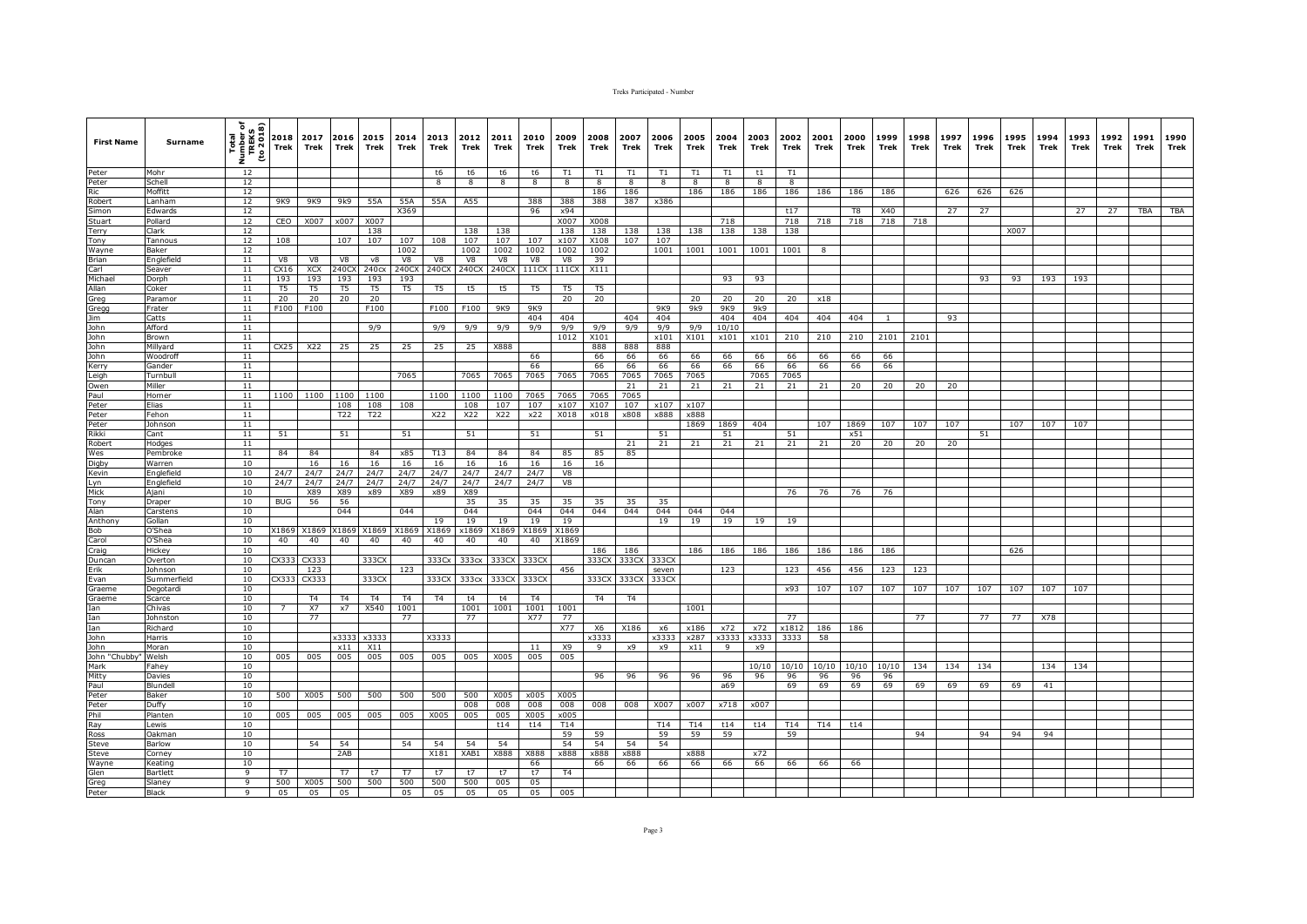| <b>First Name</b>                                     | Surname             | Total<br>Number of<br>TREKS<br>(to 2018)<br>i<br>Z | 2018<br><b>Trek</b> | 2017<br>Trek   | 2016<br><b>Trek</b> | 2015<br>Trek | 2014<br>Trek   | 2013<br>Trek | 2012<br>Trek   | 2011<br>Trek         | 2010<br>Trek            | 2009<br>Trek    | 2008<br>Trek | 2007<br>Trek | 2006<br>Trek            | 2005<br>Trek | 2004<br>Trek   | 2003<br>Trek            | 2002<br>Trek            | 2001<br>Trek        | 2000<br>Trek | 1999<br>Trek   | 1998<br>Trek | 1997<br>Trek    | 1996<br>Trek | 1995<br>Trek   | 1994<br>Trek | 1993<br>Trek       | 1992<br>Trek     | 1991<br>Trek | 1990<br>Trek |
|-------------------------------------------------------|---------------------|----------------------------------------------------|---------------------|----------------|---------------------|--------------|----------------|--------------|----------------|----------------------|-------------------------|-----------------|--------------|--------------|-------------------------|--------------|----------------|-------------------------|-------------------------|---------------------|--------------|----------------|--------------|-----------------|--------------|----------------|--------------|--------------------|------------------|--------------|--------------|
| Anthony                                               | Elias               | $\overline{q}$                                     |                     |                | X108                | x108         | X108           |              | x108           | x107                 |                         | 107             | 107          | X108         | X108                    |              |                |                         |                         |                     |              |                |              |                 |              |                |              |                    |                  |              |              |
| Barry                                                 | Parks               | 9                                                  | 68                  |                | 68                  |              |                |              |                | 68                   | 68                      | 65              |              |              |                         |              |                |                         |                         |                     |              |                |              |                 | 48           |                | X45          | 45                 | <b>TBA</b>       |              |              |
| Brett<br>Chris<br>Colin                               | Garstang            | $\overline{9}$                                     | F250                | <b>CXF100</b>  | F100                |              | F100           | 100CX        |                | X333                 | X333                    | X111            |              | x333         |                         |              |                |                         |                         |                     |              |                |              |                 |              |                |              |                    |                  |              |              |
|                                                       | Evetts              | 9<br>$\overline{9}$                                |                     |                |                     |              |                |              |                | 80                   |                         | 80<br>42        |              | 80           | 80                      | 80           | 80             | 80                      | x79                     | 15                  |              | 42             |              | 40              |              |                |              | 27                 |                  | <b>TBA</b>   |              |
|                                                       | Gordon<br>Stodart   | 9                                                  |                     |                |                     |              | 8              |              |                |                      |                         | X94             |              |              |                         |              |                |                         |                         |                     |              | 40             |              |                 | X40<br>40    | 42             | 42<br>40     | 40                 | <b>TBA</b><br>40 | 40           | 40           |
| Dave<br>David<br>David                                | Crust               | 9                                                  |                     |                |                     |              |                | 1100         | 1100           | 1100                 |                         | 7065            | 7065         | 7065         | 7065                    | 7065         |                | 7065                    |                         |                     |              |                |              |                 |              |                |              |                    |                  |              |              |
|                                                       | Gainer              | 9                                                  |                     |                |                     |              |                |              | 6              | 90                   |                         |                 | 90           |              |                         | 6            |                |                         | x90                     | 105                 | 1900         |                | 1900         | 1900            |              |                |              |                    |                  |              |              |
| David                                                 | Hagen               | 9                                                  |                     |                |                     |              |                |              |                |                      |                         | 49              |              |              | x504                    | 49           | 49             | 49                      | 49                      | 49                  | 49           | 49             |              |                 |              |                |              |                    |                  |              |              |
|                                                       | Graham              | $\overline{9}$                                     |                     |                |                     |              |                |              |                | 8                    | $\overline{\mathbf{8}}$ | $^{\circ}$      |              | 8            | $\overline{\mathbf{8}}$ |              | $\overline{8}$ | $\overline{\mathbf{8}}$ | $\overline{\mathbf{8}}$ | 8                   |              |                |              |                 |              |                |              |                    |                  |              |              |
| Donald<br>Garry                                       | Wood                | 9                                                  |                     |                |                     |              |                | 23           |                | 23                   | 23                      | 23              | 23           | 23           |                         | 49           |                | x49                     | 49                      |                     |              |                |              |                 |              |                |              |                    |                  |              |              |
| Gary                                                  | Cant                | 9                                                  | 51                  |                | 51                  |              | 51             |              | 51             |                      | 51                      |                 |              |              |                         |              |                |                         |                         |                     |              |                | 51           |                 | 51           |                | 51           | 50                 |                  |              |              |
| Gerard                                                | Baz                 | $\mathsf{q}$                                       |                     |                |                     |              |                |              |                |                      |                         | X504            | x96          | x504         | x504                    | x49          | x49            |                         |                         | 49                  |              | 95             | 95           |                 |              |                |              |                    |                  |              |              |
| Jim<br>Jim<br>Jim<br>Jim<br>Jimmy<br>John<br>Mark     | Adolph              | 9                                                  |                     |                |                     | T8           | T8             | T8           | t8             | t8                   | t8                      | T8              | T8           | T8           |                         |              |                |                         |                         |                     |              |                |              |                 |              |                |              |                    |                  |              |              |
|                                                       | Lewis               | 9                                                  |                     |                |                     |              |                |              |                |                      |                         |                 |              | 59           |                         |              |                |                         | 59                      | 59                  | 94           | 94             | 94           | 94              | 94           | 94             |              |                    |                  |              |              |
|                                                       | O'Mahony<br>Abraham | 9<br>$\overline{9}$                                |                     |                | x107                |              | X108           |              | x108           |                      | x107                    |                 | X108         | x107         | X108                    | X107         | 1869<br>x38    | 1869                    | 1869                    | 1869                |              | 1869           | 1869         | 1869            | 1869         | X107           |              |                    |                  |              |              |
|                                                       | Morris              | $\overline{9}$                                     |                     |                |                     |              |                |              |                |                      |                         |                 | 186          | 186          |                         | 186          |                | x186                    | x186                    | x186                | X186         | x186           |              | 88              |              |                |              |                    |                  |              |              |
|                                                       | Wharton             | 9                                                  |                     |                |                     |              | 33             | 33           | 33             | 33                   | 33                      | 33              | 33           | 33           | 35                      |              |                |                         |                         |                     |              |                |              |                 |              |                |              |                    |                  |              |              |
| Michael                                               | Steele              | $\mathsf{q}$                                       |                     |                | 51                  |              | 51             |              | 51             |                      | 51                      |                 | 51           |              | 51                      |              | x51            |                         | x51                     |                     | 51           |                |              |                 |              |                |              |                    |                  |              |              |
| Paddy<br>Paddy<br>Paul                                | Handbury            | 9                                                  | X1515               |                | 1515                | 1515         | 1515           | 1515         | 1515           | x15                  |                         |                 |              |              |                         |              | x16            | x16                     |                         |                     |              |                |              |                 |              |                |              |                    |                  |              |              |
|                                                       | Robson              | 9                                                  |                     |                | 044                 |              | 727            |              | 727            |                      | 727                     | 727             |              | 727          | 727                     | 1893         |                |                         | 1893                    |                     |              |                |              |                 |              |                |              |                    |                  |              |              |
| Peter                                                 | Harrison            | 9                                                  |                     |                |                     |              |                |              |                |                      |                         |                 |              |              |                         |              |                |                         | x93                     | 107                 | 107          | 107            | 107          | 107             | 107          | 107            |              | 107                |                  |              |              |
|                                                       | Foy                 | $\overline{q}$                                     |                     |                |                     |              |                |              |                |                      |                         |                 | 240V         |              | 240V                    | 240V         | 240V           | 240V                    | 240V                    | 240V                | 240V         | 240V           |              |                 |              |                |              |                    |                  |              |              |
| Richard<br>Richard<br>Scott                           | Hungerford          | 9                                                  | 30                  | 30             | 30                  | 30           |                | 30           | 30             | 30                   | 30                      | 30              |              |              |                         |              |                |                         |                         |                     |              |                |              |                 |              |                |              |                    |                  |              |              |
|                                                       | Lidgett             | 9                                                  | 144                 | 144            | 144                 |              | 144            | 144          | 144            | 144                  | 144                     | X38             |              |              |                         |              |                |                         |                         |                     |              |                |              |                 |              |                |              |                    |                  |              |              |
| Ted                                                   | Davies              | 9<br>9                                             |                     |                |                     |              |                |              |                |                      |                         |                 | 96           |              | x96                     | x96          | 96             | 96                      | 96                      | x96<br><sup>2</sup> | x96          | x96            |              |                 |              |                |              |                    |                  |              |              |
| Terry                                                 | Coyne<br>Colliss    | 8                                                  | 541                 | 541            | 541                 | 541          |                | 541          | 541            | 179                  | 179                     |                 |              |              |                         |              |                |                         | 2                       |                     |              | $\overline{2}$ | 2            | 2               | 2            | $\overline{2}$ | 55           | 55                 |                  |              |              |
| David<br>John                                         | Turnbul             | 8                                                  | 540                 | 540            | 540                 | 540          |                | 540          | 540            | 540                  | 179                     |                 |              |              |                         |              |                |                         |                         |                     |              |                |              |                 |              |                |              |                    |                  |              |              |
| Maxine                                                | Bartlett            | 8                                                  | T7                  |                | T7                  | t7           | T7             | t7           | t7             | t7                   | t7                      |                 |              |              |                         |              |                |                         |                         |                     |              |                |              |                 |              |                |              |                    |                  |              |              |
| Roslyn                                                | Black               | $\overline{\mathbf{8}}$                            | 05                  | 05             | 05                  |              | 05             | 05           | 05             | 05                   | 05                      |                 |              |              |                         |              |                |                         |                         |                     |              |                |              |                 |              |                |              |                    |                  |              |              |
| Trevor                                                | Turnock             | 8                                                  | 64                  | 64             | 064                 | 064          | 064            | 064          |                |                      |                         |                 |              |              |                         |              |                |                         | 1812                    |                     |              |                |              |                 |              |                |              | 1812               |                  |              |              |
| Warren                                                | Schafer             | 8                                                  | 53                  | 53             | 53                  | 53           | 53             | 53           | 53             | 019                  |                         |                 |              |              |                         |              |                |                         |                         |                     |              |                |              |                 |              |                |              |                    |                  |              |              |
| Blaise                                                | Griffin             | 8                                                  |                     |                |                     |              |                |              |                |                      |                         | 456             |              |              |                         |              |                | 456                     | 456                     | 456                 | 456          | 123            | 123          |                 |              |                |              |                    |                  | <b>TBA</b>   |              |
| Bruce                                                 | McGrego             | $\overline{8}$                                     |                     |                |                     |              |                |              |                |                      |                         |                 |              |              |                         |              |                |                         |                         |                     |              |                | 8            | 8               | 8            | 8              | 8            | 8                  | TBA              | <b>TBA</b>   |              |
| Chester                                               | Brown               | 8                                                  |                     |                |                     |              |                |              |                | $\overline{z}$       |                         | $\overline{z}$  |              |              |                         |              |                |                         | 210                     | 210                 | 210          | 2101           | 2101         | 101             | 101          | 101            |              |                    |                  |              |              |
| Clive<br>Daniel                                       | Wickham<br>Kleinig  | 8<br>8                                             | $\overline{2}$      |                | $\overline{2}$      |              | $\overline{2}$ |              | $\overline{z}$ | X37                  | 137                     | 137             | 137          | 137          | 137                     | 137          | 371            |                         |                         |                     |              |                |              |                 |              |                |              |                    |                  |              |              |
| Dave                                                  | Murray              | 8                                                  |                     |                |                     |              |                |              | x492           |                      |                         | 492             |              |              | 492                     | 492          | 492            | 492                     | 492                     | 492                 |              |                |              |                 |              |                |              |                    |                  |              |              |
| Derek                                                 | Collinge            | 8                                                  | X84                 | X84            | X84                 | 84           | X85            | X84          | X84            | X84                  |                         |                 |              |              |                         |              |                |                         |                         |                     |              |                |              |                 |              |                |              |                    |                  |              |              |
| Dougal                                                | Leslie              | 8                                                  |                     |                |                     |              |                |              | X41            | X41                  | X41                     | 41              | 39           | 39           | 39                      | x138         |                |                         |                         |                     |              |                |              |                 |              |                |              |                    |                  |              |              |
|                                                       | Ayoub               | $\overline{\mathbf{8}}$                            | X80                 | 42             |                     | 42           | 42             |              | 42             | 42                   |                         | 42              |              |              |                         | 390          |                |                         |                         |                     |              |                |              |                 |              |                |              |                    |                  |              |              |
| Fred<br>Gavin<br>Geoffrey                             | Peaty               | 8                                                  | $\overline{7}$      | $\overline{7}$ | $\overline{7}$      |              | $\overline{7}$ |              | $\overline{7}$ | $\overline{7}$       | $\overline{7}$          | $\overline{7}$  |              |              |                         |              |                |                         |                         |                     |              |                |              |                 |              |                |              |                    |                  |              |              |
|                                                       | Vaughar             | 8                                                  | 55                  |                | 55                  | 55           | 55             | 55           | 55             | 55                   | 55                      |                 |              |              |                         |              |                |                         |                         |                     |              |                |              |                 |              |                |              |                    |                  |              |              |
| Gordon                                                | Phillips            | 8                                                  |                     |                |                     |              |                |              |                |                      |                         | XB <sub>3</sub> |              |              |                         | x22          | 22             | x22                     | x22                     | 22                  | 22           | 22             |              |                 |              |                |              |                    |                  |              |              |
| Greg<br>Gus                                           | Savage              | 8                                                  |                     |                | 013                 | 013          | 013            | 013          | 013            | 013                  | 013                     | 013             |              |              |                         |              |                |                         |                         |                     |              |                |              |                 |              |                |              |                    |                  |              |              |
|                                                       | Conduit             | $\overline{\mathbf{8}}$                            |                     |                |                     |              |                |              |                |                      |                         |                 | 6            |              |                         |              | 55             | 55                      | 55                      | 55                  | 55           | 55             | 55           |                 |              |                |              |                    |                  |              |              |
| Ian                                                   | Robb<br>Murchie     | 8<br>8                                             | 144                 | 144            | 144                 |              | 144            | 144          | 144            | 144                  | 144                     |                 |              |              |                         |              |                |                         |                         |                     | T12          | T12            | T13          | T <sub>13</sub> | T12          | T12            | T12          | SWEEP <sub>2</sub> |                  |              |              |
|                                                       | Cant                | 8                                                  | 51                  |                | 51                  |              | 51             |              | 51             |                      | 51                      |                 | 51           |              |                         |              |                |                         | 51                      |                     | 51           |                |              |                 |              |                |              |                    |                  |              |              |
|                                                       | Clarke              | 8                                                  |                     |                |                     | 84           |                | 84           | 84             | 84                   | 84                      | 85              | 85           | 84           |                         |              |                |                         |                         |                     |              |                |              |                 |              |                |              |                    |                  |              |              |
| James<br>Jamie<br>Jeremy<br>Jon<br>Kim<br>Kym<br>Leon | Cran                | 8                                                  |                     |                |                     |              |                |              |                |                      |                         |                 |              |              |                         |              |                |                         |                         | 54                  | a54          | 54             |              | 54              | 68           |                | 54           | 54                 |                  |              | 65           |
|                                                       | Ford                | 8                                                  |                     |                | T22                 | T22          |                | x22          | X22            | X22                  | X22                     | X018            | X018         |              |                         |              |                |                         |                         |                     |              |                |              |                 |              |                |              |                    |                  |              |              |
|                                                       | Fort                | 8                                                  |                     |                |                     |              |                |              |                |                      |                         |                 |              |              |                         |              |                |                         |                         |                     |              | 40             |              | 40              | X40          | 40             | 40           | 40                 | TBA              | <b>TBA</b>   |              |
|                                                       | Follett             | 8                                                  |                     |                |                     |              |                |              | 41             | 41                   | 41                      | XV8             | x39          | x138         | X138                    | X138         |                |                         |                         |                     |              |                |              |                 |              |                |              |                    |                  |              |              |
| Mark<br>Michael                                       | Crandon             | 8                                                  | 86                  |                |                     |              | 86             | 86           | 86             | 86                   | 86                      | 86              | 85           |              |                         |              |                |                         |                         |                     |              |                |              |                 |              |                |              |                    |                  |              |              |
|                                                       | Booth               | 8                                                  |                     |                |                     |              |                |              |                |                      |                         |                 |              |              | 619                     |              | 619            | 619                     |                         | 619                 | 619          | 619            |              | 688             |              | 688            |              |                    |                  |              |              |
| Michael                                               | Kirby               | 8                                                  | X84                 | X84            | X84                 | 85           | X85            | 85           | 85             | 85                   |                         |                 |              |              |                         |              |                |                         |                         |                     |              |                |              |                 |              |                |              |                    |                  |              |              |
| Michael                                               | Neil<br>Paulin      | 8<br>8                                             | 55<br>858           | 858            | 55<br>858           | 55<br>858    | 55<br>858      | 55<br>858    | 55<br>858      | 55<br>$\overline{4}$ | 55                      |                 |              |              |                         |              |                |                         |                         |                     |              |                |              |                 |              |                |              |                    |                  |              |              |
| Noel                                                  | Perich              | $\overline{8}$                                     |                     |                |                     |              |                |              |                | 07                   |                         | 07              | 07           |              |                         | 07           |                |                         | 07                      |                     | 07           | 07             |              | 07              |              |                |              |                    |                  |              |              |
| Ron<br>Steve<br>Terry                                 | McConville Snr      | $\overline{8}$                                     |                     |                |                     |              |                |              |                |                      |                         |                 |              |              | 100                     | 100          |                |                         | 100                     | A100                | 100          |                | 100          | 100             | 100          |                |              |                    |                  |              |              |
|                                                       | Fordham             | 8                                                  |                     |                |                     |              |                |              |                | 07                   |                         | 07              | 07           |              |                         | 07           |                |                         | 07                      |                     | 07           | 07             |              | 07              |              |                |              |                    |                  |              |              |
| Trevor                                                | Elias               | 8                                                  |                     |                |                     |              | X108           |              |                | X107                 | 108                     | X107            | X107         | 108          | x107                    | x107         |                |                         |                         |                     |              |                |              |                 |              |                |              |                    |                  |              |              |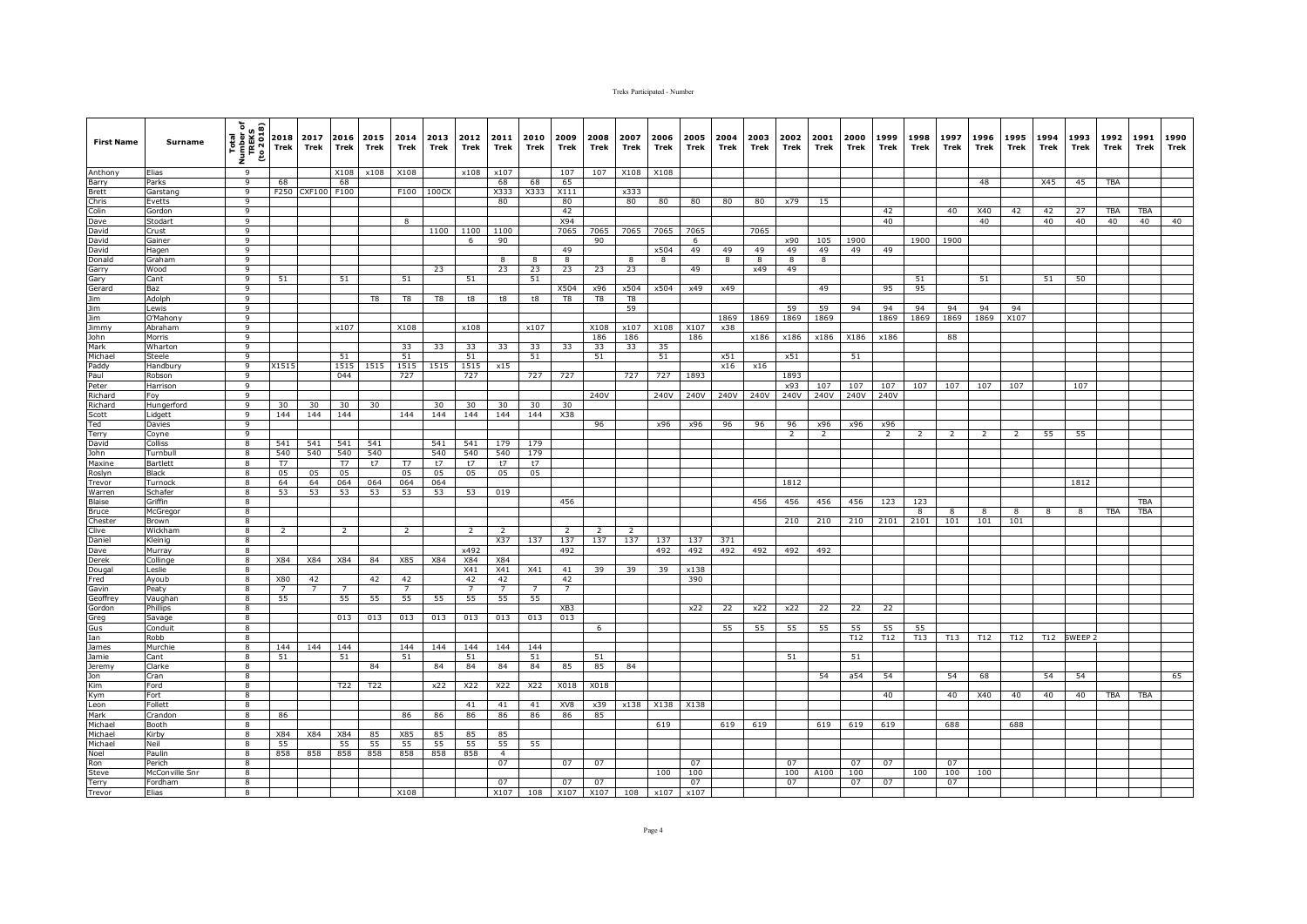| <b>First Name</b>                                                                       | <b>Surname</b>    | Total<br>Number of<br>TREKS<br>The 2018<br>ž. | 2018<br>Trek   | 2017<br>Trek | Trek  | 2016 2015<br>Trek | 2014<br>Trek | 2013<br>Trek      | 2012<br>Trek | 2011<br>Trek | 2010<br>Trek   | 2009<br>Trek   | 2008<br>Trek | 2007<br>Trek | 2006<br>Trek   | 2005<br>Trek    | 2004<br>Trek | 2003<br>Trek | 2002<br>Trek | 2001<br>Trek | 2000<br>Trek | 1999<br>Trek   | 1998<br>Trek | 1997<br>Trek | 1996<br>Trek | 1995<br>Trek | 1994<br>Trek | 1993<br>Trek | 1992<br>Trek | 1991<br>Trek | 1990<br>Trek |
|-----------------------------------------------------------------------------------------|-------------------|-----------------------------------------------|----------------|--------------|-------|-------------------|--------------|-------------------|--------------|--------------|----------------|----------------|--------------|--------------|----------------|-----------------|--------------|--------------|--------------|--------------|--------------|----------------|--------------|--------------|--------------|--------------|--------------|--------------|--------------|--------------|--------------|
| Warwick                                                                                 | McInnes           | 8                                             |                |              |       |                   |              |                   |              |              |                |                | x21          |              | x15            |                 | 18           | 18           | 18           | 18           | 18           | x16            |              |              |              |              |              |              |              |              |              |
| Warwick                                                                                 | Short             | 8                                             |                |              |       |                   |              |                   |              |              |                |                |              |              |                |                 |              |              | 34           | 1869         | 1869         | 1869           | 1869         | 1869         | 1869         | X107         |              |              |              |              |              |
| Cecil                                                                                   | Schafer           | $\overline{7}$                                | 53             | 53           | 53    | 53                | 53           | X53               | 53           |              |                |                |              |              |                |                 |              |              |              |              |              |                |              |              |              |              |              |              |              |              |              |
| David                                                                                   | Meyer             | $\overline{7}$                                | X150           | X150         | 150   | X150 X7065        |              | xv8               | xv8          |              |                |                |              |              |                |                 |              |              |              |              |              |                |              |              |              |              |              |              |              |              |              |
| Arthur                                                                                  | Duffield          | $\overline{7}$                                |                |              |       |                   |              |                   |              | 72           | 72             | 1905           | 1905         | 1903         | 1903           | 72              |              |              |              |              |              |                |              |              |              |              |              |              |              |              |              |
| Barry                                                                                   | Blundell          | $\overline{7}$                                |                |              |       |                   |              |                   |              |              |                |                |              |              |                |                 |              |              | 69           | 69           | 69           | 69             | 69           | 69           |              | 69           |              |              |              |              |              |
| Brett                                                                                   | Hatfield          | $\overline{7}$                                | <b>XRAY</b>    |              | 76    |                   | 76           | 76                | 76           |              |                |                |              |              |                | 76              | 76           |              |              |              |              |                |              |              |              |              |              |              |              |              |              |
| Brian                                                                                   | Greenacre         | $\overline{7}$                                |                |              |       |                   |              |                   | 308          | 308          |                | 308            | 308          | 308          | 308            | X9/9            |              |              |              |              |              |                |              |              |              |              |              |              |              |              |              |
| Brian                                                                                   | Richardson        | $\overline{7}$                                |                |              | T22   | T22               |              | x22               | X22          | X22          | X22            | X018           |              |              |                |                 |              |              |              |              |              |                |              |              |              |              |              |              |              |              |              |
|                                                                                         | Harvey            | $\overline{7}$                                |                |              |       |                   |              |                   |              |              |                |                |              |              |                |                 | 55           | 55           | 55           | 55           | 55           | 55             | 55           |              |              |              |              |              |              |              |              |
| Chris<br>Colin<br>Cranston                                                              | Kendall           | $\overline{7}$                                |                |              |       |                   |              |                   |              |              |                |                |              |              |                |                 |              | 011          | 011          | 011          | 011          | 011            | 011          | 68           |              |              |              |              |              |              |              |
|                                                                                         | Edwards           | $\overline{7}$<br>$\overline{7}$              |                |              |       |                   | 727          |                   | 727          |              | 727            | 727            |              | 727          | 727            | 1893            |              |              |              |              |              |                |              |              |              |              |              |              |              |              |              |
| David                                                                                   | Brooke            | $\overline{7}$                                |                |              | 014   | 014               | X013         | 014               | 014          | 014          | 014            |                |              |              |                |                 |              |              |              |              |              |                |              |              |              |              |              |              |              |              |              |
| David                                                                                   | Corbett           |                                               |                |              |       |                   |              |                   | 94           | 94           |                | 94             | 94           | 94           | 94             | 94              |              |              |              |              |              |                |              |              |              |              |              |              |              |              |              |
| Denis                                                                                   | Jenkins<br>Elvins | $\overline{7}$<br>$\overline{7}$              |                |              |       |                   |              |                   |              | 9K9          | t15<br>9K9     | <b>T15</b>     | T15          | T15<br>9K9   | T15<br>X9K9    | T <sub>15</sub> | t15          |              |              |              |              |                |              |              |              |              | 92           |              | TBA          |              |              |
| Eddie                                                                                   | Medina            | $\overline{7}$                                |                |              |       |                   |              |                   |              |              |                |                |              |              |                |                 |              |              |              |              |              |                | 30           | 30           | 30           |              | 30           | 92<br>30     | 30           | 30           |              |
| Garry                                                                                   | Rogers            | $\overline{7}$                                |                |              |       |                   |              |                   |              | 195          | 195            | 195            |              |              |                |                 |              |              | 195          | A195         |              |                |              |              | 888          |              | 195          |              |              |              |              |
|                                                                                         | Kelly             | $\overline{7}$                                |                |              |       |                   |              |                   |              | 07           |                | 07             |              |              |                | 07              |              |              | 07           |              | 07           | 07             |              | 07           |              |              |              |              |              |              |              |
| Garry<br>Gerard<br>Gerry<br>Ian<br>Ian<br>Ian<br>John<br>John                           | Colreavy          | $\overline{7}$                                |                |              |       |                   | 11           |                   | x9           |              | 9              | 10             | X9           | X9           | x9             |                 |              |              |              |              |              |                |              |              |              |              |              |              |              |              |              |
|                                                                                         | Brinkley          | $\overline{7}$                                |                |              |       |                   |              |                   |              |              |                |                |              |              |                |                 |              |              |              |              |              |                |              | T11          | T11          | T11          | T11          | SWEEP:       |              | 73           | 73           |
|                                                                                         | Christopherson    | $\overline{7}$                                | X84            |              |       |                   | X85          | 85                | 85           | 85           | 85             | 85             |              |              |                |                 |              |              |              |              |              |                |              |              |              |              |              |              |              |              |              |
|                                                                                         | Farguhar          | $\overline{7}$                                |                |              |       |                   |              |                   |              |              |                |                |              |              |                |                 |              |              | 210          | 210          | 210          | 2101           | 2101         | 1012         |              | X101         |              |              |              |              |              |
|                                                                                         | Sewell            | $\overline{7}$                                |                |              |       |                   | X007         |                   | X007         | X007         | X007           | x007           | X008         | x008         |                |                 |              |              |              |              |              |                |              |              |              |              |              |              |              |              |              |
|                                                                                         | Hersee            | $\overline{7}$                                |                | X88          | 351   | 351               |              | 351               | 351          | 351          | X888           |                |              |              |                |                 |              |              |              |              |              |                |              |              |              |              |              |              |              |              |              |
|                                                                                         | Hall              | $\overline{7}$                                |                |              |       |                   |              |                   |              |              |                |                |              |              |                | 90              | 90           | 90           | 90           |              | 90           | 90             | 90           |              |              |              |              |              |              |              |              |
| John                                                                                    | Pasula            | $\overline{7}$                                |                |              |       | 014               |              |                   |              | 014          | 014            | 014            | 014          | 014          | 014            |                 |              |              |              |              |              |                |              |              |              |              |              |              |              |              |              |
|                                                                                         | <b>Stokes</b>     | $\overline{7}$                                |                |              |       |                   | x007         |                   | X007         | X007         | x007           | x007           | x007         |              |                |                 |              |              |              |              |              | 007            |              |              |              |              |              |              |              |              |              |
|                                                                                         | New               | $7^{\circ}$                                   | T16            | T16          | T16   | T16               | T14          | T16               | T16          |              |                |                |              |              |                |                 |              |              |              |              |              |                |              |              |              |              |              |              |              |              |              |
| John<br>Jon<br>Keith<br>Ken<br>Kevin<br>Kim<br>Les<br>Liz<br>Mark<br>Melanie<br>Michael | Rider             | $\overline{7}$                                |                |              |       |                   |              |                   |              |              |                |                | 873          | 873          |                |                 | A873         | 873          | x287         |              | 24           | 24             |              |              |              |              |              |              |              |              |              |
|                                                                                         | Neale             | $\overline{7}$                                |                |              |       |                   |              |                   | 008          | 008          | 008            | 008            | 008          | 008          | x007           |                 |              |              |              |              |              |                |              |              |              |              |              |              |              |              |              |
|                                                                                         | Elias             | $\overline{7}$                                |                |              | x107  |                   |              |                   | 107          | 108          | x107           | 108            | 108          | X107         |                |                 |              |              |              |              |              |                |              |              |              |              |              |              |              |              |              |
|                                                                                         | Slater            | $\overline{7}$                                | 36             |              |       |                   |              |                   |              |              |                | 63             |              |              | 36             | 63              | 63           | 63           | x36          |              |              |                |              |              |              |              |              |              |              |              |              |
|                                                                                         | Coles             | $\overline{7}$                                |                |              |       |                   |              |                   |              |              |                |                |              | t6           | T <sub>6</sub> | T7              | <b>T7</b>    | t7           | t6           | T6           |              |                |              |              |              |              |              |              |              |              |              |
|                                                                                         | Jones             | $\overline{7}$                                |                |              |       |                   |              |                   | 504          | 504          | 504            | 504            | 504          | 504          | 504            |                 |              |              |              |              |              |                |              |              |              |              |              |              |              |              |              |
|                                                                                         | Nelson            | $\overline{7}$                                |                |              |       |                   |              | 493               | 493          |              | 493            | 493            | 493          | 493          | 493            |                 |              |              |              |              |              |                |              |              |              |              |              |              |              |              |              |
|                                                                                         | Wickhan           | $\overline{7}$                                | X <sub>2</sub> |              | x2    |                   |              |                   |              |              | $\overline{2}$ | $\overline{2}$ |              |              |                | x2              |              | 93           | 93           |              |              |                |              |              |              |              |              |              |              |              |              |
|                                                                                         | Katz              | $\overline{7}$                                | 36             |              |       |                   |              |                   |              |              |                | 36             |              |              | 36             | 63              | 63           | 36           | 36           |              |              |                |              |              |              |              |              |              |              |              |              |
|                                                                                         | Feiertag          | $\overline{7}$                                | F250           |              | F100  |                   | F100         | 100CX             |              |              | X333           | X111           |              | x333         |                |                 |              |              |              |              |              |                |              |              |              |              |              |              |              |              |              |
|                                                                                         | Seaver            | $\overline{7}$                                |                |              | 240CX | XBT50             | 240CX        | 240CX 240CX 111CX |              |              |                |                | X111         |              |                |                 |              |              |              |              |              |                |              |              |              |              |              |              |              |              |              |
|                                                                                         | Carpenter         | $\overline{7}$                                |                |              |       |                   |              |                   |              |              |                |                |              |              |                |                 |              |              |              |              |              | 1600           |              |              | 1600         |              | 49           | 49           | TBA          | TBA          | TBA          |
|                                                                                         | Curryer           | $\overline{7}$                                |                |              |       | 85                |              | 85                | 85           | 85           | 85             | 85             |              | 85           |                |                 |              |              |              |              |              |                |              |              |              |              |              |              |              |              |              |
|                                                                                         | Sutton            | $\overline{7}$                                |                |              |       |                   |              |                   |              |              | 72B            | 72B            | 72C          | 72B          | 72B            |                 |              |              |              |              |              | 72             | 72           |              |              |              |              |              |              |              |              |
| Mike<br>Nigel<br>Paul<br>Perry<br>Peter<br>Peter                                        | Dunbier           | $\overline{7}$                                |                |              |       |                   |              | 454               | 454          | 454          | 454            | 454            | 454          |              |                |                 |              |              |              |              |              |                |              | 56           |              |              |              |              |              |              |              |
|                                                                                         | Kirkby            | $\overline{7}$                                |                |              |       |                   |              |                   |              |              |                |                |              |              |                |                 |              |              |              |              | T6           | T <sub>6</sub> | T6           |              | T6           | T6           | T6           | Т6           |              |              |              |
| Peter                                                                                   | Morris            | $\overline{7}$                                | 56             | 56           |       | 56                | x82          | 56                | 56           | X84          |                |                |              |              |                |                 |              |              |              |              |              |                |              |              |              |              |              |              |              |              |              |
|                                                                                         | Evetts            | $\overline{7}$<br>$\overline{7}$              |                |              |       |                   |              |                   |              | 80           |                | 80             |              | 80           | 80             | 80              | 80           | 80           |              |              |              |                |              |              |              |              |              |              |              |              |              |
|                                                                                         | Leaver            |                                               |                |              |       |                   |              |                   |              |              |                |                | 18           |              | 18             | 18              |              | 18           | 18           | 18           |              | X16            |              |              |              |              |              |              |              |              |              |
| Feter<br>Rabbit<br>Rod<br>Ross<br>Ross<br>Scott<br>Simon                                | Tobin<br>Lamb     | $7^{\circ}$<br>$\overline{7}$                 |                |              |       |                   |              |                   |              |              |                |                |              |              |                |                 | A2209        | 2209         | a2209        | 2209<br>41   | 2209<br>41   | 2209           | 2209         |              |              |              | 65           | 25           | <b>TBA</b>   | 35           | 35           |
|                                                                                         | Strahan           | $7^{\circ}$                                   |                |              | 89    |                   |              |                   |              |              | 89             | 89             | 89           | 89           | 89             |                 |              |              |              |              |              |                |              |              |              |              |              |              |              |              |              |
|                                                                                         |                   | $\overline{7}$                                |                |              |       |                   |              |                   |              | 89<br>72B    |                | 72C            |              | 72B          | 72B            |                 |              |              |              |              |              |                |              |              |              |              |              |              |              |              |              |
|                                                                                         | Jewell<br>Taylor  | $\overline{7}$                                |                |              | 15    | 15                | X1515        | 15                |              |              | 72C<br>15      | 15             | 72C<br>X15   |              |                | 72B             |              |              |              |              |              |                |              |              |              |              |              |              |              |              |              |
| Stephen                                                                                 | Smith             | $\overline{7}$                                |                |              |       |                   |              |                   |              |              |                |                |              |              | x59            | x59             |              | 73           | 73           | 73           | a73          | 73             |              |              |              |              |              |              |              |              |              |
| Terry                                                                                   | Hill              | $\overline{7}$                                |                |              |       |                   |              |                   | X41          | X41          | X41            | 41             | 41           | 39           | 39             |                 |              |              |              |              |              |                |              |              |              |              |              |              |              |              |              |
| Trevor                                                                                  | Krivan            | $7\overline{ }$                               |                |              |       |                   |              |                   | 94           | 94           |                | 94             | 94           | 94           | 94             | 94              |              |              |              |              |              |                |              |              |              |              |              |              |              |              |              |
| Wayne                                                                                   | Balgowan          | $\overline{7}$                                |                |              |       |                   |              |                   |              | X9K9         |                |                | 9K9          | 9K9          | 9K9            | 9k9             | 9K9          | 9k9          |              |              |              |                |              |              |              |              |              |              |              |              |              |
| David                                                                                   | Renall            | 6                                             |                | 101          | 101   | 101               | 101          | 101               | 1012         |              |                |                |              |              |                |                 |              |              |              |              |              |                |              |              |              |              |              |              |              |              |              |
|                                                                                         | Lukic             | 6                                             | 541            | 541          | 541   | x540              |              | X540              | x540         |              |                |                |              |              |                |                 |              |              |              |              |              |                |              |              |              |              |              |              |              |              |              |
| Marko<br>Nigel                                                                          | Williams          | 6                                             | 64             | 64           | 064   | 064               | 064          | 064               |              |              |                |                |              |              |                |                 |              |              |              |              |              |                |              |              |              |              |              |              |              |              |              |
| Rob                                                                                     | Taylor            | 6                                             | T <sub>9</sub> |              |       |                   | X37          |                   | X37          | X37          | X37            | x37            |              |              |                |                 |              |              |              |              |              |                |              |              |              |              |              |              |              |              |              |
|                                                                                         | Church            | 6                                             |                | X69          |       | 69                |              |                   | 69           | 69           | 69             | 69             |              |              |                |                 |              |              |              |              |              |                |              |              |              |              |              |              |              |              |              |
| Adam<br>Alex<br>Andrew<br>Andrew                                                        | Puopolo           | 6                                             | 86             |              |       |                   | 86           | 83                | 83           | 86           | 86             |                |              |              |                |                 |              |              |              |              |              |                |              |              |              |              |              |              |              |              |              |
|                                                                                         | Hungerford        | 6                                             | 30             | 30           |       | 30                |              | 30                | 30           | 30           |                |                |              |              |                |                 |              |              |              |              |              |                |              |              |              |              |              |              |              |              |              |
|                                                                                         | Salter            | 6                                             | X9             |              | 11    |                   | x11          |                   |              |              |                | X9             |              |              | 9              |                 |              |              |              |              |              |                |              |              |              |              |              |              |              |              |              |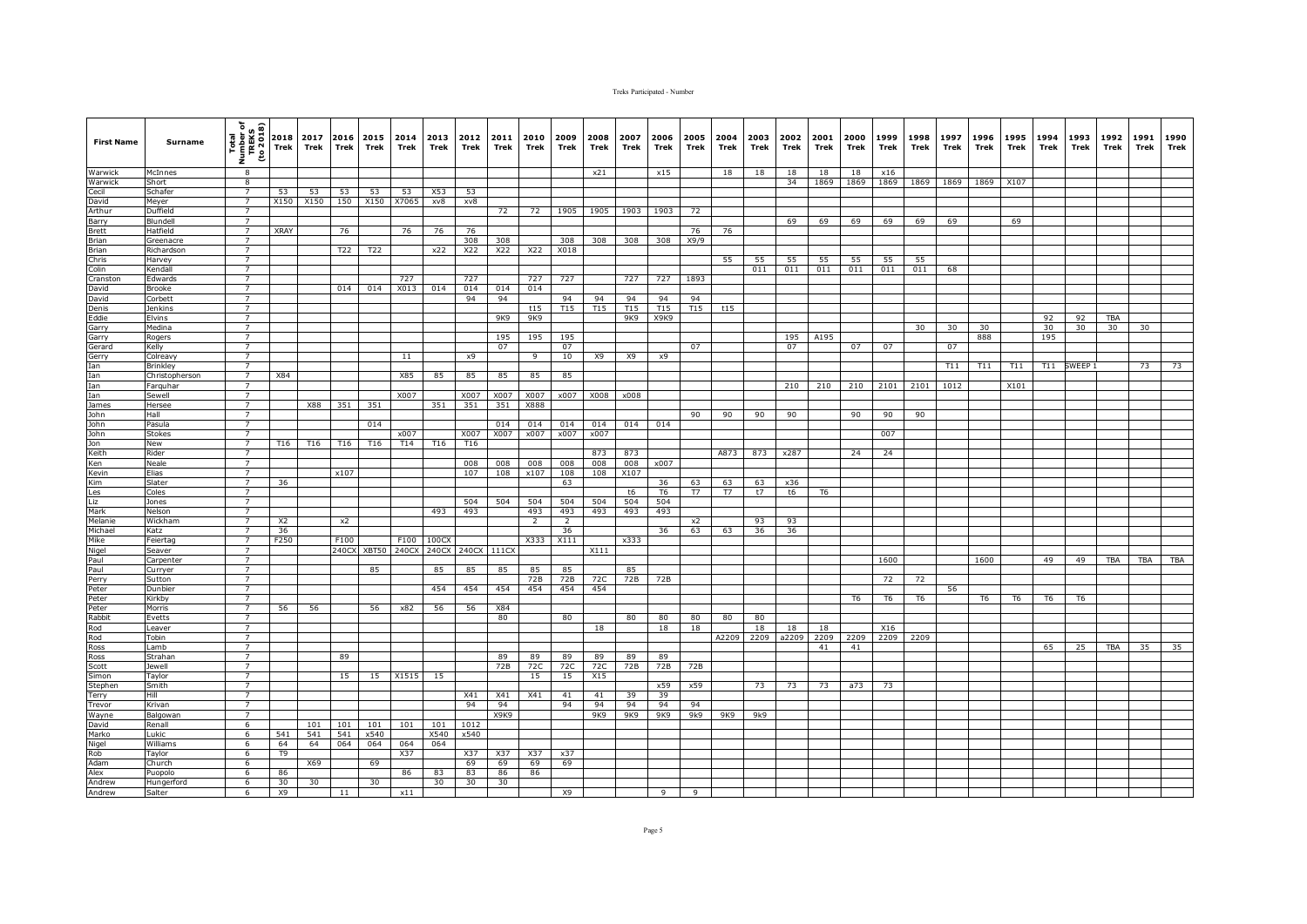| <b>First Name</b>                            | Surname            | Total<br>Number of<br>TREKS<br>TREKS<br>The 2018<br>Ē, | 2018<br><b>Trek</b> | 2017<br>Trek  | 2016 2015<br>Trek | Trek         | 2014<br>Trek | 2013<br>Trek | 2012<br>Trek | 2011<br>Trek    | 2010<br>Trek | 2009<br>Trek | 2008<br>Trek    | 2007<br>Trek    | 2006<br>Trek             | 2005<br>Trek             | 2004<br>Trek | 2003<br>Trek | 2002<br>Trek | 2001<br>Trek   | 2000<br>Trek | 1999<br>Trek | 1998<br>Trek   | 1997<br>Trek | 1996<br>Trek | 1995<br>Trek   | 1994<br>Trek | 1993<br>Trek | 1992<br>Trek | 1991<br>Trek | 1990<br>Trek |
|----------------------------------------------|--------------------|--------------------------------------------------------|---------------------|---------------|-------------------|--------------|--------------|--------------|--------------|-----------------|--------------|--------------|-----------------|-----------------|--------------------------|--------------------------|--------------|--------------|--------------|----------------|--------------|--------------|----------------|--------------|--------------|----------------|--------------|--------------|--------------|--------------|--------------|
| <b>Brian</b>                                 | Holgate            | 6                                                      |                     |               |                   |              |              |              |              |                 |              |              |                 |                 |                          |                          |              |              |              |                |              |              |                |              |              | 52             | 52           | 52           | 52           | 52           | 52           |
| Brian                                        | Powell             | 6                                                      |                     |               |                   |              |              |              |              |                 |              |              |                 |                 | $\overline{\phantom{a}}$ | $\overline{\phantom{a}}$ | 2            | 10           | 10           | 2              |              |              |                |              |              |                |              |              |              |              |              |
| Brian                                        | Wood               | 6                                                      | X540                |               | X540              |              |              | X888         | x888         | X540            | 179          |              |                 |                 |                          |                          |              |              |              |                |              |              |                |              |              |                |              |              |              |              |              |
| Cecil<br>Craig<br>Dale                       | Phillips<br>Sloane | 6<br>6                                                 | 8888<br>F100        | 8888<br>F100  | 8888              | 8888<br>F100 | 8888         | 8888<br>F100 | F100         | 9K9             |              |              |                 |                 |                          |                          |              |              |              |                |              |              |                |              |              |                |              |              |              |              |              |
|                                              | McDermid           | 6                                                      |                     |               |                   |              |              |              |              | 35              | 35           | 35           | 35              | 35              | 35                       |                          |              |              |              |                |              |              |                |              |              |                |              |              |              |              |              |
| Dave                                         | Gerard             | 6                                                      |                     |               | 250               | 250          | 250          |              | 250          | 250             | 250          |              |                 |                 |                          |                          |              |              |              |                |              |              |                |              |              |                |              |              |              |              |              |
| David                                        | Hodges             | 6                                                      |                     |               |                   |              |              |              |              |                 |              |              |                 |                 | X404                     | 46                       | 46           | 46           | 46           | 46             |              |              |                |              |              |                |              |              |              |              |              |
|                                              | Oehme              | 6                                                      |                     |               |                   |              |              |              |              |                 |              |              |                 |                 |                          |                          |              |              | T8           | T8             | t15          | t8           | T <sub>8</sub> |              |              | T <sub>8</sub> |              |              |              |              |              |
|                                              | Newsom             | 6                                                      |                     |               |                   |              |              |              |              |                 |              |              |                 |                 |                          |                          |              |              |              |                |              |              | 287            | 287          | 84           |                | 84           | 84           |              | <b>TBA</b>   |              |
| Dene<br>Di<br>Doug<br>Eric<br>Gary<br>Geoff  | Cook               | 6                                                      |                     |               |                   |              |              |              |              |                 |              |              |                 |                 |                          |                          |              |              |              |                |              |              |                |              | 34           | 34             | 34           | 34           | TBA          | TBA          |              |
|                                              | Hodges             | 6                                                      |                     |               |                   |              |              |              |              |                 |              |              |                 |                 | x404                     | 46                       | 46           | 46           | 46           | 46             |              |              |                |              |              |                |              |              |              |              |              |
|                                              | O'Brien            | 6                                                      |                     |               |                   |              |              | 23           |              | 23              | 23           | 23           | 23              | 23              |                          |                          |              |              |              |                |              |              |                |              |              |                |              |              |              |              |              |
| Geoff                                        | Moles<br>Smith     | 6<br>6                                                 | 005                 | 005           |                   | 2020         | 005          | 005          | 005          | X005            |              |              | X20             |                 |                          | 20                       | 20           |              | 20           | x18            |              |              |                |              |              |                |              |              |              |              |              |
| Graham                                       | Buckeridge         | 6                                                      |                     |               |                   |              |              |              |              |                 |              |              | X20             |                 |                          | x20                      | x20          | 20           | 20           | x18            |              |              |                |              |              |                |              |              |              |              |              |
| Graham                                       | Manhood            | 6                                                      |                     |               |                   |              |              |              |              |                 |              |              |                 |                 |                          |                          |              | t12          | T11          | T12            | T12          | T12          | T12            |              |              |                |              |              |              |              |              |
|                                              | emmon              | $6\overline{6}$                                        | 9K9                 |               | 9k9               | 55A          | 55a          | 55a          | A55          |                 |              |              |                 |                 |                          |                          |              |              |              |                |              |              |                |              |              |                |              |              |              |              |              |
| Greg<br>Greg                                 | Smith              | 6                                                      |                     |               | x1515             | X15          | X1515        | x15          | 15           | 15              |              |              |                 |                 |                          |                          |              |              |              |                |              |              |                |              |              |                |              |              |              |              |              |
| Jenny                                        | Manning            | 6                                                      | 123                 |               |                   |              |              | 123          | 123          | 123             | 123          |              | 123             |                 |                          |                          |              |              |              |                |              |              |                |              |              |                |              |              |              |              |              |
| John                                         | Buttle             | 6                                                      |                     |               |                   |              | 87           |              |              |                 | 87           | 87           | 87              |                 |                          |                          | 87           | 87           |              |                |              |              |                |              |              |                |              |              |              |              |              |
| John                                         | Fordham            | 6                                                      |                     |               |                   | x16          | 8            | 8            | 8            | 8               | 1002         |              |                 |                 |                          |                          |              |              |              |                |              |              |                |              |              |                |              |              |              |              |              |
| John<br>John<br>John<br>Juha<br>Ken<br>Kevin | Hanrahan           | 6                                                      |                     |               |                   |              |              |              |              |                 |              |              |                 |                 | 99                       | 90.9                     | 90.9         | 99           | 99           | x2             |              |              |                |              |              |                |              |              |              |              |              |
|                                              | Millhouse          | 6                                                      |                     |               |                   |              |              |              |              |                 |              |              |                 |                 |                          |                          |              |              |              |                |              |              |                |              | 37           | 37             | 37           | 37           | TBA          | <b>TBA</b>   |              |
|                                              | Myers<br>Sillan    | 6<br>6                                                 | 1144                |               | 1144              | 1144         | 86           | 86           |              | X84             |              |              |                 |                 |                          | 3333                     | 3333         | 3333         | 3333         | x3388          | 3333         |              |                |              |              |                |              |              |              |              |              |
|                                              | Ewing              | -6                                                     |                     |               |                   |              |              | 016          | x013         | 016             | 016          | 013          | 013             |                 |                          |                          |              |              |              |                |              |              |                |              |              |                |              |              |              |              |              |
|                                              | Telford            | 6                                                      | X888                |               | X888              | 8888         | 8888         | 8888         | x888         |                 |              |              |                 |                 |                          |                          |              |              |              |                |              |              |                |              |              |                |              |              |              |              |              |
| Laszlo                                       | Sogal              | 6                                                      | X888                | X888          | X888              |              | x888         | X888         | X540         |                 |              |              |                 |                 |                          |                          |              |              |              |                |              |              |                |              |              |                |              |              |              |              |              |
| Lawrie                                       | Gibbs              | 6                                                      |                     |               |                   |              |              |              |              |                 |              |              | 20              |                 |                          | 2020                     | 2020         | 2020         | x20          | x18            |              |              |                |              |              |                |              |              |              |              |              |
| Marc                                         | Calwell            | 6                                                      |                     |               |                   |              |              |              |              |                 |              | 150          | 150             |                 |                          | 150                      | 150          | 150          | 150          |                |              |              |                |              |              |                |              |              |              |              |              |
| Margaret                                     | Faulkner           | 6                                                      |                     |               |                   |              |              |              |              |                 |              |              |                 |                 | T <sub>5</sub>           | T <sub>5</sub>           | T5           | t5           | T5           | T <sub>5</sub> |              |              |                |              |              |                |              |              |              |              |              |
| Mark                                         | Douglass           | 6                                                      |                     |               |                   |              |              |              |              |                 | 888          |              | 888             | 888             | 888                      | 888                      | 888          |              |              |                |              |              |                |              |              |                |              |              |              |              |              |
| Mark<br>Matt                                 | Vincent            | 6                                                      |                     |               |                   |              |              |              |              |                 |              |              |                 |                 |                          |                          |              | 181          |              |                |              | 181          |                | 181          | 181          |                | 181          | 181          |              |              |              |
|                                              | Cant               | 6                                                      |                     |               |                   |              |              |              |              |                 |              |              | 51              |                 | 51                       |                          | 51           |              | 51           |                | 51           |              | X51            |              |              |                |              |              |              |              |              |
| Murray<br>Narelle                            | Harrison<br>Goiser | 6<br>6                                                 |                     |               |                   | 40           | 40           | 40           | 40           | 40              | 40           |              |                 |                 |                          |                          |              |              | 60           |                | 61           |              | 60             |              |              | 63             |              | 63           |              | <b>TBA</b>   |              |
| Neil                                         | Dawson             | 6                                                      |                     |               |                   |              |              |              |              | XP <sub>1</sub> |              | P1           | 2G <sub>0</sub> |                 | 444                      |                          | 444          | 444          |              |                |              |              |                |              |              |                |              |              |              |              |              |
|                                              | Bowen              | 6                                                      |                     | 69            |                   | 69           |              |              | 69           | 69              | 69           | 69           |                 |                 |                          |                          |              |              |              |                |              |              |                |              |              |                |              |              |              |              |              |
| Niels<br>Paul                                | Burchall           | 6                                                      |                     |               |                   |              |              |              |              |                 |              |              |                 |                 |                          |                          |              |              |              |                |              | 74           |                | 48           | 48           |                |              | 72           | TBA          | TBA          |              |
| Peter<br>Peter                               | Boyle              | 6                                                      |                     |               | x108              | x108         | 107          |              |              |                 |              | X9           |                 |                 |                          | x11                      |              |              | x9           |                |              |              |                |              |              |                |              |              |              |              |              |
|                                              | Brereton           | 6                                                      |                     | <b>CXF100</b> | F100              | 240cx        | F100         | 100CX        |              | x333            |              |              |                 |                 |                          |                          |              |              |              |                |              |              |                |              |              |                |              |              |              |              |              |
|                                              | Gray               | 6                                                      |                     |               |                   |              |              |              |              |                 |              |              |                 |                 |                          |                          |              |              |              |                | 289          | 289          |                |              | 289          | 289            |              | 27           | <b>TBA</b>   |              |              |
| Peter<br>Phil<br>Ralph                       | Lamplough          | 6                                                      |                     | 888           | 888               | 888          | 888          | 888          | 888          |                 |              |              |                 |                 |                          |                          |              |              |              |                |              |              |                |              |              |                |              |              |              |              |              |
|                                              | Jauncey            | 6                                                      |                     |               |                   |              |              |              |              |                 |              |              |                 | 095             |                          |                          | 095          | 095          | 095          |                |              | 492          | 492            |              |              |                |              |              |              |              |              |
| Raiph<br>Raymond<br>Richard<br>Rob<br>Rod    | Paulin             | 6                                                      | 858                 |               | 858               | 858          | 858          |              | 858          | $\overline{a}$  |              |              |                 |                 |                          |                          |              |              |              |                |              |              |                |              |              |                |              |              |              |              |              |
|                                              | Ryan               | 6<br>$6\overline{6}$                                   |                     |               |                   |              |              |              |              |                 |              |              | X21             | Ax80            | x18                      | x18                      | x18          | x18<br>718   | 718          | 718            | 718          | 718          | 718            |              |              |                |              |              |              |              |              |
|                                              | Hack<br>Rowe       | 6                                                      |                     |               |                   |              | XV8          | XV8          | xv8          | XV8             |              | XV8          | X41             |                 |                          |                          |              |              |              |                |              |              |                |              |              |                |              |              |              |              |              |
| Ron                                          | Coggan             | 6                                                      |                     |               |                   |              |              |              |              |                 |              |              |                 |                 |                          |                          |              |              |              |                |              |              | X8             | X8           | X8           | X8             | X8           | 8            |              |              |              |
| Susan                                        | Mayo               | 6                                                      |                     |               |                   |              |              |              |              |                 |              |              |                 |                 |                          |                          |              |              |              |                |              |              |                | T1           | T1           | T1             | T1           | T1           |              | T10          |              |
| Sylvia                                       | Rogers             | 6                                                      |                     |               |                   |              |              |              |              |                 | 195          | 195          |                 |                 |                          |                          |              |              |              |                |              |              |                |              | 888          |                | 888          | 888          | TBA          |              |              |
| Chris                                        | Donovar            | 5                                                      | 540                 | 540           | 540               | 540          |              |              | 540          |                 |              |              |                 |                 |                          |                          |              |              |              |                |              |              |                |              |              |                |              |              |              |              |              |
| David                                        | Morris             | 5                                                      | X9K9                |               | X9K9              | XA55         | XA55         | XA55         |              |                 |              |              |                 |                 |                          |                          |              |              |              |                |              |              |                |              |              |                |              |              |              |              |              |
| Gavin<br>Gavin                               | Scurr              | 5                                                      | 13                  | 13            | 13                | 13           | 13           |              |              |                 |              |              |                 |                 |                          |                          |              |              |              |                |              |              |                |              |              |                |              |              |              |              |              |
|                                              | Condell            | 5                                                      | X53                 |               | X53               | X53          | X53          | x53          |              |                 |              |              |                 |                 |                          |                          |              |              |              |                |              |              |                |              |              |                |              |              |              |              |              |
| Keith                                        | Bond               | 5                                                      |                     | 10/10         |                   | 10/10        |              |              |              |                 |              | 10/10        |                 | $10/10$ $10/10$ |                          |                          |              |              |              |                |              |              |                |              |              |                |              |              |              |              |              |
| Luke<br>Luke                                 | Hazell             | 5<br>5                                                 | 74                  |               | 74                | 74<br>22     | 74<br>22     | 74<br>022    |              |                 | 22           | 019          |                 |                 |                          |                          |              |              |              |                |              |              |                |              |              |                |              |              |              |              |              |
| Lynne                                        | Parker<br>Butler   | 5                                                      | X9K9                |               | X9K9              | XA55         | <b>XA55</b>  | xa55         |              |                 |              |              |                 |                 |                          |                          |              |              |              |                |              |              |                |              |              |                |              |              |              |              |              |
| Neil                                         | Wild               | 5                                                      | X193                | 193           | 193               | 193          | 193          |              |              |                 |              |              |                 |                 |                          |                          |              |              |              |                |              |              |                |              |              |                |              |              |              |              |              |
| Paul                                         | Howison            | 5                                                      | T2                  | T2            | T2                | t2           | T2           |              |              |                 |              |              |                 |                 |                          |                          |              |              |              |                |              |              |                |              |              |                |              |              |              |              |              |
|                                              | Scurr              | $\overline{5}$                                         | 13                  | 13            | 13                | 13           | 13           |              |              |                 |              |              |                 |                 |                          |                          |              |              |              |                |              |              |                |              |              |                |              |              |              |              |              |
| Stephen<br>Warwick<br>Wendy                  | MacKay             | 5                                                      | 74                  |               | 74                | 74           | 74           | 74           |              |                 |              |              |                 |                 |                          |                          |              |              |              |                |              |              |                |              |              |                |              |              |              |              |              |
|                                              | Dorph              | 5                                                      | 193                 | 193           | 193               | 193          | 193          |              |              |                 |              |              |                 |                 |                          |                          |              |              |              |                |              |              |                |              |              |                |              |              |              |              |              |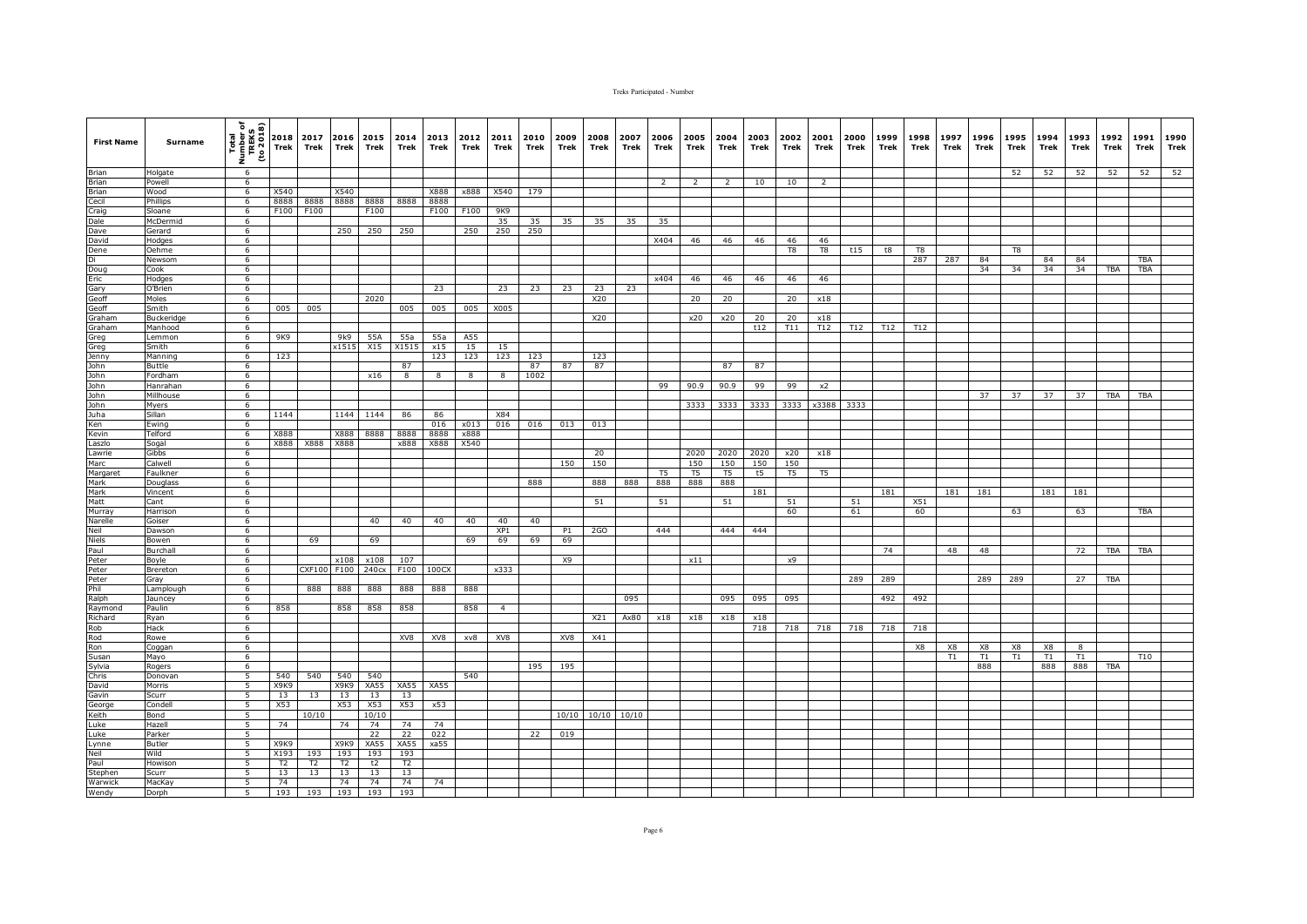| <b>First Name</b>                                                                                                                                                                 | <b>Surname</b>       | $\begin{array}{c}\n\begin{array}{c}\n\text{Time} \\ \text{Time} \\ \text{Time} \\ \text{Time} \\ \text{Time} \\ \text{1}\n\end{array}\n\end{array}$ |                | 2017<br>Trek | Trek | 2016 2015<br>Trek | 2014<br>Trek | 2013<br>Trek   | 2012<br><b>Trek</b> | 2011<br>Trek | 2010<br>Trek | 2009<br>Trek  | 2008<br>Trek | 2007<br>Trek  | 2006<br>Trek | 2005<br>Trek | 2004<br>Trek | 2003<br>Trek | 2002<br>Trek   | 2001<br>Trek | 2000<br>Trek | 1999<br>Trek   | 1998<br>Trek   | 1997<br>Trek | 1996<br>Trek   | 1995<br>Trek | 1994 1993<br>Trek | Trek | 1992<br>Trek | 1991<br>Trek | 1990<br>Trek |
|-----------------------------------------------------------------------------------------------------------------------------------------------------------------------------------|----------------------|-----------------------------------------------------------------------------------------------------------------------------------------------------|----------------|--------------|------|-------------------|--------------|----------------|---------------------|--------------|--------------|---------------|--------------|---------------|--------------|--------------|--------------|--------------|----------------|--------------|--------------|----------------|----------------|--------------|----------------|--------------|-------------------|------|--------------|--------------|--------------|
| Adrian<br>Alan                                                                                                                                                                    | Service              | 5                                                                                                                                                   |                | 59           |      |                   |              | 59             | 59                  | 59           | 59           |               |              |               |              |              |              |              |                |              |              |                |                |              |                |              |                   |      |              |              |              |
|                                                                                                                                                                                   | Farrell              | 5                                                                                                                                                   |                |              |      |                   |              |                |                     |              |              | 007           |              |               | x007         | 007          |              |              |                |              |              |                |                |              | 007            | X007         |                   |      |              |              |              |
|                                                                                                                                                                                   | Browning             | $5\overline{)}$                                                                                                                                     |                |              |      |                   |              |                |                     |              |              |               |              |               |              |              |              |              |                |              | x39          |                |                | 327          |                | 327          |                   |      | <b>TBA</b>   | <b>TBA</b>   |              |
|                                                                                                                                                                                   | Besseling            | $\overline{5}$                                                                                                                                      |                |              |      |                   |              |                | 151                 | 151          | 151          | 151           |              |               |              |              |              |              | 150            |              |              |                |                |              |                |              |                   |      |              |              |              |
|                                                                                                                                                                                   | Topham               | 5<br>5                                                                                                                                              |                |              |      |                   |              |                |                     |              |              |               |              | 1100 1100     |              |              | 1100<br>99   |              | 1100           | 1100         |              |                |                |              |                |              |                   |      |              |              |              |
|                                                                                                                                                                                   | Gordon<br>Carson     | 5                                                                                                                                                   |                |              |      |                   |              |                |                     |              |              |               |              |               | 90.9         | 99           | 65           | 99           | 99<br>65       | 65           | 65           | 64             |                |              |                |              |                   |      |              |              |              |
| Alan<br>Allan<br>Allen<br>Allen<br>Anthony<br>Arthur<br>Barry                                                                                                                     | Archer               | 5                                                                                                                                                   |                |              |      | 1012              |              |                |                     |              |              |               |              |               |              |              |              |              |                |              |              |                | 101            |              |                |              | X101              | 101  | TBA          |              |              |
|                                                                                                                                                                                   | Walsh                | 5                                                                                                                                                   |                |              | x013 | X013              | 014          | 014            | 014                 |              |              |               |              |               |              |              |              |              |                |              |              |                |                |              |                |              |                   |      |              |              |              |
|                                                                                                                                                                                   | Castle               | 5                                                                                                                                                   |                |              |      |                   | V8           | V8             | v8                  | V8           | V8           |               |              |               |              |              |              |              |                |              |              |                |                |              |                |              |                   |      |              |              |              |
| Barry<br>Bill<br>Bob<br>Bob<br>Brendan                                                                                                                                            | Spry                 | 5                                                                                                                                                   |                |              |      |                   |              |                |                     |              |              |               |              |               | 111cx        | 111cx        | 111cx        | 111cx        | 111CX          |              |              |                |                |              |                |              |                   |      |              |              |              |
|                                                                                                                                                                                   | Wright               | $\overline{5}$                                                                                                                                      |                |              |      |                   |              |                |                     | 138          |              |               | 138          |               |              |              | 138          | 138          | 138            |              |              |                |                |              |                |              |                   |      |              |              |              |
|                                                                                                                                                                                   | Crane                | 5                                                                                                                                                   |                |              |      |                   |              |                |                     |              | X1869        | 34            | 34           | x1869         | 34           |              |              |              |                |              |              |                |                |              |                |              |                   |      |              |              |              |
|                                                                                                                                                                                   | Bixley               | 5                                                                                                                                                   |                |              |      |                   |              |                |                     |              |              |               |              |               |              |              |              |              |                | 318          | 318          | X6             | 28             | X28          |                |              |                   |      |              |              |              |
| Brian<br>Brian<br>Bruce                                                                                                                                                           | Lacey                | 5                                                                                                                                                   |                |              |      |                   |              |                |                     |              |              |               |              |               |              |              |              | 186          |                | 186          | 186          | 186            |                | 626          |                |              |                   |      |              |              |              |
|                                                                                                                                                                                   | Redpath<br>Fisher    | 5<br>$\overline{5}$                                                                                                                                 |                | 59           |      |                   |              | 59             | 59                  | 59           | 59           |               |              |               |              |              |              |              |                |              | 76           | 63             | 63             | 63           | 63             |              |                   |      |              |              |              |
|                                                                                                                                                                                   | Gallagher            | $\overline{5}$                                                                                                                                      |                |              |      |                   |              |                | 41                  | 41           | x41          | xv8           | 41           |               |              |              |              |              |                |              |              |                |                |              |                |              |                   |      |              |              |              |
|                                                                                                                                                                                   | Ley                  | $\overline{5}$                                                                                                                                      | 22             |              | 22   |                   | 22           |                |                     | 22           | 22           |               |              |               |              |              |              |              |                |              |              |                |                |              |                |              |                   |      |              |              |              |
|                                                                                                                                                                                   | Opie                 | 5                                                                                                                                                   |                |              |      |                   |              |                |                     |              | 137          | 137           | X37          | x37           | x37          |              |              |              |                |              |              |                |                |              |                |              |                   |      |              |              |              |
|                                                                                                                                                                                   | Murphy               | $\overline{5}$                                                                                                                                      |                |              | 0808 |                   |              | 0808           | 0808                |              | 0808         |               |              |               | 0808         |              |              |              |                |              |              |                |                |              |                |              |                   |      |              |              |              |
|                                                                                                                                                                                   | Wickham              | 5                                                                                                                                                   | X <sub>2</sub> |              | x2   |                   |              | $\overline{2}$ |                     |              |              |               |              |               | 404          |              |              |              |                |              | 93           |                |                |              |                |              |                   |      |              |              |              |
| Carl<br>Carl<br>Craig<br>Craig<br>Dan<br>Darren<br>Darryl                                                                                                                         | Pike                 | 5                                                                                                                                                   |                |              |      |                   |              |                |                     |              |              |               |              |               |              |              | 78           |              | 911            | a911         | 911          |                |                |              |                | 53           |                   |      |              |              |              |
| David                                                                                                                                                                             | <b>Bates</b>         | $\overline{5}$                                                                                                                                      |                |              |      |                   |              |                |                     |              |              |               |              |               |              |              |              | 186          |                | x186         | x186         | x186           |                | 627          |                |              |                   |      |              |              |              |
| David                                                                                                                                                                             | Morton               | 5                                                                                                                                                   |                |              |      | 9                 |              |                |                     |              |              |               |              |               |              | 11           | x9           | 11           | x9             |              |              |                |                |              |                |              |                   |      |              |              |              |
| David                                                                                                                                                                             | Page                 | 5                                                                                                                                                   |                |              |      |                   |              |                |                     |              |              |               |              |               |              |              |              |              | $\overline{2}$ | x2           |              | $\overline{2}$ | 93             |              | X <sub>2</sub> |              |                   |      |              |              |              |
|                                                                                                                                                                                   | Furey                | 5                                                                                                                                                   |                |              |      |                   | 10/10        |                |                     |              |              | X10/10 X10/10 |              | X10/10 X10/10 |              |              |              |              |                | x501         |              |                |                |              |                |              |                   |      |              |              |              |
|                                                                                                                                                                                   | Shuttleworth<br>Will | 5<br>5                                                                                                                                              |                |              |      |                   |              |                |                     |              |              |               | X501         |               | 501          |              | 501          | 501          |                |              |              |                |                |              |                |              | TBA               | 72   | TBA          | TBA          | <b>TBA</b>   |
|                                                                                                                                                                                   | Johnston             | 5                                                                                                                                                   |                |              |      |                   |              |                |                     |              |              |               |              |               |              |              |              |              |                |              |              | A84            |                |              | 84             |              | 84                | 84   |              | TBA          |              |
|                                                                                                                                                                                   | Plapp                | 5                                                                                                                                                   |                |              |      |                   |              |                |                     |              |              | 89            | 89           |               | 89           | 89           | 89           |              |                |              |              |                |                |              |                |              |                   |      |              |              |              |
|                                                                                                                                                                                   | Powell               | 5                                                                                                                                                   |                |              |      |                   |              |                |                     |              |              |               |              |               |              | 77           | 77           | 77           |                | 77           | 77           |                |                |              |                |              |                   |      |              |              |              |
|                                                                                                                                                                                   | Banks                | $\overline{5}$                                                                                                                                      |                |              |      |                   |              |                |                     |              |              | 1869          | 1869         | 1869          | 1869         | 34           |              |              |                |              |              |                |                |              |                |              |                   |      |              |              |              |
|                                                                                                                                                                                   | Ketelbey             | 5                                                                                                                                                   |                |              |      |                   |              |                |                     |              |              |               |              |               |              | 27           |              |              | $7^{\circ}$    |              |              |                |                |              |                |              | 43                |      |              | T6           | TBA          |
|                                                                                                                                                                                   | Beavis               | 5                                                                                                                                                   |                |              |      |                   |              |                | 94                  | 94           |              | 94            | 94           | 94            |              |              |              |              |                |              |              |                |                |              |                |              |                   |      |              |              |              |
|                                                                                                                                                                                   | Spruitenburg         | 5                                                                                                                                                   |                |              |      |                   |              |                |                     |              |              |               |              |               |              |              |              |              |                |              |              | 63             | 63             | 63           | 63             |              |                   |      |              | TBA          |              |
|                                                                                                                                                                                   | Turner               | 5                                                                                                                                                   |                |              |      |                   |              |                | 67                  | 67           |              | 67            | 67           | 67            |              |              |              |              |                |              |              |                |                |              |                |              |                   |      |              |              |              |
|                                                                                                                                                                                   | Moon                 | 5<br>$\overline{5}$                                                                                                                                 |                |              |      |                   |              |                |                     |              | 140          | 140           | 140          | 140           | 140          |              |              |              |                |              |              |                |                |              |                | 52           | 52                | 52   | 52           | <b>TBA</b>   |              |
|                                                                                                                                                                                   | Wright<br>Robinson   | 5                                                                                                                                                   |                |              |      |                   |              |                |                     |              |              | 789           |              | 123           | 123          | 123          | x123         |              |                |              |              |                |                |              |                |              |                   |      |              |              |              |
|                                                                                                                                                                                   | Meyer                | $\overline{5}$                                                                                                                                      | 151            | 150          | 150  | X150              | X7065        |                |                     |              |              |               |              |               |              |              |              |              |                |              |              |                |                |              |                |              |                   |      |              |              |              |
|                                                                                                                                                                                   | Beeten               | 5                                                                                                                                                   |                |              |      |                   |              |                |                     |              |              |               |              | 095           |              |              | 095          | 095          | 095            |              |              | 492            |                |              |                |              |                   |      |              |              |              |
|                                                                                                                                                                                   | Buckham              | 5                                                                                                                                                   |                |              |      |                   |              |                |                     |              |              |               |              |               |              |              |              |              | 75             |              |              |                |                | 70           | 70             |              | 70                | 70   |              |              |              |
| Dennis<br>Ed Garrath<br>Garrath Gerefidd<br>Gerefidd Grordon<br>Jackson<br>Jeff Jennis<br>John John<br>John John<br>John John<br>John John<br>John John<br>John John<br>John John | Clough               | 5                                                                                                                                                   |                |              |      |                   |              |                |                     |              |              |               |              |               |              |              |              |              |                |              | x34          | 138            | 138            | 138          | X193           |              |                   |      |              |              |              |
|                                                                                                                                                                                   | Coventry             | 5                                                                                                                                                   |                |              |      |                   |              |                |                     |              |              |               |              |               |              |              |              |              |                | 34           | 34           | 34             | 34             | X1869        |                |              |                   |      |              |              |              |
|                                                                                                                                                                                   | McGruther            | $\overline{5}$                                                                                                                                      |                |              |      |                   |              |                |                     |              |              |               |              |               |              |              |              |              |                | x100         | 8            | $\overline{8}$ | $\overline{8}$ | 8            |                |              |                   |      |              |              |              |
|                                                                                                                                                                                   | McNab                | $\overline{5}$                                                                                                                                      |                |              |      |                   |              |                | 32                  | 32           | 32           | 32            | 32           |               |              |              |              |              |                |              |              |                |                |              |                |              |                   |      |              |              |              |
|                                                                                                                                                                                   | McNab Snr            | 5                                                                                                                                                   |                |              |      |                   |              |                | 32                  | 32           | 32           | 32            | 32           |               |              |              |              |              |                |              |              |                |                |              |                |              |                   |      |              |              |              |
|                                                                                                                                                                                   | Tait                 | 5<br>5                                                                                                                                              |                |              |      |                   |              | 21             | 21                  |              |              |               |              |               |              |              | 19           | 19           |                |              |              |                |                |              | 504            | T10          | T10               | T9   |              | T2           | TBA          |
|                                                                                                                                                                                   | Tierney<br>Wall      | $\overline{5}$                                                                                                                                      |                |              |      |                   | 123          |                |                     |              |              |               |              |               |              |              |              | 456          | 456            | 123          | 123          |                |                |              |                |              |                   |      |              |              |              |
|                                                                                                                                                                                   | Small                | 5                                                                                                                                                   |                | X88          | 181  | 181               |              | 181            | XAB1                |              |              |               |              |               |              |              |              |              |                |              |              |                |                |              |                |              |                   |      |              |              |              |
|                                                                                                                                                                                   | Paramor              | 5                                                                                                                                                   | 20             | 20           | 20   | 20                |              |                |                     |              |              | 2020          |              |               |              |              |              |              |                |              |              |                |                |              |                |              |                   |      |              |              |              |
|                                                                                                                                                                                   | <b>Butler</b>        | $\overline{5}$                                                                                                                                      |                |              |      |                   |              |                |                     |              |              |               |              | X303          | 96           | 96           |              |              |                | 23           | 23           |                |                |              |                |              |                   |      |              |              |              |
|                                                                                                                                                                                   | Buchholz             | $\overline{5}$                                                                                                                                      |                |              |      |                   |              |                |                     |              |              |               |              |               |              |              |              |              | T12            | 15           | 58           | 58             | 58             |              |                |              |                   |      |              |              |              |
| Lee<br>Les<br>Lindsay<br>Lysia                                                                                                                                                    | Cooper               | $5\overline{)}$                                                                                                                                     |                |              |      |                   |              |                |                     |              |              |               |              |               |              |              |              |              |                |              |              |                |                |              | 21             |              | 21                | 21   | 21           |              | 21           |
|                                                                                                                                                                                   | O'Keefe              | 5                                                                                                                                                   |                |              |      |                   |              |                |                     |              |              |               |              |               |              |              |              |              |                |              |              |                |                | X688         | 92             |              |                   | 566  | <b>TBA</b>   | <b>TBA</b>   |              |
|                                                                                                                                                                                   | Abood                | 5                                                                                                                                                   |                |              |      |                   |              |                |                     | x107         |              | 108           | X108         | x108          | 107          |              |              |              |                |              |              |                |                |              |                |              |                   |      |              |              |              |
| Mark<br>Mark<br>Mark                                                                                                                                                              | Berger               | 5                                                                                                                                                   |                |              |      |                   |              |                | 444                 | 444          |              |               |              |               |              |              | 013          | 014          | 014            |              |              |                |                |              |                |              |                   |      |              |              |              |
|                                                                                                                                                                                   | Ferguson             | 5                                                                                                                                                   |                |              |      |                   |              |                |                     |              |              |               |              |               |              |              |              |              |                |              |              |                |                |              |                | 40           | 40                | 40   | <b>TBA</b>   | TBA          |              |
|                                                                                                                                                                                   | Green                | 5<br>5                                                                                                                                              |                |              |      |                   |              |                |                     |              |              |               |              |               |              |              |              |              |                | 2            |              |                | <sup>2</sup>   | <sup>2</sup> | 2              | 2            |                   |      |              |              |              |
|                                                                                                                                                                                   | Loves<br>Pianta      | $\overline{5}$                                                                                                                                      |                | 76           | 76   |                   | 76           | 76             | 76                  |              |              |               |              |               | 100          |              |              |              | 100            |              | 100          |                | 100            |              |                | 100          |                   |      |              |              |              |
|                                                                                                                                                                                   | Williamson           | 5                                                                                                                                                   |                |              |      |                   |              |                |                     |              |              |               |              | T16           | T16          | T16          | t16          | t16          |                |              |              |                |                |              |                |              |                   |      |              |              |              |
| Mark<br>Mark<br>Mark<br>Mark<br>Matthew                                                                                                                                           | Milne                | 5                                                                                                                                                   |                |              |      |                   |              |                | 24                  |              |              |               |              |               |              |              |              |              | 68             | 68           | 68           | 68             |                |              |                |              |                   |      |              |              |              |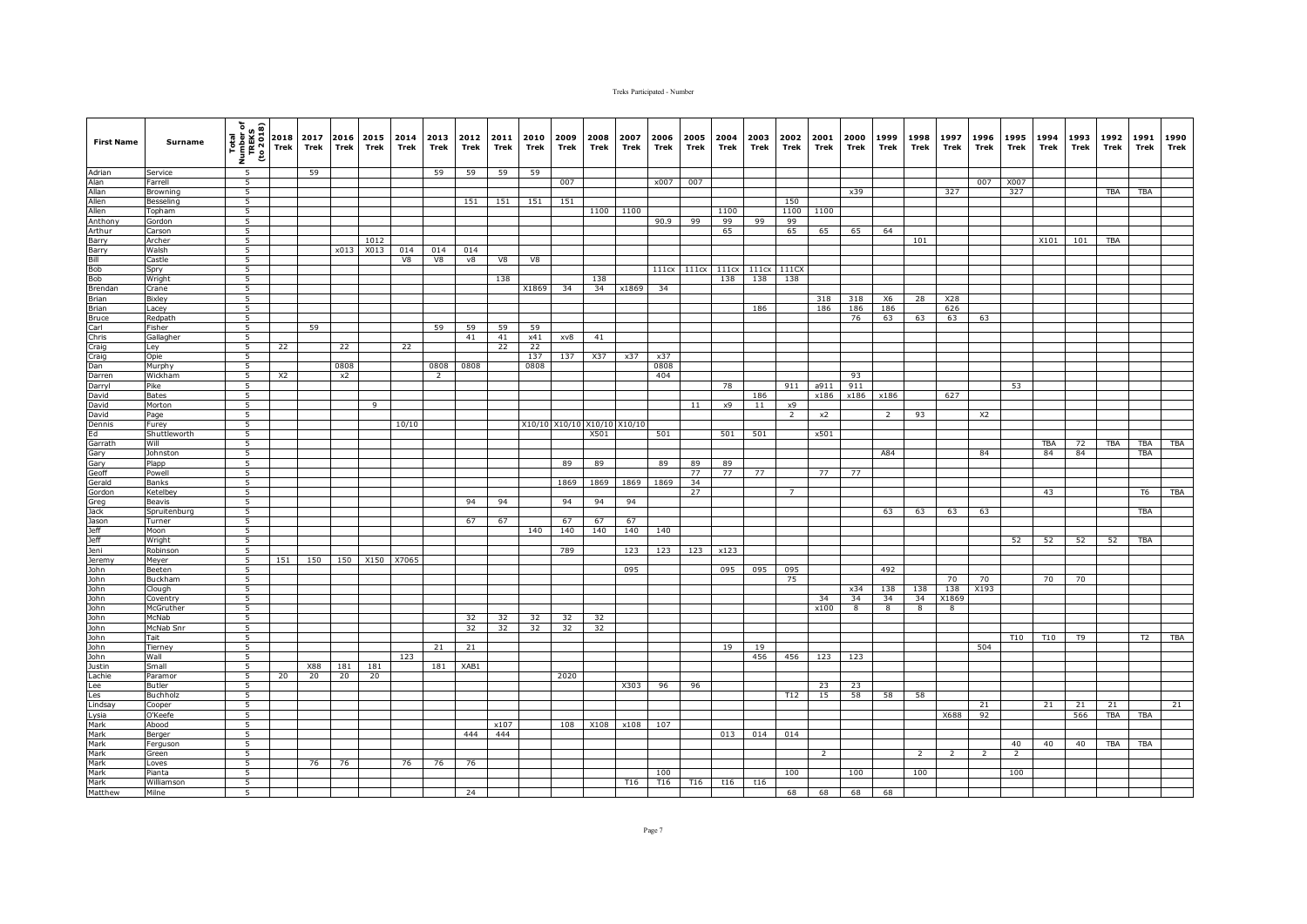| <b>First Name</b>                 | Surname          | Total<br>Number of<br>TREKS<br>(to 2018) | Trek           | 2018 2017<br>Trek | Trek           | 2016 2015<br>Trek | 2014<br>Trek | 2013 2012<br>Trek | Trek  | 2011<br>Trek     | 2010<br>Trek | 2009<br>Trek | 2008<br>Trek                | 2007<br>Trek | 2006<br>Trek | 2005<br>Trek | 2004<br>Trek | 2003<br>Trek | 2002<br>Trek | 2001<br>Trek | 2000<br>Trek   | 1999<br>Trek      | 1998<br>Trek   | 1997<br>Trek   | 1996<br>Trek | 1995<br>Trek | 1994<br>Trek | 1993<br>Trek | 1992<br>Trek | 1991<br>Trek | 1990<br>Trek |
|-----------------------------------|------------------|------------------------------------------|----------------|-------------------|----------------|-------------------|--------------|-------------------|-------|------------------|--------------|--------------|-----------------------------|--------------|--------------|--------------|--------------|--------------|--------------|--------------|----------------|-------------------|----------------|----------------|--------------|--------------|--------------|--------------|--------------|--------------|--------------|
| Matthew                           | Stretton         | -5                                       |                |                   |                |                   |              |                   |       |                  |              |              |                             |              | 75           | 75           | 75           | 75           | 75           |              |                |                   |                |                |              |              |              |              |              |              |              |
| Maurie                            | Abbott           | 5                                        |                |                   |                |                   | 390          |                   | 390   | 390              | 390          | 390          |                             |              |              |              |              |              |              |              |                |                   |                |                |              |              |              |              |              |              |              |
| Max                               | Goiser           | $\overline{5}$                           |                |                   |                | X1869             |              | X1869 X1869       | x1869 | X1869            |              |              |                             |              |              |              |              |              |              |              |                |                   |                |                |              |              |              |              |              |              |              |
| Michael                           | Davidson         | 5                                        |                |                   |                |                   |              |                   |       |                  |              |              |                             |              |              |              |              |              |              | x30          | T <sub>9</sub> | T <sub>9</sub>    | T <sub>9</sub> | T <sub>9</sub> |              |              |              |              |              |              |              |
| Michael                           | Robertson        | 5                                        |                |                   |                |                   |              |                   |       |                  |              |              |                             |              |              |              |              |              |              |              |                | 10/10 10/10 10/10 | 134            | 626            |              |              |              |              |              |              |              |
| Morgan                            | Parker           | 5                                        |                | 22                |                |                   | 22           | 022               |       | 22               |              | 019          |                             |              |              |              |              |              |              |              |                |                   |                |                |              |              |              |              |              |              |              |
| Nathan                            | Johnston         | 5                                        |                |                   |                |                   |              |                   |       | 77               | 77           |              | 77                          | 77           | 77           |              |              |              |              |              |                |                   |                |                |              |              |              |              |              |              |              |
| Noel                              | Watson           | 5                                        |                |                   |                |                   |              |                   |       |                  |              |              |                             |              |              |              |              |              |              |              |                |                   | 29             |                | 29           |              | 29           | 29           | <b>TBA</b>   |              |              |
| Paul                              | Lemercier        | $\overline{5}$                           |                |                   |                |                   | 668          |                   |       |                  |              |              |                             |              |              |              | 1001         | $\times 7$   |              | x100         |                |                   |                | X100           |              |              |              |              |              |              |              |
| Paul                              | Maher            | $\overline{5}$                           |                |                   |                |                   |              |                   |       |                  |              |              |                             |              |              |              | 619          | 619          |              | 619          | 619            | 619               |                |                |              |              |              |              |              |              |              |
| Peter                             | Clark            | 5                                        |                |                   |                |                   |              |                   |       |                  |              |              |                             |              |              |              |              | 33.3         |              | 33.3         | A <sub>2</sub> |                   | 44.4           | 33.3           |              |              |              |              |              |              |              |
| Peter                             | Clough           | 5<br>5                                   |                |                   |                |                   |              |                   |       |                  |              |              |                             |              |              |              |              |              |              |              | x34            | 138               | 138            | 138            | X193         |              |              |              |              |              |              |
| Peter                             | Knight           |                                          |                | 76                | 76             |                   | 76           | 76                | 76    |                  |              |              |                             |              |              |              |              |              |              |              |                |                   |                |                |              |              |              |              |              |              |              |
| Peter                             | Seaver           | 5                                        |                | XCX               |                |                   | XBT50        |                   | xbt50 | 240CX            |              |              | X111                        |              |              |              |              |              |              |              |                |                   |                |                |              |              |              |              |              |              |              |
| Peter<br>Ray                      | Wilson<br>Miller | 5<br>5                                   |                |                   |                |                   | 369          |                   |       |                  |              |              | 369                         |              | 287          | 287          | X9K9         |              |              |              |                |                   |                |                | X45          | 45           | X45          |              | <b>TBA</b>   | T1           |              |
| Richard                           | MacIntosh        | 5                                        |                |                   |                |                   |              |                   |       |                  |              |              |                             |              |              |              |              |              |              |              |                |                   |                |                | X007         |              | X007         | 007          | <b>TBA</b>   | <b>TBA</b>   |              |
| Richard                           | Swinton          | $\overline{5}$                           |                |                   |                |                   |              |                   |       |                  |              |              |                             |              |              |              |              |              |              |              |                |                   |                |                |              | 52           | 52           | 520          | <b>TBA</b>   | <b>TBA</b>   |              |
| Richard                           | White            | 5                                        |                |                   |                |                   |              |                   |       |                  |              |              |                             |              |              | 137          |              |              |              |              |                |                   | 107            | 107            | 107          | 107          |              |              |              |              |              |
| Rob                               | Wedge            | 5                                        |                |                   |                |                   |              |                   |       |                  |              |              |                             | 204          | 204          | 204          | 202          | 202          |              |              |                |                   |                |                |              |              |              |              |              |              |              |
| Robin                             | Prentice         | 5                                        |                |                   |                |                   |              |                   |       |                  |              |              |                             | 204          | 202          | 202          |              | 202          | 202          |              |                |                   |                |                |              |              |              |              |              |              |              |
| Sam                               | Gibson           | 5                                        |                |                   |                |                   |              |                   |       |                  | 220          | 220          |                             |              | 220          | 220          | 220          |              |              |              |                |                   |                |                |              |              |              |              |              |              |              |
| Steve                             | Hill             | 5                                        |                | X59               |                |                   |              | X59               | X59   | X59              | X59          |              |                             |              |              |              |              |              |              |              |                |                   |                |                |              |              |              |              |              |              |              |
| <b>Terry</b>                      | Pitkin           | 5                                        |                |                   |                |                   |              |                   |       |                  |              |              |                             |              |              |              |              |              | 186          |              |                | 627               | 627            | 627            |              | 626          |              |              |              |              |              |
|                                   | Bush             | $5\overline{)}$                          |                |                   |                |                   |              |                   |       |                  |              |              |                             | 095          |              |              | 095          | 095          | 095          |              |                |                   | 492            |                |              |              |              |              |              |              |              |
| $\frac{T \text{Im}}{T \text{Im}}$ | Gordon           | 5                                        |                |                   |                |                   |              |                   |       |                  |              |              |                             |              | 90.9         | 99           | 99           | 99           | 99           |              |                |                   |                |                |              |              |              |              |              |              |              |
| $\frac{1}{\text{Tim}}$            | Kierath          | 5                                        |                |                   | 25             | 25                | 25           | 25                | 25    |                  |              |              |                             |              |              |              |              |              |              |              |                |                   |                |                |              |              |              |              |              |              |              |
|                                   | Murphy           | 5                                        |                |                   | 0808           |                   |              |                   | 0808  | 0808             | 0808         |              |                             |              |              | 0808         |              |              |              |              |                |                   |                |                |              |              |              |              |              |              |              |
| Tim                               | Rainsford        | 5                                        |                |                   |                |                   |              |                   |       |                  | 220          | 220          |                             |              | 220          | 220          | 220          |              |              |              |                |                   |                |                |              |              |              |              |              |              |              |
| Tim                               | Varley           | 5                                        |                |                   |                |                   |              |                   |       |                  |              | A50          |                             | x50          |              |              | x50          |              | 50           |              |                |                   | X51            |                |              |              |              |              |              |              |              |
| Tony                              | Harris           | $\overline{5}$                           |                |                   | 444CX          | 444cx             |              | 444CX             | 444CX | 444 <sub>C</sub> |              |              |                             |              |              |              |              |              |              |              |                |                   |                |                |              |              |              |              |              |              |              |
| Trevor                            | Harlow           | 5                                        |                |                   |                |                   |              |                   |       |                  |              |              |                             |              |              |              | 65           |              | 65           | 65           | 65             |                   | 154            |                |              |              |              |              |              |              |              |
| Vin                               | Acton            | $5\overline{)}$                          |                |                   |                |                   |              |                   |       |                  |              |              |                             |              |              |              |              |              | 007          |              | x007           |                   | X007           |                | 007          |              | X007         |              |              |              |              |
| Wal                               | Cooper           | 5 <sup>2</sup>                           |                |                   |                |                   |              |                   |       |                  |              |              |                             |              |              |              |              |              |              |              | 33             | a33               | 33             | 33             | 33           |              |              |              |              |              |              |
| Warwick                           | Beauchamp        | 5                                        |                |                   |                |                   | 1002         |                   | 1002  |                  | 1002         | 1002         | 1002                        |              |              |              |              |              |              |              |                |                   |                |                |              |              |              |              |              |              |              |
| Warwick                           | Johnson          | $\overline{5}$                           | 888            |                   |                |                   | 50           | 50                | 50    | 351              |              |              |                             |              |              |              |              |              |              |              |                |                   |                |                |              |              |              |              |              |              |              |
| Wayne                             | Spittle          | 5                                        |                |                   |                |                   |              |                   |       |                  | 007          |              |                             |              |              | x007         |              | 718          |              | x007         | x007           |                   |                |                |              |              |              |              |              |              |              |
| Andrew                            | Hurt             | $\overline{4}$                           | CX16           | CX16              | X240           |                   | XBT50        |                   |       |                  |              |              |                             |              |              |              |              |              |              |              |                |                   |                |                |              |              |              |              |              |              |              |
| Brian                             | Holstein         | $\overline{4}$                           | 7476           | P7476             | 7674P          | x17               |              |                   |       |                  |              |              |                             |              |              |              |              |              |              |              |                |                   |                |                |              |              |              |              |              |              |              |
| Chris                             | Browne           | $\overline{4}$                           | T <sub>4</sub> | T <sub>9</sub>    | T <sub>9</sub> |                   |              |                   |       | t15              |              |              |                             |              |              |              |              |              |              |              |                |                   |                |                |              |              |              |              |              |              |              |
| David                             | Nutter           | $\overline{4}$                           | 1966           | 1966              | 1966           | 1966              |              |                   |       |                  |              |              |                             |              |              |              |              |              |              |              |                |                   |                |                |              |              |              |              |              |              |              |
| Paul                              | Sharp            | $\overline{4}$                           | 185            |                   |                |                   |              |                   |       |                  |              |              |                             |              |              |              |              |              |              |              |                |                   |                | 44             | 44           | 44           |              |              |              |              |              |
| Scott                             | Whiddett         | $\overline{4}$                           |                |                   | 555C           | 444CX             |              | 444cx             | xbt50 |                  |              |              |                             |              |              |              |              |              |              |              |                |                   |                |                |              |              |              |              |              |              |              |
| Shane                             | Batson           | $\overline{4}$                           |                | 89                |                | x89               | 89           |                   |       |                  | 89           |              |                             |              |              |              |              |              |              |              |                |                   |                |                |              |              |              |              |              |              |              |
| Aaron                             | Crandon          | $\overline{4}$<br>$\overline{4}$         |                |                   |                | 82                | 82           | 86                |       |                  |              | 86           |                             |              |              |              |              |              |              |              |                |                   |                |                |              |              |              |              |              |              |              |
| Adam                              | Lowe             | 4                                        |                |                   |                |                   |              | 454               | 454   |                  |              |              |                             |              | 81           | 81           | 81           | x80          |              |              |                |                   |                |                |              |              |              |              |              |              |              |
| Adam<br>AI                        | Nichols          | $\overline{4}$                           |                |                   |                |                   |              |                   |       | 454              | 454          |              |                             |              |              |              |              |              |              |              | 24             | 24                | 24             | 24             |              |              |              |              |              |              |              |
|                                   | Palmer<br>Mallia | $\overline{4}$                           |                |                   |                |                   |              |                   |       |                  |              |              |                             |              |              |              |              |              |              |              |                |                   |                |                |              |              |              |              |              |              |              |
| Andrew<br>Andy                    | Edwards          | $\overline{4}$                           |                | CX16              |                | 222CX             |              | xbt50 444CX       |       | 015              | 015          | 015          |                             | X013         |              |              |              |              |              |              |                |                   |                |                |              |              |              |              |              |              |              |
| Barbara                           | Wolveridge       | $\overline{4}$                           |                |                   |                |                   |              |                   |       |                  |              |              |                             |              |              | x96          |              |              | 23           | 23           | 23             |                   |                |                |              |              |              |              |              |              |              |
| Barry                             | MacFarlane       | $\overline{4}$                           |                |                   |                |                   |              |                   |       |                  |              |              |                             |              |              |              |              |              |              |              |                |                   |                | T12            | T12          | T12          | T12          |              |              |              |              |
| Barry                             | Pitcher          | $\overline{4}$                           | 1966           | 1966              | 1966           | 1966              |              |                   |       |                  |              |              |                             |              |              |              |              |              |              |              |                |                   |                |                |              |              |              |              |              |              |              |
| Bill                              | Curtis           | $\overline{4}$                           |                |                   |                |                   |              |                   |       |                  |              |              |                             |              | 26           |              | 26           | 26           | 26           |              |                |                   |                |                |              |              |              |              |              |              |              |
|                                   | Mackey           | $\overline{4}$                           |                |                   |                |                   |              |                   |       | X94              |              | 59           |                             |              |              |              |              |              |              |              | 94             | 94                |                |                |              |              |              |              |              |              |              |
| Bill<br>Bob                       | Black            | $\overline{4}$                           |                |                   |                | 9/9               |              | 9/9               | 9/9   | 9/9              |              |              |                             |              |              |              |              |              |              |              |                |                   |                |                |              |              |              |              |              |              |              |
| Brendan                           | Pope             | $\overline{4}$                           |                |                   |                |                   |              |                   |       |                  |              |              |                             |              |              |              |              |              |              |              |                |                   | 58             | 44             | 44           | 44           |              |              |              |              |              |
| <b>Brian</b>                      | Hill             | $\overline{4}$                           |                |                   |                |                   |              |                   | 44    |                  |              |              |                             |              |              |              |              | 68           |              |              |                |                   |                |                | X68          | 68           |              |              |              |              |              |
| Brod                              | <b>Binns</b>     | $\overline{4}$                           | X80            | T13               |                |                   |              |                   |       |                  |              |              |                             |              |              |              | x2000        |              |              |              |                |                   |                |                | 20           |              |              |              |              |              |              |
| Bruce                             | Larwood          | $\overline{4}$                           |                |                   |                |                   |              |                   |       |                  |              |              |                             |              |              |              |              |              |              |              |                |                   |                |                | T8           | T8           | T8           | T7           |              |              |              |
| Bryan                             | Earl             | $\overline{4}$                           |                |                   |                |                   |              |                   |       |                  | 386          |              | 386                         | 386          | 386          |              |              |              |              |              |                |                   |                |                |              |              |              |              |              |              |              |
| Carly                             | Waller           | $\overline{4}$                           | 33             | 33                |                | 33                | X33          |                   |       |                  |              |              |                             |              |              |              |              |              |              |              |                |                   |                |                |              |              |              |              |              |              |              |
| Chris                             | <b>Brooks</b>    | $\overline{4}$                           |                |                   |                |                   |              |                   |       |                  |              |              |                             |              |              |              |              |              |              |              |                | x6                |                | 28             |              |              | X6           |              |              | TBA          |              |
|                                   | Dutton           | $\overline{4}$                           | CEO            | X007              | x007           | x007              |              |                   |       |                  |              |              |                             |              |              |              |              |              |              |              |                |                   |                |                |              |              |              |              |              |              |              |
| Chris<br>Chris                    | Furey            | $\overline{4}$                           |                |                   |                |                   |              |                   |       |                  |              |              | X10/10 X10/10 X10/10 X10/10 |              |              |              |              |              |              |              |                |                   |                |                |              |              |              |              |              |              |              |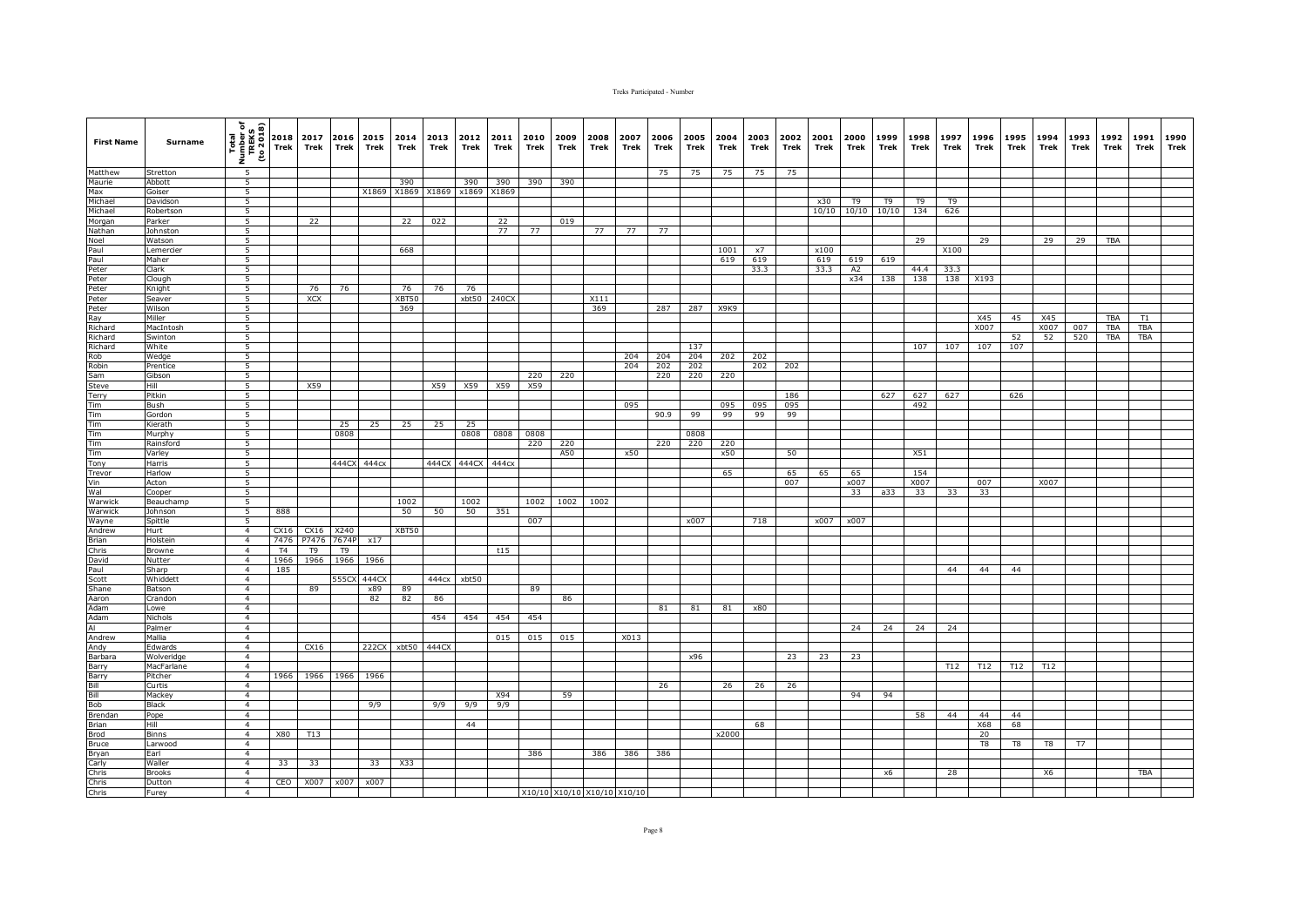| <b>First Name</b>                           | <b>Surname</b>           | Total<br>Number of<br>TREKS<br>(to 2018) | 2018<br><b>Trek</b> | 2017<br>Trek | 2016 2015<br>Trek | Trek      | 2014<br>Trek | 2013<br>Trek | 2012<br>Trek | 2011<br>Trek | 2010<br>Trek   | 2009<br>Trek | 2008<br>Trek          | 2007<br>Trek | 2006<br>Trek | 2005<br>Trek | 2004<br>Trek | 2003<br>Trek | 2002<br>Trek | 2001<br>Trek | 2000<br>Trek | 1999<br>Trek | 1998<br>Trek | 1997<br>Trek | 1996<br>Trek | 1995<br>Trek | 1994<br>Trek | 1993<br>Trek | 1992<br>Trek | 1991<br>Trek   | 1990<br>Trek |
|---------------------------------------------|--------------------------|------------------------------------------|---------------------|--------------|-------------------|-----------|--------------|--------------|--------------|--------------|----------------|--------------|-----------------------|--------------|--------------|--------------|--------------|--------------|--------------|--------------|--------------|--------------|--------------|--------------|--------------|--------------|--------------|--------------|--------------|----------------|--------------|
| Conrad                                      | Dowling                  | $\overline{4}$                           |                     |              |                   |           |              |              |              |              |                |              |                       |              |              |              |              |              |              |              |              | 42           |              | 40           | 40           | 42           |              |              |              |                |              |
| Daniel                                      | Salter                   | $\overline{4}$                           | <b>X9</b>           |              | 11                | X9        |              |              |              |              |                |              |                       |              | 9            |              |              |              |              |              |              |              |              |              |              |              |              |              |              |                |              |
| Darren                                      | Marshall                 | $\overline{4}$                           |                     |              | X351              | 351       |              |              | 351          | X351         |                |              |                       |              |              |              |              |              |              |              |              |              |              |              |              |              |              |              |              |                |              |
| David<br>David                              | Berry<br>Fuller          | $\overline{4}$<br>4                      |                     |              |                   |           |              |              |              |              |                |              | 144                   |              |              | 36           | 36<br>A122   | 36<br>1800   | 36<br>1800   |              |              |              |              |              |              |              |              |              |              |                |              |
| David                                       | Smith                    | 4                                        |                     |              |                   |           |              |              |              |              |                |              | 1001                  |              |              | x1001        |              | x1001        | x1001        |              |              |              |              |              |              |              |              |              |              |                |              |
| David                                       | Snedden                  | $\overline{4}$                           |                     |              |                   |           |              |              |              |              |                |              |                       |              |              | 63           | 36           | 63           | x36          |              |              |              |              |              |              |              |              |              |              |                |              |
| Dick                                        | Rodgers                  | $\overline{4}$                           |                     |              |                   |           |              |              |              |              |                |              |                       |              |              |              |              |              |              | 501          | 501          | 501          | 501          |              |              |              |              |              |              |                |              |
| Dominic<br>Don                              | Salter                   | $\overline{4}$                           | 11                  |              | x9                | X9        | X11          |              |              |              |                |              |                       |              |              |              |              |              |              |              |              |              |              |              |              |              |              |              |              |                |              |
|                                             | Frost                    | $\overline{4}$                           |                     |              | X144              |           | X144         |              |              | x38 X144     |                |              |                       |              |              |              |              |              |              |              |              |              |              |              |              |              |              |              |              |                |              |
| Dylan                                       | Stodart                  | $\overline{4}$<br>$\overline{a}$         |                     |              |                   |           |              |              |              |              |                |              |                       |              |              |              |              |              |              |              |              | 42           |              |              | 40           | 42           | 42           |              |              |                |              |
| Fabio<br>Frank                              | Petrusa<br>Malkoun (Jnr) | $\overline{4}$                           |                     |              |                   |           |              |              |              |              |                | 109          | 109                   | x996         | x108         |              | x3333        | x3333        | k9k9         | x3388        |              |              |              |              |              |              |              |              |              |                |              |
| Fred                                        | Hausler                  | 4                                        |                     |              |                   |           |              |              |              |              |                |              |                       |              |              |              |              |              |              |              |              | x7           | X7           | X7           | X7           |              |              |              |              |                |              |
| Gareth                                      | Pike                     | $\overline{4}$                           |                     |              |                   |           |              |              |              |              |                |              |                       |              |              |              | 78           |              | 911          |              | 911          |              |              |              |              | 53           |              |              |              |                |              |
| Garry                                       | Williams                 | $\overline{4}$                           |                     |              |                   |           |              |              |              |              |                | X59          | X59                   |              |              | 64           |              |              | 640          |              |              |              |              |              |              |              |              |              |              |                |              |
| Glenn                                       | <b>Brookes</b>           | $\overline{4}$                           | 747                 |              |                   | 747 747   | 747          |              |              |              |                |              |                       |              |              |              |              |              |              |              |              |              |              |              |              |              |              |              |              |                |              |
| Graeme                                      | Lambert                  | $\overline{4}$                           |                     |              |                   |           |              |              |              |              |                |              |                       | 1100         |              |              | 1100         |              |              | 1100 1100    |              |              |              |              |              |              |              |              |              |                |              |
| Graeme                                      | Selden                   | $\overline{4}$<br>$\overline{4}$         |                     |              |                   |           |              |              |              |              |                |              |                       |              |              | 186          |              | x186         | x186         |              |              |              |              |              | 626          |              |              |              |              |                |              |
| Graham<br>Graham                            | Allen<br>Stockwel        | 4                                        |                     |              |                   |           |              | 13           |              | 13           |                | 13           | 13                    |              |              |              |              |              |              |              |              |              |              |              |              | X504         | 26           |              | <b>TBA</b>   | <b>TBA</b>     |              |
| Grahame                                     | O'Brien                  | 4                                        |                     |              |                   | 8MUP8     |              |              | 266          | 67           |                | X67          |                       |              |              |              |              |              |              |              |              |              |              |              |              |              |              |              |              |                |              |
| Greg                                        | Kelner                   | $\overline{4}$                           |                     |              |                   |           |              |              | 454          | 454          | 454            | 454          |                       |              |              |              |              |              |              |              |              |              |              |              |              |              |              |              |              |                |              |
| Greg                                        | Snowbal                  | $\overline{4}$                           |                     |              | 39                |           | 39           |              | 39           | 39           |                |              |                       |              |              |              |              |              |              |              |              |              |              |              |              |              |              |              |              |                |              |
| Gregory John<br>Hal<br>Hans<br>Heather      | Hunter                   | $\overline{4}$                           |                     |              |                   |           |              | 1869         | 1869         |              | 1869           |              |                       |              |              |              |              |              |              |              |              |              |              |              | 34           |              |              |              |              |                |              |
|                                             | Connor                   | $\overline{4}$                           |                     |              |                   |           |              |              |              |              |                |              |                       |              | 59           | 59           | 59           | 59           |              |              |              |              |              |              |              |              |              |              |              |                |              |
|                                             | Lyrstedt                 | $\overline{4}$                           |                     |              |                   |           |              | 13           |              | 13           |                | 13           | 13                    |              |              |              |              |              |              |              |              |              |              |              |              |              |              |              |              |                |              |
| Ian                                         | Stephenson<br>Jones      | $\overline{4}$<br>$\overline{4}$         |                     |              |                   |           |              |              |              |              |                |              |                       |              |              |              |              |              |              |              |              | 688          |              | 688          |              | 688          | 215<br>688   | 215          |              | TBA            | TBA          |
|                                             | Kordic                   | $\overline{4}$                           |                     |              |                   |           |              |              |              |              |                |              |                       |              |              | X26          | x26          | x26          | 26           |              |              |              |              |              |              |              |              |              |              |                |              |
| Ian<br>Iliya<br>Jack<br>Jan                 | Handbury                 | $\overline{4}$                           | 1520                |              | 1515              |           |              | 1515 1515    |              |              |                |              |                       |              |              |              |              |              |              |              |              |              |              |              |              |              |              |              |              |                |              |
|                                             | Sinclair                 | $\overline{4}$                           | 26                  | 26           |                   | 26        | 26           |              |              |              |                |              |                       |              |              |              |              |              |              |              |              |              |              |              |              |              |              |              |              |                |              |
|                                             | Snelling                 | $\overline{4}$                           |                     |              |                   |           |              |              |              |              |                |              |                       |              |              |              |              |              |              |              |              |              |              |              |              | <b>T10</b>   | <b>T10</b>   | T9           |              | T <sub>2</sub> |              |
| Jane                                        | Vincent                  | $\overline{4}$                           |                     |              |                   |           |              |              |              |              |                |              |                       |              |              |              |              |              |              |              |              | 181          |              | 181          | 181          |              |              | 181          |              |                |              |
| Jarrod<br>Joanne                            | Poole<br>Williams        | $\overline{4}$<br>4                      |                     |              |                   |           |              |              | 88           | 88           |                | 88<br>X59    | T <sub>2</sub><br>x59 |              |              | 64           |              |              | 640          |              |              |              |              |              |              |              |              |              |              |                |              |
|                                             | Grainger                 | $\overline{4}$                           |                     |              |                   |           |              |              |              |              |                |              |                       |              |              |              |              |              |              |              |              |              |              |              | TBA          |              | TBA          | TBA          |              | TBA            |              |
| Jock<br>Jock<br>Joe<br>John<br>John<br>John | Protetto                 | $\overline{4}$                           |                     |              |                   | 014       |              |              |              | 015          |                | 015          |                       | x013         |              |              |              |              |              |              |              |              |              |              |              |              |              |              |              |                |              |
|                                             | Ziino                    | $\overline{4}$                           |                     |              |                   |           |              |              |              |              |                |              |                       |              |              |              |              |              |              |              |              |              |              |              |              | T8           | T8           | <b>T7</b>    |              | T7             |              |
|                                             | Bailey                   | $\overline{4}$                           |                     |              | 39                |           | 39           |              | 39           | 39           |                |              |                       |              |              |              |              |              |              |              |              |              |              |              |              |              |              |              |              |                |              |
|                                             | Benn                     | $\overline{4}$                           |                     |              |                   |           |              |              |              |              |                | 140          | 140                   | 140          | 140          |              |              |              |              |              |              |              |              |              |              |              |              |              |              |                |              |
|                                             | Cornish                  | $\overline{4}$                           |                     |              |                   |           |              |              |              |              |                |              |                       |              |              |              |              |              |              |              |              | x500         |              |              |              |              | 80           | 80           | TBA          |                |              |
|                                             | Crook<br>Hallas          | $\overline{4}$<br>$\overline{4}$         |                     |              |                   |           |              | 005          |              | 005          | X005           | X005         |                       |              |              |              |              |              |              |              |              |              |              |              |              |              | 18           | 18           |              |                | TBA          |
|                                             | Nuccitell                | 4                                        |                     |              |                   |           |              |              |              | 015          | 015            | 015          | 014                   |              |              |              |              |              |              |              |              |              |              |              |              | 18           |              |              |              |                |              |
| John<br>John<br>John<br>John                | Phillips                 | $\overline{4}$                           |                     |              |                   |           |              |              |              |              |                |              |                       |              |              |              |              |              | x22          | 22           | x22          | x22          |              |              |              |              |              |              |              |                |              |
| John<br>John<br>Johnny<br>Kath<br>Katherine | Saxby                    | $\overline{4}$                           |                     |              |                   |           |              |              |              |              |                |              | 71                    |              | 71           |              | 71           |              | 71           |              |              |              |              |              |              |              |              |              |              |                |              |
|                                             | Lacey                    | $\overline{4}$                           | 8888                | 8888         |                   | 8888 8888 |              |              |              |              |                |              |                       |              |              |              |              |              |              |              |              |              |              |              |              |              |              |              |              |                |              |
|                                             | Allen                    | $\overline{4}$                           |                     |              |                   |           |              |              |              |              |                |              |                       |              |              |              |              |              |              |              |              |              |              |              |              | X504         | 26           |              | 24           | 24             |              |
| Leo                                         | Coller                   | $\overline{4}$<br>$\overline{4}$         |                     |              |                   |           |              |              |              |              |                |              | 013                   | 013          | 013          | 013          |              |              |              |              |              | x147 x147    |              |              | X147         | X147         |              |              |              |                |              |
|                                             | Smith<br>Lamb            | $\overline{4}$                           |                     |              |                   |           |              |              |              |              |                |              |                       |              |              |              |              |              |              |              |              |              |              |              |              |              | 25           | 24           | 24           | 24             |              |
| Margaret<br>Margo<br>Mark<br>Mark           | Lowe                     | $\overline{4}$                           |                     |              |                   |           |              |              |              |              |                |              |                       |              | 81           | 81           | 81           | x80          |              |              |              |              |              |              |              |              |              |              |              |                |              |
|                                             | Crawley                  | $\overline{4}$                           |                     |              |                   |           |              |              |              |              |                |              |                       | 50           |              |              | 50           |              | 50           |              |              |              | 51           |              |              |              |              |              |              |                |              |
|                                             | Snell                    | $\overline{4}$                           |                     |              |                   |           | 168          | 168          | 168          | 168          |                |              |                       |              |              |              |              |              |              |              |              |              |              |              |              |              |              |              |              |                |              |
| Martin<br>Marty                             | Dingle                   | $\overline{4}$                           |                     |              |                   |           |              |              |              |              |                |              |                       |              | x26          | 26           | x26          | 26           |              |              |              |              |              |              |              |              |              |              |              |                |              |
|                                             | <b>McNicol</b>           | $\overline{4}$                           |                     |              |                   |           |              |              |              |              |                |              | T8                    |              | T8           | T8           |              |              | t17          |              |              |              |              |              |              |              |              |              |              |                |              |
| Matthew                                     | Abood                    | $\overline{4}$                           | X107                |              | 107               | 107       | 107          |              |              |              |                |              |                       |              |              |              |              |              |              |              |              |              |              |              |              |              |              |              |              |                |              |
| Mick                                        | Bailey                   | $\overline{4}$<br>$\overline{4}$         | 89                  |              | X89               |           | 72           | 89           | 72           | 89           |                |              |                       |              | 72           |              |              |              |              |              | 72           |              |              |              |              |              |              |              |              |                |              |
|                                             | Bogdan<br>Burleigh       | $\overline{4}$                           |                     |              |                   |           |              |              |              |              |                |              |                       |              |              |              |              |              |              |              |              | 1600         |              |              |              |              | 911          |              | <b>TBA</b>   | <b>TBA</b>     |              |
|                                             | Dyer                     | $\overline{4}$                           |                     |              |                   |           |              | t6           | t6           | t6           | T <sub>6</sub> |              |                       |              |              |              |              |              |              |              |              |              |              |              |              |              |              |              |              |                |              |
| Mick<br>Mick<br>Mike<br>Mike<br>Neil        | Gray                     | $\overline{4}$                           |                     |              |                   |           |              |              |              |              |                |              |                       |              |              |              |              | 2209         | 88           |              | 011          |              | 011          |              |              |              |              |              |              |                |              |
| Nick<br>Pat                                 | Milne                    | $\overline{4}$                           |                     |              |                   |           |              |              |              |              |                |              |                       |              |              |              |              | 181          |              |              |              |              |              | 181          | 181          |              | 181          |              |              |                |              |
|                                             | Galvin                   | $\overline{4}$                           |                     |              | 99                |           |              | 99           | 99           | 99           |                |              |                       |              |              |              |              |              |              |              |              |              |              |              |              |              |              |              |              |                |              |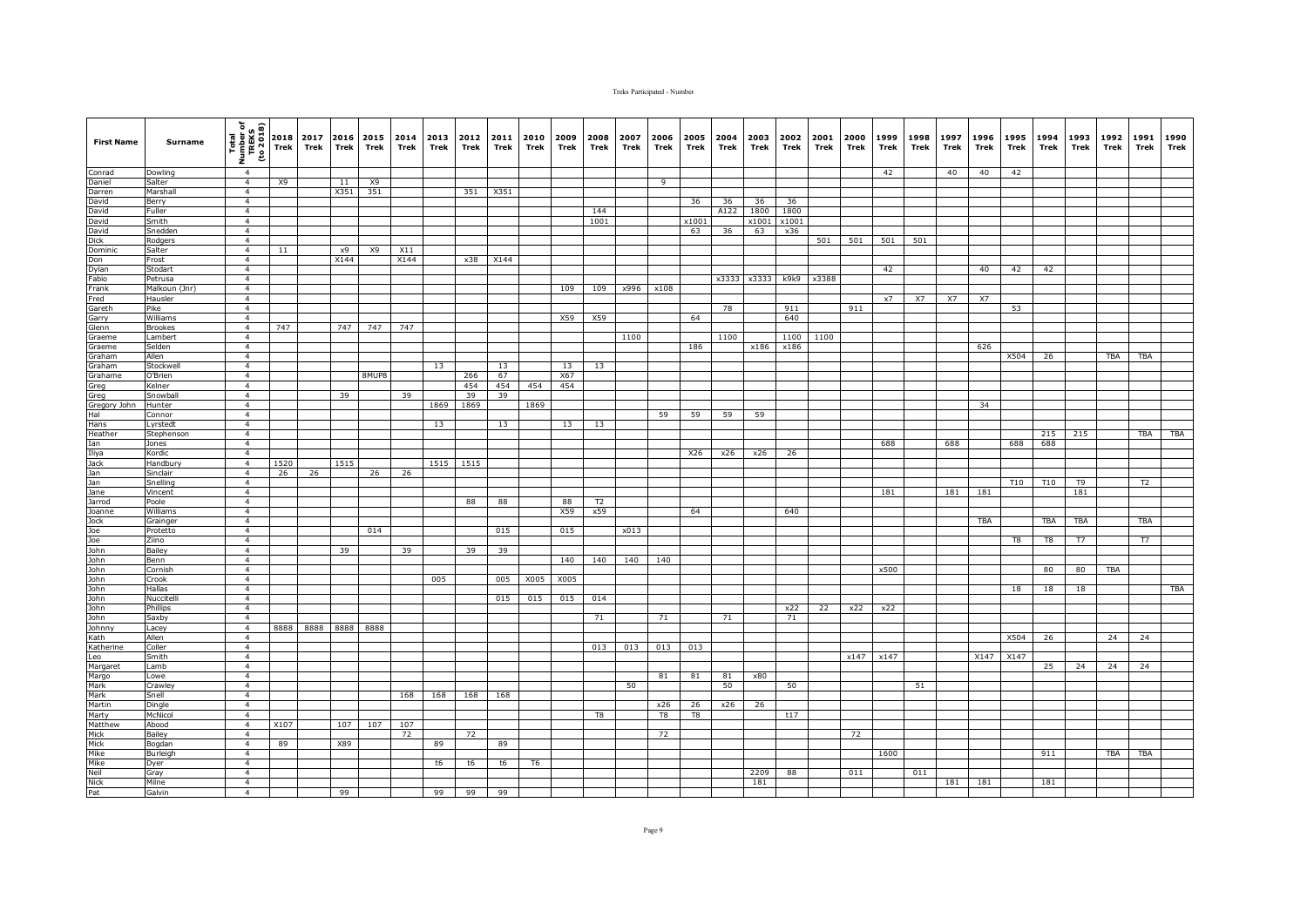| <b>First Name</b>                                                                                                                       | <b>Surname</b>        | Total<br>Number of<br>TREKS<br>TREKS<br>The 2018<br>E, | 2018<br><b>Trek</b> | 2017<br>Trek | 2016 2015<br>Trek | Trek     | 2014<br>Trek | 2013<br>Trek | 2012<br>Trek | 2011<br>Trek | 2010<br>Trek | 2009<br>Trek | 2008<br>Trek | 2007<br><b>Trek</b> | 2006<br>Trek | 2005<br>Trek | 2004<br>Trek | 2003<br>Trek  | 2002<br>Trek | 2001<br>Trek | 2000<br>Trek | 1999<br>Trek | 1998<br>Trek | 1997<br>Trek | 1996<br>Trek   | 1995<br>Trek | 1994<br>Trek | 1993<br>Trek | 1992<br>Trek | 1991<br>Trek   | 1990<br>Trek |
|-----------------------------------------------------------------------------------------------------------------------------------------|-----------------------|--------------------------------------------------------|---------------------|--------------|-------------------|----------|--------------|--------------|--------------|--------------|--------------|--------------|--------------|---------------------|--------------|--------------|--------------|---------------|--------------|--------------|--------------|--------------|--------------|--------------|----------------|--------------|--------------|--------------|--------------|----------------|--------------|
| Patrick                                                                                                                                 | Grimes                | $\overline{4}$                                         |                     |              |                   |          |              |              |              |              |              |              |              |                     |              |              |              |               |              |              |              |              |              |              |                |              | 520          | 520          | <b>TBA</b>   | <b>TBA</b>     |              |
| Paul<br>Peter                                                                                                                           | Mazzarolli            | $\overline{4}$                                         |                     |              |                   |          |              |              |              |              |              |              |              |                     |              |              |              |               |              |              |              |              | 17           | 17           |                |              | 17           | 17           |              |                |              |
| Peter                                                                                                                                   | Lebus<br>Taylor       | $\overline{4}$<br>$\overline{4}$                       |                     |              |                   |          |              |              |              |              |              |              |              |                     | 619          |              | 619          | 619           |              | 619          |              |              |              |              | 12             |              | 12           | 12           | 12           |                |              |
| Peter                                                                                                                                   | Vincent               | $\overline{4}$                                         |                     |              |                   |          |              |              |              |              |              |              |              |                     |              |              |              | 181           |              |              |              | 181          |              | 181          |                |              |              | 181          |              |                |              |
| Ray<br>Ray<br>Richard                                                                                                                   | Hill                  | 4                                                      |                     |              |                   |          |              |              |              |              | 41           |              | x39          | x138                |              | x138         |              |               |              |              |              |              |              |              |                |              |              |              |              |                |              |
|                                                                                                                                         | Mitchell              | $\overline{4}$                                         |                     |              |                   |          |              |              |              |              |              | X3333        |              | 303                 | x3333        |              |              |               | k9k9         |              |              |              |              |              |                |              |              |              |              |                |              |
|                                                                                                                                         | Abbott                | $\overline{4}$                                         |                     |              |                   |          |              |              |              |              |              |              |              |                     |              |              |              |               |              |              |              |              |              |              | T <sub>5</sub> |              | T3           | T3           |              | T <sub>4</sub> |              |
| Richard                                                                                                                                 | Salter                | $\overline{4}$                                         | X9                  |              | X9                | X9       | X11          |              |              |              |              |              |              |                     |              |              |              |               |              |              |              |              |              |              |                |              |              |              |              |                |              |
|                                                                                                                                         | Seton<br>Marsh        | $\overline{4}$<br>$\overline{4}$                       |                     |              |                   |          |              |              |              |              |              |              |              |                     |              | 10/10        |              | 10/10         | 10/10        | 10/10        | x147         | x147         |              |              | X147           | X147         |              |              |              |                |              |
|                                                                                                                                         | Dingle                | $\overline{a}$                                         |                     |              |                   |          |              |              |              |              |              |              |              |                     | x26          | x26          | x26          | x26           |              |              |              |              |              |              |                |              |              |              |              |                |              |
|                                                                                                                                         | Collins               | $\overline{4}$                                         |                     |              | 351               |          |              | 351          | X351         | X351         |              |              |              |                     |              |              |              |               |              |              |              |              |              |              |                |              |              |              |              |                |              |
| Richard<br>Richard<br>Robert<br>Rod<br>Ross<br>Sam<br>Sean<br>Stephen<br>Stephen<br>Stephen<br>Stephen<br>Stephen<br>Stephen<br>Stephen | Parker                | $\overline{4}$                                         |                     |              |                   | 22       |              |              |              | 22           | 22           | 019          |              |                     |              |              |              |               |              |              |              |              |              |              |                |              |              |              |              |                |              |
|                                                                                                                                         | Johnson               | $\overline{4}$                                         |                     |              |                   |          |              |              |              |              |              |              |              |                     |              |              |              |               |              | T1           | T1           | t1           | T1           |              |                |              |              |              |              |                |              |
|                                                                                                                                         | Herbert               | $\overline{4}$                                         |                     |              |                   |          |              |              |              |              |              |              |              |                     |              | x20          | 2020         | 2020          | x20          |              |              |              |              |              |                |              |              |              |              |                |              |
|                                                                                                                                         | Phillips              | $\overline{4}$                                         | X888                | X888         |                   |          | 8888         | 8888         |              |              |              |              |              |                     |              |              |              |               |              |              |              |              |              |              |                |              |              |              |              |                |              |
|                                                                                                                                         | Abood<br>Ewen         | $\overline{4}$<br>$\overline{4}$                       | X107                |              |                   | x107 107 | X108         |              |              |              |              |              |              |                     |              | 36           | x36          | 36            | 36           |              |              |              |              |              |                |              |              |              |              |                |              |
| Susie                                                                                                                                   | Burridge              | $\overline{4}$                                         |                     |              |                   |          |              |              |              |              |              |              |              |                     |              |              |              |               |              |              |              |              |              |              |                |              |              | 1812 1812    |              | <b>TBA</b>     | <b>TBA</b>   |
| Tom                                                                                                                                     | Barbour               | 4                                                      |                     | 1869         | 1869              | 1869     | 1869         |              |              |              |              |              |              |                     |              |              |              |               |              |              |              |              |              |              |                |              |              |              |              |                |              |
| Tom                                                                                                                                     | Bemsteir              | 4                                                      | 23                  | 23           | 23                | 23       |              |              |              |              |              |              |              |                     |              |              |              |               |              |              |              |              |              |              |                |              |              |              |              |                |              |
| Tom<br>Tom<br>Tony                                                                                                                      | Blacklaw              | $\overline{4}$                                         |                     |              |                   |          |              |              |              |              |              |              |              |                     |              |              |              |               |              |              |              |              |              |              | X21            |              | X21          | 21           | <b>TBA</b>   |                |              |
|                                                                                                                                         | Gallagher             | $\overline{4}$                                         |                     |              |                   |          |              |              |              |              | 404          | 404          |              | 404                 | x15          |              |              |               |              |              |              |              |              |              |                |              |              |              |              |                |              |
|                                                                                                                                         | Ashton<br>Jarmain     | $\overline{4}$<br>$\overline{4}$                       |                     |              |                   |          |              |              |              |              |              |              |              |                     |              |              |              |               |              |              |              |              |              |              | X34            |              | X34          | 34           | <b>TBA</b>   |                |              |
|                                                                                                                                         | Lebus                 | $\overline{4}$                                         |                     |              |                   |          |              |              |              |              |              |              | X71          |                     | 71           |              |              |               |              | 52           | x57          |              |              |              | 12             |              | 12           | 12           | 12           |                |              |
| Trevor<br>Trevor<br>Trish<br>Vicki                                                                                                      | Horner                | $\overline{4}$                                         | 1100                | 1100         | 1100              | 1100     |              |              |              |              |              |              |              |                     |              |              |              |               |              |              |              |              |              |              |                |              |              |              |              |                |              |
| Warren                                                                                                                                  | Cartwright            | $\overline{4}$                                         | 23                  | 23           | 23                | 23       |              |              |              |              |              |              |              |                     |              |              |              |               |              |              |              |              |              |              |                |              |              |              |              |                |              |
|                                                                                                                                         | Doolan                | $\overline{4}$                                         |                     |              |                   |          |              |              |              |              |              | 97           |              |                     | 97           | 89           | 89           |               |              |              |              |              |              |              |                |              |              |              |              |                |              |
|                                                                                                                                         | Batson                | $\overline{\mathbf{3}}$                                | X89                 |              | 89                | 89       |              |              |              |              |              |              |              |                     |              |              |              |               |              |              |              |              |              |              |                |              |              |              |              |                |              |
| Warrick<br>Glen<br>Luke<br>Stuart<br>Alan<br>Alan<br>Alf<br>Allan<br>Allan<br>Allan                                                     | Gerathy<br>Fraser     | $\overline{\mathbf{3}}$<br>$\overline{\mathbf{3}}$     | 14                  | 14           |                   | 14       |              |              | 091          | 091          | X018         |              |              |                     |              |              |              |               |              |              |              |              |              |              |                |              |              |              |              |                |              |
|                                                                                                                                         | Butler                | $\overline{\mathbf{3}}$                                |                     |              |                   |          |              |              |              |              |              |              |              |                     |              |              |              | 011           | 011          | 011          |              |              |              |              |                |              |              |              |              |                |              |
|                                                                                                                                         | Perman                | $\overline{\mathbf{3}}$                                |                     |              |                   |          |              |              |              |              |              |              |              |                     |              |              |              |               | 93           | 93           |              | $\mathbf{1}$ |              |              |                |              |              |              |              |                |              |
|                                                                                                                                         | Bargwanna             | $\overline{\mathbf{3}}$                                |                     |              |                   |          |              |              |              |              |              |              |              |                     |              |              |              |               |              | 147          |              |              |              | 3            |                | 79           |              |              |              |                |              |
|                                                                                                                                         | <b>Briscoe</b>        | $\overline{\mathbf{3}}$                                |                     |              |                   |          |              |              |              |              |              |              |              |                     |              |              |              |               |              |              |              | 40           |              | 27           |                |              | 42           |              |              |                |              |
|                                                                                                                                         | Metcalfe              | $\overline{\mathbf{3}}$                                |                     |              |                   |          |              |              |              |              |              |              |              |                     |              |              |              |               |              | 58           |              |              |              |              |                | 58           | 58           |              |              |                |              |
|                                                                                                                                         | Rogerson              | $\overline{\mathbf{3}}$<br>$\overline{\mathbf{3}}$     |                     |              |                   |          |              |              |              |              |              |              |              |                     |              |              | 22           | 22            | 22           |              |              |              |              |              |                |              |              | TBA          | TBA          | TBA            |              |
|                                                                                                                                         | Terrey<br>Brown       | $\overline{\mathbf{3}}$                                |                     |              |                   |          |              |              |              |              |              | 97           |              | 97                  | 97           |              |              |               |              |              |              |              |              |              |                |              |              |              |              |                |              |
|                                                                                                                                         | McKinnon              | 3                                                      |                     |              |                   |          |              |              | 19           |              | 19           | 19           |              |                     |              |              |              |               |              |              |              |              |              |              |                |              |              |              |              |                |              |
|                                                                                                                                         | Sinclair              | $\overline{\mathbf{3}}$                                |                     | 26           |                   | 26       | 26           |              |              |              |              |              |              |                     |              |              |              |               |              |              |              |              |              |              |                |              |              |              |              |                |              |
| Andrew<br>Andrew<br>Anne<br>Anthony                                                                                                     | Colreavy              | $\overline{\mathbf{3}}$                                | 609                 | 609          |                   | x9       |              |              |              |              |              |              |              |                     |              |              |              |               |              |              |              |              |              |              |                |              |              |              |              |                |              |
|                                                                                                                                         | O'Kane                | $\overline{\mathbf{3}}$                                |                     |              |                   |          |              |              |              |              |              |              |              |                     |              |              |              |               |              |              |              | X6           | 28           | X28          |                |              |              |              |              |                |              |
| Anton<br>Barry<br>Bill                                                                                                                  | Michelmore<br>Hines   | 3<br>$\overline{\mathbf{3}}$                           |                     |              |                   |          | 369          |              |              |              |              | 9k9          | 369<br>T10   |                     |              |              | t10          | t10           |              |              |              |              |              |              |                |              |              |              |              |                |              |
|                                                                                                                                         | Gander                | $\overline{\mathbf{3}}$                                |                     |              |                   |          |              |              |              |              |              |              |              |                     |              |              |              |               | 66           | 66           |              | 66           |              |              |                |              |              |              |              |                |              |
| Brad<br>Brad<br>Brend                                                                                                                   | Johnston              | $\overline{\mathbf{3}}$                                |                     |              |                   |          |              | 168          | 168          | 168          |              |              |              |                     |              |              |              |               |              |              |              |              |              |              |                |              |              |              |              |                |              |
| Brendon                                                                                                                                 | Gregg                 | 3                                                      |                     |              |                   |          | 666          | 666          | 666          |              |              |              |              |                     |              |              |              |               |              |              |              |              |              |              |                |              |              |              |              |                |              |
| Brian                                                                                                                                   | Banyard               | $\overline{\mathbf{3}}$                                |                     |              |                   |          |              |              |              |              |              |              |              |                     |              |              |              |               |              |              | 33           |              | 33           | 33           |                |              |              |              |              |                |              |
| <b>Brian</b>                                                                                                                            | Worboys               | $\overline{\mathbf{3}}$                                |                     |              |                   | 138      |              |              | x138         | X138         |              |              |              |                     |              |              |              |               |              |              |              |              |              |              |                |              |              |              |              |                |              |
| Bruce                                                                                                                                   | Tilley<br>Salter      | $\overline{\mathbf{3}}$<br>$\overline{\mathbf{3}}$     |                     |              |                   |          |              |              |              |              |              |              |              |                     | 90.9         | 90.9         | 444          | 99<br>444     |              | x9           |              |              |              |              |                |              |              |              |              |                |              |
|                                                                                                                                         | Grant                 | $\overline{\mathbf{3}}$                                |                     |              |                   |          |              |              |              |              |              |              |              |                     |              |              |              |               |              |              | 500          | 500          | 500          |              |                |              |              |              |              |                |              |
| Carl<br>Carolyn<br>Chris<br>Chris<br>Colin<br>Corey                                                                                     | O'Keefe               | $\overline{\mathbf{3}}$                                |                     |              |                   |          |              |              |              |              |              |              | 604          | 604                 | 604          |              |              |               |              |              |              |              |              |              |                |              |              |              |              |                |              |
|                                                                                                                                         | Rowley                | 3                                                      |                     |              |                   |          |              |              |              |              | 044          |              | 044          | 044                 |              |              |              |               |              |              |              |              |              |              |                |              |              |              |              |                |              |
|                                                                                                                                         | Besseling             | 3                                                      |                     |              |                   |          |              |              | 151          | 151          | 151          |              |              |                     |              |              |              |               |              |              |              |              |              |              |                |              |              |              |              |                |              |
|                                                                                                                                         | Gretch                | $\overline{\mathbf{3}}$                                |                     | X888         | 8888              |          | 8888         |              |              |              |              |              |              |                     |              |              |              |               |              |              |              |              |              |              |                |              |              |              |              |                |              |
| Craig                                                                                                                                   | earmonth<br>McMenamin | $\overline{\mathbf{3}}$<br>$\overline{\mathbf{3}}$     |                     |              |                   |          |              | 222cx        |              |              | 222CX        |              | 2222CX22CX   |                     |              |              |              |               |              | 64           |              | 64           | 64           |              |                |              |              |              |              |                |              |
| Craig                                                                                                                                   | Smith                 | $\overline{\mathbf{3}}$                                |                     |              |                   |          |              |              |              |              |              |              |              |                     |              |              |              |               |              |              |              |              | T14          |              |                | T14          | T14          |              |              |                |              |
| Craig<br>Dale<br>Daryl<br>Dave                                                                                                          | Guthrie               | $\overline{\mathbf{3}}$                                |                     |              |                   |          |              |              |              |              |              |              |              |                     |              |              |              |               |              |              |              |              |              |              |                |              | X212         | 21           | <b>TBA</b>   |                |              |
|                                                                                                                                         | Allen                 | $\overline{\mathbf{3}}$                                |                     |              |                   |          |              |              |              |              |              |              |              |                     |              |              |              |               |              | 17           |              |              |              |              |                |              |              |              | TBA          | <b>TBA</b>     |              |
|                                                                                                                                         | Hutchinson            | $\overline{\mathbf{3}}$                                |                     |              |                   |          |              |              |              |              |              |              |              |                     |              |              |              | $013$ 013 013 |              |              |              |              |              |              |                |              |              |              |              |                |              |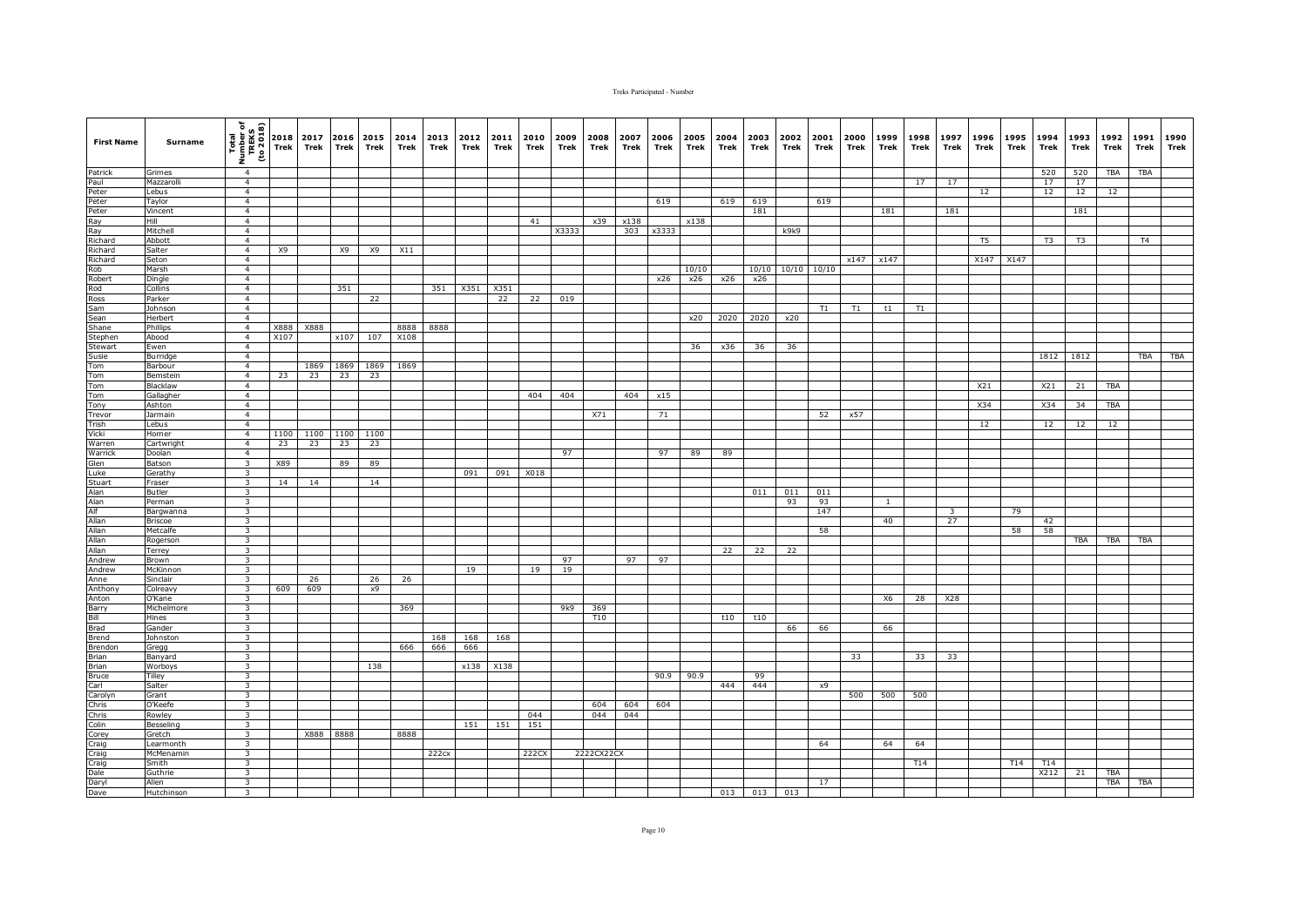| <b>First Name</b>                                                                               | Surname               | Total<br>Number of<br>TREKS<br>TREKS<br>To 2018)   | 2018<br>Trek | Trek | <b>Trek</b> | 2017 2016 2015<br>Trek | 2014<br>Trek | 2013<br>Trek | 2012<br>Trek  | 2011<br>Trek | 2010<br>Trek | 2009<br>Trek   | 2008<br>Trek   | 2007<br>Trek | 2006<br>Trek   | 2005<br>Trek    | 2004<br>Trek | 2003<br>Trek   | 2002<br>Trek | 2001<br>Trek | 2000<br>Trek | 1999<br>Trek | 1998<br>Trek | 1997<br>Trek | 1996<br>Trek | 1995<br>Trek | 1994<br>Trek | 1993<br>Trek | 1992<br>Trek | 1991<br>Trek | 1990<br>Trek |
|-------------------------------------------------------------------------------------------------|-----------------------|----------------------------------------------------|--------------|------|-------------|------------------------|--------------|--------------|---------------|--------------|--------------|----------------|----------------|--------------|----------------|-----------------|--------------|----------------|--------------|--------------|--------------|--------------|--------------|--------------|--------------|--------------|--------------|--------------|--------------|--------------|--------------|
| David                                                                                           | Lawson                | $\overline{\mathbf{3}}$                            |              |      |             |                        |              |              |               |              |              |                |                |              |                |                 |              | 8              |              | 1001         |              | 8            |              |              |              |              |              |              |              |              |              |
| David                                                                                           | Newton                | $\overline{\mathbf{3}}$                            |              |      |             |                        |              |              |               |              |              |                |                |              |                |                 |              | t15            | T15          | T15          |              |              |              |              |              |              |              |              |              |              |              |
| David                                                                                           | Oram                  | $\overline{\mathbf{3}}$                            |              |      |             | X42                    |              | X42          | X42           |              |              |                |                |              |                |                 |              |                |              |              |              |              |              |              |              |              |              |              |              |              |              |
|                                                                                                 | Jones<br>White        | $\overline{\mathbf{3}}$                            |              |      |             |                        |              |              |               |              |              |                | 71             |              | 71             |                 | 71           |                |              | X107         |              |              |              |              |              |              |              |              |              |              |              |
|                                                                                                 | Truelove              | $\overline{\mathbf{3}}$<br>3                       |              |      |             |                        |              |              |               |              |              |                |                |              |                |                 |              |                |              | 54           | 107          | 107<br>54    |              | 54           |              |              |              |              |              |              |              |
|                                                                                                 | Bennetts              | $\overline{\mathbf{3}}$                            |              |      |             |                        |              |              |               |              |              |                |                |              |                |                 |              |                |              |              | 33           |              | 33           | 33           |              |              |              |              |              |              |              |
|                                                                                                 | Herrigan              | $\overline{\mathbf{3}}$                            |              |      |             |                        |              |              |               |              |              |                |                |              |                |                 |              | 73             |              |              |              |              |              |              | 73           |              | X73          |              |              |              |              |
|                                                                                                 | Smith                 | $\overline{\mathbf{3}}$                            |              |      |             |                        |              |              |               | t16          | t16          | T16            |                |              |                |                 |              |                |              |              |              |              |              |              |              |              |              |              |              |              |              |
|                                                                                                 | Wall                  | $\overline{\mathbf{3}}$                            |              |      |             |                        |              |              | $X181$ $XAB1$ | X888         |              |                |                |              |                |                 |              |                |              |              |              |              |              |              |              |              |              |              |              |              |              |
|                                                                                                 | Dunn                  | $\overline{\mathbf{3}}$                            |              |      |             |                        |              |              |               |              |              |                |                |              |                |                 |              |                |              |              |              |              |              |              |              |              | 80           | 80           | TBA          |              |              |
|                                                                                                 | Fitzgerald            | 3                                                  |              |      |             |                        |              |              |               |              |              |                |                |              |                |                 |              |                |              |              |              | a78          |              |              |              | 78           | X78          |              |              |              |              |
|                                                                                                 | Gordon                | 3                                                  |              |      |             |                        |              |              |               |              |              |                |                |              | 492            | X492            |              | 49             |              |              |              |              |              |              |              |              |              |              |              |              |              |
|                                                                                                 | Hill                  | $\overline{\mathbf{3}}$                            |              |      |             |                        |              |              |               |              |              |                |                | x50          |                |                 | x50          |                | 50           |              |              |              |              |              |              |              |              |              |              |              |              |
| Dick<br>Dick<br>Dom<br>Don<br>Don<br>Ellen<br>Evan<br>Garry<br>Garry<br>Garry<br>Geoff<br>Geoff | Cropley               | $\overline{\mathbf{3}}$                            |              |      |             |                        |              |              |               |              |              |                |                |              |                |                 |              |                |              |              |              |              |              |              | 181          |              | 18           | 181          |              |              |              |
|                                                                                                 | Ford                  | $\overline{\mathbf{3}}$<br>$\overline{\mathbf{3}}$ | 9999         |      |             |                        |              | 56           | 56            |              |              |                |                |              |                |                 |              |                |              |              |              |              |              |              |              |              |              |              | <b>TBA</b>   | TBA          | <b>TBA</b>   |
|                                                                                                 | Hartigan<br>Richmond  | $\overline{\mathbf{3}}$                            |              |      |             |                        |              |              |               |              |              |                |                |              |                | 492             |              | x49            |              | x492         |              |              |              |              |              |              |              |              |              |              |              |
| Geoff<br>Geoff                                                                                  | Smith                 | $\overline{\mathbf{3}}$                            |              |      | 005         | 005                    |              | 500          |               |              |              |                |                |              |                |                 |              |                |              |              |              |              |              |              |              |              |              |              |              |              |              |
| George                                                                                          | Howes                 | 3                                                  |              | 89   |             | 89                     | 89           |              |               |              |              |                |                |              |                |                 |              |                |              |              |              |              |              |              |              |              |              |              |              |              |              |
| George                                                                                          | Manu                  | $\overline{\mathbf{3}}$                            |              |      |             |                        |              |              |               |              |              | 72             | 72             | 72           |                |                 |              |                |              |              |              |              |              |              |              |              |              |              |              |              |              |
| George                                                                                          | Shearer               | $\overline{\mathbf{3}}$                            |              |      |             |                        | X108         |              |               | x107         | x107         |                |                |              |                |                 |              |                |              |              |              |              |              |              |              |              |              |              |              |              |              |
| Glenn                                                                                           | Smith                 | $\overline{\mathbf{3}}$                            |              |      |             |                        |              |              |               |              |              |                |                |              | x71            |                 | x71          |                | x51          |              |              |              |              |              |              |              |              |              |              |              |              |
| Gordon                                                                                          | Lampe                 | $\overline{\mathbf{3}}$                            | 11           |      | x9          | x9                     |              |              |               |              |              |                |                |              |                |                 |              |                |              |              |              |              |              |              |              |              |              |              |              |              |              |
| Gordon                                                                                          | Smith                 | $\overline{\mathbf{3}}$                            |              |      |             |                        |              |              |               |              |              |                |                |              |                |                 |              | a88            | 88           | 88           |              |              |              |              |              |              |              |              |              |              |              |
| Graeme                                                                                          | Twigg                 | $\overline{\mathbf{3}}$                            |              |      |             |                        |              |              |               |              |              |                |                |              |                |                 |              |                |              |              |              |              | 59           | 59           | 64           |              |              |              |              |              |              |
| Graham<br>Graham                                                                                | Brown                 | $\overline{\mathbf{3}}$<br>$\overline{\mathbf{3}}$ |              |      |             |                        |              |              |               |              |              |                |                |              |                |                 | 71           |                | 71           |              | 2209         | 2209         | 2209         |              |              |              |              |              |              |              |              |
| Grant                                                                                           | Saxby<br>Denyer       | $\overline{\mathbf{3}}$                            |              |      |             |                        |              |              |               |              |              | 123            | 71             |              | seven          |                 |              |                | 123          |              |              |              |              |              |              |              |              |              |              |              |              |
| Grant                                                                                           | Eddie                 | 3                                                  |              |      |             |                        |              |              |               |              | 388          |                | 387            | 387          |                |                 |              |                |              |              |              |              |              |              |              |              |              |              |              |              |              |
| Grant                                                                                           | Rothe                 | 3                                                  |              |      |             |                        |              |              |               |              | 387          |                |                |              |                |                 |              |                |              |              |              | 28           |              | 28           |              |              |              |              |              |              |              |
|                                                                                                 | Hayes                 | $\overline{\mathbf{3}}$                            |              |      |             |                        |              |              |               |              |              |                |                |              |                |                 |              |                |              |              |              |              |              |              |              |              | X34          | 34           | <b>TBA</b>   |              |              |
|                                                                                                 | Porter                | $\overline{\mathbf{3}}$                            |              |      |             |                        |              |              |               |              |              |                |                |              |                |                 | x51          |                | x51          |              | x51          |              |              |              |              |              |              |              |              |              |              |
|                                                                                                 | Wood                  | $\overline{\mathbf{3}}$                            |              |      |             |                        |              |              |               |              |              |                |                |              |                |                 |              |                |              |              |              |              |              |              | 007          |              | 007          | 007          |              |              |              |
|                                                                                                 | Andrews               | $\overline{\mathbf{3}}$                            |              |      |             |                        |              |              |               |              |              |                |                |              |                | x79             |              | 79             | 79           |              |              |              |              |              |              |              |              |              |              |              |              |
|                                                                                                 | Baker                 | $\overline{\mathbf{3}}$                            |              |      |             |                        |              |              |               |              |              |                |                |              | $\overline{7}$ | $7\overline{ }$ |              | $\overline{7}$ |              |              |              |              |              |              |              |              |              |              |              |              |              |
|                                                                                                 | <b>Dicks</b>          | $\overline{\mathbf{3}}$                            |              |      |             |                        |              |              | X69           |              | X69          | X69            |                |              |                |                 |              |                |              |              |              |              |              |              |              |              |              |              |              |              |              |
|                                                                                                 | Hampton<br>Lambert    | 3<br>$\overline{\mathbf{3}}$                       |              |      |             |                        |              |              |               |              |              |                |                |              |                |                 |              |                | 100          |              |              |              | 100          | 100          | X12          |              | X12          |              |              | 11           |              |
|                                                                                                 | Londish               | $\overline{\mathbf{3}}$                            |              |      |             |                        |              |              |               | 280          | 280          |                | 250            |              |                |                 |              |                |              |              |              |              |              |              |              |              |              |              |              |              |              |
|                                                                                                 | Holyman               | 3                                                  |              |      |             |                        |              | 19           |               | 19           |              | 19             |                |              |                |                 |              |                |              |              |              |              |              |              |              |              |              |              |              |              |              |
|                                                                                                 | Jones                 | $\overline{\mathbf{3}}$                            |              |      |             |                        |              |              |               |              |              |                |                |              |                |                 |              |                |              |              |              |              |              |              |              |              | 404          |              | TBA          | TBA          |              |
|                                                                                                 | Catts                 | 3                                                  |              |      |             |                        |              |              |               |              |              |                |                |              |                |                 | 404          |                |              | 404          | 404          |              |              |              |              |              |              |              |              |              |              |
|                                                                                                 | Meyer                 | $\overline{\mathbf{3}}$                            |              | 151  |             |                        | 150 X7065    |              |               |              |              |                |                |              |                |                 |              |                |              |              |              |              |              |              |              |              |              |              |              |              |              |
| James                                                                                           | Service               | $\overline{\mathbf{3}}$                            |              |      |             |                        |              | x59          | X59           | 59           |              |                |                |              |                |                 |              |                |              |              |              |              |              |              |              |              |              |              |              |              |              |
| James                                                                                           | Young                 | $\overline{\mathbf{3}}$                            |              |      |             |                        |              |              |               |              |              |                |                |              |                |                 |              |                | 14           | 14           | 25           |              |              |              |              |              |              |              |              |              |              |
|                                                                                                 | Hogan                 | $\overline{\mathbf{3}}$                            |              |      |             |                        |              |              |               |              |              |                |                |              |                |                 | x003         | x003           | x38          |              |              |              |              |              |              |              |              |              |              |              |              |
|                                                                                                 | Catts                 | $\overline{\mathbf{3}}$                            |              |      |             |                        |              |              |               |              |              |                |                |              |                |                 |              |                | 404          | 404          | 404          |              |              |              |              |              |              |              |              |              |              |
|                                                                                                 | Dangerfield<br>Galvin | $\overline{\mathbf{3}}$<br>3                       |              |      | 78          | 78                     |              | 99           |               |              |              |                |                |              |                |                 |              |                |              |              |              |              |              |              | 13           |              | 13           | 13           |              |              |              |
|                                                                                                 | Granger               | $\overline{\mathbf{3}}$                            |              |      |             |                        |              |              |               |              |              |                |                |              |                |                 |              |                |              |              |              |              |              |              | 84           |              | 84           | 84           |              |              |              |
|                                                                                                 | Lane                  | $\overline{\mathbf{3}}$                            |              |      |             |                        |              |              |               |              |              |                |                | 204          | 204            | 204             |              |                |              |              |              |              |              |              |              |              |              |              |              |              |              |
|                                                                                                 | Calavassy             | $\overline{\mathbf{3}}$                            |              |      |             |                        |              |              |               |              |              | X109           | X109           | 996          |                |                 |              |                |              |              |              |              |              |              |              |              |              |              |              |              |              |
|                                                                                                 | Clayton               | $\overline{\mathbf{3}}$                            |              |      |             |                        |              |              |               |              |              |                |                |              |                |                 |              |                |              |              |              |              |              |              | X12          |              | X12          |              |              |              | 11           |
| Jason<br>Jenny<br>Jill<br>Jim<br>Jock<br>Jodie<br>John<br>John<br>John<br>John<br>John          | Cooper                | $\overline{\mathbf{3}}$                            |              |      |             |                        |              |              |               |              |              | $\overline{4}$ | $\overline{4}$ | x4           |                |                 |              |                |              |              |              |              |              |              |              |              |              |              |              |              |              |
|                                                                                                 | Gibson                | $\overline{\mathbf{3}}$                            |              |      |             |                        |              |              |               |              |              |                |                |              |                |                 |              |                |              |              |              |              |              |              |              |              |              |              | TBA          | TBA          | TBA          |
|                                                                                                 | Haycraft              | 3                                                  |              |      |             |                        |              |              |               |              |              |                |                |              |                |                 |              |                |              |              |              |              |              |              |              |              | 520          | 52           |              | <b>TBA</b>   |              |
|                                                                                                 | Kennedy               | $\overline{\mathbf{3}}$                            |              |      |             |                        | 666          | 666          | 666           |              |              |                |                |              |                |                 |              |                |              |              |              |              |              |              |              |              |              |              |              |              |              |
|                                                                                                 | Maxwell               | $\overline{\mathbf{3}}$                            |              |      |             |                        |              |              |               |              |              |                |                | X4           | 444            |                 |              |                |              |              | 44           |              |              |              |              |              |              |              |              |              |              |
| John                                                                                            | McCabe<br>Mills       | $\overline{\mathbf{3}}$<br>$\overline{\mathbf{3}}$ |              |      |             |                        |              |              |               |              |              |                |                |              |                | 013             |              | 013<br>014     | x013<br>014  | 013          |              |              |              |              |              |              |              |              |              |              |              |
| John<br>John                                                                                    | Mozes                 | $\overline{\mathbf{3}}$                            |              |      |             |                        |              |              |               |              |              |                |                |              |                |                 |              |                |              |              |              |              |              |              |              |              |              | 25           | <b>TBA</b>   | <b>TBA</b>   |              |
|                                                                                                 | Richard               | $\overline{\mathbf{3}}$                            |              |      |             |                        |              |              |               |              |              | x77            |                | X186         |                | x186            |              |                |              |              |              |              |              |              |              |              |              |              |              |              |              |
| John<br>John<br>John                                                                            | Shepherd              | $\overline{\mathbf{3}}$                            |              |      |             |                        |              |              |               |              |              |                |                |              |                |                 |              |                |              |              |              |              |              | 44           | 44           | 44           |              |              |              |              |              |
|                                                                                                 | Slender               | $\overline{\mathbf{3}}$                            |              | X42  |             | 42                     | 42           |              |               |              |              |                |                |              |                |                 |              |                |              |              |              |              |              |              |              |              |              |              |              |              |              |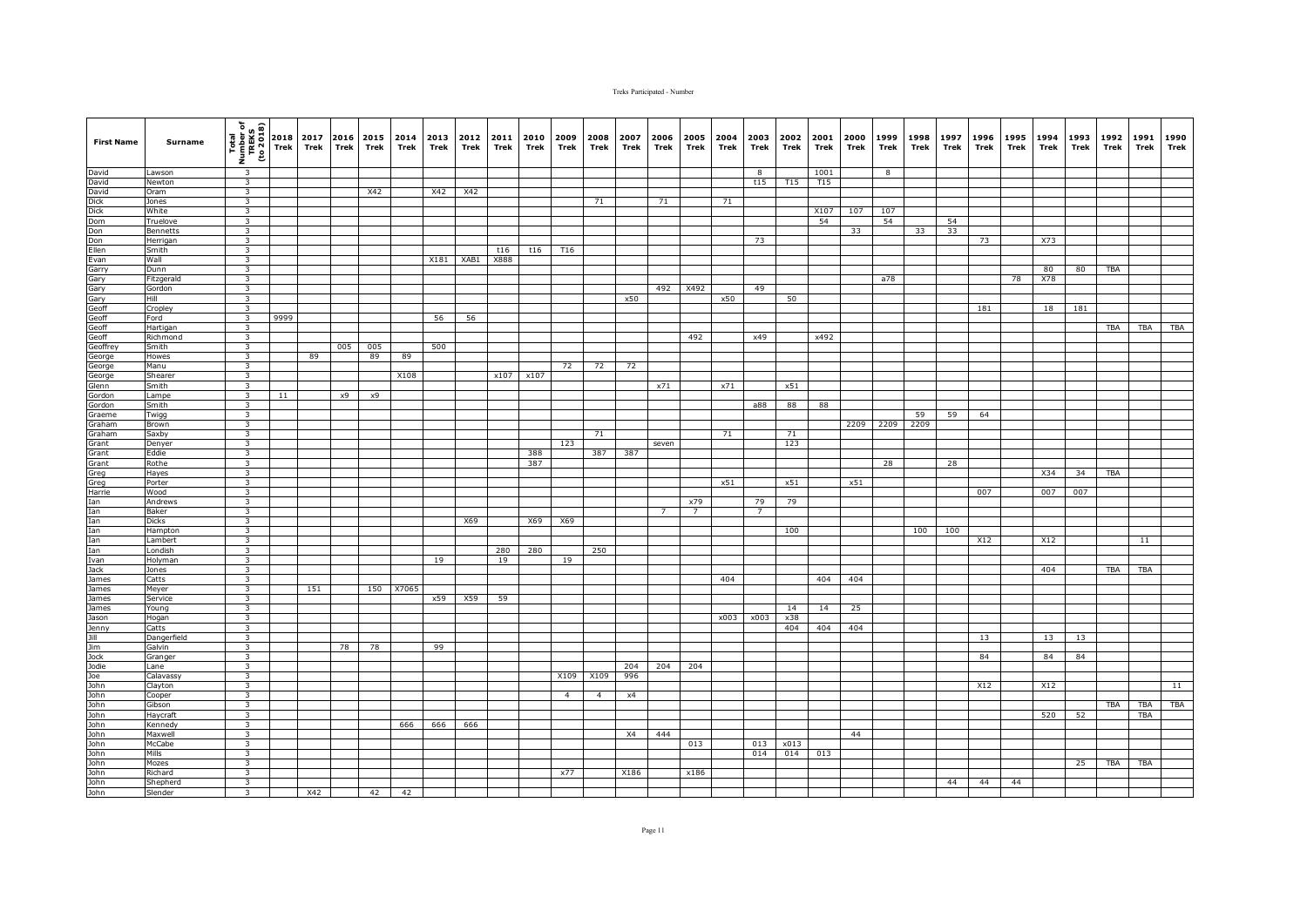| <b>First Name</b>                                                                                                                                                                                                                                                                                                              | Surname                 | $\begin{array}{c}\n\hline\n\text{Total} \\ \hline\n\text{Time} \\ \text{Time} \\ \text{Time} \\ \hline\n\end{array}\n\quad\n\begin{bmatrix}\n\text{Total} \\ \text{Time} \\ \text{Total} \\ \text{Time} \\ \text{Time} \\ \text{Time} \\ \hline\n\end{bmatrix}\n\quad\n\begin{bmatrix}\n\text{Total} \\ \text{Total} \\ \text{The image} \\ \text{The image}\n\end{bmatrix}$ |                | 2017<br>Trek | 2016<br>Trek | 2015<br>Trek | 2014<br>Trek | 2013<br>Trek | 2012<br>Trek | 2011<br>Trek | 2010<br>Trek | 2009<br>Trek | 2008<br>Trek | 2007<br>Trek | 2006<br>Trek | 2005<br>Trek | 2004<br>Trek | 2003<br>Trek | 2002<br>Trek   | 2001<br>Trek | 2000<br>Trek | 1999<br>Trek | 1998<br>Trek    | 1997<br>Trek   | 1996<br><b>Trek</b> | 1995<br>Trek | 1994<br>Trek | 1993<br>Trek | 1992<br>Trek | 1991<br>Trek   | 1990<br>Trek |
|--------------------------------------------------------------------------------------------------------------------------------------------------------------------------------------------------------------------------------------------------------------------------------------------------------------------------------|-------------------------|------------------------------------------------------------------------------------------------------------------------------------------------------------------------------------------------------------------------------------------------------------------------------------------------------------------------------------------------------------------------------|----------------|--------------|--------------|--------------|--------------|--------------|--------------|--------------|--------------|--------------|--------------|--------------|--------------|--------------|--------------|--------------|----------------|--------------|--------------|--------------|-----------------|----------------|---------------------|--------------|--------------|--------------|--------------|----------------|--------------|
| John<br>John<br>John<br>Jonathan<br>John<br>Jonathan<br>Keith<br>Ken Kevin<br>Kharen<br>Kirk<br>Lince                                                                                                                                                                                                                          | Stevens                 | $\overline{\mathbf{3}}$                                                                                                                                                                                                                                                                                                                                                      |                | 61           | 61           | X69          |              |              |              |              |              |              |              |              |              |              |              |              |                |              |              |              |                 |                |                     |              |              |              |              |                |              |
|                                                                                                                                                                                                                                                                                                                                | Varley                  | $\overline{\mathbf{3}}$                                                                                                                                                                                                                                                                                                                                                      |                |              |              |              |              |              |              |              |              |              |              |              |              |              |              |              |                |              |              |              |                 |                |                     |              | X34          | 34           | <b>TBA</b>   |                |              |
|                                                                                                                                                                                                                                                                                                                                | Warren                  | $\overline{\mathbf{3}}$                                                                                                                                                                                                                                                                                                                                                      |                | 1012         |              |              |              |              |              |              |              |              |              |              |              |              |              |              |                |              | 1012 1012    |              |                 |                |                     |              |              |              |              |                |              |
|                                                                                                                                                                                                                                                                                                                                | Wetherell               | 3                                                                                                                                                                                                                                                                                                                                                                            |                |              |              |              |              |              |              |              |              |              |              |              |              |              |              |              |                |              |              |              |                 |                | 70                  |              | 70           | 70           |              |                |              |
|                                                                                                                                                                                                                                                                                                                                | Karlovsky               | $\overline{\mathbf{3}}$<br>$\overline{\mathbf{3}}$                                                                                                                                                                                                                                                                                                                           |                |              |              |              |              |              |              |              | 9/9          | 9/9          | 9/9          |              |              |              |              |              |                |              |              |              |                 |                |                     |              |              |              |              |                |              |
|                                                                                                                                                                                                                                                                                                                                | Whitehead<br>Newton     | $\overline{\mathbf{3}}$                                                                                                                                                                                                                                                                                                                                                      |                |              | t10          |              |              |              |              | t10          | t10          |              |              |              |              |              |              |              |                |              |              |              |                 |                |                     |              | 78           | 78           |              | <b>TBA</b>     |              |
|                                                                                                                                                                                                                                                                                                                                | Rose                    | $\overline{\mathbf{3}}$                                                                                                                                                                                                                                                                                                                                                      |                |              |              |              |              |              |              |              |              |              |              |              |              |              |              |              |                |              |              |              |                 | 70             |                     |              | 70           | 70           |              |                |              |
|                                                                                                                                                                                                                                                                                                                                | Anschau                 | $\overline{\mathbf{3}}$                                                                                                                                                                                                                                                                                                                                                      |                |              |              |              |              |              |              |              |              |              |              |              |              |              | 83           |              |                |              |              |              |                 |                |                     |              |              |              | <b>TBA</b>   | <b>TBA</b>     |              |
|                                                                                                                                                                                                                                                                                                                                | Dunn                    | $\overline{\mathbf{3}}$                                                                                                                                                                                                                                                                                                                                                      |                |              |              |              |              |              |              |              |              |              |              |              |              |              |              |              | 186            |              |              | 627          | 627             |                |                     |              |              |              |              |                |              |
|                                                                                                                                                                                                                                                                                                                                | <b>Brookes</b>          | $\mathbf{3}$                                                                                                                                                                                                                                                                                                                                                                 |                |              | 747          | 747          | 747          |              |              |              |              |              |              |              |              |              |              |              |                |              |              |              |                 |                |                     |              |              |              |              |                |              |
|                                                                                                                                                                                                                                                                                                                                | Ketelbey                | 3                                                                                                                                                                                                                                                                                                                                                                            |                |              |              |              |              |              |              |              |              |              |              |              |              |              |              |              | $\overline{7}$ |              |              |              |                 |                |                     |              | 43           |              |              | T <sub>6</sub> |              |
|                                                                                                                                                                                                                                                                                                                                | Jones                   | $\mathbf{3}$                                                                                                                                                                                                                                                                                                                                                                 |                |              |              |              | 111CX        |              |              |              |              |              | 111CX x111   |              |              |              |              |              |                |              |              |              |                 |                |                     |              |              |              |              |                |              |
|                                                                                                                                                                                                                                                                                                                                | Howley                  | $\overline{\mathbf{3}}$                                                                                                                                                                                                                                                                                                                                                      |                |              |              |              |              |              | 7065         | 7065         |              |              |              |              | x138         |              |              |              |                |              |              |              |                 |                |                     |              |              |              |              |                |              |
|                                                                                                                                                                                                                                                                                                                                | Fenton                  | $\overline{\mathbf{3}}$<br>$\overline{\mathbf{3}}$                                                                                                                                                                                                                                                                                                                           |                | X1966 X1966  |              | X1966        |              |              |              |              |              |              |              |              |              |              |              |              |                |              |              |              |                 |                |                     |              |              |              |              |                |              |
|                                                                                                                                                                                                                                                                                                                                | Johnson<br>Calavassy    | $\overline{\mathbf{3}}$                                                                                                                                                                                                                                                                                                                                                      |                |              |              |              |              |              |              |              |              | 109          | X109         | 996          |              |              |              |              | a1913          |              |              |              |                 |                |                     |              |              |              |              | 14             | 14           |
|                                                                                                                                                                                                                                                                                                                                | Katon                   | $\overline{\mathbf{3}}$                                                                                                                                                                                                                                                                                                                                                      |                |              |              |              |              |              |              |              |              |              |              |              |              |              |              | 33.3         |                | 33.3         |              |              | 44.4            |                |                     |              |              |              |              |                |              |
|                                                                                                                                                                                                                                                                                                                                | Williamson              | $\overline{\mathbf{3}}$                                                                                                                                                                                                                                                                                                                                                      |                |              |              |              |              |              |              |              |              |              |              |              |              | T16          | T16          | t16          |                |              |              |              |                 |                |                     |              |              |              |              |                |              |
| Laurie<br>Les<br>Luke<br>Marilyn<br>Mark<br>Mark<br>Mark<br>Mark<br>Mark<br>Mark<br>Michael<br>Michael                                                                                                                                                                                                                         | Clink                   | $\overline{\mathbf{3}}$                                                                                                                                                                                                                                                                                                                                                      |                |              |              |              |              |              |              |              |              |              |              |              |              |              |              |              |                |              | 426          | 426          | X59             |                |                     |              |              |              |              |                |              |
|                                                                                                                                                                                                                                                                                                                                | Loparow                 | $\overline{\mathbf{3}}$                                                                                                                                                                                                                                                                                                                                                      |                |              |              |              |              | 016          |              | 016          | 016          |              |              |              |              |              |              |              |                |              |              |              |                 |                |                     |              |              |              |              |                |              |
|                                                                                                                                                                                                                                                                                                                                | Roche                   | $\overline{\mathbf{3}}$                                                                                                                                                                                                                                                                                                                                                      |                |              |              |              |              |              | X38          | X144         | X144         |              |              |              |              |              |              |              |                |              |              |              |                 |                |                     |              |              |              |              |                |              |
|                                                                                                                                                                                                                                                                                                                                | Harrison                | $\overline{\mathbf{3}}$                                                                                                                                                                                                                                                                                                                                                      |                |              |              |              |              |              |              |              |              |              |              |              |              |              |              | a60          |                |              | 60           |              | 60              |                |                     |              |              |              |              |                |              |
|                                                                                                                                                                                                                                                                                                                                | Taylor                  | $\overline{\mathbf{3}}$                                                                                                                                                                                                                                                                                                                                                      |                |              |              |              |              |              |              |              |              |              |              |              |              |              | 003          | 003          | 003            |              |              |              |                 |                |                     |              |              |              |              |                |              |
|                                                                                                                                                                                                                                                                                                                                | Smith                   | $\overline{\mathbf{3}}$                                                                                                                                                                                                                                                                                                                                                      |                |              |              |              |              |              |              | 96           | 96           | X94          |              |              |              |              |              |              |                |              |              |              |                 |                |                     |              |              |              |              |                |              |
|                                                                                                                                                                                                                                                                                                                                | Johnson                 | $\overline{\mathbf{3}}$                                                                                                                                                                                                                                                                                                                                                      |                |              |              |              |              | X005         |              |              | 005          | 005          |              |              |              |              |              |              |                |              |              |              |                 |                |                     |              |              |              |              |                |              |
|                                                                                                                                                                                                                                                                                                                                | Rose<br>Scobie          | $\overline{\mathbf{3}}$<br>$\overline{\mathbf{3}}$                                                                                                                                                                                                                                                                                                                           |                |              |              | X69          |              |              | X69          | X69          |              |              |              |              |              |              |              |              | 53             |              |              |              |                 |                | 75                  |              |              | 75           |              |                |              |
|                                                                                                                                                                                                                                                                                                                                | Thomas                  | $\overline{\mathbf{3}}$                                                                                                                                                                                                                                                                                                                                                      | 40             | 40           | 40           |              |              |              |              |              |              |              |              |              |              |              |              |              |                |              |              |              |                 |                |                     |              |              |              |              |                |              |
|                                                                                                                                                                                                                                                                                                                                | Wamsley                 | $\overline{\mathbf{3}}$                                                                                                                                                                                                                                                                                                                                                      |                |              |              |              |              |              |              |              |              |              |              |              |              |              |              |              |                |              |              | 24           | 24              | 24             |                     |              |              |              |              |                |              |
|                                                                                                                                                                                                                                                                                                                                | Hartin                  | $\overline{\mathbf{3}}$                                                                                                                                                                                                                                                                                                                                                      |                | T1           |              |              |              |              |              | T1           | T1           |              |              |              |              |              |              |              |                |              |              |              |                 |                |                     |              |              |              |              |                |              |
|                                                                                                                                                                                                                                                                                                                                | Lowe                    | $\overline{\mathbf{3}}$                                                                                                                                                                                                                                                                                                                                                      |                |              |              |              |              |              |              |              |              |              |              |              |              |              |              |              |                |              | x2209        |              |                 |                |                     |              |              |              | 34           | 34             |              |
|                                                                                                                                                                                                                                                                                                                                | Thomas                  | $\overline{\mathbf{3}}$                                                                                                                                                                                                                                                                                                                                                      |                |              |              |              |              |              |              |              |              |              |              |              |              | 202          |              | 202          | 202            |              |              |              |                 |                |                     |              |              |              |              |                |              |
|                                                                                                                                                                                                                                                                                                                                | Vaughan                 | $\overline{\mathbf{3}}$                                                                                                                                                                                                                                                                                                                                                      |                |              |              |              |              |              | X69          |              | X69          | x69          |              |              |              |              |              |              |                |              |              |              |                 |                |                     |              |              |              |              |                |              |
|                                                                                                                                                                                                                                                                                                                                | Blizard                 | $\overline{\mathbf{3}}$                                                                                                                                                                                                                                                                                                                                                      |                |              |              |              |              | 49           |              |              |              |              |              |              |              |              |              |              |                |              |              | 49           | 49              |                |                     |              |              |              |              |                |              |
|                                                                                                                                                                                                                                                                                                                                | Peppitt                 | $\overline{\mathbf{3}}$                                                                                                                                                                                                                                                                                                                                                      |                |              | x11          | 11           | x11          |              |              |              |              |              |              |              |              |              |              |              |                |              |              |              |                 |                |                     |              |              |              |              |                |              |
|                                                                                                                                                                                                                                                                                                                                | Yager                   | $\overline{\mathbf{3}}$<br>$\overline{\mathbf{3}}$                                                                                                                                                                                                                                                                                                                           |                |              |              |              |              |              |              |              |              |              |              |              |              |              |              |              |                |              |              |              |                 |                |                     |              | 68           |              | 68           | TBA            |              |
|                                                                                                                                                                                                                                                                                                                                | Brash<br>Cosgrove       | $\overline{\mathbf{3}}$                                                                                                                                                                                                                                                                                                                                                      |                |              | 82           | X82          | X82          |              |              |              |              |              |              |              |              | 013          |              | 014          | 013            |              |              |              |                 |                |                     |              |              |              |              |                |              |
|                                                                                                                                                                                                                                                                                                                                | Giannikouris            | $\overline{\mathbf{3}}$                                                                                                                                                                                                                                                                                                                                                      |                |              |              |              |              |              |              | 019          |              | 019          |              | 018          |              |              |              |              |                |              |              |              |                 |                |                     |              |              |              |              |                |              |
|                                                                                                                                                                                                                                                                                                                                | Sayer                   | $\overline{\mathbf{3}}$                                                                                                                                                                                                                                                                                                                                                      |                |              |              |              |              |              | 86           | 86           |              | 86           |              |              |              |              |              |              |                |              |              |              |                 |                |                     |              |              |              |              |                |              |
|                                                                                                                                                                                                                                                                                                                                | Smith                   | 3                                                                                                                                                                                                                                                                                                                                                                            |                |              |              |              |              |              |              |              |              |              |              |              |              |              |              |              |                |              |              |              |                 |                |                     |              |              |              | <b>TBA</b>   | <b>TBA</b>     | <b>TBA</b>   |
|                                                                                                                                                                                                                                                                                                                                | Turner                  | $\overline{\mathbf{3}}$                                                                                                                                                                                                                                                                                                                                                      |                |              |              |              |              |              |              |              |              |              |              |              |              | 492          |              |              | 492            | 492          |              |              |                 |                |                     |              |              |              |              |                |              |
|                                                                                                                                                                                                                                                                                                                                | Brown                   | $\overline{\mathbf{3}}$                                                                                                                                                                                                                                                                                                                                                      |                |              |              |              |              |              |              |              |              |              |              |              |              |              | 1012         |              | 1012           |              | 101          |              |                 |                |                     |              |              |              |              |                |              |
|                                                                                                                                                                                                                                                                                                                                | Carpenter               | $\overline{\mathbf{3}}$                                                                                                                                                                                                                                                                                                                                                      |                |              |              |              |              |              |              |              |              |              |              |              |              |              |              |              |                |              |              |              |                 |                | X49                 | 49           | 49           |              |              |                |              |
|                                                                                                                                                                                                                                                                                                                                | Condon                  | $\overline{\mathbf{3}}$                                                                                                                                                                                                                                                                                                                                                      |                |              |              |              |              |              |              |              |              |              |              |              |              |              |              |              |                |              | 007          |              | 800             | 800            |                     |              |              |              |              |                |              |
|                                                                                                                                                                                                                                                                                                                                | Garrett                 | $\overline{\mathbf{3}}$                                                                                                                                                                                                                                                                                                                                                      | 22             |              | 22           |              | 22           |              |              |              |              |              |              |              |              |              |              |              |                |              |              |              |                 |                |                     |              |              |              |              |                |              |
|                                                                                                                                                                                                                                                                                                                                | Geelan<br>Lanham        | $\overline{\mathbf{3}}$                                                                                                                                                                                                                                                                                                                                                      |                |              |              |              |              |              |              |              |              |              |              |              |              |              |              |              |                |              |              |              | $7\overline{ }$ | $\overline{7}$ | $\overline{7}$      |              |              |              |              |                |              |
|                                                                                                                                                                                                                                                                                                                                | Murdoch                 | 3<br>$\overline{\mathbf{3}}$                                                                                                                                                                                                                                                                                                                                                 |                |              |              |              |              |              |              |              |              | 388          | 387          | x387         |              |              |              | x22          | 22             | x22          |              |              |                 |                |                     |              |              |              |              |                |              |
|                                                                                                                                                                                                                                                                                                                                | Noone                   | $\overline{\mathbf{3}}$                                                                                                                                                                                                                                                                                                                                                      |                |              |              |              |              | X168         |              | 5RED X168    |              |              |              |              |              |              |              |              |                |              |              |              |                 |                |                     |              |              |              |              |                |              |
|                                                                                                                                                                                                                                                                                                                                | Rowe                    | $\overline{\mathbf{3}}$                                                                                                                                                                                                                                                                                                                                                      |                |              |              |              |              |              |              |              |              |              |              |              | 83           | 83           | 83           |              |                |              |              |              |                 |                |                     |              |              |              |              |                |              |
|                                                                                                                                                                                                                                                                                                                                | Watson                  | $\overline{\mathbf{3}}$                                                                                                                                                                                                                                                                                                                                                      |                |              |              |              |              |              |              | 888          | X888         | X888         |              |              |              |              |              |              |                |              |              |              |                 |                |                     |              |              |              |              |                |              |
|                                                                                                                                                                                                                                                                                                                                | Willis                  | $\overline{\mathbf{3}}$                                                                                                                                                                                                                                                                                                                                                      |                |              |              |              |              |              |              |              |              |              |              |              | 83           | 83           | 83           |              |                |              |              |              |                 |                |                     |              |              |              |              |                |              |
| Michael<br>Mick Murray<br>Murray Murray<br>Murray Murray<br>Murray<br>Murray<br>Peter<br>Peter<br>Peter<br>Peter<br>Peter<br>Peter<br>Peter<br>Peter<br>Peter<br>Peter<br>Peter<br>Peter<br>Peter<br>Peter<br>Peter<br>Peter<br>Peter<br>Peter<br>Peter<br>Peter<br>Peter<br>Peter<br>Peter<br>Peter<br>Peter<br>Peter<br>Pete | Burey                   | $\overline{\mathbf{3}}$                                                                                                                                                                                                                                                                                                                                                      |                |              |              |              |              |              |              |              |              |              |              |              |              |              |              | 82           |                | 82           |              |              | 82              |                |                     |              |              |              |              |                |              |
|                                                                                                                                                                                                                                                                                                                                | Devlin                  | $\overline{\mathbf{3}}$                                                                                                                                                                                                                                                                                                                                                      |                |              |              |              |              |              |              |              |              |              |              |              |              |              |              | 82           |                | 82           |              |              | 82              |                |                     |              |              |              |              |                |              |
|                                                                                                                                                                                                                                                                                                                                | Mollison                | 3                                                                                                                                                                                                                                                                                                                                                                            |                |              |              |              |              |              |              |              |              |              |              |              |              |              |              |              | 44             | 44           | 5            |              |                 |                |                     |              |              |              |              |                |              |
|                                                                                                                                                                                                                                                                                                                                | Saunders                | $\overline{\mathbf{3}}$                                                                                                                                                                                                                                                                                                                                                      | 50             | T1           | 8888         |              |              |              |              |              |              |              |              |              |              |              |              |              |                |              |              |              |                 |                |                     |              |              |              |              |                |              |
|                                                                                                                                                                                                                                                                                                                                | O'Keefe                 | $\overline{\mathbf{3}}$                                                                                                                                                                                                                                                                                                                                                      |                |              |              |              |              |              |              |              |              |              | 604          | 604          | 604          |              |              |              |                |              |              |              |                 |                |                     |              |              |              |              |                |              |
|                                                                                                                                                                                                                                                                                                                                | Peterson<br>Dangerfield | $\overline{\mathbf{3}}$<br>$\overline{\mathbf{3}}$                                                                                                                                                                                                                                                                                                                           |                |              |              |              |              |              |              |              |              |              |              |              |              | 18           | 18           | x18          |                |              |              |              |                 |                | 13                  |              | 13           | 13           |              |                |              |
|                                                                                                                                                                                                                                                                                                                                | Vanderfield             | $\overline{\mathbf{3}}$                                                                                                                                                                                                                                                                                                                                                      |                |              |              |              |              |              |              |              |              |              | x6           | x186         | X6           |              |              |              |                |              |              |              |                 |                |                     |              |              |              |              |                |              |
|                                                                                                                                                                                                                                                                                                                                | Smith                   | 3                                                                                                                                                                                                                                                                                                                                                                            | F <sub>2</sub> |              |              |              |              |              |              |              |              |              |              |              |              |              |              |              |                |              |              |              |                 |                |                     |              | 73           | 73           |              |                |              |
|                                                                                                                                                                                                                                                                                                                                | Turner                  | 3                                                                                                                                                                                                                                                                                                                                                                            |                |              |              |              |              |              |              |              |              |              | X20          |              |              | x20          | x20          |              |                |              |              |              |                 |                |                     |              |              |              |              |                |              |
|                                                                                                                                                                                                                                                                                                                                | Towner                  | 3                                                                                                                                                                                                                                                                                                                                                                            |                |              |              |              |              |              |              |              |              |              |              |              |              | 22           |              |              |                | 22           | 22           |              |                 |                |                     |              |              |              |              |                |              |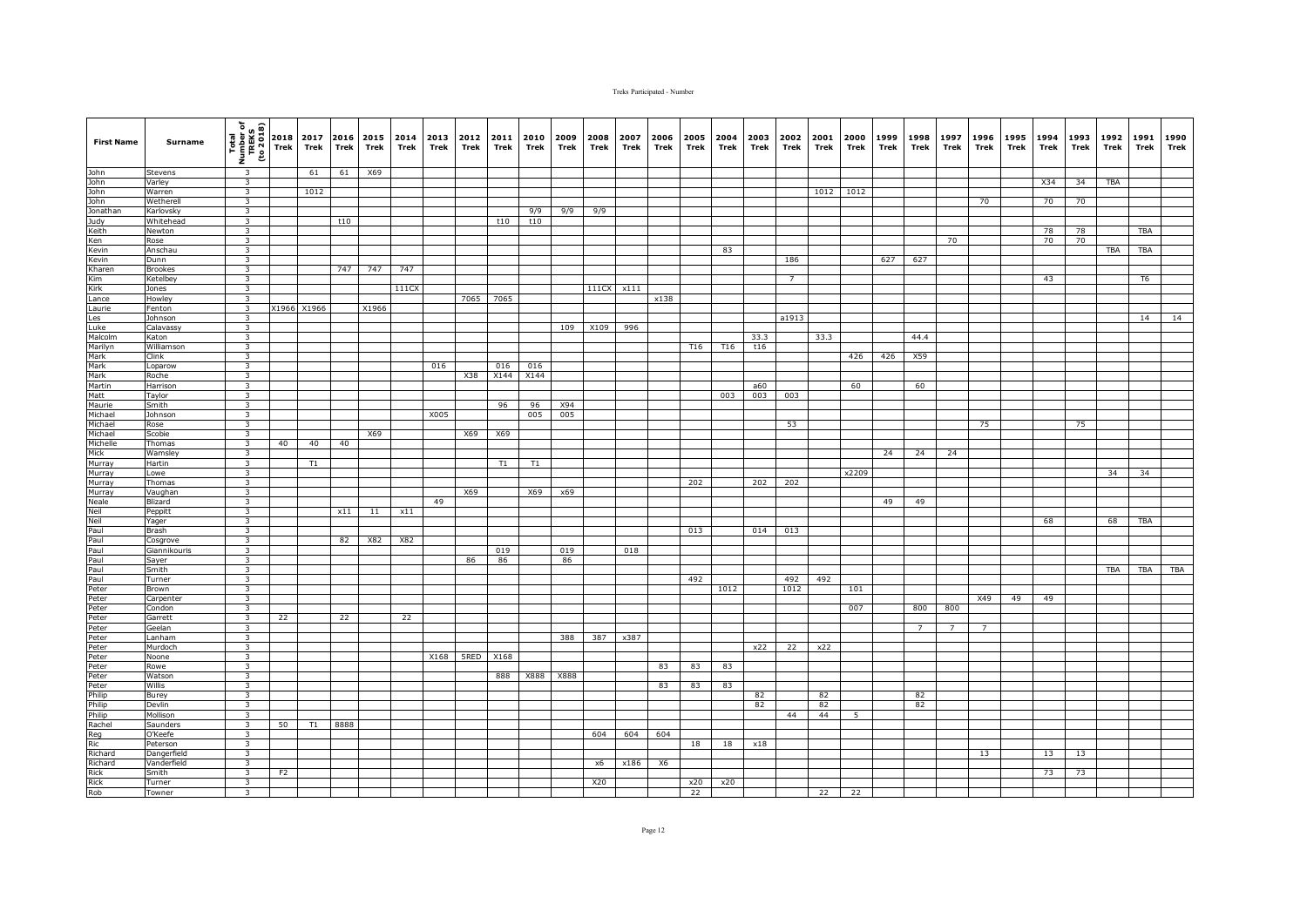| <b>First Name</b>                                                               | Surname             | $\frac{\frac{1}{2} \left(\frac{1}{2} \frac{1}{2} \right)}{\frac{1}{2} \left(\frac{1}{2} \frac{1}{2} \right)} = \frac{1}{2} \left(\frac{1}{2} \frac{1}{2} \right) = \frac{1}{2} \left(\frac{1}{2} \frac{1}{2} \right) = \frac{1}{2} \left(\frac{1}{2} \frac{1}{2} \right) = \frac{1}{2} \left(\frac{1}{2} \frac{1}{2} \right) = \frac{1}{2} \left(\frac{1}{2} \frac{1}{2} \right) = \frac{1}{2} \left(\frac{1}{2} \frac{1}{2} \right) = \frac{$ |                | 2017<br>Trek | Trek      | 2016 2015 2014<br>Trek | Trek | 2013 2012<br>Trek | Trek     | 2011<br>Trek | 2010<br>Trek | 2009<br>Trek | 2008<br>Trek | 2007<br>Trek | 2006<br>Trek | 2005<br>Trek   | 2004<br>Trek   | 2003<br>Trek | 2002<br>Trek | 2001<br>Trek | 2000<br>Trek | 1999<br>Trek | 1998<br>Trek | 1997<br>Trek | 1996<br>Trek | 1995<br>Trek | 1994<br>Trek | 1993<br>Trek | 1992<br>Trek | 1991<br>Trek | 1990<br>Trek |
|---------------------------------------------------------------------------------|---------------------|------------------------------------------------------------------------------------------------------------------------------------------------------------------------------------------------------------------------------------------------------------------------------------------------------------------------------------------------------------------------------------------------------------------------------------------------|----------------|--------------|-----------|------------------------|------|-------------------|----------|--------------|--------------|--------------|--------------|--------------|--------------|----------------|----------------|--------------|--------------|--------------|--------------|--------------|--------------|--------------|--------------|--------------|--------------|--------------|--------------|--------------|--------------|
| Robert                                                                          | Fisher              | $\overline{\mathbf{3}}$                                                                                                                                                                                                                                                                                                                                                                                                                        |                |              |           |                        |      |                   |          |              |              |              |              |              |              |                | 1100           |              | 1100         | 1100         |              |              |              |              |              |              |              |              |              |              |              |
| Robert                                                                          | Watson              | $\overline{\mathbf{3}}$                                                                                                                                                                                                                                                                                                                                                                                                                        |                |              |           |                        |      |                   |          |              |              |              |              |              |              |                |                |              |              |              |              |              |              |              | 29           |              | 29           | 29           |              |              |              |
| Robert<br>Rod<br>Roger<br>Ross<br>Russell<br>Russell<br>Sandy<br>Scott<br>Scott | Garnett             | $\overline{\mathbf{3}}$                                                                                                                                                                                                                                                                                                                                                                                                                        |                |              |           |                        |      |                   |          |              |              |              |              |              |              |                |                |              |              |              |              |              |              |              |              |              |              |              | 911          | 911          | 911          |
|                                                                                 | Ferlan<br>Austin    | 3                                                                                                                                                                                                                                                                                                                                                                                                                                              |                |              |           |                        |      |                   | 444 x444 | 444          |              |              |              |              |              |                |                |              |              |              |              |              |              |              |              |              |              |              |              |              |              |
|                                                                                 | Croft               | 3<br>3                                                                                                                                                                                                                                                                                                                                                                                                                                         |                |              |           |                        |      |                   |          |              |              |              |              |              |              |                | T8             | t8           |              | 58           |              |              |              |              |              | 58           | 58           |              |              | T9           |              |
|                                                                                 | Wharton             | $\overline{\mathbf{3}}$                                                                                                                                                                                                                                                                                                                                                                                                                        |                |              |           |                        |      |                   |          |              |              |              |              |              |              |                |                |              | 1812         |              |              |              |              |              |              |              | 1812         | 1812         |              |              |              |
|                                                                                 | Morrow              | $\overline{\mathbf{3}}$                                                                                                                                                                                                                                                                                                                                                                                                                        |                | X1869 X1869  | X1869     |                        |      |                   |          |              |              |              |              |              |              |                |                |              |              |              |              |              |              |              |              |              |              |              |              |              |              |
|                                                                                 | Tait                | $\overline{\mathbf{3}}$                                                                                                                                                                                                                                                                                                                                                                                                                        |                |              |           |                        |      |                   |          |              |              |              |              |              |              |                |                |              |              |              |              | 6            |              |              |              |              | 6            |              |              |              | TBA          |
|                                                                                 | Spyrakis            | $\overline{\mathbf{3}}$                                                                                                                                                                                                                                                                                                                                                                                                                        |                |              |           |                        |      |                   |          |              |              | X9/9         | 308          | 9/9          |              |                |                |              |              |              |              |              |              |              |              |              |              |              |              |              |              |
|                                                                                 | Cam                 | 3                                                                                                                                                                                                                                                                                                                                                                                                                                              |                |              |           |                        |      |                   |          |              |              |              |              |              |              |                |                |              |              |              |              | X69          | X69          | X69          |              |              |              |              |              |              |              |
| Scott                                                                           | Headland            | $\overline{\mathbf{3}}$                                                                                                                                                                                                                                                                                                                                                                                                                        |                |              |           |                        |      |                   |          |              |              |              |              |              | 99           | 90.9           | 90.9           |              |              |              |              |              |              |              |              |              |              |              |              |              |              |
| Stephen                                                                         | Elias               | $\overline{\mathbf{3}}$                                                                                                                                                                                                                                                                                                                                                                                                                        |                |              |           |                        |      |                   |          |              |              | 107          | 107          |              | X107         |                |                |              |              |              |              |              |              |              |              |              |              |              |              |              |              |
| Steve                                                                           | Clark               | $\overline{\mathbf{3}}$                                                                                                                                                                                                                                                                                                                                                                                                                        |                |              |           |                        |      |                   |          |              |              |              |              | 386          | 386          |                |                |              | x69          |              |              |              |              |              |              |              |              |              |              |              |              |
| Steve<br>Steve                                                                  | Gibbons             | $\overline{\mathbf{3}}$<br>$\overline{3}$                                                                                                                                                                                                                                                                                                                                                                                                      |                |              |           |                        |      |                   |          |              |              |              |              |              |              |                |                |              |              |              |              |              |              | <b>X7</b>    | <b>X7</b>    |              | X21          | 21           | TBA          |              |              |
|                                                                                 | Whelan<br>Naylor    | $\overline{\mathbf{3}}$                                                                                                                                                                                                                                                                                                                                                                                                                        |                |              |           |                        |      | 444               | 444      | 444          |              |              |              |              |              |                |                |              |              |              |              |              | <b>X7</b>    |              |              |              |              |              |              |              |              |
| Steven<br>Syd<br>Tanya                                                          | Hill                | $\overline{\mathbf{3}}$                                                                                                                                                                                                                                                                                                                                                                                                                        |                |              |           |                        |      | 59                | 59       | X59          |              |              |              |              |              |                |                |              |              |              |              |              |              |              |              |              |              |              |              |              |              |
|                                                                                 | Du Toit             | $\overline{\mathbf{3}}$                                                                                                                                                                                                                                                                                                                                                                                                                        |                |              |           |                        |      |                   | t5       | t5           | t5           |              |              |              |              |                |                |              |              |              |              |              |              |              |              |              |              |              |              |              |              |
| Terry                                                                           | French              | 3                                                                                                                                                                                                                                                                                                                                                                                                                                              |                |              |           |                        |      |                   |          |              |              |              |              |              |              |                |                |              |              |              |              |              |              |              |              |              | X212         | 21           | TBA          |              |              |
| Tim                                                                             | <b>Buckle</b>       | $\overline{\mathbf{3}}$                                                                                                                                                                                                                                                                                                                                                                                                                        |                |              | 1AB       |                        |      | 1ab               | AB1      |              |              |              |              |              |              |                |                |              |              |              |              |              |              |              |              |              |              |              |              |              |              |
| Tim                                                                             | Jewell              | 3                                                                                                                                                                                                                                                                                                                                                                                                                                              |                |              |           |                        |      |                   |          |              |              | 72C          |              | 72B          |              | 72B            |                |              |              |              |              |              |              |              |              |              |              |              |              |              |              |
| Tim                                                                             | O'Keefe             | $\overline{\mathbf{3}}$                                                                                                                                                                                                                                                                                                                                                                                                                        |                |              |           |                        |      |                   |          |              |              |              |              |              |              |                |                |              |              |              |              |              |              |              |              |              |              | 566          | <b>TBA</b>   | TBA          |              |
| Tom                                                                             | Kinross             | $\overline{\mathbf{3}}$                                                                                                                                                                                                                                                                                                                                                                                                                        |                |              |           |                        |      |                   |          |              |              | 151          |              |              |              |                | 150            | 150          |              |              |              |              |              |              |              |              |              |              |              |              |              |
| Tony                                                                            | Cheetham            | $\overline{\mathbf{3}}$                                                                                                                                                                                                                                                                                                                                                                                                                        |                |              |           |                        |      |                   |          |              |              |              |              |              |              |                |                |              |              |              |              |              |              |              |              |              | 50           | 50           |              | <b>TBA</b>   |              |
| Tony                                                                            | Fay                 | $\overline{\mathbf{3}}$<br>3                                                                                                                                                                                                                                                                                                                                                                                                                   |                |              |           |                        |      | 21                | 21       | 21           |              |              |              |              |              |                |                |              |              |              |              |              |              |              |              |              |              |              |              |              |              |
| Trevor<br>Trevor                                                                | May<br>Miles        | $\overline{\mathbf{3}}$                                                                                                                                                                                                                                                                                                                                                                                                                        |                |              |           |                        |      |                   |          | X138         |              |              |              |              |              |                | 138            |              | 138          |              |              |              |              |              |              |              | 19           |              |              | TBA          | 59           |
| Trevor                                                                          | Varley              | 3                                                                                                                                                                                                                                                                                                                                                                                                                                              |                |              |           |                        |      |                   |          |              |              |              |              |              | 71           |                | 71             |              | 71           |              |              |              |              |              |              |              |              |              |              |              |              |
| Verity                                                                          | Morris              | $\overline{\mathbf{3}}$                                                                                                                                                                                                                                                                                                                                                                                                                        |                |              |           |                        |      |                   |          |              |              |              |              |              |              |                |                |              | 23           | 23           | 23           |              |              |              |              |              |              |              |              |              |              |
| Wally                                                                           | Tullipan            | $\overline{\mathbf{3}}$                                                                                                                                                                                                                                                                                                                                                                                                                        |                |              |           |                        |      |                   |          |              | 386          |              | 386          | 386          |              |                |                |              |              |              |              |              |              |              |              |              |              |              |              |              |              |
| Warren                                                                          | Watson              | 3                                                                                                                                                                                                                                                                                                                                                                                                                                              |                |              |           |                        |      |                   |          |              |              |              |              |              |              | 79             |                | 79           | 79           |              |              |              |              |              |              |              |              |              |              |              |              |
| Wolfgang                                                                        | Reinhard            | $\overline{\mathbf{3}}$                                                                                                                                                                                                                                                                                                                                                                                                                        | 1144           |              |           | 1144 1144              |      |                   |          |              |              |              |              |              |              |                |                |              |              |              |              |              |              |              |              |              |              |              |              |              |              |
| Malam<br>Eddie<br>Lauren<br>Mark<br>Michael                                     | Noakes              | $\overline{2}$                                                                                                                                                                                                                                                                                                                                                                                                                                 | T <sub>8</sub> | T8           |           |                        |      |                   |          |              |              |              |              |              |              |                |                |              |              |              |              |              |              |              |              |              |              |              |              |              |              |
|                                                                                 | Toffanello          | $\overline{2}$                                                                                                                                                                                                                                                                                                                                                                                                                                 | 345            | 345          |           |                        |      |                   |          |              |              |              |              |              |              |                |                |              |              |              |              |              |              |              |              |              |              |              |              |              |              |
|                                                                                 | Wilbow-Noakes       | $\overline{2}$                                                                                                                                                                                                                                                                                                                                                                                                                                 | T8<br>7476     | T8<br>P7476  |           |                        |      |                   |          |              |              |              |              |              |              |                |                |              |              |              |              |              |              |              |              |              |              |              |              |              |              |
|                                                                                 | Harris<br>Heffernan | $\overline{2}$<br>$\overline{2}$                                                                                                                                                                                                                                                                                                                                                                                                               | 345            | 345          |           |                        |      |                   |          |              |              |              |              |              |              |                |                |              |              |              |              |              |              |              |              |              |              |              |              |              |              |
|                                                                                 | Thrift              | $\overline{2}$                                                                                                                                                                                                                                                                                                                                                                                                                                 | 345            | 345          |           |                        |      |                   |          |              |              |              |              |              |              |                |                |              |              |              |              |              |              |              |              |              |              |              |              |              |              |
| Philip<br>Terry                                                                 | Howell              | $\overline{2}$                                                                                                                                                                                                                                                                                                                                                                                                                                 | T11            |              | T11       |                        |      |                   |          |              |              |              |              |              |              |                |                |              |              |              |              |              |              |              |              |              |              |              |              |              |              |
|                                                                                 | Beale               | $\overline{2}$                                                                                                                                                                                                                                                                                                                                                                                                                                 |                |              |           |                        |      |                   | 308      | 308          |              |              |              |              |              |                |                |              |              |              |              |              |              |              |              |              |              |              |              |              |              |
|                                                                                 | Brown               | $\overline{2}$                                                                                                                                                                                                                                                                                                                                                                                                                                 |                |              |           |                        |      |                   |          |              |              |              |              |              |              | $10/10$ $x9/9$ |                |              |              |              |              |              |              |              |              |              |              |              |              |              |              |
|                                                                                 | <b>Butler</b>       | $\overline{2}$                                                                                                                                                                                                                                                                                                                                                                                                                                 |                |              |           |                        |      |                   |          | 287          | 287          |              |              |              |              |                |                |              |              |              |              |              |              |              |              |              |              |              |              |              |              |
|                                                                                 | Green               | 2                                                                                                                                                                                                                                                                                                                                                                                                                                              |                |              |           |                        |      |                   |          |              | 240V         |              | 390          |              |              |                |                |              |              |              |              |              |              |              |              |              |              |              |              |              |              |
|                                                                                 | Currall             | 2                                                                                                                                                                                                                                                                                                                                                                                                                                              |                |              |           |                        |      |                   |          |              |              |              |              |              |              |                | 555            | 555          |              |              |              |              |              |              |              |              |              |              |              |              |              |
|                                                                                 | Irvine<br>Plum      | $\overline{2}$<br>2                                                                                                                                                                                                                                                                                                                                                                                                                            |                |              |           |                        |      | 444               | 444      |              |              |              |              |              |              |                |                | 05           |              |              |              | 05           |              |              |              |              |              |              |              |              |              |
|                                                                                 | Congert             | $\overline{2}$                                                                                                                                                                                                                                                                                                                                                                                                                                 |                |              |           |                        |      |                   |          |              |              |              |              |              |              | 150            | 150            |              |              |              |              |              |              |              |              |              |              |              |              |              |              |
|                                                                                 | Doughty             | 2                                                                                                                                                                                                                                                                                                                                                                                                                                              | 300            |              | X80       |                        |      |                   |          |              |              |              |              |              |              |                |                |              |              |              |              |              |              |              |              |              |              |              |              |              |              |
|                                                                                 | Youmans             | $\overline{2}$                                                                                                                                                                                                                                                                                                                                                                                                                                 |                |              |           |                        |      |                   |          |              |              |              |              |              |              |                |                |              |              | 82           |              |              | 83           |              |              |              |              |              |              |              |              |
|                                                                                 | Curtis              | $\overline{2}$                                                                                                                                                                                                                                                                                                                                                                                                                                 |                |              |           |                        |      |                   |          |              |              |              |              |              | 26           |                |                | x26          |              |              |              |              |              |              |              |              |              |              |              |              |              |
|                                                                                 | Ash                 | 2                                                                                                                                                                                                                                                                                                                                                                                                                                              |                |              |           |                        |      |                   |          |              |              |              |              |              |              |                |                |              |              | 318          | 318          |              |              |              |              |              |              |              |              |              |              |
|                                                                                 | Tarrant             | 2                                                                                                                                                                                                                                                                                                                                                                                                                                              |                |              |           |                        |      |                   |          |              |              |              | 1100 1100    |              |              |                |                |              |              |              |              |              |              |              |              |              |              |              |              |              |              |
|                                                                                 | King                | 2                                                                                                                                                                                                                                                                                                                                                                                                                                              |                |              |           |                        |      | x444              | 444      |              |              |              |              |              |              |                |                |              |              |              |              |              |              |              |              |              |              |              |              |              |              |
|                                                                                 | Paino               | $\overline{2}$                                                                                                                                                                                                                                                                                                                                                                                                                                 |                |              | <b>T5</b> | T <sub>5</sub>         |      |                   |          |              |              |              |              |              |              |                |                |              |              |              |              |              |              |              |              |              |              |              |              |              |              |
|                                                                                 | Macrdechian         | $\overline{2}$                                                                                                                                                                                                                                                                                                                                                                                                                                 |                |              |           |                        |      |                   |          |              |              |              |              |              |              |                |                |              | A2102        | x101         |              |              |              |              |              |              |              |              |              |              |              |
| Andrew<br>Andrew<br>Andrew                                                      | Dobson              | $\overline{2}$                                                                                                                                                                                                                                                                                                                                                                                                                                 | 9999           |              |           |                        |      |                   |          |              |              | 97           |              |              | 97           |                |                |              |              |              |              |              |              |              |              |              | 181          |              |              |              |              |
|                                                                                 | Ford<br>Henebery    | $\overline{2}$<br>$\overline{2}$                                                                                                                                                                                                                                                                                                                                                                                                               |                |              |           |                        |      |                   | 50       | 351          |              |              |              |              |              |                |                |              |              |              |              |              |              |              |              |              |              |              |              |              |              |
| Andrew                                                                          | McWaters            | $\overline{2}$                                                                                                                                                                                                                                                                                                                                                                                                                                 |                |              |           |                        |      |                   |          |              |              |              |              |              |              |                |                |              |              |              |              |              |              | 27           | 27           |              |              |              |              |              |              |
| Andrew                                                                          | Minto               | $\overline{2}$                                                                                                                                                                                                                                                                                                                                                                                                                                 |                |              |           | 351A                   |      | 1AB               |          |              |              |              |              |              |              |                |                |              |              |              |              |              |              |              |              |              |              |              |              |              |              |
| Andrew                                                                          | Sippel              | $\overline{2}$                                                                                                                                                                                                                                                                                                                                                                                                                                 |                |              |           |                        |      |                   |          |              |              |              |              | 138          | 138          |                |                |              |              |              |              |              |              |              |              |              |              |              |              |              |              |
| Andrew                                                                          | Tucker              | $\overline{2}$                                                                                                                                                                                                                                                                                                                                                                                                                                 |                |              |           |                        |      |                   |          |              |              |              | 2GO          |              |              |                | $\overline{4}$ |              |              |              |              |              |              |              |              |              |              |              |              |              |              |
| Angelo<br>Anna                                                                  | Fazzolari           | $\overline{2}$                                                                                                                                                                                                                                                                                                                                                                                                                                 | 85             | 84           |           |                        |      |                   |          |              |              |              |              |              |              |                |                |              |              |              |              |              |              |              |              |              |              |              |              |              |              |
|                                                                                 | Middleton           | $\overline{2}$                                                                                                                                                                                                                                                                                                                                                                                                                                 |                |              |           |                        |      |                   |          |              |              |              |              |              |              | 96             |                |              |              | 96           |              |              |              |              |              |              |              |              |              |              |              |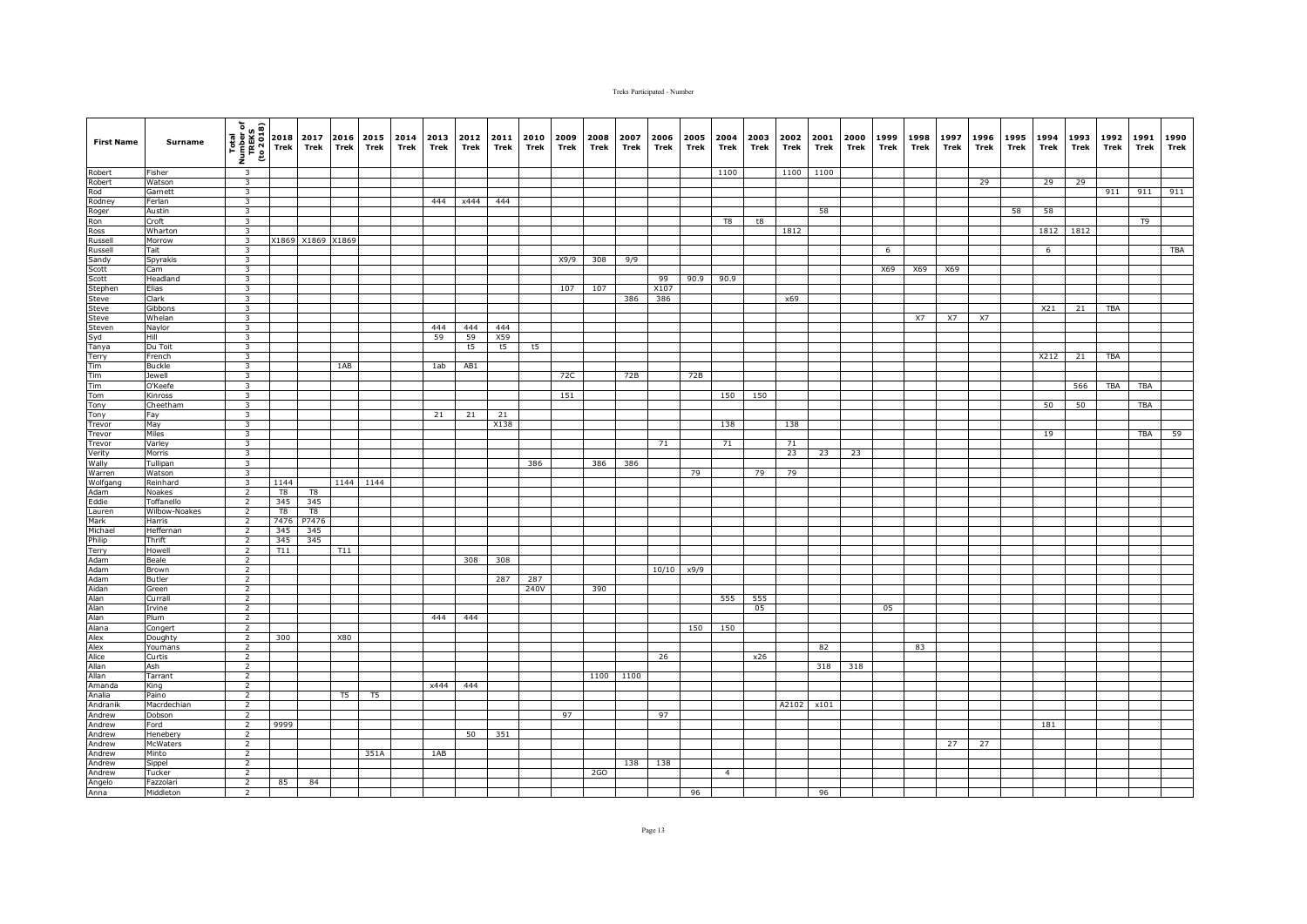| <b>First Name</b>                                                                                                                                                                                                                                                                                                                          | Surname           | $\begin{array}{c}\n\hline\n\text{Total} \\ \hline\n\text{Time} \\ \text{Time} \\ \text{Time} \\ \hline\n\end{array}\n\quad\n\begin{bmatrix}\n\text{Total} \\ \text{Total} \\ \text{Total} \\ \text{The} \\ \text{The} \\ \text{The} \\ \text{The} \\ \text{The} \\ \text{The} \\ \text{The} \\ \text{The} \\ \text{The} \\ \text{The} \\ \text{The} \\ \text{The} \\ \text{The} \\ \text{The} \\ \text{The} \\ \text{The} \\ \text{The} \\ \text{The} \\ \text{The} \\ \text{The} \\ \text{The} \\ \text{The} \\ \text{The} \\ \text{The$ |            | 2017<br>Trek | Trek        | 2016 2015<br>Trek | 2014<br>Trek | Trek | 2013 2012<br>Trek | 2011<br>Trek | 2010<br>Trek | 2009<br>Trek | 2008<br>Trek | 2007<br>Trek | 2006<br>Trek | 2005<br>Trek | 2004<br>Trek | 2003<br>Trek | 2002<br>Trek | 2001<br>Trek | 2000<br>Trek | 1999<br>Trek | 1998<br>Trek | 1997<br>Trek | 1996<br>Trek | 1995<br>Trek | 1994<br>Trek | 1993<br>Trek            | 1992<br>Trek | 1991<br>Trek | 1990<br>Trek |
|--------------------------------------------------------------------------------------------------------------------------------------------------------------------------------------------------------------------------------------------------------------------------------------------------------------------------------------------|-------------------|-------------------------------------------------------------------------------------------------------------------------------------------------------------------------------------------------------------------------------------------------------------------------------------------------------------------------------------------------------------------------------------------------------------------------------------------------------------------------------------------------------------------------------------------|------------|--------------|-------------|-------------------|--------------|------|-------------------|--------------|--------------|--------------|--------------|--------------|--------------|--------------|--------------|--------------|--------------|--------------|--------------|--------------|--------------|--------------|--------------|--------------|--------------|-------------------------|--------------|--------------|--------------|
| Anthony                                                                                                                                                                                                                                                                                                                                    | Barrie            | $\overline{2}$                                                                                                                                                                                                                                                                                                                                                                                                                                                                                                                            |            |              |             |                   |              |      |                   |              |              |              |              |              |              |              |              | 04           |              |              |              | 05           |              |              |              |              |              |                         |              |              |              |
| Anthony                                                                                                                                                                                                                                                                                                                                    | Durkin            | $\overline{2}$                                                                                                                                                                                                                                                                                                                                                                                                                                                                                                                            |            |              |             |                   |              |      |                   | 68           | 68           |              |              |              |              |              |              |              |              |              |              |              |              |              |              |              |              |                         |              |              |              |
| Antony<br>Antony                                                                                                                                                                                                                                                                                                                           | Smith             | $\overline{2}$                                                                                                                                                                                                                                                                                                                                                                                                                                                                                                                            |            |              |             |                   |              |      |                   |              |              |              |              |              | x38          | 38           |              |              |              |              |              |              |              |              |              |              |              |                         |              |              |              |
|                                                                                                                                                                                                                                                                                                                                            | Grant             | $\overline{2}$                                                                                                                                                                                                                                                                                                                                                                                                                                                                                                                            |            |              |             |                   |              |      |                   |              |              |              |              |              |              |              |              |              |              |              |              |              |              |              |              |              |              | 35                      |              | TBA          |              |
| Arthur                                                                                                                                                                                                                                                                                                                                     | Carney            | $\overline{2}$                                                                                                                                                                                                                                                                                                                                                                                                                                                                                                                            |            |              |             |                   |              |      |                   |              |              |              |              |              |              |              |              |              |              |              |              |              |              |              | 504          |              |              | 44                      |              |              |              |
|                                                                                                                                                                                                                                                                                                                                            | Mostead           | $\overline{2}$                                                                                                                                                                                                                                                                                                                                                                                                                                                                                                                            |            |              |             |                   |              |      |                   |              |              |              |              |              |              |              |              |              |              | x123 x123    |              |              |              |              |              |              |              |                         |              |              |              |
|                                                                                                                                                                                                                                                                                                                                            | Harris            | $\overline{2}$                                                                                                                                                                                                                                                                                                                                                                                                                                                                                                                            |            |              |             |                   |              |      |                   |              |              |              |              |              |              |              |              |              |              |              | 36           |              |              | 66           |              |              |              |                         |              |              |              |
|                                                                                                                                                                                                                                                                                                                                            | Hooley            | $\overline{2}$                                                                                                                                                                                                                                                                                                                                                                                                                                                                                                                            | X24/7      | X24/7        |             |                   |              |      |                   |              |              |              |              |              |              |              |              |              |              |              |              |              |              |              |              |              |              |                         |              |              |              |
|                                                                                                                                                                                                                                                                                                                                            | McNamara          | $\overline{2}$                                                                                                                                                                                                                                                                                                                                                                                                                                                                                                                            |            |              |             |                   |              |      | 2000              | 2000         |              |              |              |              |              |              |              |              |              |              |              |              |              |              |              |              |              |                         |              |              |              |
|                                                                                                                                                                                                                                                                                                                                            | Thomas            | $\overline{2}$                                                                                                                                                                                                                                                                                                                                                                                                                                                                                                                            |            | 61           | $\times 61$ |                   |              |      |                   |              |              |              |              |              |              |              |              |              |              |              |              |              |              |              |              |              |              |                         |              |              |              |
|                                                                                                                                                                                                                                                                                                                                            | Twigg             | $\overline{2}$                                                                                                                                                                                                                                                                                                                                                                                                                                                                                                                            |            |              |             |                   |              |      |                   |              |              |              |              |              |              |              |              |              |              |              |              |              |              |              | 64           | 63           |              |                         |              |              |              |
|                                                                                                                                                                                                                                                                                                                                            | Hilton            | $\overline{2}$                                                                                                                                                                                                                                                                                                                                                                                                                                                                                                                            |            |              |             |                   |              |      |                   |              |              | <b>X68</b>   | X369         |              |              |              |              |              |              |              |              |              |              |              |              |              |              |                         |              |              |              |
|                                                                                                                                                                                                                                                                                                                                            | Cowling           | $\overline{2}$                                                                                                                                                                                                                                                                                                                                                                                                                                                                                                                            |            |              |             |                   |              |      |                   |              | 10/10        | 10/10        |              |              |              |              |              |              |              |              |              |              |              |              |              |              |              |                         |              |              |              |
|                                                                                                                                                                                                                                                                                                                                            | Gospel            | $\overline{2}$                                                                                                                                                                                                                                                                                                                                                                                                                                                                                                                            |            |              |             |                   |              |      |                   |              |              |              |              |              |              | 76           | 76           |              |              |              |              |              |              |              |              |              |              |                         |              |              |              |
|                                                                                                                                                                                                                                                                                                                                            | Kean              | $\overline{2}$                                                                                                                                                                                                                                                                                                                                                                                                                                                                                                                            |            |              |             |                   |              |      |                   |              |              |              |              | x9           | x2           |              |              |              |              |              |              |              |              |              |              |              |              |                         |              |              |              |
|                                                                                                                                                                                                                                                                                                                                            | Carr              | $\overline{2}$                                                                                                                                                                                                                                                                                                                                                                                                                                                                                                                            |            |              |             |                   |              |      |                   |              |              |              |              |              |              |              |              |              |              |              |              |              |              |              | X007         | X007         |              |                         |              |              |              |
|                                                                                                                                                                                                                                                                                                                                            | Patton            | $\overline{2}$                                                                                                                                                                                                                                                                                                                                                                                                                                                                                                                            |            |              |             |                   |              |      |                   |              |              |              |              |              |              |              |              |              |              |              |              |              |              |              |              | 27           |              | 27                      |              |              |              |
|                                                                                                                                                                                                                                                                                                                                            | Draffen           | $\overline{2}$                                                                                                                                                                                                                                                                                                                                                                                                                                                                                                                            |            |              |             |                   |              |      |                   |              |              |              | 21           |              | 20           |              |              |              |              |              |              |              |              |              |              |              |              |                         |              |              |              |
|                                                                                                                                                                                                                                                                                                                                            | Frame<br>Williams | $\overline{2}$                                                                                                                                                                                                                                                                                                                                                                                                                                                                                                                            |            |              |             |                   |              |      |                   |              |              | 40           |              |              |              |              |              |              |              |              |              |              |              |              |              |              |              | 92                      | <b>TBA</b>   |              |              |
|                                                                                                                                                                                                                                                                                                                                            |                   | $\overline{2}$                                                                                                                                                                                                                                                                                                                                                                                                                                                                                                                            |            |              |             |                   |              |      |                   |              | 72C          | 72B          |              |              |              |              |              |              |              |              |              |              |              |              |              |              | 34           |                         |              |              |              |
| Brett<br>Brian<br>Brian<br>Brian                                                                                                                                                                                                                                                                                                           | Barrett<br>Reed   | $\overline{2}$<br>$\overline{2}$                                                                                                                                                                                                                                                                                                                                                                                                                                                                                                          |            |              |             |                   |              |      |                   |              |              |              |              |              |              |              |              |              |              |              |              |              |              |              | 121          |              | 121          |                         |              |              |              |
|                                                                                                                                                                                                                                                                                                                                            | Silvia            | $\overline{2}$                                                                                                                                                                                                                                                                                                                                                                                                                                                                                                                            |            |              |             |                   |              |      |                   |              |              |              |              |              |              |              |              |              |              |              |              |              |              |              | 504          |              |              | 44                      |              |              |              |
|                                                                                                                                                                                                                                                                                                                                            | Wilson            | $\overline{2}$                                                                                                                                                                                                                                                                                                                                                                                                                                                                                                                            |            |              |             |                   |              |      |                   |              |              |              |              |              |              |              |              |              |              |              |              |              |              |              |              |              |              |                         | <b>TBA</b>   | <b>TBA</b>   |              |
|                                                                                                                                                                                                                                                                                                                                            | Cain              | $\overline{2}$                                                                                                                                                                                                                                                                                                                                                                                                                                                                                                                            |            |              |             |                   |              |      |                   |              |              |              |              |              |              |              | a94          |              |              |              |              |              |              |              | 94           |              |              |                         |              |              |              |
| Brian<br>Bruce<br>Bruce                                                                                                                                                                                                                                                                                                                    | Edwards           | $\overline{2}$                                                                                                                                                                                                                                                                                                                                                                                                                                                                                                                            |            |              |             |                   |              |      |                   |              |              |              |              |              |              |              |              |              |              |              |              |              |              |              |              | 79           |              | $\overline{\mathbf{3}}$ |              |              |              |
|                                                                                                                                                                                                                                                                                                                                            | Liersch           | $\overline{2}$                                                                                                                                                                                                                                                                                                                                                                                                                                                                                                                            |            |              |             |                   |              |      |                   |              |              |              |              |              |              |              |              |              |              |              |              |              |              |              | 121          |              | 121          |                         |              |              |              |
|                                                                                                                                                                                                                                                                                                                                            | Slavin            | $\overline{2}$                                                                                                                                                                                                                                                                                                                                                                                                                                                                                                                            |            |              |             | 8MUP8             |              |      | 266               |              |              |              |              |              |              |              |              |              |              |              |              |              |              |              |              |              |              |                         |              |              |              |
|                                                                                                                                                                                                                                                                                                                                            | Suche             | $\overline{2}$                                                                                                                                                                                                                                                                                                                                                                                                                                                                                                                            |            |              |             |                   |              |      |                   |              |              |              |              |              |              |              |              |              |              |              |              |              |              |              |              |              | 215          | 215                     |              |              |              |
| Bryan<br>Callum<br>Cammy<br>Carl                                                                                                                                                                                                                                                                                                           | Murray            | $\overline{2}$                                                                                                                                                                                                                                                                                                                                                                                                                                                                                                                            |            |              |             |                   |              |      |                   |              |              |              |              |              |              | 98           | 98           |              |              |              |              |              |              |              |              |              |              |                         |              |              |              |
|                                                                                                                                                                                                                                                                                                                                            | Shepley           | $\overline{2}$                                                                                                                                                                                                                                                                                                                                                                                                                                                                                                                            |            |              |             |                   |              |      |                   |              |              |              |              |              |              |              |              |              |              |              |              |              |              |              | T7           |              | T7           |                         |              |              |              |
|                                                                                                                                                                                                                                                                                                                                            | Johnson           | $\overline{2}$                                                                                                                                                                                                                                                                                                                                                                                                                                                                                                                            |            |              |             |                   |              |      |                   |              |              | 123          |              |              |              |              |              |              | 123          |              |              |              |              |              |              |              |              |                         |              |              |              |
|                                                                                                                                                                                                                                                                                                                                            | Underwood         | $\overline{2}$                                                                                                                                                                                                                                                                                                                                                                                                                                                                                                                            |            |              |             |                   |              |      |                   |              |              |              |              |              | T9           |              |              |              |              |              |              | T10          |              |              |              |              |              |                         |              |              |              |
|                                                                                                                                                                                                                                                                                                                                            | Newsom            | $\overline{2}$                                                                                                                                                                                                                                                                                                                                                                                                                                                                                                                            |            |              |             |                   |              |      |                   |              |              |              |              |              |              |              |              |              |              |              |              |              | 688          | 33           |              |              |              |                         |              |              |              |
|                                                                                                                                                                                                                                                                                                                                            | Noah              | $\overline{2}$                                                                                                                                                                                                                                                                                                                                                                                                                                                                                                                            |            |              |             |                   |              |      |                   |              |              |              |              |              | 204          | 203          |              |              |              |              |              |              |              |              |              |              |              |                         |              |              |              |
|                                                                                                                                                                                                                                                                                                                                            | Christensen       | $\overline{2}$                                                                                                                                                                                                                                                                                                                                                                                                                                                                                                                            |            | 76           |             |                   |              |      | 76                |              |              |              |              |              |              |              |              |              |              |              |              |              |              |              |              |              |              |                         |              |              |              |
|                                                                                                                                                                                                                                                                                                                                            | Geoghegan         | $\overline{2}$                                                                                                                                                                                                                                                                                                                                                                                                                                                                                                                            |            |              |             |                   |              | 351  | X351              |              |              |              |              |              |              |              |              |              |              |              |              |              |              |              |              |              |              |                         |              |              |              |
|                                                                                                                                                                                                                                                                                                                                            | <b>Hicks</b>      | $\overline{2}$<br>$\overline{2}$                                                                                                                                                                                                                                                                                                                                                                                                                                                                                                          |            |              |             |                   |              |      |                   |              | 387          |              |              | 387          |              | 1012         |              | 1012         |              |              |              |              |              |              |              |              |              |                         |              |              |              |
|                                                                                                                                                                                                                                                                                                                                            | Nye<br>Rattenbury | $\overline{2}$                                                                                                                                                                                                                                                                                                                                                                                                                                                                                                                            |            |              |             |                   |              |      |                   |              |              |              |              |              | x504         |              |              |              |              |              |              | 95           |              |              |              |              |              |                         |              |              |              |
|                                                                                                                                                                                                                                                                                                                                            | Smith             | $\overline{2}$                                                                                                                                                                                                                                                                                                                                                                                                                                                                                                                            |            |              |             |                   |              |      |                   |              |              |              |              |              |              |              |              |              |              | 73           |              |              |              |              |              |              | 73           |                         |              |              |              |
|                                                                                                                                                                                                                                                                                                                                            | Sullivan          | $\overline{2}$                                                                                                                                                                                                                                                                                                                                                                                                                                                                                                                            |            |              |             |                   |              |      |                   |              |              |              |              |              | x99          | x99          |              |              |              |              |              |              |              |              |              |              |              |                         |              |              |              |
|                                                                                                                                                                                                                                                                                                                                            | Williamson        | $\overline{2}$                                                                                                                                                                                                                                                                                                                                                                                                                                                                                                                            |            |              |             |                   |              |      |                   |              |              |              |              |              |              |              |              |              |              |              |              | 83           | 83           |              |              |              |              |                         |              |              |              |
|                                                                                                                                                                                                                                                                                                                                            | Whittaker         | 2                                                                                                                                                                                                                                                                                                                                                                                                                                                                                                                                         |            |              |             |                   |              |      | 091               | 091          |              |              |              |              |              |              |              |              |              |              |              |              |              |              |              |              |              |                         |              |              |              |
|                                                                                                                                                                                                                                                                                                                                            | Innes             | $\overline{2}$                                                                                                                                                                                                                                                                                                                                                                                                                                                                                                                            |            |              |             |                   |              |      |                   |              |              |              |              |              |              |              |              |              |              |              |              |              |              |              |              | 58           | 58           |                         |              |              |              |
|                                                                                                                                                                                                                                                                                                                                            | Walker            | $\overline{2}$                                                                                                                                                                                                                                                                                                                                                                                                                                                                                                                            | <b>PUP</b> | PUP          |             |                   |              |      |                   |              |              |              |              |              |              |              |              |              |              |              |              |              |              |              |              |              |              |                         |              |              |              |
|                                                                                                                                                                                                                                                                                                                                            | Reynolds          | $\overline{2}$                                                                                                                                                                                                                                                                                                                                                                                                                                                                                                                            |            |              |             |                   |              |      |                   |              |              |              |              |              |              |              |              |              |              |              |              |              |              |              |              |              |              |                         | TBA          | TBA          |              |
|                                                                                                                                                                                                                                                                                                                                            | Cunningham        | $\overline{2}$                                                                                                                                                                                                                                                                                                                                                                                                                                                                                                                            |            |              |             |                   |              |      |                   |              |              |              |              |              |              |              |              |              |              |              |              |              |              |              |              | 58           | 58           |                         |              |              |              |
|                                                                                                                                                                                                                                                                                                                                            | Anderson          | $\overline{2}$                                                                                                                                                                                                                                                                                                                                                                                                                                                                                                                            |            |              |             |                   |              |      |                   |              |              |              |              |              |              |              |              |              |              | 688          | T11          |              |              |              |              |              |              |                         |              |              |              |
|                                                                                                                                                                                                                                                                                                                                            | Brooker           | $\overline{2}$                                                                                                                                                                                                                                                                                                                                                                                                                                                                                                                            |            |              |             |                   |              |      |                   |              |              |              |              |              |              |              |              |              |              |              | 57           |              |              |              | X51          |              |              |                         |              |              |              |
|                                                                                                                                                                                                                                                                                                                                            | Gale              | $\overline{2}$                                                                                                                                                                                                                                                                                                                                                                                                                                                                                                                            |            |              |             |                   |              |      |                   |              | 30           | 30           |              |              |              |              |              |              |              |              |              |              |              |              |              |              |              |                         |              |              |              |
|                                                                                                                                                                                                                                                                                                                                            | Gorinski          | $\overline{2}$                                                                                                                                                                                                                                                                                                                                                                                                                                                                                                                            |            |              |             |                   |              |      |                   |              |              |              |              |              |              |              |              |              |              |              |              |              |              |              | X17          | X17          |              |                         |              |              |              |
|                                                                                                                                                                                                                                                                                                                                            | Lind              | $\overline{2}$                                                                                                                                                                                                                                                                                                                                                                                                                                                                                                                            |            |              |             |                   |              |      |                   |              |              |              |              |              |              |              |              |              |              | 88           | 88           |              |              |              |              |              |              |                         |              |              |              |
|                                                                                                                                                                                                                                                                                                                                            | Burleigh          | $\overline{2}$                                                                                                                                                                                                                                                                                                                                                                                                                                                                                                                            |            |              |             |                   |              |      |                   |              |              |              |              |              |              |              |              | 873          |              |              | x24          |              |              |              |              |              |              |                         |              |              |              |
|                                                                                                                                                                                                                                                                                                                                            | Cadwallader       | $\overline{2}$                                                                                                                                                                                                                                                                                                                                                                                                                                                                                                                            |            |              |             |                   |              |      |                   |              |              |              |              |              |              |              |              |              |              |              |              |              |              |              |              |              |              |                         | TBA          | <b>TBA</b>   |              |
|                                                                                                                                                                                                                                                                                                                                            | Hooley            | $\overline{2}$                                                                                                                                                                                                                                                                                                                                                                                                                                                                                                                            |            | X24/7 X24/7  |             |                   |              |      |                   |              |              |              |              |              |              |              |              |              |              |              |              |              |              |              |              |              |              |                         |              |              |              |
|                                                                                                                                                                                                                                                                                                                                            | Murray            | $\overline{2}$                                                                                                                                                                                                                                                                                                                                                                                                                                                                                                                            |            |              |             |                   |              |      | 492               |              |              |              |              |              |              | 492          |              |              |              |              |              |              |              |              |              |              |              |                         |              |              |              |
| Carlton<br>Gharles<br>Cheryl<br>Chris<br>Chris<br>Chris<br>Chris<br>Chris<br>Chris<br>Chris<br>Chris<br>Chris<br>Colin<br>Craig<br>Caig<br>Craig<br>Chris<br>Chris<br>Chris<br>Chris<br>Chris<br>Chris<br>Chris<br>Chris<br>Chris<br>Chris<br>Chris<br>Chris<br>Chris<br>Chris<br>Chris<br>Chris<br>Chris<br>Chris<br>Chris<br>Chris<br>Ch | Hewitt            | $\overline{2}$<br>$\overline{2}$                                                                                                                                                                                                                                                                                                                                                                                                                                                                                                          |            |              | x013        |                   | X013         |      |                   |              |              |              |              |              |              |              |              |              |              |              |              |              |              |              | X21          |              | 212          |                         |              |              |              |
|                                                                                                                                                                                                                                                                                                                                            | Bennie<br>Spark   | $\overline{2}$                                                                                                                                                                                                                                                                                                                                                                                                                                                                                                                            |            |              |             |                   |              |      |                   |              |              |              |              |              |              |              |              |              |              |              |              |              |              |              |              | 27           |              |                         | TBA          |              |              |
| Daryl                                                                                                                                                                                                                                                                                                                                      | Gardiner          | $\overline{2}$                                                                                                                                                                                                                                                                                                                                                                                                                                                                                                                            |            |              |             |                   |              |      |                   |              |              |              |              |              |              |              |              |              |              |              |              |              | 88           | 88           |              |              |              |                         |              |              |              |
|                                                                                                                                                                                                                                                                                                                                            | Croxton           | $\overline{2}$                                                                                                                                                                                                                                                                                                                                                                                                                                                                                                                            |            |              |             |                   |              |      |                   |              |              |              |              |              | x492         | 493          |              |              |              |              |              |              |              |              |              |              |              |                         |              |              |              |
| Dave<br>Dave<br>Dave<br>Dave                                                                                                                                                                                                                                                                                                               | Koskie            | $\overline{2}$                                                                                                                                                                                                                                                                                                                                                                                                                                                                                                                            |            |              |             |                   |              |      |                   |              |              |              |              |              |              |              |              |              |              |              |              |              |              |              |              |              |              | 56                      | <b>TBA</b>   |              |              |
|                                                                                                                                                                                                                                                                                                                                            | Langridge         | $\overline{2}$                                                                                                                                                                                                                                                                                                                                                                                                                                                                                                                            |            |              |             | 82                | 82           |      |                   |              |              |              |              |              |              |              |              |              |              |              |              |              |              |              |              |              |              |                         |              |              |              |
|                                                                                                                                                                                                                                                                                                                                            | Rowe              | $\overline{2}$                                                                                                                                                                                                                                                                                                                                                                                                                                                                                                                            |            |              |             |                   | 222CX        |      |                   |              |              | 222CX        |              |              |              |              |              |              |              |              |              |              |              |              |              |              |              |                         |              |              |              |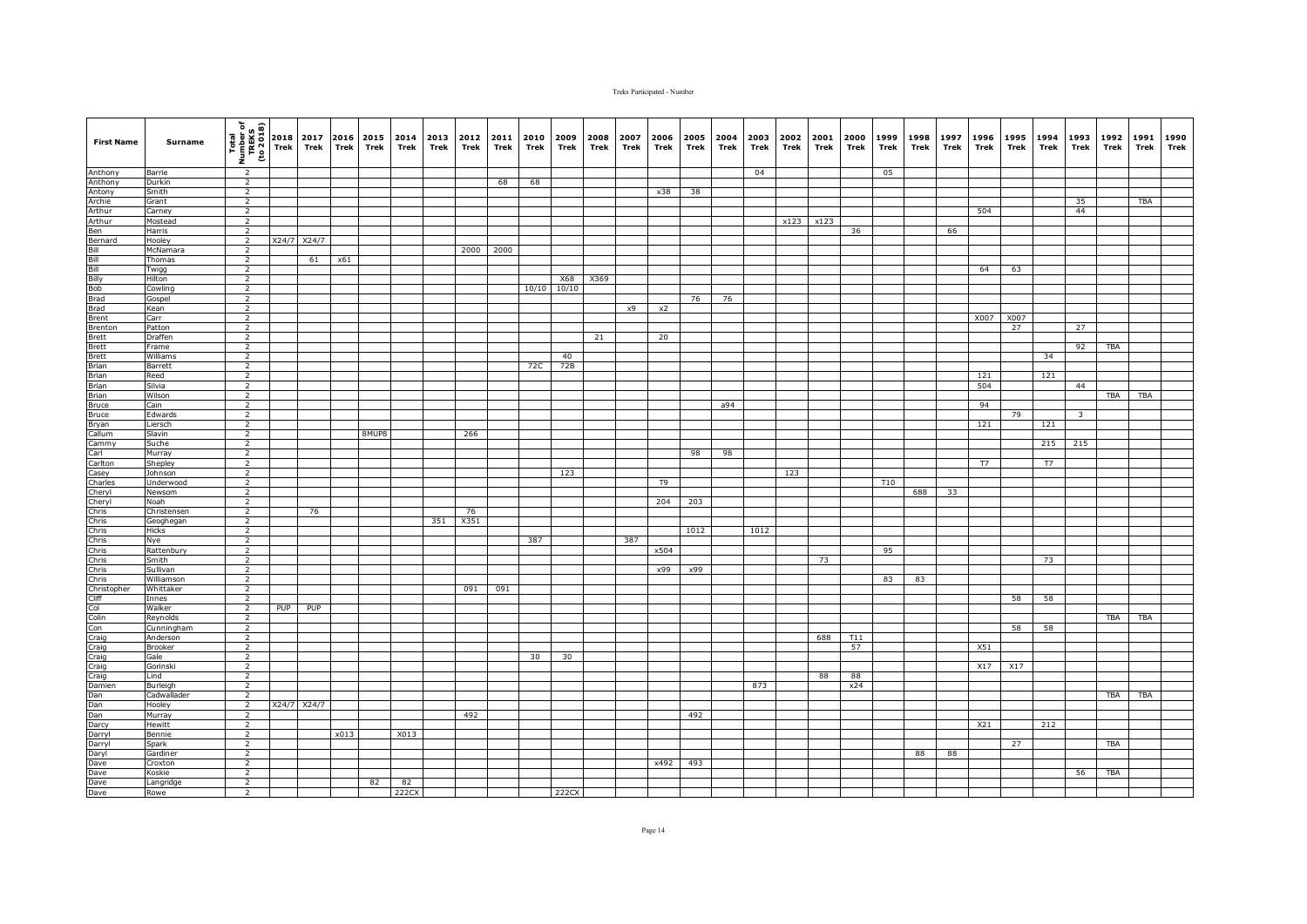| <b>First Name</b>                                                              | <b>Surname</b>        | Total<br>Number of<br>TREKS<br>TREKS<br>To 2018) | 2018<br>Trek | 2017<br>Trek | 2016<br><b>Trek</b> | 2015<br>Trek | 2014<br>Trek | 2013<br>Trek | 2012<br>Trek | 2011<br>Trek | 2010<br>Trek | 2009<br>Trek | 2008<br>Trek   | 2007<br>Trek | 2006<br>Trek | 2005<br>Trek   | 2004<br>Trek   | 2003<br>Trek | 2002<br>Trek | 2001<br>Trek | 2000<br>Trek | 1999<br>Trek | 1998<br>Trek | 1997<br>Trek   | 1996<br>Trek | 1995<br>Trek | 1994<br>Trek   | 1993<br>Trek            | 1992<br>Trek | 1991<br>Trek | 1990<br>Trek |
|--------------------------------------------------------------------------------|-----------------------|--------------------------------------------------|--------------|--------------|---------------------|--------------|--------------|--------------|--------------|--------------|--------------|--------------|----------------|--------------|--------------|----------------|----------------|--------------|--------------|--------------|--------------|--------------|--------------|----------------|--------------|--------------|----------------|-------------------------|--------------|--------------|--------------|
| David                                                                          | Anderson              | $\overline{2}$                                   |              |              |                     |              |              |              |              |              |              |              |                |              |              |                | $\overline{4}$ | x444         |              |              |              |              |              |                |              |              |                |                         |              |              |              |
| David                                                                          | Bailey                | $\overline{2}$                                   |              |              |                     |              | 1002         |              | 1002         |              |              |              |                |              |              |                |                |              |              |              |              |              |              |                |              |              |                |                         |              |              |              |
| David<br>David<br>David                                                        | Besson                | $\overline{2}$<br>$\overline{2}$                 |              |              |                     |              |              |              |              |              |              |              |                |              |              | $\overline{9}$ |                |              | x9<br>1812   |              |              |              |              |                |              |              |                |                         |              |              |              |
|                                                                                | Boekemann<br>Charlton | $\overline{2}$                                   | 08           |              | 88                  |              |              |              |              |              |              |              |                |              |              |                |                |              |              |              |              |              |              |                |              |              |                | 1812                    |              |              |              |
| David                                                                          | <b>Dibbs</b>          | $\overline{2}$                                   |              |              |                     |              |              |              |              |              |              |              |                |              |              |                |                |              |              |              |              |              |              |                |              |              | T <sub>5</sub> | T5                      |              |              |              |
| David                                                                          | Dunn                  | 2                                                |              |              |                     |              |              |              |              |              |              |              |                |              |              |                |                |              |              | 52           | 57           |              |              |                |              |              |                |                         |              |              |              |
|                                                                                | Elford                | $\overline{2}$                                   | 1500         | 15           |                     |              |              |              |              |              |              |              |                |              |              |                |                |              |              |              |              |              |              |                |              |              |                |                         |              |              |              |
|                                                                                | Gallant               | $\overline{2}$                                   |              |              |                     |              |              |              |              | 0808         | 0808         |              |                |              |              |                |                |              |              |              |              |              |              |                |              |              |                |                         |              |              |              |
| David<br>David<br>David<br>David<br>David<br>David                             | Newman                | $\overline{2}$                                   |              |              |                     |              |              |              |              |              |              |              |                |              |              |                |                |              |              |              |              |              |              |                |              |              | 520            | 520                     |              |              |              |
|                                                                                | Stubbs                | $\overline{2}$                                   |              |              |                     |              |              |              |              |              |              | 23           | 23             |              |              |                |                |              |              |              |              |              |              |                |              |              |                |                         |              |              |              |
|                                                                                | Thamm<br>Vidler       | $\overline{2}$<br>2                              | 152          | X150         |                     |              |              |              | 541          | 540          |              |              |                |              |              |                |                |              |              |              |              |              |              |                |              |              |                |                         |              |              |              |
|                                                                                | Wilson                | $\overline{2}$                                   |              |              |                     |              |              |              |              |              |              |              |                |              |              |                |                |              | 007          | x007         |              |              |              |                |              |              |                |                         |              |              |              |
|                                                                                | Clarke                | $\overline{2}$                                   |              |              |                     |              |              |              |              |              |              | 150          | 150            |              |              |                |                |              |              |              |              |              |              |                |              |              |                |                         |              |              |              |
|                                                                                | Pitman                | $\overline{2}$                                   |              |              |                     |              |              |              |              |              |              |              |                |              |              |                |                |              | 013          | x013         |              |              |              |                |              |              |                |                         |              |              |              |
|                                                                                | Young                 | $\overline{2}$                                   |              |              |                     |              |              |              |              |              |              |              |                |              |              |                |                |              |              |              |              |              |              |                |              |              |                |                         | <b>TBA</b>   | <b>TBA</b>   |              |
|                                                                                | Oakhill               | $\overline{2}$                                   |              |              |                     |              |              |              |              |              |              |              | X369           | 303          |              |                |                |              |              |              |              |              |              |                |              |              |                |                         |              |              |              |
|                                                                                | Kumnick               | $\overline{2}$                                   |              |              |                     |              |              |              |              |              |              | T9           | T <sub>9</sub> |              |              |                |                |              |              |              |              |              |              |                |              |              |                |                         |              |              |              |
| David<br>Debbi<br>Dennis<br>Des<br>Diana<br>Diane<br>Dilesh                    | Stuart-Sutherland     | $\overline{2}$                                   |              |              |                     |              |              |              |              |              |              |              |                |              |              |                |                |              |              |              |              |              |              |                |              |              | 68             | 68                      |              |              |              |
| Dominic                                                                        | Uday                  | $\overline{2}$                                   |              | MUTT X9K9    |                     |              |              |              |              |              |              |              |                |              |              |                |                |              |              |              |              |              |              |                |              |              |                |                         |              |              |              |
| <b>Dominic</b>                                                                 | Burke<br>Pinneri      | $\overline{2}$<br>$\overline{2}$                 |              |              | 7674P               | x17          |              |              |              |              |              |              |                |              |              |                | x013           | 015          |              |              |              |              |              |                |              |              |                |                         |              |              |              |
|                                                                                | Butler                | $\overline{2}$                                   |              |              |                     |              |              |              |              |              |              |              |                |              |              |                |                |              |              |              | x59          |              |              |                | 287          |              |                |                         |              |              |              |
|                                                                                | Cleveland             | $\overline{2}$                                   |              |              |                     |              |              |              |              |              |              |              | 59             |              |              |                |                | 59           |              |              |              |              |              |                |              |              |                |                         |              |              |              |
|                                                                                | Mackay                | $\overline{2}$                                   |              |              |                     |              |              |              |              |              |              |              |                |              |              |                |                |              |              |              |              |              |              |                |              |              |                | 35                      |              | TBA          |              |
|                                                                                | Mackenzie             | $\overline{2}$                                   |              |              | 78                  | 78           |              |              |              |              |              |              |                |              |              |                |                |              |              |              |              |              |              |                |              |              |                |                         |              |              |              |
|                                                                                | Macintosh             | $\overline{2}$                                   |              |              |                     |              |              |              |              |              |              | 007          |                |              |              |                |                |              |              |              |              |              |              |                |              |              | X007           |                         |              |              |              |
|                                                                                | Jackson               | 2                                                |              |              |                     |              |              |              |              |              |              |              |                |              |              |                |                |              | -9           | $\mathbf{q}$ |              |              |              |                |              |              |                |                         |              |              |              |
|                                                                                | Lingard               | $\overline{2}$<br>$\overline{2}$                 |              |              |                     |              |              |              |              |              |              | 88           |                |              |              |                |                |              |              |              |              |              | 800          |                | 800          |              |                |                         |              |              |              |
| Don<br>Don<br>Don<br>Donald<br>Doug<br>Dougal<br>Ed<br>Elaine                  | Craig<br>Wilkinson    | $\overline{2}$                                   |              |              |                     |              |              |              |              |              | 88           |              |                |              |              |                |                |              |              | 14           | 25           |              |              |                |              |              |                |                         |              |              |              |
|                                                                                | Powell                | $\overline{2}$                                   |              |              |                     |              |              |              | t9           |              |              | T9           |                |              |              |                |                |              |              |              |              |              |              |                |              |              |                |                         |              |              |              |
| Elizabeth                                                                      | Scheurer              | $\overline{2}$                                   |              |              |                     |              |              |              |              |              |              |              |                |              |              |                | 456            | x123         |              |              |              |              |              |                |              |              |                |                         |              |              |              |
| Eric<br>Erik                                                                   | Hill                  | $\overline{2}$                                   |              |              |                     |              |              |              |              |              |              |              |                |              |              |                | x718           | x007         |              |              |              |              |              |                |              |              |                |                         |              |              |              |
|                                                                                | Storaker              | $\overline{2}$                                   |              |              |                     |              |              |              |              |              |              |              |                |              |              |                |                |              |              |              |              |              |              | 99             | 99           |              |                |                         |              |              |              |
| Faye<br>Frank<br>Frank                                                         | Richards              | $\overline{2}$                                   |              |              |                     |              |              |              |              |              |              |              |                |              |              |                |                | x718         | x718         |              |              |              |              |                |              |              |                |                         |              |              |              |
|                                                                                | Malkoun               | $\overline{2}$<br>$\overline{2}$                 |              |              |                     |              |              |              |              |              |              |              | 109            | 996          |              |                |                |              |              |              |              |              |              |                |              |              |                |                         |              |              |              |
|                                                                                | Prischl<br>Peabody    | $\overline{2}$                                   |              |              |                     |              |              |              | 5red         |              | 5RED         |              |                |              | 203          | 203            |                |              |              |              |              |              |              |                |              |              |                |                         |              |              |              |
|                                                                                | Will                  | 2                                                |              |              |                     |              |              |              |              |              |              |              |                |              |              |                |                |              |              |              |              | 74           |              |                |              |              | 72             |                         |              |              |              |
|                                                                                | Fahey                 | $\overline{2}$                                   |              |              |                     |              |              |              |              |              |              |              |                |              |              |                | 3 tel          | 3 tel        |              |              |              |              |              |                |              |              |                |                         |              |              |              |
|                                                                                | Fennen                | $\overline{2}$                                   |              |              |                     |              |              |              |              | 65           |              | 65           |                |              |              |                |                |              |              |              |              |              |              |                |              |              |                |                         |              |              |              |
|                                                                                | Hannah                | 2                                                |              |              |                     |              |              |              |              |              |              |              |                |              |              |                |                |              |              |              |              |              |              |                |              |              |                |                         |              | TBA          | <b>TBA</b>   |
|                                                                                | Millers               | $\overline{2}$                                   |              |              |                     |              |              |              |              |              |              |              |                |              |              |                |                |              |              |              |              |              |              |                |              |              |                | SWEEP 1                 |              | TBA          |              |
|                                                                                | Koch                  | $\overline{2}$                                   |              |              |                     | x16          |              |              | X16          |              |              |              |                |              |              |                |                |              |              |              |              |              |              |                |              |              |                |                         |              |              |              |
|                                                                                | Schweikert            | $\overline{2}$<br>$\overline{2}$                 |              |              |                     |              |              |              |              |              |              | x7           |                |              |              |                | t8             | t8           |              |              |              |              |              |                |              |              |                |                         |              |              |              |
|                                                                                | Gordon<br>Quick       | $\overline{2}$                                   |              |              |                     |              |              |              |              |              |              |              |                |              |              |                |                |              |              |              |              | 42<br>x22    |              |                |              |              |                |                         | <b>TBA</b>   |              |              |
| Gail<br>Gareth<br>Garry<br>Garry<br>Garry<br>Gary<br>Geoff<br>George<br>George | Floth                 | $\overline{2}$                                   |              |              |                     |              |              |              |              |              |              |              |                |              |              |                |                |              |              |              |              | $\times 1$   |              | X <sub>2</sub> |              |              |                |                         |              |              |              |
|                                                                                | Hill                  | $\overline{2}$                                   |              |              |                     |              |              |              |              |              |              |              |                |              |              |                |                |              |              |              |              |              |              |                |              |              |                |                         | TBA          | TBA          |              |
| Gerard                                                                         | Rohanna               | $\overline{2}$                                   |              |              |                     |              |              |              |              |              |              |              |                |              |              |                |                |              |              |              |              |              |              |                | 69           | 69           |                |                         |              |              |              |
| Glen                                                                           | Bullman               | 2                                                |              |              |                     |              |              |              |              |              |              |              |                |              |              |                |                |              | 05           |              |              | X05          |              |                |              |              |                |                         |              |              |              |
| Glenn<br>Glenn<br>Grace                                                        | Box                   | $\overline{2}$                                   |              |              |                     |              |              |              |              |              |              |              | 67             | 67           |              |                |                |              |              |              |              |              |              |                |              |              |                |                         |              |              |              |
|                                                                                | Hannah                | $\overline{2}$                                   |              |              |                     |              |              |              |              |              |              |              |                |              |              |                |                |              |              |              |              |              |              |                |              |              |                |                         | TBA          | <b>TBA</b>   |              |
|                                                                                | Neil                  | $\overline{2}$                                   |              |              | X55                 | X55          |              |              |              |              |              |              |                |              |              |                |                |              |              |              |              |              |              |                |              |              |                |                         |              |              |              |
| Graeme<br>Graeme                                                               | Marsh<br>Miller       | $\overline{2}$<br>2                              |              | X16          |                     | x17          |              |              |              |              |              |              |                |              |              |                | 28             | 28           |              |              |              |              |              |                |              |              |                |                         |              |              |              |
| Graeme                                                                         | Phillis               | $\overline{2}$                                   |              |              |                     |              |              |              |              |              |              |              |                |              |              |                |                |              |              |              |              | 6            |              |                |              |              | 6              |                         |              |              |              |
| Graham                                                                         | Blizard               | $\overline{2}$                                   |              |              |                     |              |              |              |              |              |              |              |                |              |              |                |                |              |              |              |              | 49           |              | 49             |              |              |                |                         |              |              |              |
| Grant                                                                          | Baker                 | $\overline{2}$                                   |              |              |                     |              |              |              |              |              |              |              |                |              |              |                |                |              |              |              |              |              |              |                |              |              |                | $\overline{\mathbf{8}}$ | <b>TBA</b>   |              |              |
| Grant                                                                          | Oayda                 | $\overline{2}$                                   |              |              |                     | 123 123      |              |              |              |              |              |              |                |              |              |                |                |              |              |              |              |              |              |                |              |              |                |                         |              |              |              |
| Greg<br>Greg<br>Greg                                                           | <b>Brooker</b>        | $\overline{2}$                                   |              |              |                     |              |              |              |              |              |              |              |                |              |              |                |                |              |              |              | 57           |              |              |                | 51           |              |                |                         |              |              |              |
|                                                                                | Clark                 | $\overline{2}$                                   |              |              |                     |              |              |              |              |              |              |              |                |              | 303          |                | 303            |              |              |              |              |              |              |                |              |              |                |                         |              |              |              |
|                                                                                | Lee                   | $\overline{2}$                                   |              |              |                     |              |              |              |              |              |              |              |                |              | 19           | 19             |                |              |              |              |              |              |              |                |              |              |                |                         |              |              |              |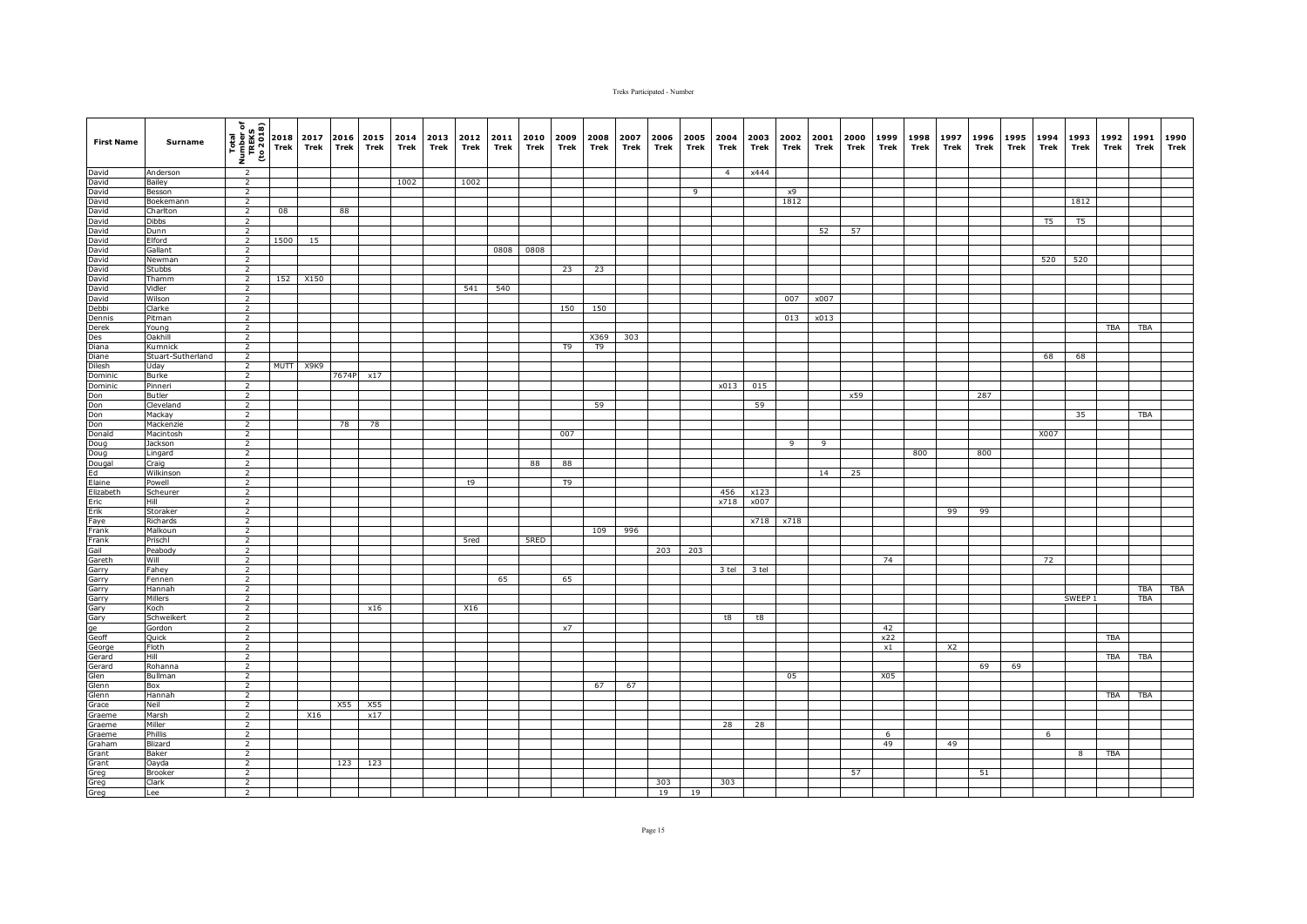| <b>First Name</b>                                                                                                                                                                                                                | <b>Surname</b>       | (1802 or)<br>TREKS<br>TREKS<br>Thom I | 2018<br>Trek | 2017<br>Trek | 2016<br><b>Trek</b> | 2015<br>Trek | 2014<br>Trek | 2013<br>Trek | 2012<br>Trek | 2011<br>Trek | 2010<br>Trek | 2009<br>Trek | 2008<br>Trek | 2007<br>Trek | 2006<br>Trek | 2005<br>Trek | 2004<br>Trek | 2003<br>Trek | 2002<br>Trek | 2001<br>Trek | 2000<br>Trek | 1999<br>Trek | 1998<br>Trek | 1997<br>Trek | 1996<br>Trek   | 1995<br>Trek | 1994<br>Trek | 1993<br>Trek | 1992<br>Trek | 1991<br>Trek | 1990<br>Trek |
|----------------------------------------------------------------------------------------------------------------------------------------------------------------------------------------------------------------------------------|----------------------|---------------------------------------|--------------|--------------|---------------------|--------------|--------------|--------------|--------------|--------------|--------------|--------------|--------------|--------------|--------------|--------------|--------------|--------------|--------------|--------------|--------------|--------------|--------------|--------------|----------------|--------------|--------------|--------------|--------------|--------------|--------------|
|                                                                                                                                                                                                                                  | Macdonald            | $\overline{2}$                        |              |              |                     |              |              |              |              |              |              |              |              |              |              |              | x003         | x003         |              |              |              |              |              |              |                |              |              |              |              |              |              |
| Greg<br>Guy<br>Hamish                                                                                                                                                                                                            | Nelson               | $\overline{2}$                        |              |              |                     |              |              |              |              |              |              |              |              |              | 15           | 15           |              |              |              |              |              |              |              |              |                |              |              |              |              |              |              |
|                                                                                                                                                                                                                                  | McEwin               | $\overline{2}$                        | 151          | 150          |                     |              |              |              |              |              |              |              |              |              |              |              |              |              |              |              |              |              |              |              |                |              |              |              |              |              |              |
| Hamish                                                                                                                                                                                                                           | Petrie               | $\overline{2}$                        |              |              |                     |              | 044          |              | 044          |              |              |              |              |              |              |              |              |              |              |              |              |              |              |              |                |              |              |              |              |              |              |
| Hans                                                                                                                                                                                                                             | Appelgren            | $\overline{2}$                        |              |              |                     |              |              |              |              |              |              | 112          |              |              |              | X111         |              |              |              |              |              |              |              |              |                |              |              |              |              |              |              |
| Helen                                                                                                                                                                                                                            | Garnett              | $\overline{2}$                        |              |              |                     |              |              |              |              |              |              |              |              |              |              |              |              |              |              |              |              |              |              |              |                |              |              |              |              | 911          | 911          |
|                                                                                                                                                                                                                                  | Menzel               | 2                                     |              |              |                     |              |              |              |              |              |              |              |              |              |              |              |              |              | 010          |              |              | a010         |              |              |                |              |              |              |              |              |              |
|                                                                                                                                                                                                                                  | <b>Brinckley</b>     | $\overline{2}$                        |              |              |                     |              |              |              |              |              |              |              |              |              |              |              |              |              |              |              |              | T11          | T11          |              |                |              |              |              |              |              |              |
|                                                                                                                                                                                                                                  | Gorman               | $\overline{2}$                        |              |              |                     |              |              |              |              |              |              |              | x67          | x67          |              |              |              |              |              |              |              |              |              |              |                |              |              |              |              |              |              |
|                                                                                                                                                                                                                                  | Lovegrove<br>Soper   | $\overline{2}$<br>$\overline{2}$      |              |              |                     |              |              |              |              |              |              |              |              | x888         | 7065<br>x888 |              |              | 7065         |              |              |              |              |              |              |                |              |              |              |              |              |              |
|                                                                                                                                                                                                                                  | Wood                 | $\overline{2}$                        |              |              |                     |              |              |              |              |              |              |              |              |              |              |              |              |              |              | 52           | 57           |              |              |              |                |              |              |              |              |              |              |
|                                                                                                                                                                                                                                  | Miller               | $\overline{2}$                        |              |              |                     |              |              |              |              |              |              |              |              |              |              | x9           | x11          |              |              |              |              |              |              |              |                |              |              |              |              |              |              |
|                                                                                                                                                                                                                                  | St Clair             | $\overline{2}$                        |              |              |                     |              |              |              |              |              |              |              |              |              |              |              |              |              |              |              |              |              |              |              | X45            | X45          |              |              |              |              |              |
|                                                                                                                                                                                                                                  | Oram                 | $\overline{2}$                        |              |              |                     | X42          |              |              | X42          |              |              |              |              |              |              |              |              |              |              |              |              |              |              |              |                |              |              |              |              |              |              |
|                                                                                                                                                                                                                                  | Hughes               | $\overline{2}$                        |              |              |                     |              |              |              |              |              |              | 1013         |              |              |              |              |              |              | 62           |              |              |              |              |              |                |              |              |              |              |              |              |
|                                                                                                                                                                                                                                  | Quinlan              | $\overline{2}$                        |              |              |                     |              |              |              |              |              |              |              |              |              |              |              |              |              |              | 688          | x96          |              |              |              |                |              |              |              |              |              |              |
|                                                                                                                                                                                                                                  | Bryant               | $\overline{2}$                        |              |              |                     |              |              |              |              |              |              | 20           | 2020         |              |              |              |              |              |              |              |              |              |              |              |                |              |              |              |              |              |              |
|                                                                                                                                                                                                                                  | Floyd                | $\overline{2}$                        |              |              |                     |              |              |              |              |              |              |              |              |              |              |              |              | 25           | 25           |              |              |              |              |              |                |              |              |              |              |              |              |
|                                                                                                                                                                                                                                  | Turpin               | $\overline{2}$                        |              |              |                     |              |              |              |              |              |              |              | 388          | x387         |              |              |              |              |              |              |              |              |              |              |                |              |              |              |              |              |              |
|                                                                                                                                                                                                                                  | Floyd                | $\overline{2}$                        |              |              |                     |              |              |              |              |              |              |              |              |              |              |              |              | 25           | 25<br>x96    |              |              |              |              |              |                |              |              |              |              |              |              |
|                                                                                                                                                                                                                                  | Hessenbeger<br>Start | $\overline{2}$<br>$\overline{2}$      |              |              |                     |              |              |              |              |              |              |              |              |              |              |              |              |              |              | 138<br>A3    | A75          |              |              |              |                |              |              |              |              |              |              |
|                                                                                                                                                                                                                                  | <b>Telese</b>        | $\overline{2}$                        |              |              |                     |              |              | 83           | 83           |              |              |              |              |              |              |              |              |              |              |              |              |              |              |              |                |              |              |              |              |              |              |
|                                                                                                                                                                                                                                  | Cambridge            | $\overline{2}$                        |              |              |                     |              |              |              |              |              |              |              | 240V         |              |              |              |              |              |              | 240V         |              |              |              |              |                |              |              |              |              |              |              |
|                                                                                                                                                                                                                                  | Campbell             | $\overline{2}$                        | X193         |              | X84                 |              |              |              |              |              |              |              |              |              |              |              |              |              |              |              |              |              |              |              |                |              |              |              |              |              |              |
|                                                                                                                                                                                                                                  | Charman              | $\overline{2}$                        |              |              |                     |              |              |              |              |              |              |              |              | x39          | x39          |              |              |              |              |              |              |              |              |              |                |              |              |              |              |              |              |
|                                                                                                                                                                                                                                  | Devlin               | $\overline{2}$                        |              |              |                     |              |              |              |              |              |              |              |              |              |              |              |              |              |              |              |              | 91           | 91           |              |                |              |              |              |              |              |              |
|                                                                                                                                                                                                                                  | Dyer                 | <sup>2</sup>                          |              |              |                     |              | 7065         |              |              |              |              |              |              |              |              |              |              |              | 7065         |              |              |              |              |              |                |              |              |              |              |              |              |
|                                                                                                                                                                                                                                  | Larsson              | $\overline{2}$                        |              |              |                     |              |              |              |              |              |              |              |              |              |              | x007         |              |              |              |              |              |              | X007         |              |                |              |              |              |              |              |              |
|                                                                                                                                                                                                                                  | Lee                  | $\overline{2}$                        |              |              |                     |              |              |              |              |              |              |              |              |              |              |              |              |              |              | 318          | 318          |              |              |              |                |              |              |              |              |              |              |
|                                                                                                                                                                                                                                  | Little               | $\overline{2}$<br>$\overline{2}$      |              |              |                     |              |              |              |              |              |              |              |              |              |              |              |              |              |              |              |              |              |              |              |                |              |              | 21           | <b>TBA</b>   |              |              |
|                                                                                                                                                                                                                                  | Longmire<br>Malcolm  | $\overline{2}$                        |              |              |                     |              |              |              |              |              |              |              |              |              |              |              |              |              |              | 123          | 123          |              |              |              |                |              | 65           | 404          |              |              |              |
|                                                                                                                                                                                                                                  | Marr                 | $\overline{2}$                        |              |              |                     |              |              |              |              |              |              |              |              |              |              |              |              |              |              |              | x20          |              | 20           |              |                |              |              |              |              |              |              |
|                                                                                                                                                                                                                                  | Mellors              | $\overline{2}$                        |              |              |                     |              |              |              |              |              |              |              |              |              |              |              |              |              |              |              |              |              |              |              |                |              | 688          | 688          |              |              |              |
|                                                                                                                                                                                                                                  | Moon                 | $\overline{2}$                        |              |              |                     |              |              |              |              |              |              |              |              |              |              |              |              |              |              |              |              |              |              |              |                |              |              |              |              | TBA          | TBA          |
|                                                                                                                                                                                                                                  | O'Connell            | $\overline{2}$                        |              |              |                     |              |              |              |              |              |              |              |              |              |              |              |              |              | 007          |              | 007          |              |              |              |                |              |              |              |              |              |              |
|                                                                                                                                                                                                                                  | Richardson           | $\overline{2}$                        |              |              |                     |              |              |              |              |              |              |              |              |              | Trekair      | x7           |              |              |              |              |              |              |              |              |                |              |              |              |              |              |              |
|                                                                                                                                                                                                                                  | Shaw                 | $\overline{2}$                        |              |              |                     |              |              |              |              |              |              |              |              |              |              |              | x66          | 66           |              |              |              |              |              |              |                |              |              |              |              |              |              |
|                                                                                                                                                                                                                                  | Stanway              | 2                                     |              |              |                     |              |              |              |              |              |              |              |              |              |              |              |              |              | x013         | 013          |              |              |              |              |                |              |              |              |              |              |              |
|                                                                                                                                                                                                                                  | Thomas               | $\overline{2}$                        |              |              |                     |              |              |              |              |              |              |              |              |              |              |              |              |              |              |              |              |              | 404          | 404          |                |              |              |              |              |              |              |
|                                                                                                                                                                                                                                  | Tourish              | $\overline{2}$                        |              |              |                     |              |              |              |              |              |              |              |              |              |              | 7065         |              |              | 7065         |              |              |              |              |              |                |              |              |              |              |              |              |
| Horst Liam<br>Information James Department of the Department of the Department of the Department of the Department of the Department of the Department of the Department of Department of Department of Department of Department | Van Beers<br>Welsh   | 2<br>$\overline{2}$                   |              |              |                     |              |              |              |              |              |              | AB52         | <b>B52</b>   |              |              |              |              |              |              |              |              |              |              |              |                |              |              |              | <b>TBA</b>   | TBA          |              |
|                                                                                                                                                                                                                                  | Abbott               | $\overline{2}$                        |              |              |                     |              |              |              |              |              |              |              |              |              |              |              |              |              |              |              |              |              |              |              | T <sub>5</sub> |              |              | T3           |              |              |              |
|                                                                                                                                                                                                                                  | Duffield             | $\overline{2}$                        |              |              |                     |              |              |              |              |              | 1903         |              |              |              | 1903         |              |              |              |              |              |              |              |              |              |                |              |              |              |              |              |              |
|                                                                                                                                                                                                                                  | Van De Ven           | $\overline{2}$                        |              |              |                     |              |              |              |              |              |              |              |              |              |              |              |              |              |              | x013 x013    |              |              |              |              |                |              |              |              |              |              |              |
|                                                                                                                                                                                                                                  | Towns                | $\overline{2}$                        |              |              |                     |              |              |              |              |              |              |              |              |              |              |              |              |              |              |              |              |              |              |              |                |              | 888          | 66           |              |              |              |
| Judy<br>Julia<br>Julie                                                                                                                                                                                                           | Rowe                 | $\overline{2}$                        |              |              |                     |              |              |              |              |              |              |              |              |              |              |              | 456          | x123         |              |              |              |              |              |              |                |              |              |              |              |              |              |
|                                                                                                                                                                                                                                  | Greentree            | $\overline{2}$                        |              |              |                     |              |              |              |              |              |              |              |              |              |              | x22          |              | x22          |              |              |              |              |              |              |                |              |              |              |              |              |              |
| Karen<br>Katherine                                                                                                                                                                                                               | Makin                | $\overline{2}$                        |              |              |                     | T1           | T1           |              |              |              |              |              |              |              |              |              |              |              |              |              |              |              |              |              |                |              |              |              |              |              |              |
|                                                                                                                                                                                                                                  | Ayres                | $\overline{2}$                        |              |              |                     |              |              |              |              |              |              |              |              |              |              |              |              |              | x123         |              | 96           |              |              |              |                |              |              |              |              |              |              |
| Keith                                                                                                                                                                                                                            | <b>Bradley</b>       | $\overline{2}$                        |              |              |                     |              |              |              |              |              |              |              |              |              |              |              | a333         | 333          |              |              |              |              |              |              |                |              |              |              |              |              |              |
| keith<br>Ken<br>Ken<br>Kevin                                                                                                                                                                                                     | vincent<br>McRae     | $\overline{2}$<br>$\overline{2}$      |              |              |                     |              |              |              |              |              | 1012         |              |              |              |              |              |              |              |              |              |              |              |              | 101<br>T8    | T8             |              |              |              |              |              |              |
|                                                                                                                                                                                                                                  | Gatheru              | $\overline{2}$                        |              | 69           |                     | X69          |              |              |              |              |              |              |              |              |              |              |              |              |              |              |              |              |              |              |                |              |              |              |              |              |              |
|                                                                                                                                                                                                                                  | Bartlett             | $\overline{2}$                        |              |              |                     |              |              |              |              |              |              |              |              |              |              |              |              |              | 747          |              |              |              |              | 37           |                |              |              |              |              |              |              |
| Kevin                                                                                                                                                                                                                            | Crowe                | $\overline{2}$                        |              |              |                     |              |              |              |              | 40           |              |              |              |              |              |              |              | 34           |              |              |              |              |              |              |                |              |              |              |              |              |              |
| Kevin                                                                                                                                                                                                                            | Geoffrey             | $\overline{2}$                        |              |              |                     |              |              |              |              |              |              |              |              |              |              |              |              |              |              |              |              | 426          | X59          |              |                |              |              |              |              |              |              |
|                                                                                                                                                                                                                                  | Paulin               | $\overline{2}$                        |              | 858          |                     |              |              | 858          |              |              |              |              |              |              |              |              |              |              |              |              |              |              |              |              |                |              |              |              |              |              |              |
|                                                                                                                                                                                                                                  | Harding              | $\overline{2}$                        |              |              |                     |              |              |              |              |              |              |              |              |              |              | x9           | x11          |              |              |              |              |              |              |              |                |              |              |              |              |              |              |
| Kevin<br>Kim<br>Kim<br>Kohei<br>Kylee                                                                                                                                                                                            | Lamb                 | $\overline{2}$                        |              |              |                     |              |              |              |              |              |              |              |              |              |              |              | 1 tel        | 1 tel        |              |              |              |              |              |              |                |              |              |              |              |              |              |
|                                                                                                                                                                                                                                  | Minami               | $\overline{2}$                        |              |              |                     |              |              | <b>X84</b>   |              | <b>X84</b>   |              |              |              |              |              |              |              |              |              |              |              |              |              |              |                |              |              |              |              |              |              |
|                                                                                                                                                                                                                                  | Mallinson            | $\overline{2}$                        |              |              |                     |              |              |              |              |              |              |              |              |              |              |              |              |              |              | x013 x013    |              |              |              |              |                |              |              |              |              |              |              |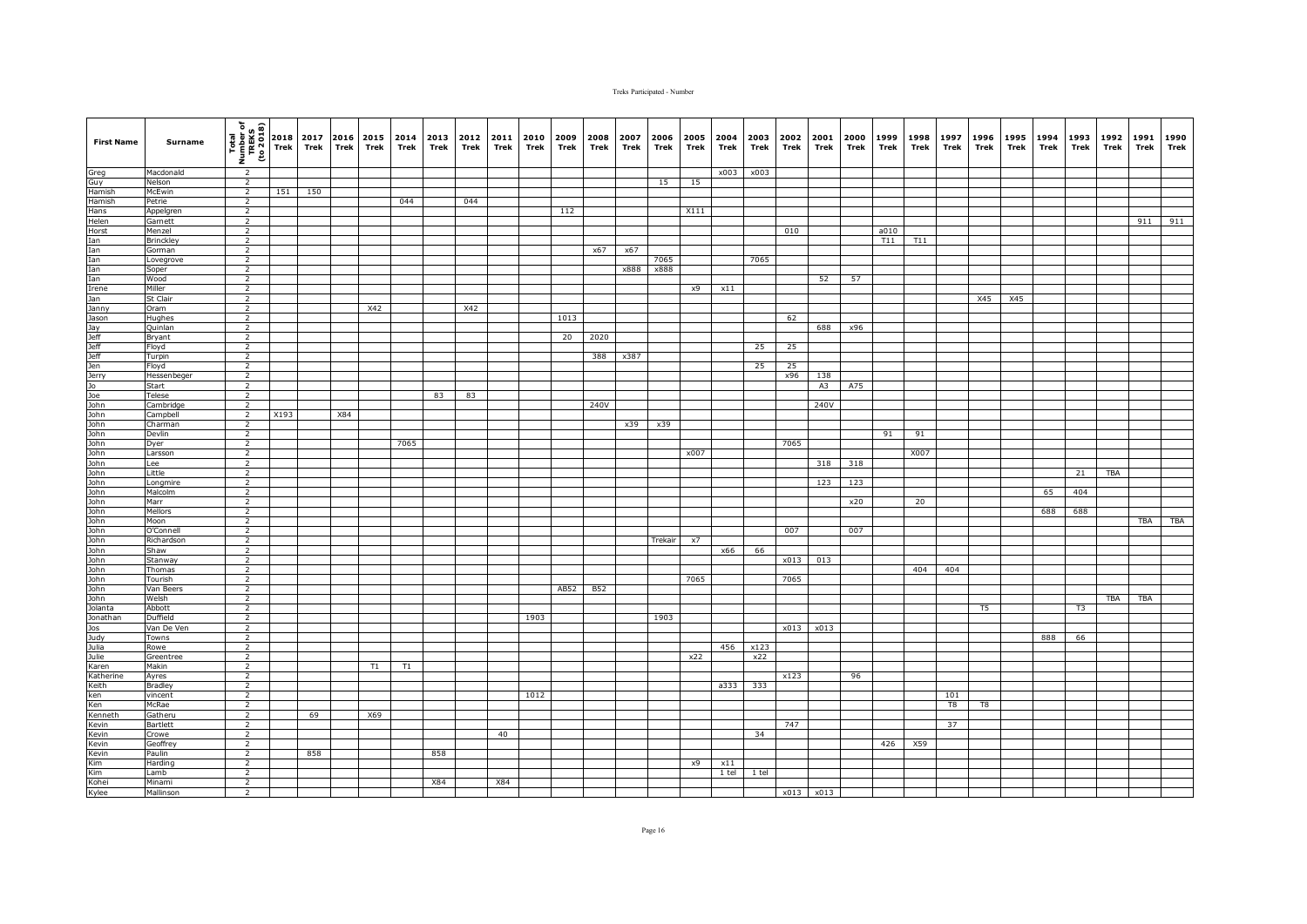| <b>First Name</b>                                                                                                      | Surname              | $\frac{\frac{1}{2} \left(\frac{1}{2} \frac{1}{2} \right)}{\frac{1}{2} \left(\frac{1}{2} \frac{1}{2} \right)} = \frac{1}{2} \left(\frac{1}{2} \frac{1}{2} \right)$ |            | 2017<br>Trek | Trek | 2016 2015 2014<br>Trek | Trek | 2013 2012<br>Trek | Trek       | 2011<br>Trek | 2010<br>Trek | 2009<br>Trek | 2008<br>Trek | 2007<br>Trek   | 2006<br>Trek | 2005<br>Trek | 2004<br>Trek | 2003<br>Trek | 2002<br>Trek | 2001<br>Trek | 2000<br>Trek | 1999<br>Trek | 1998<br>Trek | 1997<br>Trek | 1996<br>Trek | 1995<br>Trek | 1994<br>Trek   | 1993<br>Trek   | 1992<br>Trek | 1991<br>Trek | 1990<br>Trek |
|------------------------------------------------------------------------------------------------------------------------|----------------------|-------------------------------------------------------------------------------------------------------------------------------------------------------------------|------------|--------------|------|------------------------|------|-------------------|------------|--------------|--------------|--------------|--------------|----------------|--------------|--------------|--------------|--------------|--------------|--------------|--------------|--------------|--------------|--------------|--------------|--------------|----------------|----------------|--------------|--------------|--------------|
| Laurie                                                                                                                 | Lane                 | $\overline{2}$                                                                                                                                                    |            |              |      |                        |      |                   |            |              |              |              |              |                |              |              | 2000         | 2000         |              |              |              |              |              |              |              |              |                |                |              |              |              |
| Laurie<br>Leigh<br>Les<br>Lisa<br>Lisa<br>Lisa<br>Marcus<br>Marcus<br>Marcus<br>Mark<br>Mark                           | Clark                | $\overline{2}$                                                                                                                                                    |            |              |      |                        |      |                   |            |              |              |              |              |                |              | 100          |              |              | x100         |              |              |              |              |              |              |              |                |                |              |              |              |
|                                                                                                                        | Dewar                | $\overline{2}$                                                                                                                                                    |            |              |      |                        |      |                   |            |              |              |              |              |                |              |              |              |              | 73           |              |              |              |              |              |              |              | X73            |                |              |              |              |
|                                                                                                                        | Fisk                 | $\overline{2}$                                                                                                                                                    |            |              |      |                        |      |                   |            |              |              |              |              |                |              |              |              |              |              |              |              |              |              |              |              |              |                |                |              | 747          | 747          |
|                                                                                                                        | Duffield             | $\overline{2}$                                                                                                                                                    |            |              |      |                        |      |                   |            |              |              |              |              |                |              |              |              |              |              | T9           |              |              |              |              | T9           |              |                |                |              |              |              |
|                                                                                                                        | Silk                 | $\overline{2}$                                                                                                                                                    |            |              |      |                        |      |                   |            |              | 96           | X94          |              |                |              |              |              |              |              |              |              |              |              |              |              |              |                |                |              |              |              |
|                                                                                                                        | Kitchen<br>Von Moger | $\overline{2}$<br>2                                                                                                                                               |            |              |      |                        |      |                   |            |              |              |              |              |                |              |              |              |              | 44           | 44           |              |              |              |              | 289          | 289          |                |                |              |              |              |
|                                                                                                                        | Wilson               | 2                                                                                                                                                                 |            |              |      |                        |      |                   |            |              |              |              |              |                |              | 007          |              |              |              | 007          |              |              |              |              |              |              |                |                |              |              |              |
|                                                                                                                        | Tait                 | $\overline{2}$                                                                                                                                                    |            |              |      |                        |      |                   |            |              |              |              |              |                |              |              |              |              |              |              |              | 6            |              |              |              |              | $6\overline{}$ |                |              |              |              |
|                                                                                                                        | Beer                 | $\overline{2}$                                                                                                                                                    |            |              |      |                        |      |                   |            |              |              |              |              |                |              |              |              |              |              |              |              |              |              |              |              |              |                | 50             |              | TBA          |              |
| Mark                                                                                                                   | Green                | $\overline{2}$                                                                                                                                                    |            |              |      |                        |      |                   |            |              |              |              |              |                |              |              |              |              |              |              |              |              |              |              |              |              | 55             | 55             |              |              |              |
|                                                                                                                        | O'Sullivan           | $\overline{2}$                                                                                                                                                    | PUP        | PUP          |      |                        |      |                   |            |              |              |              |              |                |              |              |              |              |              |              |              |              |              |              |              |              |                |                |              |              |              |
|                                                                                                                        | Sullivan             | $\overline{2}$                                                                                                                                                    |            |              |      |                        |      |                   |            |              |              |              |              | x387           | x386         |              |              |              |              |              |              |              |              |              |              |              |                |                |              |              |              |
|                                                                                                                        | Short                | $\overline{2}$                                                                                                                                                    |            |              |      |                        |      |                   | AB1        | 1869         |              |              |              |                |              |              |              |              |              |              |              |              |              |              |              |              |                |                |              |              |              |
|                                                                                                                        | Tooke                | 2                                                                                                                                                                 |            |              |      |                        |      |                   |            |              |              | 34           |              | x1869          |              |              |              |              |              |              |              |              |              |              |              |              |                |                |              |              |              |
|                                                                                                                        | Cant                 | $\overline{2}$                                                                                                                                                    |            |              |      |                        |      |                   |            |              |              |              |              | 50             |              |              | 50           |              |              |              |              |              |              |              |              |              |                |                |              |              |              |
|                                                                                                                        | Ebbs                 | $\overline{2}$                                                                                                                                                    |            | X007 X007    |      |                        |      |                   |            |              |              |              |              |                |              |              |              |              |              |              |              |              |              |              |              |              |                |                |              |              |              |
|                                                                                                                        | Janssen              | $\overline{2}$                                                                                                                                                    |            |              |      |                        |      |                   |            |              |              |              |              |                |              |              |              |              |              |              |              | 627          | 627          |              |              |              |                |                |              |              |              |
|                                                                                                                        | McPherson            | $\overline{2}$                                                                                                                                                    |            |              |      |                        |      |                   | 67         |              |              | 67           |              |                |              |              |              |              |              |              |              |              |              |              |              |              |                |                |              |              |              |
|                                                                                                                        | Harvey               | $\overline{2}$                                                                                                                                                    |            |              |      |                        |      |                   |            |              |              |              |              |                |              |              | 303          |              | x100         |              |              |              |              |              |              |              |                |                |              |              |              |
|                                                                                                                        | Bowen                | $\overline{2}$                                                                                                                                                    |            |              |      |                        |      |                   |            |              |              |              |              |                |              |              |              |              |              |              |              |              |              |              |              |              |                |                |              | 101          | TBA          |
|                                                                                                                        | Paddison<br>Gulli    | $\overline{2}$<br>$\overline{2}$                                                                                                                                  |            |              | X351 |                        |      |                   |            |              |              |              |              | 0808           |              |              |              |              |              |              |              |              |              |              |              |              | 287            | 287            |              |              |              |
|                                                                                                                        | Herrod               | $\overline{2}$                                                                                                                                                    | X1515      |              | X15  |                        |      |                   |            |              |              |              |              |                |              |              |              |              |              |              |              |              |              |              |              |              |                |                |              |              |              |
| Mark<br>Mark<br>Matt<br>Matt<br>Matt<br>Matt<br>Matt<br>Max<br>Michael<br>Michael<br>Michael                           | Kon                  | $\overline{2}$                                                                                                                                                    |            |              |      |                        |      |                   |            |              |              |              |              |                |              |              |              |              | x96          |              | 138          |              |              |              |              |              |                |                |              |              |              |
| Michael                                                                                                                | Najjar               | $\overline{2}$                                                                                                                                                    |            |              |      |                        |      |                   |            | XP1          |              | XP1          |              |                |              |              |              |              |              |              |              |              |              |              |              |              |                |                |              |              |              |
|                                                                                                                        | Roberts              | $\overline{2}$                                                                                                                                                    |            |              |      |                        |      |                   |            |              |              |              |              |                | 18           | x18          |              |              |              |              |              |              |              |              |              |              |                |                |              |              |              |
|                                                                                                                        | Ryan                 | $\overline{2}$                                                                                                                                                    | X53        |              |      |                        |      |                   |            |              |              |              |              |                |              |              |              |              |              |              |              |              |              |              | X68          |              |                |                |              |              |              |
|                                                                                                                        | Weller               | $\overline{2}$                                                                                                                                                    |            |              |      |                        |      |                   |            |              |              |              |              |                |              |              |              | 003          | 003          |              |              |              |              |              |              |              |                |                |              |              |              |
| Michael<br>Michael<br>Mick<br>Mick<br>Mick<br>Mick<br>Mika<br>Mika<br>Mika<br>Mika<br>Mika<br>Mathan<br>Neil<br>Nathan | Elias                | $\overline{2}$                                                                                                                                                    |            |              |      |                        |      |                   |            |              |              |              |              |                |              | 2895         | 2895         |              |              |              |              |              |              |              |              |              |                |                |              |              |              |
|                                                                                                                        | Brown                | $\overline{2}$                                                                                                                                                    | <b>XCX</b> |              |      |                        |      | X100              |            |              |              |              |              |                |              |              |              |              |              |              |              |              |              |              |              |              |                |                |              |              |              |
|                                                                                                                        | Morris               | $\overline{2}$                                                                                                                                                    |            |              |      |                        |      |                   |            | x138 X138    |              |              |              |                |              |              |              |              |              |              |              |              |              |              |              |              |                |                |              |              |              |
|                                                                                                                        | Summers              | $\overline{2}$                                                                                                                                                    |            |              |      |                        |      |                   |            |              |              |              |              |                |              |              |              |              |              |              |              | 6            |              |              |              |              | 6              |                |              |              |              |
|                                                                                                                        | Kailanen             | $\overline{2}$                                                                                                                                                    |            |              |      |                        |      | 111cx 222cx       |            |              |              |              |              |                |              |              |              |              |              |              |              |              |              |              |              |              |                |                |              |              |              |
|                                                                                                                        | Kennedy              | $\overline{2}$                                                                                                                                                    |            |              |      |                        |      |                   |            |              |              |              |              |                |              |              |              |              |              |              |              |              |              |              | 1869         | X107         |                |                |              |              |              |
|                                                                                                                        | McDonald             | $\overline{2}$                                                                                                                                                    |            |              |      |                        |      |                   |            |              |              |              |              |                |              |              |              |              |              |              |              |              |              | 134          | 134          |              |                |                |              |              |              |
|                                                                                                                        | Wolfe<br>Storaker    | $\overline{2}$<br>$\overline{2}$                                                                                                                                  |            |              |      |                        |      |                   |            |              |              |              |              |                |              |              |              |              |              |              |              |              | 29           | 99           | 33<br>99     |              |                |                |              |              |              |
|                                                                                                                        | Cox                  | $\overline{2}$                                                                                                                                                    |            |              |      |                        |      |                   |            |              |              |              |              |                | x18          | x18          |              |              |              |              |              |              |              |              |              |              |                |                |              |              |              |
|                                                                                                                        | Currall              | $\overline{2}$                                                                                                                                                    |            |              |      |                        |      |                   |            |              |              |              |              |                |              |              | 555          | 555          |              |              |              |              |              |              |              |              |                |                |              |              |              |
|                                                                                                                        | Walsh                | $\overline{2}$                                                                                                                                                    |            |              |      |                        |      |                   |            |              |              |              |              | x39            | x39          |              |              |              |              |              |              |              |              |              |              |              |                |                |              |              |              |
|                                                                                                                        | Ciavarella           | $\overline{2}$                                                                                                                                                    |            |              |      |                        |      |                   |            |              |              |              |              |                |              | 007          |              |              |              | x007         |              |              |              |              |              |              |                |                |              |              |              |
| Neille<br>Nick<br>Nick<br>Niels<br>Nobuyuki<br>Nola<br>Norm<br>Norm                                                    | Collishaw            | 2                                                                                                                                                                 |            |              |      |                        |      |                   |            |              |              |              |              |                |              | 2020         |              |              | x20          |              |              |              |              |              |              |              |                |                |              |              |              |
|                                                                                                                        | Storaker             | 2                                                                                                                                                                 |            |              |      |                        |      |                   |            |              |              |              |              |                |              |              |              |              |              |              |              |              |              | 99           | 99           |              |                |                |              |              |              |
|                                                                                                                        | Minami               | $\overline{2}$                                                                                                                                                    |            |              |      |                        |      |                   |            |              | 85           |              |              | 85             |              |              |              |              |              |              |              |              |              |              |              |              |                |                |              |              |              |
|                                                                                                                        | Rogusz               | $\overline{2}$                                                                                                                                                    |            |              |      |                        |      |                   |            |              |              |              |              |                | 013          | 013          |              |              |              |              |              |              |              |              |              |              |                |                |              |              |              |
|                                                                                                                        | Little               | $\overline{2}$                                                                                                                                                    |            |              |      |                        |      |                   |            |              |              |              |              |                |              |              |              |              |              |              |              |              | 24           | 24           |              |              |                |                |              |              |              |
|                                                                                                                        | Osmand               | $\overline{2}$                                                                                                                                                    |            |              |      |                        |      |                   |            | 371          |              | x371         |              |                |              |              |              |              |              |              |              |              |              |              |              |              |                |                |              |              |              |
|                                                                                                                        | Collins              | $\overline{2}$                                                                                                                                                    |            |              | X55  | X55                    |      |                   |            |              |              |              |              |                |              |              |              |              |              |              |              |              |              |              |              |              |                |                |              |              |              |
|                                                                                                                        | Bernasconi           | 2                                                                                                                                                                 |            |              |      |                        |      |                   |            |              |              |              |              |                | x7           | 8            |              |              |              |              |              |              |              |              |              |              |                |                |              |              |              |
|                                                                                                                        | Brennan              | 2                                                                                                                                                                 | 609        | 609          |      |                        |      |                   |            |              |              |              |              |                |              |              |              |              |              |              |              |              |              |              |              |              |                |                |              |              |              |
|                                                                                                                        | Chalmers             | 2                                                                                                                                                                 |            |              |      |                        |      |                   |            |              |              |              |              |                |              |              | x50          |              | 50           |              |              |              |              |              |              |              |                |                |              |              |              |
|                                                                                                                        | Cromarty             | $\overline{2}$<br>$\overline{2}$                                                                                                                                  |            |              |      |                        |      |                   |            |              |              |              |              | $\overline{4}$ |              |              | x444         |              |              |              |              |              |              |              | 121          |              | 121            |                |              |              |              |
|                                                                                                                        | Dewberry<br>Duggan   | $\overline{2}$                                                                                                                                                    |            |              |      |                        |      |                   |            |              |              |              |              |                |              |              |              | x287         | x287         |              |              |              |              |              |              |              |                |                |              |              |              |
|                                                                                                                        | Gander               | $\overline{2}$                                                                                                                                                    |            |              |      |                        |      |                   |            |              |              |              |              |                |              |              | x66          |              |              |              | 66           |              |              |              |              |              |                |                |              |              |              |
|                                                                                                                        | Harris               | $\overline{2}$                                                                                                                                                    |            |              |      |                        |      |                   |            |              |              |              |              |                |              |              |              |              | x013         | 013          |              |              |              |              |              |              |                |                |              |              |              |
|                                                                                                                        | Joffe                | $\overline{2}$                                                                                                                                                    |            |              |      |                        |      |                   |            |              |              |              |              |                |              |              |              |              |              |              |              |              |              |              |              |              | T <sub>5</sub> | T <sub>5</sub> |              |              |              |
|                                                                                                                        | Jones                | $\overline{2}$                                                                                                                                                    |            |              |      | T <sub>5</sub>         | T5   |                   |            |              |              |              |              |                |              |              |              |              |              |              |              |              |              |              |              |              |                |                |              |              |              |
|                                                                                                                        | L'estrange           | 2                                                                                                                                                                 |            |              |      |                        |      |                   |            |              |              |              |              |                |              |              |              |              |              |              |              |              |              |              |              |              |                |                |              | 99           | 53           |
|                                                                                                                        | Lewer                | $\overline{2}$                                                                                                                                                    |            |              |      |                        |      |                   |            |              |              |              |              |                |              |              |              |              |              |              | x123 x123    |              |              |              |              |              |                |                |              |              |              |
|                                                                                                                        | McConnell            | $\overline{2}$                                                                                                                                                    |            |              |      |                        |      |                   |            |              |              |              |              |                |              |              |              |              |              |              |              |              |              |              |              |              | X20            | 20             |              |              |              |
|                                                                                                                        | Mead                 | $\overline{2}$                                                                                                                                                    |            |              |      |                        |      |                   | XF100 X9K9 |              |              |              |              |                |              |              |              |              |              |              |              |              |              |              |              |              |                |                |              |              |              |
|                                                                                                                        | Mitchell             | $2^{\circ}$                                                                                                                                                       |            | 151          |      | 150                    |      |                   |            |              |              |              |              |                |              |              |              |              |              |              |              |              |              |              |              |              |                |                |              |              |              |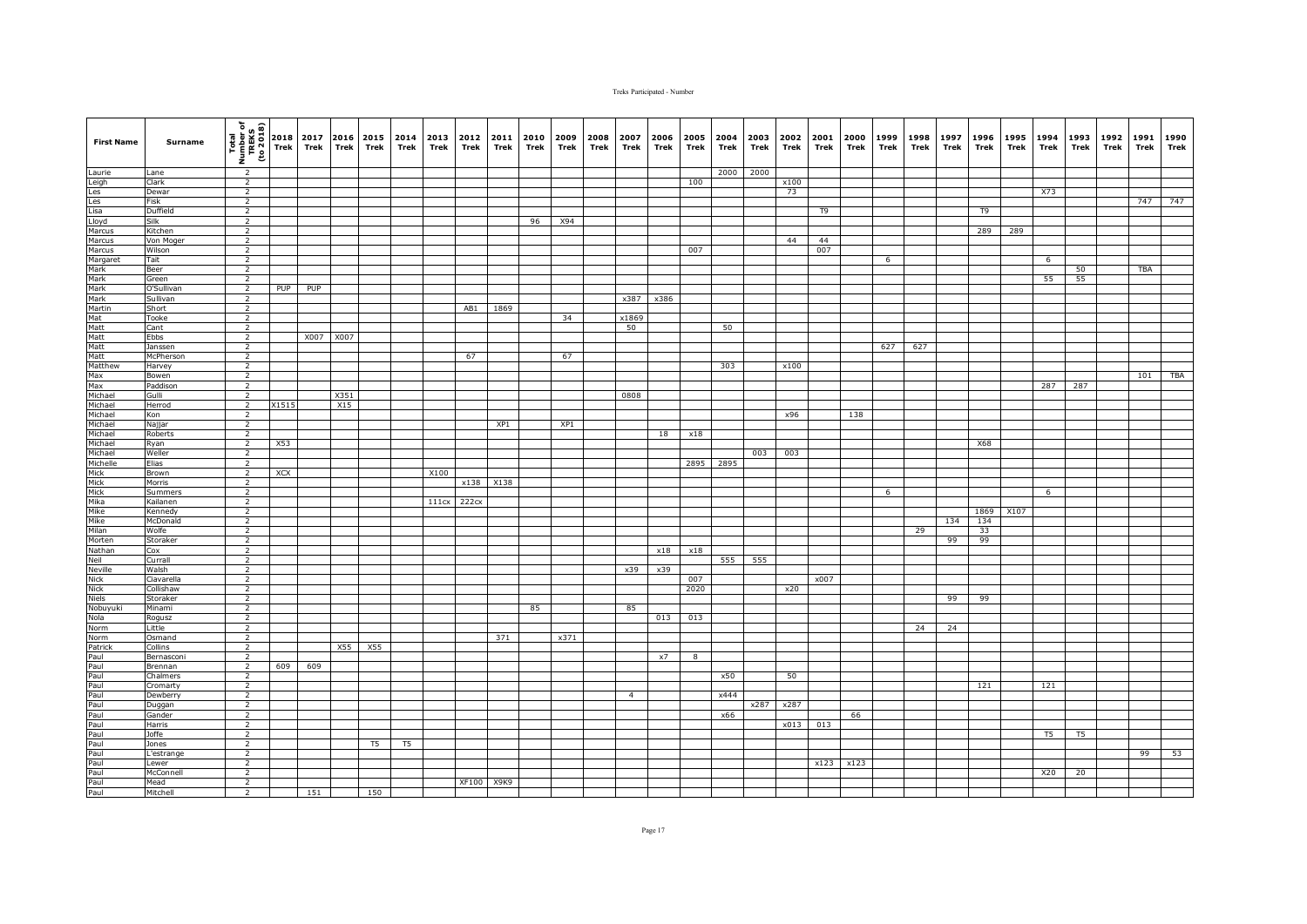| <b>First Name</b>                                                                                                                                                                                                              | Surname            | $\begin{array}{c}\n\hline\n\text{real} \\ \hline\n\text{real} \\ \text{m} \\ \hline\n\text{real} \\ \hline\n\text{real} \\ \hline\n\text{real}\n\end{array}\n\begin{array}{c}\n\hline\n\text{real} \\ \hline\n\text{real} \\ \hline\n\text{real} \\ \hline\n\text{real}\n\end{array}$ |            | 2017<br>Trek | Trek | 2016 2015<br>Trek | 2014<br>Trek | 2013<br>Trek | 2012<br>Trek   | 2011<br>Trek | 2010<br>Trek | 2009<br>Trek | 2008<br>Trek | 2007<br>Trek   | 2006<br>Trek | 2005<br>Trek | 2004<br>Trek | 2003<br>Trek | 2002<br>Trek | 2001<br>Trek | 2000<br>Trek | 1999<br>Trek | 1998<br>Trek | 1997<br>Trek | 1996<br>Trek | 1995<br>Trek | 1994<br>Trek | 1993<br>Trek | 1992<br>Trek | 1991<br>Trek | 1990<br>Trek |
|--------------------------------------------------------------------------------------------------------------------------------------------------------------------------------------------------------------------------------|--------------------|---------------------------------------------------------------------------------------------------------------------------------------------------------------------------------------------------------------------------------------------------------------------------------------|------------|--------------|------|-------------------|--------------|--------------|----------------|--------------|--------------|--------------|--------------|----------------|--------------|--------------|--------------|--------------|--------------|--------------|--------------|--------------|--------------|--------------|--------------|--------------|--------------|--------------|--------------|--------------|--------------|
|                                                                                                                                                                                                                                | Nathan             | $\overline{2}$                                                                                                                                                                                                                                                                        |            |              |      |                   |              |              |                |              |              |              |              |                |              |              |              |              |              |              |              |              |              |              |              |              | 19           | 20           |              |              |              |
|                                                                                                                                                                                                                                | Pattison           | $\overline{2}$                                                                                                                                                                                                                                                                        |            |              |      |                   |              |              |                |              |              |              |              |                |              |              | 28           | 28           |              |              |              |              |              |              |              |              |              |              |              |              |              |
|                                                                                                                                                                                                                                | Schofield          | $\overline{2}$                                                                                                                                                                                                                                                                        |            |              |      |                   |              |              |                |              |              |              |              |                |              |              | $1$ TEL      | 1 tel        |              |              |              |              |              |              |              |              |              |              |              |              |              |
|                                                                                                                                                                                                                                | Smith              | $\overline{2}$                                                                                                                                                                                                                                                                        |            |              |      |                   |              |              |                |              |              |              |              |                |              |              |              |              |              |              |              | 73           |              |              |              |              |              | 72           |              |              |              |
|                                                                                                                                                                                                                                | Spratt             | $\overline{2}$                                                                                                                                                                                                                                                                        |            |              |      |                   |              |              |                |              |              |              |              |                |              | 26           | 26           |              |              |              |              |              |              |              |              |              |              |              |              |              |              |
|                                                                                                                                                                                                                                | Weedon<br>Muldoon  | $\overline{2}$<br>2                                                                                                                                                                                                                                                                   |            |              |      |                   |              |              |                |              |              |              |              |                |              |              |              |              |              |              | 39<br>a85    | 64           |              |              |              | X327         |              |              |              |              |              |
|                                                                                                                                                                                                                                | Beeton             | $\overline{2}$                                                                                                                                                                                                                                                                        |            |              |      |                   |              |              |                |              |              |              |              |                |              |              |              |              | 05           |              |              | X05          |              |              |              |              |              |              |              |              |              |
|                                                                                                                                                                                                                                | Besseling          | $\overline{2}$                                                                                                                                                                                                                                                                        |            |              |      |                   |              |              | 151            | 151          |              |              |              |                |              |              |              |              |              |              |              |              |              |              |              |              |              |              |              |              |              |
|                                                                                                                                                                                                                                | Canaway            | $\overline{2}$                                                                                                                                                                                                                                                                        |            |              |      |                   |              | 50           | 50             |              |              |              |              |                |              |              |              |              |              |              |              |              |              |              |              |              |              |              |              |              |              |
|                                                                                                                                                                                                                                | Cusack             | $\overline{2}$                                                                                                                                                                                                                                                                        |            |              |      |                   |              |              |                |              | X988         |              |              |                |              | 0808         |              |              |              |              |              |              |              |              |              |              |              |              |              |              |              |
|                                                                                                                                                                                                                                | Danks              | $\overline{2}$                                                                                                                                                                                                                                                                        |            |              | 144V |                   |              |              |                |              | X144         |              |              |                |              |              |              |              |              |              |              |              |              |              |              |              |              |              |              |              |              |
|                                                                                                                                                                                                                                | Ferguson           | $\overline{2}$                                                                                                                                                                                                                                                                        |            |              |      |                   |              |              |                |              |              |              |              |                |              | X83          | 83           |              |              |              |              |              |              |              |              |              |              |              |              |              |              |
|                                                                                                                                                                                                                                | Keep<br>Kingma     | $\overline{2}$<br>$\overline{2}$                                                                                                                                                                                                                                                      |            |              |      |                   |              |              |                |              |              |              |              |                |              | 2895         | 2895         | x718         | x718         |              |              |              |              |              |              |              |              |              |              |              |              |
|                                                                                                                                                                                                                                | Lyall              | $\overline{2}$                                                                                                                                                                                                                                                                        |            |              |      |                   |              |              |                |              |              |              |              | T10            |              | T10          |              |              |              |              |              |              |              |              |              |              |              |              |              |              |              |
|                                                                                                                                                                                                                                | McIntosh           | $\overline{2}$                                                                                                                                                                                                                                                                        |            |              |      |                   |              |              | 43             | 7065         |              |              |              |                |              |              |              |              |              |              |              |              |              |              |              |              |              |              |              |              |              |
|                                                                                                                                                                                                                                | McLaughlin         | $\overline{2}$                                                                                                                                                                                                                                                                        |            |              |      |                   |              |              |                |              |              |              |              |                |              | 20           | 2020         |              |              |              |              |              |              |              |              |              |              |              |              |              |              |
|                                                                                                                                                                                                                                | McVann             | $\overline{2}$                                                                                                                                                                                                                                                                        |            |              |      |                   |              |              |                |              |              |              |              |                |              |              |              |              | 14           |              | 25           |              |              |              |              |              |              |              |              |              |              |
|                                                                                                                                                                                                                                | O'Brien            | $\overline{2}$                                                                                                                                                                                                                                                                        |            |              |      | v8                | V8           |              |                |              |              |              |              |                |              |              |              |              |              |              |              |              |              |              |              |              |              |              |              |              |              |
|                                                                                                                                                                                                                                | Ogg                | $\overline{2}$                                                                                                                                                                                                                                                                        |            |              |      |                   |              |              |                |              |              |              |              |                |              |              |              |              |              |              |              |              | x007 X007    |              |              |              |              |              |              |              |              |
|                                                                                                                                                                                                                                | Robinson           | $\overline{2}$                                                                                                                                                                                                                                                                        |            |              |      |                   |              |              |                |              |              |              |              |                |              |              |              |              |              |              |              |              |              |              |              |              | 55           | 55           |              |              |              |
|                                                                                                                                                                                                                                | Schulte            | $\overline{2}$                                                                                                                                                                                                                                                                        |            |              |      |                   |              |              |                |              |              |              |              |                |              |              |              |              |              |              |              |              |              |              | X17          | X17          |              |              |              |              |              |
|                                                                                                                                                                                                                                | Tissington         | $\overline{2}$                                                                                                                                                                                                                                                                        |            |              |      |                   | 74           | 74           |                |              |              |              |              |                |              |              |              |              |              |              |              |              |              |              |              |              |              |              |              |              |              |
|                                                                                                                                                                                                                                | White<br>Williams  | $\overline{2}$<br>$\overline{2}$                                                                                                                                                                                                                                                      |            |              |      |                   |              |              |                |              |              |              |              |                |              |              |              |              |              |              |              | 138          | 138          |              |              |              |              |              |              | TBA          | <b>TBA</b>   |
|                                                                                                                                                                                                                                | Bourke             | $\overline{2}$                                                                                                                                                                                                                                                                        |            |              |      |                   |              |              |                |              |              |              |              |                |              |              |              |              |              |              |              |              |              |              |              |              | 56           |              | <b>TBA</b>   |              |              |
|                                                                                                                                                                                                                                | Donnelly           | $\overline{2}$                                                                                                                                                                                                                                                                        |            |              |      |                   |              |              |                |              |              |              |              |                |              |              |              |              |              |              |              | 74           |              | 72           |              |              |              |              |              |              |              |
|                                                                                                                                                                                                                                | Hele               | $\overline{2}$                                                                                                                                                                                                                                                                        |            | X69          | x61  |                   |              |              |                |              |              |              |              |                |              |              |              |              |              |              |              |              |              |              |              |              |              |              |              |              |              |
|                                                                                                                                                                                                                                | Wolanski           | $\overline{2}$                                                                                                                                                                                                                                                                        |            |              |      | x17               |              |              |                |              |              |              |              |                |              |              |              |              |              |              |              |              |              |              |              |              |              |              |              | 99           |              |
|                                                                                                                                                                                                                                | Endersbee          | $\overline{2}$                                                                                                                                                                                                                                                                        |            |              |      |                   |              |              |                |              |              | X15          |              | 15             |              |              |              |              |              |              |              |              |              |              |              |              |              |              |              |              |              |
|                                                                                                                                                                                                                                | Bleijic            | $\overline{2}$                                                                                                                                                                                                                                                                        |            |              |      |                   |              |              |                |              |              |              |              |                |              |              |              |              |              |              |              |              |              |              | 21           |              |              |              | <b>TBA</b>   |              |              |
|                                                                                                                                                                                                                                | Steel              | $\overline{2}$                                                                                                                                                                                                                                                                        | <b>X08</b> | 08           |      |                   |              |              |                |              |              |              |              |                |              |              |              |              |              |              |              |              |              |              |              |              |              |              |              |              |              |
|                                                                                                                                                                                                                                | Fyfe               | $\overline{2}$<br>$\overline{2}$                                                                                                                                                                                                                                                      |            |              |      |                   |              |              | T <sub>9</sub> |              |              |              |              | T <sub>9</sub> | 9/9          |              |              |              |              |              |              |              |              |              |              |              |              |              |              |              |              |
|                                                                                                                                                                                                                                | Goyal<br>Dickinson | $\overline{2}$                                                                                                                                                                                                                                                                        |            |              |      |                   |              |              |                |              |              |              |              |                |              | 9/9          |              |              |              |              | x20          |              |              | 20           |              |              |              |              |              |              |              |
|                                                                                                                                                                                                                                | Malkoun            | $\overline{2}$                                                                                                                                                                                                                                                                        |            |              |      |                   | X108         |              |                |              |              |              | 109          |                |              |              |              |              |              |              |              |              |              |              |              |              |              |              |              |              |              |
|                                                                                                                                                                                                                                | Allan              | $\overline{2}$                                                                                                                                                                                                                                                                        |            |              |      |                   |              | 3333         |                |              | x3333        |              |              |                |              |              |              |              |              |              |              |              |              |              |              |              |              |              |              |              |              |
|                                                                                                                                                                                                                                | Campbell           | $\overline{2}$                                                                                                                                                                                                                                                                        |            |              |      |                   |              |              |                |              |              |              |              |                |              |              |              | 122          | 1800         |              |              |              |              |              |              |              |              |              |              |              |              |
|                                                                                                                                                                                                                                | Halasa             | $\overline{2}$                                                                                                                                                                                                                                                                        |            |              |      |                   |              |              |                |              |              |              |              |                |              |              | 015          | 015          |              |              |              |              |              |              |              |              |              |              |              |              |              |
|                                                                                                                                                                                                                                | Lennox             | 2                                                                                                                                                                                                                                                                                     |            |              | 78   | 78                |              |              |                |              |              |              |              |                |              |              |              |              |              |              |              |              |              |              |              |              |              |              |              |              |              |
|                                                                                                                                                                                                                                | McConville         | $\overline{2}$                                                                                                                                                                                                                                                                        |            |              |      |                   |              |              |                |              |              |              |              |                | 100          | 100          |              |              |              |              |              |              |              |              |              |              |              |              |              |              |              |
|                                                                                                                                                                                                                                | Gainfort           | $\overline{2}$                                                                                                                                                                                                                                                                        |            |              |      |                   | 153          |              |                |              |              |              |              |                |              |              | 153          |              |              |              |              |              |              |              |              |              |              |              |              |              |              |
|                                                                                                                                                                                                                                | Nock<br>Calaby     | $\overline{2}$<br>$\overline{2}$                                                                                                                                                                                                                                                      |            |              |      | 1515              | 1515         |              |                |              |              |              |              |                |              |              |              |              |              |              |              |              |              |              |              |              | 41           | 41           |              |              |              |
|                                                                                                                                                                                                                                | Handbury           | $\overline{2}$                                                                                                                                                                                                                                                                        | 1520       |              |      |                   |              |              | X15            |              |              |              |              |                |              |              |              |              |              |              |              |              |              |              |              |              |              |              |              |              |              |
|                                                                                                                                                                                                                                | Pascoe             | $\overline{2}$                                                                                                                                                                                                                                                                        | 2020       |              | 2020 |                   |              |              |                |              |              |              |              |                |              |              |              |              |              |              |              |              |              |              |              |              |              |              |              |              |              |
|                                                                                                                                                                                                                                | Sandell            | $\overline{2}$                                                                                                                                                                                                                                                                        |            |              |      |                   |              |              |                |              |              |              |              |                |              | 153          | 153          |              |              |              |              |              |              |              |              |              |              |              |              |              |              |
|                                                                                                                                                                                                                                | Wallin             | $\overline{2}$                                                                                                                                                                                                                                                                        |            |              |      |                   |              | X84          | x84            |              |              |              |              |                |              |              |              |              |              |              |              |              |              |              |              |              |              |              |              |              |              |
|                                                                                                                                                                                                                                | Knight             | $\overline{2}$                                                                                                                                                                                                                                                                        |            |              |      |                   |              | V8           | v8             |              |              |              |              |                |              |              |              |              |              |              |              |              |              |              |              |              |              |              |              |              |              |
|                                                                                                                                                                                                                                | Raams              | $\overline{2}$                                                                                                                                                                                                                                                                        |            |              |      |                   |              | xf100        | xf100          |              |              |              |              |                |              |              |              |              |              |              |              |              |              |              |              |              |              |              |              |              |              |
|                                                                                                                                                                                                                                | Schafer            | $\overline{2}$                                                                                                                                                                                                                                                                        |            |              |      | 53                |              | 53           |                |              |              |              |              |                |              |              |              |              |              |              |              |              |              |              |              |              |              |              |              |              |              |
|                                                                                                                                                                                                                                | Malcolm            | $\overline{2}$                                                                                                                                                                                                                                                                        |            |              |      |                   |              |              |                |              |              |              |              |                |              |              |              |              |              |              |              |              |              |              |              |              | 25           | 66           |              |              |              |
|                                                                                                                                                                                                                                | Jessup<br>Smith    | $\overline{2}$<br>$\overline{2}$                                                                                                                                                                                                                                                      |            |              |      |                   |              |              |                |              |              |              |              |                |              |              |              | 04           |              |              |              | 05           |              |              | 1012         |              | X101         |              |              |              |              |
|                                                                                                                                                                                                                                | Elias              | $\overline{2}$                                                                                                                                                                                                                                                                        |            |              |      |                   |              |              |                |              |              |              |              |                |              | 2895         | 2895         |              |              |              |              |              |              |              |              |              |              |              |              |              |              |
|                                                                                                                                                                                                                                | Elias              | $\overline{2}$                                                                                                                                                                                                                                                                        |            |              |      |                   |              |              |                |              |              | x107         |              |                | 108          |              |              |              |              |              |              |              |              |              |              |              |              |              |              |              |              |
|                                                                                                                                                                                                                                | Benz               | $\overline{2}$                                                                                                                                                                                                                                                                        |            |              |      |                   |              |              |                |              |              |              |              |                |              |              |              |              |              |              |              |              | 30           |              | 30           |              |              |              |              |              |              |
|                                                                                                                                                                                                                                | Cant               | $\overline{2}$                                                                                                                                                                                                                                                                        |            |              |      |                   |              |              |                |              |              |              |              |                |              |              |              |              |              |              |              |              | X51          |              | X51          |              |              |              |              |              |              |
|                                                                                                                                                                                                                                | Hook               | $\overline{2}$                                                                                                                                                                                                                                                                        |            |              |      |                   |              |              |                |              |              |              |              |                |              |              |              |              |              |              | 426          | 426          |              |              |              |              |              |              |              |              |              |
|                                                                                                                                                                                                                                | Morris             | $\overline{2}$                                                                                                                                                                                                                                                                        |            |              |      |                   |              |              |                |              |              |              |              |                |              |              | 1 tel        | $1$ tel      |              |              |              |              |              |              |              |              |              |              |              |              |              |
|                                                                                                                                                                                                                                | Smith              | $\overline{2}$                                                                                                                                                                                                                                                                        |            |              |      |                   |              |              |                |              |              |              |              |                | x71          |              | x71          |              |              |              |              |              |              |              |              |              |              |              |              |              |              |
|                                                                                                                                                                                                                                | Swift              | $\overline{2}$<br>$\overline{2}$                                                                                                                                                                                                                                                      |            |              | 4242 |                   |              |              |                | 4242         |              |              |              |                |              |              |              |              |              |              |              |              |              |              |              |              |              |              |              |              |              |
| Paul Paul Paul Peter Peter Peter Peter Peter Peter Peter Peter Peter Peter Peter Peter Peter Peter Peter Peter Peter Peter Peter Peter Peter Peter Peter Peter Peter Peter Peter Peter Peter Peter Peter Peter Peter Peter Pet | Ellis<br>Broughton | $\overline{2}$                                                                                                                                                                                                                                                                        |            |              |      |                   |              |              | 777            | 777          |              |              |              |                |              |              |              | 05           |              |              |              | 05           |              |              |              |              |              |              |              |              |              |
|                                                                                                                                                                                                                                |                    |                                                                                                                                                                                                                                                                                       |            |              |      |                   |              |              |                |              |              |              |              |                |              |              |              |              |              |              |              |              |              |              |              |              |              |              |              |              |              |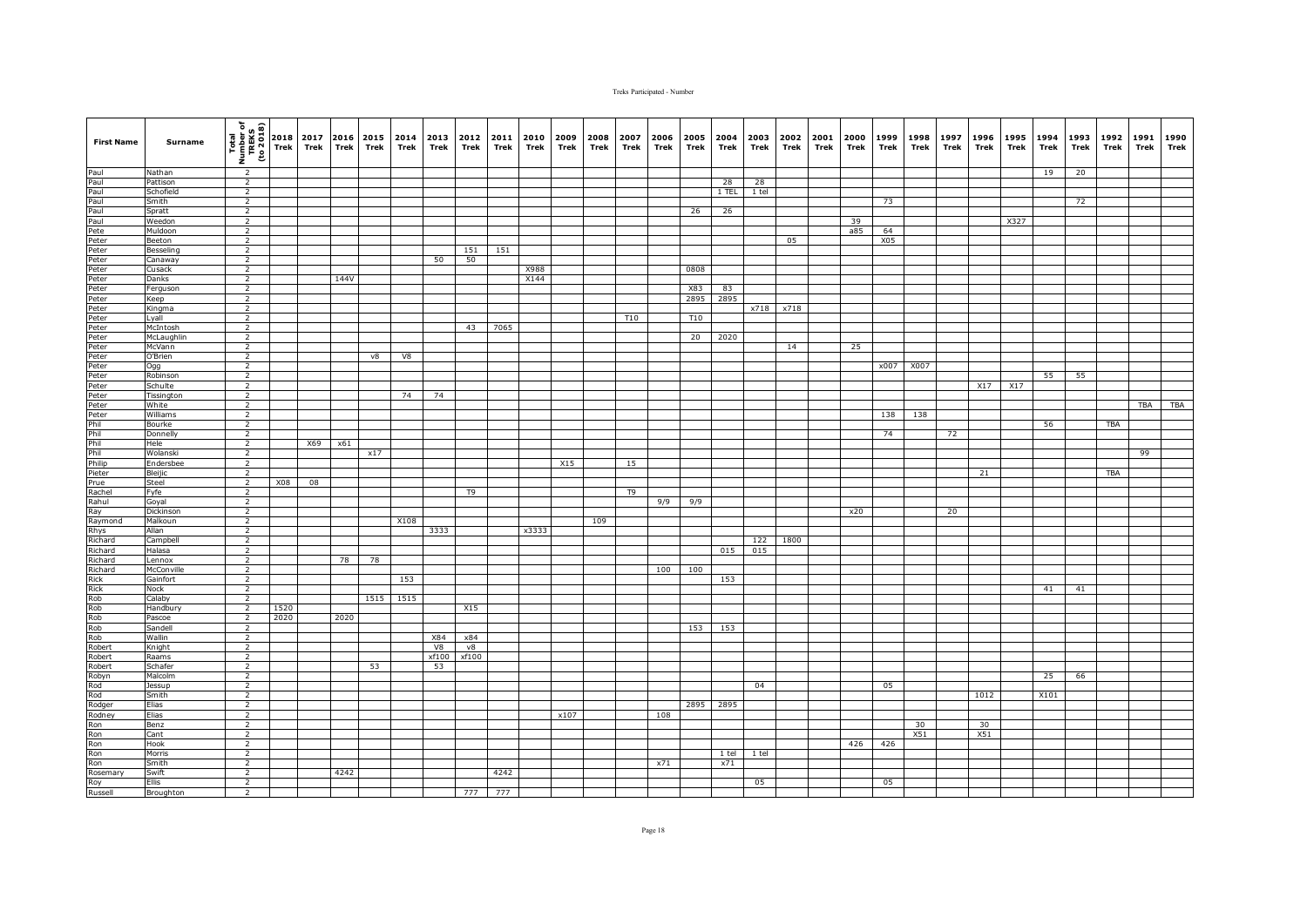| <b>First Name</b>                                                                                                                                                                   | Surname               | $\frac{\frac{1}{2} \left(\frac{1}{2} + \frac{1}{2} + \frac{1}{2} + \frac{1}{2} + \frac{1}{2} + \frac{1}{2} + \frac{1}{2} + \frac{1}{2} + \frac{1}{2} + \frac{1}{2} + \frac{1}{2} + \frac{1}{2} + \frac{1}{2} + \frac{1}{2} + \frac{1}{2} + \frac{1}{2} + \frac{1}{2} + \frac{1}{2} + \frac{1}{2} + \frac{1}{2} + \frac{1}{2} + \frac{1}{2} + \frac{1}{2} + \frac{1}{2} + \frac{1}{2} + \frac{1}{2} + \$ |      | 2017<br>Trek | 2016 2015<br>Trek | Trek | 2014<br>Trek | 2013 2012<br>Trek | Trek  | 2011<br>Trek | 2010<br>Trek | 2009<br>Trek | 2008<br>Trek | 2007<br>Trek | 2006<br>Trek | 2005<br>Trek | 2004<br>Trek | 2003<br>Trek | 2002<br>Trek | 2001<br>Trek | 2000<br>Trek | 1999<br>Trek | 1998<br>Trek | 1997<br>Trek | 1996<br>Trek   | 1995 1994<br>Trek | Trek | 1993<br>Trek | 1992<br>Trek | 1991<br>Trek | 1990<br>Trek |
|-------------------------------------------------------------------------------------------------------------------------------------------------------------------------------------|-----------------------|---------------------------------------------------------------------------------------------------------------------------------------------------------------------------------------------------------------------------------------------------------------------------------------------------------------------------------------------------------------------------------------------------------|------|--------------|-------------------|------|--------------|-------------------|-------|--------------|--------------|--------------|--------------|--------------|--------------|--------------|--------------|--------------|--------------|--------------|--------------|--------------|--------------|--------------|----------------|-------------------|------|--------------|--------------|--------------|--------------|
|                                                                                                                                                                                     | De Stoop              | $\overline{2}$                                                                                                                                                                                                                                                                                                                                                                                          | 88   | X88          |                   |      |              |                   |       |              |              |              |              |              |              |              |              |              |              |              |              |              |              |              |                |                   |      |              |              |              |              |
|                                                                                                                                                                                     | Abouharb              | $\overline{2}$                                                                                                                                                                                                                                                                                                                                                                                          |      |              |                   |      |              |                   | x444  | 444          |              |              |              |              |              |              |              |              |              |              |              |              |              |              |                |                   |      |              |              |              |              |
|                                                                                                                                                                                     | Chapman               | $\overline{2}$                                                                                                                                                                                                                                                                                                                                                                                          |      | T15          | 2020              |      |              |                   |       |              |              |              |              |              |              |              |              |              |              |              |              |              |              |              |                |                   |      |              |              |              |              |
|                                                                                                                                                                                     | Harvey                | $\overline{2}$                                                                                                                                                                                                                                                                                                                                                                                          |      |              |                   |      |              |                   |       |              |              |              |              |              |              |              |              |              |              |              |              |              |              |              |                |                   |      | 50           |              | TBA          |              |
|                                                                                                                                                                                     | Rankine               | $\overline{2}$                                                                                                                                                                                                                                                                                                                                                                                          |      |              |                   |      |              |                   |       |              |              |              |              |              |              |              |              |              |              |              | x59          | 59           |              |              |                |                   |      |              |              |              |              |
|                                                                                                                                                                                     | Roberts               | $\overline{2}$                                                                                                                                                                                                                                                                                                                                                                                          |      |              |                   |      |              | 454               |       |              |              | 454          |              |              |              |              |              |              |              |              |              |              |              |              |                |                   |      |              |              |              |              |
|                                                                                                                                                                                     | Hunter                | $\overline{2}$                                                                                                                                                                                                                                                                                                                                                                                          |      |              |                   |      |              |                   |       |              |              | X34          | 34           |              |              |              |              |              |              |              |              |              |              |              |                |                   |      |              |              |              |              |
|                                                                                                                                                                                     | Howes                 | $\overline{2}$                                                                                                                                                                                                                                                                                                                                                                                          |      |              |                   |      |              |                   | 89    |              |              |              |              | 89           |              |              |              |              |              |              |              |              |              |              |                |                   |      |              |              |              |              |
|                                                                                                                                                                                     | Munro                 | $\overline{2}$                                                                                                                                                                                                                                                                                                                                                                                          |      |              |                   |      |              |                   |       |              |              |              |              |              |              |              |              |              |              |              |              |              |              |              |                |                   |      | 92           | TBA          |              |              |
|                                                                                                                                                                                     | Nelson                | $\overline{2}$                                                                                                                                                                                                                                                                                                                                                                                          |      |              |                   |      |              |                   |       |              |              |              |              | 1903         | 1903         |              |              |              |              |              |              |              |              |              |                |                   |      |              |              |              |              |
|                                                                                                                                                                                     | Oliver<br>Paulin      | $\overline{2}$<br>$\overline{2}$                                                                                                                                                                                                                                                                                                                                                                        |      |              | 858               | 858  | 50           | 50                |       |              |              |              |              |              |              |              |              |              |              |              |              |              |              |              |                |                   |      |              |              |              |              |
|                                                                                                                                                                                     |                       | $\overline{2}$                                                                                                                                                                                                                                                                                                                                                                                          |      |              |                   |      |              |                   |       |              |              |              |              |              | x99          | x99          |              |              |              |              |              |              |              |              |                |                   |      |              |              |              |              |
|                                                                                                                                                                                     | Page<br>Flett         | $\overline{2}$                                                                                                                                                                                                                                                                                                                                                                                          |      |              |                   |      |              |                   |       |              |              |              |              |              |              | 22           |              | 22           |              |              |              |              |              |              |                |                   |      |              |              |              |              |
|                                                                                                                                                                                     | Green                 | $\overline{2}$                                                                                                                                                                                                                                                                                                                                                                                          |      |              |                   |      |              |                   |       |              |              |              |              |              |              |              |              |              | 53           |              |              |              |              |              | 75             |                   |      |              |              |              |              |
|                                                                                                                                                                                     | Peam                  | 2                                                                                                                                                                                                                                                                                                                                                                                                       |      |              |                   |      |              |                   | 444cx | 444cx        |              |              |              |              |              |              |              |              |              |              |              |              |              |              |                |                   |      |              |              |              |              |
|                                                                                                                                                                                     | <b>Mood</b>           | $\overline{2}$                                                                                                                                                                                                                                                                                                                                                                                          |      |              |                   |      |              |                   |       | 88           | 88           |              |              |              |              |              |              |              |              |              |              |              |              |              |                |                   |      |              |              |              |              |
|                                                                                                                                                                                     | Glasson               | $\overline{2}$                                                                                                                                                                                                                                                                                                                                                                                          |      |              |                   |      |              |                   | 42    | 42           |              |              |              |              |              |              |              |              |              |              |              |              |              |              |                |                   |      |              |              |              |              |
| Ryan<br>Scott<br>Scott<br>Scott<br>Scott<br>Scott<br>Scott<br>Stannen<br>Shannon<br>Scophie<br>Stephen<br>Stephen<br>Stephen<br>Stephen<br>Stephen<br>Stephen<br>Stephen<br>Stephen | Myers                 | $\overline{2}$                                                                                                                                                                                                                                                                                                                                                                                          |      |              |                   |      |              |                   |       |              |              |              |              |              |              | 204          | 202          |              |              |              |              |              |              |              |                |                   |      |              |              |              |              |
| Steve<br>Stu<br>Sue<br>Syd<br>Ted                                                                                                                                                   | Smith                 | $\overline{2}$                                                                                                                                                                                                                                                                                                                                                                                          |      |              |                   |      |              |                   |       |              |              | 221          |              |              |              |              |              |              |              |              |              |              |              |              |                | 147               |      |              |              |              |              |
|                                                                                                                                                                                     | Doughty               | $\overline{2}$                                                                                                                                                                                                                                                                                                                                                                                          | X300 |              | X80               |      |              |                   |       |              |              |              |              |              |              |              |              |              |              |              |              |              |              |              |                |                   |      |              |              |              |              |
|                                                                                                                                                                                     | Rayson                | $\overline{2}$                                                                                                                                                                                                                                                                                                                                                                                          |      |              |                   |      |              |                   |       |              |              |              |              |              |              | t9           |              |              |              |              |              |              |              |              | T15            |                   |      |              |              |              |              |
|                                                                                                                                                                                     | Miller                | $\overline{2}$                                                                                                                                                                                                                                                                                                                                                                                          |      |              |                   |      |              |                   |       |              |              |              |              |              |              |              |              |              |              | A67          | 426          |              |              |              |                |                   |      |              |              |              |              |
|                                                                                                                                                                                     | Dyet                  | $\overline{2}$                                                                                                                                                                                                                                                                                                                                                                                          |      |              |                   |      |              |                   |       |              |              |              |              |              |              |              |              |              |              |              |              |              |              |              |                |                   |      | 50           |              | <b>TBA</b>   |              |
| Ted                                                                                                                                                                                 | Pretty                | $\overline{2}$                                                                                                                                                                                                                                                                                                                                                                                          |      |              |                   |      |              |                   |       |              |              |              |              |              |              |              | 3 TEL        | 3 tel        |              |              |              |              |              |              |                |                   |      |              |              |              |              |
| Terry                                                                                                                                                                               | Delahunty             | $\overline{2}$                                                                                                                                                                                                                                                                                                                                                                                          |      |              |                   |      |              |                   |       |              |              |              |              |              |              |              | 32           |              |              | 32           |              |              |              |              |                |                   |      |              |              |              |              |
| Tim                                                                                                                                                                                 | Edwards               | $\overline{2}$                                                                                                                                                                                                                                                                                                                                                                                          |      |              |                   |      |              |                   |       |              |              |              | x9           | 9            |              |              |              |              |              |              |              |              |              |              |                |                   |      |              |              |              |              |
| Tim                                                                                                                                                                                 | Fisher                | $\overline{2}$                                                                                                                                                                                                                                                                                                                                                                                          |      |              |                   |      |              |                   |       |              |              | X34          | X1869        |              |              |              |              |              |              |              |              |              |              |              |                |                   |      |              |              |              |              |
| Tim<br>Tim                                                                                                                                                                          | Hardy                 | $\overline{2}$                                                                                                                                                                                                                                                                                                                                                                                          |      |              |                   |      |              |                   |       |              |              |              |              |              |              |              |              |              | 05           |              |              | 492          |              |              |                |                   |      |              |              |              |              |
|                                                                                                                                                                                     | Reen                  | $\overline{2}$                                                                                                                                                                                                                                                                                                                                                                                          |      |              |                   |      |              |                   |       |              |              |              |              | 111CX        | x222         |              |              |              |              |              |              |              |              |              |                |                   |      |              |              |              |              |
| Tom                                                                                                                                                                                 | Tushuizen             | $\overline{2}$                                                                                                                                                                                                                                                                                                                                                                                          |      |              |                   |      |              |                   |       |              |              |              |              |              |              |              |              |              |              |              |              | x49          |              |              |                |                   | X911 |              |              |              |              |
| Tony                                                                                                                                                                                | Anderson              | $\overline{2}$                                                                                                                                                                                                                                                                                                                                                                                          |      |              |                   | x16  | X16          |                   |       |              |              |              |              |              |              |              |              |              |              |              |              |              |              |              |                |                   |      |              |              |              |              |
| Tony                                                                                                                                                                                | Conroy                | $\overline{2}$                                                                                                                                                                                                                                                                                                                                                                                          |      |              |                   |      |              |                   |       |              |              |              |              |              |              |              |              |              |              |              | x2209        | 2209         |              |              |                |                   |      |              |              |              |              |
| <b>Tony</b>                                                                                                                                                                         | Davidson              | $\overline{2}$                                                                                                                                                                                                                                                                                                                                                                                          |      |              |                   |      |              |                   | x492  |              |              | 492          |              |              |              |              |              |              |              |              |              |              |              |              |                |                   |      |              |              |              |              |
| Tony                                                                                                                                                                                | Fitzpatrick           | 2                                                                                                                                                                                                                                                                                                                                                                                                       |      |              |                   |      |              |                   |       |              |              |              |              |              |              |              |              |              |              |              |              |              | 68           |              | X68            |                   |      |              |              |              |              |
| Trevor                                                                                                                                                                              | Halyard               | $\overline{2}$                                                                                                                                                                                                                                                                                                                                                                                          |      |              |                   |      |              |                   |       |              |              |              |              |              |              |              |              |              |              |              |              |              |              |              |                |                   |      |              | <b>TBA</b>   | <b>TBA</b>   |              |
| Trevor                                                                                                                                                                              | Moore                 | $\overline{2}$                                                                                                                                                                                                                                                                                                                                                                                          |      |              |                   |      |              |                   |       |              |              |              |              |              |              |              |              | x013         | 013          |              |              |              |              |              |                |                   |      |              |              |              |              |
| Trevor                                                                                                                                                                              | Zibell                | $\overline{2}$                                                                                                                                                                                                                                                                                                                                                                                          |      |              |                   |      |              |                   |       |              |              | 1906         | 1905         |              |              |              |              |              |              |              |              |              |              |              |                |                   |      |              |              |              |              |
| Val                                                                                                                                                                                 | Parkes                | $\overline{2}$                                                                                                                                                                                                                                                                                                                                                                                          |      |              |                   |      |              |                   |       |              |              |              |              |              |              |              |              |              |              |              |              |              |              |              |                |                   | 25   | 66           |              |              |              |
| Vince<br>Wal                                                                                                                                                                        | Carmody               | $\overline{2}$                                                                                                                                                                                                                                                                                                                                                                                          |      |              |                   |      |              |                   |       |              |              |              |              |              |              |              |              |              |              |              |              | x69          | X69          |              |                |                   |      |              |              |              |              |
|                                                                                                                                                                                     | Harris                | $\overline{2}$                                                                                                                                                                                                                                                                                                                                                                                          |      |              |                   |      |              |                   |       |              |              |              |              |              |              |              |              |              |              |              |              |              |              | 66           | X <sub>2</sub> |                   |      |              |              |              |              |
| Wayne                                                                                                                                                                               | Newman                | $\overline{2}$                                                                                                                                                                                                                                                                                                                                                                                          |      |              |                   |      |              |                   |       |              |              |              |              |              |              |              |              |              |              |              |              |              |              |              |                |                   | 10   | 75           |              |              |              |
| Wolter                                                                                                                                                                              | Peeters<br>Littleford | $\overline{2}$<br>$\mathbf{1}$                                                                                                                                                                                                                                                                                                                                                                          | T5   | T5           |                   |      |              |                   |       | 99           |              |              |              |              |              |              |              |              |              |              |              |              |              |              |                |                   |      |              |              |              |              |
| Andrew<br>Dominic                                                                                                                                                                   | Wild                  | $\mathbf{1}$                                                                                                                                                                                                                                                                                                                                                                                            | 193  |              |                   |      |              |                   |       |              |              |              |              |              |              |              |              |              |              |              |              |              |              |              |                |                   |      |              |              |              |              |
| Julie                                                                                                                                                                               | Scurr                 | $\mathbf{1}$                                                                                                                                                                                                                                                                                                                                                                                            | X13  |              |                   |      |              |                   |       |              |              |              |              |              |              |              |              |              |              |              |              |              |              |              |                |                   |      |              |              |              |              |
|                                                                                                                                                                                     | Daniel                | $\mathbf{1}$                                                                                                                                                                                                                                                                                                                                                                                            | X185 |              |                   |      |              |                   |       |              |              |              |              |              |              |              |              |              |              |              |              |              |              |              |                |                   |      |              |              |              |              |
|                                                                                                                                                                                     | Henderson             | $\overline{1}$                                                                                                                                                                                                                                                                                                                                                                                          |      |              |                   |      |              | 3333              |       |              |              |              |              |              |              |              |              |              |              |              |              |              |              |              |                |                   |      |              |              |              |              |
|                                                                                                                                                                                     | Scott                 | $\mathbf{1}$                                                                                                                                                                                                                                                                                                                                                                                            |      |              |                   |      |              |                   |       |              |              |              |              |              |              |              | 015          |              |              |              |              |              |              |              |                |                   |      |              |              |              |              |
|                                                                                                                                                                                     | Damon                 | $\mathbf{1}$                                                                                                                                                                                                                                                                                                                                                                                            |      |              |                   |      |              |                   | 89    |              |              |              |              |              |              |              |              |              |              |              |              |              |              |              |                |                   |      |              |              |              |              |
|                                                                                                                                                                                     | Englefield            | $\mathbf{1}$                                                                                                                                                                                                                                                                                                                                                                                            |      |              |                   |      |              |                   |       |              | X24/7        |              |              |              |              |              |              |              |              |              |              |              |              |              |                |                   |      |              |              |              |              |
|                                                                                                                                                                                     | Fitzgerald            | $\mathbf{1}$                                                                                                                                                                                                                                                                                                                                                                                            |      |              |                   |      |              | 540               |       |              |              |              |              |              |              |              |              |              |              |              |              |              |              |              |                |                   |      |              |              |              |              |
|                                                                                                                                                                                     | Mitchell              | $\mathbf{1}$                                                                                                                                                                                                                                                                                                                                                                                            |      |              |                   |      | X33          |                   |       |              |              |              |              |              |              |              |              |              |              |              |              |              |              |              |                |                   |      |              |              |              |              |
|                                                                                                                                                                                     | Priestley             | $\mathbf{1}$                                                                                                                                                                                                                                                                                                                                                                                            |      |              |                   |      |              |                   |       |              |              |              |              |              |              |              | 2 tel        |              |              |              |              |              |              |              |                |                   |      |              |              |              |              |
|                                                                                                                                                                                     | Rodwell               | $\mathbf{1}$                                                                                                                                                                                                                                                                                                                                                                                            | 145  |              |                   |      |              |                   |       |              |              |              |              |              |              |              |              |              |              |              |              |              |              |              |                |                   |      |              |              |              |              |
|                                                                                                                                                                                     | Shearer               | $\mathbf{1}$                                                                                                                                                                                                                                                                                                                                                                                            |      | 152          |                   |      |              |                   |       |              |              |              |              |              |              |              |              |              |              |              |              |              |              |              |                |                   |      |              |              |              |              |
|                                                                                                                                                                                     | Smith                 | $\mathbf{1}$                                                                                                                                                                                                                                                                                                                                                                                            |      |              |                   |      |              |                   |       |              |              |              |              |              |              |              |              |              |              |              | 2000         |              |              |              |                |                   |      |              |              |              |              |
|                                                                                                                                                                                     | Wildman               | $\mathbf{1}$                                                                                                                                                                                                                                                                                                                                                                                            |      |              | 99                |      |              |                   |       |              |              |              |              |              |              |              |              |              |              |              |              |              |              |              |                |                   |      |              |              |              |              |
|                                                                                                                                                                                     | Wilkinson             | $\mathbf{1}$                                                                                                                                                                                                                                                                                                                                                                                            | 15   |              |                   |      |              |                   |       |              |              |              |              |              |              |              |              |              |              |              |              |              |              |              |                |                   |      |              |              |              |              |
|                                                                                                                                                                                     | Christie              | $\mathbf{1}$                                                                                                                                                                                                                                                                                                                                                                                            |      |              |                   |      |              |                   |       |              |              |              |              |              | seven        |              |              |              |              |              |              |              |              |              |                |                   |      |              |              |              |              |
|                                                                                                                                                                                     | Englefield            | $\mathbf{1}$                                                                                                                                                                                                                                                                                                                                                                                            | V8   |              |                   |      |              |                   |       |              |              |              |              |              |              |              |              |              |              |              |              |              |              |              |                |                   |      |              |              |              |              |
|                                                                                                                                                                                     | Grew                  | $\overline{1}$                                                                                                                                                                                                                                                                                                                                                                                          |      |              | 2AB               |      |              |                   |       |              |              |              |              |              |              |              |              |              |              |              |              |              |              |              |                |                   |      |              |              |              |              |
|                                                                                                                                                                                     | Guerin                | 1                                                                                                                                                                                                                                                                                                                                                                                                       |      |              |                   |      |              |                   |       |              |              |              |              |              |              |              |              |              |              | 492          |              |              |              |              |                |                   |      |              |              |              |              |
|                                                                                                                                                                                     | Powles                | $\overline{1}$                                                                                                                                                                                                                                                                                                                                                                                          |      |              |                   |      |              |                   |       |              |              |              |              |              |              |              |              |              |              |              | 14           |              |              |              |                |                   |      |              |              |              |              |
|                                                                                                                                                                                     | Whiddett              | 1                                                                                                                                                                                                                                                                                                                                                                                                       |      |              | 555CX             |      |              |                   |       |              |              |              |              |              |              |              |              |              |              |              |              |              |              |              |                |                   |      |              |              |              |              |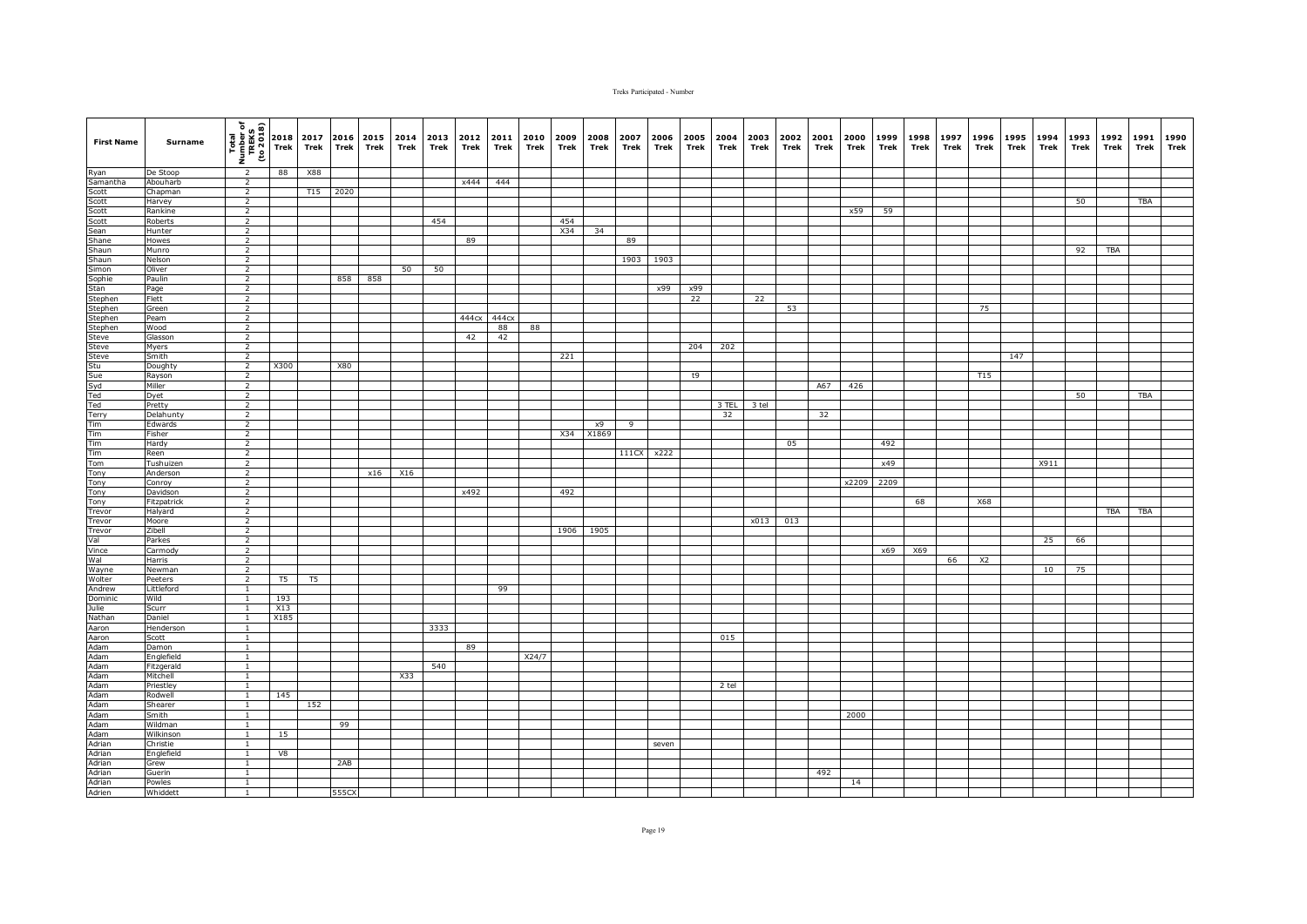| <b>First Name</b>                                                                                                   | Surname           | $\begin{array}{c c}\n\hline\n\text{total} & \text{total} \\ \hline\n\text{total} & \text{total} \\ \hline\n\text{total} & \text{total} \\ \hline\n\text{total} & \text{total} \\ \hline\n\text{total} & \text{total} \\ \hline\n\text{total} & \text{total} \\ \hline\n\text{total} & \text{total} \\ \hline\n\text{total} & \text{total} \\ \hline\n\text{total} & \text{total} \\ \hline\n\text{total} & \text{total} \\ \hline\n\text{total} & \text{total} \\ \hline\n\text{total} & \text{total} \\ \hline\n\text{total} & \text{total} \\ \h$ |                | 2017<br>Trek |     | 2016 2015<br>Trek Trek | 2014<br>Trek | Trek | 2013 2012 2011<br>Trek | Trek | 2010<br>Trek | 2009<br>Trek | 2008<br>Trek | 2007<br>Trek | 2006<br>Trek | 2005<br>Trek | 2004<br>Trek | 2003<br>Trek | 2002<br>Trek   | 2001<br>Trek | 2000<br>Trek   | 1999<br>Trek | 1998<br>Trek | 1997<br>Trek | 1996<br>Trek | 1995 1994<br>Trek | Trek | 1993<br>Trek | 1992<br>Trek | 1991<br>Trek      | 1990<br>Trek |
|---------------------------------------------------------------------------------------------------------------------|-------------------|-----------------------------------------------------------------------------------------------------------------------------------------------------------------------------------------------------------------------------------------------------------------------------------------------------------------------------------------------------------------------------------------------------------------------------------------------------------------------------------------------------------------------------------------------------|----------------|--------------|-----|------------------------|--------------|------|------------------------|------|--------------|--------------|--------------|--------------|--------------|--------------|--------------|--------------|----------------|--------------|----------------|--------------|--------------|--------------|--------------|-------------------|------|--------------|--------------|-------------------|--------------|
|                                                                                                                     | Agapiadis         |                                                                                                                                                                                                                                                                                                                                                                                                                                                                                                                                                     |                |              |     |                        |              |      |                        |      |              |              |              |              |              |              |              |              |                |              | 14             |              |              |              |              |                   |      |              |              |                   |              |
|                                                                                                                     | Bailey            | $\mathbf{1}$                                                                                                                                                                                                                                                                                                                                                                                                                                                                                                                                        |                |              |     |                        |              |      |                        |      |              | X371         |              |              |              |              |              |              |                |              |                |              |              |              |              |                   |      |              |              |                   |              |
|                                                                                                                     | <b>Bates</b>      | $\overline{1}$                                                                                                                                                                                                                                                                                                                                                                                                                                                                                                                                      |                |              |     |                        |              |      |                        |      |              |              |              |              |              |              |              |              | $\overline{9}$ |              |                |              |              |              |              |                   |      |              |              |                   |              |
|                                                                                                                     | Cameron           | $\mathbf{1}$                                                                                                                                                                                                                                                                                                                                                                                                                                                                                                                                        |                |              |     |                        |              |      |                        |      |              |              |              |              | 018          |              |              |              |                |              |                |              |              |              |              |                   |      |              |              |                   |              |
|                                                                                                                     | Grice             | $\overline{1}$                                                                                                                                                                                                                                                                                                                                                                                                                                                                                                                                      |                |              |     |                        |              |      |                        |      |              |              |              |              |              |              | x37          |              |                |              |                |              |              |              |              |                   |      |              |              |                   |              |
|                                                                                                                     | King              | $\mathbf{1}$                                                                                                                                                                                                                                                                                                                                                                                                                                                                                                                                        |                |              |     |                        |              |      |                        |      |              |              |              |              |              |              |              |              |                |              |                |              |              | X2           |              |                   |      |              |              |                   |              |
|                                                                                                                     | Latta             | $\mathbf{1}$                                                                                                                                                                                                                                                                                                                                                                                                                                                                                                                                        |                |              |     |                        |              |      | x39                    |      |              |              |              |              |              |              |              |              |                |              |                |              |              |              |              |                   |      |              |              |                   |              |
|                                                                                                                     | Mugford Jnr       | $\mathbf{1}$                                                                                                                                                                                                                                                                                                                                                                                                                                                                                                                                        |                |              |     |                        |              |      |                        |      |              |              |              |              |              |              |              |              |                |              | T <sub>3</sub> |              |              |              |              |                   |      |              |              |                   |              |
|                                                                                                                     | Rogerson          | $\mathbf{1}$<br>$\overline{1}$                                                                                                                                                                                                                                                                                                                                                                                                                                                                                                                      |                |              |     |                        |              |      |                        |      |              |              |              |              |              |              |              |              |                |              |                |              |              |              |              |                   |      | 25           |              |                   |              |
|                                                                                                                     | Wadey             |                                                                                                                                                                                                                                                                                                                                                                                                                                                                                                                                                     |                |              |     |                        |              |      |                        |      |              |              |              |              |              |              |              |              |                |              |                |              |              |              |              |                   | 911  |              |              |                   |              |
|                                                                                                                     | Willis<br>Willis  | $\mathbf{1}$<br>$\overline{1}$                                                                                                                                                                                                                                                                                                                                                                                                                                                                                                                      |                |              |     |                        |              |      |                        |      |              |              |              |              |              |              |              |              |                |              |                |              |              |              |              |                   |      |              |              | TBA<br><b>TBA</b> |              |
|                                                                                                                     | Spargo            | $\mathbf{1}$                                                                                                                                                                                                                                                                                                                                                                                                                                                                                                                                        |                |              |     |                        |              |      |                        |      |              |              |              |              |              |              |              |              |                |              | 5              |              |              |              |              |                   |      |              |              |                   |              |
|                                                                                                                     | Gibbs             | $\mathbf{1}$                                                                                                                                                                                                                                                                                                                                                                                                                                                                                                                                        | X08            |              |     |                        |              |      |                        |      |              |              |              |              |              |              |              |              |                |              |                |              |              |              |              |                   |      |              |              |                   |              |
|                                                                                                                     | Hall              | $\mathbf{1}$                                                                                                                                                                                                                                                                                                                                                                                                                                                                                                                                        |                |              |     |                        |              |      |                        | X168 |              |              |              |              |              |              |              |              |                |              |                |              |              |              |              |                   |      |              |              |                   |              |
|                                                                                                                     | Lyons             | $\mathbf{1}$                                                                                                                                                                                                                                                                                                                                                                                                                                                                                                                                        | 1515           |              |     |                        |              |      |                        |      |              |              |              |              |              |              |              |              |                |              |                |              |              |              |              |                   |      |              |              |                   |              |
|                                                                                                                     | Szekeres          | $\overline{1}$                                                                                                                                                                                                                                                                                                                                                                                                                                                                                                                                      |                |              |     |                        |              |      |                        |      |              |              |              |              |              |              |              |              | 75             |              |                |              |              |              |              |                   |      |              |              |                   |              |
|                                                                                                                     | Furey             | $\overline{1}$                                                                                                                                                                                                                                                                                                                                                                                                                                                                                                                                      |                |              |     |                        |              |      |                        |      |              | X10/10       |              |              |              |              |              |              |                |              |                |              |              |              |              |                   |      |              |              |                   |              |
|                                                                                                                     | chater            | $\overline{1}$                                                                                                                                                                                                                                                                                                                                                                                                                                                                                                                                      |                |              |     |                        |              |      |                        |      |              |              |              |              |              |              |              |              |                |              |                |              |              | 48           |              |                   |      |              |              |                   |              |
|                                                                                                                     | Abraham           | $\mathbf{1}$                                                                                                                                                                                                                                                                                                                                                                                                                                                                                                                                        |                |              |     |                        |              |      |                        |      |              |              |              |              |              | X220         |              |              |                |              |                |              |              |              |              |                   |      |              |              |                   |              |
|                                                                                                                     | Cluff             | $\mathbf{1}$                                                                                                                                                                                                                                                                                                                                                                                                                                                                                                                                        |                |              |     |                        |              |      |                        |      |              |              |              |              |              |              |              |              |                |              |                |              | 9696         |              |              |                   |      |              |              |                   |              |
|                                                                                                                     | Doyle             | $\mathbf{1}$                                                                                                                                                                                                                                                                                                                                                                                                                                                                                                                                        |                |              |     |                        |              |      |                        |      |              |              |              |              |              |              |              |              |                |              |                |              |              |              |              |                   | X27  |              |              |                   |              |
|                                                                                                                     | Heel              | $\mathbf{1}$                                                                                                                                                                                                                                                                                                                                                                                                                                                                                                                                        |                |              |     |                        |              |      |                        |      |              |              |              |              |              | 79           |              |              |                |              |                |              |              |              |              |                   |      |              |              |                   |              |
|                                                                                                                     | Kranz             | $\overline{1}$                                                                                                                                                                                                                                                                                                                                                                                                                                                                                                                                      |                |              |     |                        |              |      |                        |      |              |              |              |              |              |              |              |              |                |              |                |              |              |              | 27           |                   |      |              |              |                   |              |
|                                                                                                                     | McAskill          | $\overline{1}$                                                                                                                                                                                                                                                                                                                                                                                                                                                                                                                                      |                |              |     |                        |              |      |                        | 280  |              |              |              |              |              |              |              |              |                |              |                |              |              |              |              |                   |      |              |              |                   |              |
|                                                                                                                     | Vella             | $\overline{1}$                                                                                                                                                                                                                                                                                                                                                                                                                                                                                                                                      |                |              |     |                        |              |      |                        |      |              |              |              |              |              |              |              |              |                |              |                | T14          |              |              |              |                   |      |              |              |                   |              |
|                                                                                                                     | Barry             | $\mathbf{1}$                                                                                                                                                                                                                                                                                                                                                                                                                                                                                                                                        |                |              |     |                        |              |      | 444                    |      |              |              |              |              |              |              |              |              |                |              |                |              |              |              |              |                   |      |              |              |                   |              |
|                                                                                                                     | Williams          | $\overline{1}$                                                                                                                                                                                                                                                                                                                                                                                                                                                                                                                                      |                |              |     |                        |              |      |                        | 777  |              |              |              |              |              |              |              |              |                |              |                |              |              |              |              |                   |      |              |              |                   |              |
|                                                                                                                     | Bora              | $\mathbf{1}$                                                                                                                                                                                                                                                                                                                                                                                                                                                                                                                                        |                |              |     | 181                    |              |      |                        |      |              |              |              |              |              |              |              |              |                |              |                |              |              |              |              |                   |      |              |              |                   |              |
|                                                                                                                     | Booth             | $\mathbf{1}$<br>$\overline{1}$                                                                                                                                                                                                                                                                                                                                                                                                                                                                                                                      |                |              |     |                        |              |      |                        |      |              |              |              |              |              |              |              |              |                | 619          | x101           |              |              |              |              |                   |      |              |              |                   |              |
| Andrew<br>Andrew<br>Andrew<br>Andrew<br>Andrew<br>Andrew                                                            | Brown<br>Burdett  | $\overline{1}$                                                                                                                                                                                                                                                                                                                                                                                                                                                                                                                                      |                |              |     |                        |              |      |                        |      |              |              |              |              |              |              |              |              |                |              |                |              |              |              | 318          |                   |      |              |              |                   |              |
|                                                                                                                     | Clark             | $\overline{1}$                                                                                                                                                                                                                                                                                                                                                                                                                                                                                                                                      |                |              |     |                        |              |      | 138                    |      |              |              |              |              |              |              |              |              |                |              |                |              |              |              |              |                   |      |              |              |                   |              |
|                                                                                                                     | Condell           | $\mathbf{1}$                                                                                                                                                                                                                                                                                                                                                                                                                                                                                                                                        |                |              |     | x53                    |              |      |                        |      |              |              |              |              |              |              |              |              |                |              |                |              |              |              |              |                   |      |              |              |                   |              |
|                                                                                                                     | Conder            | $\mathbf{1}$                                                                                                                                                                                                                                                                                                                                                                                                                                                                                                                                        |                |              |     |                        |              |      |                        |      |              |              |              |              |              |              |              |              |                |              | <b>T16</b>     |              |              |              |              |                   |      |              |              |                   |              |
|                                                                                                                     | Crawford          | $\mathbf{1}$                                                                                                                                                                                                                                                                                                                                                                                                                                                                                                                                        |                |              |     |                        |              |      |                        |      |              |              | <b>B52</b>   |              |              |              |              |              |                |              |                |              |              |              |              |                   |      |              |              |                   |              |
|                                                                                                                     | Dodd              | $\mathbf{1}$                                                                                                                                                                                                                                                                                                                                                                                                                                                                                                                                        |                |              |     |                        |              |      |                        |      |              |              |              |              |              |              |              |              |                |              |                |              |              |              |              |                   |      |              |              |                   | TBA          |
| Andrew                                                                                                              | Edwards           | $\mathbf{1}$                                                                                                                                                                                                                                                                                                                                                                                                                                                                                                                                        |                |              |     |                        |              |      |                        |      |              |              |              |              |              |              |              |              |                |              |                |              |              |              |              |                   |      |              | <b>TBA</b>   |                   |              |
| Andrew                                                                                                              | Evetts            | $\mathbf{1}$                                                                                                                                                                                                                                                                                                                                                                                                                                                                                                                                        |                |              |     |                        |              |      |                        |      |              |              |              |              |              |              |              | 80           |                |              |                |              |              |              |              |                   |      |              |              |                   |              |
| Andrew                                                                                                              | Healey            | $\mathbf{1}$                                                                                                                                                                                                                                                                                                                                                                                                                                                                                                                                        |                |              |     |                        |              |      | X168                   |      |              |              |              |              |              |              |              |              |                |              |                |              |              |              |              |                   |      |              |              |                   |              |
| Andrew                                                                                                              | <b>Jeffers</b>    | $\mathbf{1}$                                                                                                                                                                                                                                                                                                                                                                                                                                                                                                                                        |                |              |     |                        |              |      |                        |      |              |              |              |              |              |              |              |              |                |              |                |              |              |              |              |                   |      | T7           |              |                   |              |
|                                                                                                                     | Jones             | $\mathbf{1}$                                                                                                                                                                                                                                                                                                                                                                                                                                                                                                                                        |                |              |     |                        | 014          |      |                        |      |              |              |              |              |              |              |              |              |                |              |                |              |              |              |              |                   |      |              |              |                   |              |
|                                                                                                                     | Luxton            | $\mathbf{1}$                                                                                                                                                                                                                                                                                                                                                                                                                                                                                                                                        |                |              |     |                        |              |      |                        |      |              |              |              |              |              |              | A4069        |              |                |              |                |              |              |              |              |                   |      |              |              |                   |              |
| Andrew<br>Andrew<br>Andrew<br>Andrew                                                                                | MacDonald         | $\mathbf{1}$                                                                                                                                                                                                                                                                                                                                                                                                                                                                                                                                        |                |              |     |                        |              |      |                        |      |              |              |              | X67          |              |              |              |              |                |              |                |              |              |              |              |                   |      |              |              |                   |              |
|                                                                                                                     | MacKenzie         | $\mathbf{1}$                                                                                                                                                                                                                                                                                                                                                                                                                                                                                                                                        |                |              | X08 |                        |              |      |                        |      |              |              |              |              |              |              |              |              |                |              |                |              |              |              |              |                   |      |              |              |                   |              |
| Andrew<br>Andrew<br>Andrew                                                                                          | Macpherson        | $\mathbf{1}$                                                                                                                                                                                                                                                                                                                                                                                                                                                                                                                                        |                |              |     |                        |              |      |                        |      |              |              |              |              |              |              |              |              |                |              |                |              |              |              |              |                   |      | 79           |              |                   |              |
|                                                                                                                     | McNaughton        | $\mathbf{1}$                                                                                                                                                                                                                                                                                                                                                                                                                                                                                                                                        |                |              |     |                        |              |      |                        |      |              |              |              |              |              |              | 51           |              |                |              |                |              |              |              |              |                   |      |              |              |                   |              |
|                                                                                                                     | Meldrum           | $\overline{1}$                                                                                                                                                                                                                                                                                                                                                                                                                                                                                                                                      |                |              |     |                        |              |      |                        | x144 |              |              |              |              |              |              |              |              |                |              |                |              |              |              |              |                   |      |              |              |                   |              |
|                                                                                                                     | Torok             | $\mathbf{1}$                                                                                                                                                                                                                                                                                                                                                                                                                                                                                                                                        |                |              |     |                        |              |      |                        |      |              |              |              |              |              |              |              |              |                |              |                |              |              |              |              |                   |      | 75           |              |                   |              |
|                                                                                                                     | Wickham<br>Caldin | $\mathbf{1}$                                                                                                                                                                                                                                                                                                                                                                                                                                                                                                                                        | T <sub>9</sub> |              |     |                        |              |      | x2                     |      |              |              |              |              |              |              |              |              |                |              |                |              |              |              |              |                   |      |              |              |                   |              |
|                                                                                                                     |                   | $\mathbf{1}$                                                                                                                                                                                                                                                                                                                                                                                                                                                                                                                                        |                |              |     |                        |              |      |                        |      |              |              |              |              |              |              |              |              |                |              |                |              |              |              |              |                   |      |              |              |                   |              |
| Andrew<br>Andy<br>Andy<br>Andy<br>Andy<br>Andy<br>Angus<br>Angus<br>Angus<br>Ann<br>Ann<br>Ann<br>Ann<br>Ann<br>Ann | Gray<br>King      | $\mathbf{1}$<br>$\mathbf{1}$                                                                                                                                                                                                                                                                                                                                                                                                                                                                                                                        |                |              |     |                        |              |      |                        |      |              |              |              |              |              |              |              |              | x202           |              |                |              |              |              |              |                   |      |              |              | TBA               |              |
|                                                                                                                     | Moore             | $\mathbf{1}$                                                                                                                                                                                                                                                                                                                                                                                                                                                                                                                                        |                | 08           |     |                        |              |      |                        |      |              |              |              |              |              |              |              |              |                |              |                |              |              |              |              |                   |      |              |              |                   |              |
|                                                                                                                     | Neville           | $\overline{1}$                                                                                                                                                                                                                                                                                                                                                                                                                                                                                                                                      |                |              |     |                        |              | 064  |                        |      |              |              |              |              |              |              |              |              |                |              |                |              |              |              |              |                   |      |              |              |                   |              |
|                                                                                                                     | Ioakim            | $\mathbf{1}$                                                                                                                                                                                                                                                                                                                                                                                                                                                                                                                                        |                |              |     |                        |              |      |                        |      |              |              |              |              |              |              |              |              |                |              | A <sub>6</sub> |              |              |              |              |                   |      |              |              |                   |              |
|                                                                                                                     | <b>Borthwick</b>  | $\mathbf{1}$                                                                                                                                                                                                                                                                                                                                                                                                                                                                                                                                        |                |              |     |                        |              |      |                        |      |              |              |              |              |              |              |              |              | x44            |              |                |              |              |              |              |                   |      |              |              |                   |              |
|                                                                                                                     | Kennard           | $\mathbf{1}$                                                                                                                                                                                                                                                                                                                                                                                                                                                                                                                                        |                |              |     |                        |              |      |                        |      | 151          |              |              |              |              |              |              |              |                |              |                |              |              |              |              |                   |      |              |              |                   |              |
|                                                                                                                     | Kennard           | $\mathbf{1}$                                                                                                                                                                                                                                                                                                                                                                                                                                                                                                                                        |                |              |     |                        |              |      |                        |      |              | 151          |              |              |              |              |              |              |                |              |                |              |              |              |              |                   |      |              |              |                   |              |
|                                                                                                                     | Dang              | $\mathbf{1}$                                                                                                                                                                                                                                                                                                                                                                                                                                                                                                                                        |                |              |     |                        |              |      |                        |      |              |              |              |              |              |              |              | t9           |                |              |                |              |              |              |              |                   |      |              |              |                   |              |
|                                                                                                                     | Keenan            | $\mathbf{1}$                                                                                                                                                                                                                                                                                                                                                                                                                                                                                                                                        |                |              |     |                        |              |      |                        |      |              |              |              | x504         |              |              |              |              |                |              |                |              |              |              |              |                   |      |              |              |                   |              |
|                                                                                                                     | <b>Wood</b>       | $\overline{1}$                                                                                                                                                                                                                                                                                                                                                                                                                                                                                                                                      |                |              |     |                        |              |      |                        |      |              |              |              |              |              |              |              |              |                |              |                |              |              |              | 08           |                   |      |              |              |                   |              |
|                                                                                                                     | Mitchell          | $\mathbf{1}$                                                                                                                                                                                                                                                                                                                                                                                                                                                                                                                                        |                |              |     |                        |              |      |                        |      |              |              |              |              |              |              |              |              |                |              | 96             |              |              |              |              |                   |      |              |              |                   |              |
|                                                                                                                     | Rava              | $\overline{1}$                                                                                                                                                                                                                                                                                                                                                                                                                                                                                                                                      |                |              |     |                        |              |      |                        |      |              |              |              |              | 26           |              |              |              |                |              |                |              |              |              |              |                   |      |              |              |                   |              |
|                                                                                                                     | Moss              | 1                                                                                                                                                                                                                                                                                                                                                                                                                                                                                                                                                   |                |              |     |                        |              |      |                        |      |              |              |              |              | X9/9         |              |              |              |                |              |                |              |              |              |              |                   |      |              |              |                   |              |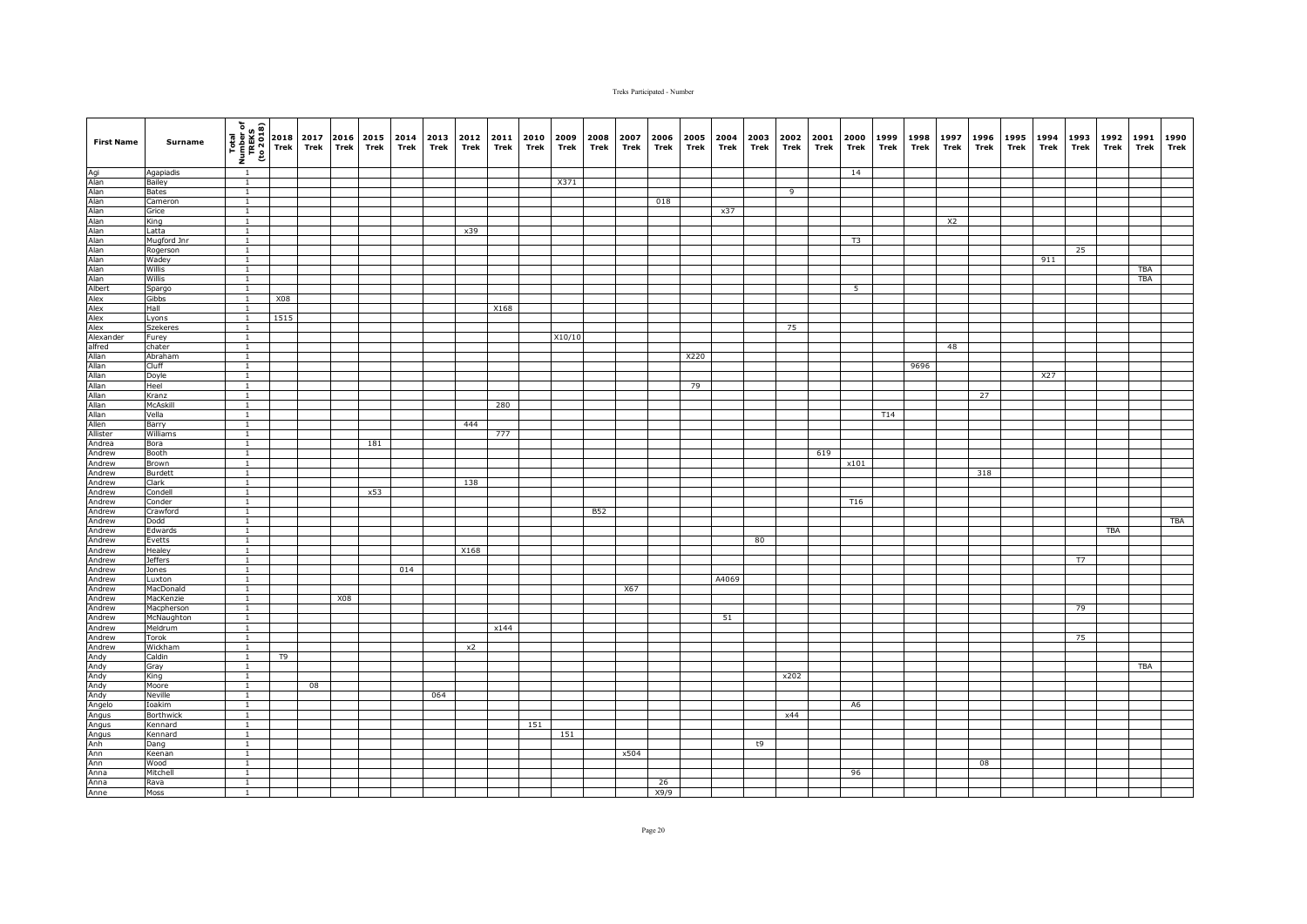| <b>First Name</b>                                                                                                                                                                                                                                           | Surname                         | $\begin{array}{c}\n\hline\n\text{real} \\ \hline\n\text{real} \\ \text{unif } \text{real} \\ \hline\n\text{real} \\ \hline\n\text{real} \\ \hline\n\end{array}$ |      | 2017<br>Trek | Trek | 2016 2015<br>Trek | 2014<br>Trek | Trek | 2013 2012<br>Trek | 2011<br>Trek | 2010<br>Trek | 2009<br>Trek | 2008<br>Trek | 2007<br>Trek | 2006<br>Trek | 2005<br>Trek | 2004<br>Trek | 2003<br>Trek | 2002<br>Trek | 2001<br>Trek | 2000<br>Trek | 1999<br>Trek | 1998<br>Trek | 1997<br>Trek | 1996<br>Trek | 1995<br>Trek | 1994<br>Trek | 1993<br>Trek | 1992<br>Trek | 1991<br>Trek | 1990<br>Trek |
|-------------------------------------------------------------------------------------------------------------------------------------------------------------------------------------------------------------------------------------------------------------|---------------------------------|-----------------------------------------------------------------------------------------------------------------------------------------------------------------|------|--------------|------|-------------------|--------------|------|-------------------|--------------|--------------|--------------|--------------|--------------|--------------|--------------|--------------|--------------|--------------|--------------|--------------|--------------|--------------|--------------|--------------|--------------|--------------|--------------|--------------|--------------|--------------|
| Anthny<br>Anthony<br>Anthony                                                                                                                                                                                                                                | Day                             | $\overline{1}$                                                                                                                                                  |      |              |      |                   |              |      |                   |              |              |              |              |              |              |              |              |              |              |              |              |              |              |              |              |              |              |              | TBA          |              |              |
|                                                                                                                                                                                                                                                             | Bertrams                        | $\overline{1}$                                                                                                                                                  |      |              |      |                   |              |      |                   |              | 59           |              |              |              |              |              |              |              |              |              |              |              |              |              |              |              |              |              |              |              |              |
|                                                                                                                                                                                                                                                             | Hamer                           | $\overline{1}$                                                                                                                                                  |      |              |      |                   |              |      |                   |              |              |              |              |              |              |              | x718         |              |              |              |              |              |              |              |              |              |              |              |              |              |              |
| Anthony<br>Anthony<br>Anthony<br>Archie                                                                                                                                                                                                                     | Robbie                          | $\mathbf{1}$                                                                                                                                                    |      |              |      |                   |              |      |                   |              |              |              |              |              |              |              |              |              |              |              |              |              |              |              |              |              |              |              | <b>TBA</b>   |              |              |
|                                                                                                                                                                                                                                                             | Smith                           | $\mathbf{1}$                                                                                                                                                    |      |              |      |                   |              |      |                   |              |              | X38          |              |              |              |              |              |              |              |              |              |              |              |              |              |              |              |              |              |              |              |
|                                                                                                                                                                                                                                                             | Stirzaker                       | $\mathbf{1}$                                                                                                                                                    |      |              |      |                   |              |      |                   | T13          |              |              |              |              |              |              |              |              |              |              |              |              |              |              |              |              |              |              |              |              |              |
|                                                                                                                                                                                                                                                             | Cox                             | $\mathbf{1}$                                                                                                                                                    |      |              |      |                   |              |      |                   |              |              |              |              |              |              | x287         |              |              |              |              |              |              |              |              |              |              |              |              |              |              |              |
| Armik<br>Arnold<br>Arthur                                                                                                                                                                                                                                   | Ayoubdel                        | $\overline{1}$                                                                                                                                                  |      |              |      |                   |              |      |                   |              |              |              |              |              | 36           |              |              |              |              |              |              |              |              |              |              |              |              |              |              |              |              |
|                                                                                                                                                                                                                                                             | Perl                            | $\overline{1}$                                                                                                                                                  |      |              |      |                   |              |      |                   |              |              |              |              |              |              |              |              |              | 79           |              |              |              |              |              |              |              |              |              |              |              |              |
|                                                                                                                                                                                                                                                             | Gray                            | $\overline{1}$                                                                                                                                                  |      |              |      |                   |              |      |                   |              |              |              |              |              |              |              |              |              |              |              |              |              | X101         |              |              |              |              |              |              |              |              |
|                                                                                                                                                                                                                                                             | Heintz                          | $\overline{1}$                                                                                                                                                  |      |              |      |                   |              |      |                   |              |              |              |              |              |              |              |              |              | 010          |              |              |              |              |              |              |              |              |              |              |              |              |
|                                                                                                                                                                                                                                                             | Sanderson                       | $\mathbf{1}$                                                                                                                                                    |      |              |      |                   |              |      |                   |              |              |              |              |              |              |              |              |              |              |              |              |              |              |              |              |              |              |              |              | 101          |              |
|                                                                                                                                                                                                                                                             | Wriggley                        | $\mathbf{1}$                                                                                                                                                    |      |              |      |                   |              |      |                   |              |              |              |              |              |              | <b>X80</b>   |              |              |              |              |              |              |              |              |              |              |              |              |              |              |              |
|                                                                                                                                                                                                                                                             | Benson                          | $\mathbf{1}$                                                                                                                                                    |      |              |      | 40                |              |      |                   |              |              |              |              |              |              |              |              |              |              |              |              |              |              |              |              |              |              |              |              |              |              |
|                                                                                                                                                                                                                                                             | Perigo                          | $\overline{1}$<br>$\overline{1}$                                                                                                                                |      |              |      |                   |              |      |                   |              |              |              |              |              |              |              |              |              |              |              | A122<br>A74  |              |              |              |              |              |              |              |              |              |              |
|                                                                                                                                                                                                                                                             | Matthews<br><b>Blundell Jnr</b> | $\overline{1}$                                                                                                                                                  |      |              |      |                   |              |      |                   |              |              |              |              |              |              |              |              |              | x66          |              |              |              |              |              |              |              |              |              |              |              |              |
|                                                                                                                                                                                                                                                             | Hoghton                         | $\overline{1}$                                                                                                                                                  |      |              |      |                   |              |      |                   |              |              |              |              |              |              |              |              |              |              |              | 59           |              |              |              |              |              |              |              |              |              |              |
|                                                                                                                                                                                                                                                             | Locock                          | $\mathbf{1}$                                                                                                                                                    |      |              |      |                   |              |      |                   |              |              |              |              |              |              |              | 62           |              |              |              |              |              |              |              |              |              |              |              |              |              |              |
|                                                                                                                                                                                                                                                             | McFarlane                       | $\overline{1}$                                                                                                                                                  |      |              |      |                   |              |      |                   |              |              |              |              |              |              |              |              |              |              |              |              |              |              |              |              |              |              |              |              | <b>TBA</b>   |              |
|                                                                                                                                                                                                                                                             | Murphy                          | $\mathbf{1}$                                                                                                                                                    |      |              |      |                   |              |      |                   |              |              |              |              | 0808         |              |              |              |              |              |              |              |              |              |              |              |              |              |              |              |              |              |
|                                                                                                                                                                                                                                                             | Murphy                          | $\mathbf{1}$                                                                                                                                                    |      |              |      |                   |              |      |                   |              |              |              |              |              |              |              |              |              |              |              |              |              |              |              |              |              |              |              | TBA          |              |              |
|                                                                                                                                                                                                                                                             | Peirce                          | $\overline{1}$                                                                                                                                                  |      |              |      |                   |              |      |                   |              |              |              | X386         |              |              |              |              |              |              |              |              |              |              |              |              |              |              |              |              |              |              |
|                                                                                                                                                                                                                                                             | White                           | $\overline{1}$                                                                                                                                                  | X888 |              |      |                   |              |      |                   |              |              |              |              |              |              |              |              |              |              |              |              |              |              |              |              |              |              |              |              |              |              |
|                                                                                                                                                                                                                                                             | <b>Buckley</b>                  | $\overline{1}$                                                                                                                                                  | 1012 |              |      |                   |              |      |                   |              |              |              |              |              |              |              |              |              |              |              |              |              |              |              |              |              |              |              |              |              |              |
|                                                                                                                                                                                                                                                             | Hill                            | $\mathbf{1}$                                                                                                                                                    |      |              |      |                   |              |      | 44                |              |              |              |              |              |              |              |              |              |              |              |              |              |              |              |              |              |              |              |              |              |              |
|                                                                                                                                                                                                                                                             | Lush                            | $\overline{1}$                                                                                                                                                  | XRAY |              |      |                   |              |      |                   |              |              |              |              |              |              |              |              |              |              |              |              |              |              |              |              |              |              |              |              |              |              |
|                                                                                                                                                                                                                                                             | Lynch                           | $\mathbf{1}$                                                                                                                                                    |      |              |      |                   |              |      |                   |              |              |              |              |              |              |              |              |              |              | 1369         |              |              |              |              |              |              |              |              |              |              |              |
|                                                                                                                                                                                                                                                             | Neven                           | $\mathbf{1}$                                                                                                                                                    |      |              |      |                   |              |      |                   |              |              |              |              |              |              |              |              |              |              |              |              |              |              |              |              |              | X27          |              |              |              |              |
|                                                                                                                                                                                                                                                             | Ritchie                         | $\mathbf{1}$                                                                                                                                                    |      |              |      |                   |              |      |                   |              |              |              |              |              |              |              |              |              |              | 30           |              |              |              |              |              |              |              |              |              |              |              |
|                                                                                                                                                                                                                                                             | Seehuser                        | $\overline{1}$                                                                                                                                                  |      |              |      |                   |              |      |                   |              |              |              |              |              |              |              |              |              |              |              |              |              |              |              |              |              |              |              |              |              | <b>TBA</b>   |
|                                                                                                                                                                                                                                                             | Smith                           | $\overline{1}$                                                                                                                                                  |      |              |      |                   |              |      |                   |              |              |              |              |              |              |              |              |              |              |              | x327         |              |              |              |              |              |              |              |              |              |              |
|                                                                                                                                                                                                                                                             | Sullivan                        | $\mathbf{1}$                                                                                                                                                    |      |              |      |                   |              |      |                   |              |              |              |              |              |              |              |              |              | x013         |              |              |              |              |              |              |              |              |              |              |              |              |
|                                                                                                                                                                                                                                                             | Thorn                           | $\mathbf{1}$                                                                                                                                                    |      | 152          |      |                   |              |      |                   |              |              |              |              |              |              |              |              |              |              |              |              |              |              |              |              |              |              |              |              |              |              |
|                                                                                                                                                                                                                                                             | Lepper                          | $\overline{1}$                                                                                                                                                  | 858  |              |      |                   |              |      |                   |              |              |              |              |              |              |              |              |              |              |              |              |              |              |              |              |              |              |              |              |              |              |
|                                                                                                                                                                                                                                                             | Higgs                           | $\mathbf{1}$                                                                                                                                                    |      |              |      |                   |              |      |                   |              |              |              |              |              |              |              |              |              |              |              |              |              |              | 94           |              |              |              |              |              |              |              |
|                                                                                                                                                                                                                                                             | Short                           | $\mathbf{1}$                                                                                                                                                    |      |              |      |                   |              |      |                   |              |              |              |              |              |              |              |              |              |              |              |              | 83           |              |              |              |              |              |              |              |              |              |
|                                                                                                                                                                                                                                                             | Patel                           | $\mathbf{1}$                                                                                                                                                    |      |              |      |                   |              |      |                   |              | 85           |              |              |              |              |              |              |              |              |              |              |              |              |              |              |              |              |              |              |              |              |
|                                                                                                                                                                                                                                                             | Andrews                         | $\mathbf{1}$                                                                                                                                                    |      |              |      |                   |              |      |                   |              |              |              |              |              |              |              |              |              |              |              |              |              |              |              |              |              |              | 18           |              |              |              |
|                                                                                                                                                                                                                                                             | Beggs                           | $\overline{1}$                                                                                                                                                  |      |              |      |                   |              |      |                   |              |              |              |              |              |              |              |              |              |              |              |              | x96          |              |              |              |              |              |              |              |              |              |
|                                                                                                                                                                                                                                                             | Boerkamp                        | $\overline{1}$                                                                                                                                                  |      |              |      |                   |              |      |                   |              |              |              |              |              |              |              |              |              |              |              |              |              |              |              |              |              |              |              |              | <b>TBA</b>   |              |
|                                                                                                                                                                                                                                                             | <b>Bradley</b>                  | $\overline{1}$                                                                                                                                                  |      |              |      |                   |              |      |                   |              |              |              |              |              |              |              |              |              |              |              |              |              | 154          |              |              |              |              |              |              |              |              |
|                                                                                                                                                                                                                                                             | <b>Buckle</b>                   | $\mathbf{1}$                                                                                                                                                    |      |              |      |                   |              |      |                   |              |              |              |              |              |              |              |              |              |              |              |              |              |              |              |              |              |              |              |              |              | 42           |
|                                                                                                                                                                                                                                                             | Cummins                         | $\mathbf{1}$                                                                                                                                                    |      |              |      |                   |              |      |                   |              |              |              |              |              |              |              |              |              |              |              |              |              |              |              |              |              |              |              |              | TBA          |              |
|                                                                                                                                                                                                                                                             | Dwyer                           | $\mathbf{1}$                                                                                                                                                    |      |              |      |                   |              |      |                   |              |              |              |              |              |              |              |              | x287         |              |              |              |              |              |              |              |              |              |              |              |              |              |
|                                                                                                                                                                                                                                                             | Forsyth                         | $\overline{1}$<br>$\overline{1}$                                                                                                                                |      |              |      |                   |              |      |                   |              |              |              |              |              |              |              |              |              |              |              |              |              |              |              |              |              |              |              | <b>TBA</b>   |              |              |
|                                                                                                                                                                                                                                                             | Fry                             | $\overline{1}$                                                                                                                                                  |      |              |      |                   |              |      |                   |              |              |              |              |              |              |              |              |              |              |              |              | x100         |              |              |              |              |              |              |              |              |              |
|                                                                                                                                                                                                                                                             | Jurd                            | $\overline{1}$                                                                                                                                                  |      |              |      |                   |              |      |                   | X007         | 240V         |              |              |              |              |              |              |              |              |              |              |              |              |              |              |              |              |              |              |              |              |
|                                                                                                                                                                                                                                                             | Koelewyn<br>O'Brien             | $\mathbf{1}$                                                                                                                                                    |      |              |      |                   |              |      |                   |              |              |              | trekair      |              |              |              |              |              |              |              |              |              |              |              |              |              |              |              |              |              |              |
|                                                                                                                                                                                                                                                             | Prior                           | $\mathbf{1}$                                                                                                                                                    |      |              |      |                   |              |      |                   |              |              |              |              |              |              |              |              |              |              |              |              |              |              |              |              |              |              |              |              | T11          |              |
|                                                                                                                                                                                                                                                             | Whitehouse                      | $\mathbf{1}$                                                                                                                                                    |      |              |      |                   |              |      |                   |              |              |              |              |              |              |              |              |              | 150          |              |              |              |              |              |              |              |              |              |              |              |              |
| Arthur<br>Arthur<br>Arthur Be Barbara<br>Berbara (Barbara Barry Tyry Barry Berbara)<br>Berbara Berbara Berbara<br>Berbara Berbara Berbara<br>Berbara Berbara Berbara<br>Berbara Berbara Berbara<br>Berbara Berbara Berbara<br>Berbara Berbara Berbara<br>Be | Hughes                          | $\mathbf{1}$                                                                                                                                                    | X609 |              |      |                   |              |      |                   |              |              |              |              |              |              |              |              |              |              |              |              |              |              |              |              |              |              |              |              |              |              |
|                                                                                                                                                                                                                                                             | Fry                             | $\overline{1}$                                                                                                                                                  |      |              |      |                   |              |      |                   |              |              |              |              |              |              |              |              |              |              |              | 43           |              |              |              |              |              |              |              |              |              |              |
|                                                                                                                                                                                                                                                             | phipps                          | $\overline{1}$                                                                                                                                                  |      |              |      |                   |              |      |                   |              |              |              |              |              |              |              |              |              |              |              |              |              |              | X56          |              |              |              |              |              |              |              |
|                                                                                                                                                                                                                                                             | Barker                          | $\mathbf{1}$                                                                                                                                                    |      |              |      |                   |              |      |                   |              |              |              |              |              |              |              |              |              |              |              |              |              |              |              | 70           |              |              |              |              |              |              |
|                                                                                                                                                                                                                                                             | Corben                          | $\mathbf{1}$                                                                                                                                                    |      |              |      |                   |              |      |                   |              |              |              |              |              |              |              |              |              |              | 2209         |              |              |              |              |              |              |              |              |              |              |              |
|                                                                                                                                                                                                                                                             | Corbin                          | $\mathbf{1}$                                                                                                                                                    |      |              |      |                   |              |      |                   |              |              |              |              |              |              |              |              |              |              |              |              | 011          |              |              |              |              |              |              |              |              |              |
|                                                                                                                                                                                                                                                             | Doessel                         | $\mathbf{1}$                                                                                                                                                    |      |              |      |                   |              |      |                   |              |              |              |              |              |              |              |              |              |              |              |              |              |              |              |              |              |              | 383          |              |              |              |
|                                                                                                                                                                                                                                                             | Gillespie                       | $\mathbf{1}$                                                                                                                                                    |      |              |      | T12               |              |      |                   |              |              |              |              |              |              |              |              |              |              |              |              |              |              |              |              |              |              |              |              |              |              |
|                                                                                                                                                                                                                                                             | Hill                            | $\overline{1}$                                                                                                                                                  |      |              |      |                   |              |      |                   |              |              |              |              | x138         |              |              |              |              |              |              |              |              |              |              |              |              |              |              |              |              |              |
|                                                                                                                                                                                                                                                             | Knowsley                        | $\overline{1}$                                                                                                                                                  |      |              |      |                   |              |      |                   |              |              |              |              |              |              |              |              |              |              |              |              |              |              |              |              |              |              |              |              | 47           |              |
|                                                                                                                                                                                                                                                             | McGuire                         | $\overline{1}$                                                                                                                                                  |      |              |      |                   |              |      |                   |              |              |              |              |              |              |              |              |              |              |              | 39           |              |              |              |              |              |              |              |              |              |              |
|                                                                                                                                                                                                                                                             | McPherson                       | $\overline{1}$                                                                                                                                                  |      |              |      |                   |              |      |                   |              |              |              |              |              |              |              |              |              |              |              |              |              |              |              |              |              |              | 54           |              |              |              |
|                                                                                                                                                                                                                                                             | Nipperess                       | 1                                                                                                                                                               |      |              |      |                   |              |      | 111cx             |              |              |              |              |              |              |              |              |              |              |              |              |              |              |              |              |              |              |              |              |              |              |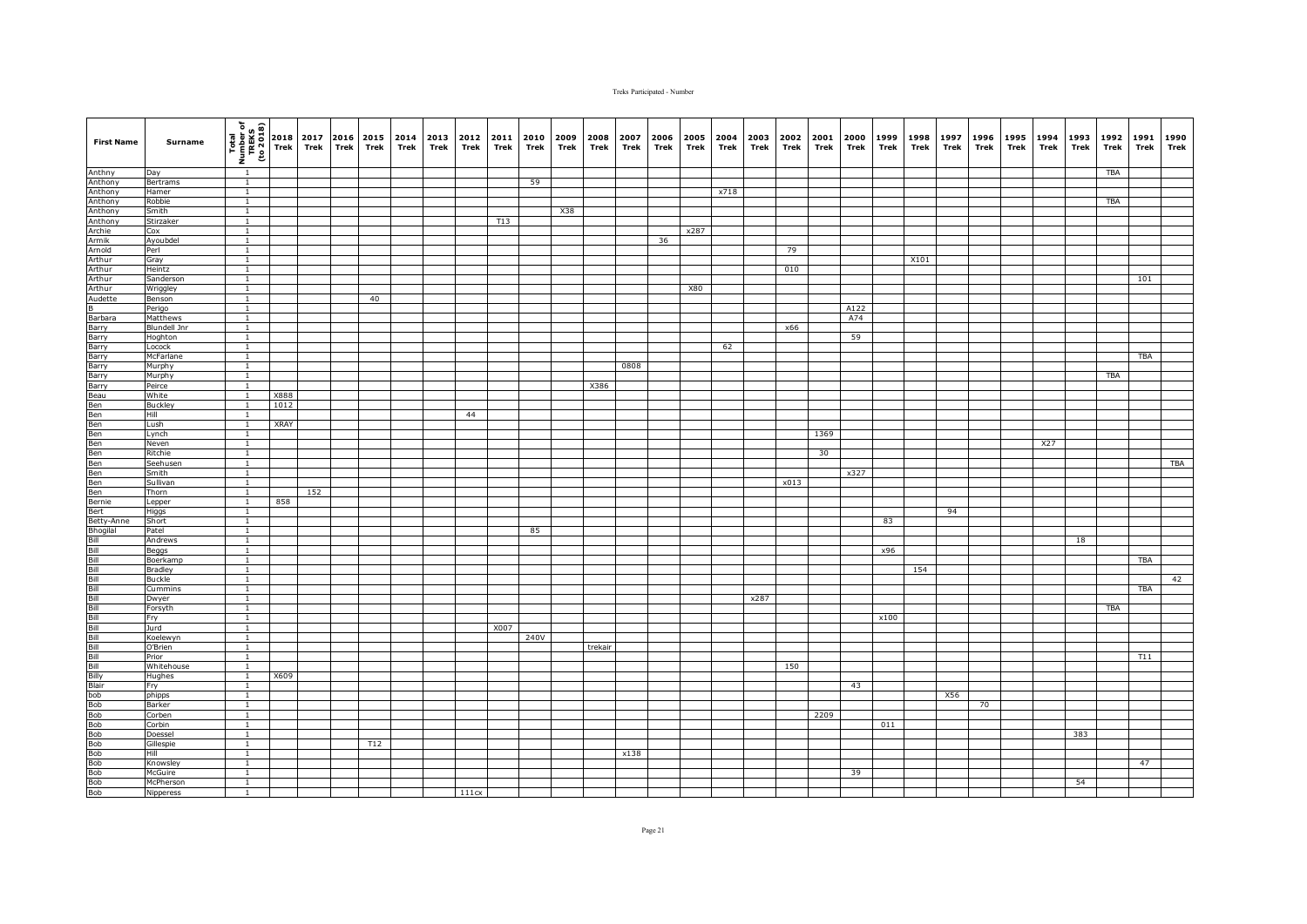| <b>First Name</b>                                                                                        | Surname              | (1802 or)<br>TREKS<br>TREKS<br>To 2018 | 2018<br>Trek | 2017<br>Trek | 2016<br><b>Trek</b> | 2015<br>Trek | 2014<br>Trek | 2013<br>Trek | 2012<br>Trek | 2011<br>Trek | 2010<br>Trek | 2009<br>Trek | 2008<br>Trek | 2007<br>Trek | 2006<br>Trek | 2005<br>Trek | 2004<br>Trek | 2003<br>Trek | 2002<br>Trek | 2001<br>Trek | 2000<br>Trek | 1999<br>Trek | 1998<br>Trek | 1997<br>Trek | 1996<br>Trek | 1995<br>Trek | 1994<br>Trek | 1993<br>Trek | 1992<br>Trek | 1991<br>Trek | 1990<br>Trek |
|----------------------------------------------------------------------------------------------------------|----------------------|----------------------------------------|--------------|--------------|---------------------|--------------|--------------|--------------|--------------|--------------|--------------|--------------|--------------|--------------|--------------|--------------|--------------|--------------|--------------|--------------|--------------|--------------|--------------|--------------|--------------|--------------|--------------|--------------|--------------|--------------|--------------|
|                                                                                                          | Sarkis               | $\overline{1}$                         |              |              |                     |              |              |              |              |              |              |              |              |              |              | 222          |              |              |              |              |              |              |              |              |              |              |              |              |              |              |              |
|                                                                                                          | Shepherd             | $\overline{1}$                         |              |              |                     |              |              |              |              |              |              |              |              |              |              |              |              |              |              |              | x57          |              |              |              |              |              |              |              |              |              |              |
|                                                                                                          | Simkin               | $\mathbf{1}$                           |              |              |                     |              |              |              |              |              |              |              |              |              |              |              |              |              |              |              |              |              |              |              |              |              |              |              |              | 101          |              |
|                                                                                                          | Southerton<br>Walder | $\overline{1}$                         |              |              |                     |              |              |              |              |              |              |              |              |              |              |              | 044          |              |              |              |              |              |              |              |              |              |              |              |              |              |              |
|                                                                                                          | Hill                 | $\mathbf{1}$<br>$\overline{1}$         |              |              |                     |              |              | x540         |              |              |              |              | x41          |              |              |              |              |              |              |              |              |              |              |              |              |              |              |              |              |              |              |
|                                                                                                          | Showniruk            | $\overline{1}$                         |              |              |                     |              |              |              |              |              |              |              |              |              |              |              |              |              |              |              |              |              |              |              |              |              |              |              |              | TBA          |              |
|                                                                                                          | Pluznyk              | $\mathbf{1}$                           |              |              |                     |              |              |              |              |              |              |              |              |              |              |              |              |              | A97          |              |              |              |              |              |              |              |              |              |              |              |              |
|                                                                                                          | Douglass             | $\overline{1}$                         |              | X540         |                     |              |              |              |              |              |              |              |              |              |              |              |              |              |              |              |              |              |              |              |              |              |              |              |              |              |              |
|                                                                                                          | Geiszler             |                                        |              |              |                     |              |              |              |              |              |              |              |              |              | 83           |              |              |              |              |              |              |              |              |              |              |              |              |              |              |              |              |
|                                                                                                          | jennings             | $\mathbf{1}$                           |              |              |                     |              |              |              |              |              |              |              |              |              |              |              |              |              |              |              |              |              |              | 27           |              |              |              |              |              |              |              |
|                                                                                                          | Lowe                 | $\mathbf{1}$                           |              |              | 304                 |              |              |              |              |              |              |              |              |              |              |              |              |              |              |              |              |              |              |              |              |              |              |              |              |              |              |
|                                                                                                          | McBean               | $\mathbf{1}$                           |              |              |                     |              |              |              |              |              |              | X008         |              |              |              |              |              |              |              |              |              |              |              |              |              |              |              |              |              |              |              |
|                                                                                                          | O'Connor             | $\overline{1}$                         |              |              |                     |              |              |              |              |              |              |              | <b>B52</b>   |              |              |              |              |              |              |              |              |              |              |              |              |              |              |              |              |              |              |
|                                                                                                          | <b>McGuirk</b>       | $\overline{1}$                         |              |              |                     | 23           |              |              |              |              |              |              |              | 34           |              |              |              |              |              |              |              |              |              |              |              |              |              |              |              |              |              |
| <b>Brandon</b><br>Brenda                                                                                 | Viuhkola<br>McKenna  | $\mathbf{1}$<br>$\mathbf{1}$           |              | 109          |                     |              |              |              |              |              |              |              |              |              |              |              |              |              |              |              |              |              |              |              |              |              |              |              |              |              |              |
| Brendan                                                                                                  | Gribble              | $\overline{1}$                         |              |              | T8                  |              |              |              |              |              |              |              |              |              |              |              |              |              |              |              |              |              |              |              |              |              |              |              |              |              |              |
| Brendan                                                                                                  | Kiley                | $\mathbf{1}$                           |              |              |                     |              |              |              |              |              |              | <b>T10</b>   |              |              |              |              |              |              |              |              |              |              |              |              |              |              |              |              |              |              |              |
| Brendan                                                                                                  | Martin               | $\overline{1}$                         |              |              |                     |              |              |              |              |              |              |              |              |              |              |              |              |              | 05           |              |              |              |              |              |              |              |              |              |              |              |              |
| Brendan                                                                                                  | Moss                 | $\overline{1}$                         |              |              |                     |              |              |              |              |              |              |              |              |              | x9/9         |              |              |              |              |              |              |              |              |              |              |              |              |              |              |              |              |
| Brendon                                                                                                  | Smyth                | $\mathbf{1}$                           |              |              |                     |              | T6           |              |              |              |              |              |              |              |              |              |              |              |              |              |              |              |              |              |              |              |              |              |              |              |              |
| Brent                                                                                                    | Krivan               | $\overline{1}$                         |              |              |                     |              |              |              | X94          |              |              |              |              |              |              |              |              |              |              |              |              |              |              |              |              |              |              |              |              |              |              |
|                                                                                                          | Twaddle              | $\overline{1}$                         |              |              |                     |              |              |              |              |              |              |              |              |              | 75           |              |              |              |              |              |              |              |              |              |              |              |              |              |              |              |              |
|                                                                                                          | Nance                | $\overline{1}$                         |              |              |                     |              |              |              |              |              |              |              |              |              | x492         |              |              |              |              |              |              |              |              |              |              |              |              |              |              |              |              |
|                                                                                                          | Clancy               | $\mathbf{1}$                           |              |              | t8                  |              |              |              |              |              |              |              |              |              |              |              |              |              |              |              |              |              |              |              |              |              |              |              |              |              |              |
|                                                                                                          | Dixon<br>Gillespie   | $\overline{1}$<br>$\overline{1}$       |              |              |                     |              |              |              | x138         |              |              |              |              |              |              |              |              |              |              |              |              |              |              |              |              | 100          |              |              |              |              |              |
|                                                                                                          | Monkman              |                                        |              |              |                     |              |              |              |              |              |              |              |              |              |              |              |              |              |              | 138          |              |              |              |              |              |              |              |              |              |              |              |
|                                                                                                          | Pareezer             | $\overline{1}$                         |              |              |                     |              |              |              |              |              |              |              |              |              |              |              | 303          |              |              |              |              |              |              |              |              |              |              |              |              |              |              |
| Brent<br>Brent<br>Brett<br>Brett<br>Brett<br>Brett<br>Brett<br>Brian<br>Brian<br>Brian<br>Brian          | Pereezer             | $\mathbf{1}$                           |              |              |                     |              |              |              |              |              |              |              |              |              | 303          |              |              |              |              |              |              |              |              |              |              |              |              |              |              |              |              |
|                                                                                                          | Pitcher              | $\overline{1}$                         | 39           |              |                     |              |              |              |              |              |              |              |              |              |              |              |              |              |              |              |              |              |              |              |              |              |              |              |              |              |              |
|                                                                                                          | Clark                | $\mathbf{1}$                           |              |              |                     |              |              |              |              | 007          |              |              |              |              |              |              |              |              |              |              |              |              |              |              |              |              |              |              |              |              |              |
|                                                                                                          | Cook                 | $\mathbf{1}$                           |              | X59          |                     |              |              |              |              |              |              |              |              |              |              |              |              |              |              |              |              |              |              |              |              |              |              |              |              |              |              |
|                                                                                                          | Macarty              | $\overline{1}$                         |              |              |                     |              |              |              |              |              |              |              |              |              |              |              |              |              |              |              |              |              |              |              | 48           |              |              |              |              |              |              |
|                                                                                                          | Millard              | $\mathbf{1}$                           |              |              |                     |              |              |              |              |              |              |              |              |              |              |              |              |              |              |              | 5            |              |              |              |              |              |              |              |              |              |              |
|                                                                                                          | Morgan<br>Mulholland | $\mathbf{1}$<br>$\overline{1}$         |              |              |                     |              |              |              |              |              |              |              |              |              |              |              |              |              |              |              |              | x72          |              |              |              |              |              |              |              | T3           |              |
|                                                                                                          | Mulholland           | $\mathbf{1}$                           |              |              |                     |              |              |              |              |              |              |              |              |              |              |              |              |              |              |              |              |              |              |              |              |              |              |              |              |              | TBA          |
|                                                                                                          | Patterson            | $\overline{1}$                         |              |              |                     |              |              |              |              |              |              |              |              |              |              |              |              |              |              |              | x39          |              |              |              |              |              |              |              |              |              |              |
|                                                                                                          | Scarf                | $\overline{1}$                         |              |              |                     |              |              |              |              |              | X85          |              |              |              |              |              |              |              |              |              |              |              |              |              |              |              |              |              |              |              |              |
|                                                                                                          | Stewart              | $\mathbf{1}$                           |              |              |                     |              |              |              |              |              |              |              |              |              |              |              |              |              |              |              |              |              |              |              |              |              |              |              |              |              | <b>TBA</b>   |
|                                                                                                          | <b>FLICK</b>         | $\overline{1}$                         |              |              |                     |              |              |              |              |              |              |              |              |              |              |              |              |              |              |              |              |              |              | 30           |              |              |              |              |              |              |              |
| Brian<br>Brian<br>Brian<br>Brian<br>Brian<br>Druce<br>Bruce<br>Bruce<br>Bruce<br>Bruce<br>Bruce<br>Bruce | Appleton             |                                        |              |              |                     |              |              |              | 50           |              |              |              |              |              |              |              |              |              |              |              |              |              |              |              |              |              |              |              |              |              |              |
|                                                                                                          | Brown                | $\overline{1}$                         |              |              |                     |              |              |              |              |              |              |              |              |              |              |              |              |              |              |              |              |              |              |              |              |              |              |              |              | T8           |              |
|                                                                                                          | Carr                 | $\overline{1}$                         |              |              |                     |              |              |              |              |              |              |              |              |              |              |              |              |              |              |              |              |              |              |              |              |              | 89           |              |              |              |              |
|                                                                                                          | Clisdell             | $\overline{1}$                         |              |              |                     |              |              |              |              |              |              |              |              |              |              |              |              |              |              |              | x240V        |              |              |              |              |              |              |              |              |              |              |
|                                                                                                          | Colbey               | $\mathbf{1}$                           |              |              |                     |              |              |              |              |              |              |              |              |              |              |              |              |              | x1001        |              |              |              |              |              |              |              |              |              |              |              |              |
| Bruce                                                                                                    | Davis<br>Luu         | $\mathbf{1}$<br>$\mathbf{1}$           |              |              |                     |              | X327         |              |              |              |              |              |              |              |              |              | 015          |              |              |              |              |              |              |              |              |              |              |              |              |              |              |
| Bruce                                                                                                    | Miller               | $\mathbf{1}$                           |              |              |                     |              |              |              |              |              |              |              |              |              |              |              |              |              |              |              |              |              |              |              |              |              |              | 30           |              |              |              |
| <b>Bruce</b>                                                                                             | Sanderson            | $\overline{1}$                         |              |              |                     |              |              |              |              |              |              |              |              |              |              |              |              |              |              |              |              |              |              | T9           |              |              |              |              |              |              |              |
| Bruce                                                                                                    | <b>Stokes</b>        | $\mathbf{1}$                           |              |              |                     |              |              |              |              |              |              |              |              |              |              |              |              |              |              |              |              |              |              |              |              |              | X118         |              |              |              |              |
| Bruce                                                                                                    | Walker               | $\overline{1}$                         |              | 9K9          |                     |              |              |              |              |              |              |              |              |              |              |              |              |              |              |              |              |              |              |              |              |              |              |              |              |              |              |
|                                                                                                          | Antonina             | $\mathbf{1}$                           |              |              |                     |              |              |              |              |              |              |              |              |              |              | x013         |              |              |              |              |              |              |              |              |              |              |              |              |              |              |              |
|                                                                                                          | Wilsdon              | <sup>1</sup>                           |              |              |                     |              |              |              |              |              | 86           |              |              |              |              |              |              |              |              |              |              |              |              |              |              |              |              |              |              |              |              |
| Bruno<br>Bryan<br>Bryan<br>Bryn<br>Callen<br>Cameron                                                     | Maidment             | $\mathbf{1}$                           |              |              |                     |              |              |              |              |              |              | 371          |              |              |              |              |              |              |              |              |              |              |              |              |              |              |              |              |              |              |              |
|                                                                                                          | O'Brien              | $\overline{1}$                         |              |              |                     |              |              |              | x108         |              |              |              |              |              |              |              |              |              |              |              |              |              |              |              |              |              |              |              |              |              |              |
|                                                                                                          | Douglas              | $\overline{1}$<br>$\overline{1}$       |              |              |                     |              |              |              |              |              |              |              |              |              |              |              |              |              |              |              |              | x289         |              |              |              |              |              |              |              |              |              |
| Cameron<br>Cameron                                                                                       | Gibbs<br>Ingram      | $\mathbf{1}$                           | 08           |              |                     |              |              |              |              |              |              | X140         |              |              |              |              |              |              |              |              |              |              |              |              |              |              |              |              |              |              |              |
| Cameron                                                                                                  | Martin               | $\overline{1}$                         |              |              |                     |              |              |              |              |              |              |              |              |              |              |              |              |              |              |              |              |              |              |              | X3333        |              |              |              |              |              |              |
|                                                                                                          | Smith                | $\overline{1}$                         |              |              |                     |              |              |              |              |              |              |              |              |              |              |              |              |              | x88          |              |              |              |              |              |              |              |              |              |              |              |              |
| Campbell<br>Carina<br>Carl                                                                               | Appelgren            | $\mathbf{1}$                           |              |              |                     |              |              |              |              |              |              |              |              |              |              | X111         |              |              |              |              |              |              |              |              |              |              |              |              |              |              |              |
|                                                                                                          | Clifford             | $\mathbf{1}$                           |              |              |                     |              |              |              |              | 540          |              |              |              |              |              |              |              |              |              |              |              |              |              |              |              |              |              |              |              |              |              |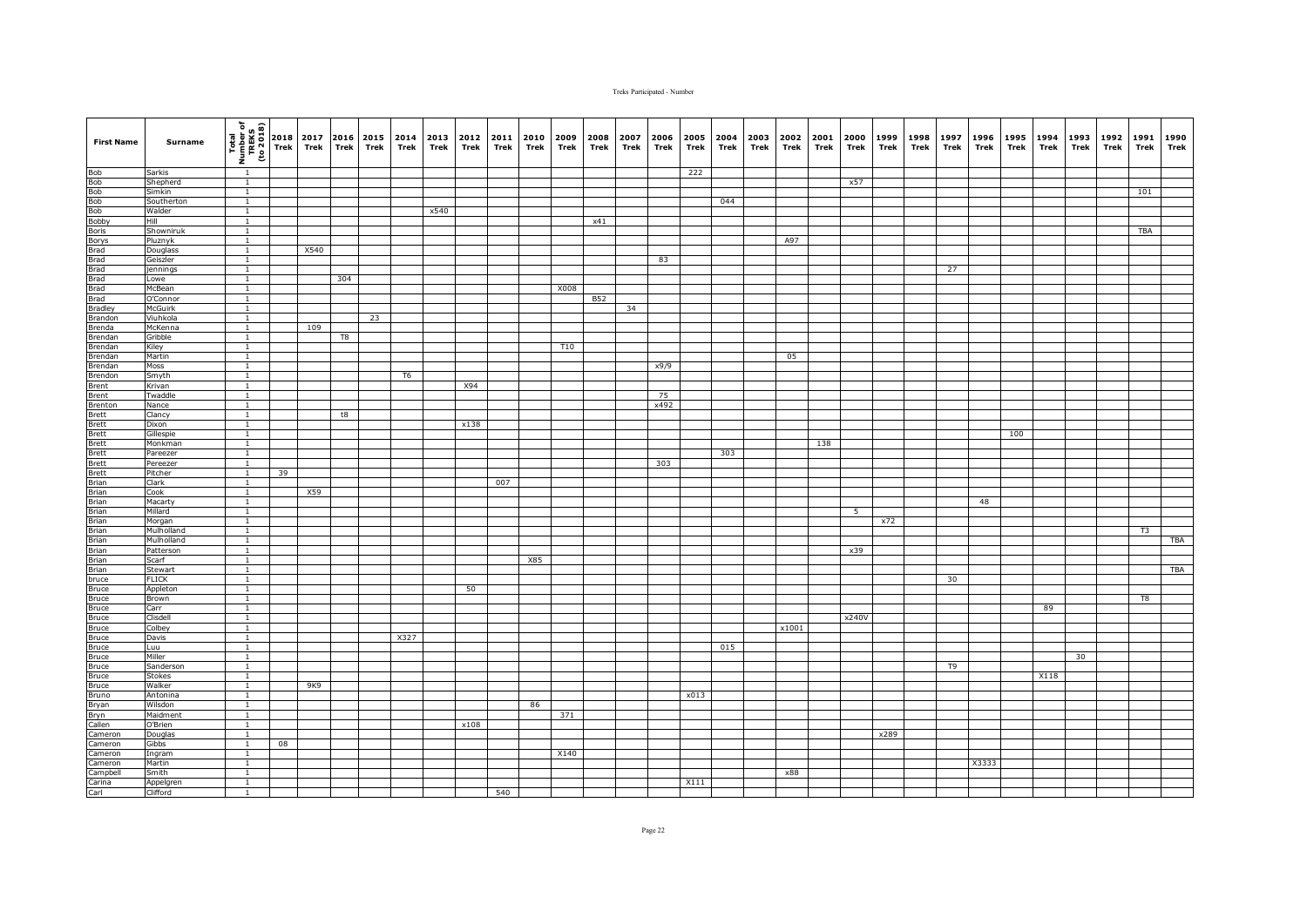| <b>First Name</b>                                                                                                                            | Surname           | $\frac{\frac{1}{2} \left(\frac{1}{2} + \frac{1}{2} + \frac{1}{2} + \frac{1}{2} + \frac{1}{2} + \frac{1}{2} + \frac{1}{2} + \frac{1}{2} + \frac{1}{2} + \frac{1}{2} + \frac{1}{2} + \frac{1}{2} + \frac{1}{2} + \frac{1}{2} + \frac{1}{2} + \frac{1}{2} + \frac{1}{2} + \frac{1}{2} + \frac{1}{2} + \frac{1}{2} + \frac{1}{2} + \frac{1}{2} + \frac{1}{2} + \frac{1}{2} + \frac{1}{2} + \frac{1}{2} + \$ |     | 2017<br>Trek | Trek | 2016 2015<br>Trek | 2014<br>Trek    | Trek | 2013 2012<br>Trek | 2011<br>Trek | 2010<br>Trek | 2009<br>Trek | 2008<br>Trek | 2007<br>Trek | 2006<br>Trek | 2005<br>Trek | 2004<br>Trek | 2003<br>Trek | 2002<br>Trek | 2001<br>Trek | 2000<br>Trek | 1999<br>Trek | 1998<br>Trek | 1997<br>Trek | 1996<br>Trek | 1995<br>Trek | 1994<br>Trek | 1993<br>Trek | 1992<br>Trek | 1991<br>Trek | 1990<br>Trek |
|----------------------------------------------------------------------------------------------------------------------------------------------|-------------------|---------------------------------------------------------------------------------------------------------------------------------------------------------------------------------------------------------------------------------------------------------------------------------------------------------------------------------------------------------------------------------------------------------|-----|--------------|------|-------------------|-----------------|------|-------------------|--------------|--------------|--------------|--------------|--------------|--------------|--------------|--------------|--------------|--------------|--------------|--------------|--------------|--------------|--------------|--------------|--------------|--------------|--------------|--------------|--------------|--------------|
| Carl<br>Carlee<br>Carmelo<br>Carney<br>Carol                                                                                                 | Kilmer            | $\overline{1}$                                                                                                                                                                                                                                                                                                                                                                                          |     |              |      |                   |                 |      |                   |              |              |              |              |              |              |              |              |              |              |              |              |              |              |              | 78           |              |              |              |              |              |              |
|                                                                                                                                              | McDowell/Ireland  | $\overline{1}$                                                                                                                                                                                                                                                                                                                                                                                          |     |              |      |                   | 46              |      |                   |              |              |              |              |              |              |              |              |              |              |              |              |              |              |              |              |              |              |              |              |              |              |
|                                                                                                                                              | Rossitano         | $\overline{1}$                                                                                                                                                                                                                                                                                                                                                                                          |     |              |      |                   |                 |      |                   |              |              |              |              |              |              |              | 015          |              |              |              |              |              |              |              |              |              |              |              |              |              |              |
|                                                                                                                                              | Soderberg         | $\mathbf{1}$                                                                                                                                                                                                                                                                                                                                                                                            |     |              |      |                   |                 |      |                   |              |              |              |              |              |              |              |              |              |              |              |              |              |              |              |              | 78           |              |              |              |              |              |
|                                                                                                                                              | Foster            | $\mathbf{1}$                                                                                                                                                                                                                                                                                                                                                                                            |     |              |      |                   |                 |      |                   |              |              |              |              |              |              |              |              |              |              |              |              |              |              |              | T10          |              |              |              |              |              |              |
| Carol                                                                                                                                        | McConville        | $\mathbf{1}$                                                                                                                                                                                                                                                                                                                                                                                            |     |              |      |                   |                 |      |                   |              |              |              |              |              |              |              |              |              |              |              | 100          |              |              |              |              |              |              |              |              |              |              |
| Casey                                                                                                                                        | Johnson           | $\mathbf{1}$                                                                                                                                                                                                                                                                                                                                                                                            |     |              |      |                   |                 |      |                   |              |              | 456          |              |              |              |              |              |              |              |              |              |              |              |              |              |              |              |              |              |              |              |
| Cate<br>Charles<br>Charles<br>Charles<br>Charles<br>Charles<br>Charles<br>Cheryl<br>Cheryl<br>Cheryl<br>Cheryl<br>Cheryl<br>Cheryl<br>Cheryl | Mackey            | $\overline{1}$                                                                                                                                                                                                                                                                                                                                                                                          |     |              |      |                   |                 |      |                   | X94          |              |              |              |              |              |              |              |              |              |              |              |              |              |              |              |              |              |              |              |              |              |
|                                                                                                                                              | Payne             | $\overline{1}$                                                                                                                                                                                                                                                                                                                                                                                          |     |              |      |                   |                 |      |                   |              |              |              |              |              |              |              |              | $1$ tel      |              |              |              |              |              |              |              |              |              |              |              |              |              |
|                                                                                                                                              | Yarwood           | $\overline{1}$                                                                                                                                                                                                                                                                                                                                                                                          |     |              |      |                   |                 |      | 492               |              |              |              |              |              |              |              |              |              |              |              |              |              |              |              |              |              |              |              |              |              |              |
|                                                                                                                                              | Ryals             | $\mathbf{1}$                                                                                                                                                                                                                                                                                                                                                                                            |     |              |      |                   |                 |      | 0808              |              |              |              |              |              |              |              |              |              |              |              |              |              |              |              |              |              |              |              |              |              |              |
|                                                                                                                                              | Sewell            | $\mathbf{1}$                                                                                                                                                                                                                                                                                                                                                                                            |     |              |      |                   |                 |      |                   |              |              |              | x008         |              |              |              |              |              |              |              |              |              |              |              |              |              |              |              |              |              |              |
|                                                                                                                                              | Martin            | $\mathbf{1}$                                                                                                                                                                                                                                                                                                                                                                                            |     |              |      |                   |                 | 541  |                   |              |              |              |              |              |              |              |              |              |              |              |              |              |              |              |              |              |              |              |              |              |              |
|                                                                                                                                              | Rundell           | $\mathbf{1}$                                                                                                                                                                                                                                                                                                                                                                                            |     |              |      |                   |                 |      |                   |              |              |              |              |              |              |              |              |              |              |              |              |              |              |              |              |              |              | 63           |              |              |              |
|                                                                                                                                              | Towns             | $\overline{1}$                                                                                                                                                                                                                                                                                                                                                                                          |     |              |      |                   |                 |      |                   |              |              |              |              |              |              |              |              |              |              |              |              |              |              |              |              |              | 195          |              |              |              |              |
|                                                                                                                                              | McEwin            | $\overline{1}$                                                                                                                                                                                                                                                                                                                                                                                          | 152 |              |      |                   |                 |      |                   |              |              |              |              |              |              |              |              |              |              |              |              |              |              |              |              |              |              |              |              |              |              |
|                                                                                                                                              | Gabriel           | $\overline{1}$                                                                                                                                                                                                                                                                                                                                                                                          |     |              |      |                   | 46              |      |                   |              |              |              |              |              |              |              |              |              |              |              |              |              |              |              |              |              |              |              |              |              |              |
|                                                                                                                                              | Goh               | $\overline{1}$                                                                                                                                                                                                                                                                                                                                                                                          |     |              |      |                   |                 |      |                   |              |              |              |              |              |              |              |              |              |              |              |              |              |              |              |              |              |              | 888          |              |              |              |
|                                                                                                                                              | Muldoon           | $\mathbf{1}$                                                                                                                                                                                                                                                                                                                                                                                            |     |              |      |                   |                 |      |                   |              |              |              |              | x111         |              |              |              |              |              |              |              |              |              |              |              |              |              |              |              |              |              |
|                                                                                                                                              | Bland             | $\overline{1}$                                                                                                                                                                                                                                                                                                                                                                                          |     |              |      |                   |                 |      |                   |              |              |              |              |              |              |              |              |              |              |              |              |              |              |              |              |              |              | 383          |              |              |              |
|                                                                                                                                              | Rogers            | $\mathbf{1}$                                                                                                                                                                                                                                                                                                                                                                                            |     |              |      |                   |                 |      |                   |              |              | 123          |              |              |              |              |              |              |              |              |              |              |              |              |              |              |              |              |              |              |              |
|                                                                                                                                              | Craig<br>Vanbeers | $\mathbf{1}$<br>$\overline{1}$                                                                                                                                                                                                                                                                                                                                                                          |     |              |      |                   |                 |      |                   |              |              |              |              |              |              | x111         |              | x123         |              |              |              |              |              |              |              |              |              |              |              |              |              |
|                                                                                                                                              | Reading           | $\overline{1}$                                                                                                                                                                                                                                                                                                                                                                                          |     |              |      |                   |                 |      |                   |              |              |              |              |              |              |              |              |              |              |              |              |              |              |              |              |              |              |              | <b>TBA</b>   |              |              |
|                                                                                                                                              | Belshaw           | $\overline{1}$                                                                                                                                                                                                                                                                                                                                                                                          |     |              |      |                   | T <sub>10</sub> |      |                   |              |              |              |              |              |              |              |              |              |              |              |              |              |              |              |              |              |              |              |              |              |              |
|                                                                                                                                              | Bennett           | $\mathbf{1}$                                                                                                                                                                                                                                                                                                                                                                                            |     |              | X240 |                   |                 |      |                   |              |              |              |              |              |              |              |              |              |              |              |              |              |              |              |              |              |              |              |              |              |              |
|                                                                                                                                              | Clemson           | $\overline{1}$                                                                                                                                                                                                                                                                                                                                                                                          |     |              |      |                   |                 |      |                   |              |              |              |              |              |              |              |              |              |              | x96          |              |              |              |              |              |              |              |              |              |              |              |
|                                                                                                                                              | Colbeck           | $\mathbf{1}$                                                                                                                                                                                                                                                                                                                                                                                            |     |              |      |                   |                 |      |                   |              |              |              |              |              |              |              | 2 tel        |              |              |              |              |              |              |              |              |              |              |              |              |              |              |
|                                                                                                                                              | Cowley            | $\mathbf{1}$                                                                                                                                                                                                                                                                                                                                                                                            |     |              |      |                   |                 |      |                   |              |              |              |              |              |              | 22           |              |              |              |              |              |              |              |              |              |              |              |              |              |              |              |
|                                                                                                                                              | Dobson            | $\mathbf{1}$                                                                                                                                                                                                                                                                                                                                                                                            |     |              |      |                   |                 |      |                   |              |              | X97          |              |              |              |              |              |              |              |              |              |              |              |              |              |              |              |              |              |              |              |
|                                                                                                                                              | Duckett           | $\overline{1}$                                                                                                                                                                                                                                                                                                                                                                                          |     |              |      |                   |                 |      | x888              |              |              |              |              |              |              |              |              |              |              |              |              |              |              |              |              |              |              |              |              |              |              |
|                                                                                                                                              | Hale              | $\overline{1}$                                                                                                                                                                                                                                                                                                                                                                                          |     |              |      |                   |                 |      |                   |              |              |              |              |              |              |              |              |              |              | x007         |              |              |              |              |              |              |              |              |              |              |              |
|                                                                                                                                              | Hickey            | $\mathbf{1}$                                                                                                                                                                                                                                                                                                                                                                                            |     |              |      |                   |                 |      |                   |              |              |              |              |              |              |              |              |              |              |              |              |              |              |              |              |              |              |              |              | TBA          |              |
|                                                                                                                                              | Hill              | $\mathbf{1}$                                                                                                                                                                                                                                                                                                                                                                                            |     |              |      |                   |                 |      |                   |              |              | X97          |              |              |              |              |              |              |              |              |              |              |              |              |              |              |              |              |              |              |              |
|                                                                                                                                              | Ivanov            | $\overline{1}$                                                                                                                                                                                                                                                                                                                                                                                          |     |              |      |                   |                 |      |                   |              |              |              |              |              |              |              |              |              |              | A31          |              |              |              |              |              |              |              |              |              |              |              |
|                                                                                                                                              | Jones             | $\mathbf{1}$                                                                                                                                                                                                                                                                                                                                                                                            |     |              |      |                   |                 |      |                   |              |              |              |              |              |              | 504          |              |              |              |              |              |              |              |              |              |              |              |              |              |              |              |
|                                                                                                                                              | McCluskey         | $\mathbf{1}$                                                                                                                                                                                                                                                                                                                                                                                            |     |              |      |                   |                 |      | 50                |              |              |              |              |              |              |              |              |              |              |              |              |              |              |              |              |              |              |              |              |              |              |
|                                                                                                                                              | Norton            | $\mathbf{1}$                                                                                                                                                                                                                                                                                                                                                                                            |     |              |      |                   |                 |      |                   |              |              | X4           |              |              |              |              |              |              |              |              |              |              |              |              |              |              |              |              |              |              |              |
|                                                                                                                                              | Philips           | $\mathbf{1}$                                                                                                                                                                                                                                                                                                                                                                                            |     | X42          |      |                   |                 |      |                   |              |              |              |              |              |              |              |              |              |              |              |              |              |              |              |              |              |              |              |              |              |              |
|                                                                                                                                              | Roach             | $\overline{1}$                                                                                                                                                                                                                                                                                                                                                                                          |     |              |      |                   |                 |      |                   |              |              |              |              |              |              |              |              |              |              |              |              |              |              |              |              |              |              |              |              | <b>TBA</b>   |              |
|                                                                                                                                              | Rule              | $\mathbf{1}$                                                                                                                                                                                                                                                                                                                                                                                            |     | V8           |      |                   |                 |      |                   |              |              |              |              |              |              |              |              |              |              |              |              |              |              |              |              |              |              |              |              |              |              |
|                                                                                                                                              | Smith             | $\mathbf{1}$                                                                                                                                                                                                                                                                                                                                                                                            |     |              |      |                   |                 |      |                   |              |              |              |              |              |              |              |              |              |              |              | t10          |              |              |              |              |              |              |              |              |              |              |
|                                                                                                                                              | <b>Stephens</b>   | $\mathbf{1}$                                                                                                                                                                                                                                                                                                                                                                                            |     |              |      |                   |                 |      |                   |              |              |              |              |              |              |              |              |              | a47          |              |              |              |              |              |              |              |              |              |              |              |              |
|                                                                                                                                              | <b>Strauss</b>    | $\mathbf{1}$                                                                                                                                                                                                                                                                                                                                                                                            |     |              |      |                   |                 |      |                   |              |              |              |              |              |              |              |              |              |              |              |              |              |              |              |              |              | 29           |              |              |              |              |
|                                                                                                                                              | Swadling          | $\mathbf{1}$                                                                                                                                                                                                                                                                                                                                                                                            |     |              |      |                   |                 |      |                   |              |              |              |              |              |              |              | 47           |              |              |              |              |              |              |              |              |              |              |              |              |              |              |
|                                                                                                                                              | Wren              | $\overline{1}$                                                                                                                                                                                                                                                                                                                                                                                          |     |              |      |                   |                 |      |                   |              |              |              |              |              |              |              |              |              |              |              |              |              |              |              |              |              | 195          |              |              |              |              |
|                                                                                                                                              | Davenport         | $\overline{1}$                                                                                                                                                                                                                                                                                                                                                                                          |     |              |      |                   |                 |      |                   |              |              |              |              | T9           |              |              |              |              |              |              |              |              |              |              |              |              |              |              |              |              |              |
|                                                                                                                                              | Liddy             | $\overline{1}$                                                                                                                                                                                                                                                                                                                                                                                          |     |              |      |                   |                 |      |                   |              |              |              |              |              |              |              |              |              |              |              |              | 96<br>83     |              |              |              |              |              |              |              |              |              |
| Christine                                                                                                                                    | Reeves<br>Scurr   | $\mathbf{1}$<br>$\mathbf{1}$                                                                                                                                                                                                                                                                                                                                                                            | X13 |              |      |                   |                 |      |                   |              |              |              |              |              |              |              |              |              |              |              |              |              |              |              |              |              |              |              |              |              |              |
| Christopher                                                                                                                                  | Potts             | $\mathbf{1}$                                                                                                                                                                                                                                                                                                                                                                                            |     |              |      |                   |                 |      |                   |              |              |              |              |              |              | 1893         |              |              |              |              |              |              |              |              |              |              |              |              |              |              |              |
|                                                                                                                                              | Marshall          | $\mathbf{1}$                                                                                                                                                                                                                                                                                                                                                                                            |     |              | 014  |                   |                 |      |                   |              |              |              |              |              |              |              |              |              |              |              |              |              |              |              |              |              |              |              |              |              |              |
|                                                                                                                                              | Walker            | $\mathbf{1}$                                                                                                                                                                                                                                                                                                                                                                                            |     |              |      |                   |                 |      |                   |              |              |              |              |              |              |              | a41          |              |              |              |              |              |              |              |              |              |              |              |              |              |              |
|                                                                                                                                              | trofa             | $\overline{1}$                                                                                                                                                                                                                                                                                                                                                                                          |     |              |      |                   |                 |      |                   |              |              |              |              |              |              |              |              |              |              |              |              |              |              | 33.3         |              |              |              |              |              |              |              |
|                                                                                                                                              | Cooper            | $\overline{1}$                                                                                                                                                                                                                                                                                                                                                                                          |     |              |      |                   |                 |      |                   |              |              |              |              |              |              |              |              |              |              |              |              |              |              |              |              |              | 212          |              |              |              |              |
|                                                                                                                                              | Riley             | $\mathbf{1}$                                                                                                                                                                                                                                                                                                                                                                                            |     |              |      |                   |                 |      |                   |              |              |              |              |              |              |              |              |              |              |              |              |              | 91           |              |              |              |              |              |              |              |              |
|                                                                                                                                              | Finch             | $\mathbf{1}$                                                                                                                                                                                                                                                                                                                                                                                            |     |              |      |                   |                 |      |                   |              |              |              |              |              |              |              |              |              |              |              |              |              |              |              | 33           |              |              |              |              |              |              |
|                                                                                                                                              | Haynes            | $\mathbf{1}$                                                                                                                                                                                                                                                                                                                                                                                            |     |              |      |                   |                 |      |                   |              |              |              |              |              |              |              |              |              |              |              |              |              |              |              |              |              |              |              |              |              | <b>TBA</b>   |
|                                                                                                                                              | Mungovan          | $\mathbf{1}$                                                                                                                                                                                                                                                                                                                                                                                            |     |              |      |                   |                 |      |                   |              |              |              |              |              |              |              |              |              |              | x492         |              |              |              |              |              |              |              |              |              |              |              |
|                                                                                                                                              | Gr                | $\mathbf{1}$                                                                                                                                                                                                                                                                                                                                                                                            |     |              |      |                   |                 |      |                   |              |              |              |              |              |              |              |              |              |              |              | 688          |              |              |              |              |              |              |              |              |              |              |
|                                                                                                                                              | Rex               | $\overline{1}$                                                                                                                                                                                                                                                                                                                                                                                          |     |              |      |                   |                 |      |                   | t13          |              |              |              |              |              |              |              |              |              |              |              |              |              |              |              |              |              |              |              |              |              |
|                                                                                                                                              | Byrnes            | $\overline{1}$                                                                                                                                                                                                                                                                                                                                                                                          |     |              |      |                   |                 |      |                   |              |              |              |              |              |              |              |              |              |              | 193          |              |              |              |              |              |              |              |              |              |              |              |
|                                                                                                                                              | Devaney           | $\mathbf{1}$                                                                                                                                                                                                                                                                                                                                                                                            |     |              |      |                   |                 |      |                   |              |              |              |              |              |              |              |              |              |              |              |              |              |              |              |              |              |              | 134          |              |              |              |
| Claire<br>Clayton<br>Clint<br>Clint<br>Clive<br>Clive<br>Clive<br>Clive<br>Clive<br>Clive<br>Clint<br>Clint<br>Clint<br>Clint<br>Clint       | Swan              | $\overline{1}$                                                                                                                                                                                                                                                                                                                                                                                          |     |              |      |                   |                 |      |                   |              |              |              |              |              |              |              |              |              |              |              |              |              |              |              |              |              |              |              |              |              | TBA          |
|                                                                                                                                              | Webb              | 1                                                                                                                                                                                                                                                                                                                                                                                                       |     |              |      |                   |                 |      |                   |              |              | X504         |              |              |              |              |              |              |              |              |              |              |              |              |              |              |              |              |              |              |              |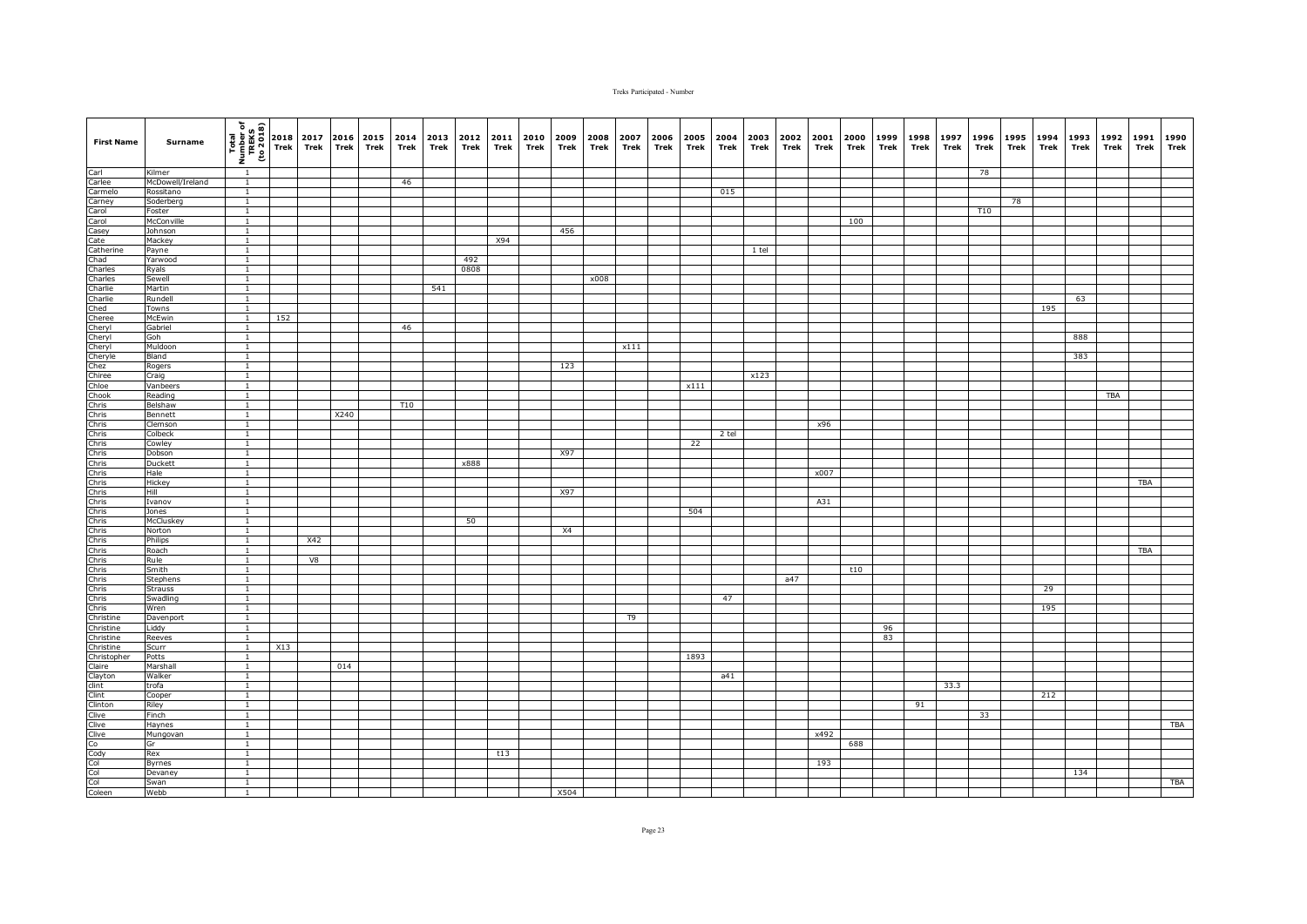| <b>First Name</b>                                                                                                                                                                                                              | Surname                   | $\begin{array}{c}\n\hline\n\text{Total} \\ \hline\n\text{I} \\ \hline\n\text{I} \\ \hline\n\end{array}\n\quad\n\begin{bmatrix}\n\text{total} \\ \text{total} \\ \text{total} \\ \text{Total} \\ \text{The} \\ \text{The} \\ \text{The} \\ \text{The} \\ \text{The} \\ \text{The} \\ \text{The} \\ \text{The} \\ \text{The} \\ \text{The} \\ \text{The} \\ \text{The} \\ \text{The} \\ \text{The} \\ \text{The} \\ \text{The} \\ \text{The} \\ \text{The} \\ \text{The} \\ \text{The} \\ \text{The} \\ \text{The} \\ \text{The} \\ $ |      | 2017<br>Trek | 2016<br>Trek | 2015<br>Trek | 2014<br>Trek | 2013<br>Trek | 2012<br>Trek | 2011<br>Trek | 2010<br>Trek | 2009<br>Trek | 2008<br>Trek | 2007<br>Trek | 2006<br>Trek    | 2005<br>Trek | 2004<br>Trek | 2003<br>Trek | 2002<br>Trek | 2001<br>Trek | 2000<br>Trek | 1999<br>Trek | 1998<br>Trek | 1997<br>Trek | 1996<br>Trek | 1995<br>Trek | 1994<br>Trek | 1993<br>Trek | 1992<br>Trek | 1991<br>Trek | 1990<br>Trek |
|--------------------------------------------------------------------------------------------------------------------------------------------------------------------------------------------------------------------------------|---------------------------|-------------------------------------------------------------------------------------------------------------------------------------------------------------------------------------------------------------------------------------------------------------------------------------------------------------------------------------------------------------------------------------------------------------------------------------------------------------------------------------------------------------------------------------|------|--------------|--------------|--------------|--------------|--------------|--------------|--------------|--------------|--------------|--------------|--------------|-----------------|--------------|--------------|--------------|--------------|--------------|--------------|--------------|--------------|--------------|--------------|--------------|--------------|--------------|--------------|--------------|--------------|
| Colette                                                                                                                                                                                                                        | McGrath                   | $\overline{1}$                                                                                                                                                                                                                                                                                                                                                                                                                                                                                                                      |      |              |              |              |              |              |              |              |              |              |              |              | T9              |              |              |              |              |              |              |              |              |              |              |              |              |              |              |              |              |
|                                                                                                                                                                                                                                | <b>Battley</b>            | $\overline{1}$                                                                                                                                                                                                                                                                                                                                                                                                                                                                                                                      | 26   |              |              |              |              |              |              |              |              |              |              |              |                 |              |              |              |              |              |              |              |              |              |              |              |              |              |              |              |              |
|                                                                                                                                                                                                                                | Carpenter                 | $\mathbf{1}$                                                                                                                                                                                                                                                                                                                                                                                                                                                                                                                        |      |              |              |              |              |              |              |              |              |              |              |              |                 | 240V         |              |              |              |              |              |              |              |              |              |              |              |              |              |              |              |
|                                                                                                                                                                                                                                | Doolin                    | $\overline{1}$                                                                                                                                                                                                                                                                                                                                                                                                                                                                                                                      | 2020 |              |              |              |              |              |              |              |              |              |              |              |                 |              |              |              |              |              |              |              |              |              |              |              |              |              |              |              |              |
|                                                                                                                                                                                                                                | Miller<br>Scobie          | $\mathbf{1}$<br>$\overline{1}$                                                                                                                                                                                                                                                                                                                                                                                                                                                                                                      |      |              |              |              |              |              |              |              |              |              |              |              |                 | 013          |              |              |              |              |              | 007          |              |              |              |              |              |              |              |              |              |
|                                                                                                                                                                                                                                | Bloxham                   | $\overline{1}$                                                                                                                                                                                                                                                                                                                                                                                                                                                                                                                      |      |              |              |              | X50          |              |              |              |              |              |              |              |                 |              |              |              |              |              |              |              |              |              |              |              |              |              |              |              |              |
|                                                                                                                                                                                                                                | Bucello                   | $\overline{1}$                                                                                                                                                                                                                                                                                                                                                                                                                                                                                                                      |      |              |              |              |              |              |              |              |              |              |              |              |                 |              |              | 873          |              |              |              |              |              |              |              |              |              |              |              |              |              |
|                                                                                                                                                                                                                                | Delforce                  | $\overline{1}$                                                                                                                                                                                                                                                                                                                                                                                                                                                                                                                      |      |              |              |              |              |              |              |              |              |              |              |              |                 | 2895         |              |              |              |              |              |              |              |              |              |              |              |              |              |              |              |
|                                                                                                                                                                                                                                | Ellicott                  | $\overline{1}$                                                                                                                                                                                                                                                                                                                                                                                                                                                                                                                      |      |              |              |              |              |              |              |              |              |              |              | x50          |                 |              |              |              |              |              |              |              |              |              |              |              |              |              |              |              |              |
|                                                                                                                                                                                                                                | Fogarty                   | $\mathbf{1}$                                                                                                                                                                                                                                                                                                                                                                                                                                                                                                                        |      |              |              |              |              |              |              |              |              |              |              |              |                 |              |              |              |              | x69          |              |              |              |              |              |              |              |              |              |              |              |
|                                                                                                                                                                                                                                | Johnston                  | $\mathbf{1}$                                                                                                                                                                                                                                                                                                                                                                                                                                                                                                                        |      |              |              |              |              |              |              |              | X77          |              |              |              |                 |              |              |              |              |              |              |              |              |              |              |              |              |              |              |              |              |
|                                                                                                                                                                                                                                | MacMenamin                | $\mathbf{1}$                                                                                                                                                                                                                                                                                                                                                                                                                                                                                                                        |      |              |              |              |              |              |              |              |              |              |              |              |                 |              | x111         |              |              |              |              |              |              |              |              |              |              |              |              |              |              |
|                                                                                                                                                                                                                                | McConville                | $\overline{1}$                                                                                                                                                                                                                                                                                                                                                                                                                                                                                                                      |      |              |              |              |              |              |              |              |              |              |              |              |                 |              |              |              |              |              |              |              |              |              | 100          |              |              |              |              |              |              |
|                                                                                                                                                                                                                                | McDonald                  | $\mathbf{1}$                                                                                                                                                                                                                                                                                                                                                                                                                                                                                                                        |      |              |              |              |              |              |              |              |              |              |              |              |                 |              |              |              | 67           |              |              |              |              |              |              |              |              |              |              |              |              |
|                                                                                                                                                                                                                                | O'Brian<br>O'Brien        | $\mathbf{1}$<br>$\mathbf{1}$                                                                                                                                                                                                                                                                                                                                                                                                                                                                                                        |      |              |              |              |              |              |              |              |              |              |              |              |                 |              |              |              |              |              |              |              |              |              | T8           |              | T8           |              |              |              |              |
|                                                                                                                                                                                                                                | Rothe                     | $\mathbf{1}$                                                                                                                                                                                                                                                                                                                                                                                                                                                                                                                        |      |              |              |              |              |              |              |              |              |              |              |              |                 |              |              |              |              |              |              | 28           |              |              |              |              |              |              |              |              |              |
|                                                                                                                                                                                                                                | Threlfall                 | $\mathbf{1}$                                                                                                                                                                                                                                                                                                                                                                                                                                                                                                                        |      |              |              |              |              |              |              |              |              |              |              |              |                 |              | A351         |              |              |              |              |              |              |              |              |              |              |              |              |              |              |
|                                                                                                                                                                                                                                | Woodroff                  | $\overline{1}$                                                                                                                                                                                                                                                                                                                                                                                                                                                                                                                      |      |              |              |              |              |              |              |              |              |              |              |              |                 |              |              |              |              |              |              | 66           |              |              |              |              |              |              |              |              |              |
|                                                                                                                                                                                                                                | Clark                     | $\overline{1}$                                                                                                                                                                                                                                                                                                                                                                                                                                                                                                                      |      |              |              |              |              | 50           |              |              |              |              |              |              |                 |              |              |              |              |              |              |              |              |              |              |              |              |              |              |              |              |
|                                                                                                                                                                                                                                | Witchard                  | $\mathbf{1}$                                                                                                                                                                                                                                                                                                                                                                                                                                                                                                                        |      |              | X22          |              |              |              |              |              |              |              |              |              |                 |              |              |              |              |              |              |              |              |              |              |              |              |              |              |              |              |
|                                                                                                                                                                                                                                | Gudgeon                   | $\overline{1}$                                                                                                                                                                                                                                                                                                                                                                                                                                                                                                                      |      |              |              |              |              |              |              |              |              |              |              |              |                 |              |              |              |              |              |              |              |              | 88           |              |              |              |              |              |              |              |
|                                                                                                                                                                                                                                | Callison                  | $\overline{1}$                                                                                                                                                                                                                                                                                                                                                                                                                                                                                                                      |      |              |              |              |              |              |              |              |              |              |              |              |                 |              |              |              | 62           |              |              |              |              |              |              |              |              |              |              |              |              |
|                                                                                                                                                                                                                                | Egan                      | $\overline{1}$                                                                                                                                                                                                                                                                                                                                                                                                                                                                                                                      |      |              |              |              |              |              |              |              |              |              |              |              |                 |              |              |              |              |              |              |              |              |              |              |              |              |              |              | <b>TBA</b>   |              |
|                                                                                                                                                                                                                                | Keady                     | $\mathbf{1}$<br>$\overline{1}$                                                                                                                                                                                                                                                                                                                                                                                                                                                                                                      |      |              |              |              |              |              |              |              |              |              |              |              |                 |              |              |              | 96           |              |              |              |              |              |              |              |              |              |              |              |              |
|                                                                                                                                                                                                                                | Kennedy<br><b>Bunning</b> | $\overline{1}$                                                                                                                                                                                                                                                                                                                                                                                                                                                                                                                      |      | 109          |              |              |              |              |              |              |              |              |              |              |                 |              |              |              |              |              |              | 95           |              |              |              |              |              |              |              |              |              |
| Colicolinin in Colicolinin angle Colicolinin angle Colicolinin angle Colicolinin angle Colicolinin angle Colicolinin angle Colicolinin angle Colicolinin angle Colicolinin angle Colicolining Colicolining Colicolining Colico | Gerzanics                 |                                                                                                                                                                                                                                                                                                                                                                                                                                                                                                                                     |      |              |              |              |              |              |              |              |              |              |              |              |                 |              |              |              |              |              |              |              |              | 33.3         |              |              |              |              |              |              |              |
|                                                                                                                                                                                                                                | Hawkins                   | $\mathbf{1}$                                                                                                                                                                                                                                                                                                                                                                                                                                                                                                                        |      |              |              |              |              |              |              |              |              |              |              |              |                 |              |              |              |              |              | x100         |              |              |              |              |              |              |              |              |              |              |
|                                                                                                                                                                                                                                | Hays                      | $\overline{1}$                                                                                                                                                                                                                                                                                                                                                                                                                                                                                                                      |      |              |              |              |              |              | x88          |              |              |              |              |              |                 |              |              |              |              |              |              |              |              |              |              |              |              |              |              |              |              |
|                                                                                                                                                                                                                                | Hinton                    | $\overline{1}$                                                                                                                                                                                                                                                                                                                                                                                                                                                                                                                      |      |              |              |              |              |              |              |              | 567          |              |              |              |                 |              |              |              |              |              |              |              |              |              |              |              |              |              |              |              |              |
|                                                                                                                                                                                                                                | Schafer                   | $\mathbf{1}$                                                                                                                                                                                                                                                                                                                                                                                                                                                                                                                        | 185  |              |              |              |              |              |              |              |              |              |              |              |                 |              |              |              |              |              |              |              |              |              |              |              |              |              |              |              |              |
| Danny                                                                                                                                                                                                                          | Culbert                   | $\mathbf{1}$                                                                                                                                                                                                                                                                                                                                                                                                                                                                                                                        |      |              |              |              |              |              |              |              |              |              |              |              |                 |              |              | 9            |              |              |              |              |              |              |              |              |              |              |              |              |              |
| Danny                                                                                                                                                                                                                          | Ryke                      | $\overline{1}$                                                                                                                                                                                                                                                                                                                                                                                                                                                                                                                      | XCX  |              |              |              |              |              |              |              |              |              |              |              |                 |              |              |              |              |              |              |              |              |              |              |              |              |              |              |              |              |
| Daren<br>Daron                                                                                                                                                                                                                 | Horwood<br>Johnson        | $\mathbf{1}$<br>$\mathbf{1}$                                                                                                                                                                                                                                                                                                                                                                                                                                                                                                        |      |              |              |              |              |              |              |              |              |              | x018         |              |                 |              |              | 015          |              |              |              |              |              |              |              |              |              |              |              |              |              |
| <b>Darren</b>                                                                                                                                                                                                                  | Alcoe                     | $\mathbf{1}$                                                                                                                                                                                                                                                                                                                                                                                                                                                                                                                        |      |              |              |              |              |              |              |              |              |              |              |              |                 |              |              |              |              |              |              |              |              |              |              |              | 27           |              |              |              |              |
| Darren                                                                                                                                                                                                                         | Dowse                     | $\mathbf{1}$                                                                                                                                                                                                                                                                                                                                                                                                                                                                                                                        |      |              |              |              |              |              |              |              |              | XB3          |              |              |                 |              |              |              |              |              |              |              |              |              |              |              |              |              |              |              |              |
| Darren                                                                                                                                                                                                                         | Ferrier                   | $\mathbf{1}$                                                                                                                                                                                                                                                                                                                                                                                                                                                                                                                        | 84   |              |              |              |              |              |              |              |              |              |              |              |                 |              |              |              |              |              |              |              |              |              |              |              |              |              |              |              |              |
| Darren                                                                                                                                                                                                                         | Shine                     | $\overline{1}$                                                                                                                                                                                                                                                                                                                                                                                                                                                                                                                      |      |              |              |              |              |              |              |              |              |              |              |              | xsev2           |              |              |              |              |              |              |              |              |              |              |              |              |              |              |              |              |
|                                                                                                                                                                                                                                | Tester                    | $\mathbf{1}$                                                                                                                                                                                                                                                                                                                                                                                                                                                                                                                        | CEO  |              |              |              |              |              |              |              |              |              |              |              |                 |              |              |              |              |              |              |              |              |              |              |              |              |              |              |              |              |
|                                                                                                                                                                                                                                | Bernstein                 | $\overline{1}$                                                                                                                                                                                                                                                                                                                                                                                                                                                                                                                      |      |              |              |              |              |              |              |              |              |              |              |              |                 |              |              |              |              | Ax78         |              |              |              |              |              |              |              |              |              |              |              |
|                                                                                                                                                                                                                                | Allen                     | $\overline{1}$                                                                                                                                                                                                                                                                                                                                                                                                                                                                                                                      |      |              |              |              |              |              |              |              |              |              |              |              |                 |              |              |              |              | x101         |              |              |              |              |              |              |              |              |              |              |              |
|                                                                                                                                                                                                                                | Anderson                  | $\mathbf{1}$                                                                                                                                                                                                                                                                                                                                                                                                                                                                                                                        |      |              |              |              |              |              |              |              |              |              |              |              |                 |              |              |              | k9k9         |              |              |              |              |              |              |              |              |              |              |              |              |
| Darren<br>Dave<br>Dave<br>Dave<br>Dave<br>David<br>David<br>David<br>David<br>David<br>David<br>David<br>David<br>David<br>David<br>David<br>David                                                                             | Baker<br>Duckett          | $\overline{1}$<br>$\overline{1}$                                                                                                                                                                                                                                                                                                                                                                                                                                                                                                    |      |              |              |              |              |              |              |              |              |              |              |              |                 |              |              | x150         |              |              | x007         |              |              |              |              |              |              |              |              |              |              |
|                                                                                                                                                                                                                                | Kelly                     | $\mathbf{1}$                                                                                                                                                                                                                                                                                                                                                                                                                                                                                                                        |      |              |              |              | t13          |              |              |              |              |              |              |              |                 |              |              |              |              |              |              |              |              |              |              |              |              |              |              |              |              |
|                                                                                                                                                                                                                                | Kern                      | $\mathbf{1}$                                                                                                                                                                                                                                                                                                                                                                                                                                                                                                                        |      |              |              |              |              |              |              |              |              |              |              |              |                 |              |              | 79           |              |              |              |              |              |              |              |              |              |              |              |              |              |
|                                                                                                                                                                                                                                | O'Neil                    | $\mathbf{1}$                                                                                                                                                                                                                                                                                                                                                                                                                                                                                                                        |      |              |              |              |              |              |              |              |              |              |              |              |                 | 9K9          |              |              |              |              |              |              |              |              |              |              |              |              |              |              |              |
|                                                                                                                                                                                                                                | West                      | $\mathbf{1}$                                                                                                                                                                                                                                                                                                                                                                                                                                                                                                                        |      |              |              |              |              |              | 07           |              |              |              |              |              |                 |              |              |              |              |              |              |              |              |              |              |              |              |              |              |              |              |
|                                                                                                                                                                                                                                | Baldwin                   | $\overline{1}$                                                                                                                                                                                                                                                                                                                                                                                                                                                                                                                      |      |              |              |              |              |              |              |              |              | 42           |              |              |                 |              |              |              |              |              |              |              |              |              |              |              |              |              |              |              |              |
|                                                                                                                                                                                                                                | Beattie                   | $\mathbf{1}$                                                                                                                                                                                                                                                                                                                                                                                                                                                                                                                        |      |              |              |              |              |              |              |              |              |              |              |              |                 |              |              |              |              |              |              |              | 07           |              |              |              |              |              |              |              |              |
|                                                                                                                                                                                                                                | Bernardi                  | $\overline{1}$                                                                                                                                                                                                                                                                                                                                                                                                                                                                                                                      |      |              | 0808         |              |              |              |              |              |              |              |              |              |                 |              |              |              |              |              |              |              |              |              |              |              |              |              |              |              |              |
|                                                                                                                                                                                                                                | Blackhall                 | $\mathbf{1}$                                                                                                                                                                                                                                                                                                                                                                                                                                                                                                                        |      |              |              |              |              |              |              |              |              |              |              |              |                 | 2020         |              |              |              |              |              |              |              |              |              |              |              |              |              |              |              |
|                                                                                                                                                                                                                                | Brandon-Cooper            | <sup>1</sup>                                                                                                                                                                                                                                                                                                                                                                                                                                                                                                                        |      |              |              |              |              |              |              |              |              |              |              |              |                 |              |              |              |              |              |              | x16          |              |              |              |              |              |              |              |              |              |
|                                                                                                                                                                                                                                | Creecy<br>Currie          | $\mathbf{1}$<br><sup>1</sup>                                                                                                                                                                                                                                                                                                                                                                                                                                                                                                        |      |              |              |              |              |              |              |              |              |              | X20          |              |                 |              |              |              |              |              |              | x007         |              |              |              |              |              |              |              |              |              |
|                                                                                                                                                                                                                                | Duffy                     | $\overline{1}$                                                                                                                                                                                                                                                                                                                                                                                                                                                                                                                      |      |              |              |              |              |              |              |              |              | X008         |              |              |                 |              |              |              |              |              |              |              |              |              |              |              |              |              |              |              |              |
|                                                                                                                                                                                                                                | Farmhill                  | $\overline{1}$                                                                                                                                                                                                                                                                                                                                                                                                                                                                                                                      |      |              |              |              |              |              |              |              |              |              |              |              |                 |              |              |              |              |              |              |              |              |              |              |              |              |              |              |              | TBA          |
|                                                                                                                                                                                                                                | Fordham                   | $\overline{1}$                                                                                                                                                                                                                                                                                                                                                                                                                                                                                                                      |      |              |              |              |              |              |              |              |              |              |              |              |                 |              |              |              |              |              | x10/10       |              |              |              |              |              |              |              |              |              |              |
|                                                                                                                                                                                                                                | Garne                     | $\mathbf{1}$                                                                                                                                                                                                                                                                                                                                                                                                                                                                                                                        |      |              |              |              |              |              |              |              |              |              |              |              | T <sub>10</sub> |              |              |              |              |              |              |              |              |              |              |              |              |              |              |              |              |
| David<br>David<br>David<br>David<br>David                                                                                                                                                                                      | Ghannoum                  | $\mathbf{1}$                                                                                                                                                                                                                                                                                                                                                                                                                                                                                                                        | 50   |              |              |              |              |              |              |              |              |              |              |              |                 |              |              |              |              |              |              |              |              |              |              |              |              |              |              |              |              |
|                                                                                                                                                                                                                                | Griffiths                 | $\mathbf{1}$                                                                                                                                                                                                                                                                                                                                                                                                                                                                                                                        |      |              |              |              |              |              |              |              |              |              |              |              |                 |              |              |              |              |              |              |              |              |              |              |              |              |              |              | <b>TBA</b>   |              |
|                                                                                                                                                                                                                                | Hancock                   | $\mathbf{1}$                                                                                                                                                                                                                                                                                                                                                                                                                                                                                                                        |      |              |              |              | 88           |              |              |              |              |              |              |              |                 |              |              |              |              |              |              |              |              |              |              |              |              |              |              |              |              |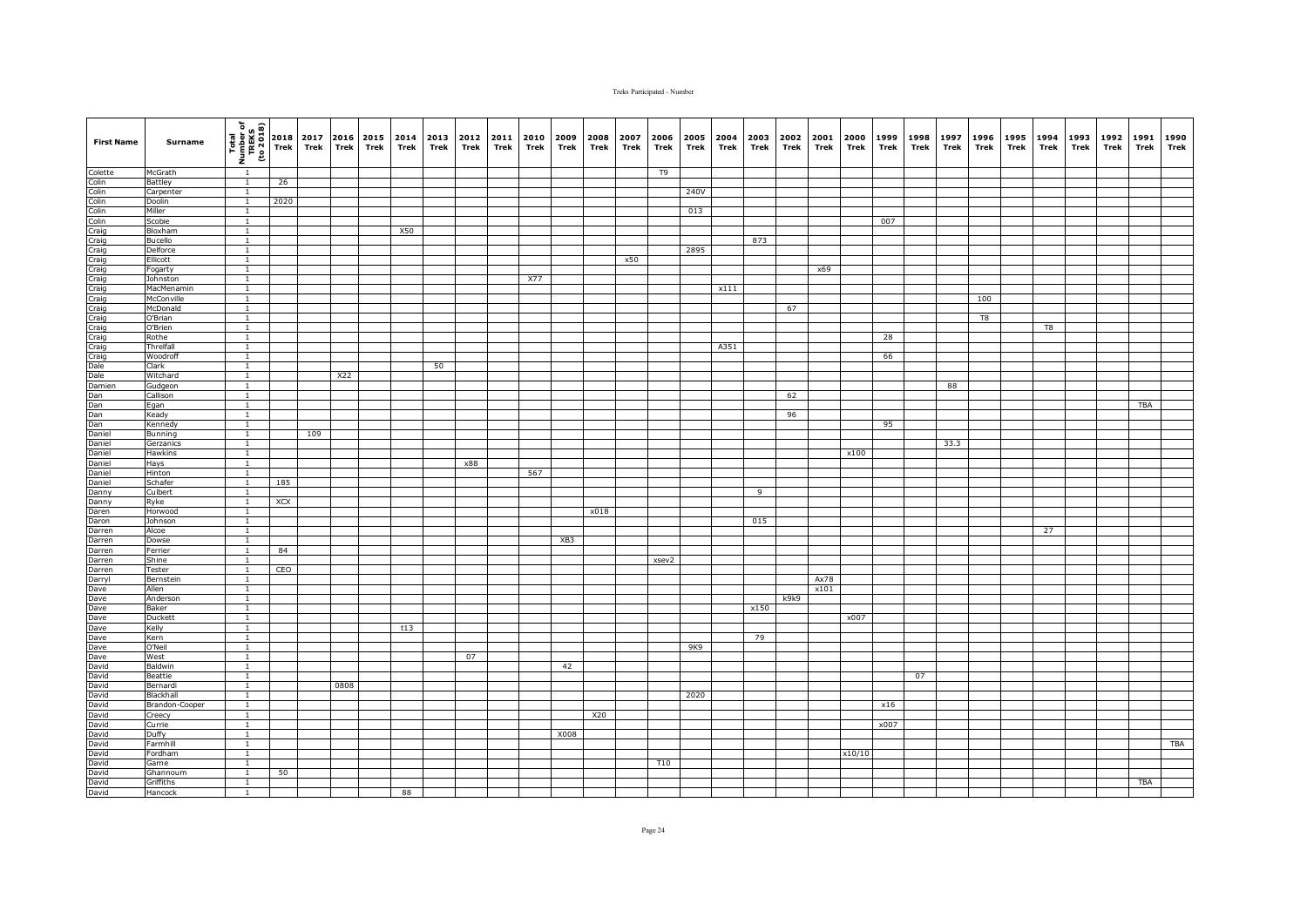| <b>First Name</b>                                                                                                                                                                                                                                                 | Surname            | $\begin{bmatrix}\n\overline{1} & \overline{1} & \overline{1} & \overline{1} \\ \overline{1} & \overline{1} & \overline{1} & \overline{1} \\ \overline{1} & \overline{1} & \overline{1} & \overline{1} \\ \overline{1} & \overline{1} & \overline{1}\n\end{bmatrix}\n\begin{bmatrix}\n2018 \\ 716\n\end{bmatrix}$ |     | Trek | <b>Trek</b> | 2017 2016 2015 2014<br>Trek | Trek  | 2013 2012<br>Trek | Trek | 2011<br>Trek | 2010<br>Trek | 2009<br>Trek | 2008<br>Trek | 2007<br>Trek | 2006<br>Trek | 2005<br>Trek | 2004<br>Trek | 2003<br>Trek | 2002<br>Trek | 2001<br>Trek | 2000<br>Trek | 1999<br>Trek | 1998<br>Trek | 1997<br>Trek | 1996<br>Trek | 1995 1994<br>Trek       | Trek | 1993<br>Trek | 1992<br>Trek | 1991<br>Trek | 1990<br>Trek |
|-------------------------------------------------------------------------------------------------------------------------------------------------------------------------------------------------------------------------------------------------------------------|--------------------|------------------------------------------------------------------------------------------------------------------------------------------------------------------------------------------------------------------------------------------------------------------------------------------------------------------|-----|------|-------------|-----------------------------|-------|-------------------|------|--------------|--------------|--------------|--------------|--------------|--------------|--------------|--------------|--------------|--------------|--------------|--------------|--------------|--------------|--------------|--------------|-------------------------|------|--------------|--------------|--------------|--------------|
| David<br>David                                                                                                                                                                                                                                                    | Hansen             |                                                                                                                                                                                                                                                                                                                  |     |      |             |                             |       |                   |      |              |              |              |              |              |              |              |              |              | x718         |              |              |              |              |              |              |                         |      |              |              |              |              |
|                                                                                                                                                                                                                                                                   | Hutchen            | $\mathbf{1}$                                                                                                                                                                                                                                                                                                     |     |      |             |                             |       |                   |      |              |              |              |              |              |              |              |              |              |              |              |              |              |              |              |              |                         |      |              |              |              | <b>TBA</b>   |
| David<br>David<br>David<br>David<br>David<br>David<br>David<br>David<br>David<br>David<br>David<br>David<br>David<br>David<br>David<br>David<br>David<br>David<br>David<br>David<br>David<br>David<br>David<br>David<br>David<br>David<br>David<br>David<br>David | Ingram             | $\overline{1}$                                                                                                                                                                                                                                                                                                   |     |      |             |                             |       |                   |      |              |              |              |              |              |              |              |              |              |              |              |              |              | 44.4         |              |              |                         |      |              |              |              |              |
|                                                                                                                                                                                                                                                                   | Jessup             | $\mathbf{1}$                                                                                                                                                                                                                                                                                                     |     |      |             |                             |       |                   |      |              |              |              |              |              |              | 013          |              |              |              |              |              |              |              |              |              |                         |      |              |              |              |              |
|                                                                                                                                                                                                                                                                   | Lafleur            | $\overline{1}$                                                                                                                                                                                                                                                                                                   |     |      |             |                             |       | 181               |      |              |              |              |              |              |              |              |              |              |              |              |              |              |              |              |              |                         |      |              |              |              |              |
|                                                                                                                                                                                                                                                                   | Lawrence           | $\mathbf{1}$                                                                                                                                                                                                                                                                                                     |     |      | x1515       |                             |       |                   |      |              |              |              |              |              |              |              |              |              |              |              |              |              |              |              |              |                         |      |              |              |              |              |
|                                                                                                                                                                                                                                                                   | Mayman<br>McDonald | $\overline{1}$<br>$\mathbf{1}$                                                                                                                                                                                                                                                                                   |     |      |             |                             |       |                   |      |              |              |              |              |              |              |              |              | x333         |              |              |              |              |              | X688         |              |                         |      |              |              |              |              |
|                                                                                                                                                                                                                                                                   | McEwan             | $\mathbf{1}$                                                                                                                                                                                                                                                                                                     |     |      |             |                             |       |                   |      |              |              |              |              |              |              |              |              |              |              |              | 777          |              |              |              |              |                         |      |              |              |              |              |
|                                                                                                                                                                                                                                                                   | Morgan             | $\overline{1}$                                                                                                                                                                                                                                                                                                   |     |      | T9          |                             |       |                   |      |              |              |              |              |              |              |              |              |              |              |              |              |              |              |              |              |                         |      |              |              |              |              |
|                                                                                                                                                                                                                                                                   | Morris             | $\overline{1}$                                                                                                                                                                                                                                                                                                   |     |      |             | 56                          |       |                   |      |              |              |              |              |              |              |              |              |              |              |              |              |              |              |              |              |                         |      |              |              |              |              |
|                                                                                                                                                                                                                                                                   | O'gorman           | $\overline{1}$                                                                                                                                                                                                                                                                                                   |     |      |             |                             |       |                   |      |              |              |              |              |              |              |              |              |              |              |              |              |              |              |              |              |                         |      | 32           |              |              |              |
|                                                                                                                                                                                                                                                                   | Phillips           | $\mathbf{1}$                                                                                                                                                                                                                                                                                                     |     |      |             |                             |       |                   |      |              |              |              |              |              |              | x22          |              |              |              |              |              |              |              |              |              |                         |      |              |              |              |              |
|                                                                                                                                                                                                                                                                   | Rigby              | $\mathbf{1}$                                                                                                                                                                                                                                                                                                     |     |      |             |                             |       |                   |      |              |              |              |              | X008         |              |              |              |              |              |              |              |              |              |              |              |                         |      |              |              |              |              |
|                                                                                                                                                                                                                                                                   | Sawyer             | $\overline{1}$                                                                                                                                                                                                                                                                                                   |     |      |             |                             |       |                   |      |              |              |              |              |              |              |              |              |              |              |              |              |              |              |              |              |                         |      |              |              | 53           |              |
|                                                                                                                                                                                                                                                                   | Schama             | $\mathbf{1}$                                                                                                                                                                                                                                                                                                     |     |      |             |                             |       |                   |      |              |              |              |              |              |              |              |              |              |              |              |              |              |              |              |              | T8                      |      |              |              |              |              |
|                                                                                                                                                                                                                                                                   | Simpson            | $\overline{1}$                                                                                                                                                                                                                                                                                                   |     |      |             |                             |       |                   |      | Xv8          |              |              |              |              |              |              |              |              |              |              |              |              |              |              |              |                         |      |              |              |              |              |
|                                                                                                                                                                                                                                                                   | Sleigh             | $\mathbf{1}$                                                                                                                                                                                                                                                                                                     | X15 |      |             |                             |       |                   |      |              |              |              |              |              |              |              |              |              |              |              |              |              |              |              |              |                         |      |              |              |              |              |
|                                                                                                                                                                                                                                                                   | Smith              | $\mathbf{1}$                                                                                                                                                                                                                                                                                                     |     |      |             |                             |       | T5                |      |              |              |              |              |              |              |              |              |              |              |              |              |              |              |              |              |                         |      |              |              |              |              |
|                                                                                                                                                                                                                                                                   | Sparks             | $\mathbf{1}$                                                                                                                                                                                                                                                                                                     |     |      |             |                             |       |                   | t1   |              |              |              |              |              |              |              |              |              |              |              |              |              |              |              |              |                         |      |              |              |              |              |
| David                                                                                                                                                                                                                                                             | Stephens           | $\mathbf{1}$                                                                                                                                                                                                                                                                                                     |     |      |             |                             |       |                   |      |              |              |              | X4           |              |              |              |              |              |              |              |              |              |              |              |              |                         |      |              |              |              |              |
| David                                                                                                                                                                                                                                                             | Sweeney            | $\overline{1}$                                                                                                                                                                                                                                                                                                   |     |      |             |                             |       |                   |      |              |              |              |              |              |              |              |              |              |              | x501         |              |              |              |              |              |                         |      |              |              |              |              |
|                                                                                                                                                                                                                                                                   | Thomas             | <sup>1</sup>                                                                                                                                                                                                                                                                                                     |     |      |             |                             |       |                   |      |              |              |              |              |              |              |              |              |              |              |              |              |              |              |              |              |                         | 50   |              |              |              |              |
|                                                                                                                                                                                                                                                                   | Tydd               | $\overline{1}$                                                                                                                                                                                                                                                                                                   |     |      |             |                             |       |                   |      |              |              |              |              |              |              |              |              |              |              |              |              |              |              |              |              | $\overline{\mathbf{8}}$ |      |              |              |              |              |
|                                                                                                                                                                                                                                                                   | Del Monte          | $\overline{1}$                                                                                                                                                                                                                                                                                                   |     |      |             |                             | x37   |                   |      |              |              |              |              |              |              |              |              |              |              |              |              |              |              |              |              |                         |      |              |              |              |              |
|                                                                                                                                                                                                                                                                   | Holmes             | $\overline{1}$                                                                                                                                                                                                                                                                                                   |     |      |             |                             |       |                   |      |              |              |              |              |              |              |              |              |              |              |              |              |              |              |              |              |                         |      | 27           |              |              |              |
| David<br>David<br>Dean<br>Dean<br>Debbie<br>Debbie                                                                                                                                                                                                                | Lucas<br>Walsh     | $\mathbf{1}$<br>$\mathbf{1}$                                                                                                                                                                                                                                                                                     |     | 109  |             |                             | XBT50 |                   |      |              |              |              |              |              |              |              |              |              |              |              |              |              |              |              |              |                         |      |              |              |              |              |
|                                                                                                                                                                                                                                                                   | Hunt               | $\overline{1}$                                                                                                                                                                                                                                                                                                   |     |      |             |                             |       |                   |      |              |              |              | T9           |              |              |              |              |              |              |              |              |              |              |              |              |                         |      |              |              |              |              |
|                                                                                                                                                                                                                                                                   | Smith              | $\overline{1}$                                                                                                                                                                                                                                                                                                   |     |      |             |                             |       |                   |      | 013          |              |              |              |              |              |              |              |              |              |              |              |              |              |              |              |                         |      |              |              |              |              |
| Deborah                                                                                                                                                                                                                                                           | Johnston           | $\mathbf{1}$                                                                                                                                                                                                                                                                                                     |     |      |             |                             |       |                   |      |              |              | 77           |              |              |              |              |              |              |              |              |              |              |              |              |              |                         |      |              |              |              |              |
|                                                                                                                                                                                                                                                                   | Wren               | $\overline{1}$                                                                                                                                                                                                                                                                                                   |     |      |             |                             |       |                   |      |              |              |              |              |              |              |              |              |              |              |              |              |              |              |              |              |                         |      |              | <b>TBA</b>   |              |              |
| Deborah<br>Denis                                                                                                                                                                                                                                                  | Harris             | $\mathbf{1}$                                                                                                                                                                                                                                                                                                     |     |      |             |                             |       |                   |      |              |              |              |              |              |              |              |              |              |              |              |              |              | 28           |              |              |                         |      |              |              |              |              |
| Denis<br>Denis<br>Denis                                                                                                                                                                                                                                           | O'Brien            | $\mathbf{1}$                                                                                                                                                                                                                                                                                                     |     |      |             |                             |       |                   |      |              |              |              |              |              |              | x007         |              |              |              |              |              |              |              |              |              |                         |      |              |              |              |              |
|                                                                                                                                                                                                                                                                   | Quigley            | $\mathbf{1}$                                                                                                                                                                                                                                                                                                     |     |      |             |                             |       |                   |      |              |              |              |              |              |              |              |              |              |              |              |              |              |              |              |              |                         |      |              | <b>TBA</b>   |              |              |
|                                                                                                                                                                                                                                                                   | Wood               | $\mathbf{1}$                                                                                                                                                                                                                                                                                                     |     |      |             |                             |       |                   |      |              |              |              |              |              |              |              |              |              |              |              |              |              |              |              | 08           |                         |      |              |              |              |              |
| Denise                                                                                                                                                                                                                                                            | Bishop             | $\mathbf{1}$                                                                                                                                                                                                                                                                                                     |     |      |             |                             |       |                   |      |              |              |              |              |              |              |              |              |              |              |              |              |              |              |              |              |                         |      |              | TBA          |              |              |
| Dennis                                                                                                                                                                                                                                                            | Ingram             | $\overline{1}$                                                                                                                                                                                                                                                                                                   |     |      |             |                             |       |                   |      |              |              | X140         |              |              |              |              |              |              |              |              |              |              |              |              |              |                         |      |              |              |              |              |
| Dennis                                                                                                                                                                                                                                                            | McDermott          | $\mathbf{1}$                                                                                                                                                                                                                                                                                                     |     |      |             |                             |       |                   |      |              |              |              |              |              |              |              |              |              |              |              |              |              |              |              |              |                         |      | 32           |              |              |              |
| Dennis                                                                                                                                                                                                                                                            | Meogrossi          | $\mathbf{1}$                                                                                                                                                                                                                                                                                                     |     |      |             |                             |       |                   |      |              |              |              |              |              |              |              |              |              |              | x013         |              |              |              |              |              |                         |      |              |              |              |              |
| Dennis                                                                                                                                                                                                                                                            | Sullivan           | <sup>1</sup>                                                                                                                                                                                                                                                                                                     |     |      |             |                             |       |                   |      |              |              |              |              |              |              |              |              | x122         |              |              |              |              |              |              |              |                         |      |              |              |              |              |
| Denny<br>Denzel                                                                                                                                                                                                                                                   | Ierace             | $\mathbf{1}$                                                                                                                                                                                                                                                                                                     |     |      |             |                             |       |                   |      |              |              |              |              |              |              |              |              |              |              |              | 24           |              |              |              |              |                         |      |              |              |              |              |
|                                                                                                                                                                                                                                                                   | Mead               | <sup>1</sup>                                                                                                                                                                                                                                                                                                     |     |      |             |                             |       |                   |      |              |              |              |              | 095          |              |              |              |              |              |              |              |              |              |              |              |                         |      |              |              |              |              |
|                                                                                                                                                                                                                                                                   | Currey             | $\overline{1}$                                                                                                                                                                                                                                                                                                   |     |      |             |                             |       |                   |      |              |              |              |              |              |              |              |              | 79           |              |              |              |              |              |              |              |                         |      |              |              |              |              |
| Derek<br>Dexter<br>Diexter<br>Diana<br>Diana<br>Diana<br>Dom Don Don Don<br>Don Don Don<br>Don Don<br>Don Don<br>Don Don Don<br>Don Don                                                                                                                           | Marks<br>Gainfort  | $\mathbf{1}$<br>$\overline{1}$                                                                                                                                                                                                                                                                                   |     |      |             |                             |       |                   |      |              |              |              |              |              |              |              | 153          |              |              | 32           |              |              |              |              |              |                         |      |              |              |              |              |
|                                                                                                                                                                                                                                                                   | Hoffman            | $\mathbf{1}$                                                                                                                                                                                                                                                                                                     |     |      |             |                             |       |                   |      |              |              |              |              |              |              |              |              |              |              |              |              | A201         |              |              |              |                         |      |              |              |              |              |
|                                                                                                                                                                                                                                                                   | Minchin            | $\mathbf{1}$                                                                                                                                                                                                                                                                                                     |     |      |             |                             |       |                   |      |              |              |              |              |              |              |              |              |              | 23           |              |              |              |              |              |              |                         |      |              |              |              |              |
|                                                                                                                                                                                                                                                                   | Grosser            | $\mathbf{1}$                                                                                                                                                                                                                                                                                                     |     |      |             |                             |       |                   |      |              |              |              |              |              |              |              |              |              |              |              |              |              |              |              | 8            |                         |      |              |              |              |              |
|                                                                                                                                                                                                                                                                   | Reid               | $\overline{1}$                                                                                                                                                                                                                                                                                                   |     |      |             |                             |       |                   |      |              |              |              |              |              |              |              |              |              |              |              |              | 240V         |              |              |              |                         |      |              |              |              |              |
|                                                                                                                                                                                                                                                                   | Wierobiej          | $\mathbf{1}$                                                                                                                                                                                                                                                                                                     |     |      |             |                             |       |                   |      |              |              |              |              |              | X203         |              |              |              |              |              |              |              |              |              |              |                         |      |              |              |              |              |
|                                                                                                                                                                                                                                                                   | Hansen             | $\overline{1}$                                                                                                                                                                                                                                                                                                   |     |      |             |                             |       |                   |      |              |              |              |              |              |              |              |              |              |              |              |              |              |              | X69          |              |                         |      |              |              |              |              |
|                                                                                                                                                                                                                                                                   | Earl               | $\mathbf{1}$                                                                                                                                                                                                                                                                                                     |     |      |             |                             |       |                   |      |              |              |              |              |              |              |              |              |              |              |              |              | a200         |              |              |              |                         |      |              |              |              |              |
|                                                                                                                                                                                                                                                                   | Neate              | $\mathbf{1}$                                                                                                                                                                                                                                                                                                     |     |      |             |                             |       | 0808              |      |              |              |              |              |              |              |              |              |              |              |              |              |              |              |              |              |                         |      |              |              |              |              |
|                                                                                                                                                                                                                                                                   | Cornell            | $\overline{1}$                                                                                                                                                                                                                                                                                                   |     |      |             |                             |       |                   |      |              |              |              |              |              |              |              |              |              |              |              |              |              |              |              |              |                         |      |              |              |              | TBA          |
|                                                                                                                                                                                                                                                                   | Geyer              | $\mathbf{1}$                                                                                                                                                                                                                                                                                                     |     |      |             |                             |       |                   |      |              |              |              |              |              |              |              |              |              |              |              | x17          |              |              |              |              |                         |      |              |              |              |              |
|                                                                                                                                                                                                                                                                   | Kasser             | $\mathbf{1}$                                                                                                                                                                                                                                                                                                     |     |      |             |                             |       |                   |      |              |              |              |              |              |              |              |              |              | 19           |              |              |              |              |              |              |                         |      |              |              |              |              |
|                                                                                                                                                                                                                                                                   | MacIntosh          | $\mathbf{1}$                                                                                                                                                                                                                                                                                                     |     |      |             |                             |       |                   |      |              |              |              |              |              |              |              |              |              |              |              |              | 17           |              |              |              |                         |      |              |              |              |              |
|                                                                                                                                                                                                                                                                   | McKean             | $\overline{1}$                                                                                                                                                                                                                                                                                                   |     |      |             |                             |       |                   |      |              |              |              |              |              |              |              |              |              |              | x100         |              |              |              |              |              |                         |      |              |              |              |              |
|                                                                                                                                                                                                                                                                   | McKean             | $\overline{1}$                                                                                                                                                                                                                                                                                                   |     |      |             |                             |       |                   |      |              |              |              |              |              |              |              |              |              |              |              | x100         |              |              |              |              |                         |      |              |              |              |              |
|                                                                                                                                                                                                                                                                   | McKinnon           | $\mathbf{1}$                                                                                                                                                                                                                                                                                                     |     |      |             |                             |       |                   |      |              |              |              |              |              |              |              |              |              |              |              |              |              |              |              |              |                         | 8    |              |              |              |              |
|                                                                                                                                                                                                                                                                   | Morgan             | $\mathbf{1}$                                                                                                                                                                                                                                                                                                     |     |      |             |                             |       |                   |      |              |              |              |              |              |              |              |              | 138          |              |              |              |              |              |              |              |                         |      |              |              |              |              |
|                                                                                                                                                                                                                                                                   |                    |                                                                                                                                                                                                                                                                                                                  |     |      |             |                             |       |                   |      |              |              |              |              |              |              |              |              |              |              |              |              |              |              |              |              |                         |      |              |              |              |              |
|                                                                                                                                                                                                                                                                   | Pinel<br>Gould     | 1<br>$\mathbf{1}$                                                                                                                                                                                                                                                                                                |     |      |             |                             |       |                   |      |              |              |              |              |              |              |              |              | 2 tel        | 67           |              |              |              |              |              |              |                         |      |              |              |              |              |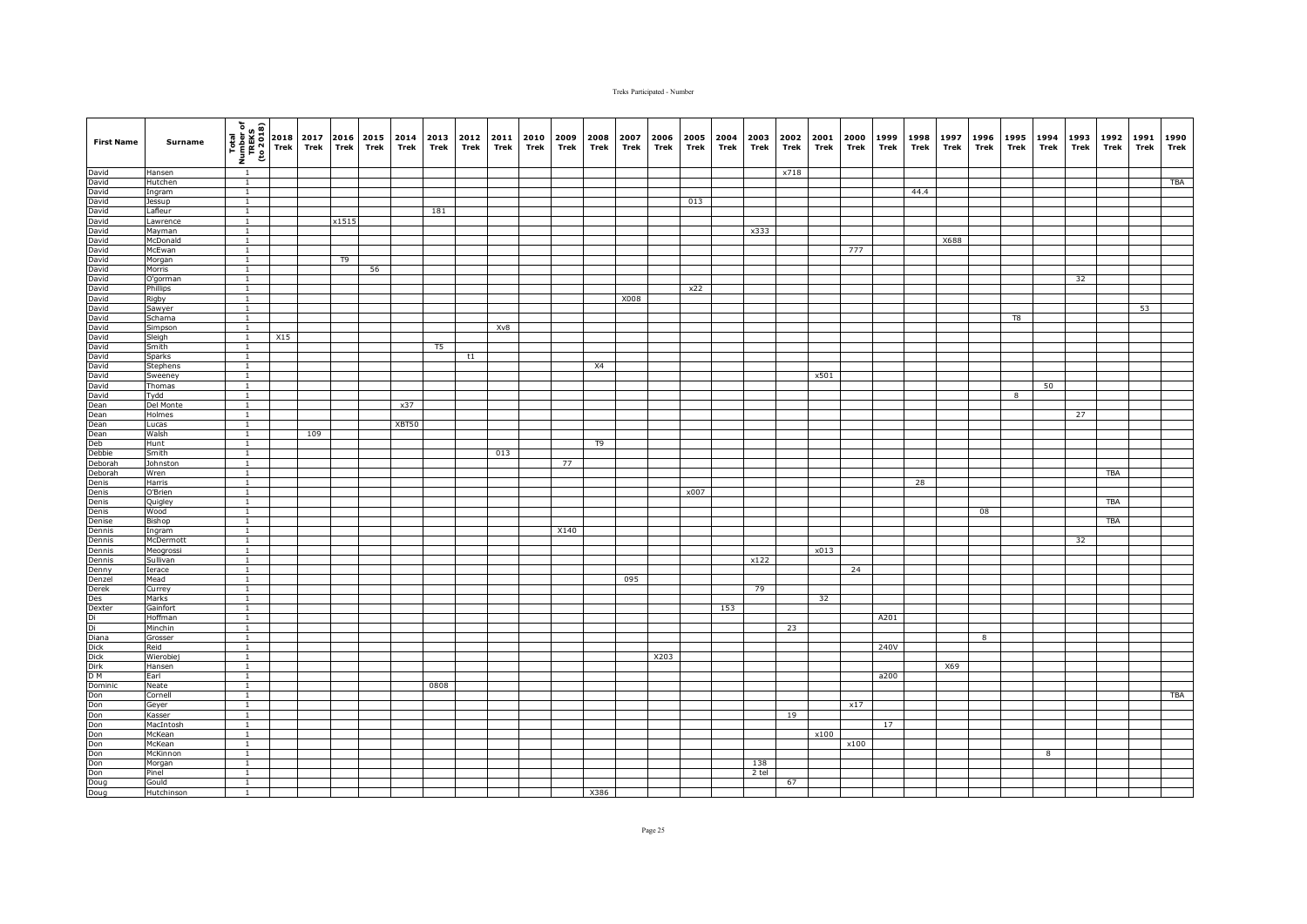| <b>First Name</b>                                                                                                                                                                                        | Surname                 | (1802 or)<br>TREKS<br>TREKS<br>To 2018 | 2018<br>Trek | 2017<br>Trek | 2016<br>Trek | 2015<br>Trek | 2014<br>Trek | 2013<br>Trek | 2012<br>Trek | 2011<br>Trek | 2010<br>Trek | 2009<br>Trek | 2008<br>Trek | 2007<br>Trek | 2006<br>Trek | 2005<br>Trek | 2004<br>Trek   | 2003<br>Trek | 2002<br><b>Trek</b> | 2001<br>Trek | 2000<br>Trek | 1999<br>Trek | 1998<br>Trek | 1997<br>Trek | 1996<br>Trek | 1995<br>Trek | 1994<br>Trek   | 1993<br>Trek | 1992<br>Trek | 1991<br>Trek   | 1990<br>Trek |
|----------------------------------------------------------------------------------------------------------------------------------------------------------------------------------------------------------|-------------------------|----------------------------------------|--------------|--------------|--------------|--------------|--------------|--------------|--------------|--------------|--------------|--------------|--------------|--------------|--------------|--------------|----------------|--------------|---------------------|--------------|--------------|--------------|--------------|--------------|--------------|--------------|----------------|--------------|--------------|----------------|--------------|
| Doug<br>Doug<br>Doug<br>Doug<br>Doug<br>Dylan<br>E A<br>Eddie<br>Eddie<br>Eddie<br>Eddie                                                                                                                 | Krepp                   | $\overline{1}$                         |              |              |              |              |              |              |              |              |              |              |              |              |              |              |                |              | 1893                |              |              |              |              |              |              |              |                |              |              |                |              |
|                                                                                                                                                                                                          | Litchfield              | $\overline{1}$                         |              |              | V8           |              |              |              |              |              |              |              |              |              |              |              |                |              |                     |              |              |              |              |              |              |              |                |              |              |                |              |
|                                                                                                                                                                                                          | Painting                | $\mathbf{1}$                           |              |              |              |              |              |              |              |              |              |              |              | 308          |              |              |                |              |                     |              |              |              |              |              |              |              |                |              |              |                |              |
|                                                                                                                                                                                                          | Pasula<br>Vievers       | $\overline{1}$<br>$\mathbf{1}$         |              |              |              |              |              |              |              |              |              | X13          | 013          |              |              |              |                |              |                     |              |              |              |              |              |              |              |                |              |              |                |              |
|                                                                                                                                                                                                          | Young                   | $\overline{1}$                         |              |              |              |              |              |              |              |              |              |              |              |              |              |              |                |              |                     |              | x49          |              |              |              |              |              |                |              |              |                |              |
|                                                                                                                                                                                                          | Stoddart                | $\overline{1}$                         |              |              |              |              |              |              |              |              |              |              |              |              |              |              |                |              |                     |              |              |              |              | 40           |              |              |                |              |              |                |              |
|                                                                                                                                                                                                          | Thompson                | $\overline{1}$                         |              |              |              |              |              |              |              |              | 1903         |              |              |              |              |              |                |              |                     |              |              |              |              |              |              |              |                |              |              |                |              |
|                                                                                                                                                                                                          | Dexter                  | $\overline{1}$                         |              |              |              |              |              |              |              |              |              |              |              |              |              |              |                |              |                     | A4           |              |              |              |              |              |              |                |              |              |                |              |
|                                                                                                                                                                                                          | Kirkland                | $\overline{1}$                         |              |              |              |              |              |              |              |              |              |              |              |              |              |              |                |              |                     |              |              |              |              |              |              | 626          |                |              |              |                |              |
|                                                                                                                                                                                                          | Warren                  | $\mathbf{1}$                           |              |              |              |              |              |              |              |              |              |              |              |              |              |              |                |              | trekair             |              |              |              |              |              |              |              |                |              |              |                |              |
|                                                                                                                                                                                                          | Cruise                  | $\overline{1}$                         |              |              |              |              |              |              |              |              |              |              |              |              |              |              |                |              | 014                 |              |              |              |              |              |              |              |                |              |              |                |              |
|                                                                                                                                                                                                          | Fleita                  | $\mathbf{1}$                           | 68           |              |              |              |              |              |              |              |              |              |              |              |              |              |                |              |                     |              |              |              |              |              |              |              |                |              |              |                |              |
| Edward                                                                                                                                                                                                   | Sinott<br><b>Buckle</b> | $\overline{1}$<br>$\mathbf{1}$         |              |              |              |              |              |              |              |              |              |              |              |              |              |              |                |              | 013                 |              |              |              | X9696        |              |              |              |                |              |              |                |              |
|                                                                                                                                                                                                          | Hartnell                | $\mathbf{1}$                           |              |              |              |              |              |              |              |              |              |              |              |              |              |              | A <sub>5</sub> |              |                     |              |              |              |              |              |              |              |                |              |              |                |              |
| Edward<br>Elizabeth<br>eric<br>Eric<br>Eric<br>Eric<br>Euan<br>Euan                                                                                                                                      | donaldson               | $\mathbf{1}$                           |              |              |              |              |              |              |              |              |              |              |              |              |              |              |                |              |                     |              |              |              |              | 33.3         |              |              |                |              |              |                |              |
|                                                                                                                                                                                                          | Griffiths               | $\mathbf{1}$                           |              |              |              |              |              |              |              |              |              |              |              |              |              |              |                |              |                     |              |              |              | 95           |              |              |              |                |              |              |                |              |
|                                                                                                                                                                                                          | Hume                    | $\mathbf{1}$                           |              |              |              |              |              |              |              |              |              |              |              |              |              |              |                |              |                     |              | 58           |              |              |              |              |              |                |              |              |                |              |
|                                                                                                                                                                                                          | Yates                   | $\overline{1}$                         |              |              |              |              | XV8          |              |              |              |              |              |              |              |              |              |                |              |                     |              |              |              |              |              |              |              |                |              |              |                |              |
|                                                                                                                                                                                                          | Lundt                   | $\overline{1}$                         |              |              |              |              |              |              |              |              |              |              |              |              |              |              |                |              |                     | 1369         |              |              |              |              |              |              |                |              |              |                |              |
|                                                                                                                                                                                                          | Callister               | $\mathbf{1}$                           |              |              |              | 111CX        |              |              |              |              |              |              |              |              |              |              |                |              |                     |              |              |              |              |              |              |              |                |              |              |                |              |
|                                                                                                                                                                                                          | Woolman                 | $\overline{1}$                         |              |              |              |              |              |              |              |              |              |              |              |              |              |              |                |              |                     |              |              |              |              |              |              |              | 118            |              |              |                |              |
| Evan<br>Ewan<br>Feb                                                                                                                                                                                      | Hutchison               | $\overline{1}$                         |              |              |              |              |              |              |              |              |              |              |              |              |              |              |                |              |                     |              |              |              | T9           |              |              |              |                |              |              |                |              |
|                                                                                                                                                                                                          | Sinclair                | $\overline{1}$                         |              |              |              | 26           |              |              |              |              |              |              |              |              |              |              |                |              |                     |              |              |              |              |              |              |              |                |              |              |                |              |
|                                                                                                                                                                                                          | Compere<br>Herbert      | $\mathbf{1}$<br>$\overline{1}$         |              |              |              | XBT50        |              |              |              |              |              |              |              |              |              | x186         |                |              |                     |              |              |              |              |              |              |              |                |              |              |                |              |
| Felix<br>Felix<br>Fergus<br>Fiona                                                                                                                                                                        | Allen                   | $\mathbf{1}$                           | CX111        |              |              |              |              |              |              |              |              |              |              |              |              |              |                |              |                     |              |              |              |              |              |              |              |                |              |              |                |              |
|                                                                                                                                                                                                          | Lamb                    |                                        |              |              |              |              |              |              |              |              |              |              |              |              |              |              |                |              |                     |              | 41           |              |              |              |              |              |                |              |              |                |              |
| Fiona<br>Fiona                                                                                                                                                                                           | Williamson              | $\mathbf{1}$                           |              |              |              |              |              |              |              |              |              |              |              |              |              |              |                |              |                     |              |              | 83           |              |              |              |              |                |              |              |                |              |
| Frances                                                                                                                                                                                                  | Henry-May               | $\overline{1}$                         |              |              |              |              |              |              |              |              |              |              |              |              |              |              |                |              |                     |              |              |              |              |              |              |              |                |              |              | <b>TBA</b>     |              |
| Frank                                                                                                                                                                                                    | Anderson                | $\overline{1}$                         |              |              |              |              |              |              |              |              |              |              |              |              |              |              |                |              |                     |              |              |              |              |              |              |              |                | 134          |              |                |              |
| Frank                                                                                                                                                                                                    | Bradford                | $\mathbf{1}$                           |              |              |              |              |              |              |              |              |              |              |              |              |              |              |                |              |                     |              | 61           |              |              |              |              |              |                |              |              |                |              |
| Frank                                                                                                                                                                                                    | Curran                  | $\mathbf{1}$                           |              |              |              |              |              |              |              |              |              |              |              |              | x39          |              |                |              |                     |              |              |              |              |              |              |              |                |              |              |                |              |
| Frank<br>Frank                                                                                                                                                                                           | Grocl                   | $\overline{1}$                         |              |              |              |              |              |              |              |              |              |              |              |              |              |              |                |              | a98                 |              |              |              |              |              |              |              |                |              |              |                |              |
| Frank                                                                                                                                                                                                    | Pennings<br>Quirk       | $\mathbf{1}$<br>$\mathbf{1}$           |              |              |              |              |              | 007          |              |              | 151          |              |              |              |              |              |                |              |                     |              |              |              |              |              |              |              |                |              |              |                |              |
|                                                                                                                                                                                                          | Calavassy               | $\mathbf{1}$                           |              |              |              |              |              |              |              |              |              |              | X109         |              |              |              |                |              |                     |              |              |              |              |              |              |              |                |              |              |                |              |
|                                                                                                                                                                                                          | Belcher                 | $\mathbf{1}$                           |              |              |              |              |              |              |              |              |              |              |              |              |              |              |                |              |                     |              |              | a203         |              |              |              |              |                |              |              |                |              |
|                                                                                                                                                                                                          | Aprahamian              | $\mathbf{1}$                           | CEO          |              |              |              |              |              |              |              |              |              |              |              |              |              |                |              |                     |              |              |              |              |              |              |              |                |              |              |                |              |
|                                                                                                                                                                                                          | Vines                   | $\overline{1}$                         |              |              |              |              |              |              |              |              |              | 151          |              |              |              |              |                |              |                     |              |              |              |              |              |              |              |                |              |              |                |              |
|                                                                                                                                                                                                          | Briscoe                 | $\mathbf{1}$                           |              |              |              |              |              |              |              |              |              |              |              |              |              |              |                |              |                     |              |              | x10/10       |              |              |              |              |                |              |              |                |              |
|                                                                                                                                                                                                          | Crowhurst               | $\overline{1}$                         |              |              |              |              |              |              |              |              |              |              |              |              |              |              |                |              |                     |              |              |              |              |              |              |              |                |              |              | <b>TBA</b>     |              |
|                                                                                                                                                                                                          | Pellett                 | $\overline{1}$                         |              |              |              |              |              |              |              |              |              | 014          |              |              |              |              |                |              |                     |              |              |              |              |              |              |              |                |              |              |                |              |
|                                                                                                                                                                                                          | Spencer                 | $\mathbf{1}$                           |              |              |              |              |              |              |              |              |              |              |              |              |              |              |                |              |                     |              |              |              |              |              |              |              |                | 63           |              |                |              |
| Fred Gaben Care (Gaben)<br>Gaben Gaben (Gaben)<br>Gaben Gaben Gaben Gaben Gaben (Gaben)<br>Gaben Gaben Gaben Gaben Gaben Gaben Gaben Gaben Gaben Gaben Gaben Gaben Gaben Gaben Gaben Gaben Gaben Gaben G | Locket                  | $\overline{1}$<br>$\overline{1}$       |              |              |              |              |              |              |              |              |              |              |              | 72           |              |              |                |              |                     |              |              |              |              |              |              |              |                |              |              |                |              |
|                                                                                                                                                                                                          | Young<br>Anderson       | $\overline{1}$                         |              |              |              |              |              |              |              |              |              |              |              |              |              |              |                | x111         |                     |              |              |              |              |              |              |              |                | 31           |              |                |              |
|                                                                                                                                                                                                          | Cochrane                | $\mathbf{1}$                           |              |              |              |              |              |              |              | x444         |              |              |              |              |              |              |                |              |                     |              |              |              |              |              |              |              |                |              |              |                |              |
|                                                                                                                                                                                                          | Cook                    | $\mathbf{1}$                           |              |              |              |              |              |              |              |              |              |              |              |              |              |              |                |              | 095                 |              |              |              |              |              |              |              |                |              |              |                |              |
|                                                                                                                                                                                                          | Du Ross                 | $\mathbf{1}$                           |              |              |              |              |              |              |              |              |              |              |              |              |              |              |                |              |                     |              |              |              |              |              |              |              |                |              |              | <b>TBA</b>     |              |
|                                                                                                                                                                                                          | Lowe                    | $\overline{1}$                         |              |              |              |              |              |              |              |              |              |              |              |              |              |              |                |              |                     |              |              |              |              |              |              |              |                |              |              | $\overline{4}$ |              |
|                                                                                                                                                                                                          | Lye                     | $\mathbf{1}$                           |              |              |              |              |              |              |              |              |              |              |              |              |              |              |                |              | 67                  |              |              |              |              |              |              |              |                |              |              |                |              |
|                                                                                                                                                                                                          | Miller                  | $\overline{1}$                         |              |              |              |              |              |              | 67           |              |              |              |              |              |              |              |                |              |                     |              |              |              |              |              |              |              |                |              |              |                |              |
|                                                                                                                                                                                                          | O'Connor                | $\mathbf{1}$                           |              |              |              |              |              |              |              | 014          |              |              |              |              |              |              |                |              |                     |              |              |              |              |              |              |              |                |              |              |                |              |
|                                                                                                                                                                                                          | Routledge               | $\mathbf{1}$                           |              |              |              |              |              |              |              |              |              |              |              |              |              |              |                |              |                     |              |              |              |              |              |              |              |                | 19           |              |                |              |
|                                                                                                                                                                                                          | Salt                    | $\mathbf{1}$                           |              |              |              |              |              |              |              |              |              |              |              |              |              | x492         |                |              |                     |              |              |              |              |              |              |              |                |              |              |                |              |
|                                                                                                                                                                                                          | Spencer                 | $\overline{1}$<br>$\overline{1}$       |              |              |              |              |              |              |              |              |              |              |              |              |              |              |                |              |                     |              | 61           |              |              |              |              |              |                |              |              |                | <b>TBA</b>   |
|                                                                                                                                                                                                          | Stead                   | $\overline{1}$                         |              |              |              |              |              |              |              |              |              |              |              |              |              |              |                | 181          |                     |              |              |              |              |              |              |              |                |              |              |                |              |
|                                                                                                                                                                                                          | Carpenter<br>Eakins     | $\overline{1}$                         |              |              |              |              |              |              |              |              |              |              |              |              |              |              |                |              |                     |              |              |              |              |              |              |              | $\overline{9}$ |              |              |                |              |
|                                                                                                                                                                                                          | Martin                  | $\overline{1}$                         | <b>MUTT</b>  |              |              |              |              |              |              |              |              |              |              |              |              |              |                |              |                     |              |              |              |              |              |              |              |                |              |              |                |              |
|                                                                                                                                                                                                          | Priestley               | $\mathbf{1}$                           |              |              |              |              |              |              |              |              |              |              |              |              |              |              |                | 2 tel        |                     |              |              |              |              |              |              |              |                |              |              |                |              |
|                                                                                                                                                                                                          | Wilkinson               | $\overline{1}$                         |              |              |              |              |              |              |              |              |              |              |              |              |              |              |                |              |                     |              |              | x10/10       |              |              |              |              |                |              |              |                |              |
|                                                                                                                                                                                                          | Woolman                 | $\mathbf{1}$                           |              |              |              |              |              |              |              |              |              |              |              |              |              |              |                |              |                     |              |              |              |              |              |              |              | 89             |              |              |                |              |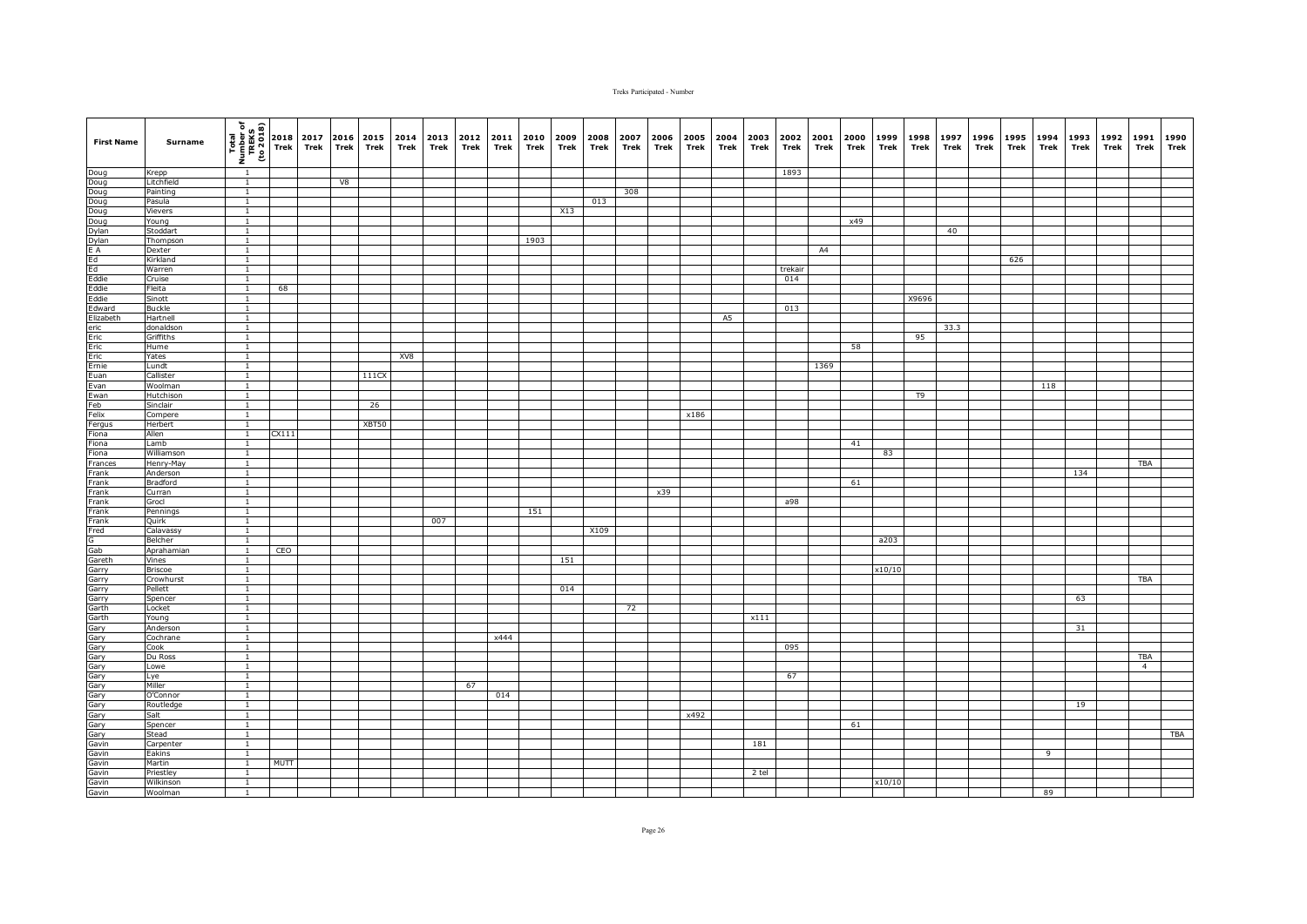| <b>First Name</b>                                                                                        | Surname             | (1802 or)<br>TREKS<br>TREKS<br>To 2018 | 2018<br>Trek | 2017<br>Trek | <b>Trek</b> | 2016 2015<br>Trek | 2014<br>Trek | 2013<br>Trek | 2012<br>Trek | 2011<br>Trek | 2010<br>Trek | 2009<br>Trek | 2008<br>Trek | 2007<br>Trek | 2006<br>Trek | 2005<br>Trek | 2004<br>Trek | 2003<br>Trek | 2002<br>Trek | 2001<br>Trek | 2000<br>Trek | 1999<br>Trek | 1998<br>Trek | 1997<br>Trek | 1996<br>Trek | 1995<br>Trek | 1994<br>Trek | 1993<br>Trek      | 1992<br>Trek | 1991<br>Trek   | 1990<br>Trek |
|----------------------------------------------------------------------------------------------------------|---------------------|----------------------------------------|--------------|--------------|-------------|-------------------|--------------|--------------|--------------|--------------|--------------|--------------|--------------|--------------|--------------|--------------|--------------|--------------|--------------|--------------|--------------|--------------|--------------|--------------|--------------|--------------|--------------|-------------------|--------------|----------------|--------------|
|                                                                                                          | Bowden              | $\overline{1}$                         |              |              |             |                   |              |              |              |              |              |              |              |              | 10/10        |              |              |              |              |              |              |              |              |              |              |              |              |                   |              |                |              |
| Geoff<br>Geoff<br>Geoff<br>Geoff<br>Geoff<br>Geoff<br>Geoff<br>Geoff<br>Geoff<br>Geoff<br>Geoff<br>Geoff | Cole                | $\overline{1}$                         |              |              |             |                   |              |              |              |              |              |              |              |              |              |              |              |              |              |              |              | 28           |              |              |              |              |              |                   |              |                |              |
|                                                                                                          | Davies              | $\mathbf{1}$<br>$\overline{1}$         |              |              |             |                   |              |              |              |              |              |              |              |              |              |              |              |              |              | x30          |              |              | 49           |              |              |              |              |                   |              |                |              |
|                                                                                                          | Doy<br>Gooch        | $\mathbf{1}$                           |              |              |             |                   |              |              |              |              |              |              |              |              |              |              |              |              |              |              |              |              |              |              |              |              |              |                   |              | T <sub>3</sub> |              |
|                                                                                                          | Kubank              | $\overline{1}$                         |              |              |             |                   |              |              |              |              |              |              |              |              |              |              |              | 49ft         |              |              |              |              |              |              |              |              |              |                   |              |                |              |
|                                                                                                          | Laing               | $\overline{1}$                         |              |              |             |                   |              |              |              |              |              |              |              |              | 0808         |              |              |              |              |              |              |              |              |              |              |              |              |                   |              |                |              |
|                                                                                                          | Monteath            | $\overline{1}$                         |              |              |             |                   |              |              |              |              |              |              |              |              |              |              |              |              |              |              | 60           |              |              |              |              |              |              |                   |              |                |              |
|                                                                                                          | Moule               | $\overline{1}$                         |              |              | X39         |                   |              |              |              |              |              |              |              |              |              |              |              |              |              |              |              |              |              |              |              |              |              |                   |              |                |              |
|                                                                                                          | Sainsbury<br>Talbot | $\overline{1}$<br>$\mathbf{1}$         |              |              |             |                   |              |              |              |              |              |              |              |              |              |              |              |              |              |              |              |              |              |              |              |              |              |                   | 101          | TBA            |              |
|                                                                                                          | Wallace             | $\mathbf{1}$                           |              |              |             |                   |              |              |              |              |              |              |              |              |              |              |              |              |              |              |              |              | 77           |              |              |              |              |                   |              |                |              |
|                                                                                                          | schuberg            | $\mathbf{1}$                           |              |              |             |                   |              |              |              |              |              |              |              |              |              |              |              |              |              |              |              |              |              | X101         |              |              |              |                   |              |                |              |
|                                                                                                          | Gillott             | $\overline{1}$                         |              |              |             |                   |              |              |              |              |              |              |              | 1001         |              |              |              |              |              |              |              |              |              |              |              |              |              |                   |              |                |              |
| George                                                                                                   | Kostas              | $\overline{1}$                         |              | 88           |             |                   |              |              |              |              |              |              |              |              |              |              |              |              |              |              |              |              |              |              |              |              |              |                   |              |                |              |
| George                                                                                                   | Nosworthy           | $\mathbf{1}$                           |              |              |             |                   |              |              |              |              |              | 40           |              |              |              |              |              |              |              |              |              |              |              |              |              |              |              |                   |              |                |              |
|                                                                                                          | Palby               | $\mathbf{1}$<br>$\overline{1}$         |              |              |             |                   |              |              |              |              |              |              |              |              |              |              |              |              |              |              |              |              |              |              |              |              |              |                   |              |                | <b>TBA</b>   |
|                                                                                                          | Vayanos<br>Vayonas  | $\mathbf{1}$                           |              |              |             |                   |              |              |              |              |              |              | 873          | 873          |              |              |              |              |              |              |              |              |              |              |              |              |              |                   |              |                |              |
|                                                                                                          | Wooll               | $\overline{1}$                         |              |              |             |                   |              |              |              |              |              |              |              |              |              |              |              |              |              | 289          |              |              |              |              |              |              |              |                   |              |                |              |
|                                                                                                          | Ashurst             | $\overline{1}$                         |              |              |             |                   |              |              |              |              |              |              |              |              |              |              |              |              |              |              |              |              |              |              | 162          |              |              |                   |              |                |              |
| George<br>George<br>George<br>George<br>Gerald<br>Gerald                                                 | Martin              | $\mathbf{1}$                           |              |              |             |                   |              |              |              |              |              |              |              |              |              |              |              |              |              |              |              |              |              |              |              |              |              |                   |              | TBA            |              |
| Gerard                                                                                                   | Kesby               | $\overline{1}$                         |              |              | 61          |                   |              |              |              |              |              |              |              |              |              |              |              |              |              |              |              |              |              |              |              |              |              |                   |              |                |              |
|                                                                                                          | Web                 | $\overline{1}$<br>$\overline{1}$       |              |              |             |                   |              |              |              |              |              |              |              |              |              |              |              |              |              |              |              |              |              |              |              | 193          |              |                   |              |                |              |
|                                                                                                          | Cheung<br>Sims      | $\mathbf{1}$                           |              |              |             |                   |              |              |              |              |              |              |              |              |              | x013         |              |              |              |              | 14           |              |              |              |              |              |              |                   |              |                |              |
|                                                                                                          | Fuller              | $\overline{1}$                         |              |              |             |                   |              |              |              |              |              |              |              |              |              |              |              |              |              |              |              |              | X9696        |              |              |              |              |                   |              |                |              |
|                                                                                                          | Sanderson           | $\mathbf{1}$                           | 185          |              |             |                   |              |              |              |              |              |              |              |              |              |              |              |              |              |              |              |              |              |              |              |              |              |                   |              |                |              |
|                                                                                                          | Tomiello            |                                        |              |              |             |                   |              |              |              |              |              |              |              |              |              |              |              |              |              |              |              |              |              |              |              |              |              | RAAF <sub>2</sub> |              |                |              |
|                                                                                                          | Degotardi           | $\mathbf{1}$                           |              |              |             |                   |              |              |              |              |              |              |              |              |              |              |              |              |              | x107         |              |              |              |              |              |              |              |                   |              |                |              |
|                                                                                                          | Fordham             | $\overline{1}$<br>$\overline{1}$       |              |              |             |                   |              |              |              |              |              |              |              |              |              |              |              |              |              |              |              |              | 07           |              |              |              |              |                   |              |                |              |
|                                                                                                          | Hughan<br>Swadling  | $\mathbf{1}$                           |              |              |             | 87                |              |              |              |              |              |              |              |              |              |              | 47           |              |              |              |              |              |              |              |              |              |              |                   |              |                |              |
| Gerard<br>Gesine<br>Gil<br>Glen<br>Glen<br>Glenn<br>Glenn<br>Glenn<br>Glenn<br>Glenn                     | Torrens             | $\mathbf{1}$                           | <b>BUG</b>   |              |             |                   |              |              |              |              |              |              |              |              |              |              |              |              |              |              |              |              |              |              |              |              |              |                   |              |                |              |
| Goody                                                                                                    | Goody               | $\overline{1}$                         |              |              |             |                   |              |              |              |              |              |              |              |              |              |              |              |              |              |              |              |              |              |              |              |              | X6           |                   |              |                |              |
| Graeme                                                                                                   | Bright              | $\mathbf{1}$                           |              |              |             |                   |              |              |              |              |              |              | 369          |              |              |              |              |              |              |              |              |              |              |              |              |              |              |                   |              |                |              |
| Graeme                                                                                                   | Costin              | $\mathbf{1}$                           |              |              |             |                   |              |              |              |              |              |              |              |              |              |              |              |              |              |              |              |              |              |              |              |              | 51           |                   |              |                |              |
| Graeme                                                                                                   | Crampton            | $\overline{1}$<br>$\mathbf{1}$         |              |              |             |                   |              |              |              |              |              |              | X71          |              |              |              |              |              |              |              |              |              |              |              | 800          |              |              |                   |              |                |              |
| Graeme<br>Graeme                                                                                         | McKimm<br>Plummer   | $\overline{1}$                         |              |              |             |                   |              |              |              | X65          |              |              |              |              |              |              |              |              |              |              |              |              |              |              |              |              |              |                   |              |                |              |
| Graeme                                                                                                   | Seiden              | $\overline{1}$                         |              |              |             |                   |              |              |              |              |              |              |              |              |              |              |              |              |              |              |              |              |              | 626          |              |              |              |                   |              |                |              |
| Graeme                                                                                                   | Stapleton           | $\mathbf{1}$                           |              |              |             |                   |              |              |              |              |              |              |              |              |              |              |              |              |              |              |              |              |              |              | 318          |              |              |                   |              |                |              |
| Graeme                                                                                                   | Weidenhofer         | <sup>1</sup>                           |              |              |             |                   |              |              |              |              |              |              |              |              |              |              |              |              |              |              |              |              |              |              | 626          |              |              |                   |              |                |              |
| Graeme                                                                                                   | Woodley             |                                        |              |              |             |                   |              |              |              |              |              |              |              |              |              |              | A14          |              |              |              |              |              |              |              |              |              |              |                   |              |                |              |
| Graeme                                                                                                   | Woodley             | $\mathbf{1}$                           |              |              |             |                   |              |              |              |              |              |              |              |              |              | A14          |              |              |              |              |              |              |              |              |              |              |              |                   |              |                |              |
| graham<br>Graham                                                                                         | newell<br>Bayley    | $\overline{1}$<br>$\overline{1}$       |              |              |             |                   |              |              |              |              |              | 1903         |              |              |              |              |              |              |              |              |              |              |              | X99          |              |              |              |                   |              |                |              |
| Graham                                                                                                   | Faux                | $\overline{1}$                         |              |              |             |                   |              |              |              |              |              |              |              |              |              |              |              | x150         |              |              |              |              |              |              |              |              |              |                   |              |                |              |
| Graham                                                                                                   | Henry               | $\mathbf{1}$                           |              |              |             |                   |              |              |              |              |              |              |              |              |              |              |              |              |              |              |              |              |              |              |              |              |              |                   | <b>TBA</b>   |                |              |
| Graham                                                                                                   | Hubbert             | $\mathbf{1}$                           |              |              |             |                   | 7065         |              |              |              |              |              |              |              |              |              |              |              |              |              |              |              |              |              |              |              |              |                   |              |                |              |
| Graham                                                                                                   | Johnson             | $\mathbf{1}$                           |              |              |             |                   |              |              |              |              |              |              |              |              |              |              |              |              |              |              |              |              |              |              |              |              | 42           |                   |              |                |              |
| Graham                                                                                                   | Kirkman             | $\overline{1}$                         |              |              |             |                   |              |              |              |              |              |              |              |              |              |              |              |              |              | 33.3         |              |              |              |              |              |              |              |                   |              |                |              |
| Graham<br>Graham                                                                                         | Millett<br>Munro    | $\mathbf{1}$<br>$\overline{1}$         |              |              |             |                   |              |              |              |              |              |              |              |              |              |              | 66           |              |              |              |              |              |              |              |              |              |              |                   |              | TBA            |              |
| Graham                                                                                                   | Purcell             | $\mathbf{1}$                           |              |              |             |                   |              |              |              |              |              |              |              |              |              |              |              |              |              |              |              |              |              |              |              |              |              |                   |              | $\overline{4}$ |              |
| Graham                                                                                                   | Randall             | 1                                      |              |              |             |                   |              |              |              |              |              |              |              |              |              | x101         |              |              |              |              |              |              |              |              |              |              |              |                   |              |                |              |
| Graham                                                                                                   | Tiekle              | $\mathbf{1}$                           |              |              |             |                   |              |              |              |              |              | 250          |              |              |              |              |              |              |              |              |              |              |              |              |              |              |              |                   |              |                |              |
| Graham                                                                                                   | Whittaker           | $\overline{1}$                         |              |              |             |                   |              |              |              |              |              |              |              |              |              |              |              |              |              |              |              |              |              |              |              | 287          |              |                   |              |                |              |
| Graham                                                                                                   | Wood                | $\overline{1}$                         |              |              |             |                   |              |              |              |              |              |              |              |              |              |              |              |              |              |              |              |              |              |              |              |              |              |                   |              |                | <b>TBA</b>   |
| Grahame<br>Grant                                                                                         | Sadler<br>Evans     | $\overline{1}$<br>$\mathbf{1}$         |              |              |             |                   |              |              |              |              |              |              |              |              |              |              |              |              |              |              |              | 289          |              |              |              |              |              |                   | <b>TBA</b>   |                |              |
| Grant                                                                                                    | Laver               | $\mathbf{1}$                           |              |              |             |                   |              |              |              | 195          |              |              |              |              |              |              |              |              |              |              |              |              |              |              |              |              |              |                   |              |                |              |
|                                                                                                          | Swadling            | $\mathbf{1}$                           |              |              |             |                   |              |              |              |              |              |              |              |              |              |              | 47           |              |              |              |              |              |              |              |              |              |              |                   |              |                |              |
| Grant<br>Gray<br>Gray                                                                                    | Stanton             | $\overline{1}$                         |              | T15          |             |                   |              |              |              |              |              |              |              |              |              |              |              |              |              |              |              |              |              |              |              |              |              |                   |              |                |              |
|                                                                                                          | Ambrose-Pearce      | $\mathbf{1}$                           |              |              |             |                   |              |              |              |              |              |              |              |              |              |              |              |              | 14           |              |              |              |              |              |              |              |              |                   |              |                |              |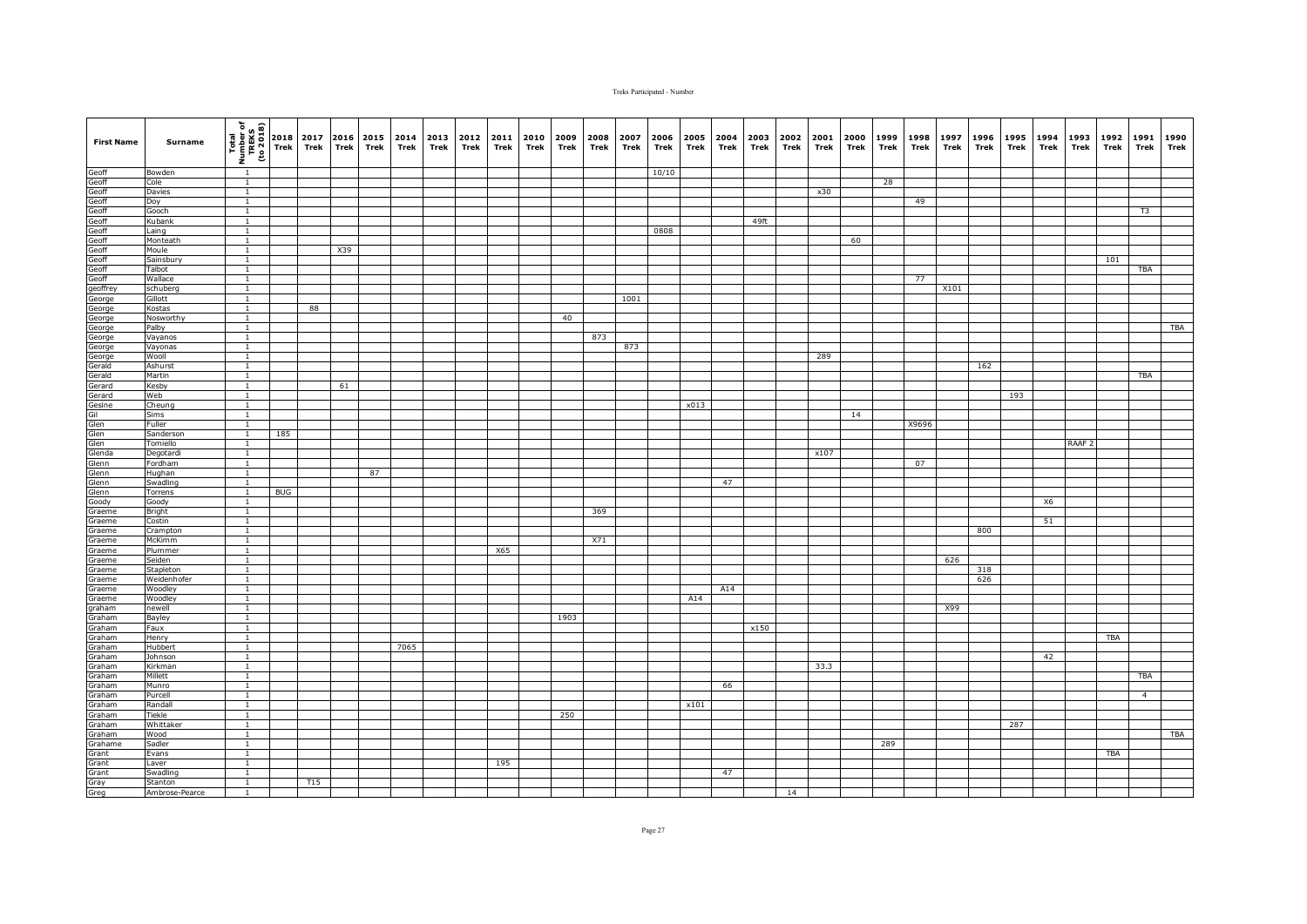| <b>First Name</b>                                                                                                                                                                                                                                                                                                                                                                            | Surname               | $\begin{bmatrix}\n\overline{1} & \overline{1} & \overline{1} & \overline{1} \\ \overline{1} & \overline{1} & \overline{1} & \overline{1} \\ \overline{1} & \overline{1} & \overline{1} & \overline{1} \\ \overline{1} & \overline{1} & \overline{1}\n\end{bmatrix}\n\begin{bmatrix}\n2018 \\ 716\n\end{bmatrix}$ |             | 2017<br>Trek | Trek | 2016 2015 2014<br>Trek | Trek | 2013 2012<br>Trek | Trek           | 2011<br>Trek | 2010<br>Trek | 2009<br>Trek | 2008<br>Trek | 2007<br>Trek | 2006<br>Trek | 2005<br>Trek | 2004<br>Trek | 2003<br>Trek | 2002<br>Trek | 2001<br>Trek | 2000<br>Trek | 1999<br>Trek | 1998<br>Trek | 1997<br>Trek | 1996<br>Trek | 1995 1994<br>Trek | Trek | 1993<br>Trek | 1992<br>Trek | 1991<br>Trek | 1990<br>Trek |
|----------------------------------------------------------------------------------------------------------------------------------------------------------------------------------------------------------------------------------------------------------------------------------------------------------------------------------------------------------------------------------------------|-----------------------|------------------------------------------------------------------------------------------------------------------------------------------------------------------------------------------------------------------------------------------------------------------------------------------------------------------|-------------|--------------|------|------------------------|------|-------------------|----------------|--------------|--------------|--------------|--------------|--------------|--------------|--------------|--------------|--------------|--------------|--------------|--------------|--------------|--------------|--------------|--------------|-------------------|------|--------------|--------------|--------------|--------------|
| $\frac{1}{2} \frac{1}{2} \frac{1}{2} \frac{1}{2} \frac{1}{2} \left( \frac{1}{2} \frac{1}{2} \frac{1}{2} \frac{1}{2} \frac{1}{2} \frac{1}{2} \frac{1}{2} \frac{1}{2} \frac{1}{2} \frac{1}{2} \frac{1}{2} \frac{1}{2} \frac{1}{2} \frac{1}{2} \frac{1}{2} \frac{1}{2} \frac{1}{2} \frac{1}{2} \frac{1}{2} \frac{1}{2} \frac{1}{2} \frac{1}{2} \frac{1}{2} \frac{1}{2} \frac{1}{2} \frac{1}{2}$ | Bowen                 |                                                                                                                                                                                                                                                                                                                  |             |              |      |                        |      |                   |                |              |              |              |              |              |              |              |              |              |              |              |              |              |              |              |              |                   | 21   |              |              |              |              |
|                                                                                                                                                                                                                                                                                                                                                                                              | <b>Burgess</b>        | $\mathbf{1}$                                                                                                                                                                                                                                                                                                     |             |              |      |                        |      |                   |                |              |              |              |              |              |              |              |              | 82           |              |              |              |              |              |              |              |                   |      |              |              |              |              |
|                                                                                                                                                                                                                                                                                                                                                                                              | Burns                 | $\overline{1}$                                                                                                                                                                                                                                                                                                   |             |              |      |                        |      |                   | X <sub>2</sub> |              |              |              |              |              |              |              |              |              |              |              |              |              |              |              |              |                   |      |              |              |              |              |
|                                                                                                                                                                                                                                                                                                                                                                                              | Butterfield           | $\mathbf{1}$<br>$\overline{1}$                                                                                                                                                                                                                                                                                   |             |              |      |                        |      |                   |                |              |              |              |              |              |              |              |              |              | 014          |              |              |              |              |              |              |                   |      |              |              |              |              |
|                                                                                                                                                                                                                                                                                                                                                                                              | Clay<br>Hannah        | $\mathbf{1}$                                                                                                                                                                                                                                                                                                     |             |              |      | X82                    |      |                   |                |              |              |              |              |              |              |              |              |              | 67           |              |              |              |              |              |              |                   |      |              |              |              |              |
|                                                                                                                                                                                                                                                                                                                                                                                              | Johnson               |                                                                                                                                                                                                                                                                                                                  | CX25        |              |      |                        |      |                   |                |              |              |              |              |              |              |              |              |              |              |              |              |              |              |              |              |                   |      |              |              |              |              |
|                                                                                                                                                                                                                                                                                                                                                                                              | Keatley               | $\mathbf{1}$                                                                                                                                                                                                                                                                                                     |             |              |      |                        |      |                   |                |              |              | 1002         |              |              |              |              |              |              |              |              |              |              |              |              |              |                   |      |              |              |              |              |
|                                                                                                                                                                                                                                                                                                                                                                                              | Kelly                 | <sup>1</sup>                                                                                                                                                                                                                                                                                                     |             |              |      |                        |      |                   |                |              |              |              |              | x39          |              |              |              |              |              |              |              |              |              |              |              |                   |      |              |              |              |              |
|                                                                                                                                                                                                                                                                                                                                                                                              | Lamont                | $\mathbf{1}$                                                                                                                                                                                                                                                                                                     |             |              |      |                        |      |                   |                |              |              |              | 387          |              |              |              |              |              |              |              |              |              |              |              |              |                   |      |              |              |              |              |
|                                                                                                                                                                                                                                                                                                                                                                                              | Lewis                 | $\overline{1}$                                                                                                                                                                                                                                                                                                   | 747         |              |      |                        |      |                   |                |              |              |              |              |              |              |              |              |              |              |              |              |              |              |              |              |                   |      |              |              |              |              |
|                                                                                                                                                                                                                                                                                                                                                                                              | Marr                  | $\mathbf{1}$                                                                                                                                                                                                                                                                                                     |             |              |      |                        |      |                   |                |              |              |              |              |              |              |              |              |              |              | x16          |              |              |              |              |              |                   |      |              |              |              |              |
|                                                                                                                                                                                                                                                                                                                                                                                              | McDonald              | $\mathbf{1}$                                                                                                                                                                                                                                                                                                     |             |              |      |                        |      |                   |                |              |              |              |              |              |              |              |              |              | 747          |              |              |              |              |              |              |                   |      |              |              |              |              |
|                                                                                                                                                                                                                                                                                                                                                                                              | McGloughlin-Wilden    | $\mathbf{1}$                                                                                                                                                                                                                                                                                                     |             |              |      |                        |      |                   |                |              |              |              |              |              |              |              |              |              |              |              |              |              |              |              |              | 115               |      |              |              |              |              |
|                                                                                                                                                                                                                                                                                                                                                                                              | Parsons               | $\overline{1}$<br>$\mathbf{1}$                                                                                                                                                                                                                                                                                   |             |              |      |                        |      |                   |                |              |              |              |              |              |              |              |              |              |              | 013          |              |              | X20          |              |              |                   |      |              |              |              |              |
|                                                                                                                                                                                                                                                                                                                                                                                              | Phipson<br>Roberts    | $\overline{1}$                                                                                                                                                                                                                                                                                                   |             |              |      |                        |      |                   |                |              |              |              |              |              | x203         |              |              |              |              |              |              |              |              |              |              |                   |      |              |              |              |              |
|                                                                                                                                                                                                                                                                                                                                                                                              | Ryan                  | $\mathbf{1}$                                                                                                                                                                                                                                                                                                     |             |              |      |                        |      |                   |                |              |              |              |              |              |              |              |              |              |              |              |              | 60           |              |              |              |                   |      |              |              |              |              |
|                                                                                                                                                                                                                                                                                                                                                                                              | Sam                   | $\mathbf{1}$                                                                                                                                                                                                                                                                                                     |             |              | 88   |                        |      |                   |                |              |              |              |              |              |              |              |              |              |              |              |              |              |              |              |              |                   |      |              |              |              |              |
|                                                                                                                                                                                                                                                                                                                                                                                              | Sandral               | $\mathbf{1}$                                                                                                                                                                                                                                                                                                     |             |              |      |                        |      |                   |                |              |              |              |              |              |              |              |              |              |              | 30           |              |              |              |              |              |                   |      |              |              |              |              |
|                                                                                                                                                                                                                                                                                                                                                                                              | Tamsett               | $\mathbf{1}$                                                                                                                                                                                                                                                                                                     |             |              |      |                        |      |                   |                |              |              |              |              |              |              |              |              |              |              |              |              | $\times 1$   |              |              |              |                   |      |              |              |              |              |
|                                                                                                                                                                                                                                                                                                                                                                                              | Todd                  | $\overline{1}$                                                                                                                                                                                                                                                                                                   |             |              |      |                        |      |                   |                |              |              |              |              |              |              |              |              |              |              |              |              |              |              |              | X12          |                   |      |              |              |              |              |
|                                                                                                                                                                                                                                                                                                                                                                                              | Vincent               | <sup>1</sup>                                                                                                                                                                                                                                                                                                     |             |              |      |                        |      |                   |                |              |              |              |              |              |              |              | 555          |              |              |              |              |              |              |              |              |                   |      |              |              |              |              |
|                                                                                                                                                                                                                                                                                                                                                                                              | <b>Wood</b>           | $\overline{1}$                                                                                                                                                                                                                                                                                                   |             |              |      |                        |      | <b>X84</b>        |                |              |              |              |              |              |              |              |              |              |              |              |              |              |              |              |              |                   |      |              |              |              |              |
|                                                                                                                                                                                                                                                                                                                                                                                              | Richardson            | $\overline{1}$                                                                                                                                                                                                                                                                                                   |             |              |      |                        |      |                   |                | 179          |              |              |              |              |              |              |              |              |              |              |              |              |              |              |              |                   |      |              |              |              |              |
|                                                                                                                                                                                                                                                                                                                                                                                              | Bright                | $\overline{1}$                                                                                                                                                                                                                                                                                                   |             |              |      | 541                    |      |                   |                |              |              |              |              |              |              |              |              |              |              |              |              |              |              |              |              |                   |      |              |              |              |              |
|                                                                                                                                                                                                                                                                                                                                                                                              | Montgomery<br>Podmore | $\mathbf{1}$<br>$\mathbf{1}$                                                                                                                                                                                                                                                                                     |             |              |      |                        |      |                   |                |              |              | 1013         |              |              |              |              |              |              |              |              | 456          |              |              |              |              |                   |      |              |              |              |              |
|                                                                                                                                                                                                                                                                                                                                                                                              | McLauchlan            | $\overline{1}$                                                                                                                                                                                                                                                                                                   |             |              |      |                        |      |                   |                |              |              |              |              |              |              |              |              |              | a300         |              |              |              |              |              |              |                   |      |              |              |              |              |
|                                                                                                                                                                                                                                                                                                                                                                                              | McGregor              | $\overline{1}$                                                                                                                                                                                                                                                                                                   |             |              |      |                        |      | 444               |                |              |              |              |              |              |              |              |              |              |              |              |              |              |              |              |              |                   |      |              |              |              |              |
|                                                                                                                                                                                                                                                                                                                                                                                              | Wall                  | $\mathbf{1}$                                                                                                                                                                                                                                                                                                     | 22          |              |      |                        |      |                   |                |              |              |              |              |              |              |              |              |              |              |              |              |              |              |              |              |                   |      |              |              |              |              |
| Hank<br>Hans                                                                                                                                                                                                                                                                                                                                                                                 | Leeuw                 | $\overline{1}$                                                                                                                                                                                                                                                                                                   |             |              |      |                        |      |                   |                |              |              |              |              |              |              |              |              | x1001        |              |              |              |              |              |              |              |                   |      |              |              |              |              |
|                                                                                                                                                                                                                                                                                                                                                                                              | Iselt                 | $\mathbf{1}$                                                                                                                                                                                                                                                                                                     |             |              |      |                        |      |                   |                |              |              |              |              |              |              |              |              |              |              |              |              |              |              | 1001         |              |                   |      |              |              |              |              |
| Harry<br>Harry<br>Harry                                                                                                                                                                                                                                                                                                                                                                      | Nicol                 | $\mathbf{1}$                                                                                                                                                                                                                                                                                                     |             |              |      |                        |      |                   |                |              |              |              |              |              |              |              |              |              | x4444        |              |              |              |              |              |              |                   |      |              |              |              |              |
|                                                                                                                                                                                                                                                                                                                                                                                              | Standish              | $\mathbf{1}$                                                                                                                                                                                                                                                                                                     |             |              |      |                        |      |                   |                |              |              |              |              |              |              |              |              |              |              |              |              |              |              |              |              |                   |      | T8           |              |              |              |
|                                                                                                                                                                                                                                                                                                                                                                                              | Carter                | $\mathbf{1}$                                                                                                                                                                                                                                                                                                     |             |              |      |                        |      |                   |                |              |              |              |              |              |              |              |              |              | 014<br>404   |              |              |              |              |              |              |                   |      |              |              |              |              |
| Harvey                                                                                                                                                                                                                                                                                                                                                                                       | Milne<br>Gray         | $\mathbf{1}$<br>$\overline{1}$                                                                                                                                                                                                                                                                                   |             |              |      |                        |      |                   |                |              |              |              |              |              |              |              |              |              |              |              |              |              |              |              | 134          |                   |      |              |              |              |              |
| Hayden<br>Hayley<br>Heidi                                                                                                                                                                                                                                                                                                                                                                    | O'Brien               | $\mathbf{1}$                                                                                                                                                                                                                                                                                                     |             |              |      | v8                     |      |                   |                |              |              |              |              |              |              |              |              |              |              |              |              |              |              |              |              |                   |      |              |              |              |              |
|                                                                                                                                                                                                                                                                                                                                                                                              | Stenning              | $\mathbf{1}$                                                                                                                                                                                                                                                                                                     |             |              |      |                        |      |                   |                |              |              |              |              |              |              |              |              | 1 tel        |              |              |              |              |              |              |              |                   |      |              |              |              |              |
|                                                                                                                                                                                                                                                                                                                                                                                              | Gollan                | <sup>1</sup>                                                                                                                                                                                                                                                                                                     |             |              |      |                        |      |                   |                |              |              |              |              |              |              |              |              |              |              |              |              |              |              |              |              |                   |      |              |              | <b>TBA</b>   |              |
|                                                                                                                                                                                                                                                                                                                                                                                              | Pryor                 | $\mathbf{1}$                                                                                                                                                                                                                                                                                                     |             |              |      |                        |      |                   |                |              |              |              |              |              |              |              | A4           |              |              |              |              |              |              |              |              |                   |      |              |              |              |              |
|                                                                                                                                                                                                                                                                                                                                                                                              | Rauter                | $\mathbf{1}$                                                                                                                                                                                                                                                                                                     |             |              |      |                        |      |                   |                | 4242         |              |              |              |              |              |              |              |              |              |              |              |              |              |              |              |                   |      |              |              |              |              |
|                                                                                                                                                                                                                                                                                                                                                                                              | Hunt                  | $\overline{1}$                                                                                                                                                                                                                                                                                                   |             |              |      |                        |      |                   |                |              |              |              |              |              |              |              | 11           |              |              |              |              |              |              |              |              |                   |      |              |              |              |              |
|                                                                                                                                                                                                                                                                                                                                                                                              | Gerathy               | $\mathbf{1}$                                                                                                                                                                                                                                                                                                     |             |              |      |                        |      |                   |                |              |              |              |              |              |              | 018          |              |              |              |              |              |              |              |              |              |                   |      |              |              |              |              |
|                                                                                                                                                                                                                                                                                                                                                                                              | Puddy                 | $\overline{1}$                                                                                                                                                                                                                                                                                                   |             |              |      |                        |      |                   |                |              |              |              |              |              |              | x20          |              |              |              |              |              |              |              |              |              |                   |      |              |              |              |              |
|                                                                                                                                                                                                                                                                                                                                                                                              | Dick<br>Hollier       | $\mathbf{1}$<br>$\mathbf{1}$                                                                                                                                                                                                                                                                                     |             |              |      |                        |      |                   |                |              |              |              |              |              |              |              | A15          |              |              |              |              |              |              |              |              |                   |      |              |              | T8           |              |
|                                                                                                                                                                                                                                                                                                                                                                                              | calcraft              | $\mathbf{1}$                                                                                                                                                                                                                                                                                                     |             |              |      |                        |      |                   |                |              |              |              |              |              |              |              |              |              |              |              |              |              |              | 69           |              |                   |      |              |              |              |              |
|                                                                                                                                                                                                                                                                                                                                                                                              | Baldwin               | $\mathbf{1}$                                                                                                                                                                                                                                                                                                     | <b>XRAY</b> |              |      |                        |      |                   |                |              |              |              |              |              |              |              |              |              |              |              |              |              |              |              |              |                   |      |              |              |              |              |
|                                                                                                                                                                                                                                                                                                                                                                                              | Clarke                | $\mathbf{1}$                                                                                                                                                                                                                                                                                                     |             |              |      |                        |      |                   |                |              |              |              |              |              |              |              |              |              | 007          |              |              |              |              |              |              |                   |      |              |              |              |              |
|                                                                                                                                                                                                                                                                                                                                                                                              | Copeland              | $\overline{1}$                                                                                                                                                                                                                                                                                                   |             |              |      |                        |      |                   |                |              |              |              |              |              |              |              |              |              |              |              |              |              |              |              |              | X107              |      |              |              |              |              |
|                                                                                                                                                                                                                                                                                                                                                                                              | Douglas               | $\mathbf{1}$                                                                                                                                                                                                                                                                                                     |             |              |      |                        |      |                   |                |              |              |              |              |              |              |              |              |              |              |              |              | X289         |              |              |              |                   |      |              |              |              |              |
|                                                                                                                                                                                                                                                                                                                                                                                              | Fletcher              | $\mathbf{1}$                                                                                                                                                                                                                                                                                                     |             |              |      |                        |      |                   |                |              |              |              |              |              |              |              |              |              | 1893         |              |              |              |              |              |              |                   |      |              |              |              |              |
|                                                                                                                                                                                                                                                                                                                                                                                              | Frost                 | $\overline{1}$                                                                                                                                                                                                                                                                                                   |             |              |      |                        |      |                   |                |              |              |              |              |              | x15          |              |              |              |              |              |              |              |              |              |              |                   |      |              |              |              |              |
|                                                                                                                                                                                                                                                                                                                                                                                              | Gaunt                 | 1                                                                                                                                                                                                                                                                                                                |             |              |      |                        |      |                   |                |              |              |              |              |              |              |              |              |              | x44          |              |              |              |              |              |              |                   |      |              |              |              |              |
|                                                                                                                                                                                                                                                                                                                                                                                              | Guild                 | $\mathbf{1}$                                                                                                                                                                                                                                                                                                     |             |              |      |                        |      |                   |                |              |              |              | 250          |              |              |              |              |              |              |              |              |              |              |              |              |                   |      |              |              |              |              |
|                                                                                                                                                                                                                                                                                                                                                                                              | Hay                   | $\mathbf{1}$<br>$\mathbf{1}$                                                                                                                                                                                                                                                                                     |             |              |      |                        |      |                   |                | Xv8          |              | X1869        |              |              |              |              |              |              |              |              |              |              |              |              |              |                   |      |              |              |              |              |
|                                                                                                                                                                                                                                                                                                                                                                                              | Haynes<br>Hazelton    | $\overline{1}$                                                                                                                                                                                                                                                                                                   |             |              |      |                        |      |                   |                |              |              | 68           |              |              |              |              |              |              |              |              |              |              |              |              |              |                   |      |              |              |              |              |
|                                                                                                                                                                                                                                                                                                                                                                                              | Hazelwood             | $\mathbf{1}$                                                                                                                                                                                                                                                                                                     |             |              |      |                        |      |                   |                |              |              |              |              |              |              |              |              |              | x013         |              |              |              |              |              |              |                   |      |              |              |              |              |
|                                                                                                                                                                                                                                                                                                                                                                                              | MacDonald             | $\overline{1}$                                                                                                                                                                                                                                                                                                   |             |              |      |                        |      |                   |                |              |              |              |              |              | x38          |              |              |              |              |              |              |              |              |              |              |                   |      |              |              |              |              |
|                                                                                                                                                                                                                                                                                                                                                                                              | May                   | 1                                                                                                                                                                                                                                                                                                                |             |              |      |                        |      |                   |                |              |              |              |              |              |              |              |              |              | 111cx        |              |              |              |              |              |              |                   |      |              |              |              |              |
|                                                                                                                                                                                                                                                                                                                                                                                              | Napier                | $\mathbf{1}$                                                                                                                                                                                                                                                                                                     |             |              |      |                        |      |                   |                |              |              |              |              |              |              |              |              |              |              |              |              |              |              |              |              |                   |      |              |              | <b>TBA</b>   |              |
|                                                                                                                                                                                                                                                                                                                                                                                              | Rhynehart             | $\mathbf{1}$                                                                                                                                                                                                                                                                                                     |             |              |      |                        |      |                   |                |              |              |              |              |              |              |              |              |              | 72           |              |              |              |              |              |              |                   |      |              |              |              |              |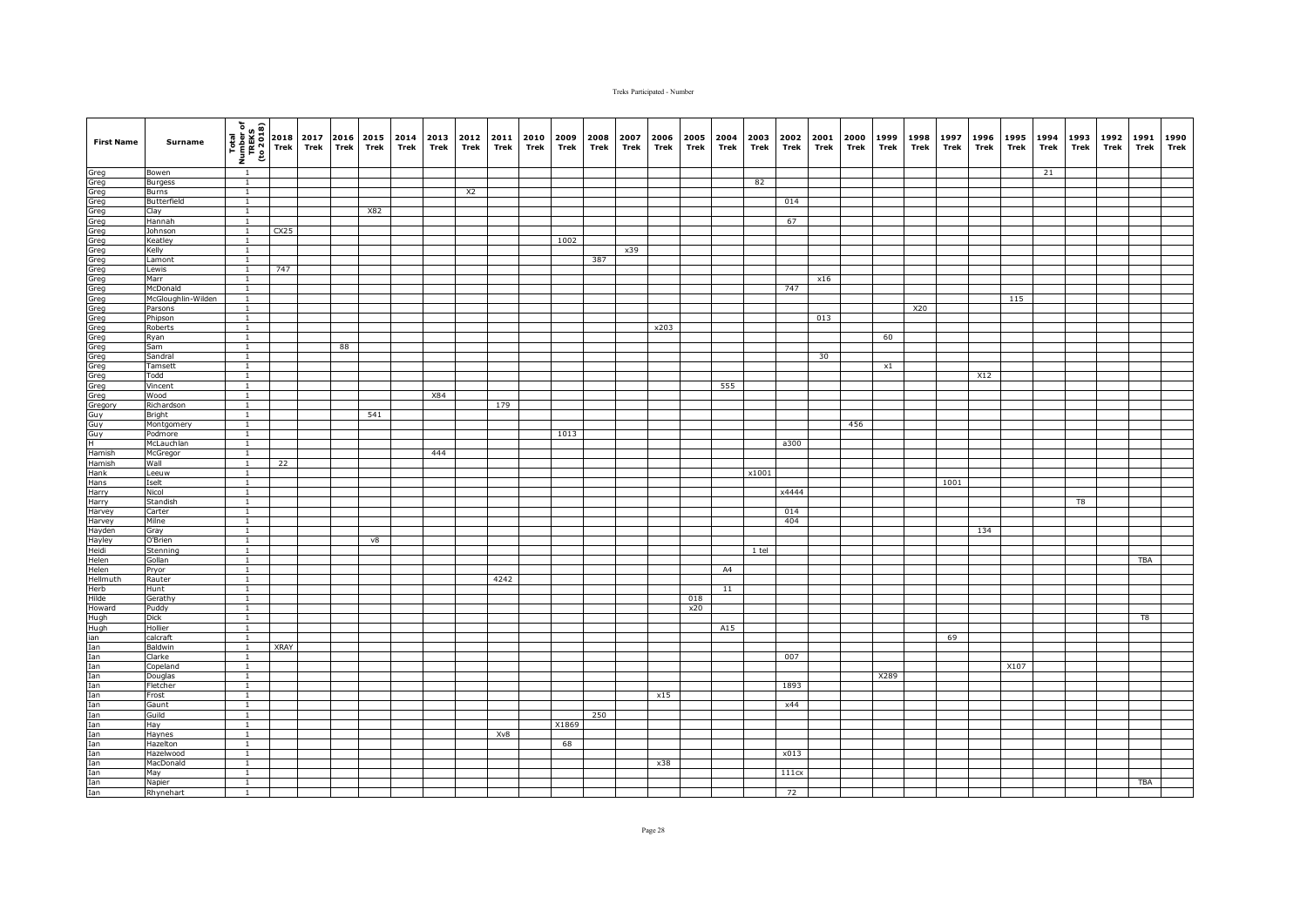| <b>First Name</b>                                                                                                                                                                                                                    | Surname                    | Total<br>Number of<br>TREKS<br>(to 2018) | 2018<br><b>Trek</b> | 2017<br>Trek | Trek | 2016 2015<br>Trek | 2014<br>Trek | Trek | 2013 2012<br>Trek | 2011<br>Trek | 2010<br>Trek | 2009<br>Trek   | 2008<br>Trek | 2007<br>Trek | 2006<br>Trek | 2005<br>Trek | 2004<br>Trek | 2003<br>Trek | 2002<br>Trek | 2001<br>Trek | 2000<br>Trek | 1999<br>Trek | 1998<br>Trek | 1997<br>Trek | 1996<br>Trek | 1995<br>Trek | 1994<br>Trek | 1993<br>Trek | 1992<br>Trek | 1991<br>Trek | 1990<br>Trek |
|--------------------------------------------------------------------------------------------------------------------------------------------------------------------------------------------------------------------------------------|----------------------------|------------------------------------------|---------------------|--------------|------|-------------------|--------------|------|-------------------|--------------|--------------|----------------|--------------|--------------|--------------|--------------|--------------|--------------|--------------|--------------|--------------|--------------|--------------|--------------|--------------|--------------|--------------|--------------|--------------|--------------|--------------|
| Ian<br>Ian<br>Ilmar<br>Ingrid<br>Ivan                                                                                                                                                                                                | Robb                       | $\overline{2}$                           |                     |              |      |                   |              |      |                   |              |              |                |              |              |              |              |              |              |              |              |              |              |              |              |              |              |              |              |              | 73           | 73           |
|                                                                                                                                                                                                                                      | <b>Schlipalius</b>         | $\overline{1}$                           |                     |              |      |                   |              |      |                   |              |              |                |              |              |              |              |              |              | x20          |              |              |              |              |              |              |              |              |              |              |              |              |
|                                                                                                                                                                                                                                      | Midri                      | $\overline{1}$                           |                     |              |      |                   |              |      |                   |              |              | 112            |              |              |              |              |              |              |              |              |              |              |              |              |              |              |              |              |              |              |              |
|                                                                                                                                                                                                                                      | Van Beek                   | $\mathbf{1}$                             |                     |              |      |                   |              |      |                   |              |              |                |              |              |              | x9k9         |              |              |              |              |              |              |              |              |              |              |              |              |              |              |              |
|                                                                                                                                                                                                                                      | Johnson                    | $\mathbf{1}$                             |                     |              |      |                   |              |      |                   |              |              |                |              |              |              | 80           |              |              |              |              |              |              |              |              |              |              |              |              |              |              |              |
|                                                                                                                                                                                                                                      | Lloyd<br>Brocklesby        | $\mathbf{1}$<br>$\mathbf{1}$             |                     |              |      |                   |              |      |                   |              |              |                |              |              |              |              |              |              |              |              |              |              |              |              | 626          |              |              |              | <b>TBA</b>   |              |              |
|                                                                                                                                                                                                                                      | Douglass                   | $\overline{1}$                           |                     | X540         |      |                   |              |      |                   |              |              |                |              |              |              |              |              |              |              |              |              |              |              |              |              |              |              |              |              |              |              |
|                                                                                                                                                                                                                                      | Lloyd                      | $\overline{1}$                           | 1515                |              |      |                   |              |      |                   |              |              |                |              |              |              |              |              |              |              |              |              |              |              |              |              |              |              |              |              |              |              |
|                                                                                                                                                                                                                                      | Hanniver                   | $\overline{1}$                           |                     |              |      |                   |              | t10  |                   |              |              |                |              |              |              |              |              |              |              |              |              |              |              |              |              |              |              |              |              |              |              |
|                                                                                                                                                                                                                                      | Gordon                     | $\mathbf{1}$                             |                     |              |      |                   |              |      |                   |              |              |                |              |              |              |              |              |              |              |              | T16          |              |              |              |              |              |              |              |              |              |              |
|                                                                                                                                                                                                                                      | Christie                   | $\mathbf{1}$                             |                     |              |      |                   |              |      |                   |              |              |                |              |              |              | x007         |              |              |              |              |              |              |              |              |              |              |              |              |              |              |              |
|                                                                                                                                                                                                                                      | Cudmore                    | $\mathbf{1}$                             | 300                 |              |      |                   |              |      |                   |              |              |                |              |              |              |              |              |              |              |              |              |              |              |              |              |              |              |              |              |              |              |
|                                                                                                                                                                                                                                      | Derriman                   | $\mathbf{1}$<br>$\overline{1}$           |                     |              |      |                   |              |      |                   |              |              |                | X1869        |              |              |              |              |              |              |              |              |              |              |              |              |              |              |              |              |              |              |
| Ivan<br>Jack<br>Jack<br>Jackie<br>Jacqui<br>James<br>James<br>James<br>James<br>James                                                                                                                                                | Field<br>Finn              | $\overline{1}$                           |                     |              |      |                   |              |      |                   |              |              | 222CX          |              |              |              |              |              |              |              |              |              |              |              |              |              | 34           |              |              |              |              |              |
|                                                                                                                                                                                                                                      | Hegarty                    | $\overline{1}$                           |                     |              |      |                   |              |      |                   |              |              |                |              |              |              |              |              |              | x193         |              |              |              |              |              |              |              |              |              |              |              |              |
| James<br>James<br>James                                                                                                                                                                                                              | House                      | $\overline{1}$                           |                     |              |      |                   |              |      |                   |              |              |                |              |              |              | x222         |              |              |              |              |              |              |              |              |              |              |              |              |              |              |              |
|                                                                                                                                                                                                                                      | McIntosh                   | $\mathbf{1}$                             |                     |              |      |                   |              |      | 43                |              |              |                |              |              |              |              |              |              |              |              |              |              |              |              |              |              |              |              |              |              |              |
| James                                                                                                                                                                                                                                | Murray-Parkes              | $\mathbf{1}$                             |                     |              |      |                   | 50           |      |                   |              |              |                |              |              |              |              |              |              |              |              |              |              |              |              |              |              |              |              |              |              |              |
| James<br>James                                                                                                                                                                                                                       | Noel                       | $\overline{1}$                           |                     |              |      |                   | x50          |      |                   |              |              |                |              |              |              |              |              |              |              |              |              |              |              |              |              |              |              |              |              |              |              |
|                                                                                                                                                                                                                                      | Petty                      | $\mathbf{1}$                             |                     |              |      |                   |              |      |                   |              |              |                |              |              |              |              |              |              |              |              |              | x72          |              |              |              |              |              |              |              |              |              |
| James                                                                                                                                                                                                                                | Saunders                   | $\mathbf{1}$                             |                     |              |      |                   |              |      |                   |              |              |                |              |              |              | X1893        |              |              |              |              |              |              |              |              |              |              |              |              |              |              |              |
|                                                                                                                                                                                                                                      | Scott<br>Zouch             | $\overline{1}$<br>$\mathbf{1}$           |                     |              |      |                   |              |      |                   |              | 88           |                |              |              |              |              |              |              | 014          |              |              |              |              |              |              |              |              |              |              |              |              |
|                                                                                                                                                                                                                                      | Benson                     | $\mathbf{1}$                             |                     |              |      |                   |              |      |                   |              |              |                |              |              |              |              |              |              |              |              |              |              |              |              |              |              |              |              |              | TBA          |              |
|                                                                                                                                                                                                                                      | Brand                      | $\mathbf{1}$                             |                     |              |      |                   |              |      |                   |              |              |                |              |              |              |              |              |              |              |              | x007         |              |              |              |              |              |              |              |              |              |              |
|                                                                                                                                                                                                                                      | McNaughton                 | $\mathbf{1}$                             |                     |              |      |                   |              | x444 |                   |              |              |                |              |              |              |              |              |              |              |              |              |              |              |              |              |              |              |              |              |              |              |
|                                                                                                                                                                                                                                      | Robinson                   | $\mathbf{1}$                             |                     |              |      |                   |              |      |                   | 99           |              |                |              |              |              |              |              |              |              |              |              |              |              |              |              |              |              |              |              |              |              |
|                                                                                                                                                                                                                                      | Ross                       | $\mathbf{1}$                             |                     |              |      |                   |              | x444 |                   |              |              |                |              |              |              |              |              |              |              |              |              |              |              |              |              |              |              |              |              |              |              |
|                                                                                                                                                                                                                                      | Gerard                     | $\mathbf{1}$                             |                     |              | X250 |                   |              |      |                   |              |              |                |              |              |              |              |              |              |              |              |              |              |              |              |              |              |              |              |              |              |              |
|                                                                                                                                                                                                                                      | Apfel                      | $\overline{1}$                           |                     |              |      |                   |              |      |                   |              |              |                |              |              |              |              |              |              |              |              |              |              |              |              |              |              |              | 41           |              |              |              |
|                                                                                                                                                                                                                                      | Bryant<br>O'Connor         | $\overline{1}$<br>$\mathbf{1}$           |                     |              |      |                   |              |      |                   |              |              |                |              |              |              |              |              |              |              |              | t9           |              | T10          |              |              |              |              |              |              |              |              |
|                                                                                                                                                                                                                                      | Rosback                    | $\mathbf{1}$                             |                     |              |      |                   |              |      |                   |              |              |                |              |              |              |              |              |              |              |              | 500          |              |              |              |              |              |              |              |              |              |              |
|                                                                                                                                                                                                                                      | Rose                       | $\mathbf{1}$                             |                     |              |      |                   |              |      |                   |              |              |                |              |              |              |              |              |              |              |              |              |              |              |              |              |              |              | 383          |              |              |              |
|                                                                                                                                                                                                                                      | Joseph                     | $\mathbf{1}$                             |                     |              |      |                   |              |      |                   |              |              |                |              |              |              |              |              |              |              |              |              |              |              |              |              |              |              |              |              | TBA          |              |
| Jarred                                                                                                                                                                                                                               | Spear                      | $\overline{1}$                           |                     |              |      |                   |              |      |                   |              | t8           |                |              |              |              |              |              |              |              |              |              |              |              |              |              |              |              |              |              |              |              |
|                                                                                                                                                                                                                                      | Campbell                   | $\mathbf{1}$                             |                     |              |      |                   |              |      |                   |              |              |                | 76           |              |              |              |              |              |              |              |              |              |              |              |              |              |              |              |              |              |              |
|                                                                                                                                                                                                                                      | Fogg                       | $\mathbf{1}$                             | 39                  |              |      |                   |              |      |                   |              |              |                |              |              |              |              |              |              |              |              |              |              |              |              |              |              |              |              |              |              |              |
|                                                                                                                                                                                                                                      | Gates                      | $\overline{1}$                           |                     |              |      |                   |              |      |                   |              |              | $\overline{4}$ |              |              |              |              |              |              |              |              |              |              |              |              |              |              |              |              |              |              |              |
|                                                                                                                                                                                                                                      | Hoghton                    | $\mathbf{1}$<br>$\mathbf{1}$             |                     |              |      |                   |              |      |                   |              |              |                |              |              |              |              |              |              |              |              | 59           |              |              |              |              |              |              |              |              |              |              |
|                                                                                                                                                                                                                                      | Homan<br>Jones             | $\overline{1}$                           |                     |              |      |                   |              |      |                   | t13          |              |                |              |              |              |              |              |              |              |              |              |              |              | T14          |              |              |              |              |              |              |              |
| <u>Jason Jason (Jason Jason Jason Jason Jason Jason Jason Jason Jason Jason Jason Jason Jason Jason Jason Jason Jason Jason Jason Jason Jason Jason Jason Jason Jason Jason Jason Jason Jason Jason Jason Jason Jason Jason Jaso</u> | Kotis                      | $\overline{1}$                           |                     |              |      |                   |              |      |                   |              |              |                |              |              |              |              | 015          |              |              |              |              |              |              |              |              |              |              |              |              |              |              |
|                                                                                                                                                                                                                                      | Law                        | $\overline{1}$                           |                     |              |      |                   |              |      |                   |              |              |                |              |              |              |              |              | 2 tel        |              |              |              |              |              |              |              |              |              |              |              |              |              |
|                                                                                                                                                                                                                                      | Marston                    | $\overline{1}$                           |                     |              |      |                   |              |      |                   |              |              |                |              |              |              |              |              |              |              |              |              |              |              |              |              |              |              |              |              | <b>TBA</b>   |              |
|                                                                                                                                                                                                                                      | Martin                     | $\mathbf{1}$                             |                     |              |      |                   |              |      |                   |              |              |                |              |              |              |              |              | 555          |              |              |              |              |              |              |              |              |              |              |              |              |              |
|                                                                                                                                                                                                                                      | McKenzie                   | $\overline{1}$                           |                     |              |      |                   |              |      |                   |              |              |                |              |              |              |              |              |              |              |              | x59          |              |              |              |              |              |              |              |              |              |              |
|                                                                                                                                                                                                                                      | Noonan                     | $\mathbf{1}$                             |                     |              |      |                   |              |      |                   |              |              |                |              |              |              |              |              |              |              |              |              |              |              | 28           |              |              |              |              |              |              |              |
|                                                                                                                                                                                                                                      | Powell                     | $\mathbf{1}$                             |                     |              |      |                   |              |      |                   |              |              |                |              |              |              |              |              |              | 10           |              |              |              |              |              |              |              |              |              |              |              |              |
|                                                                                                                                                                                                                                      | Prestwidge<br><b>Sifis</b> | $\mathbf{1}$<br>$\mathbf{1}$             |                     |              |      |                   |              |      |                   |              |              |                | 454          |              |              |              |              |              |              |              |              |              | T8           |              |              |              |              |              |              |              |              |
|                                                                                                                                                                                                                                      | Smith                      | $\overline{1}$                           |                     |              |      |                   |              |      |                   |              |              |                |              |              |              |              |              |              |              |              |              |              | X688         |              |              |              |              |              |              |              |              |
|                                                                                                                                                                                                                                      | Thomson                    | $\mathbf{1}$                             |                     |              |      |                   | X50          |      |                   |              |              |                |              |              |              |              |              |              |              |              |              |              |              |              |              |              |              |              |              |              |              |
|                                                                                                                                                                                                                                      | Seo                        | $\mathbf{1}$                             |                     |              |      |                   |              |      |                   |              | 72C          |                |              |              |              |              |              |              |              |              |              |              |              |              |              |              |              |              |              |              |              |
|                                                                                                                                                                                                                                      | Deal                       | $\mathbf{1}$                             |                     |              | 82   |                   |              |      |                   |              |              |                |              |              |              |              |              |              |              |              |              |              |              |              |              |              |              |              |              |              |              |
|                                                                                                                                                                                                                                      | Lynch                      | $\overline{1}$                           |                     |              |      |                   |              |      |                   |              |              |                |              |              |              |              |              | 444          |              |              |              |              |              |              |              |              |              |              |              |              |              |
|                                                                                                                                                                                                                                      | Smith                      | $\mathbf{1}$                             |                     |              |      |                   | 25           |      |                   |              |              |                |              |              |              |              |              |              |              |              |              |              |              |              |              |              |              |              |              |              |              |
|                                                                                                                                                                                                                                      | Tolmie                     | $\mathbf{1}$<br>$\overline{1}$           |                     |              |      |                   |              |      |                   |              |              |                |              | x008         |              |              |              |              |              |              |              |              |              |              |              |              |              |              |              |              |              |
|                                                                                                                                                                                                                                      | Trim                       | $\overline{1}$                           |                     |              |      |                   |              |      |                   |              |              |                |              |              |              | T11          |              |              |              |              |              |              |              |              |              |              |              |              |              |              | TBA          |
|                                                                                                                                                                                                                                      | Bonnitcha<br>scoble        | $\mathbf{1}$                             |                     |              |      |                   |              |      |                   |              |              |                |              |              |              |              |              |              |              |              |              |              |              |              | X34          |              |              |              |              |              |              |
| jenny<br>Jenny<br>Jenny                                                                                                                                                                                                              | Brittan                    | $\mathbf{1}$                             |                     |              |      |                   |              |      |                   |              |              |                |              |              |              |              |              |              |              |              |              |              |              |              |              |              |              |              | <b>TBA</b>   |              |              |
|                                                                                                                                                                                                                                      | Hancock                    | 1                                        |                     |              |      |                   | 88           |      |                   |              |              |                |              |              |              |              |              |              |              |              |              |              |              |              |              |              |              |              |              |              |              |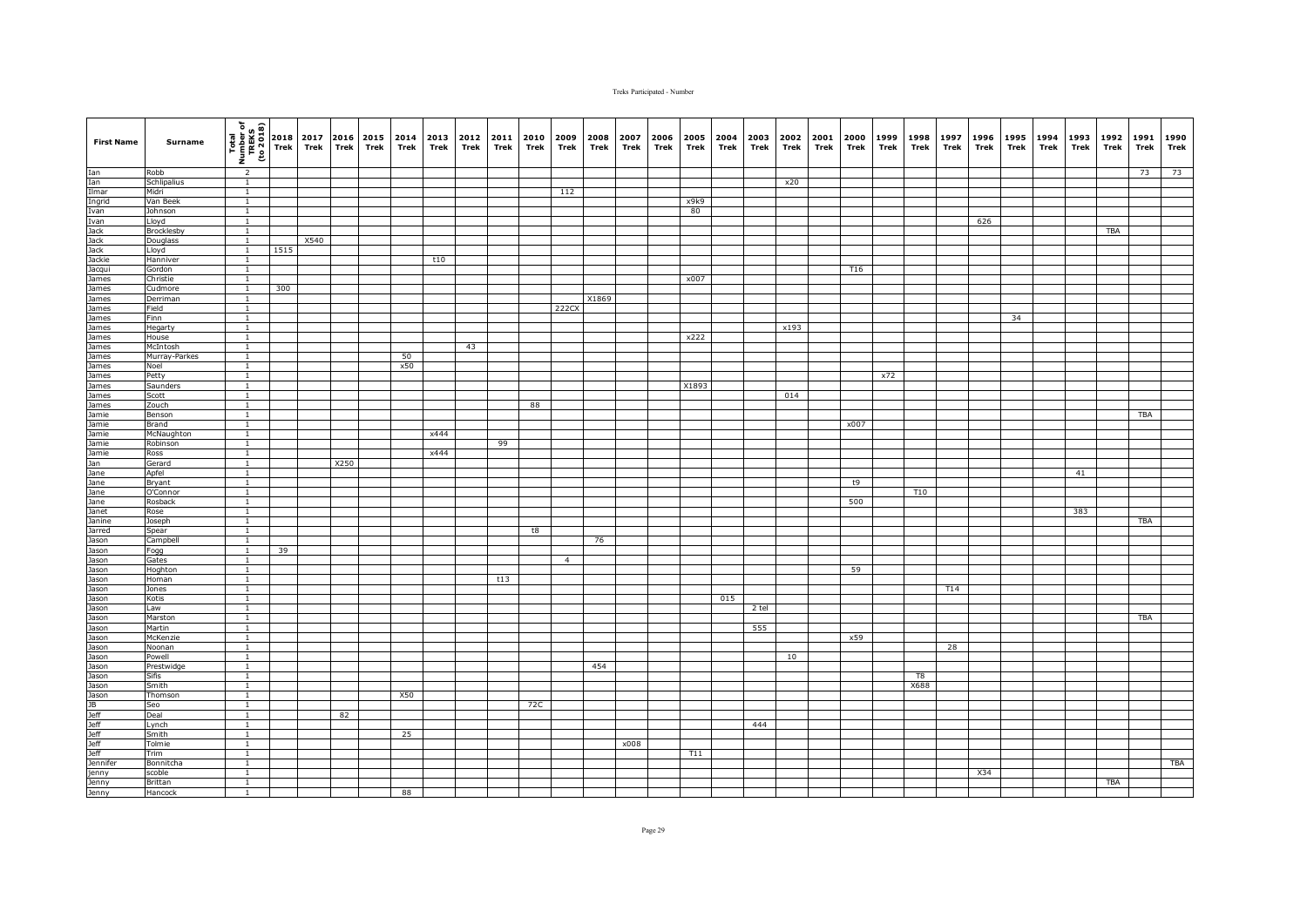| <b>First Name</b> | Surname                       | (1802 or)<br>TREKS<br>TREKS<br>Thom I | 2018<br>Trek | 2017<br>Trek | 2016 2015<br><b>Trek</b> | Trek | 2014<br>Trek | 2013<br>Trek | 2012<br>Trek | 2011<br>Trek | 2010<br>Trek | 2009<br>Trek | 2008<br>Trek | 2007<br>Trek   | 2006<br>Trek | 2005<br>Trek | 2004<br>Trek | 2003<br>Trek | 2002<br>Trek | 2001<br>Trek | 2000<br>Trek | 1999<br>Trek | 1998<br>Trek | 1997<br>Trek | 1996<br>Trek | 1995<br>Trek | 1994<br>Trek   | 1993<br>Trek | 1992<br>Trek | 1991<br>Trek | 1990<br>Trek |
|-------------------|-------------------------------|---------------------------------------|--------------|--------------|--------------------------|------|--------------|--------------|--------------|--------------|--------------|--------------|--------------|----------------|--------------|--------------|--------------|--------------|--------------|--------------|--------------|--------------|--------------|--------------|--------------|--------------|----------------|--------------|--------------|--------------|--------------|
|                   |                               |                                       |              |              |                          |      |              |              |              |              |              |              |              |                |              |              |              |              |              |              |              |              |              |              |              |              |                |              |              |              |              |
| Jenny             | Stokeld                       | $\overline{1}$                        |              |              |                          |      |              |              |              |              |              |              |              |                |              |              |              |              |              |              |              |              |              |              |              |              |                | 66           |              |              |              |
| Jeremy            | Davies                        | $\overline{1}$                        |              |              |                          |      |              |              |              |              |              |              |              |                |              |              |              |              |              | 30           |              |              |              |              |              |              |                |              |              |              |              |
|                   | Muller                        | $\overline{1}$                        |              |              |                          |      |              |              | 444          |              |              |              |              |                |              |              |              |              |              |              |              |              |              |              |              |              |                |              |              |              |              |
|                   | Byrnes<br>Engelmar            | $\mathbf{1}$<br>$\mathbf{1}$          |              |              |                          |      |              |              | 07           |              |              |              |              |                |              |              |              |              |              |              |              |              |              |              |              |              |                |              |              |              | <b>TBA</b>   |
|                   | McLaren                       | $\overline{1}$                        |              |              |                          |      |              |              |              |              |              |              | x4           |                |              |              |              |              |              |              |              |              |              |              |              |              |                |              |              |              |              |
|                   | Moffitt                       | $\overline{1}$                        |              |              |                          |      |              |              |              |              |              |              |              |                |              |              | 186          |              |              |              |              |              |              |              |              |              |                |              |              |              |              |
|                   | Robb                          | $\overline{1}$                        |              |              |                          |      |              |              |              |              |              |              |              |                |              |              |              |              |              |              |              | t13          |              |              |              |              |                |              |              |              |              |
|                   | Robb                          | $\overline{1}$                        |              |              |                          |      |              |              |              |              |              |              |              |                |              |              |              |              |              |              | t13          |              |              |              |              |              |                |              |              |              |              |
|                   | Walley                        | $\overline{1}$                        |              |              |                          |      |              |              |              |              |              | X4           |              |                |              |              |              |              |              |              |              |              |              |              |              |              |                |              |              |              |              |
|                   | Green                         | $\mathbf{1}$                          |              |              |                          |      |              |              |              |              |              |              |              |                |              |              |              |              |              |              |              |              | 501          |              |              |              |                |              |              |              |              |
|                   | Reinhard                      | $\mathbf{1}$                          | X193         |              |                          |      |              |              |              |              |              |              |              |                |              |              |              |              |              |              |              |              |              |              |              |              |                |              |              |              |              |
|                   | Dalzell                       | <sup>1</sup>                          | 107          |              |                          |      |              |              |              |              |              |              |              |                |              |              |              |              |              |              |              |              |              |              |              |              |                |              |              |              |              |
|                   | Bonnes                        | $\overline{1}$                        |              |              |                          |      |              |              |              |              |              |              |              |                |              |              |              |              |              |              |              |              |              |              |              |              | 27             |              |              |              |              |
|                   | Borg                          | $\overline{1}$<br>$\overline{1}$      |              |              |                          |      | X144         |              |              | 019          |              |              |              |                |              |              |              |              |              |              |              |              |              |              |              |              |                |              |              |              |              |
|                   | Lanteri<br>Moses              | $\overline{1}$                        |              |              |                          |      |              |              |              |              |              |              |              | X107           |              |              |              |              |              |              |              |              |              |              |              |              |                |              |              |              |              |
|                   | O'Hehir                       | $\overline{1}$                        |              | 08           |                          |      |              |              |              |              |              |              |              |                |              |              |              |              |              |              |              |              |              |              |              |              |                |              |              |              |              |
|                   | Protteto                      | $\mathbf{1}$                          |              |              |                          |      |              |              |              |              | 015          |              |              |                |              |              |              |              |              |              |              |              |              |              |              |              |                |              |              |              |              |
|                   | De Stoop                      | $\overline{1}$                        |              | 88           |                          |      |              |              |              |              |              |              |              |                |              |              |              |              |              |              |              |              |              |              |              |              |                |              |              |              |              |
|                   | McNamara                      | $\overline{1}$                        |              |              |                          |      |              |              |              |              |              |              |              |                |              |              |              |              |              | 1369         |              |              |              |              |              |              |                |              |              |              |              |
|                   | Ayoub                         | $\mathbf{1}$                          |              | 42           |                          |      |              |              |              |              |              |              |              |                |              |              |              |              |              |              |              |              |              |              |              |              |                |              |              |              |              |
|                   | Stanley                       | $\overline{1}$                        |              |              |                          |      |              |              |              |              |              |              |              |                |              |              |              |              |              |              |              |              |              | 48           |              |              |                |              |              |              |              |
|                   | Adam                          | $\overline{1}$                        |              |              |                          |      |              |              |              |              |              |              |              |                |              |              |              |              |              |              |              |              |              |              | 404          |              |                |              |              |              |              |
|                   | Affleck                       | $\overline{1}$                        |              |              |                          |      |              |              |              |              |              |              |              |                |              |              |              |              |              |              |              |              |              |              |              |              |                | T8           |              |              |              |
|                   | Andrew<br>Aufmanis            | $\mathbf{1}$<br>$\mathbf{1}$          |              |              |                          |      |              |              |              |              |              |              |              |                |              |              |              |              |              |              |              |              |              |              |              |              |                |              | TBA          |              |              |
|                   | Betten                        | $\mathbf{1}$                          |              |              |                          |      |              |              |              |              |              |              |              |                |              |              |              |              |              |              |              |              | 492          |              |              |              | 10             |              |              |              |              |
|                   | Bolton                        | $\overline{1}$                        |              |              |                          |      |              |              |              |              |              |              |              | $\overline{0}$ |              |              |              |              |              |              |              |              |              |              |              |              |                |              |              |              |              |
|                   | Brocklesby                    | $\mathbf{1}$                          |              |              |                          |      |              |              |              |              |              |              |              |                |              |              |              |              |              |              |              |              |              |              |              |              |                |              |              | RAAF1        |              |
|                   | Burns                         | $\mathbf{1}$                          |              |              |                          |      |              |              |              |              |              |              |              |                |              |              |              |              |              |              |              |              |              |              |              |              | $\overline{4}$ |              |              |              |              |
|                   | Cameron                       | $\overline{1}$                        |              |              |                          |      |              |              |              |              |              |              |              |                |              |              |              |              |              |              |              |              |              |              |              |              | X118           |              |              |              |              |
|                   | Casey                         | $\overline{1}$                        |              |              |                          |      | 50           |              |              |              |              |              |              |                |              |              |              |              |              |              |              |              |              |              |              |              |                |              |              |              |              |
|                   | Chugg                         | $\mathbf{1}$                          |              |              |                          |      |              |              |              | T13          |              |              |              |                |              |              |              |              |              |              |              |              |              |              |              |              |                |              |              |              |              |
|                   | Colman                        | $\mathbf{1}$                          |              |              |                          |      |              |              |              |              |              |              |              |                |              |              |              |              |              |              |              |              |              |              |              |              | 118            |              |              |              |              |
|                   | Conrick<br>Costello           | $\mathbf{1}$<br>$\mathbf{1}$          |              |              |                          |      |              |              |              |              |              |              |              |                |              | 014<br>X83   |              |              |              |              |              |              |              |              |              |              |                |              |              |              |              |
|                   | Curran                        | $\overline{1}$                        |              |              |                          |      |              |              |              |              |              |              |              |                |              |              | x718         |              |              |              |              |              |              |              |              |              |                |              |              |              |              |
|                   | Dance                         | <sup>1</sup>                          |              |              |                          |      |              |              |              |              |              |              |              |                |              |              |              |              |              |              |              |              |              |              | X327         |              |                |              |              |              |              |
|                   | Diddams                       | $\overline{1}$                        | 300          |              |                          |      |              |              |              |              |              |              |              |                |              |              |              |              |              |              |              |              |              |              |              |              |                |              |              |              |              |
|                   | Durieu                        | $\overline{1}$                        |              |              |                          |      |              |              |              |              |              | X3333        |              |                |              |              |              |              |              |              |              |              |              |              |              |              |                |              |              |              |              |
|                   | Du Rieu                       | $\mathbf{1}$                          |              |              |                          |      |              |              |              |              |              |              |              |                | 3333         |              |              |              |              |              |              |              |              |              |              |              |                |              |              |              |              |
|                   | Eastwood                      | <sup>1</sup>                          |              |              |                          |      |              |              |              |              |              |              |              |                |              |              |              |              |              |              |              |              |              |              |              |              |                |              |              |              | TBA          |
|                   | Flannery                      | $\overline{1}$                        |              |              |                          |      |              |              | 007          |              |              |              |              |                |              |              |              |              |              |              |              |              |              |              |              |              |                |              |              |              |              |
|                   | Foster                        | $\mathbf{1}$                          |              |              |                          |      |              |              |              |              |              |              |              |                |              |              |              |              |              |              |              |              |              |              | T10          |              |                |              |              |              |              |
|                   | Gerathy (Jun)<br>Giannikouris | $\overline{1}$<br>$\overline{1}$      |              |              |                          |      |              |              |              |              | X018         | 019          |              |                |              |              |              |              |              |              |              |              |              |              |              |              |                |              |              |              |              |
|                   | Goldsbury                     | $\overline{1}$                        |              |              |                          |      |              | 1012         |              |              |              |              |              |                |              |              |              |              |              |              |              |              |              |              |              |              |                |              |              |              |              |
|                   | Gray                          | $\overline{1}$                        |              |              |                          |      |              |              |              |              |              |              |              |                |              |              |              |              | a4           |              |              |              |              |              |              |              |                |              |              |              |              |
|                   | Grebert                       | $\mathbf{1}$                          |              |              |                          |      |              |              |              |              |              |              |              |                |              |              |              |              |              | 012          |              |              |              |              |              |              |                |              |              |              |              |
|                   | Harkins                       | $\mathbf{1}$                          | 80           |              |                          |      |              |              |              |              |              |              |              |                |              |              |              |              |              |              |              |              |              |              |              |              |                |              |              |              |              |
|                   | Hinton                        | $\overline{1}$                        |              |              |                          |      |              |              |              |              |              |              |              |                |              |              |              |              |              |              |              |              |              |              |              |              |                | 327          |              |              |              |
|                   | Houghton                      | $\mathbf{1}$                          |              |              |                          |      | 1012         |              |              |              |              |              |              |                |              |              |              |              |              |              |              |              |              |              |              |              |                |              |              |              |              |
|                   | Hurren                        | $\overline{1}$                        |              |              |                          |      |              |              |              |              |              |              |              |                | 014          |              |              |              |              |              |              |              |              |              |              |              |                |              |              |              |              |
|                   | James                         | $\overline{1}$                        |              |              |                          |      |              |              |              |              |              |              |              |                | 72           |              |              |              |              |              |              |              |              |              |              |              |                |              |              |              |              |
|                   | Jamieson                      | $\mathbf{1}$<br>$\mathbf{1}$          |              |              |                          |      |              |              |              |              |              |              |              |                | x11          |              |              |              |              |              |              |              |              |              |              |              |                |              |              | TBA          |              |
|                   | Keen<br>Kenyon                | $\overline{1}$                        |              |              |                          |      |              |              |              |              |              |              | 32           |                |              |              |              |              |              |              |              |              |              |              |              |              |                |              |              |              |              |
|                   | King                          | $\overline{1}$                        |              |              |                          |      |              |              |              |              |              |              |              |                |              |              |              | 333          |              |              |              |              |              |              |              |              |                |              |              |              |              |
|                   | Knocker                       | $\overline{1}$                        |              |              |                          |      |              |              |              |              |              |              |              |                |              |              |              |              |              |              |              |              |              |              |              |              |                |              |              | RAAF1        |              |
|                   | Lark                          | $\overline{1}$                        |              |              |                          |      |              |              |              |              |              |              |              |                |              |              |              |              |              |              |              |              |              |              |              |              |                |              |              |              | <b>TBA</b>   |
|                   | Laverack                      | $\overline{1}$                        |              |              |                          |      |              |              |              |              |              |              |              |                |              |              |              |              |              |              |              |              |              |              |              |              |                |              | <b>TBA</b>   |              |              |
|                   | Lloyd                         | $\mathbf{1}$                          |              |              |                          |      |              |              |              |              |              |              |              |                |              |              |              |              |              |              |              |              |              |              |              |              | 89             |              |              |              |              |
|                   | Mackey                        | $\mathbf{1}$                          |              |              |                          |      |              |              |              |              |              | X59          |              |                |              |              |              |              |              |              |              |              |              |              |              |              |                |              |              |              |              |
|                   | McCulloch                     | $\mathbf{1}$                          |              |              |                          |      |              |              |              |              |              |              |              |                |              |              |              |              |              |              |              |              | 9696         |              |              |              |                |              |              |              |              |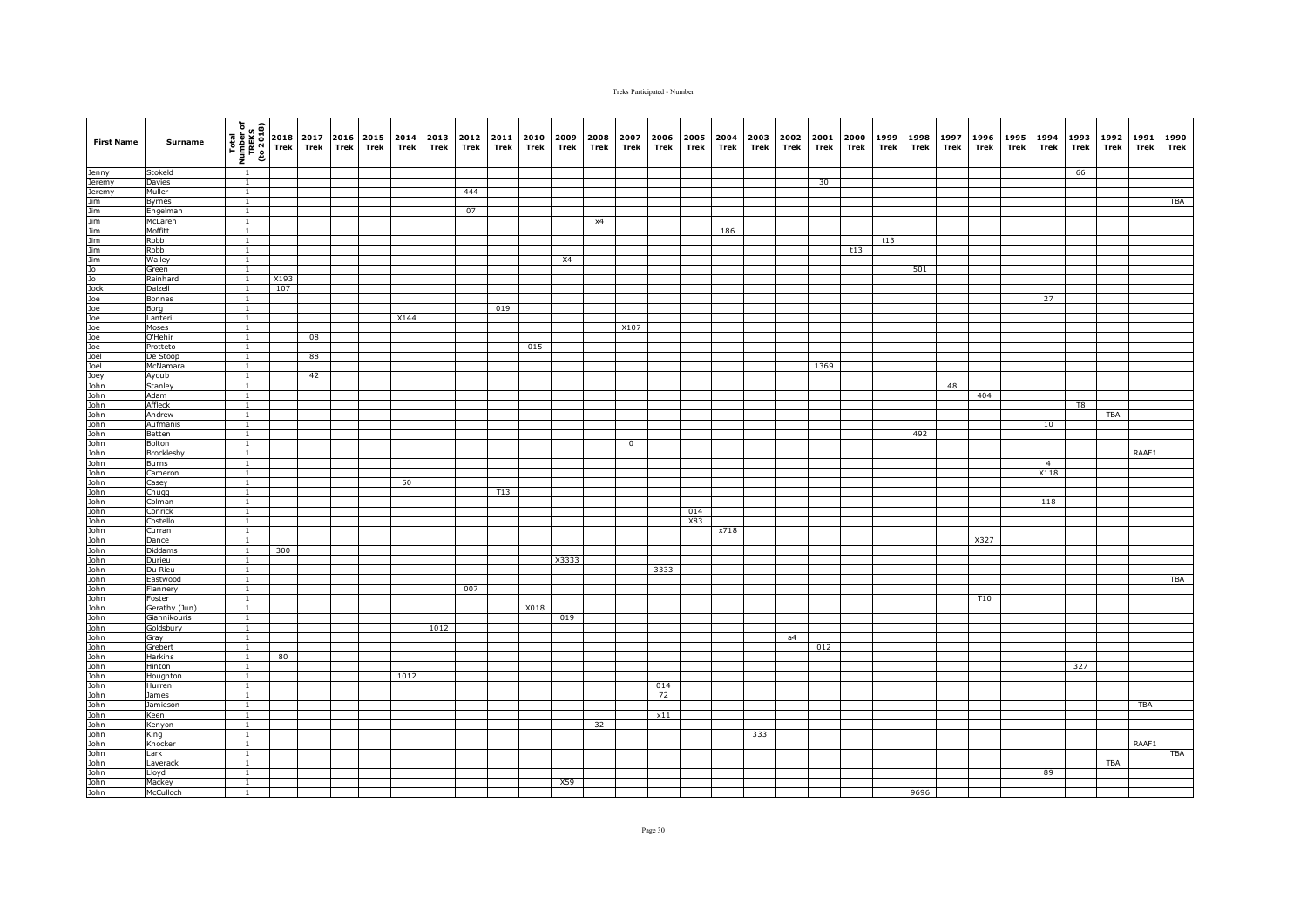| <b>First Name</b>                                                                                                                                                                               | Surname               | $\begin{bmatrix}\n\text{Total} \\ \text{Total} \\ \text{Number} \\ \text{total} \\ \text{total}\n\end{bmatrix}\n\begin{bmatrix}\n\text{Total} \\ \text{Total} \\ \text{Total} \\ \text{The} \\ \text{The} \\ \text{The} \\ \text{The} \\ \text{The} \\ \text{The} \\ \text{The} \\ \text{The} \\ \text{The} \\ \text{The} \\ \text{The} \\ \text{The} \\ \text{The} \\ \text{The} \\ \text{The} \\ \text{The} \\ \text{The} \\ \text{The} \\ \text{The} \\ \text{The} \\ \text{The} \\ \text{The} \\ \text{The} \\ \text{The} \\ \text{The} \\ \$ |           | 2017<br>Trek | 2016<br>Trek | 2015<br>Trek | 2014<br>Trek | 2013<br>Trek | 2012<br>Trek | 2011<br>Trek | 2010<br>Trek | 2009<br>Trek | 2008<br>Trek | 2007<br>Trek | 2006<br>Trek | 2005<br>Trek | 2004<br>Trek | 2003<br>Trek | 2002<br><b>Trek</b> | 2001<br>Trek | 2000<br>Trek | 1999<br>Trek | 1998<br>Trek | 1997<br>Trek | 1996<br>Trek | 1995<br>Trek | 1994<br>Trek | 1993<br>Trek | 1992<br>Trek | 1991<br>Trek | 1990<br>Trek |
|-------------------------------------------------------------------------------------------------------------------------------------------------------------------------------------------------|-----------------------|---------------------------------------------------------------------------------------------------------------------------------------------------------------------------------------------------------------------------------------------------------------------------------------------------------------------------------------------------------------------------------------------------------------------------------------------------------------------------------------------------------------------------------------------------|-----------|--------------|--------------|--------------|--------------|--------------|--------------|--------------|--------------|--------------|--------------|--------------|--------------|--------------|--------------|--------------|---------------------|--------------|--------------|--------------|--------------|--------------|--------------|--------------|--------------|--------------|--------------|--------------|--------------|
| John<br>John<br>John<br>John<br>John                                                                                                                                                            | McGeorge              | $\overline{1}$                                                                                                                                                                                                                                                                                                                                                                                                                                                                                                                                    |           |              |              |              |              |              |              |              |              |              |              |              |              |              |              |              |                     |              |              |              |              | 1900         |              |              |              |              |              |              |              |
|                                                                                                                                                                                                 | Meadth                | $\overline{1}$                                                                                                                                                                                                                                                                                                                                                                                                                                                                                                                                    | X11       |              |              |              |              |              |              |              |              |              |              |              |              |              |              |              |                     |              |              |              |              |              |              |              |              |              |              |              |              |
|                                                                                                                                                                                                 | Medhurst              | $\mathbf{1}$                                                                                                                                                                                                                                                                                                                                                                                                                                                                                                                                      |           |              |              |              |              |              |              |              |              |              |              |              |              |              |              |              |                     |              | 43           |              |              |              |              |              |              |              |              |              |              |
|                                                                                                                                                                                                 | Moody                 | $\overline{1}$                                                                                                                                                                                                                                                                                                                                                                                                                                                                                                                                    |           |              |              |              |              |              |              |              |              |              |              |              |              |              |              |              |                     |              |              |              |              |              |              |              | 26           |              |              |              |              |
|                                                                                                                                                                                                 | Mortimer<br>Norris    | $\mathbf{1}$<br>$\overline{1}$                                                                                                                                                                                                                                                                                                                                                                                                                                                                                                                    |           |              |              |              |              |              |              |              |              |              |              |              |              |              |              |              |                     |              |              |              |              |              | X17          |              |              |              |              | TBA          |              |
|                                                                                                                                                                                                 | O'Mallev              | $\overline{1}$                                                                                                                                                                                                                                                                                                                                                                                                                                                                                                                                    |           |              |              |              |              |              |              |              |              |              |              |              |              |              |              |              |                     |              |              |              |              |              |              |              |              |              |              | <b>TBA</b>   |              |
|                                                                                                                                                                                                 | O'Sullivan            | $\overline{1}$                                                                                                                                                                                                                                                                                                                                                                                                                                                                                                                                    |           |              |              |              |              |              |              | 0808         |              |              |              |              |              |              |              |              |                     |              |              |              |              |              |              |              |              |              |              |              |              |
|                                                                                                                                                                                                 | Padjan                | $\overline{1}$                                                                                                                                                                                                                                                                                                                                                                                                                                                                                                                                    |           |              |              |              |              |              |              |              |              |              |              |              |              |              |              |              | 100                 |              |              |              |              |              |              |              |              |              |              |              |              |
|                                                                                                                                                                                                 | Papaemanouil          | $\overline{1}$                                                                                                                                                                                                                                                                                                                                                                                                                                                                                                                                    |           |              |              |              |              |              |              |              |              |              |              |              | 492          |              |              |              |                     |              |              |              |              |              |              |              |              |              |              |              |              |
|                                                                                                                                                                                                 | Papaemanouil          | $\mathbf{1}$                                                                                                                                                                                                                                                                                                                                                                                                                                                                                                                                      |           |              |              |              |              |              |              |              |              |              |              |              |              |              |              | 49ft         |                     |              |              |              |              |              |              |              |              |              |              |              |              |
|                                                                                                                                                                                                 | Parmenter             | $\mathbf{1}$                                                                                                                                                                                                                                                                                                                                                                                                                                                                                                                                      |           |              |              |              |              |              |              |              |              |              |              |              |              |              |              |              |                     |              |              |              |              |              | X51          |              |              |              |              |              |              |
|                                                                                                                                                                                                 | Pearson               | $\mathbf{1}$                                                                                                                                                                                                                                                                                                                                                                                                                                                                                                                                      |           |              |              |              |              |              |              |              |              |              | 76           |              |              |              |              |              |                     |              |              |              |              |              |              |              |              |              |              |              |              |
|                                                                                                                                                                                                 | Rhodes                | $\overline{1}$                                                                                                                                                                                                                                                                                                                                                                                                                                                                                                                                    |           |              |              |              |              |              |              |              |              |              |              |              |              |              |              |              |                     |              |              |              |              |              |              |              |              |              |              | TBA          |              |
|                                                                                                                                                                                                 | Ritchie               | $\mathbf{1}$                                                                                                                                                                                                                                                                                                                                                                                                                                                                                                                                      |           |              |              |              |              |              |              |              |              |              |              |              |              |              | 49           |              |                     |              |              |              |              |              |              |              |              |              |              |              |              |
|                                                                                                                                                                                                 | Ruby<br>Spender       | $\mathbf{1}$<br>$\mathbf{1}$                                                                                                                                                                                                                                                                                                                                                                                                                                                                                                                      |           |              |              |              |              |              |              |              |              |              |              |              |              | a13          | 2 tel        |              |                     |              |              |              |              |              |              |              |              |              |              |              |              |
|                                                                                                                                                                                                 | Taylor                | $\mathbf{1}$                                                                                                                                                                                                                                                                                                                                                                                                                                                                                                                                      |           |              |              |              |              |              |              |              |              |              |              |              |              |              |              |              |                     |              |              |              |              |              |              |              | 79           |              |              |              |              |
|                                                                                                                                                                                                 | Tolley                | $\mathbf{1}$                                                                                                                                                                                                                                                                                                                                                                                                                                                                                                                                      |           | X1966        |              |              |              |              |              |              |              |              |              |              |              |              |              |              |                     |              |              |              |              |              |              |              |              |              |              |              |              |
|                                                                                                                                                                                                 | Vella                 | $\mathbf{1}$                                                                                                                                                                                                                                                                                                                                                                                                                                                                                                                                      |           |              |              |              |              |              |              |              |              |              |              | 0808         |              |              |              |              |                     |              |              |              |              |              |              |              |              |              |              |              |              |
|                                                                                                                                                                                                 | Weber                 | $\overline{1}$                                                                                                                                                                                                                                                                                                                                                                                                                                                                                                                                    |           |              |              |              |              |              |              |              |              | 888          |              |              |              |              |              |              |                     |              |              |              |              |              |              |              |              |              |              |              |              |
|                                                                                                                                                                                                 | Wenham                | $\mathbf{1}$                                                                                                                                                                                                                                                                                                                                                                                                                                                                                                                                      |           |              |              |              | T9           |              |              |              |              |              |              |              |              |              |              |              |                     |              |              |              |              |              |              |              |              |              |              |              |              |
|                                                                                                                                                                                                 | Westerly              | $\overline{1}$                                                                                                                                                                                                                                                                                                                                                                                                                                                                                                                                    |           |              |              |              |              |              |              |              |              |              |              |              |              |              | x71          |              |                     |              |              |              |              |              |              |              |              |              |              |              |              |
|                                                                                                                                                                                                 | Westley               | $\overline{1}$                                                                                                                                                                                                                                                                                                                                                                                                                                                                                                                                    |           |              |              |              |              |              |              |              |              |              |              |              | x71          |              |              |              |                     |              |              |              |              |              |              |              |              |              |              |              |              |
|                                                                                                                                                                                                 | Whelan                | $\overline{1}$                                                                                                                                                                                                                                                                                                                                                                                                                                                                                                                                    |           |              |              |              |              |              |              |              |              | X67          |              |              |              |              |              |              |                     |              |              |              |              |              |              |              |              |              |              |              |              |
|                                                                                                                                                                                                 | Whitechurch           | $\mathbf{1}$                                                                                                                                                                                                                                                                                                                                                                                                                                                                                                                                      |           |              |              |              |              |              |              |              |              |              |              |              |              |              |              |              |                     |              |              |              |              |              |              |              |              |              |              | TBA          |              |
|                                                                                                                                                                                                 | Willoughby<br>Potash  | $\overline{1}$<br>$\overline{1}$                                                                                                                                                                                                                                                                                                                                                                                                                                                                                                                  |           |              |              |              |              |              |              |              |              |              |              |              |              | x492         |              |              |                     |              |              | x100         |              |              |              |              |              |              |              |              |              |
|                                                                                                                                                                                                 | Grahame               | $\mathbf{1}$                                                                                                                                                                                                                                                                                                                                                                                                                                                                                                                                      |           |              |              |              |              |              |              |              |              |              |              |              |              |              | 2 tel        |              |                     |              |              |              |              |              |              |              |              |              |              |              |              |
|                                                                                                                                                                                                 | Stone                 | $\mathbf{1}$                                                                                                                                                                                                                                                                                                                                                                                                                                                                                                                                      |           |              |              |              | 50           |              |              |              |              |              |              |              |              |              |              |              |                     |              |              |              |              |              |              |              |              |              |              |              |              |
| John<br>John John John<br>John John John<br>John John<br>John John John<br>John John John<br>John John<br>John John<br>John John<br>John<br>John<br>John John<br>John<br>John John<br>John John | Hannam                | $\mathbf{1}$                                                                                                                                                                                                                                                                                                                                                                                                                                                                                                                                      |           |              |              |              |              |              |              |              |              |              | 15           |              |              |              |              |              |                     |              |              |              |              |              |              |              |              |              |              |              |              |
|                                                                                                                                                                                                 | Keene                 | $\overline{1}$                                                                                                                                                                                                                                                                                                                                                                                                                                                                                                                                    |           |              |              |              |              |              |              |              |              |              |              |              | 044          |              |              |              |                     |              |              |              |              |              |              |              |              |              |              |              |              |
|                                                                                                                                                                                                 | Mattick               | $\mathbf{1}$                                                                                                                                                                                                                                                                                                                                                                                                                                                                                                                                      |           |              |              |              |              |              |              |              |              |              |              |              | 11           |              |              |              |                     |              |              |              |              |              |              |              |              |              |              |              |              |
| Josh<br>Josh<br>Josh<br>Julia<br>Julie<br>Julie<br>Justin<br>Justin<br>Justin                                                                                                                   | Bollen                | $\mathbf{1}$                                                                                                                                                                                                                                                                                                                                                                                                                                                                                                                                      |           |              |              |              | 222CX        |              |              |              |              |              |              |              |              |              |              |              |                     |              |              |              |              |              |              |              |              |              |              |              |              |
|                                                                                                                                                                                                 | Graham                | $\overline{1}$                                                                                                                                                                                                                                                                                                                                                                                                                                                                                                                                    |           |              |              |              |              |              |              |              |              |              |              | 3333         |              |              |              |              |                     |              |              |              |              |              |              |              |              |              |              |              |              |
|                                                                                                                                                                                                 | Mitchell              | $\mathbf{1}$                                                                                                                                                                                                                                                                                                                                                                                                                                                                                                                                      |           |              |              |              |              |              | 777          |              |              |              |              |              |              |              |              |              |                     |              |              |              |              |              |              |              |              |              |              |              |              |
|                                                                                                                                                                                                 | Roach                 | $\mathbf{1}$<br>$\overline{1}$                                                                                                                                                                                                                                                                                                                                                                                                                                                                                                                    |           |              |              |              | 668          |              |              |              |              |              |              |              |              |              |              |              |                     |              |              |              |              |              |              |              |              |              |              | TBA          |              |
|                                                                                                                                                                                                 | Lemercier<br>Keevers  | $\mathbf{1}$                                                                                                                                                                                                                                                                                                                                                                                                                                                                                                                                      |           |              |              |              |              |              |              |              |              |              |              |              |              |              |              |              | x22                 |              |              |              |              |              |              |              |              |              |              |              |              |
|                                                                                                                                                                                                 | Keevers               | $\overline{1}$                                                                                                                                                                                                                                                                                                                                                                                                                                                                                                                                    |           |              |              |              |              |              |              |              |              |              |              |              |              |              |              |              |                     | x22          |              |              |              |              |              |              |              |              |              |              |              |
|                                                                                                                                                                                                 | Bonser                | $\overline{1}$                                                                                                                                                                                                                                                                                                                                                                                                                                                                                                                                    |           |              |              |              |              |              |              |              |              |              |              |              |              |              | 62           |              |                     |              |              |              |              |              |              |              |              |              |              |              |              |
|                                                                                                                                                                                                 | Degotardi             | $\mathbf{1}$                                                                                                                                                                                                                                                                                                                                                                                                                                                                                                                                      |           |              |              |              |              |              |              |              |              |              |              |              |              |              |              |              |                     |              |              |              |              |              |              |              | 107          |              |              |              |              |
|                                                                                                                                                                                                 | Diddams               | $\overline{1}$                                                                                                                                                                                                                                                                                                                                                                                                                                                                                                                                    | X300      |              |              |              |              |              |              |              |              |              |              |              |              |              |              |              |                     |              |              |              |              |              |              |              |              |              |              |              |              |
|                                                                                                                                                                                                 | Healey                |                                                                                                                                                                                                                                                                                                                                                                                                                                                                                                                                                   | <b>X9</b> |              |              |              |              |              |              |              |              |              |              |              |              |              |              |              |                     |              |              |              |              |              |              |              |              |              |              |              |              |
| Justin<br>Justin                                                                                                                                                                                | Hughes                | $\overline{1}$                                                                                                                                                                                                                                                                                                                                                                                                                                                                                                                                    | X609      |              |              |              |              |              |              |              |              |              |              |              |              |              |              |              |                     |              |              |              |              |              |              |              |              |              |              |              |              |
|                                                                                                                                                                                                 | Mitchell              | $\overline{1}$                                                                                                                                                                                                                                                                                                                                                                                                                                                                                                                                    |           |              |              |              |              |              |              |              |              |              | 2020         |              |              |              |              |              |                     |              |              |              |              |              |              |              |              |              |              |              |              |
| Justin<br>Justin<br>Kalira                                                                                                                                                                      | Reynolds              | $\overline{1}$                                                                                                                                                                                                                                                                                                                                                                                                                                                                                                                                    |           |              | 555CX        |              |              |              |              |              |              |              |              |              |              |              |              |              |                     |              |              |              |              |              |              |              |              |              |              |              |              |
|                                                                                                                                                                                                 | Rooke                 | $\overline{1}$                                                                                                                                                                                                                                                                                                                                                                                                                                                                                                                                    |           |              |              |              |              |              | x88          |              |              |              |              |              |              |              |              |              |                     |              |              |              |              |              |              |              |              |              |              |              |              |
| Karen                                                                                                                                                                                           | Afford<br>Ellwood     | $\mathbf{1}$<br>$\mathbf{1}$                                                                                                                                                                                                                                                                                                                                                                                                                                                                                                                      |           |              |              |              |              |              |              |              |              | X9/9         |              |              |              |              |              |              |                     | x013         |              |              |              |              |              |              |              |              |              |              |              |
| Karen                                                                                                                                                                                           | Fuge                  | $\mathbf{1}$                                                                                                                                                                                                                                                                                                                                                                                                                                                                                                                                      |           |              |              |              |              |              |              |              |              |              |              |              |              |              |              |              | <b>T10</b>          |              |              |              |              |              |              |              |              |              |              |              |              |
| Karen                                                                                                                                                                                           | Moreau                | $\overline{1}$                                                                                                                                                                                                                                                                                                                                                                                                                                                                                                                                    |           |              |              |              |              |              |              |              |              |              |              |              |              |              |              |              |                     |              |              |              |              |              |              |              |              | 888          |              |              |              |
| Karen                                                                                                                                                                                           | Penberthy             | $\mathbf{1}$                                                                                                                                                                                                                                                                                                                                                                                                                                                                                                                                      |           |              |              |              |              |              |              |              |              |              |              |              |              |              |              |              |                     |              |              |              |              |              |              |              |              |              |              | <b>T10</b>   |              |
| Karen                                                                                                                                                                                           | Rose                  | $\overline{1}$                                                                                                                                                                                                                                                                                                                                                                                                                                                                                                                                    |           |              |              |              |              |              |              |              |              |              |              |              |              |              |              | 333          |                     |              |              |              |              |              |              |              |              |              |              |              |              |
| Kate<br>Kate<br>Kathryn<br>Kathy                                                                                                                                                                | Dickinson             | $\mathbf{1}$                                                                                                                                                                                                                                                                                                                                                                                                                                                                                                                                      |           |              |              |              |              |              | T10          |              |              |              |              |              |              |              |              |              |                     |              |              |              |              |              |              |              |              |              |              |              |              |
|                                                                                                                                                                                                 | O'Connor              | $\mathbf{1}$                                                                                                                                                                                                                                                                                                                                                                                                                                                                                                                                      |           |              |              |              |              |              |              |              |              | X34          |              |              |              |              |              |              |                     |              |              |              |              |              |              |              |              |              |              |              |              |
|                                                                                                                                                                                                 | Brotchie              | $\mathbf{1}$                                                                                                                                                                                                                                                                                                                                                                                                                                                                                                                                      |           |              |              |              |              |              |              |              |              |              |              |              |              |              |              |              |                     | T10          |              |              |              |              |              |              |              |              |              |              |              |
|                                                                                                                                                                                                 | Williams              | $\overline{1}$                                                                                                                                                                                                                                                                                                                                                                                                                                                                                                                                    |           |              |              |              |              |              |              |              |              |              |              |              |              |              |              |              | 11                  |              |              |              |              |              |              |              |              |              |              |              |              |
| Katie                                                                                                                                                                                           | Lidgett               | $\overline{1}$<br>$\overline{1}$                                                                                                                                                                                                                                                                                                                                                                                                                                                                                                                  |           |              |              |              |              |              |              |              |              | X38          |              |              |              |              |              |              |                     |              |              |              |              |              |              |              |              |              |              |              |              |
| Keith<br>Keith                                                                                                                                                                                  | Barrott<br>Churchland | $\overline{1}$                                                                                                                                                                                                                                                                                                                                                                                                                                                                                                                                    |           |              |              |              | F100         |              |              |              |              |              |              |              |              |              |              |              | 60                  |              |              |              |              |              |              |              |              |              |              |              |              |
| Keith                                                                                                                                                                                           | Dunbier               | $\mathbf{1}$                                                                                                                                                                                                                                                                                                                                                                                                                                                                                                                                      |           |              |              |              |              |              |              |              |              |              |              |              |              |              |              |              |                     |              |              |              |              | X56          |              |              |              |              |              |              |              |
|                                                                                                                                                                                                 | Smith                 |                                                                                                                                                                                                                                                                                                                                                                                                                                                                                                                                                   |           |              |              |              |              |              |              |              |              |              |              |              |              |              |              |              | 88                  |              |              |              |              |              |              |              |              |              |              |              |              |
| Keith<br>Keith<br>Kel                                                                                                                                                                           | Watts                 | $\mathbf{1}$                                                                                                                                                                                                                                                                                                                                                                                                                                                                                                                                      |           |              |              |              |              |              | x84          |              |              |              |              |              |              |              |              |              |                     |              |              |              |              |              |              |              |              |              |              |              |              |
|                                                                                                                                                                                                 | Gerrard               | $\mathbf{1}$                                                                                                                                                                                                                                                                                                                                                                                                                                                                                                                                      |           |              |              |              |              |              |              |              |              |              |              |              |              |              |              | 26           |                     |              |              |              |              |              |              |              |              |              |              |              |              |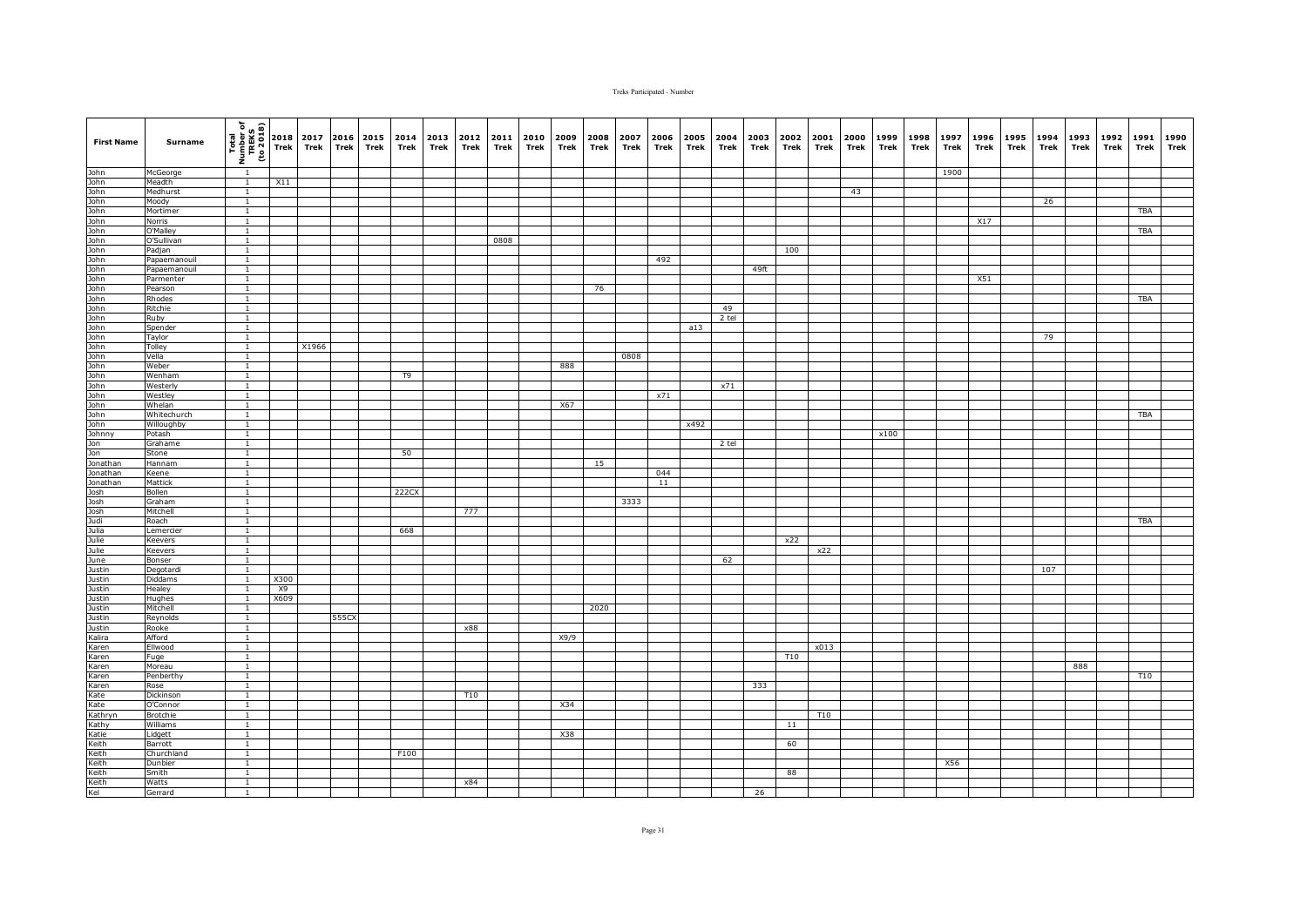| <b>First Name</b>                                                                            | Surname                   | (1802 or)<br>TREKS<br>TREKS<br>Thom I | 2018<br>Trek    | 2017<br>Trek | 2016<br><b>Trek</b> | 2015<br>Trek | 2014<br>Trek | 2013<br>Trek | 2012<br>Trek | 2011<br>Trek | 2010<br>Trek | 2009<br>Trek | 2008<br>Trek | 2007<br>Trek | 2006<br>Trek | 2005<br>Trek | 2004<br>Trek | 2003<br>Trek | 2002<br>Trek | 2001<br>Trek | 2000<br>Trek | 1999<br>Trek | 1998<br>Trek | 1997<br>Trek | 1996<br>Trek | 1995<br>Trek | 1994<br>Trek | 1993<br>Trek      | 1992<br>Trek | 1991<br>Trek | 1990<br>Trek |
|----------------------------------------------------------------------------------------------|---------------------------|---------------------------------------|-----------------|--------------|---------------------|--------------|--------------|--------------|--------------|--------------|--------------|--------------|--------------|--------------|--------------|--------------|--------------|--------------|--------------|--------------|--------------|--------------|--------------|--------------|--------------|--------------|--------------|-------------------|--------------|--------------|--------------|
|                                                                                              | Twite                     | $\overline{1}$                        |                 |              |                     |              |              |              |              |              | 387          |              |              |              |              |              |              |              |              |              |              |              |              |              |              |              |              |                   |              |              |              |
| Kel<br>Kelli Kelli<br>Kelvin Kelvin<br>Kelvin<br>Ken<br>Ken<br>Ken<br>Ken<br>Kerrie<br>Kerry | Powell                    | $\overline{1}$                        |                 |              |                     |              |              |              |              |              |              |              |              |              |              | x2           |              |              |              |              |              |              |              |              |              |              |              |                   |              |              |              |
|                                                                                              | McGloughlin-Wilden        | $\mathbf{1}$                          |                 |              |                     |              |              |              |              |              |              |              |              |              |              |              |              |              |              |              |              |              |              |              |              | 115          |              |                   |              |              |              |
|                                                                                              | Gill                      | $\overline{1}$                        |                 |              |                     |              |              |              |              | x89          |              |              |              |              |              |              |              |              |              |              |              |              |              |              |              |              |              |                   |              |              |              |
|                                                                                              | Mowtell                   | $\mathbf{1}$                          |                 |              |                     |              |              |              |              |              |              |              |              |              |              |              |              | 1800         |              |              |              |              |              |              |              |              |              |                   |              |              |              |
|                                                                                              | Anderson                  | $\overline{1}$                        |                 |              |                     |              |              |              |              |              |              |              |              |              |              |              |              |              |              |              |              |              |              |              |              |              |              |                   |              | TBA          |              |
|                                                                                              | Ball                      | $\overline{1}$                        |                 |              |                     |              |              |              |              |              |              |              |              |              |              | X1893        |              |              |              |              |              |              |              |              |              |              |              |                   |              |              |              |
|                                                                                              | <b>Brittliff</b>          | $\mathbf{1}$                          |                 |              |                     |              |              |              |              |              |              |              |              |              |              |              |              |              |              |              |              |              |              |              |              |              |              |                   |              | <b>TBA</b>   |              |
|                                                                                              | English                   | $\overline{1}$                        |                 |              |                     |              |              |              |              |              |              |              |              |              |              |              |              |              |              |              | x49          |              |              |              |              |              |              |                   |              |              |              |
|                                                                                              | Njorge<br>O'Reilly        | $\mathbf{1}$                          |                 |              |                     |              |              |              |              | X69          |              |              |              |              |              |              |              |              | x202         |              |              |              |              |              |              |              |              |                   |              |              |              |
|                                                                                              | Clisdell                  | $\mathbf{1}$                          |                 |              |                     |              |              |              |              |              |              |              |              |              |              |              |              |              | x45          |              |              |              |              |              |              |              |              |                   |              |              |              |
|                                                                                              | Bombardiere               | $\mathbf{1}$                          |                 |              |                     |              |              |              |              |              |              |              |              |              |              |              |              |              |              |              |              |              |              |              |              |              |              | 24                |              |              |              |
|                                                                                              | Boustead                  | $\overline{1}$                        |                 |              | 88                  |              |              |              |              |              |              |              |              |              |              |              |              |              |              |              |              |              |              |              |              |              |              |                   |              |              |              |
| Kerry<br>Kerry<br>Kerry<br>Kerry<br>Kevin<br>Kevin                                           | Harris                    | $\overline{1}$                        |                 |              |                     |              |              |              |              |              |              |              |              |              |              |              |              |              |              |              | 36           |              |              |              |              |              |              |                   |              |              |              |
|                                                                                              | Morton                    | $\mathbf{1}$                          |                 |              |                     |              | 46           |              |              |              |              |              |              |              |              |              |              |              |              |              |              |              |              |              |              |              |              |                   |              |              |              |
|                                                                                              | Pappas                    | $\mathbf{1}$                          | X1100           |              |                     |              |              |              |              |              |              |              |              |              |              |              |              |              |              |              |              |              |              |              |              |              |              |                   |              |              |              |
|                                                                                              | Pidcock                   | $\overline{1}$                        |                 |              |                     |              |              |              |              |              |              |              |              |              |              |              |              |              |              |              |              |              |              |              | 75           |              |              |                   |              |              |              |
|                                                                                              | Baumgartner               | $\mathbf{1}$                          | 08              |              |                     |              |              |              |              |              |              |              |              |              |              |              |              |              |              |              |              |              |              |              |              |              |              |                   |              |              |              |
|                                                                                              | Crandon                   | $\mathbf{1}$                          |                 |              |                     |              |              |              |              |              | 86           |              |              |              |              |              |              |              |              |              |              |              |              |              |              |              |              |                   |              |              |              |
| Kevin                                                                                        | Duffell                   | $\overline{1}$                        |                 |              |                     |              | XBT50        |              |              |              |              |              |              |              |              |              |              |              |              |              |              |              |              |              |              |              |              |                   |              |              |              |
| Kevin                                                                                        | Dunne                     | $\mathbf{1}$                          |                 |              |                     |              |              |              |              |              |              |              |              |              |              |              |              |              |              |              |              |              |              | 627          |              |              |              |                   |              |              |              |
| Kevin<br>Kevin<br>Kevin                                                                      | Hitzke                    | $\overline{1}$                        |                 |              |                     |              |              |              |              |              |              |              |              |              |              | x80          |              |              |              |              |              |              |              |              |              |              |              |                   |              |              |              |
|                                                                                              | Leahy                     | $\overline{1}$                        |                 |              |                     |              |              |              |              |              |              |              |              |              |              |              |              |              |              |              |              |              |              |              |              |              |              | RAAF <sub>1</sub> |              |              |              |
|                                                                                              | Murray                    | $\overline{1}$                        |                 |              |                     |              |              |              |              |              |              | 1905         |              |              |              |              |              |              |              |              |              |              |              |              |              |              |              |                   |              |              |              |
|                                                                                              | Ryan                      | $\mathbf{1}$                          |                 |              |                     |              |              |              |              |              |              |              |              |              |              |              |              |              |              |              |              |              |              |              |              |              |              | 32                |              |              |              |
|                                                                                              | Virgona                   | $\overline{1}$                        |                 |              |                     |              |              |              |              |              |              |              |              |              |              |              | A13          |              |              |              |              |              |              |              |              |              |              |                   |              |              |              |
|                                                                                              | Ewart                     | $\overline{1}$                        |                 |              |                     |              |              |              |              |              |              |              |              |              |              |              |              |              | x90          |              |              |              |              |              |              |              |              |                   |              |              |              |
|                                                                                              | Newbury                   |                                       |                 |              |                     |              |              |              |              |              |              |              |              |              | x222         |              |              |              |              |              |              |              |              |              |              |              |              |                   |              |              |              |
|                                                                                              | Newby                     | $\overline{1}$                        |                 |              |                     |              |              |              |              |              |              |              |              |              |              | x222         |              |              |              |              |              |              |              |              |              |              |              |                   |              |              |              |
| Kevin<br>Kevin<br>Kim<br>Kim<br>Kimberley<br>Kristian<br>Kylie                               | Krivan                    | $\mathbf{1}$<br>$\overline{1}$        |                 |              |                     |              |              |              | X94          |              |              |              |              |              |              |              | 015          |              |              |              |              |              |              |              |              |              |              |                   |              |              |              |
|                                                                                              | Missen<br>Weik            | $\mathbf{1}$                          |                 |              |                     |              |              |              |              |              |              |              |              |              |              |              |              |              |              | 013          |              |              |              |              |              |              |              |                   |              |              |              |
|                                                                                              | Fitzgerald                | $\mathbf{1}$                          |                 |              |                     |              |              |              |              |              |              |              |              |              |              |              |              |              | a779         |              |              |              |              |              |              |              |              |                   |              |              |              |
|                                                                                              | Fennen                    | $\overline{1}$                        |                 |              |                     |              |              |              |              | 65           |              |              |              |              |              |              |              |              |              |              |              |              |              |              |              |              |              |                   |              |              |              |
| Lachlan<br>Lachlan                                                                           | Pembroke                  | $\mathbf{1}$                          |                 |              |                     |              |              | X84          |              |              |              |              |              |              |              |              |              |              |              |              |              |              |              |              |              |              |              |                   |              |              |              |
| Lance                                                                                        | Crane                     | $\mathbf{1}$                          |                 |              |                     |              |              |              |              |              |              |              |              |              |              | 138          |              |              |              |              |              |              |              |              |              |              |              |                   |              |              |              |
| Larry                                                                                        | Frankham                  | $\overline{1}$                        |                 |              |                     |              |              |              |              |              |              |              |              |              |              |              |              |              |              |              |              |              |              |              |              |              |              |                   |              |              | <b>TBA</b>   |
| Larry                                                                                        | Hedges                    | $\mathbf{1}$                          |                 |              |                     |              |              |              |              |              |              |              |              |              | 222CX        |              |              |              |              |              |              |              |              |              |              |              |              |                   |              |              |              |
| Laury                                                                                        | Gordyn                    | $\overline{1}$                        |                 |              |                     | X1966        |              |              |              |              |              |              |              |              |              |              |              |              |              |              |              |              |              |              |              |              |              |                   |              |              |              |
| Leanne                                                                                       | Herrett                   | $\overline{1}$                        |                 |              |                     |              |              |              | X444         |              |              |              |              |              |              |              |              |              |              |              |              |              |              |              |              |              |              |                   |              |              |              |
| Leanne                                                                                       | Petchell                  | $\mathbf{1}$                          |                 |              |                     |              |              |              |              |              |              |              |              |              |              |              |              |              | 1893         |              |              |              |              |              |              |              |              |                   |              |              |              |
|                                                                                              | Green                     | $\overline{1}$                        |                 |              |                     |              |              |              |              | 091          |              |              |              |              |              |              |              |              |              |              |              |              |              |              |              |              |              |                   |              |              |              |
|                                                                                              | Patterson                 | $\overline{1}$                        |                 |              |                     |              |              |              |              |              |              |              |              |              |              |              |              |              |              |              |              |              |              |              |              |              | X89          |                   |              |              |              |
|                                                                                              | Surtees                   | $\mathbf{1}$                          |                 |              |                     |              |              |              |              |              |              |              |              |              | x386         |              |              |              |              |              |              |              |              |              |              |              |              |                   |              |              |              |
|                                                                                              | Holman                    | $\overline{1}$                        |                 |              |                     |              |              |              |              |              |              |              |              |              |              |              |              |              |              |              | x101         |              |              |              |              |              |              |                   |              |              |              |
|                                                                                              | Wilson                    | $\overline{1}$                        |                 |              |                     |              |              |              | 49           |              |              |              |              |              |              |              |              |              |              |              |              |              |              |              |              |              |              |                   |              |              |              |
|                                                                                              | Moffat                    | $\overline{1}$                        | T <sub>10</sub> |              |                     |              |              |              |              |              |              |              |              |              |              |              |              |              |              |              |              |              |              |              |              |              |              |                   |              |              |              |
|                                                                                              | Brown                     | $\mathbf{1}$                          |                 |              |                     |              |              | x100         |              |              |              |              |              |              |              |              |              |              |              |              |              |              |              |              |              |              |              |                   |              |              |              |
|                                                                                              | Lucas                     | $\mathbf{1}$                          |                 |              |                     |              |              |              |              |              |              |              |              |              |              |              |              |              |              |              |              |              |              |              |              |              |              |                   |              |              | <b>TBA</b>   |
|                                                                                              | Cusack                    | $\mathbf{1}$<br>$\overline{1}$        |                 |              |                     |              |              |              |              |              | X988         |              |              |              |              |              |              |              |              |              |              |              |              |              |              |              |              |                   |              |              |              |
|                                                                                              | Pierce<br><b>Buckholz</b> | $\mathbf{1}$                          |                 | CX111        |                     |              |              |              |              |              |              |              |              |              |              |              |              |              |              |              |              |              |              | 44           |              |              |              |                   |              |              |              |
|                                                                                              | Harch                     | $\overline{1}$                        |                 |              |                     |              |              |              |              |              |              | X4           |              |              |              |              |              |              |              |              |              |              |              |              |              |              |              |                   |              |              |              |
|                                                                                              | Schwebel                  | $\mathbf{1}$                          |                 |              |                     |              |              |              |              |              |              |              | 144          |              |              |              |              |              |              |              |              |              |              |              |              |              |              |                   |              |              |              |
|                                                                                              | Sorm                      | 1                                     |                 |              |                     |              |              |              |              |              |              |              |              |              |              |              |              |              |              |              | 240V         |              |              |              |              |              |              |                   |              |              |              |
|                                                                                              | Maclean                   | $\mathbf{1}$                          |                 |              |                     |              |              |              |              |              |              |              |              |              |              |              |              | 007          |              |              |              |              |              |              |              |              |              |                   |              |              |              |
|                                                                                              | Greene                    | $\overline{1}$                        |                 |              |                     |              |              | T9           |              |              |              |              |              |              |              |              |              |              |              |              |              |              |              |              |              |              |              |                   |              |              |              |
| Lewis                                                                                        | Nottidge                  | $\overline{1}$                        |                 |              | 7674P               |              |              |              |              |              |              |              |              |              |              |              |              |              |              |              |              |              |              |              |              |              |              |                   |              |              |              |
| Liam                                                                                         | Mulhall                   | $\mathbf{1}$                          |                 |              |                     |              |              |              |              |              |              |              |              |              | x222         |              |              |              |              |              |              |              |              |              |              |              |              |                   |              |              |              |
|                                                                                              | Kordic                    | $\mathbf{1}$                          |                 |              |                     |              |              |              |              |              |              |              |              |              |              |              |              |              | 26           |              |              |              |              |              |              |              |              |                   |              |              |              |
|                                                                                              | Blight                    | $\mathbf{1}$                          |                 |              |                     |              |              |              |              |              |              |              |              |              |              | 014          |              |              |              |              |              |              |              |              |              |              |              |                   |              |              |              |
| Lily<br>Lindsay<br>Lindsay<br>Liz<br>Lloyd                                                   | Price                     |                                       |                 |              | X39                 |              |              |              |              |              |              |              |              |              |              |              |              |              |              |              |              |              |              |              |              |              |              |                   |              |              |              |
|                                                                                              | <b>Brodie</b>             | $\mathbf{1}$                          |                 |              |                     |              |              |              |              |              |              |              |              |              |              |              |              |              |              |              |              |              |              |              |              |              |              |                   |              | TBA          |              |
|                                                                                              | Brodersen                 | $\mathbf{1}$                          |                 |              |                     |              |              |              |              |              |              |              |              |              |              |              | 59           |              |              |              |              |              |              |              |              |              |              |                   |              |              |              |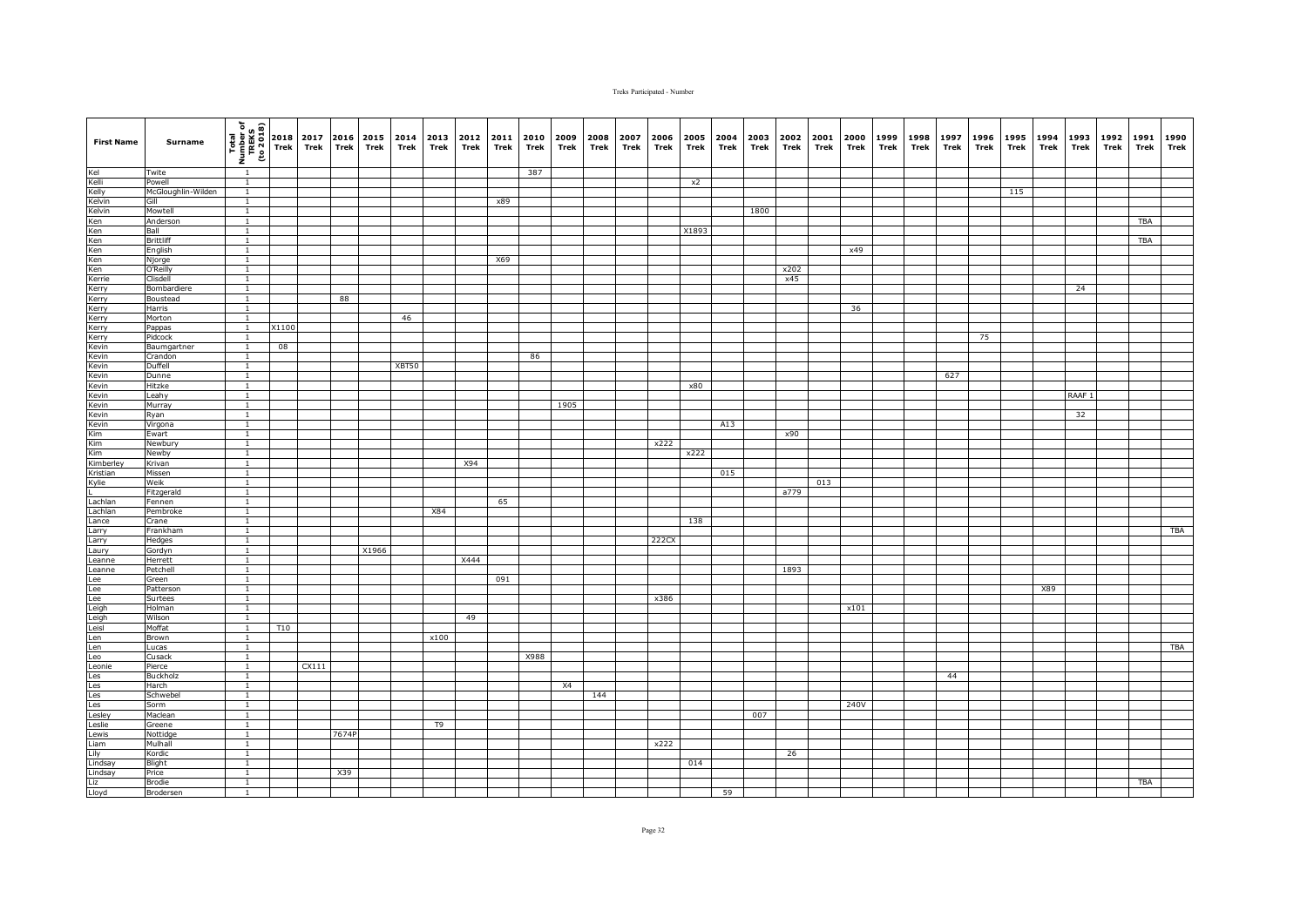| <b>First Name</b>                                                                | Surname             | (1802 or)<br>TREKS<br>TREKS<br>To 2018 | 2018  | 2017 | 2016        | 2015 | 2014  | 2013 | 2012 | 2011 | 2010 | 2009 | 2008 | 2007  | 2006 | 2005 | 2004 | 2003 | 2002 | 2001 | 2000 | 1999 | 1998 | 1997 | 1996 | 1995 | 1994 | 1993 | 1992 | 1991           | 1990 |
|----------------------------------------------------------------------------------|---------------------|----------------------------------------|-------|------|-------------|------|-------|------|------|------|------|------|------|-------|------|------|------|------|------|------|------|------|------|------|------|------|------|------|------|----------------|------|
|                                                                                  |                     |                                        | Trek  | Trek | <b>Trek</b> | Trek | Trek  | Trek | Trek | Trek | Trek | Trek | Trek | Trek  | Trek | Trek | Trek | Trek | Trek | Trek | Trek | Trek | Trek | Trek | Trek | Trek | Trek | Trek | Trek | Trek           | Trek |
| Lorraine                                                                         | Morris              | $\overline{1}$                         |       |      |             |      |       |      |      |      |      |      |      |       |      |      |      |      |      |      |      |      |      |      |      |      |      |      |      | 24             |      |
| Lou                                                                              | Cusato              | $\overline{1}$                         |       |      |             |      |       |      |      |      |      |      | 07   |       |      |      |      |      |      |      |      |      |      |      |      |      |      |      |      |                |      |
| Lou<br>Louis<br>Lua                                                              | Ludwick             | $\mathbf{1}$                           |       |      |             |      |       |      |      |      |      |      |      |       |      |      |      |      |      |      |      |      |      |      |      | 100  |      |      |      |                |      |
|                                                                                  | Persohn             | $\overline{1}$                         |       |      |             |      | 044   | 8888 |      |      |      |      |      |       |      |      |      |      |      |      |      |      |      |      |      |      |      |      |      |                |      |
| Lucas                                                                            | DeBurgh<br>Zumpolle | $\mathbf{1}$<br>$\overline{1}$         |       |      |             |      |       |      | 99   |      |      |      |      |       |      |      |      |      |      |      |      |      |      |      |      |      |      |      |      |                |      |
| Luke                                                                             | Graham              | $\overline{1}$                         |       |      |             |      |       |      |      |      |      |      |      | 3333  |      |      |      |      |      |      |      |      |      |      |      |      |      |      |      |                |      |
| Luke                                                                             | McArdle             | $\mathbf{1}$                           |       |      |             |      |       |      |      | X168 |      |      |      |       |      |      |      |      |      |      |      |      |      |      |      |      |      |      |      |                |      |
| Luke                                                                             | Pitcher             | $\overline{1}$                         | X1966 |      |             |      |       |      |      |      |      |      |      |       |      |      |      |      |      |      |      |      |      |      |      |      |      |      |      |                |      |
|                                                                                  | Johnson             |                                        |       |      |             |      |       |      |      |      |      |      |      |       |      |      |      |      |      |      |      |      |      |      | 08   |      |      |      |      |                |      |
| Luke<br>Lynda<br>Lynton<br>Madelaine<br>Maida                                    | Stretton            | $\mathbf{1}$                           |       |      |             |      |       |      |      |      |      |      |      |       |      |      |      |      | 86   |      |      |      |      |      |      |      |      |      |      |                |      |
|                                                                                  | List                | $\mathbf{1}$                           |       |      |             |      |       |      |      |      |      |      |      |       |      |      |      |      |      |      |      |      |      |      |      |      |      | TBA  |      |                |      |
|                                                                                  | Smith               | $\mathbf{1}$                           |       |      |             |      |       |      |      |      |      |      |      |       |      |      |      |      |      |      |      |      |      |      |      |      |      | 72   |      |                |      |
|                                                                                  | Contessi            | $\overline{1}$                         |       |      |             |      |       |      |      |      |      |      |      |       |      | X202 |      |      |      |      |      |      |      |      |      |      |      |      |      |                |      |
|                                                                                  | Eime                | $\mathbf{1}$<br>$\mathbf{1}$           |       |      |             |      |       |      |      |      | 54   |      |      |       |      |      |      |      |      |      | A106 |      |      |      |      |      |      |      |      |                |      |
| Malua<br>Mal<br>Mal<br>Mal<br>Malcolm<br>Malcolm                                 | Higgs<br>Stott      | $\mathbf{1}$                           |       |      |             |      |       |      |      |      |      | 36   |      |       |      |      |      |      |      |      |      |      |      |      |      |      |      |      |      |                |      |
|                                                                                  | Will                | $\overline{1}$                         |       |      |             |      |       |      |      |      |      |      |      |       |      |      |      |      |      |      | 43   |      |      |      |      |      |      |      |      |                |      |
|                                                                                  | Boyle               | $\mathbf{1}$                           |       |      |             |      |       |      |      |      |      |      |      |       |      |      |      |      |      |      |      |      |      |      |      |      |      |      |      |                | TBA  |
|                                                                                  | Dunn                | $\overline{1}$                         |       |      |             |      |       |      |      |      |      |      |      |       |      |      |      |      |      | A78  |      |      |      |      |      |      |      |      |      |                |      |
| Malcolm                                                                          | Howell              | $\overline{1}$                         |       |      |             |      |       |      |      |      |      |      |      |       |      |      |      | 28   |      |      |      |      |      |      |      |      |      |      |      |                |      |
| Malleen                                                                          | James               | $\mathbf{1}$                           |       |      |             |      |       |      |      |      |      |      |      |       | 203  |      |      |      |      |      |      |      |      |      |      |      |      |      |      |                |      |
| M.Ann                                                                            | Cant                | $\overline{1}$                         |       |      |             |      |       |      |      |      |      |      |      |       |      |      |      |      |      |      |      |      |      |      |      |      | 51   |      |      |                |      |
| Manny<br>Marcia                                                                  | Andreou             | $\overline{1}$                         |       |      |             |      |       |      |      |      |      |      |      |       |      |      |      |      |      |      |      |      |      |      |      |      |      |      |      | RAAF2          |      |
|                                                                                  | Atchison            | $\overline{1}$                         |       | 888  |             |      |       |      |      |      |      |      |      |       |      |      |      |      |      |      |      |      |      |      |      |      |      |      |      |                |      |
|                                                                                  | Puttman             | $\mathbf{1}$<br>$\overline{1}$         |       |      |             |      |       |      |      |      |      |      |      |       |      |      |      |      |      |      |      |      |      |      |      |      |      |      |      | T1             |      |
|                                                                                  | Eyre<br>Moody       | $\overline{1}$                         |       |      |             |      |       |      |      |      |      |      |      |       |      |      | A3   |      |      |      |      |      |      |      |      |      | 26   |      |      |                |      |
|                                                                                  | Horbath             |                                        |       |      |             |      |       |      |      |      |      |      |      | 222CX |      |      |      |      |      |      |      |      |      |      |      |      |      |      |      |                |      |
|                                                                                  | Chapman             | $\mathbf{1}$                           |       |      |             |      |       |      |      |      |      |      |      |       |      |      |      |      |      |      |      |      |      |      |      |      |      | 41   |      |                |      |
|                                                                                  | Avis                | $\mathbf{1}$                           |       |      |             |      |       |      |      |      |      |      |      |       |      |      |      |      |      |      |      |      |      |      |      |      |      |      |      | $\overline{4}$ |      |
|                                                                                  | Bradley             | $\overline{1}$                         |       |      |             |      |       |      |      |      |      |      |      |       |      |      |      |      |      |      |      |      |      |      |      |      | 31   |      |      |                |      |
|                                                                                  | Brennan             | $\mathbf{1}$                           |       |      |             |      |       |      |      |      |      |      |      |       |      |      |      |      |      |      |      |      |      |      |      |      |      | 32   |      |                |      |
|                                                                                  | Crossingham         | $\mathbf{1}$                           | 88    |      |             |      |       |      |      |      |      |      |      |       |      |      |      |      |      |      |      |      |      |      |      |      |      |      |      |                |      |
|                                                                                  | Evans               | $\overline{1}$                         |       |      |             |      |       |      |      |      |      |      |      |       |      |      |      |      | x66  |      |      |      |      |      |      |      |      |      |      |                |      |
|                                                                                  | Harvey              | $\mathbf{1}$                           |       |      |             |      |       |      |      | x11  |      |      |      |       |      |      |      |      |      |      |      |      |      |      |      |      |      |      |      |                |      |
|                                                                                  | Milne<br>Nash       | $\mathbf{1}$<br>$\overline{1}$         |       |      |             | 84   |       | 3333 |      |      |      |      |      |       |      |      |      |      |      |      |      |      |      |      |      |      |      |      |      |                |      |
|                                                                                  | Osmand              | $\mathbf{1}$                           |       |      |             |      |       |      |      |      |      | X371 |      |       |      |      |      |      |      |      |      |      |      |      |      |      |      |      |      |                |      |
|                                                                                  | Rumore              | $\overline{1}$                         |       |      |             |      |       |      |      |      |      | X109 |      |       |      |      |      |      |      |      |      |      |      |      |      |      |      |      |      |                |      |
|                                                                                  | Russell             | $\overline{1}$                         |       |      |             |      |       |      | 540  |      |      |      |      |       |      |      |      |      |      |      |      |      |      |      |      |      |      |      |      |                |      |
|                                                                                  | Simmonds            | $\mathbf{1}$                           |       |      |             |      | X3333 |      |      |      |      |      |      |       |      |      |      |      |      |      |      |      |      |      |      |      |      |      |      |                |      |
|                                                                                  | <b>Tianta</b>       | $\mathbf{1}$                           |       |      |             |      |       |      |      |      |      |      |      |       |      |      |      |      |      |      |      |      |      | 100  |      |      |      |      |      |                |      |
|                                                                                  | Turner              |                                        |       |      |             |      |       |      |      |      |      |      |      |       |      |      |      |      | 287  |      |      |      |      |      |      |      |      |      |      |                |      |
|                                                                                  | Wayfield            | $\overline{1}$                         |       |      |             |      | X3333 |      |      |      |      |      |      |       |      |      |      |      |      |      |      |      |      |      |      |      |      |      |      |                |      |
|                                                                                  | Woods               | $\overline{1}$<br>$\overline{1}$       |       |      |             |      |       |      |      |      |      |      |      |       |      |      |      |      | x11  |      |      | 181  |      |      |      |      |      |      |      |                |      |
|                                                                                  | Wynter<br>Goebel    | $\overline{1}$                         |       |      |             |      |       |      |      |      |      | 308  |      |       |      |      |      |      |      |      |      |      |      |      |      |      |      |      |      |                |      |
| Marshall                                                                         | Mason               | $\mathbf{1}$                           |       |      |             |      |       |      |      |      |      |      |      |       |      |      |      |      | x88  |      |      |      |      |      |      |      |      |      |      |                |      |
| Martin                                                                           | Booth               | $\mathbf{1}$                           |       |      | 444CX       |      |       |      |      |      |      |      |      |       |      |      |      |      |      |      |      |      |      |      |      |      |      |      |      |                |      |
| Martin                                                                           | Cooper              | $\mathbf{1}$                           |       |      |             |      |       |      |      | X444 |      |      |      |       |      |      |      |      |      |      |      |      |      |      |      |      |      |      |      |                |      |
| Martin                                                                           | Cumberledge         | $\overline{1}$                         |       |      |             |      |       |      |      |      |      |      |      |       |      |      |      |      | x38  |      |      |      |      |      |      |      |      |      |      |                |      |
| Martin                                                                           | Cumberlidge         | $\mathbf{1}$                           |       |      |             |      |       |      |      |      |      |      |      |       |      |      | 003  |      |      |      |      |      |      |      |      |      |      |      |      |                |      |
|                                                                                  | Small               | $\overline{1}$                         |       |      | 181         |      |       |      |      |      |      |      |      |       |      |      |      |      |      |      |      |      |      |      |      |      |      |      |      |                |      |
|                                                                                  | Davidson            | $\overline{1}$                         |       |      |             |      |       |      | 492  |      |      |      |      |       |      |      |      |      |      |      |      |      |      |      |      |      |      |      |      |                |      |
|                                                                                  | Wild                | 1                                      |       |      |             | 193  |       |      |      |      |      |      |      |       |      |      |      |      |      |      |      |      |      |      |      |      |      |      |      |                |      |
|                                                                                  | Christian<br>Garry  | $\mathbf{1}$<br>$\overline{1}$         |       | 08   |             |      |       |      |      |      |      |      |      |       |      | t8   |      |      |      |      |      |      |      |      |      |      |      |      |      |                |      |
|                                                                                  | Hardy               | $\overline{1}$                         |       |      |             |      |       |      |      |      |      |      |      |       |      |      |      |      | 150  |      |      |      |      |      |      |      |      |      |      |                |      |
|                                                                                  | Kiloran             | $\overline{1}$                         |       |      |             |      |       |      |      |      |      | 2020 |      |       |      |      |      |      |      |      |      |      |      |      |      |      |      |      |      |                |      |
|                                                                                  | MacPherson          | $\overline{1}$                         |       |      |             |      |       |      |      |      |      |      | X67  |       |      |      |      |      |      |      |      |      |      |      |      |      |      |      |      |                |      |
|                                                                                  | Manning             | $\overline{1}$                         |       |      |             |      |       |      |      |      |      |      |      |       |      |      |      |      |      |      | 38   |      |      |      |      |      |      |      |      |                |      |
| Martin<br>Martyn<br>Mary<br>Matt<br>Matt<br>Matt<br>Matt<br>Matt<br>Matt<br>Matt | O'Brien             | $\overline{1}$                         |       |      | 1AB         |      |       |      |      |      |      |      |      |       |      |      |      |      |      |      |      |      |      |      |      |      |      |      |      |                |      |
|                                                                                  | Simmonds            | $\overline{1}$                         |       |      |             |      |       |      |      |      | x007 |      |      |       |      |      |      |      |      |      |      |      |      |      |      |      |      |      |      |                |      |
|                                                                                  | Tosolini            | 1                                      | 145   |      |             |      |       |      |      |      |      |      |      |       |      |      |      |      |      |      |      |      |      |      |      |      |      |      |      |                |      |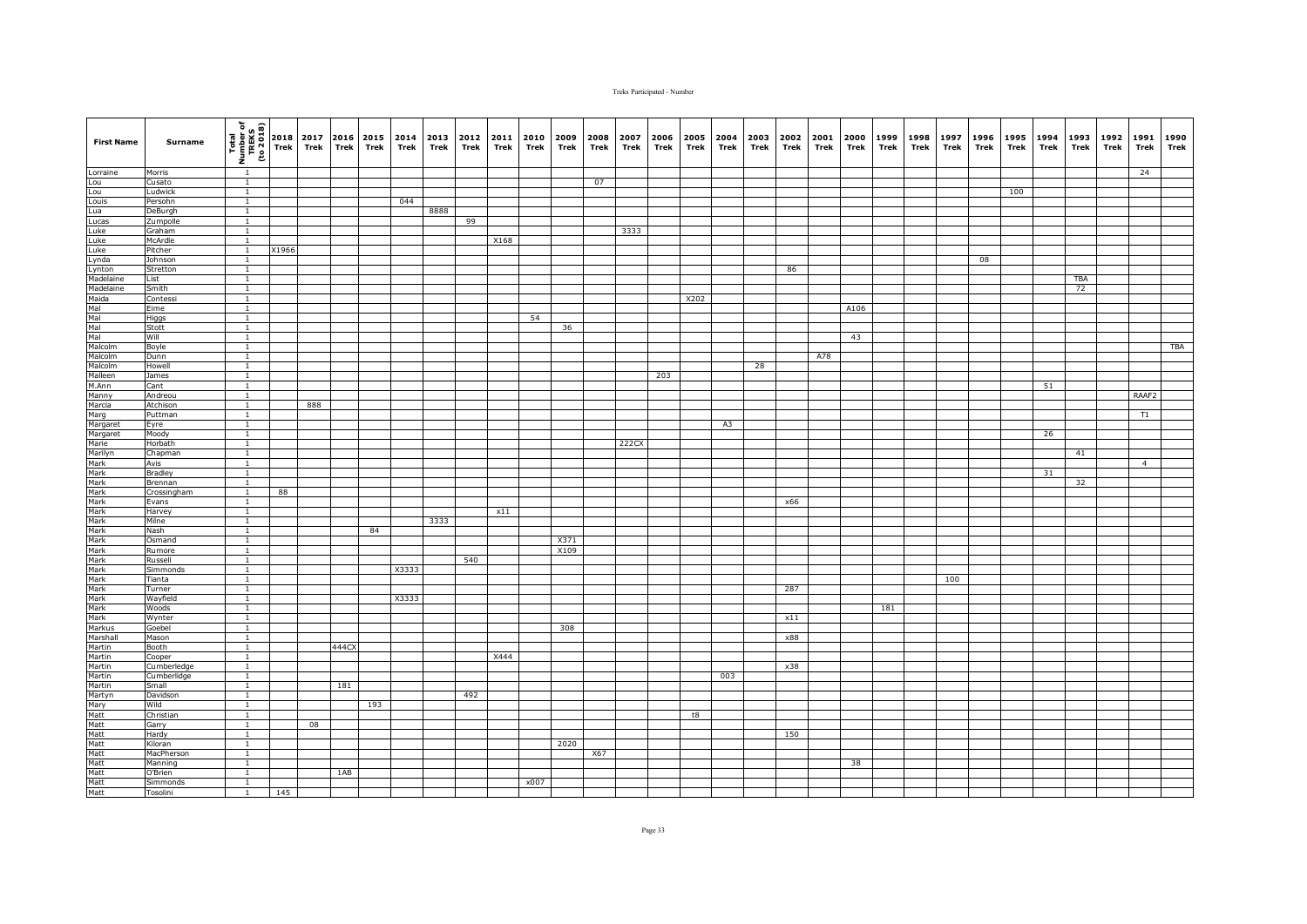| <b>First Name</b>                                                                                                                                                                                                                                                               | Surname                 | $\frac{\frac{1}{2} \left(\frac{1}{2} + \frac{1}{2} + \frac{1}{2} + \frac{1}{2} + \frac{1}{2} + \frac{1}{2} + \frac{1}{2} + \frac{1}{2} + \frac{1}{2} + \frac{1}{2} + \frac{1}{2} + \frac{1}{2} + \frac{1}{2} + \frac{1}{2} + \frac{1}{2} + \frac{1}{2} + \frac{1}{2} + \frac{1}{2} + \frac{1}{2} + \frac{1}{2} + \frac{1}{2} + \frac{1}{2} + \frac{1}{2} + \frac{1}{2} + \frac{1}{2} + \frac{1}{2} + \$ |       | 2017<br>Trek | Trek  | 2016 2015<br>Trek | 2014<br>Trek | 2013 2012<br>Trek | Trek       | 2011<br>Trek | 2010<br>Trek | 2009<br>Trek | 2008<br>Trek | 2007<br>Trek | 2006<br>Trek | 2005<br>Trek | 2004<br>Trek   | 2003<br>Trek | 2002<br>Trek | 2001<br>Trek | 2000<br>Trek | 1999<br>Trek   | 1998<br>Trek | 1997<br>Trek | 1996<br>Trek | 1995<br>Trek | 1994<br>Trek | 1993<br>Trek | 1992<br>Trek | 1991<br>Trek | 1990<br>Trek |
|---------------------------------------------------------------------------------------------------------------------------------------------------------------------------------------------------------------------------------------------------------------------------------|-------------------------|---------------------------------------------------------------------------------------------------------------------------------------------------------------------------------------------------------------------------------------------------------------------------------------------------------------------------------------------------------------------------------------------------------|-------|--------------|-------|-------------------|--------------|-------------------|------------|--------------|--------------|--------------|--------------|--------------|--------------|--------------|----------------|--------------|--------------|--------------|--------------|----------------|--------------|--------------|--------------|--------------|--------------|--------------|--------------|--------------|--------------|
| Matthew                                                                                                                                                                                                                                                                         | Chantrey                | $\overline{1}$                                                                                                                                                                                                                                                                                                                                                                                          |       |              |       |                   |              |                   | <b>X88</b> |              |              |              |              |              |              |              |                |              |              |              |              |                |              |              |              |              |              |              |              |              |              |
| Matthew                                                                                                                                                                                                                                                                         | DeCarolis               | $\overline{1}$                                                                                                                                                                                                                                                                                                                                                                                          |       |              |       |                   |              |                   |            |              |              |              |              |              |              |              |                | 015          |              |              |              |                |              |              |              |              |              |              |              |              |              |
| Matthew                                                                                                                                                                                                                                                                         | Hicks                   | $\overline{1}$                                                                                                                                                                                                                                                                                                                                                                                          |       | X888         |       |                   |              |                   |            |              |              |              |              |              |              |              |                |              |              |              |              |                |              |              |              |              |              |              |              |              |              |
| Matthew                                                                                                                                                                                                                                                                         | Hinton                  | $\mathbf{1}$                                                                                                                                                                                                                                                                                                                                                                                            |       |              |       |                   |              |                   |            |              | 567          |              |              |              |              |              |                |              |              |              |              |                |              |              |              |              |              |              |              |              |              |
| Matthew<br>Matthew                                                                                                                                                                                                                                                              | Playfair                | $\mathbf{1}$                                                                                                                                                                                                                                                                                                                                                                                            |       |              |       |                   |              |                   |            | 21           |              |              |              |              |              |              |                |              |              |              |              |                |              |              |              |              |              |              |              |              |              |
| Matthew                                                                                                                                                                                                                                                                         | Todd<br>Waddington      | $\mathbf{1}$<br>$\mathbf{1}$                                                                                                                                                                                                                                                                                                                                                                            | 10/10 |              |       |                   |              |                   |            |              |              |              |              |              |              |              |                |              | x1812        |              |              |                |              |              |              |              |              |              |              |              |              |
|                                                                                                                                                                                                                                                                                 | Hoete                   | $\overline{1}$                                                                                                                                                                                                                                                                                                                                                                                          |       |              |       |                   |              |                   |            |              |              |              |              |              |              |              |                | x101         |              |              |              |                |              |              |              |              |              |              |              |              |              |
|                                                                                                                                                                                                                                                                                 | Collins                 | $\overline{1}$                                                                                                                                                                                                                                                                                                                                                                                          |       |              |       |                   |              |                   |            |              |              |              |              |              |              |              |                |              |              |              |              |                |              |              | 800          |              |              |              |              |              |              |
|                                                                                                                                                                                                                                                                                 | Drent                   | $\overline{1}$                                                                                                                                                                                                                                                                                                                                                                                          |       |              |       |                   |              |                   |            |              |              |              |              |              |              |              |                |              |              |              |              |                |              |              |              |              | 8            |              |              |              |              |
| Maude<br>Maurie<br>Max<br>Max<br>Meg<br>Melanie<br>Melanie<br>Melanie<br>Michael<br>Michael<br>Michael<br>Michael<br>Michael<br>Michael                                                                                                                                         | Dunbier                 | $\mathbf{1}$                                                                                                                                                                                                                                                                                                                                                                                            |       |              |       |                   |              |                   |            |              |              |              |              |              |              |              |                |              |              |              |              |                |              | 56           |              |              |              |              |              |              |              |
|                                                                                                                                                                                                                                                                                 | Webbe                   | $\mathbf{1}$                                                                                                                                                                                                                                                                                                                                                                                            |       |              |       |                   |              |                   |            |              |              |              |              |              |              |              |                |              |              |              |              |                |              | X101         |              |              |              |              |              |              |              |
|                                                                                                                                                                                                                                                                                 | O'Brien                 | $\mathbf{1}$                                                                                                                                                                                                                                                                                                                                                                                            |       |              |       |                   |              |                   |            |              |              |              |              |              |              |              | t9             |              |              |              |              |                |              |              |              |              |              |              |              |              |              |
|                                                                                                                                                                                                                                                                                 | Hallas                  | $\mathbf{1}$<br>$\overline{1}$                                                                                                                                                                                                                                                                                                                                                                          |       |              |       |                   |              |                   |            |              |              |              |              |              | 203          |              |                |              |              |              |              |                |              |              |              | 18           |              |              |              |              |              |
|                                                                                                                                                                                                                                                                                 | Haymont<br>Taylor       | $\overline{1}$                                                                                                                                                                                                                                                                                                                                                                                          |       |              | 111CX |                   |              |                   |            |              |              |              |              |              |              |              |                |              |              |              |              |                |              |              |              |              |              |              |              |              |              |
|                                                                                                                                                                                                                                                                                 | daly                    | $\overline{1}$                                                                                                                                                                                                                                                                                                                                                                                          |       |              |       |                   |              |                   |            |              |              |              |              |              |              |              |                |              |              |              |              |                |              | X101         |              |              |              |              |              |              |              |
|                                                                                                                                                                                                                                                                                 | Anderson                | $\overline{1}$                                                                                                                                                                                                                                                                                                                                                                                          |       |              |       |                   |              |                   |            |              |              |              |              |              |              |              |                |              |              |              | x24          |                |              |              |              |              |              |              |              |              |              |
|                                                                                                                                                                                                                                                                                 | Bellamy                 | $\mathbf{1}$                                                                                                                                                                                                                                                                                                                                                                                            |       |              |       |                   |              |                   |            |              |              |              |              |              | x75          |              |                |              |              |              |              |                |              |              |              |              |              |              |              |              |              |
|                                                                                                                                                                                                                                                                                 | Berry                   | $\overline{1}$                                                                                                                                                                                                                                                                                                                                                                                          | 29    |              |       |                   |              |                   |            |              |              |              |              |              |              |              |                |              |              |              |              |                |              |              |              |              |              |              |              |              |              |
|                                                                                                                                                                                                                                                                                 | Blomfield               | $\mathbf{1}$                                                                                                                                                                                                                                                                                                                                                                                            |       |              |       |                   |              |                   |            |              |              | 63           |              |              |              |              |                |              |              |              |              |                |              |              |              |              |              |              |              |              |              |
|                                                                                                                                                                                                                                                                                 | Cusiter                 | $\mathbf{1}$                                                                                                                                                                                                                                                                                                                                                                                            |       |              |       |                   |              |                   |            |              |              |              |              |              |              |              |                |              |              |              |              |                |              |              |              |              | 54           |              |              |              |              |
|                                                                                                                                                                                                                                                                                 | Ebert                   | $\overline{1}$                                                                                                                                                                                                                                                                                                                                                                                          |       | 109          |       |                   |              |                   |            |              |              |              |              |              |              |              |                |              |              |              |              |                |              |              |              |              |              |              |              |              |              |
|                                                                                                                                                                                                                                                                                 | Giannikouris            | $\overline{1}$<br>$\overline{1}$                                                                                                                                                                                                                                                                                                                                                                        |       |              |       | 351A              |              |                   |            |              |              | 019          |              |              |              |              |                |              |              |              |              |                |              |              |              |              |              |              |              |              |              |
|                                                                                                                                                                                                                                                                                 | Guthrie<br>Hills        | $\mathbf{1}$                                                                                                                                                                                                                                                                                                                                                                                            |       |              |       |                   |              |                   |            |              |              |              |              |              |              |              |                |              |              |              |              |                |              |              |              |              |              |              |              | 62           |              |
|                                                                                                                                                                                                                                                                                 | Langmaid                | $\overline{1}$                                                                                                                                                                                                                                                                                                                                                                                          |       |              |       |                   |              |                   |            |              |              | X97          |              |              |              |              |                |              |              |              |              |                |              |              |              |              |              |              |              |              |              |
|                                                                                                                                                                                                                                                                                 | McCourt                 | $\mathbf{1}$                                                                                                                                                                                                                                                                                                                                                                                            | X150  |              |       |                   |              |                   |            |              |              |              |              |              |              |              |                |              |              |              |              |                |              |              |              |              |              |              |              |              |              |
|                                                                                                                                                                                                                                                                                 | McKinnell               | $\mathbf{1}$                                                                                                                                                                                                                                                                                                                                                                                            |       |              |       |                   |              |                   | 013        |              |              |              |              |              |              |              |                |              |              |              |              |                |              |              |              |              |              |              |              |              |              |
|                                                                                                                                                                                                                                                                                 | Miles                   | $\mathbf{1}$                                                                                                                                                                                                                                                                                                                                                                                            |       |              |       |                   |              |                   |            |              |              |              |              |              |              |              |                |              |              |              |              |                |              |              |              |              |              |              | TBA          |              |              |
| Michael<br>Michael<br>Michael<br>Michael<br>Michael<br>Michael<br>Michael<br>Michael<br>Michael<br>Michael<br>Michael<br>Michael<br>Michael<br>Michael<br>Michael<br>Michael<br>Michael<br>Michael<br>Michael<br>Michael<br>Michael<br>Michael<br>Michael<br>Michael<br>Michael | Nissen                  | $\overline{1}$                                                                                                                                                                                                                                                                                                                                                                                          |       |              |       |                   |              |                   |            |              | 5RED         |              |              |              |              |              |                |              |              |              |              |                |              |              |              |              |              |              |              |              |              |
|                                                                                                                                                                                                                                                                                 | O'Brien                 | $\overline{1}$                                                                                                                                                                                                                                                                                                                                                                                          |       |              |       |                   |              |                   |            |              |              |              |              |              |              |              |                |              |              |              |              |                |              |              |              |              |              |              |              | TBA          |              |
|                                                                                                                                                                                                                                                                                 | Quigg                   | $\mathbf{1}$                                                                                                                                                                                                                                                                                                                                                                                            |       |              |       |                   |              |                   |            |              |              | 221          |              |              |              |              |                |              |              |              |              |                |              |              |              |              |              |              |              | TBA          |              |
|                                                                                                                                                                                                                                                                                 | Ryan<br>Schweers        | $\mathbf{1}$<br>$\overline{1}$                                                                                                                                                                                                                                                                                                                                                                          |       |              |       |                   |              |                   |            |              |              | X3333        |              |              |              |              |                |              |              |              |              |                |              |              |              |              |              |              |              |              |              |
|                                                                                                                                                                                                                                                                                 | Stapleton               | $\mathbf{1}$                                                                                                                                                                                                                                                                                                                                                                                            |       |              |       |                   |              |                   |            |              |              |              |              |              |              | X9k9         |                |              |              |              |              |                |              |              |              |              |              |              |              |              |              |
|                                                                                                                                                                                                                                                                                 | Stone                   | $\mathbf{1}$                                                                                                                                                                                                                                                                                                                                                                                            |       |              |       |                   |              |                   |            |              |              |              |              |              |              | 014          |                |              |              |              |              |                |              |              |              |              |              |              |              |              |              |
|                                                                                                                                                                                                                                                                                 | Symons                  | $\mathbf{1}$                                                                                                                                                                                                                                                                                                                                                                                            |       |              |       |                   |              |                   |            |              |              | 30           |              |              |              |              |                |              |              |              |              |                |              |              |              |              |              |              |              |              |              |
|                                                                                                                                                                                                                                                                                 | Taylor                  | $\mathbf{1}$                                                                                                                                                                                                                                                                                                                                                                                            |       |              |       |                   |              |                   |            |              | X15          |              |              |              |              |              |                |              |              |              |              |                |              |              |              |              |              |              |              |              |              |
|                                                                                                                                                                                                                                                                                 | Thring                  | $\overline{1}$                                                                                                                                                                                                                                                                                                                                                                                          |       |              |       |                   |              |                   |            |              |              |              |              |              |              |              |                |              |              |              |              |                |              |              |              |              | 27           |              |              |              |              |
| Michael                                                                                                                                                                                                                                                                         | Tsung                   | $\mathbf{1}$                                                                                                                                                                                                                                                                                                                                                                                            |       |              |       |                   |              |                   |            |              |              |              |              |              |              |              |                |              |              |              |              |                |              |              |              |              |              |              |              | <b>T7</b>    |              |
|                                                                                                                                                                                                                                                                                 | Turnbull                | $\mathbf{1}$                                                                                                                                                                                                                                                                                                                                                                                            |       |              |       |                   |              |                   |            |              |              |              |              |              |              | 222cx        |                |              |              |              |              |                |              |              |              |              |              |              |              |              |              |
|                                                                                                                                                                                                                                                                                 | Hardesty-Munday<br>Bean | $\mathbf{1}$<br>$\mathbf{1}$                                                                                                                                                                                                                                                                                                                                                                            |       |              |       |                   |              |                   |            |              |              |              |              |              | 014          |              |                |              |              |              |              |                |              |              |              |              | T9           |              |              |              |              |
|                                                                                                                                                                                                                                                                                 | Clyborne                | $\mathbf{1}$                                                                                                                                                                                                                                                                                                                                                                                            |       |              |       |                   |              |                   |            |              |              |              |              |              |              |              |                |              |              |              |              | $\overline{7}$ |              |              |              |              |              |              |              |              |              |
|                                                                                                                                                                                                                                                                                 | Eakins                  | $\overline{1}$                                                                                                                                                                                                                                                                                                                                                                                          |       |              |       |                   |              |                   |            |              |              |              |              |              |              |              |                |              |              |              |              |                |              |              |              |              | 9            |              |              |              |              |
|                                                                                                                                                                                                                                                                                 | Elias                   | $\overline{1}$                                                                                                                                                                                                                                                                                                                                                                                          |       |              |       |                   |              |                   |            |              |              |              |              |              |              |              | A <sub>6</sub> |              |              |              |              |                |              |              |              |              |              |              |              |              |              |
|                                                                                                                                                                                                                                                                                 | Low Mow                 | $\overline{1}$                                                                                                                                                                                                                                                                                                                                                                                          |       |              |       |                   |              |                   |            |              |              |              |              |              |              |              |                |              | A1           |              |              |                |              |              |              |              |              |              |              |              |              |
|                                                                                                                                                                                                                                                                                 | Nichols                 | $\overline{1}$                                                                                                                                                                                                                                                                                                                                                                                          |       |              |       |                   |              |                   |            |              |              |              |              |              |              |              |                |              | x11          |              |              |                |              |              |              |              |              |              |              |              |              |
|                                                                                                                                                                                                                                                                                 | Booth                   | $\mathbf{1}$                                                                                                                                                                                                                                                                                                                                                                                            |       |              |       |                   |              |                   |            |              |              |              |              |              |              | 9k9          |                |              |              |              |              |                |              |              |              |              |              |              |              |              |              |
|                                                                                                                                                                                                                                                                                 | Guthrie                 | $\mathbf{1}$                                                                                                                                                                                                                                                                                                                                                                                            |       |              |       |                   |              |                   | 07         |              |              |              |              |              |              |              |                |              |              |              |              |                |              |              |              |              |              |              |              |              |              |
|                                                                                                                                                                                                                                                                                 | Ruhle                   | $\mathbf{1}$<br>$\mathbf{1}$                                                                                                                                                                                                                                                                                                                                                                            |       |              |       |                   |              |                   |            |              |              |              | 186          |              |              |              |                |              |              |              |              |                |              |              |              |              |              |              |              |              |              |
|                                                                                                                                                                                                                                                                                 | Ryan<br>Vazquez         | $\overline{1}$                                                                                                                                                                                                                                                                                                                                                                                          |       | 109          |       |                   |              |                   |            |              |              |              |              |              |              |              |                |              |              |              |              | 60             |              |              |              |              |              |              |              |              |              |
|                                                                                                                                                                                                                                                                                 | Vickers                 | $\overline{1}$                                                                                                                                                                                                                                                                                                                                                                                          | 145   |              |       |                   |              |                   |            |              |              |              |              |              |              |              |                |              |              |              |              |                |              |              |              |              |              |              |              |              |              |
|                                                                                                                                                                                                                                                                                 | Crowley                 | $\mathbf{1}$                                                                                                                                                                                                                                                                                                                                                                                            |       |              |       |                   |              |                   |            |              |              |              |              |              |              |              |                |              | 4444         |              |              |                |              |              |              |              |              |              |              |              |              |
|                                                                                                                                                                                                                                                                                 | Deyude                  | $\mathbf{1}$                                                                                                                                                                                                                                                                                                                                                                                            |       |              |       |                   |              |                   |            |              |              |              |              |              |              |              |                |              |              |              |              |                |              |              |              |              |              |              |              | <b>TBA</b>   |              |
|                                                                                                                                                                                                                                                                                 | Deyudi                  | $\mathbf{1}$                                                                                                                                                                                                                                                                                                                                                                                            |       |              |       |                   |              |                   |            |              |              |              |              |              |              |              |                |              |              |              |              |                |              |              |              | T11          |              |              |              |              |              |
|                                                                                                                                                                                                                                                                                 | Higgins                 | $\mathbf{1}$                                                                                                                                                                                                                                                                                                                                                                                            |       | X08          |       |                   |              |                   |            |              |              |              |              |              |              |              |                |              |              |              |              |                |              |              |              |              |              |              |              |              |              |
|                                                                                                                                                                                                                                                                                 | Hill                    | $\mathbf{1}$                                                                                                                                                                                                                                                                                                                                                                                            |       |              |       |                   |              |                   |            |              |              |              |              |              |              |              |                |              |              |              |              | t9             |              |              |              |              |              |              |              |              |              |
|                                                                                                                                                                                                                                                                                 | Vanderwarker            | $\overline{1}$                                                                                                                                                                                                                                                                                                                                                                                          |       |              |       |                   |              |                   | x39        |              |              |              |              |              |              |              |                |              |              |              |              |                |              |              |              |              |              |              |              |              |              |
|                                                                                                                                                                                                                                                                                 | Raad                    | $\overline{1}$<br>$\overline{1}$                                                                                                                                                                                                                                                                                                                                                                        |       |              |       |                   |              |                   |            |              |              |              |              |              | 34           |              |                |              |              |              |              |                |              |              |              |              |              |              |              |              |              |
|                                                                                                                                                                                                                                                                                 | Lauko<br>Donations      | $\overline{1}$                                                                                                                                                                                                                                                                                                                                                                                          |       |              |       |                   |              |                   |            |              |              |              |              |              |              |              |                | 1 tel        |              | a300         |              |                |              |              |              |              |              |              |              |              |              |
|                                                                                                                                                                                                                                                                                 | Lane                    | 1                                                                                                                                                                                                                                                                                                                                                                                                       |       |              |       |                   |              |                   |            |              |              |              |              |              |              |              |                |              |              | 1369         |              |                |              |              |              |              |              |              |              |              |              |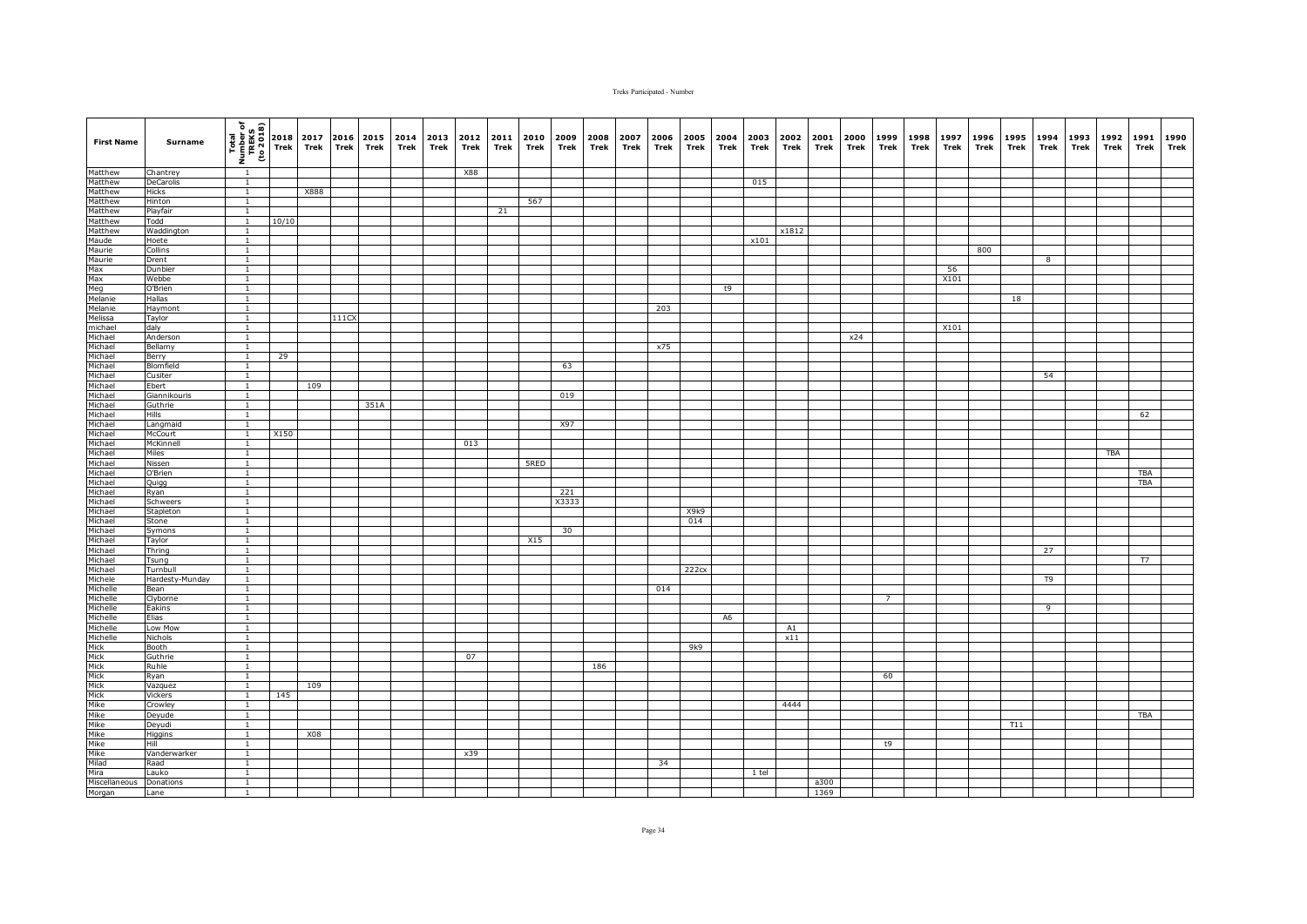| <b>First Name</b>                                                                                                     | Surname              | (1802 or)<br>TREKS<br>TREKS<br>To 2018 | 2018<br>Trek | 2017<br>Trek | 2016<br><b>Trek</b> | 2015<br>Trek | 2014<br>Trek | 2013<br>Trek | 2012<br>Trek | 2011<br>Trek | 2010<br>Trek | 2009<br>Trek | 2008<br>Trek | 2007<br>Trek | 2006<br>Trek   | 2005<br>Trek | 2004<br>Trek | 2003<br>Trek | 2002<br>Trek | 2001<br>Trek | 2000<br>Trek | 1999<br>Trek | 1998<br>Trek | 1997<br>Trek | 1996<br>Trek | 1995<br>Trek | 1994<br>Trek   | 1993<br>Trek | 1992<br>Trek | 1991<br>Trek   | 1990<br>Trek |
|-----------------------------------------------------------------------------------------------------------------------|----------------------|----------------------------------------|--------------|--------------|---------------------|--------------|--------------|--------------|--------------|--------------|--------------|--------------|--------------|--------------|----------------|--------------|--------------|--------------|--------------|--------------|--------------|--------------|--------------|--------------|--------------|--------------|----------------|--------------|--------------|----------------|--------------|
| Morgan<br>Murray                                                                                                      | Ogg                  | $\overline{1}$                         |              |              |                     |              |              |              |              |              |              |              |              |              |                |              | x7           |              |              |              |              |              |              |              |              |              |                |              |              |                |              |
|                                                                                                                       | Binney               | $\overline{1}$                         |              | X14          |                     |              |              |              |              |              |              |              |              |              |                |              |              |              |              |              |              |              |              |              |              |              |                |              |              |                |              |
| Murray<br>Murray<br>Nagi<br>Nahi                                                                                      | Creighton            | $\overline{1}$                         |              |              |                     | 2020         |              |              |              |              |              |              |              |              |                |              |              |              |              |              |              |              |              |              |              |              |                |              |              |                |              |
|                                                                                                                       | Abrahim              | $\overline{1}$                         |              |              |                     |              |              |              |              |              |              |              |              |              |                | x220         |              |              |              |              |              |              |              |              |              |              |                |              |              |                |              |
|                                                                                                                       | Beaini               | $\mathbf{1}$                           | 88           |              |                     |              |              |              |              |              |              |              |              |              |                |              |              |              |              |              |              |              |              |              |              |              |                |              |              |                |              |
|                                                                                                                       | Connor<br>Brown      | $\overline{1}$<br>$\overline{1}$       |              |              |                     |              |              |              |              |              |              |              |              |              |                |              |              |              | x11          |              |              |              | 44.4         |              |              |              |                |              |              |                |              |
|                                                                                                                       | Karhani              | $\overline{1}$                         |              |              |                     |              |              |              |              |              |              | P1           |              |              |                |              |              |              |              |              |              |              |              |              |              |              |                |              |              |                |              |
|                                                                                                                       | Larkins              | $\overline{1}$                         |              |              |                     |              |              |              |              |              |              |              |              |              |                |              |              |              |              |              |              |              |              | X99          |              |              |                |              |              |                |              |
|                                                                                                                       | Laurie               |                                        |              |              |                     |              |              |              |              |              |              |              |              |              |                |              |              |              |              |              |              |              |              |              |              |              |                |              | 404          |                |              |
|                                                                                                                       | Peterson             | $\mathbf{1}$                           |              |              | X22                 |              |              |              |              |              |              |              |              |              |                |              |              |              |              |              |              |              |              |              |              |              |                |              |              |                |              |
|                                                                                                                       | Strickland           | $\mathbf{1}$                           |              |              |                     |              |              |              |              |              |              |              |              |              |                |              |              |              |              | 59           |              |              |              |              |              |              |                |              |              |                |              |
|                                                                                                                       | <b>Stubbs</b>        | $\mathbf{1}$                           |              |              |                     |              |              |              |              |              |              |              |              |              |                | 83           |              |              |              |              |              |              |              |              |              |              |                |              |              |                |              |
| Narelle<br>Nathan<br>Naz<br>Neil<br>Neil<br>Neil<br>Neville<br>Nicholas<br>Nicholas                                   | Hannah               | $\overline{1}$<br>$\overline{1}$       |              |              |                     |              |              |              |              |              |              |              |              |              |                |              |              |              |              |              |              |              |              |              | 1600         |              |                |              |              | TBA            |              |
|                                                                                                                       | Carpenter<br>Curryer | $\mathbf{1}$                           |              |              |                     |              |              | 85           |              |              |              |              |              |              |                |              |              |              |              |              |              |              |              |              |              |              |                |              |              |                |              |
| Nicholas                                                                                                              | Stramilos            | $\mathbf{1}$                           |              |              |                     |              |              |              |              | X444         |              |              |              |              |                |              |              |              |              |              |              |              |              |              |              |              |                |              |              |                |              |
|                                                                                                                       | Bleszynski           | $\overline{1}$                         |              |              |                     |              |              | t9           |              |              |              |              |              |              |                |              |              |              |              |              |              |              |              |              |              |              |                |              |              |                |              |
|                                                                                                                       | Brittan              | $\mathbf{1}$                           |              |              |                     |              |              |              |              |              |              |              |              |              |                |              |              |              |              |              |              |              |              |              |              |              |                |              | TBA          |                |              |
|                                                                                                                       | Eddy                 | $\overline{1}$                         |              |              |                     |              |              |              |              |              |              |              |              |              |                |              |              |              |              |              |              |              |              | 76           |              |              |                |              |              |                |              |
|                                                                                                                       | Koorey               | $\overline{1}$                         |              |              |                     |              |              |              |              |              |              |              |              |              |                |              |              |              |              |              |              |              |              |              | 37           |              |                |              |              |                |              |
|                                                                                                                       | Osboine              | $\mathbf{1}$                           |              |              |                     |              |              |              | 24           |              |              |              |              |              |                |              |              |              |              |              |              |              |              |              |              |              |                |              |              |                |              |
|                                                                                                                       | Ovnicek              | $\overline{1}$<br>$\overline{1}$       |              |              |                     |              |              |              |              |              |              |              |              |              |                | x26          |              |              |              |              |              |              |              |              |              |              |                |              |              |                |              |
|                                                                                                                       | Ovnicek<br>Willan    | $\overline{1}$                         |              |              |                     |              |              |              |              |              |              |              |              |              | x26            |              |              |              |              | 90           |              |              |              |              |              |              |                |              |              |                |              |
|                                                                                                                       | Mitchell             | $\mathbf{1}$                           |              |              |                     |              |              | x444         |              |              |              |              |              |              |                |              |              |              |              |              |              |              |              |              |              |              |                |              |              |                |              |
|                                                                                                                       | Allen                | $\overline{1}$                         |              |              |                     |              |              |              |              |              |              |              |              |              |                |              |              |              |              |              |              |              |              |              |              | X101         |                |              |              |                |              |
|                                                                                                                       | Borthwick            | $\overline{1}$                         |              | 29           |                     |              |              |              |              |              |              |              |              |              |                |              |              |              |              |              |              |              |              |              |              |              |                |              |              |                |              |
|                                                                                                                       | Kordic               |                                        |              |              |                     |              |              |              |              |              |              |              |              |              |                |              |              |              | 26           |              |              |              |              |              |              |              |                |              |              |                |              |
|                                                                                                                       | Gain                 | $\overline{1}$                         |              |              |                     |              |              |              |              |              |              |              |              |              |                |              |              |              |              |              |              |              |              |              |              |              | 50             |              |              |                |              |
| Nick<br>Nick<br>Nick<br>Nick<br>Nick<br>Nick<br>Nicola<br>Nigel<br>Nina<br>Noel<br>Nola<br>Nola<br>Nola               | Jones                | $\overline{1}$                         |              |              |                     |              |              |              |              |              |              |              |              |              |                |              | x36          |              |              |              |              |              |              |              |              |              |                |              |              |                |              |
|                                                                                                                       | Wolski               | $\overline{1}$                         |              |              |                     |              |              |              |              |              |              |              |              |              |                |              |              |              | 1893         |              |              |              |              |              |              |              |                |              |              |                |              |
|                                                                                                                       | Ayling<br>Wyzenbeek  | $\mathbf{1}$<br>$\mathbf{1}$           |              |              |                     |              |              |              |              |              |              |              |              |              |                |              |              |              | x11          |              |              |              |              |              | 911          |              |                |              |              |                |              |
| Norbert<br>Norbert<br>Norm                                                                                            | Framstad             | $\overline{1}$                         |              |              |                     |              |              |              |              |              |              |              |              |              |                |              |              |              |              |              |              |              |              |              |              |              | $\overline{4}$ |              |              |                |              |
|                                                                                                                       | Johnson              | $\mathbf{1}$                           |              |              |                     |              |              |              |              |              |              |              |              |              |                |              |              |              |              |              |              |              |              |              |              |              |                |              |              | 14             |              |
| Norm                                                                                                                  | Smith                | $\mathbf{1}$                           |              |              |                     |              |              |              |              |              |              |              |              |              |                |              |              |              |              |              |              |              |              |              |              |              |                |              |              | <b>TBA</b>     |              |
|                                                                                                                       | Rydge Jnr            | $\overline{1}$                         |              |              |                     |              |              |              |              |              |              |              |              |              |                |              |              |              |              |              | x45          |              |              |              |              |              |                |              |              |                |              |
|                                                                                                                       | Richardson           | $\mathbf{1}$                           |              |              |                     |              |              |              |              |              |              |              |              |              |                |              |              |              |              |              |              |              |              |              |              | 193          |                |              |              |                |              |
|                                                                                                                       | Farley               | $\overline{1}$                         |              |              |                     |              |              |              |              |              |              | 65           |              |              |                |              |              |              |              |              |              |              |              |              |              |              |                |              |              |                |              |
|                                                                                                                       | Johnson<br>Cotinaut  | $\overline{1}$<br>$\mathbf{1}$         |              |              |                     |              |              | x444         |              |              |              |              |              |              |                |              |              |              |              |              |              |              |              |              |              |              |                |              |              | 14             |              |
|                                                                                                                       | Baker                | $\overline{1}$                         |              | X005         |                     |              |              |              |              |              |              |              |              |              |                |              |              |              |              |              |              |              |              |              |              |              |                |              |              |                |              |
|                                                                                                                       | Cole                 | $\overline{1}$                         |              |              |                     |              |              |              |              |              |              |              |              |              |                |              |              |              |              |              |              |              |              |              | 84           |              |                |              |              |                |              |
| Norman<br>Owen<br>Pam<br>Pam<br>Pascal<br>Pat<br>Pat<br>Pat<br>Pat<br>Pat<br>Patrick<br>Patrick<br>Patrick<br>Patrick | Moran                | $\overline{1}$                         |              |              |                     |              |              |              |              |              |              |              |              |              |                |              |              |              |              |              |              |              |              |              |              |              | 189            |              |              |                |              |
|                                                                                                                       | Avery                | $\overline{1}$                         |              |              |                     |              |              |              |              |              |              |              |              |              |                |              | 123          |              |              |              |              |              |              |              |              |              |                |              |              |                |              |
|                                                                                                                       | Harrison             | $\overline{1}$                         |              |              |                     |              |              |              |              |              |              |              |              |              |                | X1893        |              |              |              |              |              |              |              |              |              |              |                |              |              |                |              |
|                                                                                                                       | Hill                 | $\overline{1}$                         |              |              |                     |              |              |              |              |              |              |              |              |              |                |              |              |              | 202          |              |              |              |              |              |              |              |                |              |              |                |              |
| Patrick                                                                                                               | Ward<br>Templeton    | $\mathbf{1}$<br>$\mathbf{1}$           |              |              |                     |              |              |              |              |              |              |              |              |              |                |              |              |              | x11          |              |              |              |              |              |              |              |                |              |              |                |              |
|                                                                                                                       | Vella                | $\mathbf{1}$                           |              |              |                     |              |              |              |              | 65           |              |              |              |              |                |              |              |              |              |              |              | 58           |              |              |              |              |                |              |              |                |              |
|                                                                                                                       | Allen                | $\overline{1}$                         |              |              |                     |              |              |              |              |              |              |              |              |              |                |              |              |              |              |              |              |              |              |              |              |              |                |              |              | TBA            |              |
|                                                                                                                       | Armstrong            | $\mathbf{1}$                           |              |              |                     |              |              |              |              |              |              |              |              |              |                |              |              |              |              | A194         |              |              |              |              |              |              |                |              |              |                |              |
|                                                                                                                       | Baynham              | $\overline{1}$                         |              |              |                     |              |              |              |              |              |              |              |              |              |                |              | x111         |              |              |              |              |              |              |              |              |              |                |              |              |                |              |
|                                                                                                                       | Beischer             | $\overline{1}$                         |              |              |                     |              |              |              |              |              |              |              |              |              |                |              |              |              |              |              |              |              |              |              |              |              |                |              |              | $\overline{4}$ |              |
|                                                                                                                       | Brogan               | <sup>1</sup>                           |              |              |                     |              |              |              |              |              |              |              |              |              | x2             |              |              |              |              |              |              |              |              |              |              |              |                |              |              |                |              |
|                                                                                                                       | Burge                | $\mathbf{1}$                           |              |              |                     |              |              |              |              |              |              |              | 007          |              |                |              |              |              |              |              |              |              |              |              |              |              |                |              |              |                |              |
|                                                                                                                       | Burke                | $\overline{1}$<br>$\overline{1}$       | 56           |              |                     |              |              |              |              |              |              |              |              |              |                |              |              |              |              |              |              |              |              |              |              |              |                |              |              |                |              |
|                                                                                                                       | Carr<br>Clancy       | $\overline{1}$                         | 145          |              |                     |              |              |              |              |              |              |              |              |              |                |              |              |              |              |              |              |              | 60           |              |              |              |                |              |              |                |              |
|                                                                                                                       | Connelly             | $\mathbf{1}$                           |              |              |                     |              |              |              |              |              |              |              |              |              |                |              |              |              |              | 24           |              |              |              |              |              |              |                |              |              |                |              |
|                                                                                                                       | Czerney              | $\overline{1}$                         |              |              |                     |              |              |              |              |              |              |              |              |              |                |              |              |              |              |              |              |              |              |              | 1869         |              |                |              |              |                |              |
|                                                                                                                       | d'Alpuget            | $\mathbf{1}$                           |              |              |                     |              |              |              |              |              |              |              |              |              |                |              |              |              |              |              | 49           |              |              |              |              |              |                |              |              |                |              |
|                                                                                                                       | Davis                | $\overline{1}$                         |              |              | x540                |              |              |              |              |              |              |              |              |              |                |              |              |              |              |              |              |              |              |              |              |              |                |              |              |                |              |
|                                                                                                                       | Dewbury              | $\mathbf{1}$                           |              |              |                     |              |              |              |              |              |              |              |              |              | $\overline{4}$ |              |              |              |              |              |              |              |              |              |              |              |                |              |              |                |              |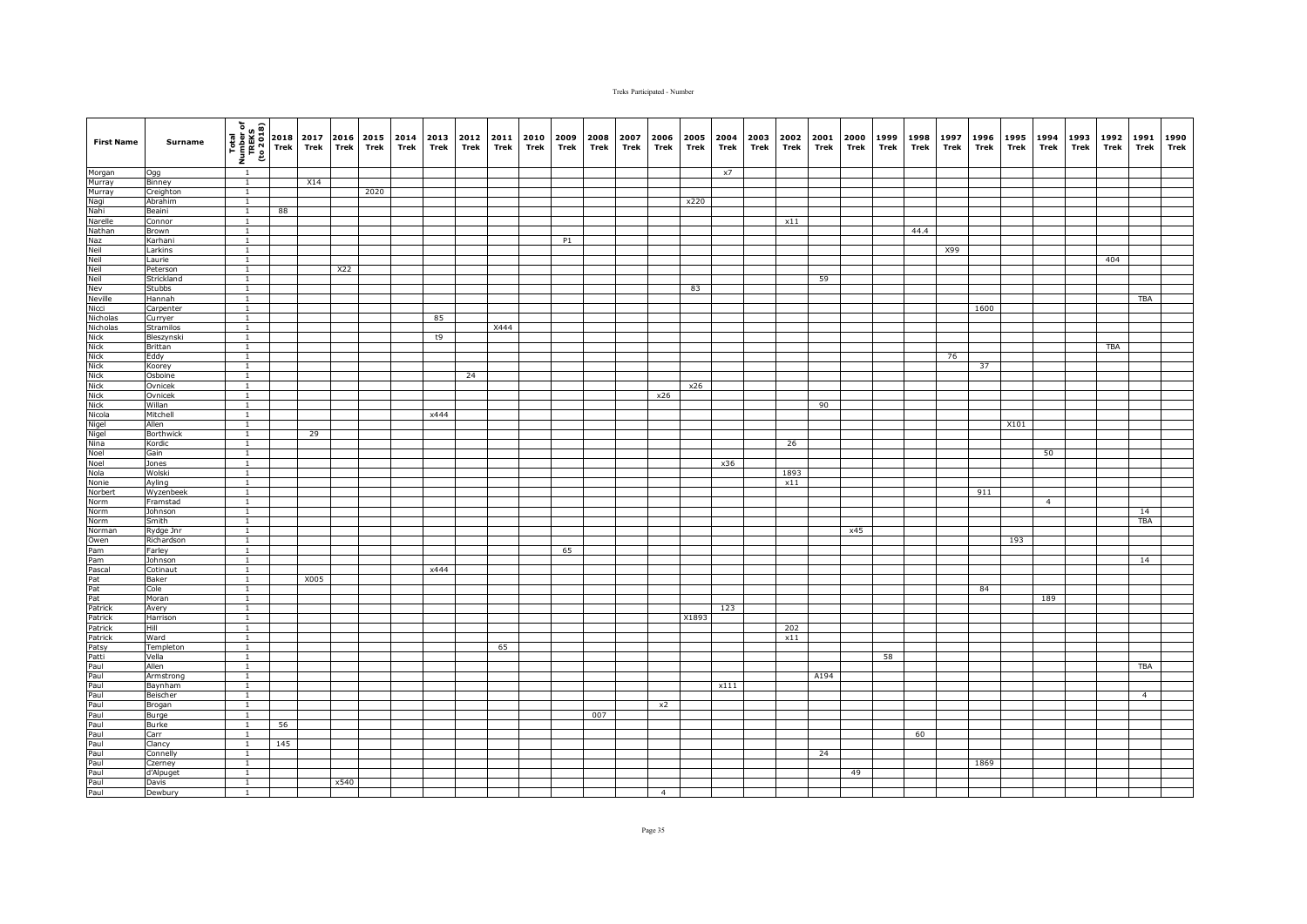| <b>First Name</b> | Surname                 | $\begin{array}{c}\n\hline\n\text{real} \\ \hline\n\text{real} \\ \text{unif } \text{real} \\ \hline\n\text{real} \\ \hline\n\text{real} \\ \hline\n\end{array}$ |    | 2017<br>Trek | Trek | 2016 2015 | Trek | 2014<br>Trek | 2013 2012<br>Trek | Trek | 2011<br>Trek                  | 2010<br>Trek | 2009<br>Trek | 2008<br>Trek | 2007<br>Trek | 2006<br>Trek | 2005<br>Trek | 2004<br>Trek | 2003<br>Trek | 2002<br>Trek | 2001<br>Trek | 2000<br>Trek | 1999<br>Trek | 1998<br>Trek | 1997<br>Trek | 1996<br>Trek | 1995<br>Trek | 1994<br>Trek | 1993<br>Trek      | 1992<br>Trek | 1991<br>Trek | 1990<br>Trek |
|-------------------|-------------------------|-----------------------------------------------------------------------------------------------------------------------------------------------------------------|----|--------------|------|-----------|------|--------------|-------------------|------|-------------------------------|--------------|--------------|--------------|--------------|--------------|--------------|--------------|--------------|--------------|--------------|--------------|--------------|--------------|--------------|--------------|--------------|--------------|-------------------|--------------|--------------|--------------|
|                   | Eldred                  | $\overline{1}$                                                                                                                                                  |    |              |      |           |      |              |                   |      |                               |              |              |              |              |              |              |              |              |              |              | 007          |              |              |              |              |              |              |                   |              |              |              |
|                   | Elias                   | $\overline{1}$                                                                                                                                                  |    |              |      |           |      |              |                   |      |                               |              |              | X107         |              |              |              |              |              |              |              |              |              |              |              |              |              |              |                   |              |              |              |
|                   | Gerathy                 | $\overline{1}$                                                                                                                                                  |    |              |      |           |      |              |                   |      |                               | 018          |              |              |              |              |              |              |              |              |              |              |              |              |              |              |              |              |                   |              |              |              |
|                   | Goodwin                 | $\mathbf{1}$                                                                                                                                                    |    |              |      |           |      |              |                   |      |                               |              |              |              |              |              |              |              |              |              |              |              |              |              |              |              |              |              |                   |              | <b>TBA</b>   |              |
|                   | Graham                  | $\mathbf{1}$                                                                                                                                                    |    |              |      |           |      |              |                   |      |                               |              |              |              |              |              |              |              |              | x4444        |              |              |              |              |              |              |              |              |                   |              |              |              |
|                   | Hagenbach               | $\mathbf{1}$                                                                                                                                                    |    |              |      |           |      |              |                   |      |                               |              |              |              |              |              |              |              |              |              |              |              |              |              |              |              |              |              |                   |              | 101          |              |
|                   | <b>Jeffrey</b><br>Maihi | $\mathbf{1}$<br>$\overline{1}$                                                                                                                                  |    |              |      |           |      |              |                   |      | x444                          |              |              |              |              |              |              |              |              |              |              |              |              |              |              |              |              |              |                   |              | <b>TBA</b>   |              |
|                   | Martin                  | $\overline{1}$                                                                                                                                                  |    |              |      |           |      | X53          |                   |      |                               |              |              |              |              |              |              |              |              |              |              |              |              |              |              |              |              |              |                   |              |              |              |
|                   | May                     | $\overline{1}$                                                                                                                                                  |    |              |      |           |      |              |                   |      |                               |              |              |              |              |              | 98           |              |              |              |              |              |              |              |              |              |              |              |                   |              |              |              |
|                   | Murphy                  | $\mathbf{1}$                                                                                                                                                    |    |              |      |           |      |              |                   |      |                               |              |              |              |              |              |              |              |              |              |              |              |              |              |              |              |              |              |                   |              | TBA          |              |
|                   | Murray                  | $\mathbf{1}$                                                                                                                                                    |    |              |      |           |      |              |                   |      |                               |              |              |              |              |              |              |              |              |              |              |              |              |              | 70           |              |              |              |                   |              |              |              |
|                   | Nelson                  | $\mathbf{1}$                                                                                                                                                    |    |              |      |           |      |              |                   |      |                               |              |              |              |              |              |              |              |              |              |              |              |              |              |              |              | 77           |              |                   |              |              |              |
|                   | Parks                   | $\mathbf{1}$                                                                                                                                                    |    |              | 68   |           |      |              |                   |      |                               |              |              |              |              |              |              |              |              |              |              |              |              |              |              |              |              |              |                   |              |              |              |
|                   | Rahms                   | $\overline{1}$                                                                                                                                                  |    |              |      |           |      |              |                   |      | X <sub>9</sub> K <sub>9</sub> |              |              |              |              |              |              |              |              |              |              |              |              |              |              |              |              |              |                   |              |              |              |
|                   | Slater                  | $\overline{1}$                                                                                                                                                  |    |              |      |           |      |              |                   |      |                               |              |              |              |              | XSEV1        |              |              |              |              |              |              |              |              |              |              |              |              |                   |              |              |              |
|                   | Taylor                  | $\overline{1}$                                                                                                                                                  |    |              |      |           |      |              |                   |      |                               |              |              |              |              |              |              |              | 619          |              |              |              |              |              |              |              |              |              |                   |              |              |              |
|                   | Wright<br>Dow           | $\overline{1}$<br>$\mathbf{1}$                                                                                                                                  | 89 |              |      |           |      |              |                   |      |                               |              |              |              |              |              |              | x81          |              |              |              |              |              |              |              |              |              |              |                   |              |              |              |
|                   | O'Connor                | $\overline{1}$                                                                                                                                                  |    |              |      |           |      |              |                   |      |                               |              |              |              |              |              |              |              |              |              |              |              | 96           |              |              |              |              |              |                   |              |              |              |
|                   | Campbell                | $\mathbf{1}$                                                                                                                                                    |    |              |      |           |      |              |                   |      |                               |              |              |              |              | 9K9          |              |              |              |              |              |              |              |              |              |              |              |              |                   |              |              |              |
|                   | Allen                   | $\mathbf{1}$                                                                                                                                                    |    |              |      |           |      |              |                   |      |                               |              |              | B52          |              |              |              |              |              |              |              |              |              |              |              |              |              |              |                   |              |              |              |
|                   | Barnes                  | $\overline{1}$                                                                                                                                                  |    |              |      |           |      |              |                   |      |                               |              |              |              |              |              |              |              |              |              |              |              | A202         |              |              |              |              |              |                   |              |              |              |
|                   | Bastable                | $\overline{1}$                                                                                                                                                  |    |              |      |           |      |              |                   |      |                               |              |              |              |              |              |              |              |              |              |              |              | t12          |              |              |              |              |              |                   |              |              |              |
|                   | Boray                   | $\overline{1}$                                                                                                                                                  |    |              |      |           |      |              |                   |      |                               |              |              |              |              |              |              |              |              |              |              |              |              |              |              | T14          |              |              |                   |              |              |              |
|                   | Bowtel                  | $\mathbf{1}$                                                                                                                                                    |    |              |      |           |      |              |                   |      |                               |              |              |              |              |              |              | x7           |              |              |              |              |              |              |              |              |              |              |                   |              |              |              |
|                   | Bowtell                 | $\overline{1}$                                                                                                                                                  |    |              |      |           |      |              |                   |      |                               |              |              |              |              |              | 8            |              |              |              |              |              |              |              |              |              |              |              |                   |              |              |              |
|                   | Brendt                  | $\mathbf{1}$                                                                                                                                                    |    |              |      |           |      |              |                   |      | T9                            |              |              |              |              |              |              |              |              |              |              |              |              |              |              |              |              |              |                   |              |              |              |
|                   | Brophy<br>Brown         | $\mathbf{1}$<br>$\mathbf{1}$                                                                                                                                    |    |              |      |           |      |              |                   |      |                               |              |              |              |              |              | X9k9         |              |              |              | 33.3         |              |              |              |              |              |              |              |                   |              |              |              |
|                   | Carson                  | $\overline{1}$                                                                                                                                                  |    |              |      |           |      |              |                   |      |                               |              |              |              |              |              |              |              |              |              |              |              |              | 154          |              |              |              |              |                   |              |              |              |
|                   | Carter                  | $\overline{1}$                                                                                                                                                  |    |              |      |           |      |              |                   |      |                               |              |              |              |              |              |              |              |              |              |              |              |              | 64           |              |              |              |              |                   |              |              |              |
|                   | Christie                | $\mathbf{1}$                                                                                                                                                    |    |              |      |           |      |              |                   |      |                               |              |              |              |              | 308          |              |              |              |              |              |              |              |              |              |              |              |              |                   |              |              |              |
|                   | Clisdell                | $\mathbf{1}$                                                                                                                                                    |    |              |      |           |      |              |                   |      |                               |              |              |              |              |              |              |              |              |              |              | x240V        |              |              |              |              |              |              |                   |              |              |              |
|                   | Conter                  | $\overline{1}$                                                                                                                                                  |    |              |      |           |      |              |                   |      |                               |              |              |              |              |              |              |              |              |              |              |              |              |              |              | X21          |              |              |                   |              |              |              |
|                   | Corby                   | $\mathbf{1}$                                                                                                                                                    |    |              |      |           |      |              |                   |      |                               |              |              |              |              |              |              |              |              |              |              |              |              |              |              | 162          |              |              |                   |              |              |              |
|                   | Cory                    | $\mathbf{1}$                                                                                                                                                    |    |              |      |           |      |              |                   |      |                               |              | X13          |              |              |              |              |              |              |              |              |              |              |              |              |              |              |              |                   |              |              |              |
|                   | Coventry                | $\mathbf{1}$                                                                                                                                                    |    |              |      |           |      |              |                   |      |                               |              |              |              |              |              |              |              |              |              |              |              |              |              |              | X12          |              |              |                   |              |              |              |
|                   | Cox                     | $\mathbf{1}$                                                                                                                                                    |    |              |      |           |      |              |                   |      |                               |              |              |              |              |              |              |              |              |              |              |              |              |              |              |              |              |              |                   |              | TBA          |              |
|                   | Dobson<br>Dolden        | $\overline{1}$<br>$\overline{1}$                                                                                                                                |    |              |      |           |      |              |                   |      |                               |              |              |              |              |              |              |              |              | x4444        |              |              |              |              |              |              |              |              |                   |              | <b>TBA</b>   |              |
|                   | Douglas                 | $\overline{1}$                                                                                                                                                  |    |              |      |           |      |              |                   |      | 371                           |              |              |              |              |              |              |              |              |              |              |              |              |              |              |              |              |              |                   |              |              |              |
|                   | Draper                  | $\mathbf{1}$                                                                                                                                                    |    |              |      |           |      |              |                   | 35   |                               |              |              |              |              |              |              |              |              |              |              |              |              |              |              |              |              |              |                   |              |              |              |
|                   | Dulson                  | $\mathbf{1}$                                                                                                                                                    |    |              |      |           |      |              |                   |      |                               |              |              |              |              |              | 15           |              |              |              |              |              |              |              |              |              |              |              |                   |              |              |              |
|                   | Dunn                    | $\mathbf{1}$                                                                                                                                                    |    |              |      |           |      |              |                   |      |                               |              |              |              |              |              |              |              |              |              |              |              |              |              |              |              |              |              |                   |              | TBA          |              |
|                   | Glennie                 | $\overline{1}$                                                                                                                                                  |    |              |      |           |      |              |                   |      |                               |              |              |              |              |              |              |              |              |              |              | x17          |              |              |              |              |              |              |                   |              |              |              |
|                   | Grace                   | $\overline{1}$                                                                                                                                                  |    |              |      |           |      |              |                   | X168 |                               |              |              |              |              |              |              |              |              |              |              |              |              |              |              |              |              |              |                   |              |              |              |
|                   | Hallinan                | $\overline{1}$                                                                                                                                                  |    |              |      |           |      |              |                   |      |                               |              |              |              |              |              |              |              |              |              |              |              |              |              |              |              |              |              |                   |              | <b>TBA</b>   |              |
|                   | Hill                    | $\overline{1}$                                                                                                                                                  |    |              |      |           |      |              |                   |      |                               |              |              |              |              | 202          |              |              |              |              |              |              |              |              |              |              |              |              |                   |              |              |              |
|                   | Jackson                 | $\mathbf{1}$                                                                                                                                                    |    |              |      |           |      |              |                   |      |                               |              |              |              |              |              |              |              |              |              |              |              |              | 82           |              |              |              |              |                   |              |              |              |
|                   | Jones                   | $\mathbf{1}$                                                                                                                                                    |    |              |      |           |      |              |                   |      |                               |              |              |              |              |              |              |              |              |              |              |              |              |              |              |              |              |              |                   |              | <b>TBA</b>   |              |
|                   | Kiszonka<br>Lamb        | $\mathbf{1}$<br>$\mathbf{1}$                                                                                                                                    |    |              |      |           |      |              |                   |      |                               | t6.5         |              | 454          |              |              |              |              |              |              |              |              |              |              |              |              |              |              |                   |              |              |              |
|                   | Larsen                  | $\overline{1}$                                                                                                                                                  |    |              |      |           |      |              |                   |      |                               |              |              |              |              |              | 79           |              |              |              |              |              |              |              |              |              |              |              |                   |              |              |              |
|                   | Lee                     | $\overline{1}$                                                                                                                                                  |    |              |      |           |      |              |                   |      |                               |              |              |              |              |              |              |              |              |              |              |              |              |              |              |              |              |              | RAAF <sub>1</sub> |              |              |              |
|                   | Macgraith               | $\mathbf{1}$                                                                                                                                                    |    |              |      |           |      |              |                   |      |                               |              |              |              |              |              |              |              |              |              |              |              |              |              |              |              |              | 79           |                   |              |              |              |
|                   | MacIntosh               | $\mathbf{1}$                                                                                                                                                    |    |              |      |           |      |              |                   |      |                               |              |              | x39          |              |              |              |              |              |              |              |              |              |              |              |              |              |              |                   |              |              |              |
|                   | Magraith                | $\mathbf{1}$                                                                                                                                                    |    |              |      |           |      |              |                   |      |                               |              |              |              |              |              |              |              |              |              |              |              |              |              |              |              |              |              |                   |              | T4           |              |
|                   | Malkoc                  | $\mathbf{1}$                                                                                                                                                    |    |              |      |           |      |              |                   |      |                               |              |              |              |              |              |              | 26           |              |              |              |              |              |              |              |              |              |              |                   |              |              |              |
|                   | Mars                    | $\mathbf{1}$                                                                                                                                                    |    |              |      |           |      |              |                   |      |                               |              |              |              |              |              |              |              |              |              |              | x123         |              |              |              |              |              |              |                   |              |              |              |
|                   | Mayman                  | $\overline{1}$                                                                                                                                                  |    |              |      |           |      |              |                   |      |                               |              |              |              |              |              |              |              | x333         |              |              |              |              |              |              |              |              |              |                   |              |              |              |
|                   | McCue                   | $\overline{1}$<br>$\overline{1}$                                                                                                                                |    |              |      |           |      |              |                   |      |                               |              |              |              |              |              |              |              |              |              |              |              |              | 64           |              |              |              |              |                   |              |              |              |
|                   | McKeering<br>McMahon    | $\overline{1}$                                                                                                                                                  |    |              |      |           |      |              |                   |      |                               |              |              |              | T12          |              |              |              |              |              |              |              |              |              |              |              |              |              |                   |              | T10          |              |
|                   | Moran                   | 1                                                                                                                                                               |    |              |      |           |      |              |                   |      |                               |              |              |              |              |              |              |              |              |              |              |              |              |              |              |              |              | 189          |                   |              |              |              |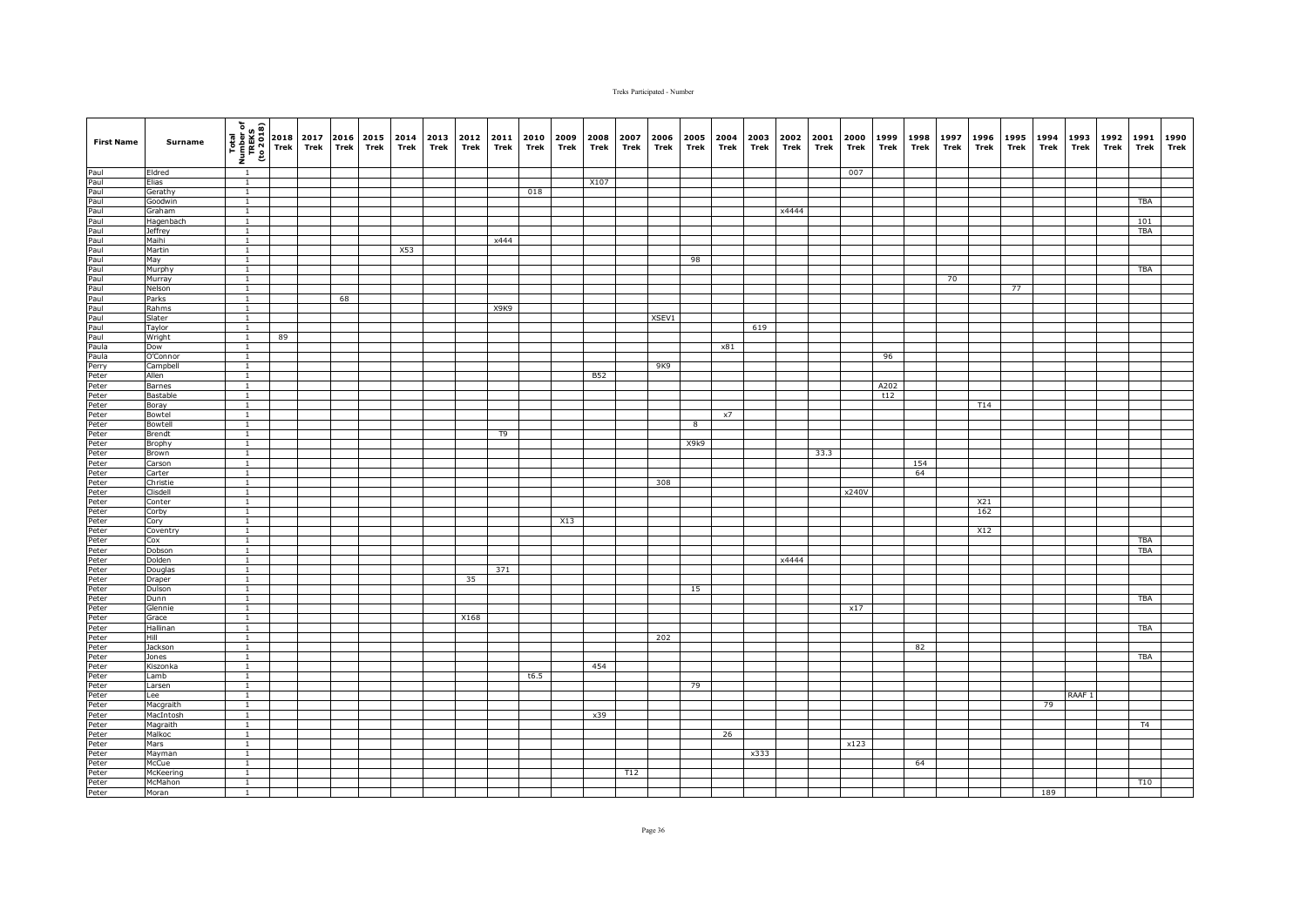| <b>First Name</b>                                                                                                                                                                                                                | Surname            | $\begin{bmatrix} \overline{t} & \overline{u} & \overline{u} \\ \overline{u} & \overline{u} & \overline{u} \\ \overline{u} & \overline{u} & \overline{u} \\ \overline{u} & \overline{u} & \overline{u} \end{bmatrix} \begin{bmatrix} 2018 \\ 2018 \\ \overline{u} & \overline{u} \end{bmatrix}$ |     | 2017<br>Trek | 2016<br><b>Trek</b> | 2015<br>Trek   | 2014<br>Trek | 2013<br>Trek | 2012<br>Trek | 2011<br>Trek | 2010<br>Trek | 2009<br>Trek | 2008<br>Trek | 2007<br>Trek | 2006<br>Trek | 2005<br>Trek | 2004<br>Trek | 2003<br>Trek | 2002<br>Trek | 2001<br>Trek | 2000<br>Trek | 1999<br>Trek | 1998<br>Trek | 1997<br>Trek | 1996<br>Trek | 1995<br>Trek | 1994<br>Trek | 1993<br>Trek | 1992<br>Trek | 1991<br>Trek | 1990<br>Trek |
|----------------------------------------------------------------------------------------------------------------------------------------------------------------------------------------------------------------------------------|--------------------|------------------------------------------------------------------------------------------------------------------------------------------------------------------------------------------------------------------------------------------------------------------------------------------------|-----|--------------|---------------------|----------------|--------------|--------------|--------------|--------------|--------------|--------------|--------------|--------------|--------------|--------------|--------------|--------------|--------------|--------------|--------------|--------------|--------------|--------------|--------------|--------------|--------------|--------------|--------------|--------------|--------------|
|                                                                                                                                                                                                                                  | Mouser             | $\overline{1}$                                                                                                                                                                                                                                                                                 |     |              |                     |                |              |              | X007         |              |              |              |              |              |              |              |              |              |              |              |              |              |              |              |              |              |              |              |              |              |              |
|                                                                                                                                                                                                                                  | Mundey             | $\overline{1}$                                                                                                                                                                                                                                                                                 |     |              |                     |                |              |              |              |              |              |              |              |              |              |              |              |              | x718         |              |              |              |              |              |              |              |              |              |              |              |              |
|                                                                                                                                                                                                                                  | Mundy              | $\overline{1}$                                                                                                                                                                                                                                                                                 |     |              |                     |                |              |              |              |              |              |              |              |              |              |              |              | x007         |              |              |              |              |              |              |              |              |              |              |              |              |              |
|                                                                                                                                                                                                                                  | Nance              | $\mathbf{1}$                                                                                                                                                                                                                                                                                   |     |              |                     |                |              |              |              |              |              |              |              |              |              |              |              |              |              |              |              |              |              |              | 327          |              |              |              |              |              |              |
|                                                                                                                                                                                                                                  | Rushton            | $\mathbf{1}$                                                                                                                                                                                                                                                                                   |     |              |                     |                |              |              |              |              |              |              |              |              |              |              |              |              |              | x501         |              |              |              |              |              |              |              |              |              |              |              |
|                                                                                                                                                                                                                                  | Scott<br>Scott     | $\mathbf{1}$<br>1                                                                                                                                                                                                                                                                              |     |              |                     |                |              |              |              |              |              |              |              |              |              |              |              |              | 4444         |              |              |              |              |              |              |              |              |              |              |              | TBA          |
|                                                                                                                                                                                                                                  | Taylor             | $\overline{1}$                                                                                                                                                                                                                                                                                 |     |              |                     |                |              |              |              |              |              |              |              |              | x75          |              |              |              |              |              |              |              |              |              |              |              |              |              |              |              |              |
|                                                                                                                                                                                                                                  | Thompson           | $\overline{1}$                                                                                                                                                                                                                                                                                 |     |              |                     |                |              |              |              |              |              |              |              |              |              |              |              |              |              |              |              |              |              |              |              |              | 134          |              |              |              |              |
|                                                                                                                                                                                                                                  | Tracey             | $\overline{1}$                                                                                                                                                                                                                                                                                 |     |              |                     |                |              |              |              |              |              |              |              |              |              |              |              |              |              | 013          |              |              |              |              |              |              |              |              |              |              |              |
|                                                                                                                                                                                                                                  | Tully              | $\mathbf{1}$                                                                                                                                                                                                                                                                                   |     |              |                     |                |              |              |              |              |              |              |              | 11           |              |              |              |              |              |              |              |              |              |              |              |              |              |              |              |              |              |
|                                                                                                                                                                                                                                  | Van Den Bulk       | $\mathbf{1}$                                                                                                                                                                                                                                                                                   |     |              |                     |                |              |              |              |              |              |              |              |              |              |              |              | 04           |              |              |              |              |              |              |              |              |              |              |              |              |              |
|                                                                                                                                                                                                                                  | Wells              | $\mathbf{1}$                                                                                                                                                                                                                                                                                   |     |              |                     |                |              |              |              |              |              |              |              |              |              |              |              | 05           |              |              |              |              |              |              |              |              |              |              |              |              |              |
|                                                                                                                                                                                                                                  | Went               | $\mathbf{1}$                                                                                                                                                                                                                                                                                   |     |              |                     |                |              |              |              |              |              |              |              |              |              |              |              |              |              |              |              | x40          |              |              |              |              |              |              |              |              |              |
|                                                                                                                                                                                                                                  | Whitmore           | $\overline{1}$                                                                                                                                                                                                                                                                                 |     |              |                     |                |              |              |              |              |              |              |              |              |              |              |              |              |              |              |              |              |              |              |              |              | 10           |              |              |              |              |
|                                                                                                                                                                                                                                  | Wilkinson          | $\overline{1}$                                                                                                                                                                                                                                                                                 |     |              |                     |                |              |              |              |              |              |              |              |              |              |              |              |              |              |              |              |              |              |              |              |              |              |              |              |              | TBA          |
|                                                                                                                                                                                                                                  | Williams<br>Wood   | $\overline{1}$<br>$\overline{1}$                                                                                                                                                                                                                                                               |     |              |                     |                |              |              |              | 777          |              |              |              |              |              |              |              |              |              |              |              |              |              |              |              |              |              |              |              |              | <b>TBA</b>   |
|                                                                                                                                                                                                                                  | Dunne              | $\mathbf{1}$                                                                                                                                                                                                                                                                                   |     |              |                     |                |              |              |              |              |              |              | X2GO         |              |              |              |              |              |              |              |              |              |              |              |              |              |              |              |              |              |              |
|                                                                                                                                                                                                                                  | Adams              | $\overline{1}$                                                                                                                                                                                                                                                                                 |     |              |                     |                |              |              |              |              |              |              |              |              |              |              |              |              |              |              |              |              |              |              |              |              | 88           |              |              |              |              |
|                                                                                                                                                                                                                                  | Antcliff           | $\mathbf{1}$                                                                                                                                                                                                                                                                                   |     |              |                     |                |              |              |              |              | 5RED         |              |              |              |              |              |              |              |              |              |              |              |              |              |              |              |              |              |              |              |              |
|                                                                                                                                                                                                                                  | Armstron           | $\mathbf{1}$                                                                                                                                                                                                                                                                                   |     |              |                     |                |              |              |              |              | X59          |              |              |              |              |              |              |              |              |              |              |              |              |              |              |              |              |              |              |              |              |
|                                                                                                                                                                                                                                  | Carey              | $\overline{1}$                                                                                                                                                                                                                                                                                 |     |              |                     |                |              |              |              |              |              |              |              |              | Xsev2        |              |              |              |              |              |              |              |              |              |              |              |              |              |              |              |              |
|                                                                                                                                                                                                                                  | Daffy              | $\overline{1}$                                                                                                                                                                                                                                                                                 |     |              |                     |                |              |              |              |              |              |              |              |              |              |              |              |              |              |              |              |              | X101         |              |              |              |              |              |              |              |              |
|                                                                                                                                                                                                                                  | Gander             | $\mathbf{1}$                                                                                                                                                                                                                                                                                   |     |              |                     |                |              |              |              |              |              |              |              |              |              | A1           |              |              |              |              |              |              |              |              |              |              |              |              |              |              |              |
|                                                                                                                                                                                                                                  | Horner             | 1                                                                                                                                                                                                                                                                                              | 85  |              |                     |                |              |              |              |              |              |              |              |              |              |              |              |              |              |              |              |              |              |              |              |              |              |              |              |              |              |
|                                                                                                                                                                                                                                  | Newton             | $\mathbf{1}$                                                                                                                                                                                                                                                                                   |     |              |                     |                |              |              |              |              |              |              |              |              |              |              |              |              | x38          |              |              |              |              |              |              |              |              |              |              |              |              |
|                                                                                                                                                                                                                                  | Virgona<br>West    | $\mathbf{1}$<br>$\mathbf{1}$                                                                                                                                                                                                                                                                   | 185 |              |                     |                |              |              |              |              |              |              |              |              |              |              |              |              |              |              | a1           |              |              |              |              |              |              |              |              |              |              |
|                                                                                                                                                                                                                                  | Whyte              | $\mathbf{1}$                                                                                                                                                                                                                                                                                   |     |              |                     |                |              |              |              |              |              |              |              |              |              |              |              |              | x202         |              |              |              |              |              |              |              |              |              |              |              |              |
|                                                                                                                                                                                                                                  | Conway             | $\mathbf{1}$                                                                                                                                                                                                                                                                                   |     |              |                     |                |              |              |              |              |              |              |              |              |              |              |              |              |              |              |              |              |              |              |              |              | X27          |              |              |              |              |
|                                                                                                                                                                                                                                  | Newson             | $\overline{1}$                                                                                                                                                                                                                                                                                 |     |              |                     |                |              |              |              |              |              |              |              |              |              |              |              |              |              |              |              |              |              |              |              |              | 118          |              |              |              |              |
|                                                                                                                                                                                                                                  | Donnelly           | $\overline{1}$                                                                                                                                                                                                                                                                                 |     |              |                     |                |              |              |              |              |              | 1903         |              |              |              |              |              |              |              |              |              |              |              |              |              |              |              |              |              |              |              |
|                                                                                                                                                                                                                                  | Dunbier            | $\mathbf{1}$                                                                                                                                                                                                                                                                                   |     |              |                     |                |              |              |              |              |              |              |              |              |              |              |              |              |              |              |              |              |              | X56          |              |              |              |              |              |              |              |
|                                                                                                                                                                                                                                  | Eade               | $\overline{1}$                                                                                                                                                                                                                                                                                 |     |              |                     |                |              |              |              |              |              |              |              |              |              |              |              |              |              | 138          |              |              |              |              |              |              |              |              |              |              |              |
|                                                                                                                                                                                                                                  | Offer              | $\mathbf{1}$                                                                                                                                                                                                                                                                                   |     |              |                     |                |              |              |              |              |              |              |              |              |              |              |              | x122         |              |              |              |              |              |              |              |              |              |              |              |              |              |
|                                                                                                                                                                                                                                  | Franzen            | $\mathbf{1}$                                                                                                                                                                                                                                                                                   |     |              |                     |                |              |              |              |              |              |              |              |              |              |              |              |              |              |              |              | 186          |              |              |              |              |              |              |              |              |              |
|                                                                                                                                                                                                                                  | Maas               | $\mathbf{1}$<br>$\mathbf{1}$                                                                                                                                                                                                                                                                   |     |              |                     |                |              |              |              |              |              |              |              |              |              |              |              |              | a83          |              |              |              |              |              |              |              |              |              |              |              | TBA          |
|                                                                                                                                                                                                                                  | Naylor<br>Naylor   | $\mathbf{1}$                                                                                                                                                                                                                                                                                   |     |              |                     |                |              |              |              |              |              |              |              |              |              |              |              | a83          |              |              |              |              |              |              |              |              |              |              |              |              |              |
|                                                                                                                                                                                                                                  | Nicholls           | $\mathbf{1}$                                                                                                                                                                                                                                                                                   |     |              |                     |                |              |              |              |              |              |              |              |              |              |              | a1           |              |              |              |              |              |              |              |              |              |              |              |              |              |              |
|                                                                                                                                                                                                                                  | Grant              | $\mathbf{1}$                                                                                                                                                                                                                                                                                   |     |              |                     |                |              |              |              |              |              |              |              |              |              |              |              |              |              |              | 18           |              |              |              |              |              |              |              |              |              |              |
|                                                                                                                                                                                                                                  | Midha              | $\mathbf{1}$                                                                                                                                                                                                                                                                                   |     |              | 304                 |                |              |              |              |              |              |              |              |              |              |              |              |              |              |              |              |              |              |              |              |              |              |              |              |              |              |
|                                                                                                                                                                                                                                  | Casey              | $\mathbf{1}$                                                                                                                                                                                                                                                                                   |     |              |                     |                |              |              |              |              |              |              |              |              |              |              |              |              |              |              |              |              |              |              |              |              |              |              |              |              | <b>TBA</b>   |
| Peter Retter er eter Peter Peter Peter Peter Peter Peter Peter Peter Peter Peter Peter Peter Peter Peter Peter<br>Peter Peter Peter Peter Peter Peter Peter Peter Peter Peter Peter Peter Peter Peter Peter Peter Peter Peter Pe | Clark              | $\mathbf{1}$                                                                                                                                                                                                                                                                                   |     |              |                     |                |              |              |              |              |              |              |              |              |              |              |              |              |              | A108         |              |              |              |              |              |              |              |              |              |              |              |
|                                                                                                                                                                                                                                  | Greenberg          | $\mathbf{1}$                                                                                                                                                                                                                                                                                   |     | T10          |                     |                |              |              |              |              |              |              |              |              |              |              |              |              |              |              |              |              |              |              |              |              |              |              |              |              |              |
|                                                                                                                                                                                                                                  | Barnes             | $\overline{1}$                                                                                                                                                                                                                                                                                 |     |              |                     |                |              |              |              |              |              |              |              |              |              |              |              |              |              |              |              |              |              |              |              |              |              |              |              | TBA          |              |
|                                                                                                                                                                                                                                  | Dudman             | $\overline{1}$                                                                                                                                                                                                                                                                                 |     |              |                     |                |              |              |              |              |              |              |              |              |              |              |              |              |              |              |              |              |              |              | 1869         |              |              |              |              |              |              |
|                                                                                                                                                                                                                                  | Stewart<br>White   | $\overline{1}$<br>$\mathbf{1}$                                                                                                                                                                                                                                                                 |     |              |                     |                |              |              | 541          |              |              |              |              |              |              |              |              |              |              |              |              |              |              |              |              |              |              |              |              |              | TBA          |
|                                                                                                                                                                                                                                  |                    | $\mathbf{1}$                                                                                                                                                                                                                                                                                   |     |              |                     | T <sub>9</sub> |              |              |              |              |              |              |              |              |              |              |              |              |              |              |              |              |              |              |              |              |              |              |              |              |              |
|                                                                                                                                                                                                                                  | Jacobs<br>Marini   | 1                                                                                                                                                                                                                                                                                              | X2A |              |                     |                |              |              |              |              |              |              |              |              |              |              |              |              |              |              |              |              |              |              |              |              |              |              |              |              |              |
|                                                                                                                                                                                                                                  | Tanzer             | $\mathbf{1}$                                                                                                                                                                                                                                                                                   |     |              |                     |                |              |              |              |              |              |              |              |              |              |              | A8           |              |              |              |              |              |              |              |              |              |              |              |              |              |              |
|                                                                                                                                                                                                                                  | Darwell            | $\overline{1}$                                                                                                                                                                                                                                                                                 |     |              |                     |                |              |              |              |              |              |              |              |              |              |              |              |              | 747          |              |              |              |              |              |              |              |              |              |              |              |              |
|                                                                                                                                                                                                                                  | Powell             | $\overline{1}$                                                                                                                                                                                                                                                                                 |     |              |                     |                |              |              |              |              |              |              |              |              |              |              |              |              | 018          |              |              |              |              |              |              |              |              |              |              |              |              |
|                                                                                                                                                                                                                                  | Ryles              | $\mathbf{1}$                                                                                                                                                                                                                                                                                   |     |              |                     |                |              |              |              |              |              |              |              |              |              | X202         |              |              |              |              |              |              |              |              |              |              |              |              |              |              |              |
|                                                                                                                                                                                                                                  | Boeck-Hopley       | $\mathbf{1}$                                                                                                                                                                                                                                                                                   |     |              |                     |                |              |              |              |              |              |              |              | x111         |              |              |              |              |              |              |              |              |              |              |              |              |              |              |              |              |              |
|                                                                                                                                                                                                                                  | Alder              | 1                                                                                                                                                                                                                                                                                              |     |              | V8                  |                |              |              |              |              |              |              |              |              |              |              |              |              |              |              |              |              |              |              |              |              |              |              |              |              |              |
|                                                                                                                                                                                                                                  | Alston             | $\mathbf{1}$                                                                                                                                                                                                                                                                                   |     |              |                     |                |              |              |              |              |              |              |              |              | 20           |              |              |              |              |              |              |              |              |              |              |              |              |              |              |              |              |
|                                                                                                                                                                                                                                  | Altson<br>Blackney | $\mathbf{1}$<br>$\overline{1}$                                                                                                                                                                                                                                                                 |     |              |                     |                |              |              |              |              |              |              | 21           |              |              |              |              |              |              |              |              |              |              |              |              |              | 189          |              |              |              |              |
|                                                                                                                                                                                                                                  | Brookhouse         | $\overline{1}$                                                                                                                                                                                                                                                                                 |     |              |                     |                |              |              |              |              |              |              |              |              |              |              |              |              | x718         |              |              |              |              |              |              |              |              |              |              |              |              |
|                                                                                                                                                                                                                                  | Buckle             | $\overline{1}$                                                                                                                                                                                                                                                                                 |     |              |                     |                |              |              |              |              |              | 1906         |              |              |              |              |              |              |              |              |              |              |              |              |              |              |              |              |              |              |              |
|                                                                                                                                                                                                                                  | Campbell Jnr       | $\overline{1}$                                                                                                                                                                                                                                                                                 |     |              |                     |                |              |              |              |              |              |              |              |              |              |              |              | 122          |              |              |              |              |              |              |              |              |              |              |              |              |              |
|                                                                                                                                                                                                                                  | Fleming            | $\mathbf{1}$                                                                                                                                                                                                                                                                                   |     |              | x08                 |                |              |              |              |              |              |              |              |              |              |              |              |              |              |              |              |              |              |              |              |              |              |              |              |              |              |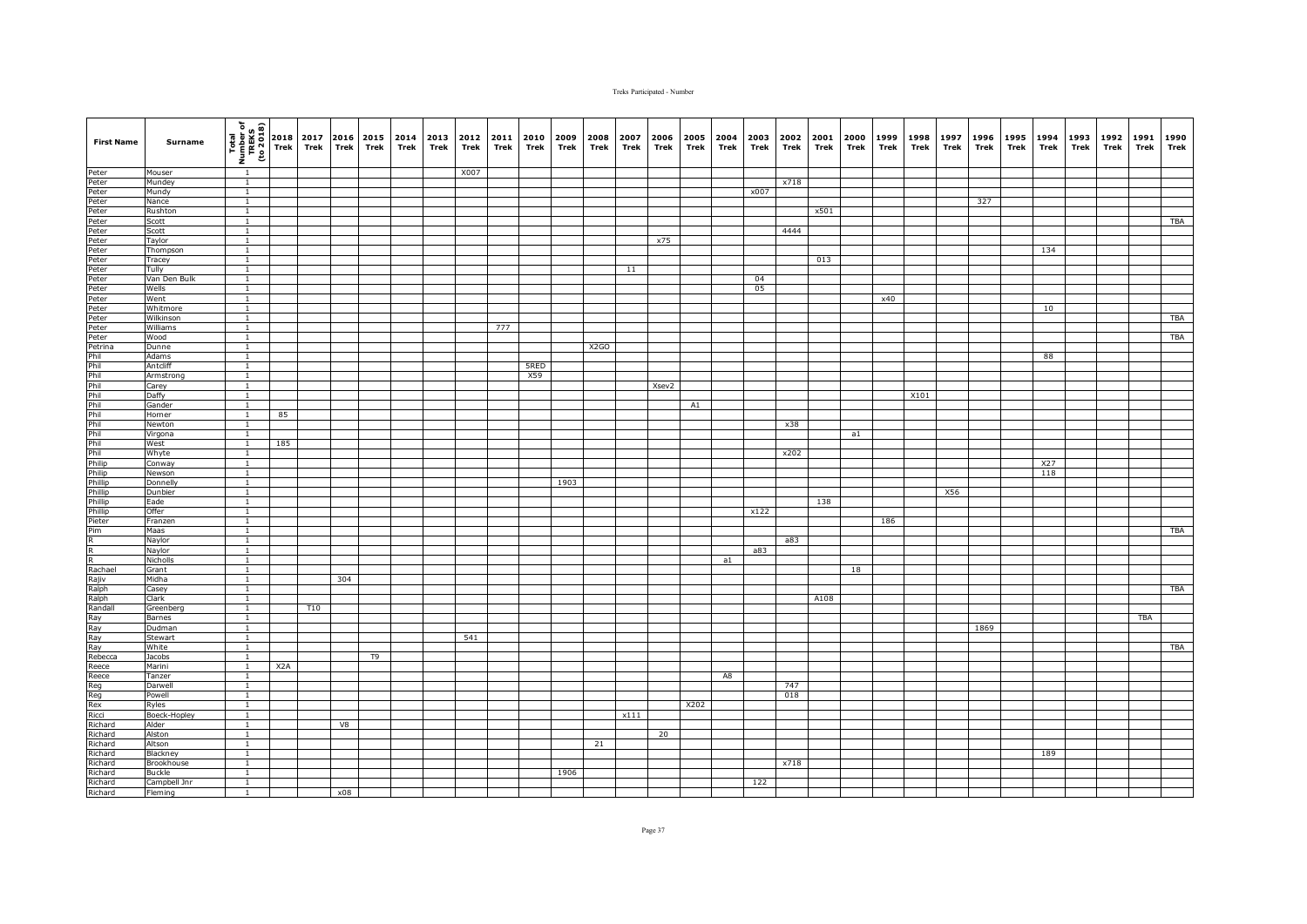| <b>First Name</b>                                                                                                                                                                                                                                                                                               | Surname             | $\begin{array}{c}\n\hline\n\text{real} \\ \hline\n\text{real} \\ \text{unif } \text{real} \\ \hline\n\text{real} \\ \hline\n\text{real} \\ \hline\n\end{array}$ |      | 2017<br>Trek | Trek  | 2016 2015<br>Trek | 2014<br>Trek | 2013 2012<br>Trek | Trek | 2011<br>Trek | 2010<br>Trek | 2009<br>Trek | 2008<br>Trek | 2007<br>Trek | 2006<br>Trek | 2005<br>Trek | 2004<br>Trek | 2003<br>Trek | 2002<br>Trek | 2001<br>Trek | 2000<br>Trek | 1999<br>Trek   | 1998<br>Trek | 1997<br>Trek | 1996<br>Trek | 1995<br>Trek | 1994<br>Trek | 1993<br>Trek | 1992<br>Trek | 1991<br>Trek   | 1990<br>Trek |
|-----------------------------------------------------------------------------------------------------------------------------------------------------------------------------------------------------------------------------------------------------------------------------------------------------------------|---------------------|-----------------------------------------------------------------------------------------------------------------------------------------------------------------|------|--------------|-------|-------------------|--------------|-------------------|------|--------------|--------------|--------------|--------------|--------------|--------------|--------------|--------------|--------------|--------------|--------------|--------------|----------------|--------------|--------------|--------------|--------------|--------------|--------------|--------------|----------------|--------------|
| Richard                                                                                                                                                                                                                                                                                                         | Gazal               | $\overline{1}$                                                                                                                                                  |      |              |       |                   |              |                   | 091  |              |              |              |              |              |              |              |              |              |              |              |              |                |              |              |              |              |              |              |              |                |              |
| Richard<br>Richard                                                                                                                                                                                                                                                                                              | Gooley              | $\overline{1}$                                                                                                                                                  |      |              |       |                   |              |                   |      |              |              |              |              | 67           |              |              |              |              |              |              |              |                |              |              |              |              |              |              |              |                |              |
|                                                                                                                                                                                                                                                                                                                 | Lewis               | $\overline{1}$                                                                                                                                                  |      |              |       |                   |              |                   |      |              |              |              |              |              |              | 27           |              |              |              |              |              |                |              |              |              |              |              |              |              |                |              |
| Richard                                                                                                                                                                                                                                                                                                         | Lord                | $\mathbf{1}$                                                                                                                                                    |      |              |       |                   |              |                   |      |              |              |              |              | x996         |              |              |              |              |              |              |              |                |              |              |              |              |              |              |              |                |              |
| Richard<br>Richard<br>Richard                                                                                                                                                                                                                                                                                   | Magoffin            | $\mathbf{1}$                                                                                                                                                    |      |              |       |                   |              |                   |      |              |              |              |              |              |              |              |              |              |              |              | A84          |                |              |              |              |              |              |              |              |                |              |
|                                                                                                                                                                                                                                                                                                                 | McKay               | $\mathbf{1}$                                                                                                                                                    |      |              |       |                   |              |                   | 339  |              |              |              |              |              |              |              |              |              |              |              |              |                |              |              |              |              |              |              |              |                |              |
|                                                                                                                                                                                                                                                                                                                 | Morgan              | $\mathbf{1}$                                                                                                                                                    |      |              |       |                   |              |                   |      |              |              | 371          |              |              |              |              |              |              |              |              |              |                |              |              |              |              |              |              |              |                |              |
|                                                                                                                                                                                                                                                                                                                 | Nott                | $\overline{1}$                                                                                                                                                  |      |              |       |                   |              |                   |      |              | 567          |              |              |              |              |              |              |              |              |              |              |                |              |              |              |              |              |              |              |                |              |
|                                                                                                                                                                                                                                                                                                                 | Oliver              | $\overline{1}$                                                                                                                                                  |      |              |       |                   |              |                   |      |              |              |              |              |              |              |              | 095          |              |              |              |              |                |              |              |              |              |              |              |              |                |              |
|                                                                                                                                                                                                                                                                                                                 | Schafer             | $\overline{1}$                                                                                                                                                  | T4   |              |       |                   |              |                   |      |              |              |              |              |              |              |              |              |              |              |              |              |                |              |              |              |              |              |              |              |                |              |
|                                                                                                                                                                                                                                                                                                                 | Taasse              | $\mathbf{1}$                                                                                                                                                    |      |              |       |                   |              |                   |      |              |              |              |              |              |              |              |              | 555          |              |              |              |                |              |              |              |              |              |              |              |                |              |
|                                                                                                                                                                                                                                                                                                                 | Tarrant             | $\mathbf{1}$                                                                                                                                                    |      |              |       |                   |              |                   |      |              |              |              | 1100         |              |              |              |              |              |              |              |              |                |              |              |              |              |              |              |              |                |              |
|                                                                                                                                                                                                                                                                                                                 | Timbs               | $\mathbf{1}$                                                                                                                                                    |      |              |       |                   |              |                   |      |              |              |              |              |              |              |              |              |              |              |              |              |                |              |              |              |              | X911         |              |              |                |              |
|                                                                                                                                                                                                                                                                                                                 | Cunneen             | $\mathbf{1}$                                                                                                                                                    |      |              |       |                   |              |                   |      |              |              |              |              |              |              |              |              | a97          |              |              |              |                |              |              |              |              |              |              |              |                |              |
|                                                                                                                                                                                                                                                                                                                 | Jamieson            | $\overline{1}$                                                                                                                                                  |      |              |       |                   |              |                   |      |              |              |              |              |              |              |              |              |              |              |              |              |                |              |              |              |              |              |              |              | <b>TBA</b>     |              |
|                                                                                                                                                                                                                                                                                                                 | Swan                | $\overline{1}$                                                                                                                                                  |      |              | 39    |                   |              |                   |      |              |              |              |              |              |              |              |              |              |              |              |              |                |              |              |              |              |              |              |              |                |              |
|                                                                                                                                                                                                                                                                                                                 | French              | $\overline{1}$                                                                                                                                                  |      |              |       |                   |              |                   |      |              |              |              |              |              |              |              |              |              |              |              |              |                |              |              |              |              | 21           |              |              |                |              |
|                                                                                                                                                                                                                                                                                                                 | Gould<br>Weyling    | $\overline{1}$<br>$\mathbf{1}$                                                                                                                                  |      |              |       |                   |              |                   |      |              |              |              |              |              |              |              |              |              |              | 64           |              |                |              |              |              |              |              |              |              | TBA            |              |
|                                                                                                                                                                                                                                                                                                                 | motion              | $\overline{1}$                                                                                                                                                  |      |              |       |                   |              |                   |      |              |              |              |              |              |              |              |              |              |              |              |              |                |              |              |              |              |              |              |              |                |              |
|                                                                                                                                                                                                                                                                                                                 | Clisdell            | $\mathbf{1}$                                                                                                                                                    |      |              |       |                   |              |                   |      |              |              |              |              |              |              |              |              |              | x45          |              |              |                |              | 138          |              |              |              |              |              |                |              |
|                                                                                                                                                                                                                                                                                                                 | Harwood             | $\mathbf{1}$                                                                                                                                                    |      |              |       |                   |              |                   |      |              |              |              |              |              |              |              |              |              |              |              |              |                |              |              |              |              |              |              |              | $\overline{4}$ |              |
|                                                                                                                                                                                                                                                                                                                 | Leacock             | $\overline{1}$                                                                                                                                                  |      |              |       |                   |              |                   |      |              |              |              |              |              |              |              | 18           |              |              |              |              |                |              |              |              |              |              |              |              |                |              |
|                                                                                                                                                                                                                                                                                                                 | McPherson           | $\overline{1}$                                                                                                                                                  |      |              |       |                   |              |                   |      |              |              |              |              |              |              |              |              |              |              |              |              |                |              |              |              |              |              | <b>TBA</b>   |              |                |              |
|                                                                                                                                                                                                                                                                                                                 | Mills               | $\overline{1}$                                                                                                                                                  |      |              |       |                   |              |                   |      |              |              | 44           |              |              |              |              |              |              |              |              |              |                |              |              |              |              |              |              |              |                |              |
|                                                                                                                                                                                                                                                                                                                 | Murrell             | $\mathbf{1}$                                                                                                                                                    |      |              |       |                   | 168          |                   |      |              |              |              |              |              |              |              |              |              |              |              |              |                |              |              |              |              |              |              |              |                |              |
|                                                                                                                                                                                                                                                                                                                 | Ryan                | $\overline{1}$                                                                                                                                                  |      |              |       |                   |              |                   |      |              |              |              |              |              |              |              |              |              | 10           |              |              |                |              |              |              |              |              |              |              |                |              |
|                                                                                                                                                                                                                                                                                                                 | Sharp               | $\mathbf{1}$                                                                                                                                                    | X185 |              |       |                   |              |                   |      |              |              |              |              |              |              |              |              |              |              |              |              |                |              |              |              |              |              |              |              |                |              |
|                                                                                                                                                                                                                                                                                                                 | Smith               | $\mathbf{1}$                                                                                                                                                    |      |              |       |                   |              |                   |      |              |              |              |              |              |              |              |              |              |              |              |              |                |              |              |              |              | 88           |              |              |                |              |
|                                                                                                                                                                                                                                                                                                                 | Ditrih              | $\mathbf{1}$                                                                                                                                                    |      |              |       |                   |              | 022               |      |              |              |              |              |              |              |              |              |              |              |              |              |                |              |              |              |              |              |              |              |                |              |
| Richard<br>Richard<br>Richard<br>Richard<br>Richard<br>Richard<br>Richard<br>Robbert<br>Robbert<br>Robbert<br>Robbert<br>Robbert<br>Robbert<br>Robbert<br>Robbert<br>Robbert<br>Robbert<br>Robbert<br>Robbert<br>Robbert<br>Robbert<br>Robbert<br>Robbert<br>Robbert<br>Robbert<br>Robbert<br>Robbert<br>Robber | Baker               | $\overline{1}$                                                                                                                                                  |      |              |       |                   |              |                   |      |              |              |              |              |              |              |              |              |              |              |              |              |                | 95           |              |              |              |              |              |              |                |              |
|                                                                                                                                                                                                                                                                                                                 | Cliff               | $\overline{1}$                                                                                                                                                  |      |              |       |                   |              |                   |      |              |              |              |              |              |              |              |              |              |              |              |              |                |              |              |              | 404          |              |              |              |                |              |
|                                                                                                                                                                                                                                                                                                                 | Corcoran            | $\mathbf{1}$                                                                                                                                                    |      |              |       |                   |              |                   |      |              |              |              |              |              |              |              |              |              |              |              |              | 492            |              |              |              |              |              |              |              |                |              |
|                                                                                                                                                                                                                                                                                                                 | Dobson              | $\mathbf{1}$                                                                                                                                                    |      |              |       |                   |              |                   |      |              |              |              |              |              |              |              |              |              |              |              |              |                |              |              |              |              |              |              |              | TBA            |              |
|                                                                                                                                                                                                                                                                                                                 | Donald              | $\overline{1}$                                                                                                                                                  |      |              |       |                   |              |                   |      |              |              |              |              |              |              |              |              |              |              |              |              |                |              |              |              |              |              |              |              |                | <b>TBA</b>   |
|                                                                                                                                                                                                                                                                                                                 | Holmes              | $\mathbf{1}$                                                                                                                                                    |      |              |       |                   |              |                   |      |              |              |              |              |              |              |              | 98           |              |              |              |              |                |              |              |              |              |              |              |              |                |              |
|                                                                                                                                                                                                                                                                                                                 | Houben              | $\mathbf{1}$                                                                                                                                                    |      |              |       |                   |              |                   |      |              |              |              |              |              |              |              |              |              |              |              |              |                | 91           |              |              |              |              |              |              |                |              |
|                                                                                                                                                                                                                                                                                                                 | Lane                | $\overline{2}$                                                                                                                                                  |      |              |       |                   |              |                   |      |              |              |              |              |              |              |              |              |              |              |              |              |                |              |              |              |              |              |              |              | $\overline{4}$ | <b>TBA</b>   |
|                                                                                                                                                                                                                                                                                                                 | Lovell              | $\mathbf{1}$                                                                                                                                                    |      |              |       |                   |              |                   |      |              |              |              |              |              | 386          |              |              |              |              |              |              |                |              |              |              |              |              |              |              |                |              |
|                                                                                                                                                                                                                                                                                                                 | MacDonald           | $\overline{1}$                                                                                                                                                  |      |              |       |                   |              |                   |      |              |              |              |              | 50           |              |              |              |              |              |              |              |                |              |              |              |              |              |              |              |                |              |
|                                                                                                                                                                                                                                                                                                                 | Paulin              | $\mathbf{1}$                                                                                                                                                    |      | 858          |       |                   |              |                   |      |              |              |              |              |              |              |              |              |              |              |              |              |                |              |              |              |              |              |              |              |                |              |
|                                                                                                                                                                                                                                                                                                                 | Peters              | $\overline{1}$                                                                                                                                                  |      |              |       |                   |              |                   |      |              |              |              |              |              |              |              |              |              |              |              |              |                |              |              |              |              | X118         |              |              |                |              |
|                                                                                                                                                                                                                                                                                                                 | Southwell           | $\mathbf{1}$                                                                                                                                                    |      |              | 555CX |                   |              |                   |      |              |              |              |              |              |              |              |              |              |              |              |              |                |              |              |              |              |              |              |              |                |              |
|                                                                                                                                                                                                                                                                                                                 | White               | $\mathbf{1}$                                                                                                                                                    |      | X9K9         |       |                   |              |                   |      |              |              |              |              |              |              |              |              |              |              |              |              |                |              |              |              |              |              |              |              |                |              |
|                                                                                                                                                                                                                                                                                                                 | Whitwell            | $\mathbf{1}$                                                                                                                                                    |      |              |       |                   |              |                   |      |              |              |              |              | $\mathbf 0$  |              |              |              |              |              |              |              |                |              |              |              |              |              |              |              |                |              |
|                                                                                                                                                                                                                                                                                                                 | Stainer             | $\overline{1}$                                                                                                                                                  |      |              |       |                   |              |                   |      |              |              |              |              |              |              |              |              |              |              |              |              |                |              |              |              |              |              | 79           |              |                |              |
|                                                                                                                                                                                                                                                                                                                 | Higgins             | $\overline{1}$                                                                                                                                                  |      | X08          |       |                   |              |                   |      |              |              |              |              |              |              |              |              |              |              |              |              |                |              |              |              |              |              |              |              |                |              |
|                                                                                                                                                                                                                                                                                                                 | Mayman              | $\overline{1}$                                                                                                                                                  |      |              |       |                   |              |                   |      |              |              |              |              |              |              |              |              | x333         |              |              |              |                |              |              |              |              |              |              |              |                |              |
|                                                                                                                                                                                                                                                                                                                 | Benbow              | $\overline{1}$                                                                                                                                                  |      |              |       |                   | 88           |                   |      |              |              |              |              |              |              |              |              |              | 60           |              |              |                |              |              |              |              |              |              |              |                |              |
|                                                                                                                                                                                                                                                                                                                 | Cameron             | $\mathbf{1}$                                                                                                                                                    |      |              |       |                   |              |                   |      |              |              |              |              |              |              |              |              |              |              |              |              |                |              |              |              |              |              |              |              |                |              |
|                                                                                                                                                                                                                                                                                                                 | Eakins              | $\mathbf{1}$<br>$\mathbf{1}$                                                                                                                                    |      |              |       |                   |              |                   |      |              |              |              |              |              |              |              |              |              |              |              |              |                |              |              |              |              | 9            |              |              |                |              |
|                                                                                                                                                                                                                                                                                                                 | Moynahan<br>Vaughan | $\mathbf{1}$                                                                                                                                                    |      |              | x7    |                   |              |                   |      |              |              |              | 20           |              |              |              |              |              |              |              |              |                |              |              |              |              |              |              |              |                |              |
|                                                                                                                                                                                                                                                                                                                 | Williamson          | $\overline{1}$                                                                                                                                                  |      |              |       |                   |              |                   |      |              |              |              |              |              |              |              |              |              | x4444        |              |              |                |              |              |              |              |              |              |              |                |              |
|                                                                                                                                                                                                                                                                                                                 | Knights             | $\overline{1}$                                                                                                                                                  |      |              |       |                   |              |                   |      |              |              |              |              |              |              |              |              |              |              |              | 43           |                |              |              |              |              |              |              |              |                |              |
|                                                                                                                                                                                                                                                                                                                 | Rixon               | $\mathbf{1}$                                                                                                                                                    |      |              |       |                   |              |                   |      |              |              |              |              |              |              |              |              |              |              |              |              |                | 07           |              |              |              |              |              |              |                |              |
|                                                                                                                                                                                                                                                                                                                 | Austin              | $\mathbf{1}$                                                                                                                                                    |      |              |       |                   |              |                   |      |              |              |              |              |              |              |              |              |              | 58           |              |              |                |              |              |              |              |              |              |              |                |              |
|                                                                                                                                                                                                                                                                                                                 | Gough               | $\mathbf{1}$                                                                                                                                                    |      |              |       |                   |              |                   | 014  |              |              |              |              |              |              |              |              |              |              |              |              |                |              |              |              |              |              |              |              |                |              |
|                                                                                                                                                                                                                                                                                                                 | Harris              | $\mathbf{1}$                                                                                                                                                    |      |              |       |                   |              |                   |      |              |              |              |              |              |              |              |              |              |              |              |              |                |              |              |              |              |              |              |              | <b>TBA</b>     |              |
|                                                                                                                                                                                                                                                                                                                 | Clyborne            | $\mathbf{1}$                                                                                                                                                    |      |              |       |                   |              |                   |      |              |              |              |              |              |              |              |              |              |              |              |              | $\overline{7}$ |              |              |              |              |              |              |              |                |              |
|                                                                                                                                                                                                                                                                                                                 | Cooper              | $\overline{1}$                                                                                                                                                  |      |              |       |                   |              |                   |      |              |              |              |              |              |              |              |              |              | 4444         |              |              |                |              |              |              |              |              |              |              |                |              |
|                                                                                                                                                                                                                                                                                                                 | Croft               | $\overline{1}$                                                                                                                                                  |      |              |       |                   |              |                   |      |              |              |              |              |              |              |              | t8           |              |              |              |              |                |              |              |              |              |              |              |              |                |              |
|                                                                                                                                                                                                                                                                                                                 | Davis               | $\mathbf{1}$                                                                                                                                                    |      |              |       |                   |              |                   |      |              |              | 014          |              |              |              |              |              |              |              |              |              |                |              |              |              |              |              |              |              |                |              |
|                                                                                                                                                                                                                                                                                                                 | Hardinge            | $\mathbf{1}$                                                                                                                                                    |      |              |       |                   |              |                   |      |              |              |              |              |              |              |              |              |              |              |              |              | x72            |              |              |              |              |              |              |              |                |              |
| Robert<br>Robert<br>Robert<br>Robert<br>Robert<br>Robert<br>Robert<br>Rod Rod<br>Rod Rod<br>Robert<br>Robert<br>Robert<br>Robert<br>Robert<br>Robert<br>Robert<br>Robert<br>Robert<br>Robert<br>Robert<br>Robert<br>Robert<br>Robert<br>Robert<br>Robert<br>Robert<br>Robert<br>Robert                          | James               | 1                                                                                                                                                               |      |              |       |                   |              |                   |      |              |              |              |              |              |              |              |              |              |              |              |              |                |              |              |              |              | 66           |              |              |                |              |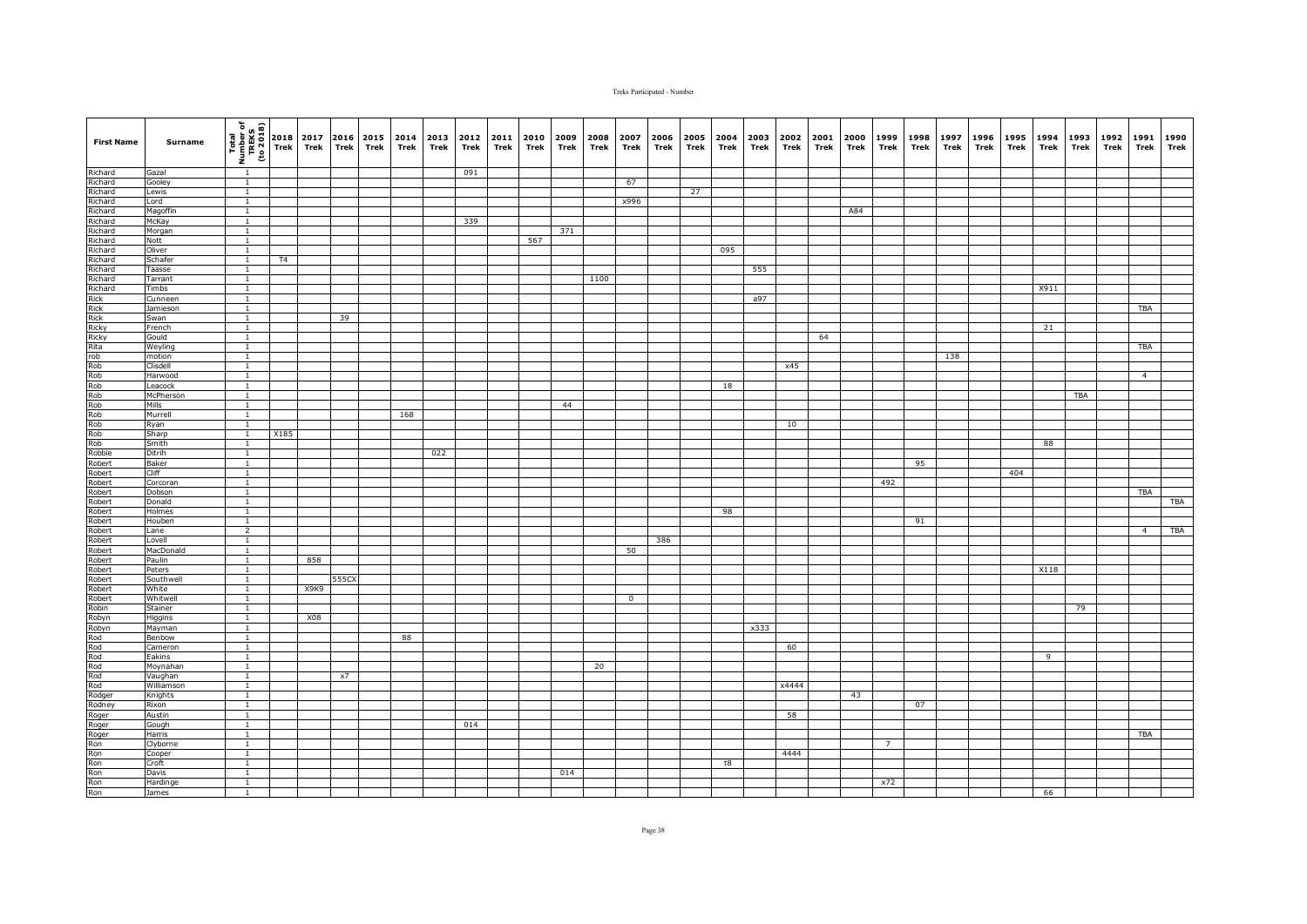| <b>First Name</b>                                                                                                                                                                                                                                                                                                                 | Surname              | $\begin{array}{c c c} & \text{if } a & \text{if } a & \text{if } a & \text{if } a & \text{if } a & \text{if } a & \text{if } a & \text{if } a & \text{if } a & \text{if } a & \text{if } a & \text{if } a & \text{if } a & \text{if } a & \text{if } a & \text{if } a & \text{if } a & \text{if } a & \text{if } a & \text{if } a & \text{if } a & \text{if } a & \text{if } a & \text{if } a & \text{if } a & \text{if } a & \text{if } a & \text{if } a & \text{if } a & \text{if }$ |                  | Trek | <b>Trek</b> | 2017 2016 2015<br>Trek | 2014<br>Trek | 2013<br>Trek | 2012<br>Trek | 2011<br>Trek | 2010<br>Trek | 2009<br>Trek | 2008<br>Trek      | 2007<br>Trek | 2006<br>Trek | 2005<br>Trek | 2004<br>Trek | 2003<br>Trek | 2002<br>Trek | Trek | 2001 2000<br>Trek | 1999<br>Trek | 1998<br>Trek | 1997<br>Trek | 1996<br>Trek | 1995 1994<br>Trek | Trek | 1993<br>Trek      | 1992<br>Trek | 1991<br>Trek | 1990<br>Trek |
|-----------------------------------------------------------------------------------------------------------------------------------------------------------------------------------------------------------------------------------------------------------------------------------------------------------------------------------|----------------------|----------------------------------------------------------------------------------------------------------------------------------------------------------------------------------------------------------------------------------------------------------------------------------------------------------------------------------------------------------------------------------------------------------------------------------------------------------------------------------------|------------------|------|-------------|------------------------|--------------|--------------|--------------|--------------|--------------|--------------|-------------------|--------------|--------------|--------------|--------------|--------------|--------------|------|-------------------|--------------|--------------|--------------|--------------|-------------------|------|-------------------|--------------|--------------|--------------|
| Ron<br>Ron<br>Ron<br>Ron<br>Ron<br>Roselee<br>Pose                                                                                                                                                                                                                                                                                | Johnson              |                                                                                                                                                                                                                                                                                                                                                                                                                                                                                        |                  |      |             |                        |              |              |              |              |              |              |                   |              | 107          |              |              |              |              |      |                   |              |              |              |              |                   |      |                   |              |              |              |
|                                                                                                                                                                                                                                                                                                                                   | Mulholland           | $\mathbf{1}$                                                                                                                                                                                                                                                                                                                                                                                                                                                                           |                  |      |             |                        |              |              | 339          |              |              |              |                   |              |              |              |              |              |              |      |                   |              |              |              |              |                   |      |                   |              |              |              |
|                                                                                                                                                                                                                                                                                                                                   | Reis                 | $\overline{1}$                                                                                                                                                                                                                                                                                                                                                                                                                                                                         |                  |      |             |                        | X53          |              |              |              |              |              |                   |              |              |              |              |              |              |      |                   |              |              |              |              |                   |      |                   |              |              |              |
|                                                                                                                                                                                                                                                                                                                                   | Richardson           | $\mathbf{1}$                                                                                                                                                                                                                                                                                                                                                                                                                                                                           |                  |      |             |                        |              |              |              |              |              |              |                   |              |              |              |              |              |              |      |                   |              |              |              | 178          |                   |      |                   |              |              |              |
|                                                                                                                                                                                                                                                                                                                                   | Richardson           | $\overline{1}$                                                                                                                                                                                                                                                                                                                                                                                                                                                                         |                  |      |             |                        |              |              |              |              |              |              |                   |              |              |              |              |              |              |      |                   |              |              |              | 162          |                   |      |                   |              |              |              |
|                                                                                                                                                                                                                                                                                                                                   | Usher                | $\mathbf{1}$                                                                                                                                                                                                                                                                                                                                                                                                                                                                           |                  |      |             |                        |              |              |              |              |              |              |                   |              |              |              |              |              |              |      |                   | a205         |              |              |              |                   |      |                   |              |              |              |
|                                                                                                                                                                                                                                                                                                                                   | Johnson<br>scoble    | $\mathbf{1}$<br>$\mathbf{1}$                                                                                                                                                                                                                                                                                                                                                                                                                                                           |                  |      |             |                        |              |              |              |              |              |              |                   |              |              |              |              |              |              |      |                   |              |              |              | X34          |                   |      |                   |              | 14           |              |
|                                                                                                                                                                                                                                                                                                                                   | Bennett              | $\overline{1}$                                                                                                                                                                                                                                                                                                                                                                                                                                                                         |                  |      |             |                        | 153          |              |              |              |              |              |                   |              |              |              |              |              |              |      |                   |              |              |              |              |                   |      |                   |              |              |              |
|                                                                                                                                                                                                                                                                                                                                   | Hennessy             | $\overline{1}$                                                                                                                                                                                                                                                                                                                                                                                                                                                                         |                  |      |             |                        |              |              |              |              |              |              |                   |              |              |              |              |              |              |      |                   |              |              |              |              |                   |      |                   |              |              | <b>TBA</b>   |
|                                                                                                                                                                                                                                                                                                                                   | Jenkins              | $\mathbf{1}$                                                                                                                                                                                                                                                                                                                                                                                                                                                                           |                  |      |             |                        |              |              |              |              |              | 138          |                   |              |              |              |              |              |              |      |                   |              |              |              |              |                   |      |                   |              |              |              |
|                                                                                                                                                                                                                                                                                                                                   | Lloyd                | $\overline{1}$                                                                                                                                                                                                                                                                                                                                                                                                                                                                         |                  |      |             |                        |              |              |              |              |              |              |                   |              |              |              | 186          |              |              |      |                   |              |              |              |              |                   |      |                   |              |              |              |
|                                                                                                                                                                                                                                                                                                                                   | Marr                 | $\mathbf{1}$                                                                                                                                                                                                                                                                                                                                                                                                                                                                           |                  |      |             |                        |              |              |              |              |              |              |                   |              |              |              |              |              |              |      |                   |              | 8            |              |              |                   |      |                   |              |              |              |
|                                                                                                                                                                                                                                                                                                                                   | McKee                | $\overline{1}$                                                                                                                                                                                                                                                                                                                                                                                                                                                                         |                  |      |             |                        |              |              |              |              | X1869        |              |                   |              |              |              |              |              |              |      |                   |              |              |              |              |                   |      |                   |              |              |              |
|                                                                                                                                                                                                                                                                                                                                   | Mills                | $\overline{1}$                                                                                                                                                                                                                                                                                                                                                                                                                                                                         |                  |      |             |                        |              |              |              |              |              |              |                   |              |              |              |              |              | 86           |      |                   |              |              |              |              |                   |      |                   |              |              |              |
|                                                                                                                                                                                                                                                                                                                                   | Robertson            | $\mathbf{1}$                                                                                                                                                                                                                                                                                                                                                                                                                                                                           |                  |      |             |                        |              |              |              |              |              |              |                   |              |              |              |              |              |              |      |                   |              |              |              |              |                   |      | 688               |              |              |              |
|                                                                                                                                                                                                                                                                                                                                   | Scott                | $\mathbf{1}$                                                                                                                                                                                                                                                                                                                                                                                                                                                                           |                  |      |             |                        |              |              |              |              |              |              |                   |              |              |              |              |              |              |      |                   |              |              |              |              |                   |      |                   |              | TBA          |              |
|                                                                                                                                                                                                                                                                                                                                   | Greenhough           | $\overline{1}$                                                                                                                                                                                                                                                                                                                                                                                                                                                                         | 29               |      |             |                        |              |              |              |              |              |              |                   |              |              |              |              |              |              |      |                   |              |              |              |              |                   |      |                   |              |              |              |
|                                                                                                                                                                                                                                                                                                                                   | Atkinson             | $\mathbf{1}$                                                                                                                                                                                                                                                                                                                                                                                                                                                                           |                  |      |             |                        |              |              |              |              |              |              |                   |              |              |              |              |              |              |      |                   |              |              |              |              |                   |      |                   |              | T11          |              |
|                                                                                                                                                                                                                                                                                                                                   | Harris               | $\mathbf{1}$                                                                                                                                                                                                                                                                                                                                                                                                                                                                           |                  |      |             |                        |              |              |              |              |              |              |                   |              |              |              | 28           |              |              |      |                   |              |              |              |              |                   |      |                   |              |              |              |
| Russell<br>Russell                                                                                                                                                                                                                                                                                                                | Maher                | $\mathbf{1}$                                                                                                                                                                                                                                                                                                                                                                                                                                                                           |                  |      |             |                        |              |              |              |              |              |              |                   |              |              |              |              |              |              |      |                   | 619          |              |              |              |                   |      |                   |              |              |              |
|                                                                                                                                                                                                                                                                                                                                   | McGuirk              | $\mathbf{1}$                                                                                                                                                                                                                                                                                                                                                                                                                                                                           |                  |      |             |                        |              |              |              |              |              |              |                   | 34           |              |              |              |              |              |      |                   |              |              |              |              |                   |      |                   |              |              |              |
| Rusty                                                                                                                                                                                                                                                                                                                             | Russell              | $\mathbf{1}$                                                                                                                                                                                                                                                                                                                                                                                                                                                                           |                  |      |             | 8MUP8                  |              |              |              |              |              |              |                   |              |              |              |              |              |              |      |                   |              |              |              |              |                   |      |                   |              |              |              |
|                                                                                                                                                                                                                                                                                                                                   | Atchison             | $\overline{1}$                                                                                                                                                                                                                                                                                                                                                                                                                                                                         |                  | 109  |             |                        |              |              |              |              |              |              |                   |              |              |              |              |              |              |      |                   |              |              |              |              |                   |      |                   |              |              |              |
|                                                                                                                                                                                                                                                                                                                                   | Rea                  | $\overline{1}$                                                                                                                                                                                                                                                                                                                                                                                                                                                                         |                  |      |             |                        |              |              |              |              |              |              |                   |              |              |              |              |              |              |      | A70               |              |              |              |              |                   |      |                   |              |              |              |
|                                                                                                                                                                                                                                                                                                                                   | Bailey               | $\mathbf{1}$                                                                                                                                                                                                                                                                                                                                                                                                                                                                           |                  |      |             |                        |              |              |              |              |              |              |                   |              |              |              |              | 333          |              |      |                   |              |              |              |              |                   |      |                   |              |              |              |
|                                                                                                                                                                                                                                                                                                                                   | Birch                | $\overline{1}$                                                                                                                                                                                                                                                                                                                                                                                                                                                                         |                  |      |             |                        |              | 77           |              |              |              |              |                   |              |              |              |              |              |              |      |                   |              |              |              |              |                   |      |                   |              |              |              |
|                                                                                                                                                                                                                                                                                                                                   | DePetro              | $\overline{1}$<br>$\overline{1}$                                                                                                                                                                                                                                                                                                                                                                                                                                                       |                  |      |             |                        |              |              |              |              |              |              |                   |              |              |              |              |              |              |      | 456<br>x69        |              |              |              |              |                   |      |                   |              |              |              |
|                                                                                                                                                                                                                                                                                                                                   | Kelly<br>Knox        | $\mathbf{1}$                                                                                                                                                                                                                                                                                                                                                                                                                                                                           |                  |      |             |                        |              |              |              |              |              |              | X <sub>2</sub> GO |              |              |              |              |              |              |      |                   |              |              |              |              |                   |      |                   |              |              |              |
|                                                                                                                                                                                                                                                                                                                                   | Harwood              | $\mathbf{1}$                                                                                                                                                                                                                                                                                                                                                                                                                                                                           |                  |      |             |                        |              |              |              |              |              |              |                   |              |              |              |              |              | 11           |      |                   |              |              |              |              |                   |      |                   |              |              |              |
|                                                                                                                                                                                                                                                                                                                                   | Baily                | $\overline{1}$                                                                                                                                                                                                                                                                                                                                                                                                                                                                         |                  |      |             |                        |              |              |              |              | X24/7        |              |                   |              |              |              |              |              |              |      |                   |              |              |              |              |                   |      |                   |              |              |              |
|                                                                                                                                                                                                                                                                                                                                   | Beetham              | $\mathbf{1}$                                                                                                                                                                                                                                                                                                                                                                                                                                                                           |                  |      |             |                        |              |              |              |              |              | 044          |                   |              |              |              |              |              |              |      |                   |              |              |              |              |                   |      |                   |              |              |              |
|                                                                                                                                                                                                                                                                                                                                   | Riseley              | $\mathbf{1}$                                                                                                                                                                                                                                                                                                                                                                                                                                                                           |                  |      | T1          |                        |              |              |              |              |              |              |                   |              |              |              |              |              |              |      |                   |              |              |              |              |                   |      |                   |              |              |              |
|                                                                                                                                                                                                                                                                                                                                   | Chiene               | $\mathbf{1}$                                                                                                                                                                                                                                                                                                                                                                                                                                                                           |                  |      | x53         |                        |              |              |              |              |              |              |                   |              |              |              |              |              |              |      |                   |              |              |              |              |                   |      |                   |              |              |              |
|                                                                                                                                                                                                                                                                                                                                   | Emery                | $\mathbf{1}$                                                                                                                                                                                                                                                                                                                                                                                                                                                                           |                  |      |             |                        |              |              |              |              |              |              |                   |              | 97           |              |              |              |              |      |                   |              |              |              |              |                   |      |                   |              |              |              |
|                                                                                                                                                                                                                                                                                                                                   | Fisher               | $\overline{1}$                                                                                                                                                                                                                                                                                                                                                                                                                                                                         |                  |      |             |                        |              |              |              |              |              |              |                   |              | T8           |              |              |              |              |      |                   |              |              |              |              |                   |      |                   |              |              |              |
|                                                                                                                                                                                                                                                                                                                                   | Halliday             |                                                                                                                                                                                                                                                                                                                                                                                                                                                                                        | X <sub>2</sub> A |      |             |                        |              |              |              |              |              |              |                   |              |              |              |              |              |              |      |                   |              |              |              |              |                   |      |                   |              |              |              |
|                                                                                                                                                                                                                                                                                                                                   | Mc Keown             | $\mathbf{1}$                                                                                                                                                                                                                                                                                                                                                                                                                                                                           |                  |      |             |                        |              |              |              |              |              |              |                   |              |              |              |              |              |              |      |                   |              |              |              |              |                   | 688  |                   |              |              |              |
|                                                                                                                                                                                                                                                                                                                                   | Nuthall              | $\overline{1}$                                                                                                                                                                                                                                                                                                                                                                                                                                                                         |                  |      |             |                        |              |              |              |              | X988         |              |                   |              |              |              |              |              |              |      |                   |              |              |              |              |                   |      |                   |              |              |              |
|                                                                                                                                                                                                                                                                                                                                   | Turner               | $\mathbf{1}$                                                                                                                                                                                                                                                                                                                                                                                                                                                                           |                  |      |             |                        |              |              |              |              |              |              | 71                |              |              |              |              |              |              |      |                   |              |              |              |              |                   |      |                   |              |              |              |
|                                                                                                                                                                                                                                                                                                                                   | Wood                 | $\mathbf{1}$                                                                                                                                                                                                                                                                                                                                                                                                                                                                           |                  |      | 4242        |                        |              |              |              |              |              |              |                   |              |              |              |              |              |              |      |                   |              |              |              |              |                   |      |                   |              |              |              |
| Ryan<br>Salah Samman<br>Samman Samman<br>Samman<br>Saman<br>Sacott Scott<br>Scott<br>Scott<br>Scott<br>Scott<br>Scott<br>Scott<br>Scott<br>Scott<br>Scott<br>Scott<br>Scott<br>Scott<br>Scott<br>Scott<br>Scott<br>Scott<br>Scott<br>Scott<br>Scott<br>Scott<br>Scott<br>Scott<br>Scott<br>Scott<br>Scott<br>Scott<br>Scott<br>Sc | <b>Breust</b>        | $\overline{1}$                                                                                                                                                                                                                                                                                                                                                                                                                                                                         |                  |      |             |                        | 50           |              |              |              |              |              |                   |              |              |              |              |              |              |      |                   |              |              |              |              |                   |      |                   |              |              |              |
|                                                                                                                                                                                                                                                                                                                                   | Cross                | $\overline{1}$                                                                                                                                                                                                                                                                                                                                                                                                                                                                         |                  |      |             |                        |              |              |              |              |              |              |                   |              |              |              |              | x287         |              |      |                   |              |              |              |              |                   |      |                   |              |              |              |
|                                                                                                                                                                                                                                                                                                                                   | Duffy                | $\mathbf{1}$                                                                                                                                                                                                                                                                                                                                                                                                                                                                           |                  |      |             |                        |              |              |              |              |              | X008         |                   |              |              |              |              |              |              |      |                   |              |              |              |              |                   |      |                   |              |              |              |
|                                                                                                                                                                                                                                                                                                                                   | Morrison             |                                                                                                                                                                                                                                                                                                                                                                                                                                                                                        |                  |      |             |                        |              |              |              |              |              |              |                   |              |              |              |              |              |              |      |                   |              |              |              |              |                   |      | RAAF <sub>2</sub> |              |              |              |
|                                                                                                                                                                                                                                                                                                                                   | Turnock              | $\mathbf{1}$<br>$\overline{1}$                                                                                                                                                                                                                                                                                                                                                                                                                                                         |                  |      |             |                        |              |              |              |              |              |              |                   |              |              |              |              |              | 1812         |      |                   |              |              |              |              |                   |      |                   |              |              |              |
|                                                                                                                                                                                                                                                                                                                                   | Shepherd<br>Harrison | $\mathbf{1}$                                                                                                                                                                                                                                                                                                                                                                                                                                                                           |                  |      |             |                        |              |              |              | 091          |              |              |                   |              |              |              |              |              |              |      | 60                |              |              |              |              |                   |      |                   |              |              |              |
|                                                                                                                                                                                                                                                                                                                                   | McKee                | $\mathbf{1}$                                                                                                                                                                                                                                                                                                                                                                                                                                                                           |                  |      |             |                        |              |              |              |              | 40           |              |                   |              |              |              |              |              |              |      |                   |              |              |              |              |                   |      |                   |              |              |              |
| Shane                                                                                                                                                                                                                                                                                                                             | Palmer               | $\mathbf{1}$                                                                                                                                                                                                                                                                                                                                                                                                                                                                           |                  |      |             |                        |              |              |              |              |              |              |                   |              |              |              |              |              |              |      |                   | 60           |              |              |              |                   |      |                   |              |              |              |
|                                                                                                                                                                                                                                                                                                                                   | Saunders             | $\overline{1}$                                                                                                                                                                                                                                                                                                                                                                                                                                                                         |                  |      |             |                        |              |              |              |              |              | 1013         |                   |              |              |              |              |              |              |      |                   |              |              |              |              |                   |      |                   |              |              |              |
| Shane<br>Shane                                                                                                                                                                                                                                                                                                                    | Smith                | $\mathbf{1}$                                                                                                                                                                                                                                                                                                                                                                                                                                                                           |                  |      |             |                        |              |              |              |              |              |              |                   |              |              |              |              |              |              | 287  |                   |              |              |              |              |                   |      |                   |              |              |              |
|                                                                                                                                                                                                                                                                                                                                   | Palmer               | <sup>1</sup>                                                                                                                                                                                                                                                                                                                                                                                                                                                                           |                  |      |             |                        |              |              |              |              |              |              |                   |              | x37          |              |              |              |              |      |                   |              |              |              |              |                   |      |                   |              |              |              |
| Shannon<br>Sharon<br>Sharon<br>Sharon                                                                                                                                                                                                                                                                                             | Murphy               | $\overline{1}$                                                                                                                                                                                                                                                                                                                                                                                                                                                                         |                  |      |             |                        |              |              |              |              |              |              |                   |              |              |              |              | t9           |              |      |                   |              |              |              |              |                   |      |                   |              |              |              |
|                                                                                                                                                                                                                                                                                                                                   | O'Keefe              | 1                                                                                                                                                                                                                                                                                                                                                                                                                                                                                      |                  |      |             |                        |              |              | 88           |              |              |              |                   |              |              |              |              |              |              |      |                   |              |              |              |              |                   |      |                   |              |              |              |
|                                                                                                                                                                                                                                                                                                                                   | Wyzenbeek            | $\mathbf{1}$                                                                                                                                                                                                                                                                                                                                                                                                                                                                           |                  |      |             |                        |              |              |              |              |              |              |                   |              |              |              |              |              |              |      |                   |              |              |              | 911          |                   |      |                   |              |              |              |
| Shaun<br>Sherwin                                                                                                                                                                                                                                                                                                                  | Chard                | <sup>1</sup>                                                                                                                                                                                                                                                                                                                                                                                                                                                                           |                  |      |             |                        |              |              |              |              |              |              |                   |              |              |              |              |              |              |      | x10/10            |              |              |              |              |                   |      |                   |              |              |              |
|                                                                                                                                                                                                                                                                                                                                   | Elias                | $\overline{1}$                                                                                                                                                                                                                                                                                                                                                                                                                                                                         |                  |      |             |                        |              |              |              |              | x107         |              |                   |              |              |              |              |              |              |      |                   |              |              |              |              |                   |      |                   |              |              |              |
| Shirley                                                                                                                                                                                                                                                                                                                           | Stoneham             | $\overline{1}$                                                                                                                                                                                                                                                                                                                                                                                                                                                                         |                  |      |             |                        |              |              |              |              |              |              |                   |              |              |              |              |              |              |      |                   |              |              |              |              |                   |      |                   | TBA          |              |              |
| Silvio                                                                                                                                                                                                                                                                                                                            | Marucci              | $\mathbf{1}$                                                                                                                                                                                                                                                                                                                                                                                                                                                                           |                  |      |             |                        |              |              |              | 179          |              |              |                   |              |              |              |              |              |              |      |                   |              |              |              |              |                   |      |                   |              |              |              |
| Simon                                                                                                                                                                                                                                                                                                                             | Davies               | $\overline{1}$                                                                                                                                                                                                                                                                                                                                                                                                                                                                         |                  |      |             |                        |              |              |              |              |              |              | 76                |              |              |              |              |              |              |      |                   |              |              |              |              |                   |      |                   |              |              |              |
| Simon<br>Simon<br>Simon                                                                                                                                                                                                                                                                                                           | Edwards              | $\mathbf{1}$                                                                                                                                                                                                                                                                                                                                                                                                                                                                           |                  |      |             |                        |              |              |              |              |              |              |                   |              |              |              |              |              |              |      |                   |              |              |              |              | 27                |      |                   |              |              |              |
|                                                                                                                                                                                                                                                                                                                                   | Law                  | $\mathbf{1}$                                                                                                                                                                                                                                                                                                                                                                                                                                                                           |                  |      |             |                        |              |              |              |              |              |              |                   |              |              |              |              |              | 7065         |      |                   |              |              |              |              |                   |      |                   |              |              |              |
|                                                                                                                                                                                                                                                                                                                                   | Peisley              | $\mathbf{1}$                                                                                                                                                                                                                                                                                                                                                                                                                                                                           |                  |      |             |                        |              |              |              |              |              | 72C          |                   |              |              |              |              |              |              |      |                   |              |              |              |              |                   |      |                   |              |              |              |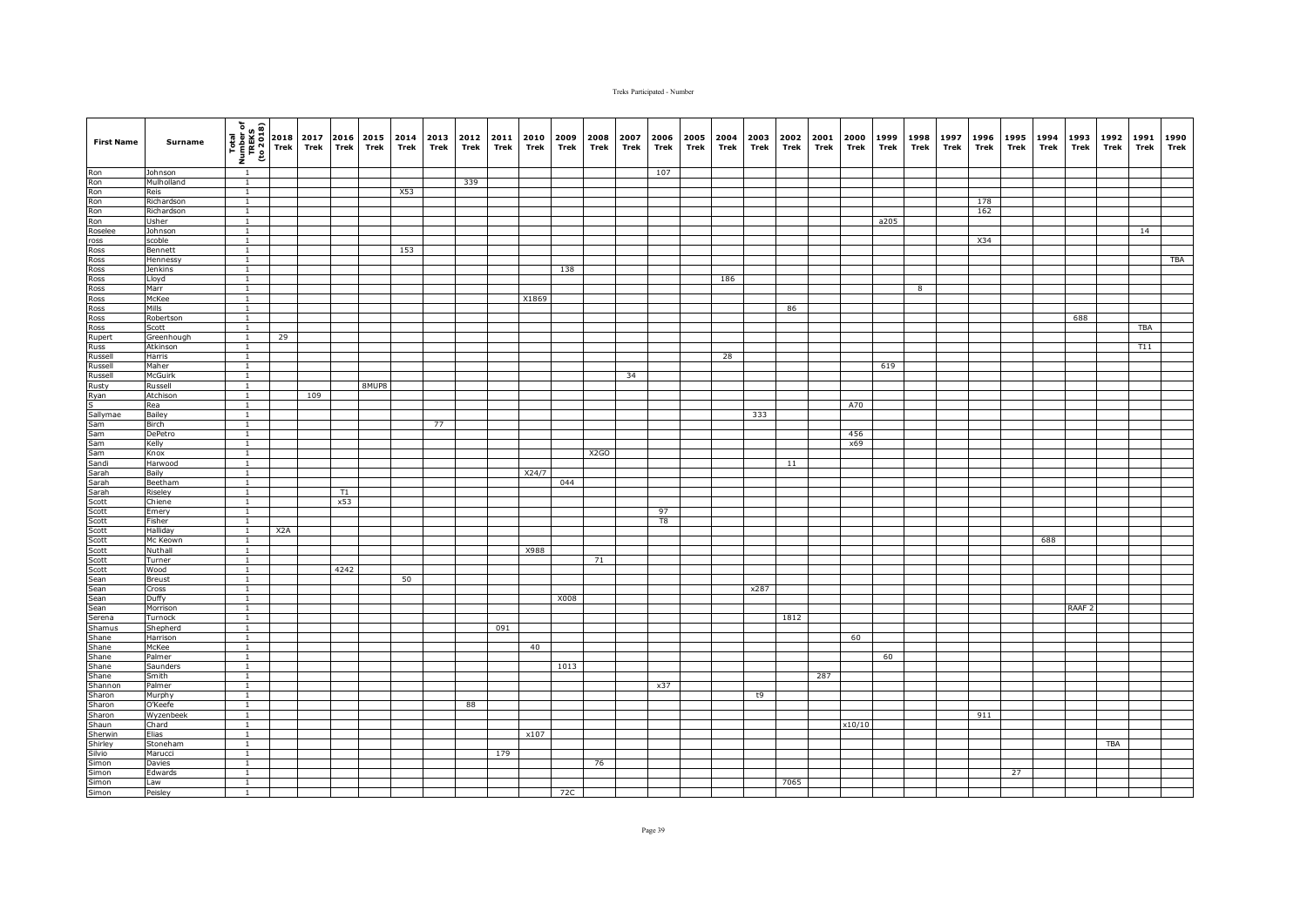| <b>First Name</b>                                                                                   | Surname                    | $\begin{array}{c}\n\hline\n\text{1} & \text{1} & \text{1} \\ \hline\n\text{1} & \text{1} & \text{1} \\ \hline\n\text{2} & \text{2} & \text{2} \\ \hline\n\text{3} & \text{3} & \text{3} \\ \hline\n\text{4} & \text{5} & \text{2} \\ \hline\n\text{5} & \text{1} & \text{1} \\ \hline\n\text{6} & \text{1} & \text{1} \\ \hline\n\text{7} & \text{1} & \text{1} \\ \hline\n\text{8} & \text{1} & \text{1} \\ \hline\n\text{9} & \text{1$ |      | 2017<br>Trek | 2016 2015<br>Trek | Trek       | 2014<br>Trek | 2013 2012<br>Trek | Trek | 2011<br>Trek | 2010<br>Trek | 2009<br>Trek | 2008<br>Trek | 2007<br>Trek | 2006<br>Trek | 2005<br>Trek | 2004<br>Trek | 2003<br>Trek | 2002<br>Trek   | 2001<br>Trek | 2000<br>Trek | 1999<br>Trek | 1998<br>Trek | 1997<br>Trek | 1996<br>Trek | 1995<br>Trek | 1994<br>Trek | 1993<br>Trek | 1992<br>Trek | 1991<br>Trek | 1990<br>Trek |
|-----------------------------------------------------------------------------------------------------|----------------------------|------------------------------------------------------------------------------------------------------------------------------------------------------------------------------------------------------------------------------------------------------------------------------------------------------------------------------------------------------------------------------------------------------------------------------------------|------|--------------|-------------------|------------|--------------|-------------------|------|--------------|--------------|--------------|--------------|--------------|--------------|--------------|--------------|--------------|----------------|--------------|--------------|--------------|--------------|--------------|--------------|--------------|--------------|--------------|--------------|--------------|--------------|
| Simon                                                                                               | Peisley                    | $\overline{1}$                                                                                                                                                                                                                                                                                                                                                                                                                           |      |              |                   |            |              |                   |      |              |              | 72C          |              |              |              |              |              |              |                |              |              |              |              |              |              |              |              |              |              |              |              |
| Simon<br>Simon                                                                                      | Skinner                    | $\overline{1}$                                                                                                                                                                                                                                                                                                                                                                                                                           |      |              |                   |            |              |                   |      |              |              |              |              |              |              |              |              |              |                |              |              |              |              |              |              |              |              | 56           |              |              |              |
|                                                                                                     | Way                        | $\overline{1}$                                                                                                                                                                                                                                                                                                                                                                                                                           |      | 109          |                   |            |              |                   |      |              |              |              |              |              |              |              |              |              |                |              |              |              |              |              |              |              |              |              |              |              |              |
| Simon                                                                                               | Whitehouse                 | $\mathbf{1}$                                                                                                                                                                                                                                                                                                                                                                                                                             |      |              |                   |            |              |                   |      |              |              |              |              |              |              |              |              |              |                |              |              |              |              |              |              |              |              | 78           |              |              |              |
| Solange                                                                                             | Costermanns-Imseih         | $\mathbf{1}$                                                                                                                                                                                                                                                                                                                                                                                                                             |      |              |                   |            |              |                   |      |              | t9           |              |              |              |              |              |              |              |                |              |              |              |              |              |              |              |              |              |              |              |              |
| Sonia                                                                                               | Schultz                    | $\mathbf{1}$                                                                                                                                                                                                                                                                                                                                                                                                                             |      |              |                   |            |              |                   |      |              |              |              |              |              |              |              |              |              | T <sub>9</sub> |              |              |              |              |              |              |              |              |              |              |              |              |
| Stead<br>Stephen                                                                                    | Denton<br><b>Atkins</b>    | $\mathbf{1}$<br>$\overline{1}$                                                                                                                                                                                                                                                                                                                                                                                                           |      |              |                   |            |              |                   |      |              |              |              |              |              |              |              |              |              |                | x24<br>52    |              |              |              |              |              |              |              |              |              |              |              |
| Stephen                                                                                             | Booth                      | $\overline{1}$                                                                                                                                                                                                                                                                                                                                                                                                                           |      |              |                   |            |              |                   |      |              |              |              |              |              |              |              |              |              |                |              |              | 619          |              |              |              |              |              |              |              |              |              |
|                                                                                                     | Bull                       | $\overline{1}$                                                                                                                                                                                                                                                                                                                                                                                                                           |      |              |                   |            |              | 50                |      |              |              |              |              |              |              |              |              |              |                |              |              |              |              |              |              |              |              |              |              |              |              |
| Stephen<br>Stephen                                                                                  | Gainer                     | $\mathbf{1}$                                                                                                                                                                                                                                                                                                                                                                                                                             |      |              |                   |            |              |                   |      |              |              |              |              |              |              |              |              |              | x90            |              |              |              |              |              |              |              |              |              |              |              |              |
| Stephen                                                                                             | Hart                       | $\mathbf{1}$                                                                                                                                                                                                                                                                                                                                                                                                                             |      |              |                   |            |              |                   |      | X65          |              |              |              |              |              |              |              |              |                |              |              |              |              |              |              |              |              |              |              |              |              |
| Stephen                                                                                             | Hughes                     | $\mathbf{1}$                                                                                                                                                                                                                                                                                                                                                                                                                             |      |              |                   |            |              |                   |      |              |              |              |              |              |              |              |              |              |                | 012          |              |              |              |              |              |              |              |              |              |              |              |
| Stephen                                                                                             | Londish                    | $\mathbf{1}$                                                                                                                                                                                                                                                                                                                                                                                                                             |      |              |                   |            |              |                   |      |              | 280          |              |              |              |              |              |              |              |                |              |              |              |              |              |              |              |              |              |              |              |              |
| Stephen                                                                                             | Merlicek                   | $\overline{1}$                                                                                                                                                                                                                                                                                                                                                                                                                           |      |              |                   |            |              |                   |      |              |              |              |              | x15          |              |              |              |              |                |              |              |              |              |              |              |              |              |              |              |              |              |
| Stephen                                                                                             | Patrick                    | $\mathbf{1}$                                                                                                                                                                                                                                                                                                                                                                                                                             |      |              |                   |            |              |                   |      |              |              |              |              |              |              |              |              |              |                |              |              |              |              |              |              |              |              | 500          |              |              |              |
| Stephen                                                                                             | Pembro                     | $\overline{1}$<br>$\overline{1}$                                                                                                                                                                                                                                                                                                                                                                                                         |      | 08           |                   |            |              |                   |      |              |              |              |              |              |              |              |              |              |                |              |              |              |              |              | X3333        |              |              |              |              |              |              |
| Stephen<br>Stephen                                                                                  | Quinlan<br>Whiteoak        | $\mathbf{1}$                                                                                                                                                                                                                                                                                                                                                                                                                             |      |              |                   |            |              |                   |      |              |              |              |              |              |              |              |              |              |                |              |              |              |              |              |              |              |              |              |              | 53           |              |
| Steve                                                                                               | Abdallah                   | $\mathbf{1}$                                                                                                                                                                                                                                                                                                                                                                                                                             |      |              |                   |            |              |                   |      |              |              |              |              |              |              |              |              |              |                |              | 60           |              |              |              |              |              |              |              |              |              |              |
|                                                                                                     | Asprey                     | $\mathbf{1}$                                                                                                                                                                                                                                                                                                                                                                                                                             |      |              |                   |            |              |                   |      |              |              |              |              |              |              |              | 72           |              |                |              |              |              |              |              |              |              |              |              |              |              |              |
| Steve<br>Steve                                                                                      | Bedser                     | $\mathbf{1}$                                                                                                                                                                                                                                                                                                                                                                                                                             |      |              |                   |            |              |                   |      |              |              |              |              |              |              |              |              |              |                |              |              | 22           |              |              |              |              |              |              |              |              |              |
| Steve                                                                                               | Dawson                     | $\overline{1}$                                                                                                                                                                                                                                                                                                                                                                                                                           |      |              |                   |            |              | 0808              |      |              |              |              |              |              |              |              |              |              |                |              |              |              |              |              |              |              |              |              |              |              |              |
|                                                                                                     | Easter                     | $\overline{1}$                                                                                                                                                                                                                                                                                                                                                                                                                           |      |              |                   |            |              |                   |      |              |              |              |              |              |              |              |              |              |                |              |              |              | X688         |              |              |              |              |              |              |              |              |
|                                                                                                     | Fitzmaurice                | $\overline{1}$                                                                                                                                                                                                                                                                                                                                                                                                                           |      |              |                   |            |              |                   |      |              |              |              |              |              |              |              |              |              |                | 24           |              |              |              |              |              |              |              |              |              |              |              |
|                                                                                                     | Fowler                     | $\mathbf{1}$                                                                                                                                                                                                                                                                                                                                                                                                                             |      | 22           |                   |            |              |                   |      |              |              |              |              |              |              |              |              |              |                |              |              |              |              |              |              |              |              |              |              |              |              |
|                                                                                                     | Koelewyn                   | $\overline{1}$                                                                                                                                                                                                                                                                                                                                                                                                                           |      |              |                   |            |              |                   |      |              | 240V         |              |              |              |              |              |              |              |                |              |              |              |              |              |              |              |              |              |              |              |              |
| Steve<br>Steve<br>Steve<br>Steve<br>Steve<br>Steve<br>Steve                                         | Longford                   | $\mathbf{1}$                                                                                                                                                                                                                                                                                                                                                                                                                             |      |              |                   |            |              |                   |      |              |              |              |              |              |              |              |              |              |                |              |              |              |              |              |              |              |              |              |              |              | <b>TBA</b>   |
|                                                                                                     | Longmore<br>McConville Jnr | $\mathbf{1}$<br>$\mathbf{1}$                                                                                                                                                                                                                                                                                                                                                                                                             |      |              |                   |            |              |                   |      |              |              |              |              |              |              |              |              |              |                |              |              |              |              |              | 100          |              |              |              |              | RAAF2        |              |
|                                                                                                     | Paddison                   | $\overline{1}$                                                                                                                                                                                                                                                                                                                                                                                                                           |      |              |                   |            |              |                   |      |              |              |              |              |              |              |              |              |              |                |              |              |              |              |              |              |              | 287          |              |              |              |              |
| Steve<br>Steve<br>Steve<br>Steve                                                                    | Raffen                     | $\overline{1}$                                                                                                                                                                                                                                                                                                                                                                                                                           |      |              |                   |            |              |                   |      |              |              |              |              | x808         |              |              |              |              |                |              |              |              |              |              |              |              |              |              |              |              |              |
|                                                                                                     | Shale                      | $\mathbf{1}$                                                                                                                                                                                                                                                                                                                                                                                                                             |      |              |                   |            |              |                   |      |              | X371         |              |              |              |              |              |              |              |                |              |              |              |              |              |              |              |              |              |              |              |              |
|                                                                                                     | Taylor                     | $\mathbf{1}$                                                                                                                                                                                                                                                                                                                                                                                                                             |      |              |                   |            |              |                   |      |              |              |              |              |              |              | 044          |              |              |                |              |              |              |              |              |              |              |              |              |              |              |              |
| Steve<br>Steven                                                                                     | Urquhart                   | $\mathbf{1}$                                                                                                                                                                                                                                                                                                                                                                                                                             |      |              |                   |            |              |                   |      |              |              |              |              |              |              |              |              |              | 53             |              |              |              |              |              |              |              |              |              |              |              |              |
|                                                                                                     | Brown                      | $\mathbf{1}$                                                                                                                                                                                                                                                                                                                                                                                                                             | 88   |              |                   |            |              |                   |      |              |              |              |              |              |              |              |              |              |                |              |              |              |              |              |              |              |              |              |              |              |              |
| Steven                                                                                              | Dounton                    | $\mathbf{1}$                                                                                                                                                                                                                                                                                                                                                                                                                             |      |              |                   | <b>T10</b> |              |                   |      |              |              |              |              |              |              |              |              |              |                |              |              |              |              |              |              |              |              |              |              |              |              |
| Steven                                                                                              | Falcinella                 | $\mathbf{1}$<br>$\mathbf{1}$                                                                                                                                                                                                                                                                                                                                                                                                             |      |              |                   |            |              |                   |      |              |              |              |              | T8           |              |              |              |              |                |              |              |              |              |              |              |              |              |              |              |              |              |
| Steven                                                                                              | Gould<br>Anderson          | $\overline{1}$                                                                                                                                                                                                                                                                                                                                                                                                                           |      |              |                   |            |              |                   |      |              |              |              |              |              |              |              |              |              |                |              |              |              |              |              | 178          |              |              |              |              | TBA          |              |
| Stuart<br>Stuart                                                                                    | Bryce                      | $\mathbf{1}$                                                                                                                                                                                                                                                                                                                                                                                                                             |      |              |                   |            |              |                   |      |              |              |              |              |              |              |              |              | 62           |                |              |              |              |              |              |              |              |              |              |              |              |              |
|                                                                                                     | Bryce                      | $\mathbf{1}$                                                                                                                                                                                                                                                                                                                                                                                                                             |      |              |                   |            |              |                   |      |              |              |              |              |              |              |              |              |              | 62             |              |              |              |              |              |              |              |              |              |              |              |              |
|                                                                                                     | Etheridge                  | $\mathbf{1}$                                                                                                                                                                                                                                                                                                                                                                                                                             |      |              |                   |            |              |                   |      |              |              |              |              |              |              |              | 015          |              |                |              |              |              |              |              |              |              |              |              |              |              |              |
|                                                                                                     | Grosser                    | $\mathbf{1}$                                                                                                                                                                                                                                                                                                                                                                                                                             |      |              |                   |            |              |                   |      |              |              |              |              |              |              |              |              |              |                |              |              |              |              |              | 8            |              |              |              |              |              |              |
| Stuart<br>Stuart<br>Stuart<br>Stuart<br>Stuart<br>Stuart<br>Sue<br>Sue<br>Susan<br>Tanara<br>Tanara | Holdsworth                 | $\mathbf{1}$                                                                                                                                                                                                                                                                                                                                                                                                                             |      |              |                   |            |              |                   |      |              |              |              |              |              |              |              |              |              |                | 24           |              |              |              |              |              |              |              |              |              |              |              |
|                                                                                                     | Walker                     | $\overline{1}$                                                                                                                                                                                                                                                                                                                                                                                                                           |      |              |                   |            |              |                   |      |              |              |              |              |              |              |              |              |              |                |              |              |              |              |              |              | 688          |              |              |              |              |              |
|                                                                                                     | Jackson                    | $\overline{1}$                                                                                                                                                                                                                                                                                                                                                                                                                           |      |              |                   |            |              |                   |      |              |              |              |              |              |              |              |              |              | 78             |              |              |              |              |              |              |              |              |              |              |              |              |
|                                                                                                     | James                      | $\overline{1}$                                                                                                                                                                                                                                                                                                                                                                                                                           |      |              |                   |            |              |                   |      |              |              |              |              |              |              |              |              |              |                |              |              |              |              |              |              |              | 66           |              |              |              |              |
|                                                                                                     | Schweikert<br>Pucci        | $\overline{1}$<br>$\mathbf{1}$                                                                                                                                                                                                                                                                                                                                                                                                           |      |              |                   |            |              |                   |      |              |              |              |              |              |              |              |              | t8           |                |              |              |              |              |              |              |              |              |              |              |              |              |
|                                                                                                     | Costin                     | $\mathbf{1}$                                                                                                                                                                                                                                                                                                                                                                                                                             |      |              |                   |            |              |                   |      | 4242         |              |              |              |              |              |              |              |              |                |              |              |              |              |              |              |              | 51           |              |              |              |              |
|                                                                                                     | Clark                      | $\mathbf{1}$                                                                                                                                                                                                                                                                                                                                                                                                                             |      |              |                   |            |              |                   |      |              |              |              |              |              |              |              |              |              |                |              |              |              |              |              |              |              | 41           |              |              |              |              |
| Tania                                                                                               | Keep                       | $\mathbf{1}$                                                                                                                                                                                                                                                                                                                                                                                                                             |      |              |                   |            |              |                   |      |              |              |              |              |              |              | 2895         |              |              |                |              |              |              |              |              |              |              |              |              |              |              |              |
| Tanya                                                                                               | Sands                      | $\overline{1}$                                                                                                                                                                                                                                                                                                                                                                                                                           |      |              |                   |            |              |                   |      |              |              |              |              |              |              | x492         |              |              |                |              |              |              |              |              |              |              |              |              |              |              |              |
| Ted                                                                                                 | Dow                        | $\overline{1}$                                                                                                                                                                                                                                                                                                                                                                                                                           |      |              |                   |            |              |                   |      |              |              |              |              |              |              | x81          |              |              |                |              |              |              |              |              |              |              |              |              |              |              |              |
| Ted                                                                                                 | Dow                        | $\mathbf{1}$                                                                                                                                                                                                                                                                                                                                                                                                                             |      |              |                   |            |              |                   |      |              |              |              |              |              |              |              | x81          |              |                |              |              |              |              |              |              |              |              |              |              |              |              |
| Terry                                                                                               | <b>Bates</b>               | $\mathbf{1}$                                                                                                                                                                                                                                                                                                                                                                                                                             | X185 |              |                   |            |              |                   |      |              |              |              |              |              |              |              |              |              |                |              |              |              |              |              |              |              |              |              |              |              |              |
| <b>Terry</b>                                                                                        | Carroll                    | $\mathbf{1}$                                                                                                                                                                                                                                                                                                                                                                                                                             |      |              |                   |            |              |                   |      |              |              |              |              |              |              |              |              |              |                |              |              |              |              |              |              |              |              | 44           |              |              |              |
| Terry                                                                                               | Daley                      | $\mathbf{1}$                                                                                                                                                                                                                                                                                                                                                                                                                             |      |              |                   |            |              |                   |      |              |              |              |              |              |              |              |              |              |                |              |              | x49          |              |              |              |              |              |              |              |              |              |
| <b>Terry</b>                                                                                        | Davies                     | $\mathbf{1}$<br>$\overline{1}$                                                                                                                                                                                                                                                                                                                                                                                                           |      |              |                   |            |              |                   |      |              |              |              |              |              |              |              |              |              |                |              | 22           |              | 1012         |              |              |              |              |              |              |              |              |
| Terry<br>Terry                                                                                      | Moody<br>O'Hare            | $\overline{1}$                                                                                                                                                                                                                                                                                                                                                                                                                           |      |              |                   |            |              |                   |      |              |              |              |              |              |              |              |              |              |                |              |              |              |              |              |              |              |              |              |              |              | <b>TBA</b>   |
| Terry                                                                                               | O'Neill                    | $\mathbf{1}$                                                                                                                                                                                                                                                                                                                                                                                                                             |      |              |                   |            |              |                   |      |              |              |              |              |              |              |              | a97          |              |                |              |              |              |              |              |              |              |              |              |              |              |              |
| Terry                                                                                               | Ross                       | $\mathbf{1}$                                                                                                                                                                                                                                                                                                                                                                                                                             |      |              |                   |            |              |                   |      |              |              |              |              |              |              |              |              |              | 195            |              |              |              |              |              |              |              |              |              |              |              |              |
| Terry                                                                                               | Williams                   | 1                                                                                                                                                                                                                                                                                                                                                                                                                                        |      |              |                   |            |              |                   |      |              |              |              |              |              |              |              |              |              |                |              |              |              |              | 76           |              |              |              |              |              |              |              |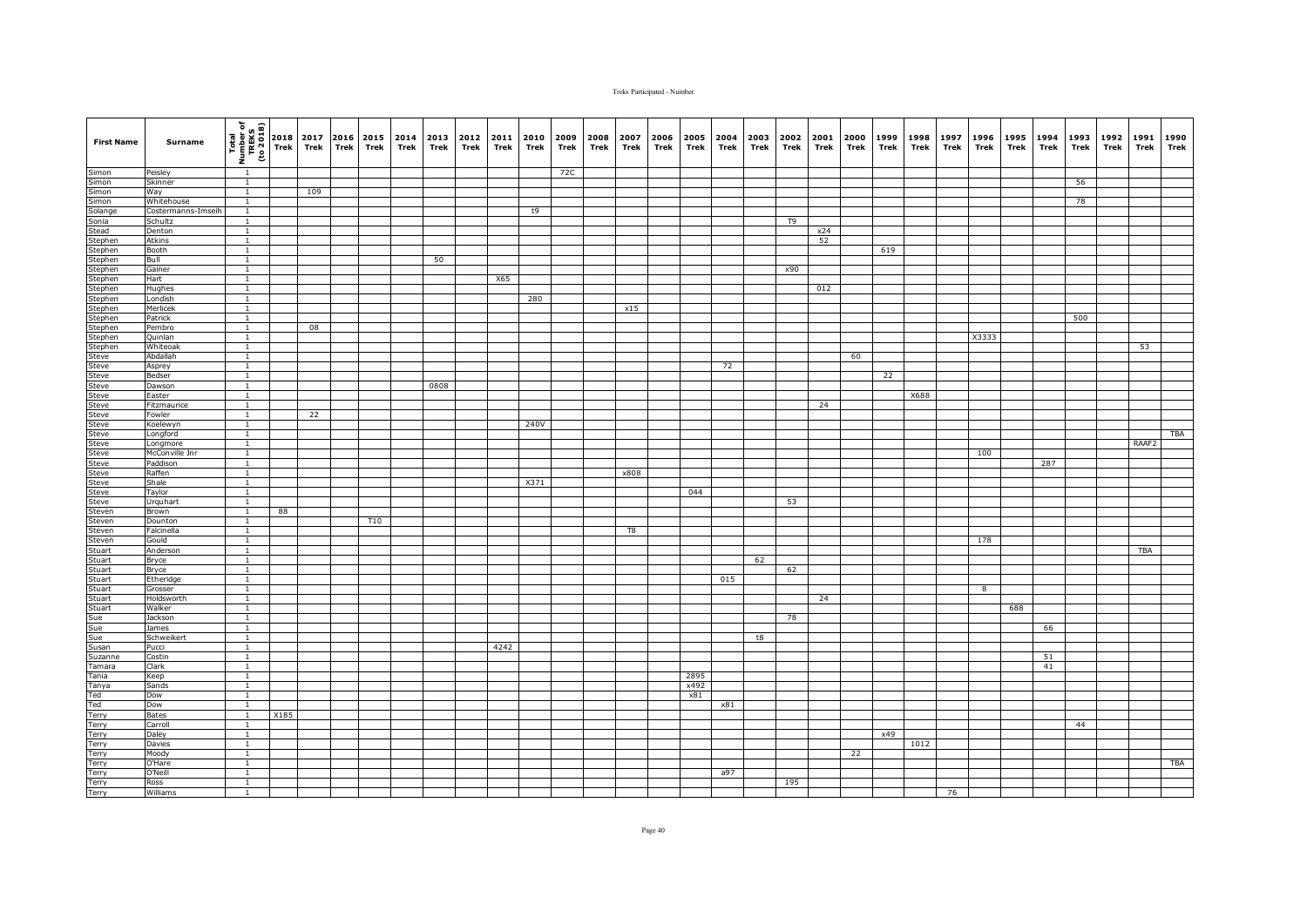| <b>First Name</b>                                                                                                         | Surname                  | (1802 or)<br>TREKS<br>TREKS<br>To 2018 | 2018<br>Trek | 2017<br>Trek | 2016<br><b>Trek</b> | 2015<br>Trek | 2014<br>Trek | 2013<br>Trek | 2012<br>Trek | 2011<br>Trek | 2010<br>Trek | 2009<br>Trek | 2008<br>Trek | 2007<br>Trek | 2006<br>Trek | 2005<br>Trek | 2004<br>Trek | 2003<br>Trek | 2002<br>Trek | 2001<br>Trek | 2000<br>Trek    | 1999<br>Trek | 1998<br>Trek | 1997<br>Trek | 1996<br>Trek | 1995<br>Trek | 1994<br>Trek | 1993<br>Trek | 1992<br>Trek | 1991<br>Trek | 1990<br>Trek |
|---------------------------------------------------------------------------------------------------------------------------|--------------------------|----------------------------------------|--------------|--------------|---------------------|--------------|--------------|--------------|--------------|--------------|--------------|--------------|--------------|--------------|--------------|--------------|--------------|--------------|--------------|--------------|-----------------|--------------|--------------|--------------|--------------|--------------|--------------|--------------|--------------|--------------|--------------|
| The<br>The<br>The<br>The<br>The<br>The<br>Thing<br>Thomas                                                                 | Principal                | $\overline{1}$                         |              |              |                     |              |              |              |              |              |              |              |              |              |              |              | A12          |              |              |              |                 |              |              |              |              |              |              |              |              |              |              |
|                                                                                                                           | Proprietor               | $\overline{1}$                         |              |              |                     |              |              |              |              |              |              |              |              |              |              |              |              |              |              | a29          |                 |              |              |              |              |              |              |              |              |              |              |
|                                                                                                                           | Proprietor               | $\mathbf{1}$                           |              |              |                     |              |              |              |              |              |              |              |              |              |              |              |              |              |              | a30          |                 |              |              |              |              |              |              |              |              |              |              |
|                                                                                                                           | Proprietor               | $\overline{1}$                         |              |              |                     |              |              |              |              |              |              |              |              |              |              |              |              |              | a474         |              |                 |              |              |              |              |              |              |              |              |              |              |
|                                                                                                                           | Proprietor               | $\mathbf{1}$                           |              |              |                     |              |              |              |              |              |              |              |              |              |              |              |              |              |              |              | A100            |              |              |              |              |              |              |              |              |              |              |
|                                                                                                                           | Proprietor<br>Proprietor | $\overline{1}$<br>$\overline{1}$       |              |              |                     |              |              |              |              |              |              |              |              |              |              |              |              |              |              |              | A76<br>A102     |              |              |              |              |              |              |              |              |              |              |
|                                                                                                                           | Bennani                  | $\mathbf{1}$                           |              |              |                     |              |              |              |              |              |              |              |              |              |              |              |              |              | 78           |              |                 |              |              |              |              |              |              |              |              |              |              |
|                                                                                                                           | Johnson                  | $\overline{1}$                         |              |              |                     |              |              |              |              |              |              |              |              |              |              |              |              |              |              |              |                 |              |              |              | 08           |              |              |              |              |              |              |
|                                                                                                                           | Farlow                   |                                        |              |              |                     |              |              |              |              |              |              |              |              |              |              | 203          |              |              |              |              |                 |              |              |              |              |              |              |              |              |              |              |
|                                                                                                                           | Bartlett                 | $\mathbf{1}$                           |              |              |                     |              |              |              |              |              |              |              |              |              |              |              |              |              |              |              |                 |              |              |              |              |              |              |              | TBA          |              |              |
|                                                                                                                           | Bradley                  | $\mathbf{1}$                           |              |              |                     |              |              |              |              |              |              |              |              |              |              |              | T8           |              |              |              |                 |              |              |              |              |              |              |              |              |              |              |
|                                                                                                                           | Brierly                  | $\mathbf{1}$                           |              |              |                     |              |              |              |              | T8           |              |              |              |              |              |              |              |              |              |              |                 |              |              |              |              |              |              |              |              |              |              |
|                                                                                                                           | Buckler                  | $\overline{1}$                         |              |              |                     |              |              |              |              |              |              |              |              |              |              | 1869         |              |              |              |              |                 |              |              |              |              |              |              |              |              |              |              |
|                                                                                                                           | Cant                     | $\overline{1}$                         |              |              |                     |              |              |              |              |              |              |              |              |              |              |              |              |              |              |              |                 |              | 51           |              |              |              |              |              |              |              |              |
|                                                                                                                           | Casey                    | $\mathbf{1}$                           |              |              |                     |              |              |              |              |              |              |              |              |              |              |              |              |              |              |              |                 | x16          |              |              |              |              |              |              |              |              |              |
|                                                                                                                           | Cumins<br>Hill           | $\mathbf{1}$<br>$\overline{1}$         |              |              |                     |              |              |              |              |              |              |              |              |              |              | 014          |              |              |              |              | 777             |              |              |              |              |              |              |              |              |              |              |
|                                                                                                                           | Ingham                   | $\mathbf{1}$                           |              |              |                     |              |              |              |              |              |              |              |              |              |              |              |              |              |              | x24          |                 |              |              |              |              |              |              |              |              |              |              |
|                                                                                                                           | McGrath                  | $\overline{1}$                         |              |              |                     |              |              |              |              |              |              |              |              |              | 0808         |              |              |              |              |              |                 |              |              |              |              |              |              |              |              |              |              |
|                                                                                                                           | Minards                  | $\overline{1}$                         |              |              |                     |              |              |              |              |              |              |              | 220          |              |              |              |              |              |              |              |                 |              |              |              |              |              |              |              |              |              |              |
|                                                                                                                           | Patton                   | $\mathbf{1}$                           |              |              |                     |              |              |              |              |              |              |              |              |              | X9K9         |              |              |              |              |              |                 |              |              |              |              |              |              |              |              |              |              |
|                                                                                                                           | Regan                    | $\overline{1}$                         |              |              |                     |              |              |              |              |              |              |              |              |              |              |              |              |              | x20          |              |                 |              |              |              |              |              |              |              |              |              |              |
|                                                                                                                           | <b>Smith</b>             | $\overline{1}$                         |              |              |                     |              |              |              |              |              |              |              |              | x808         |              |              |              |              |              |              |                 |              |              |              |              |              |              |              |              |              |              |
|                                                                                                                           | Wotton                   | $\overline{1}$                         |              |              |                     |              |              |              |              |              |              |              |              |              |              |              |              |              |              |              |                 |              |              |              |              | T9           |              |              |              |              |              |
|                                                                                                                           | Greenwald                | $\mathbf{1}$                           |              |              |                     |              |              | 84           |              |              |              |              |              |              |              |              |              |              |              |              |                 |              |              |              |              |              |              |              |              |              |              |
|                                                                                                                           | Greenwald                | $\overline{1}$<br>$\overline{1}$       |              |              |                     |              | 84           |              |              |              |              |              |              |              |              |              |              |              |              |              |                 |              |              |              |              |              |              |              |              |              |              |
|                                                                                                                           | Reed<br>Spencer          |                                        |              |              |                     |              |              |              |              |              |              |              |              |              |              |              |              |              | x11          |              |                 |              |              | 121          |              |              |              |              |              |              |              |
|                                                                                                                           | Borthwick                | $\overline{1}$                         |              | 29           |                     |              |              |              |              |              |              |              |              |              |              |              |              |              |              |              |                 |              |              |              |              |              |              |              |              |              |              |
|                                                                                                                           | Cooney                   | $\overline{1}$                         |              | 109          |                     |              |              |              |              |              |              |              |              |              |              |              |              |              |              |              |                 |              |              |              |              |              |              |              |              |              |              |
|                                                                                                                           | Dunn                     | $\overline{1}$                         |              |              |                     |              |              |              |              |              |              |              |              |              |              |              |              |              |              |              | 138             |              |              |              |              |              |              |              |              |              |              |
|                                                                                                                           | Gallagher                | $\mathbf{1}$                           |              |              |                     |              | 17           |              |              |              |              |              |              |              |              |              |              |              |              |              |                 |              |              |              |              |              |              |              |              |              |              |
|                                                                                                                           | Gavaghan                 | $\mathbf{1}$                           |              |              |                     |              |              |              |              |              |              |              |              |              |              |              |              |              |              |              |                 |              |              |              |              |              | X12          |              |              |              |              |
|                                                                                                                           | Harris                   | $\overline{1}$                         |              |              |                     |              |              |              |              |              |              |              | X3333        |              |              |              |              |              |              |              |                 |              |              |              |              |              |              |              |              |              |              |
|                                                                                                                           | Herrod                   | $\overline{1}$                         | 15           |              |                     |              |              |              |              |              |              |              |              |              |              |              |              |              |              |              |                 |              |              |              |              |              |              |              |              |              |              |
|                                                                                                                           | Lind                     | $\mathbf{1}$                           |              |              |                     |              |              |              |              |              |              |              |              |              |              |              |              |              |              |              |                 |              | X59          |              |              |              |              |              |              |              |              |
|                                                                                                                           | McGann<br>Anderson       | $\overline{1}$<br>$\mathbf{1}$         |              |              |                     |              |              |              |              |              |              |              |              |              |              |              |              | 123          |              |              |                 |              |              |              |              |              |              |              |              | TBA          |              |
|                                                                                                                           | Balazatelui              | $\overline{1}$                         |              |              |                     |              |              |              |              |              |              |              |              |              |              |              |              |              |              |              |                 |              | 9696         |              |              |              |              |              |              |              |              |
|                                                                                                                           | Barry                    | $\overline{1}$                         |              |              |                     |              |              |              |              |              |              |              |              |              |              |              |              |              |              |              |                 | x05          |              |              |              |              |              |              |              |              |              |
|                                                                                                                           | Benetto                  | $\mathbf{1}$                           |              |              |                     |              |              |              |              |              |              |              |              |              |              |              |              |              |              |              |                 |              |              |              | X49          |              |              |              |              |              |              |
|                                                                                                                           | Camphin                  | <sup>1</sup>                           |              |              |                     |              |              |              |              |              |              |              |              |              |              |              |              |              |              |              |                 |              |              |              |              |              |              |              |              |              | <b>TBA</b>   |
|                                                                                                                           | Carter                   | $\overline{1}$                         |              |              |                     |              |              |              |              |              |              |              |              |              |              |              |              |              |              |              |                 |              |              | T10          |              |              |              |              |              |              |              |
|                                                                                                                           | Caswell                  | $\mathbf{1}$                           |              |              |                     |              |              |              |              |              |              |              |              |              |              |              |              |              |              |              |                 |              | T11          |              |              |              |              |              |              |              |              |
| Tom<br>Tomy Tony<br>Tony Tony<br>Tony Tony<br>Tony Tony<br>Tony Tony<br>Tony Tony<br>Tony<br>Tony<br>Tony<br>Tony<br>Tony | Conacher                 | $\overline{1}$                         |              |              |                     |              |              |              |              |              |              |              |              |              |              | 0808         |              |              |              |              |                 |              |              |              |              |              |              |              |              |              |              |
|                                                                                                                           | Duncan                   | $\overline{1}$                         |              |              |                     |              |              | 89           |              |              |              |              |              |              |              |              |              |              |              |              |                 |              |              |              |              |              |              |              |              |              |              |
|                                                                                                                           | Farquhar<br>Ghanem       | $\overline{1}$<br>$\mathbf{1}$         |              |              |                     |              |              |              |              |              |              | XP1          |              |              |              |              |              |              |              |              |                 |              |              |              |              |              |              |              |              |              | 57           |
|                                                                                                                           | Gordon                   | $\mathbf{1}$                           |              |              |                     |              |              |              |              |              |              |              |              |              |              |              |              |              |              |              | T <sub>16</sub> |              |              |              |              |              |              |              |              |              |              |
|                                                                                                                           | Hamilton                 | $\mathbf{1}$                           |              |              |                     |              | 064          |              |              |              |              |              |              |              |              |              |              |              |              |              |                 |              |              |              |              |              |              |              |              |              |              |
|                                                                                                                           | Harmston                 | $\overline{1}$                         |              |              |                     |              |              |              |              |              |              |              |              |              |              |              |              |              |              |              |                 |              |              |              |              |              | 94           |              |              |              |              |
|                                                                                                                           | Holman                   | $\mathbf{1}$                           |              |              |                     |              |              |              |              |              |              |              |              |              |              |              |              |              |              |              |                 |              |              |              | 78           |              |              |              |              |              |              |
|                                                                                                                           | Martini                  | $\overline{1}$                         |              |              |                     |              |              |              |              |              |              |              |              |              |              |              |              |              |              |              |                 |              |              |              |              |              |              |              | <b>TBA</b>   |              |              |
|                                                                                                                           | Morphett                 | $\overline{1}$                         |              |              |                     |              |              |              |              |              |              |              |              |              |              |              |              |              |              |              |                 |              |              |              | 318          |              |              |              |              |              |              |
|                                                                                                                           | Paul                     | <sup>1</sup>                           |              |              |                     |              |              |              |              |              |              |              |              |              |              |              |              |              | x193         |              |                 |              |              |              |              |              |              |              |              |              |              |
|                                                                                                                           | Unknown                  | $\mathbf{1}$                           |              |              |                     |              |              |              |              |              |              |              |              |              |              |              | A2           |              |              |              |                 |              |              |              |              |              |              |              |              |              |              |
|                                                                                                                           | Watson                   | $\overline{1}$                         |              |              |                     |              |              |              |              |              |              |              |              |              |              | x79          |              |              |              |              |                 |              |              |              |              |              |              |              |              |              |              |
|                                                                                                                           | West                     | $\overline{1}$                         |              |              |                     |              |              |              |              |              |              |              |              |              |              | 137          |              |              |              |              |                 |              |              |              |              |              |              |              |              |              |              |
|                                                                                                                           | Whitaker<br>Wood         | $\overline{1}$<br>$\overline{1}$       |              |              | 144V                |              |              |              |              |              |              |              |              |              |              |              |              |              |              |              |                 |              |              |              | 178          |              |              |              |              |              |              |
|                                                                                                                           | King                     | $\overline{1}$                         |              | T9           |                     |              |              |              |              |              |              |              |              |              |              |              |              |              |              |              |                 |              |              |              |              |              |              |              |              |              |              |
|                                                                                                                           | Delahunty                |                                        |              |              |                     |              |              |              |              |              |              |              |              |              |              |              | 32           |              |              |              |                 |              |              |              |              |              |              |              |              |              |              |
| Tony<br>Tony<br>Tracey<br>Trent<br>Trent                                                                                  | Martin                   | $\mathbf{1}$                           |              |              |                     |              |              | 541          |              |              |              |              |              |              |              |              |              |              |              |              |                 |              |              |              |              |              |              |              |              |              |              |
|                                                                                                                           | Hunter                   | $\mathbf{1}$                           |              |              |                     |              |              |              |              |              |              |              |              |              |              | 75           |              |              |              |              |                 |              |              |              |              |              |              |              |              |              |              |